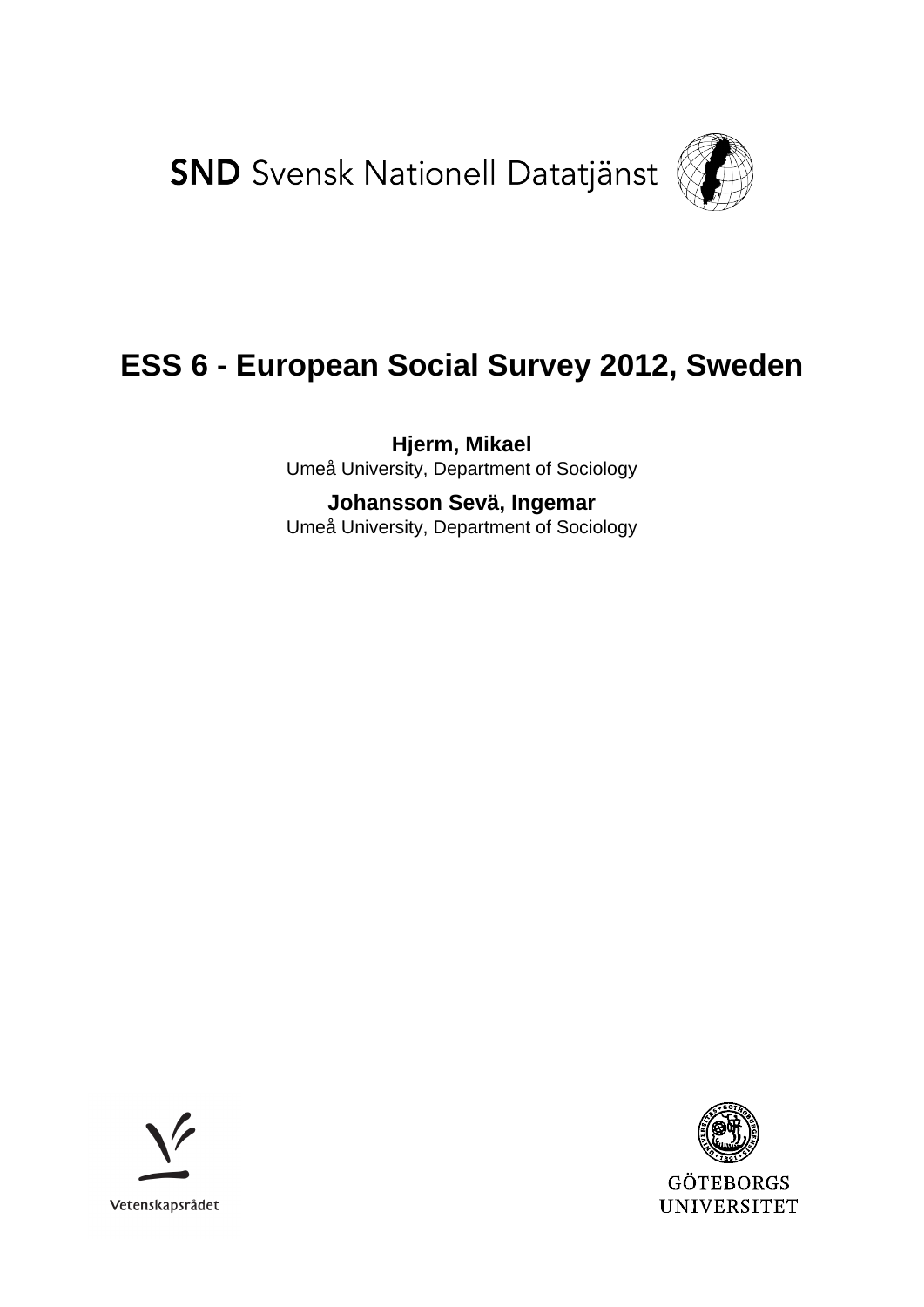# **Metadata Production**

| <b>Metadata</b><br>Product(s): | Swedish national data service |
|--------------------------------|-------------------------------|
| <b>Production Date:</b>        | April 09 2015                 |
| <b>Identification:</b>         | SND0971-001                   |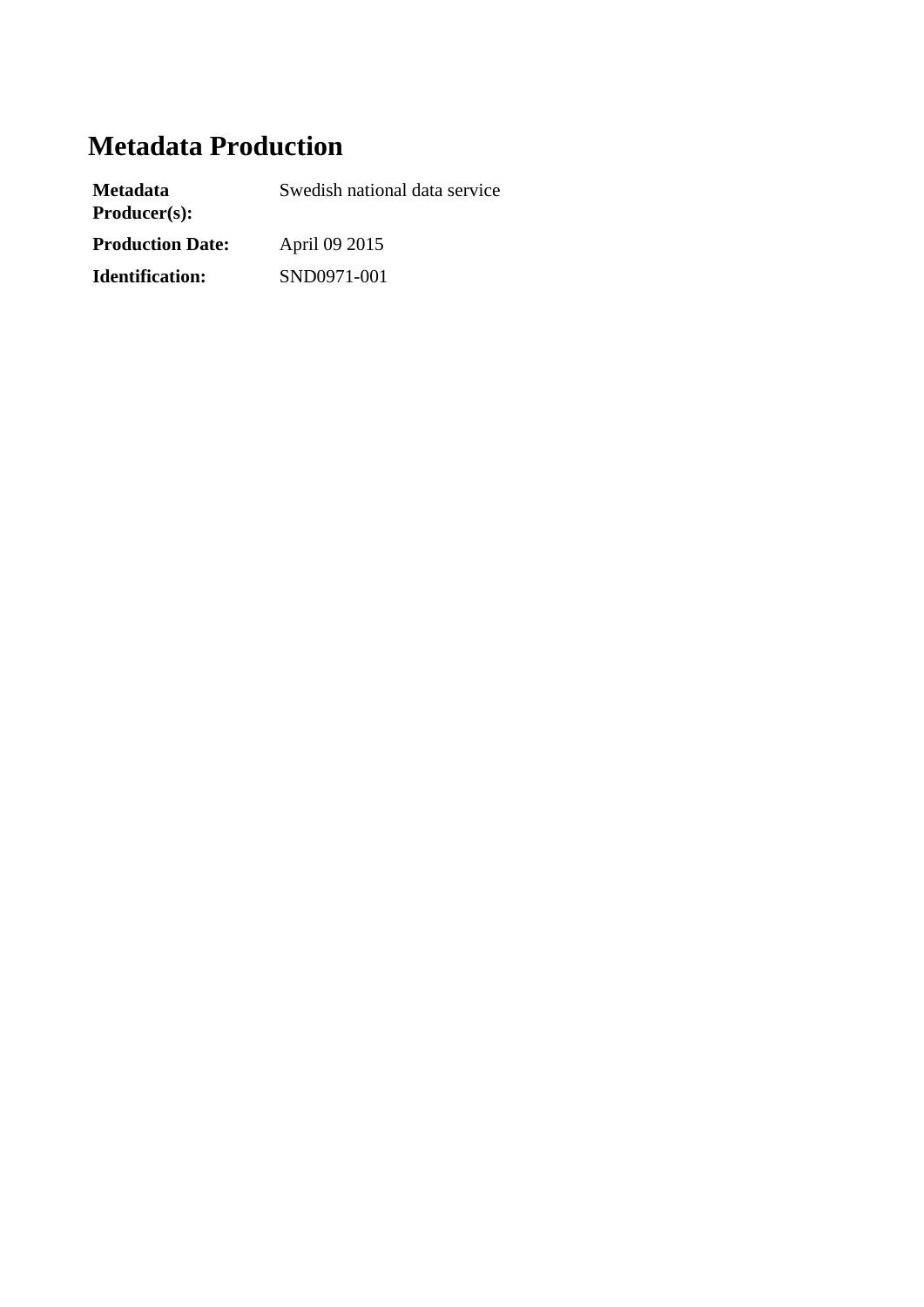# **Table of Contents**

| C. Subjective well-being, social exclusion, religion, national and |
|--------------------------------------------------------------------|
|                                                                    |
|                                                                    |
|                                                                    |
|                                                                    |
|                                                                    |
|                                                                    |
|                                                                    |
|                                                                    |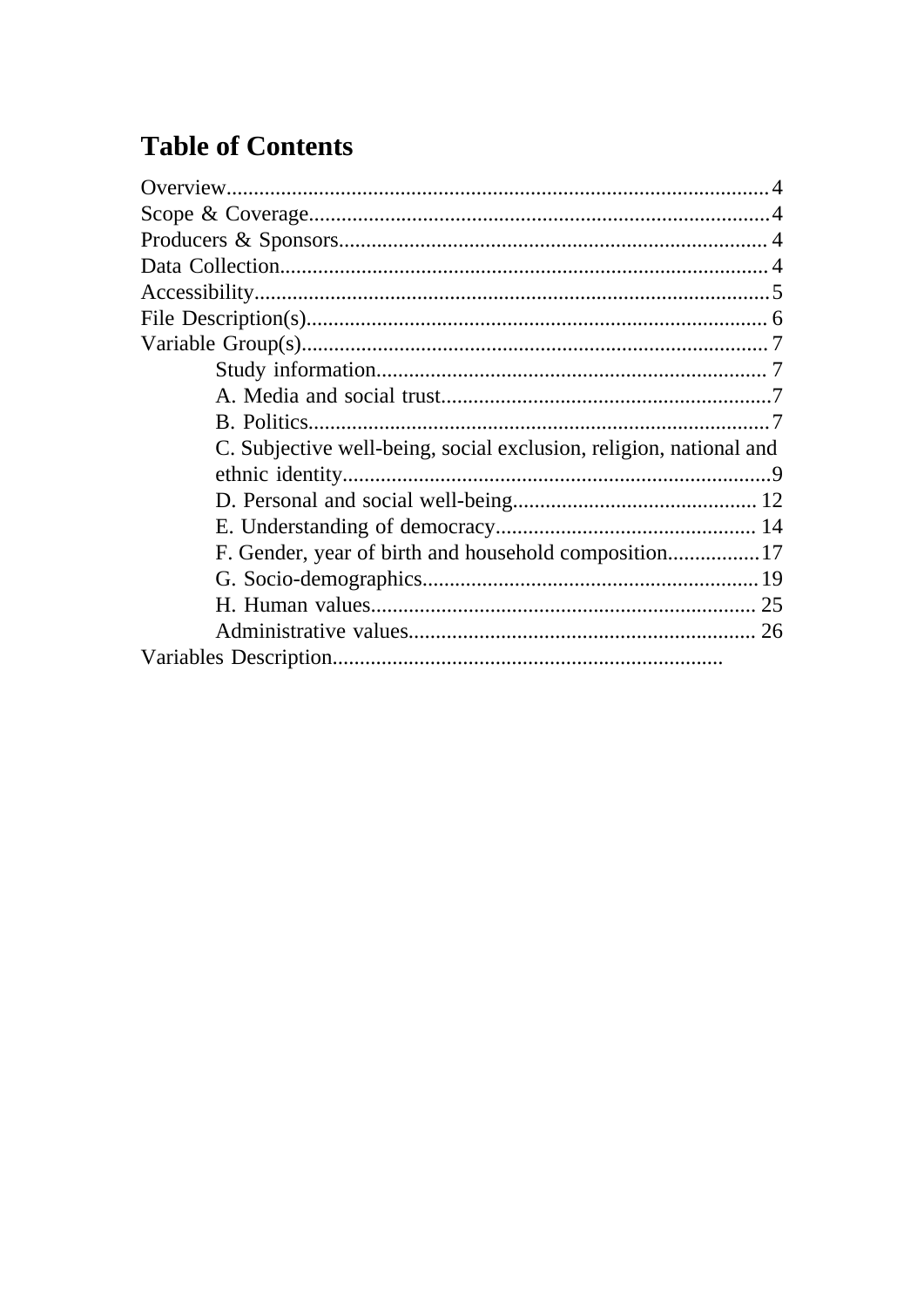## **ESS 6 - European Social Survey 2012, Sweden( ESS 6 )** *ESS 6 - Den europeiska socialundersökningen 2012, Sverige*

<span id="page-3-0"></span>

| <b>Overview</b>       |                                                                                                                                                                                                                                                                                                                                                                                                                                                                                                                                                                                                                                                                                                                                                                                                                                                                                                                                                                                                                                                                                                                                                                                                                            |
|-----------------------|----------------------------------------------------------------------------------------------------------------------------------------------------------------------------------------------------------------------------------------------------------------------------------------------------------------------------------------------------------------------------------------------------------------------------------------------------------------------------------------------------------------------------------------------------------------------------------------------------------------------------------------------------------------------------------------------------------------------------------------------------------------------------------------------------------------------------------------------------------------------------------------------------------------------------------------------------------------------------------------------------------------------------------------------------------------------------------------------------------------------------------------------------------------------------------------------------------------------------|
| <b>Type</b>           | European Social Survey                                                                                                                                                                                                                                                                                                                                                                                                                                                                                                                                                                                                                                                                                                                                                                                                                                                                                                                                                                                                                                                                                                                                                                                                     |
| <b>Identification</b> | SND0971-001                                                                                                                                                                                                                                                                                                                                                                                                                                                                                                                                                                                                                                                                                                                                                                                                                                                                                                                                                                                                                                                                                                                                                                                                                |
| <b>Series</b>         | The European Social Survey (ESS) is an academically driven cross-national survey that<br>has been conducted every two years across Europe since 2001. The survey measures the<br>attitudes, beliefs and behaviour patterns of diverse populations in more than thirty nations.<br>The questionnaire includes two main sections, a core module which remains relatively<br>constant from round to round, plus two or more 'rotating' modules, repeated at intervals.<br>The core module aims to monitor change and continuity in a wide range of social variables,<br>including media use, social and public trust; political interest and participation; socio-political<br>orientations, governance and efficacy; moral, political and social values; social exclusion,<br>national, ethnic and religious allegiances; well-being, health and security; demographics and<br>socio-economics. In addition, a supplementary questionnaire is presented to respondents at the<br>end of the main interview. The first part of this questionnaire is a human values scale (part of<br>the core), while the second is devoted to measures to help evaluate the reliability and validity<br>of items in the main questionnaire. |

#### **Abstract**

This survey is the Swedish part of the 2012 'European Social Survey ' (ESS), and is focusing on democracy and personal and social well-being. The survey also includes data on media and social trust, politics, subjective well-being, household characteristics and socio-demographics as well as human values as part of the core module of ESS.

| <b>Kind of Data</b>     | Survey data: Independent surveys |
|-------------------------|----------------------------------|
| <b>Unit of Analysis</b> | Individual                       |

<span id="page-3-1"></span>

| Scope & Coverage                                      |                                                                                                                                                                                                                                |
|-------------------------------------------------------|--------------------------------------------------------------------------------------------------------------------------------------------------------------------------------------------------------------------------------|
| <b>Topics</b>                                         | social behaviour and attitudes, mass political behaviour, attitudes/opinion, employment, mass<br>media, elections, social and occupational mobility, religion and values, gender and gender<br>roles, family life and marriage |
| <b>Time Period(s)</b>                                 | 2012-2012                                                                                                                                                                                                                      |
| <b>Countries</b>                                      | Sweden                                                                                                                                                                                                                         |
| <b>Universe</b><br>Individuals aged 15 years or older |                                                                                                                                                                                                                                |

#### <span id="page-3-2"></span>**Producers & Sponsors**

| <b>Primary</b><br>Investigator(s) | Hierm, MikaelUmeå University, Department of Sociology<br>Johansson Sevä, IngemarUmeå University, Department of Sociology |
|-----------------------------------|--------------------------------------------------------------------------------------------------------------------------|
| <b>Other Producer(s)</b>          | Umeå University, Department of Sociology                                                                                 |
| <b>Funding Agency/ies</b>         | Swedish Research Council(VR)                                                                                             |

#### <span id="page-3-3"></span>**Data Collection**

| <b>Data Collection</b> | start 2012-10-01 |
|------------------------|------------------|
| <b>Dates</b>           | end 2013-05-05   |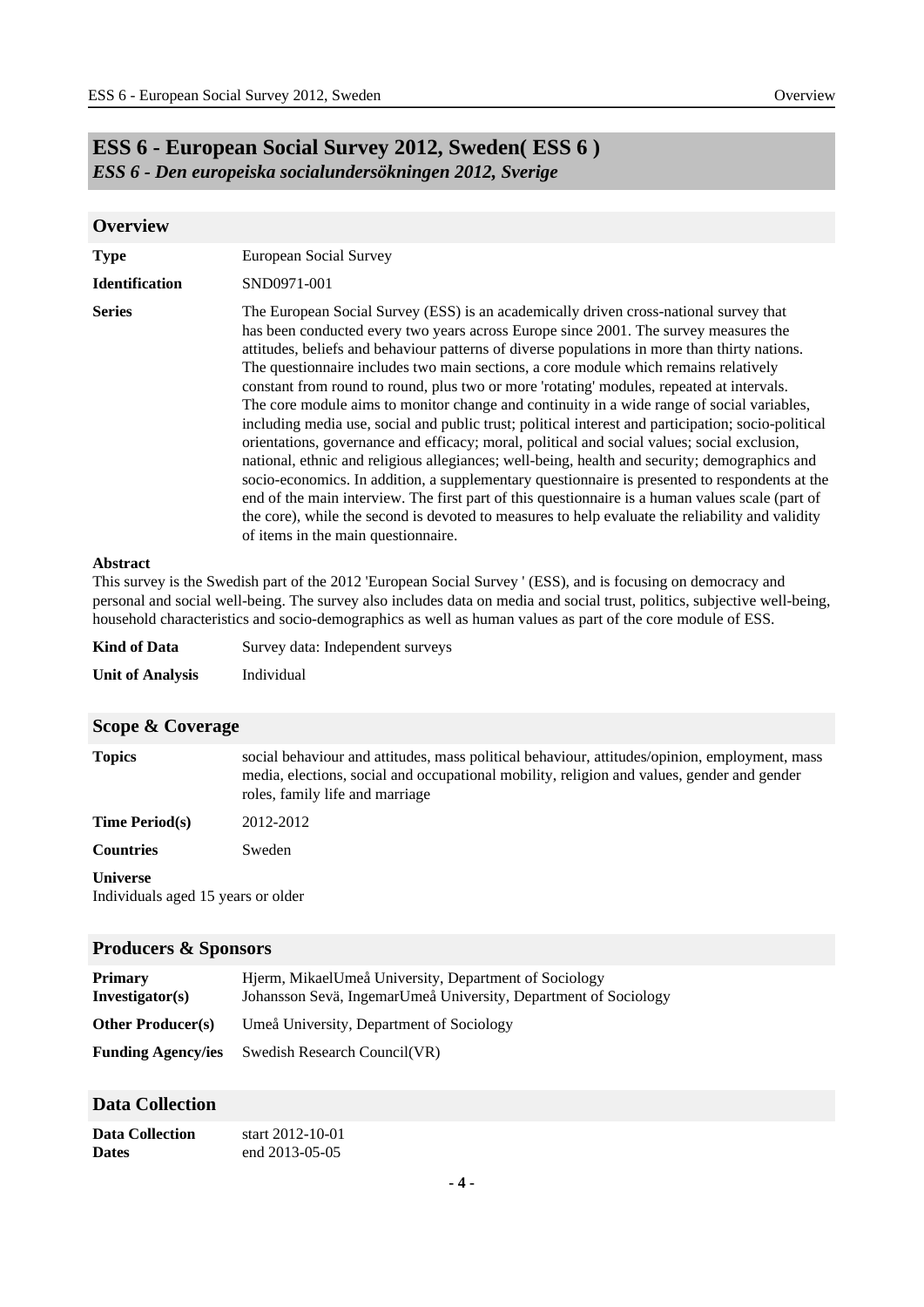#### **Time Period(s)**

| <b>Data Collection</b> | Face-to-face interview: CAPI |
|------------------------|------------------------------|
| Mode                   |                              |

#### **Questionnaires** Structured

**Data Collector(s)** Ipsos

#### **Supervision**

Number of minimum required calls per respondent (in total): 15. All refusals were re-contacted by special refusal conversion interviewers. Non-contacts and "soft refusals" were contacted again by letter. Extra incentives were also used. Everyone in the sample got an unconditional incentive of 60 SEK. For those respondents contacted by the "special task force", they were offered an incentive of 300 SEK after completion of the interview. Use of other response enhancing measures: Web-page and toll-free telephone number.

#### <span id="page-4-0"></span>**Accessibility**

**Distributor(s)** Swedish National Data Service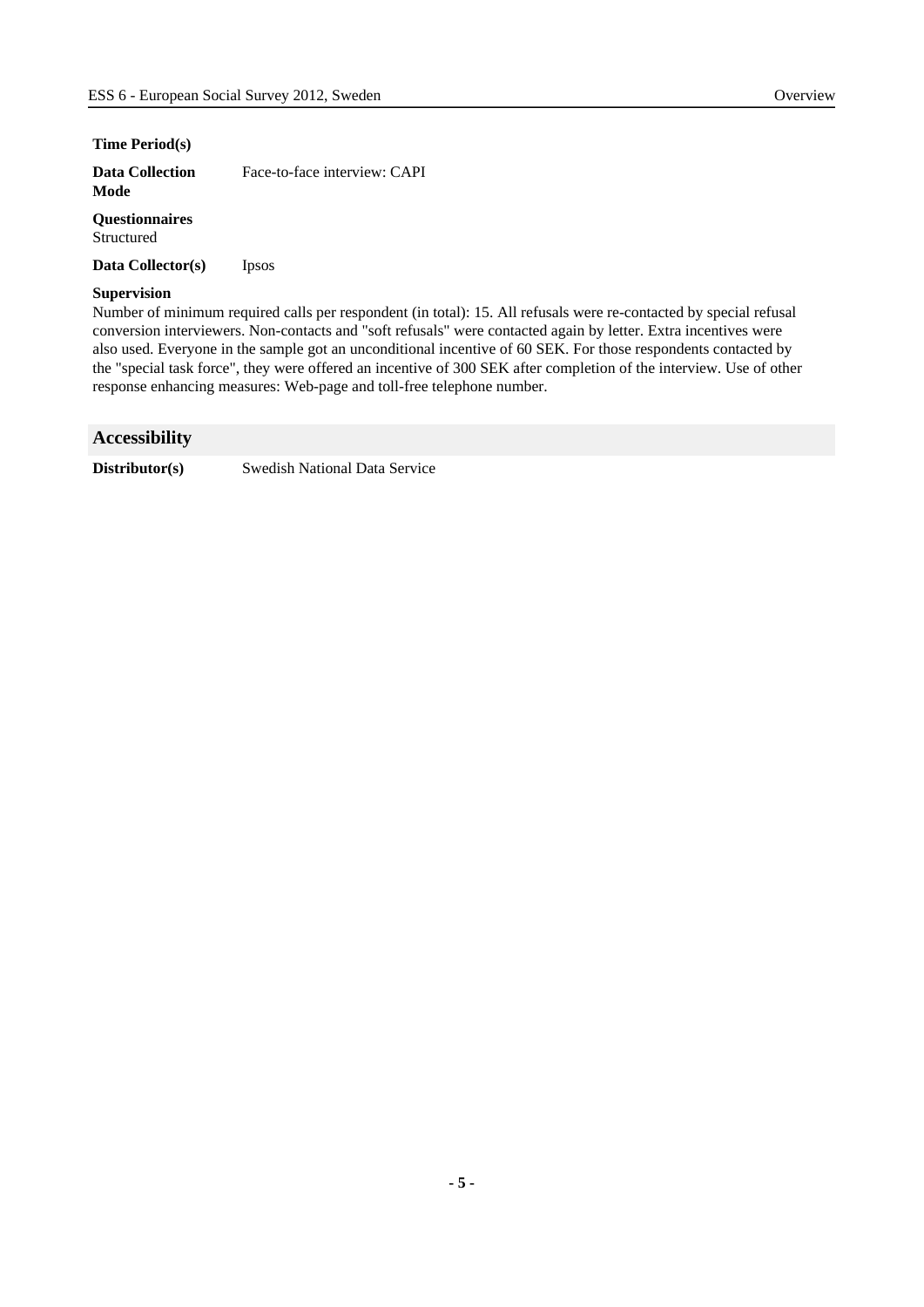# <span id="page-5-0"></span>**File Description(s)**

#### **Dataset contains 1 file(s)**

| <b>ESS 6 Sverige</b> |      |
|----------------------|------|
| Cases                | 1847 |
| Variable(s)          | 362  |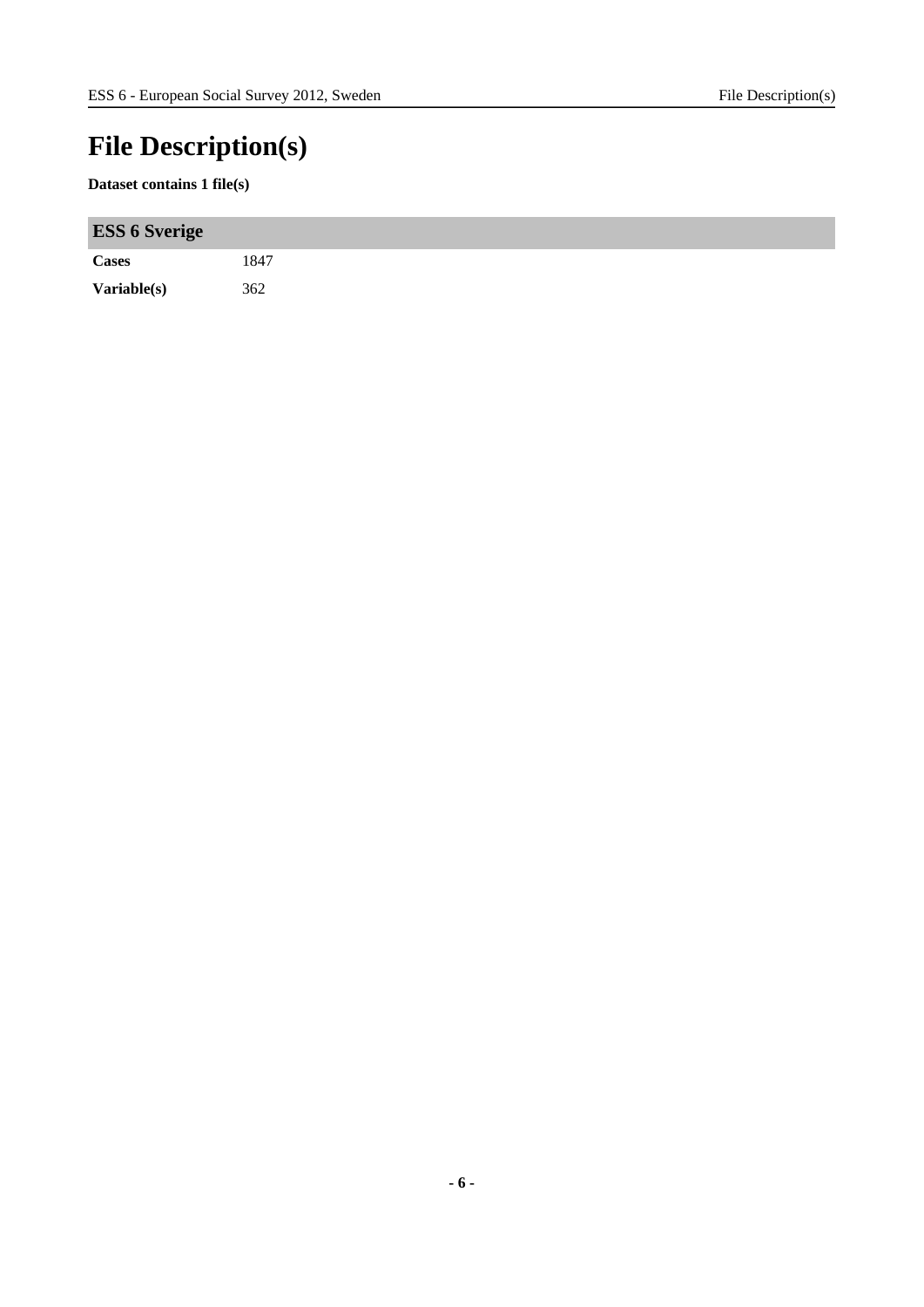# <span id="page-6-0"></span>**Variable Group(s)**

**Dataset contains 10 group(s)**

## <span id="page-6-1"></span>**Study information**

| <b>Name</b> | Label                              | <b>Question</b>          |
|-------------|------------------------------------|--------------------------|
| SND_studie  | SND-study 0971                     | $\overline{\phantom{a}}$ |
| SND_dataset | SND-dataset 0971-001               |                          |
| SND_version | SND-version 1.0                    | -                        |
| name        | Title of dataset                   | $\overline{\phantom{a}}$ |
| essround    | ESS round                          |                          |
| edition     | Edition                            | $\overline{\phantom{a}}$ |
| proddate    | Production date                    | $\overline{\phantom{a}}$ |
| idno        | Respondent's identification number | ۰                        |
| cntry       | Country                            |                          |

### <span id="page-6-2"></span>**A. Media and social trust**

| <b>Name</b> | Label                                                                      | <b>Question</b>                                                                                                                                                                                                                                                                     |
|-------------|----------------------------------------------------------------------------|-------------------------------------------------------------------------------------------------------------------------------------------------------------------------------------------------------------------------------------------------------------------------------------|
| tytot       | A1 TV watching, total time on average<br>weekday                           | On an average weekday, how much time, in total, do<br>you spend watching television?                                                                                                                                                                                                |
| typol       | A2 TV watching, news/politics/current<br>affairs on average weekday        | And again on an average weekday, how much of<br>your time watching television is spent watching news<br>or programmes about politics and current affairs?                                                                                                                           |
| ppltrst     | A3 Most people can be trusted or you<br>can't be too careful               | Using this card, generally speaking, would you say<br>that most people can be trusted, or that you can't be<br>too careful in dealing with people? Please tell me on<br>a score of 0 to 10, where 0 means you can't be too<br>careful and 10 means that most people can be trusted. |
| pplfair     | A4 Most people try to take advantage<br>of you, or try to be fair          | Using this card, do you think that most people would<br>try to take advantage of you if they got the chance, or<br>would they try to be fair?                                                                                                                                       |
| pplhlp      | A5 Most of the time people helpful or<br>mostly looking out for themselves | Would you say that most of the time people try to<br>be helpful or that they are mostly looking out for<br>themselves?                                                                                                                                                              |

### <span id="page-6-3"></span>**B. Politics**

| <b>Name</b> | <b>Label</b>                     | <b>Ouestion</b>                                                                                                                                |
|-------------|----------------------------------|------------------------------------------------------------------------------------------------------------------------------------------------|
| polintr     | B1 How interested in politics    | How interested would you say you are in politics<br>- are youvery interested, quite interested, hardly<br>interested or not at all interested? |
| trstprl     | B2 Trust in country's parliament | Sweden's parliament?                                                                                                                           |
| trstlgl     | B3 Trust in the legal system     | the legal system?                                                                                                                              |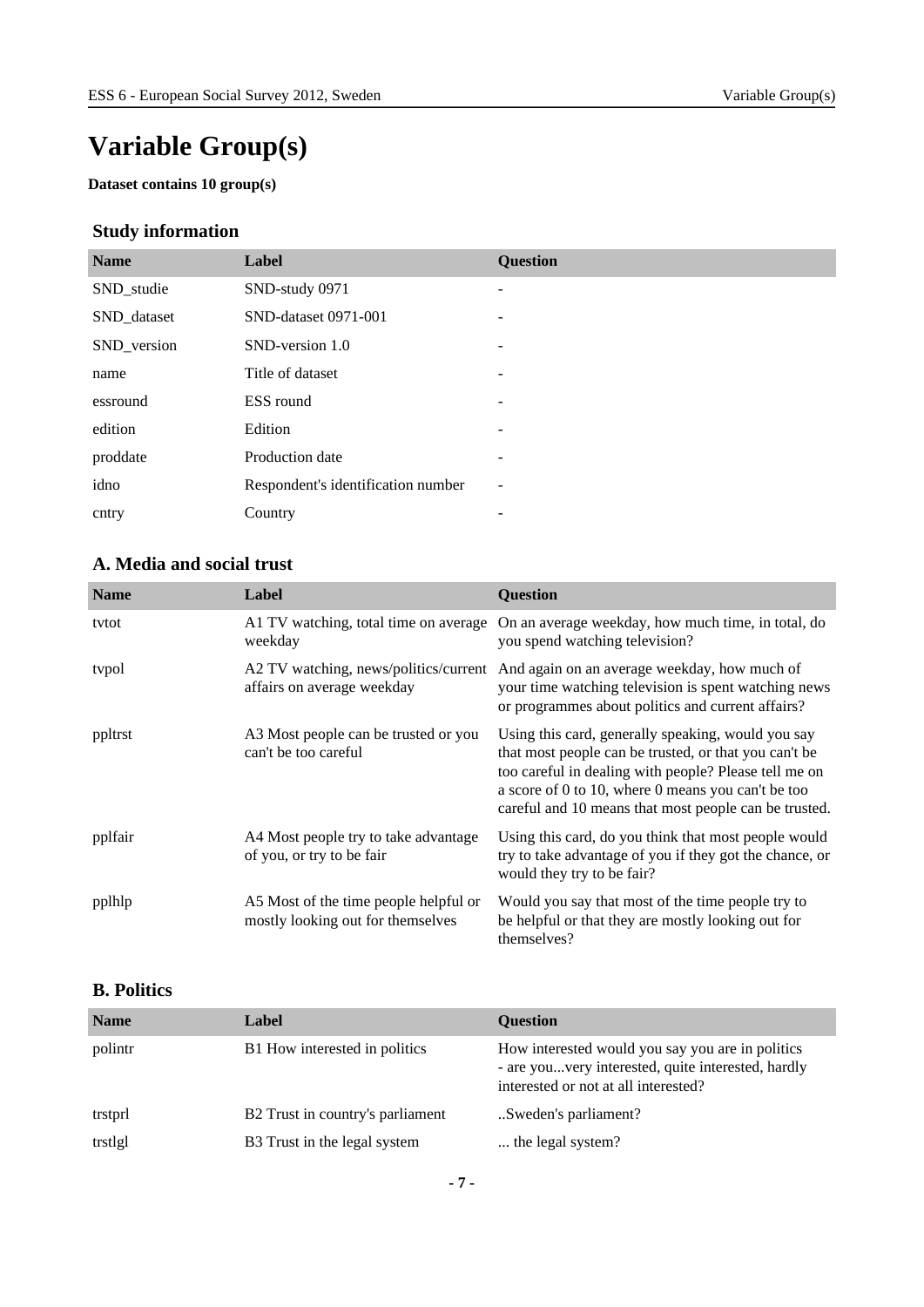| <b>Name</b>    | Label                                                                        | Question                                                                                                                                                                                     |
|----------------|------------------------------------------------------------------------------|----------------------------------------------------------------------------------------------------------------------------------------------------------------------------------------------|
| trstplc        | B4 Trust in the police                                                       | the police?                                                                                                                                                                                  |
| trstplt        | B5 Trust in politicians                                                      | politicians?                                                                                                                                                                                 |
| trstprt        | B6 Trust in political parties                                                | political parties?                                                                                                                                                                           |
| trstep         | B7 Trust in the European Parliament                                          | the European Parliament?                                                                                                                                                                     |
| trstun         | B8 Trust in the United Nations                                               | the United Nations?                                                                                                                                                                          |
| vote           | B9 Voted last national election                                              | Did you vote in the last Swedish national election in<br>19 september 2010?                                                                                                                  |
| prtvtbse       | B10 Party voted for in last national<br>election, Sweden                     | Which party did you vote for in that election?                                                                                                                                               |
| contplt        | B11 Contacted politician or<br>government official last 12 months            | Have you contacted a politician, government or local<br>government official?                                                                                                                 |
| wrkprty        | B12 Worked in political party or<br>action group last 12 months              | worked in a political party or action group?                                                                                                                                                 |
| wrkorg         | association last 12 months                                                   | B13 Worked in another organisation or worked in another organisation or association?                                                                                                         |
| badge          | B14 Worn or displayed campaign<br>badge/sticker last 12 months               | worn or displayed a campaign badge/sticker?                                                                                                                                                  |
| sgnptit        | B15 Signed petition last 12 months                                           | signed a petition?                                                                                                                                                                           |
| pbldmn         | B16 Taken part in lawful public<br>demonstration last 12 months              | taken part in a lawful public demonstration?                                                                                                                                                 |
| bctprd         | B17 Boycotted certain products last 12 boycotted certain products?<br>months |                                                                                                                                                                                              |
| clsprty        | B18a Feel closer to a particular party<br>than all other parties             | Is there a particular political party you feel closer to<br>than all the other parties?                                                                                                      |
| prtclbse       | B18b Which party feel closer to,<br>Sweden                                   | Which one?                                                                                                                                                                                   |
| prtdgcl        | B18c How close to party                                                      | How close do you feel to this party? Do you feel that<br>you are very close, quite close, not close or, not at all<br>close?                                                                 |
| implydm        | B18d How important for you to live in<br>democratically governed country     | How important is it for you to live in a country that<br>is governed democratically? Choose your answer<br>from this card where 0 is not at all important and 10<br>is extremely important   |
| dmentov        |                                                                              | B18e How democratic overall, Sweden How democratic do you think Sweden is overall?<br>Choose your answer from this card where 0 is not at<br>all democratic and 10 is completely democratic. |
| <b>lrscale</b> | B19 Placement on left right scale                                            | In politics people sometimes talk of "left" and<br>"right". Using this card, where would you place<br>yourself on this scale, where 0 means the left and 10<br>means the right?              |
| stflife        | B20 How satisfied with life as a whole                                       | All things considered, how satisfied are you with<br>your life as a whole nowadays? Please answer using                                                                                      |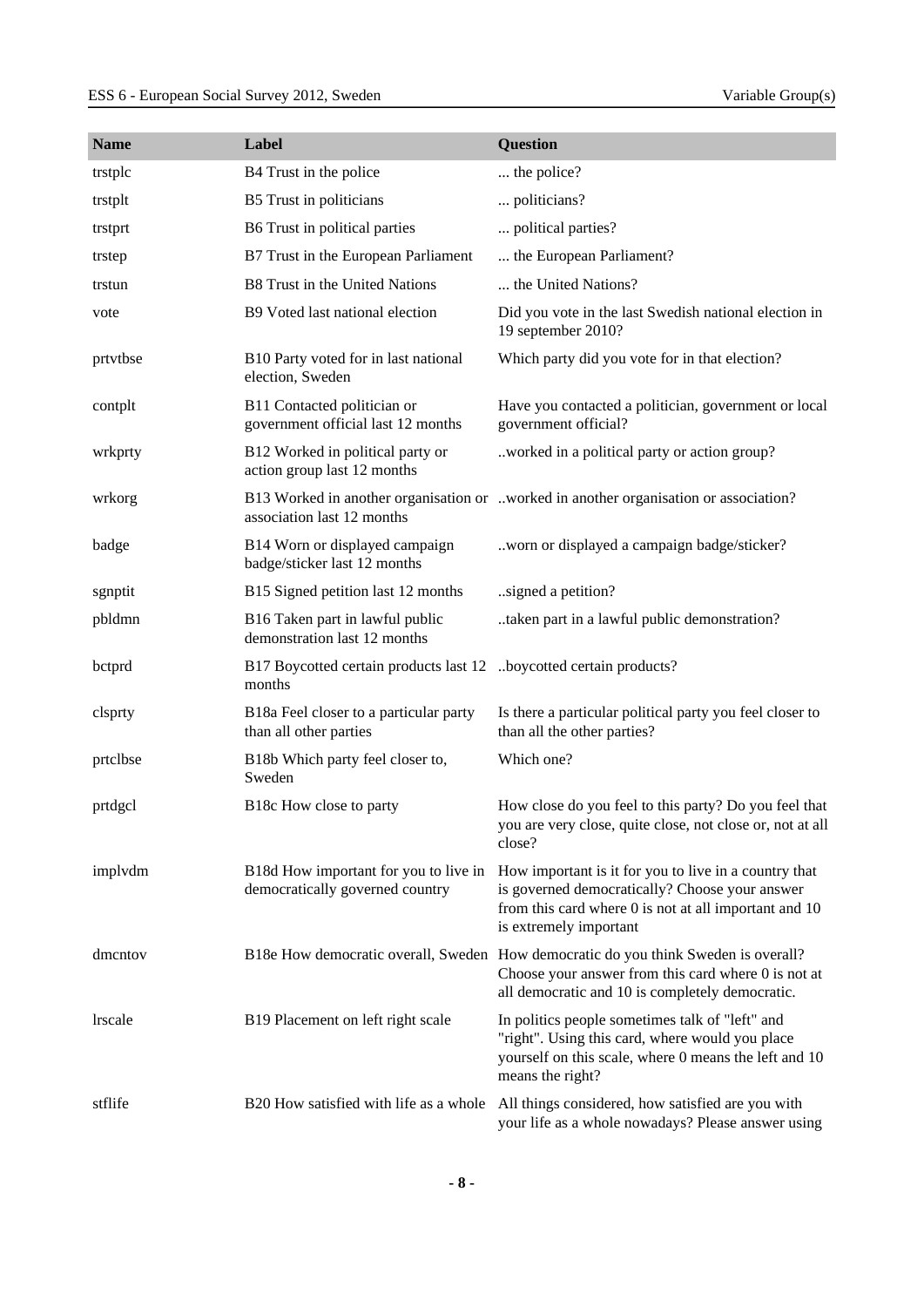| <b>Name</b> | Label                                                                            | Question                                                                                                                                                                                                         |
|-------------|----------------------------------------------------------------------------------|------------------------------------------------------------------------------------------------------------------------------------------------------------------------------------------------------------------|
|             |                                                                                  | this card, where 0 means extremely dissatisfied and<br>10 means extremely satisfied.                                                                                                                             |
| stfeco      | B21 How satisfied with present state<br>of economy in country                    | On the whole how satisfied are you with the present<br>state of the economy in Sweden?                                                                                                                           |
| stfgov      | B22 How satisfied with the national<br>government                                | Now thinking about the Swedish government, how<br>satisfied are you with the way it is doing its job?                                                                                                            |
| stfdem      | B23 How satisfied with the way<br>democracy works in country                     | And on the whole, how satisfied are you with the<br>way democracy works in Sweden?                                                                                                                               |
| stfedu      | B24 State of education in country<br>nowadays                                    | Now, using this card, please say what you think<br>overall about the state of education in Sweden<br>nowadays?                                                                                                   |
| stfhlth     | B25 State of health services in country<br>nowadays                              | Still using this card, please say what you think<br>overall about the state of health services in Sweden<br>nowadays?                                                                                            |
| gincdif     | B26 Government should reduce<br>differences in income levels                     | The government should take measures to reduce<br>differences in income levels.                                                                                                                                   |
| freehms     | B27 Gays and lesbians free to live life<br>as they wish                          | Gay men and lesbians should be free to live their<br>own life as they wish                                                                                                                                       |
| euftf       | B28 European Union: European<br>unification go further or gone too far           | Now thinking about the European Union, some say<br>European unification should go further. Others say<br>it has already gone too far. Using this card, what<br>number on the scale best describes your position? |
| imsmetn     | B29 Allow many/few immigrants of<br>same race/ethnic group as majority           | Now, using this card, to what extent do you think<br>Sweden should allow people of the same race or<br>ethnic group as most Swedish people to come and<br>live here?                                             |
| imdfetn     | B30 Allow many/few immigrants<br>of different race/ethnic group from<br>majority | How about people of a different race or ethnic group<br>from most Swedish people?                                                                                                                                |
| impentr     | poorer countries outside Europe                                                  | B31 Allow many/few immigrants from How about people from the poorer countries outside<br>Europe?                                                                                                                 |
| imbgeco     | B32 Immigration bad or good for<br>country's economy                             | Would you say it is generally bad or good for<br>Sweden's economy that people come to live here<br>from other countries?                                                                                         |
| imueclt     | B33 Country's cultural life undermined<br>or enriched by immigrants              | And, using this card, would you say that Sweden's<br>cultural life is generally undermined or enriched by<br>people coming to live here from other countries?                                                    |
| imwbcnt     | B34 Immigrants make country worse<br>or better place to live                     | Is Sweden made a worse or a better place to live by<br>people coming to live here from other countries?                                                                                                          |

## <span id="page-8-0"></span>**C. Subjective well-being, social exclusion, religion, national and ethnic identity**

| <b>Name</b> | Label                | <b>Ouestion</b>                                                 |
|-------------|----------------------|-----------------------------------------------------------------|
| happy       | C1 How happy are you | Taking all things together, how happy would you say<br>vou are? |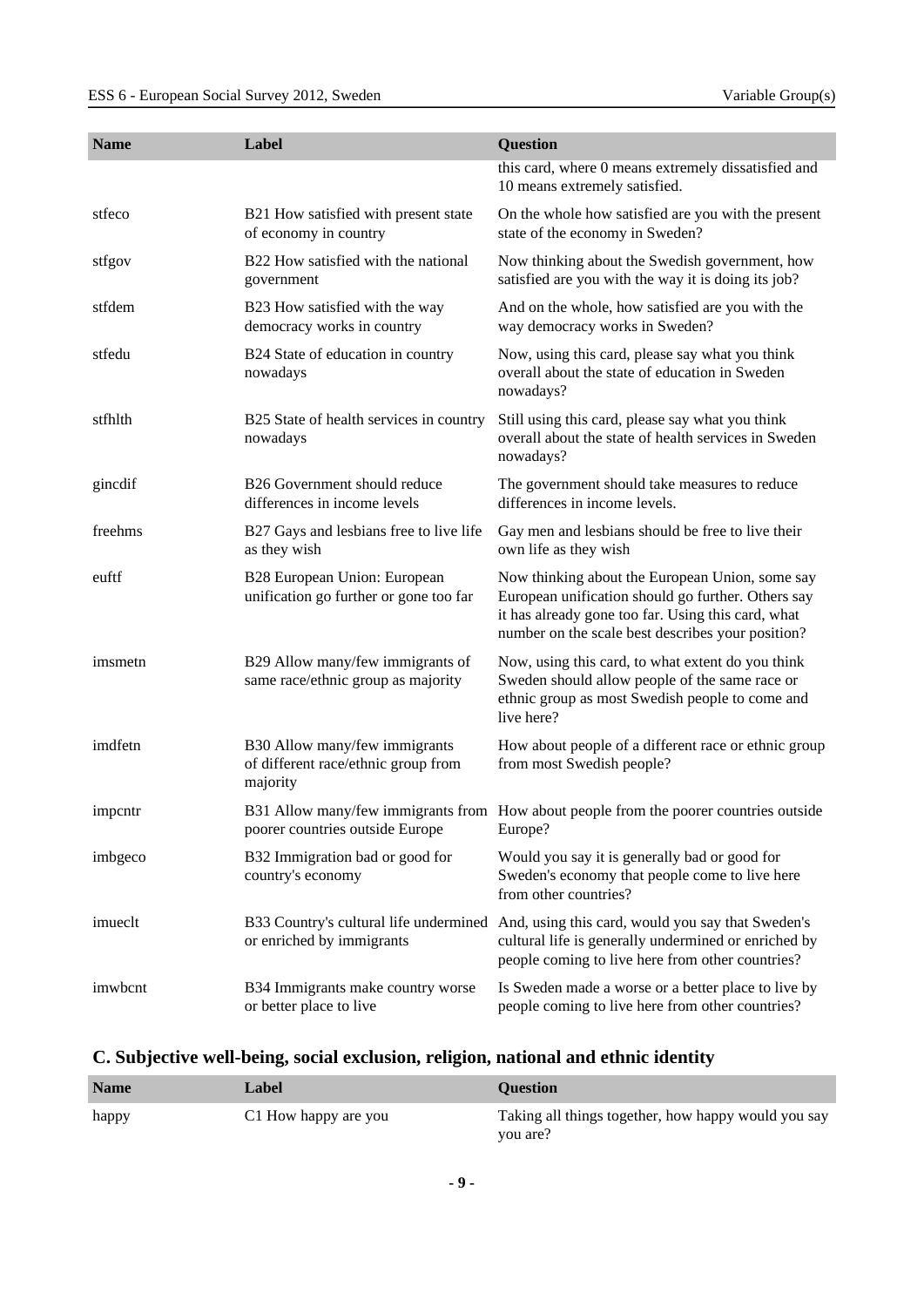| <b>Name</b> | Label                                                                                | <b>Question</b>                                                                                                                                                                        |
|-------------|--------------------------------------------------------------------------------------|----------------------------------------------------------------------------------------------------------------------------------------------------------------------------------------|
| sclmeet     | C2 How often socially meet with<br>friends, relatives or colleagues                  | Using this card, how often do you meet socially with<br>friends, relatives or work colleagues?                                                                                         |
| inprdsc     | C3 How many people with whom<br>you can discuss intimate and personal<br>matters     | How many people, if any, are there with whoom you<br>can discuss intimate and personal matters?                                                                                        |
| sclact      | C4 Take part in social activities<br>compared to others of same age                  | Compared to other people of your age, how often<br>would you say you take part in social activities?                                                                                   |
| crmvct      | C5 Respondent or household member<br>victim of burglary/assault last 5 years         | Have you or a member of your household been the<br>victim of a burglary or assault in the last 5 years?                                                                                |
| aesfdrk     | C6 Feeling of safety of walking alone<br>in local area after dark                    | How safe do you - or would you - feel walking alone<br>in this area after dark? Do - or would - you feel very<br>safe, safe, unsafe or, very unsafe?                                   |
| health      | C7 Subjective general health                                                         | How is your health in general? Would you say it is<br>very good, good, fair, bad or, very bad?                                                                                         |
| hlthhmp     | C8 Hampered in daily activities by<br>illness/disability/infirmary/mental<br>problem | Are you hampered in your daily activities in any way<br>by any longstanding illness, or disability, infirmity or<br>mental health problem? If yes, is that a lot or to some<br>extent? |
| rlgblg      | C9 Belonging to particular religion or<br>denomination                               | Do you consider yourself as belonging to any<br>particular religion or denomination?                                                                                                   |
| rlgdnm      | C10 Religion or denomination<br>belonging to at present                              | Which one?                                                                                                                                                                             |
| rlgdnase    | C10 SE Religion or denomination<br>belonging to at present, Sweden                   | Which one?                                                                                                                                                                             |
| rlgblge     | C11 Ever belonging to particular<br>religion or denomination                         | Have you ever considered yourself as belonging to<br>any particular religion or denomination?                                                                                          |
| rlgdnme     | C12 Religion or denomination<br>belonging to in the past                             | Which one?                                                                                                                                                                             |
| rlgdease    | C12 SE Religion or denomination<br>belonging to in the past, Sweden                  | Which one?                                                                                                                                                                             |
| rlgdgr      | C13 How religious are you                                                            | Regardless of whether you belong to a particular<br>religion, how religious would you say you are?                                                                                     |
| rlgatnd     | C14 How often attend religious<br>services apart from special occasions              | Apart from special occasions such as weddings and<br>funerals, about how often do you attend religious<br>services nowadays?                                                           |
| pray        | C15 How often pray apart from at<br>religious services                               | Apart from when you are at religious services, how<br>often, if at all, do you pray?                                                                                                   |
| dscrgrp     | C16 Member of a group discriminated<br>against in this country                       | Would you describe yourself as being a member of a<br>group that is discriminated against in this country?                                                                             |
| dscrrce     | C17a Discrimination of respondent's<br>group: colour or race                         | On what grounds is your group discriminated<br>against: colour or race                                                                                                                 |
| dscrntn     | C17b Discrimination of respondent's<br>group: nationality                            | On what grounds is your group discriminated<br>against: nationality                                                                                                                    |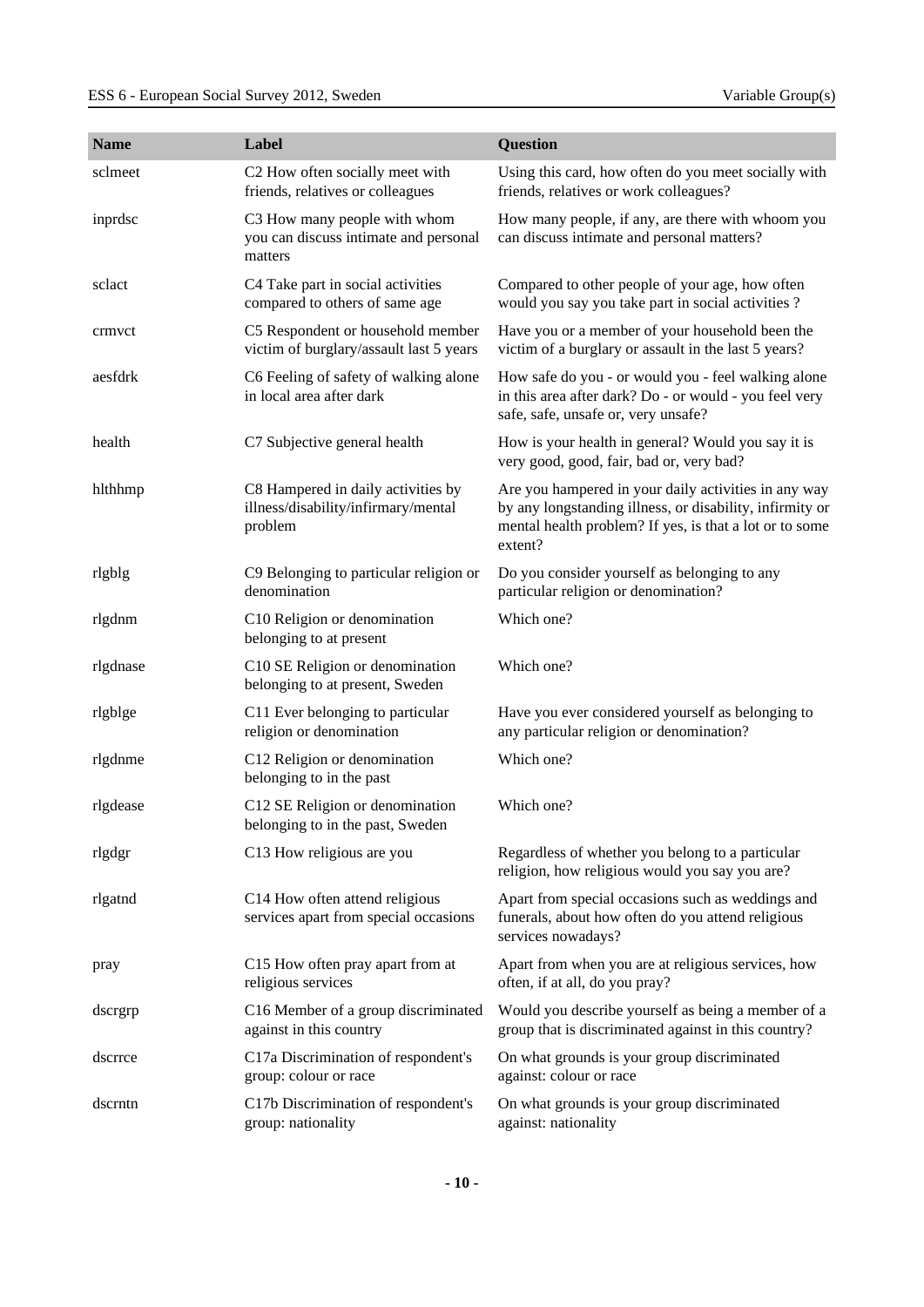| <b>Name</b> | Label                                                        | <b>Question</b>                                                        |
|-------------|--------------------------------------------------------------|------------------------------------------------------------------------|
| dscrrlg     | C17c Discrimination of respondent's<br>group: religion       | On what grounds is your group discriminated<br>against: religion       |
| dscrlng     | C17d Discrimination of respondent's<br>group: language       | On what grounds is your group discriminated<br>against: language       |
| dscretn     | C17e Discrimination of respondent's<br>group: ethnic group   | On what grounds is your group discriminated<br>against: ethnic group   |
| dscrage     | C17f Discrimination of respondent's<br>group: age            | On what grounds is your group discriminated<br>against: age            |
| dscrgnd     | C17g Discrimination of respondent's<br>group: gender         | On what grounds is your group discriminated<br>against: gender         |
| dscrsex     | C17h Discrimination of respondent's<br>group: sexuality      | On what grounds is your group discriminated<br>against: sexuality      |
| dscrdsb     | C17i Discrimination of respondent's<br>group: disability     | On what grounds is your group discriminated<br>against: disability     |
| dscroth     | C17j Discrimination of respondent's<br>group: other grounds  | On what grounds is your group discriminated<br>against: other grounds  |
| dscrdk      | C17k Discrimination of respondent's<br>group: don't know     | On what grounds is your group discriminated<br>against: don't know     |
| dscrref     | C171 Discrimination of respondent's<br>group: refusal        | On what grounds is your group discriminated<br>against: refusal        |
| dscrnap     | C17m Discrimination of respondent's<br>group: not applicable | On what grounds is your group discriminated<br>against: not applicable |
| dscrna      | C17n Discrimination of respondent's<br>group: no answer      | On what grounds is your group discriminated<br>against: no answer      |
| ctzcntr     | C18 Citizen of country                                       | Are you a citizen of Sweden?                                           |
| ctzshipc    | C19 Citizenship                                              | What citizenship do you hold?                                          |
| brncntr     | C <sub>20</sub> Born in country                              | Were you born in Sweden?                                               |
| cntbrthc    | C <sub>21</sub> Country of birth                             | In which country were you born?                                        |
| livecnta    | C22 What year you first came to live<br>in country           | What year did you first come to live in Sweden?                        |
| lnghom1     | C23a Language most often spoken at<br>home: first mentioned  | What language or languages do you speak most often<br>at home?         |
| lnghom2     | C23b Language most often spoken at<br>home: second mentioned | What language or languages do you speak most often<br>at home?         |
| blgetmg     | C24 Belong to minority ethnic group<br>in country            | Do you belong to a minority ethnic group in<br>Sweden?                 |
| facntr      | C25 Father born in country                                   | Was your father born in Sweden?                                        |
| fbrncntb    | C26 Country of birth, father                                 | In which country was your father born?                                 |
| mocntr      | C27 Mother born in country                                   | Was your mother born in Sweden?                                        |
| mbrncntb    | C28 Country of birth, mother                                 | In which country was your mother born?                                 |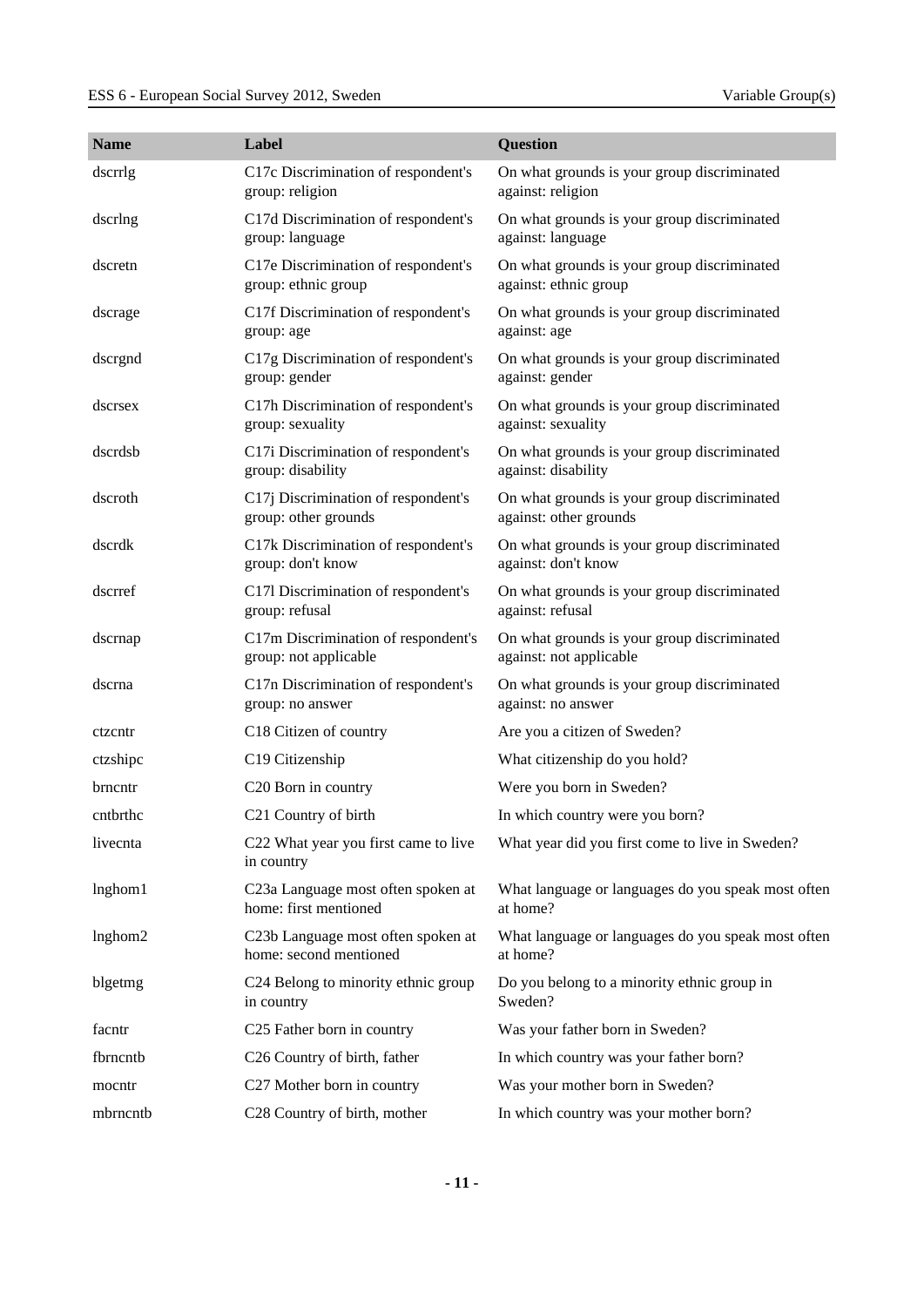| <b>Name</b> | Label                                                                                         | Question                                                                                                                                                                                            |
|-------------|-----------------------------------------------------------------------------------------------|-----------------------------------------------------------------------------------------------------------------------------------------------------------------------------------------------------|
| wkvlorg     | D1 Involved in work for voluntary or<br>charitable organisations, how often<br>past 12 months | In the past 12 months, how often did you get<br>involved in work for voluntary or charitable<br>organisations?                                                                                      |
| optftr      | D2 Always optimistic about my future                                                          | Using this card, please say how much you agree or<br>disagree with each of the following statements. I'm<br>always optimistic about my future                                                       |
| pstvms      | D3 In general feel very positive about<br>myself                                              | Using this card, please say how much you agree or<br>disagree with each of the following statements. In<br>general I feel very positive about myself.                                               |
| flrms       | D4 At times feel as if I am a failure                                                         | Using this card, please say how much you agree or<br>disagree with each of the following statements. At<br>times I feel as if I am a failure                                                        |
| fltdpr      | D5 Felt depressed, how often past<br>week                                                     | I will now read out a list of the ways you might have<br>felt or behaved during the past week. Using this card,<br>please tell me how much of the time during the past<br>week  you felt depressed? |
| flteeff     | D6 Felt everything did as effort, how<br>often past week                                      | you felt that everything you did was an effort?                                                                                                                                                     |
| slprl       | D7 Sleep was restless, how often past<br>week                                                 | your sleep was restless?                                                                                                                                                                            |
| wrhpp       | D8 Were happy, how often past week                                                            | you were happy?                                                                                                                                                                                     |
| fltlnl      | D9 Felt lonely, how often past week                                                           | you felt lonely?                                                                                                                                                                                    |
| enjlf       | D10 Enjoyed life, how often past week  you enjoyed life?                                      |                                                                                                                                                                                                     |
| fltsd       | D11 Felt sad, how often past week                                                             | you felt sad?                                                                                                                                                                                       |
| cldgng      | D12 Could not get going, how often<br>past week                                               | you could not get going?                                                                                                                                                                            |
| enrglot     | D13 Had lot of energy, how often past<br>week                                                 | And please tell me how much of the time during the<br>past week  you had a lot of energy?                                                                                                           |
| fltanx      | D14 Felt anxious, how often past week  you felt anxious?                                      |                                                                                                                                                                                                     |
| fltpcfl     | D15 Felt calm and peaceful, how often  you felt calm and peaceful?<br>past week               |                                                                                                                                                                                                     |
| dclylf      | D16 Free to decide how to live my life                                                        | Using this card, please tell me to what extent<br>you agree or disagree with each of the following<br>statements. I feel I am free to decide for myself how<br>to live my life.                     |
| lchshcp     | D <sub>17</sub> Little chance to show how<br>capable I am                                     | Using this card, please tell me to what extent<br>you agree or disagree with each of the following<br>statements. In my daily life I get very little chance to<br>show how capable I am.            |
| accdng      | D18 Feel accomplishment from what I<br>do                                                     | Using this card, please tell me to what extent<br>you agree or disagree with each of the following<br>statements. Most days I feel a sense of<br>accomplishment from what I do.                     |

## <span id="page-11-0"></span>**D. Personal and social well-being**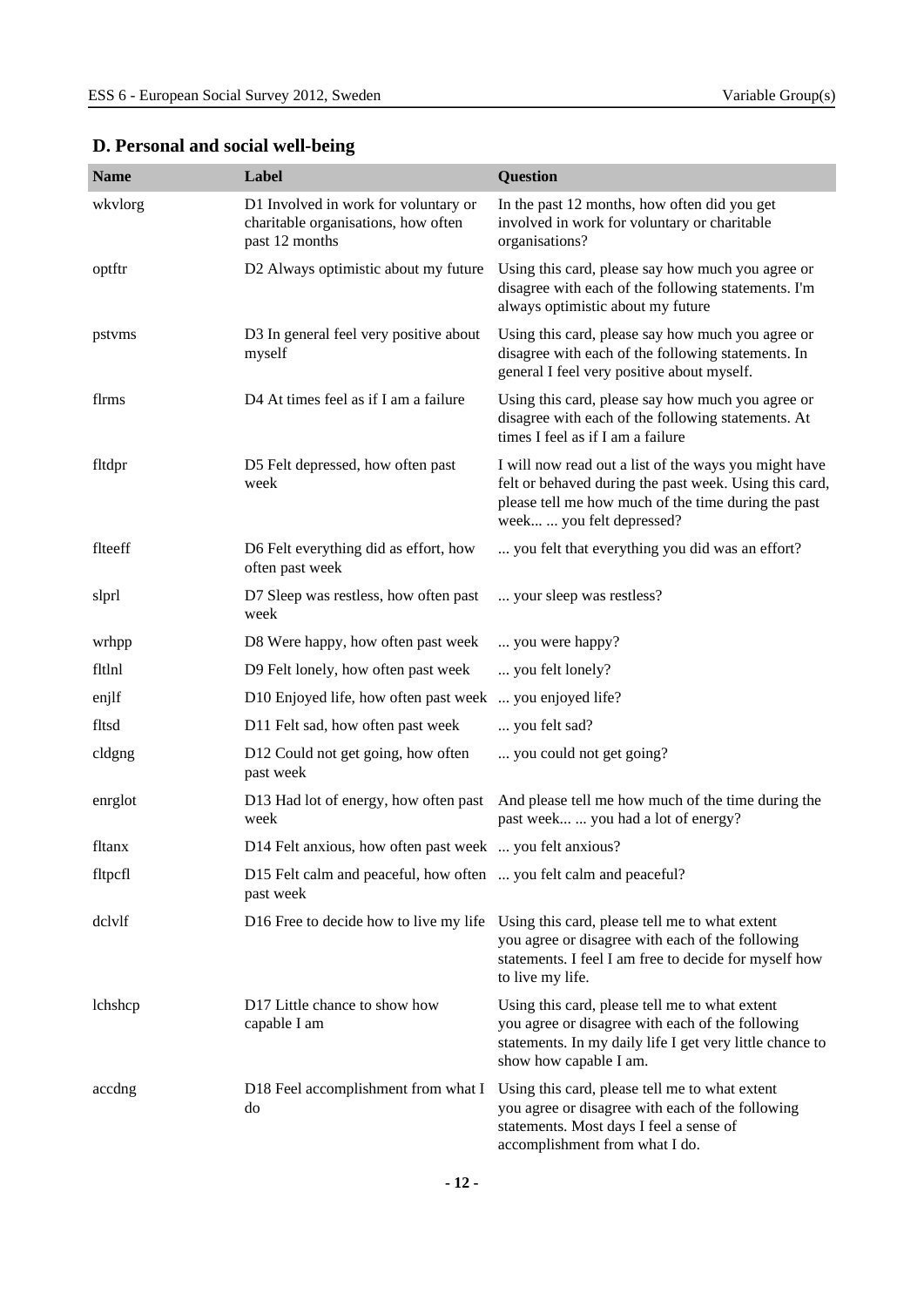| <b>Name</b> | Label                                                                                | <b>Question</b>                                                                                                                                                                                                |
|-------------|--------------------------------------------------------------------------------------|----------------------------------------------------------------------------------------------------------------------------------------------------------------------------------------------------------------|
| wrbknrm     | D19 When things go wrong in my<br>life it takes a long time to get back to<br>normal | Using this card, please tell me to what extent<br>you agree or disagree with each of the following<br>statements. When things go wrong in my life, it<br>generally takes me a long time to get back to normal. |
| lrnntlf     | D20 Learn new things in life                                                         | Using this card, please tell me to what extent you<br>learn new things in your life?                                                                                                                           |
| pplahlp     | D21 Feel people in local area help one<br>another                                    | you feel that people in your local area help one<br>another?                                                                                                                                                   |
| trtrsp      | D22 Feel people treat you with respect                                               | you feel that people treat you with respect?                                                                                                                                                                   |
| dngval      | D23 Feel what I do in life is valueable<br>and worthwhile                            | Using this card, please say to what extent you agree<br>or disagree with each of the following statements.<br>I generally feel that what I do in my life is valuable<br>and worthwhile                         |
| nhpftr      | D24 Hard to be hopeful about the<br>future of the world                              | Using this card, please say to what extent you agree<br>or disagree with each of the following statements.<br>The way things are now, I find it hard to be hopeful<br>about the future of the world            |
| lotsgot     | D25 There are lots of things I am good<br>at                                         | Using this card, please say to what extent you agree<br>or disagree with each of the following statements.<br>There are lots of things I feel I am good at                                                     |
| lfwrs       | D26 For most people in country life is<br>getting worse                              | Using this card, please say to what extent you agree<br>or disagree with each of the following statements.<br>For most people in Sweden life is getting worse<br>rather than better                            |
| flclpla     | D27 Feel close to the people in local<br>area                                        | Using this card, please say to what extent you agree<br>or disagree with each of the following statements. I<br>feel close to the people in my local area                                                      |
| tmdotwa     | D28 Make time to do things you really<br>want to do                                  | To what extent do you make time to do the things<br>you really want to do? Please use this card where 0 is<br>not at all and 10 is completely.                                                                 |
| flapppl     | D29 Feel appreciated by people you<br>are close to                                   | To what extent do you feel appreciated by the people<br>you are close to? Please use the same card.                                                                                                            |
| deaimpp     | D30 Deal with important problems in<br>life                                          | How difficult or easy do you find it to deal with<br>important problems that come up in your life? Please<br>use this card where 0 is extremely difficult and 10 is<br>extremely easy.                         |
| tmimdng     | D31 Interested in what you are doing,<br>how much of the time                        | How much of the time would you generally say you<br>are  interested in what you are doing?                                                                                                                     |
| tmabdng     | D32 Absorbed in what you are doing,<br>how much of the time                          | absorbed in what you are doing?                                                                                                                                                                                |
| tmendng     | D33 Enthusiastic about what you are<br>doing, how much of the time                   | enthusiastic about what you are doing?                                                                                                                                                                         |
| tnapsur     | D34 Take notice of and appreciate<br>your surroundings                               | On a typical day, how often do you take notice of<br>and appreciate your surroundings?                                                                                                                         |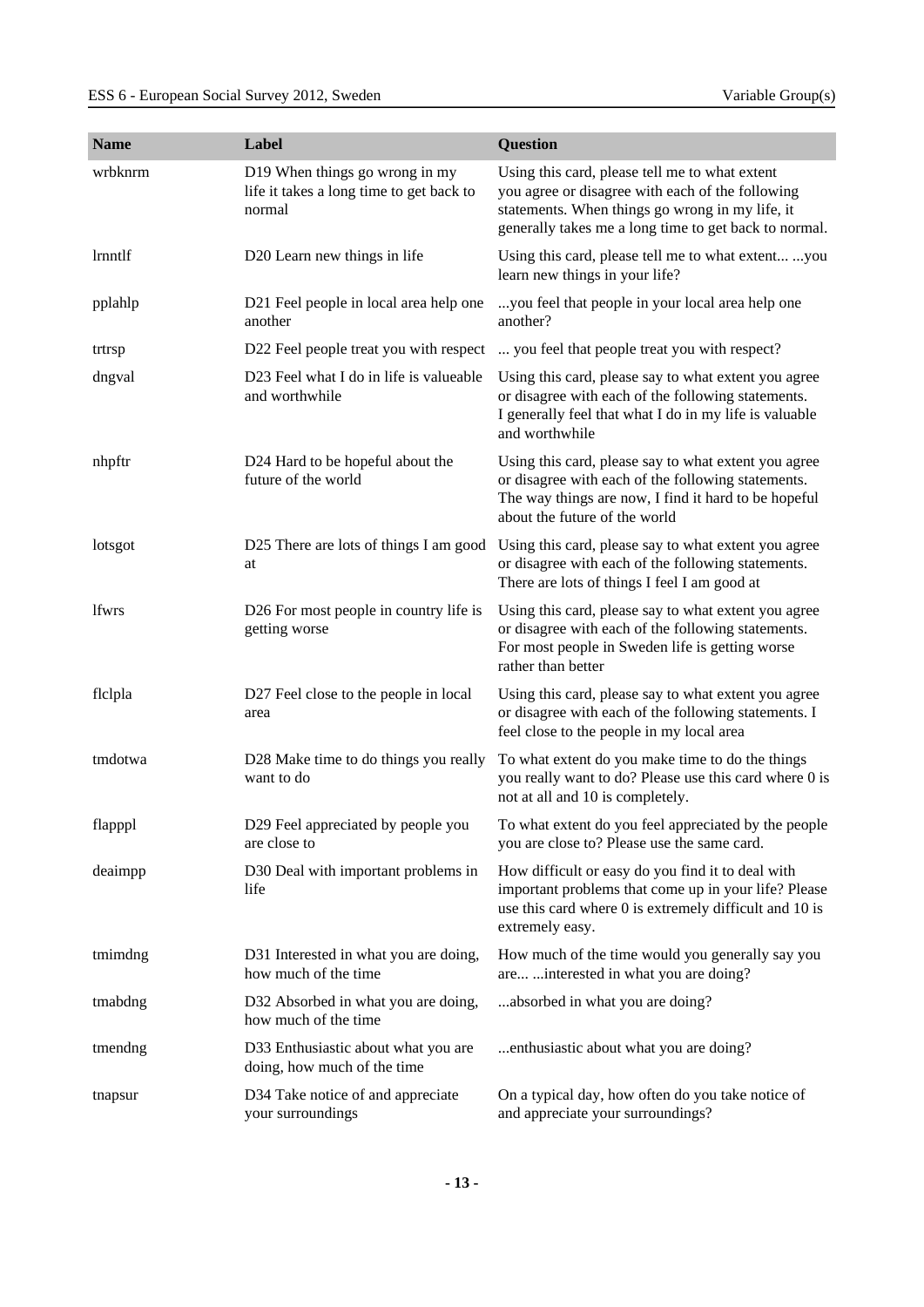| <b>Name</b> | Label                                                         | <b>Question</b>                                                                                                                                                                                                                             |
|-------------|---------------------------------------------------------------|---------------------------------------------------------------------------------------------------------------------------------------------------------------------------------------------------------------------------------------------|
| sedirlf     | D35 Have a sense of direction in your<br>life                 | To what extent do you feel that you have a sense of<br>direction in your life? Please use this card where 0 is<br>not at all and 10 is completely.                                                                                          |
| rehlppl     | D36 Receive help and support from<br>people you are close to  | To what extent do you receive help and support from<br>people you are close to when you need it? Please use<br>this card where 0 is not at all and 6 is completely.                                                                         |
| prhlppl     | D37 Provide help and support to<br>people you are close to    | And to what extent do you provide help and support<br>to people you are close to when they need it?                                                                                                                                         |
| plinsoc     | D38 Your place in society                                     | There are people who tend to be towards the top of<br>our society and people who tend to be towards the<br>bottom. On this card there is a scale that runs from<br>top to bottom. Where would you place yourself on<br>this scale nowadays? |
| physact     | D39 Physically active for 20 minutes<br>or longer last 7 days | Using this card, please tell me on how many of the<br>last 7 days you were physically active continuously<br>for 20 minutes or longer?                                                                                                      |

## <span id="page-13-0"></span>**E. Understanding of democracy**

| <b>Name</b> | Label                                                                                          | <b>Question</b>                                                                                                                                                                                                 |
|-------------|------------------------------------------------------------------------------------------------|-----------------------------------------------------------------------------------------------------------------------------------------------------------------------------------------------------------------|
| fairelc     | E1 National elections are free and fair                                                        | Using this card, please tell me how important you<br>think it is for democracy in general that national<br>elections are free and fair                                                                          |
| dspplvt     | E2 Voters discuss politics with people<br>they know before deciding how to vote                | that voters discuss politics with people they know<br>before deciding how to vote?                                                                                                                              |
| dfprtal     | E3 Different political parties offer<br>clear alternatives to one another                      | that different political parties offer clear<br>alternatives to one another?                                                                                                                                    |
| oppcrgv     | E4 Opposition parties are free to<br>criticise the government                                  | that opposition parties are free to criticise the<br>government?                                                                                                                                                |
| medcrgy     | E5 The media are free to criticise the<br>government                                           | that the media are free to criticise the government?                                                                                                                                                            |
| meprinf     | E6 The media provide citizens with<br>reliable information to judge the<br>government          | And still thinking generally rather than about<br>Sweden, how important do you think it is for<br>democracy in general that the media provide<br>citizens with reliable information to judge the<br>government? |
| rghmgpr     | E7 The rights of minority groups are<br>protected                                              | that the rights of minority groups are protected?                                                                                                                                                               |
| votedir     | E8 Citizens have the final say on<br>political issues by voting directly in<br>referendums     | that citizens have the final say on the most<br>important political issues by voting on them directly<br>in referendums?                                                                                        |
| imvtctz     | E9 Immigrants only get the right to<br>vote in national elections once they<br>become citizens | that immigrants only get the right to vote in<br>national elections once they become citizens?                                                                                                                  |
| cttresa     | E10 The courts treat everyone the<br>same                                                      | that the courts treat everyone the same?                                                                                                                                                                        |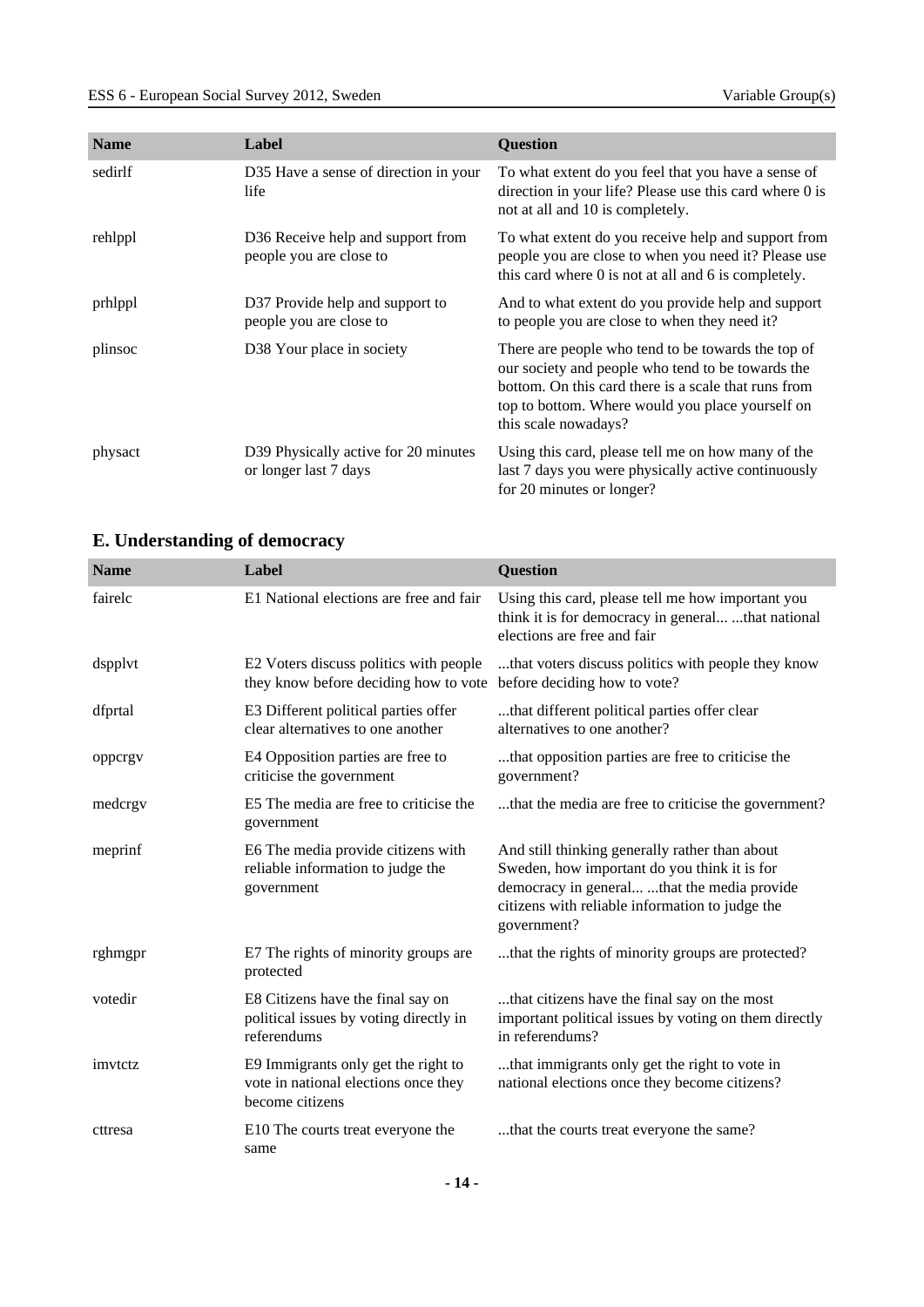| <b>Name</b> | Label                                                                                                  | Question                                                                                                                                                                                                                                                                        |
|-------------|--------------------------------------------------------------------------------------------------------|---------------------------------------------------------------------------------------------------------------------------------------------------------------------------------------------------------------------------------------------------------------------------------|
| ctstogv     | E11 The courts able to stop the<br>government acting beyond its authority                              | that the courts are able to stop the government<br>acting beyond its authority?                                                                                                                                                                                                 |
| gptpelc     | E12 Governing parties are punished in<br>elections when they have done a bad<br>job                    | that governing parties are punished in elections<br>when they have done a bad job?                                                                                                                                                                                              |
| gyctzpy     | E13 The government protects all<br>citizens against poverty                                            | that the government protects all citizens against<br>poverty?                                                                                                                                                                                                                   |
| gvexpdc     | E14 The government explains its<br>decisions to voters                                                 | that the government explains its decisions to<br>voters?                                                                                                                                                                                                                        |
| grdfinc     | E15 The government takes measures<br>to reduce differences in income levels                            | that the government takes measures to reduce<br>differences in income levels?                                                                                                                                                                                                   |
| pltavie     | E16 Politicians take into account the<br>views of other European governments                           | that politicians take into account the views of other<br>European governments before making decisions?                                                                                                                                                                          |
| fairelcc    | E17 In country national elections are<br>free and fair                                                 | Using this card, please tell me to what extent you<br>think each of the following statements applies in<br>Sweden. 0 means you think the statement does<br>not apply at all and 10 means you think it applies<br>completely. National elections in Sweden are free<br>and fair. |
| dspplvtc    | E18 In country voters discuss politics<br>with people they know before deciding<br>how to vote         | Voters in Sweden discuss politics with people they<br>know before deciding how to vote.                                                                                                                                                                                         |
| dfprtalc    | E19 In country different political<br>parties offer clear alternatives to one<br>another               | Different political parties in Sweden offer clear<br>alternatives to one another.                                                                                                                                                                                               |
| oppcrgvc    | E20 In country opposition parties are<br>free to criticise the government                              | Opposition parties in Sweden are free to criticise the<br>government.                                                                                                                                                                                                           |
| medcrgvc    | E21 In country the media are free to<br>criticise the government                                       | The media in Sweden are free to criticise the<br>government.                                                                                                                                                                                                                    |
| meprinfc    | E22 In country the media provide<br>citizens with reliable information to<br>judge the government      | Using the same card please tell me to what extent<br>you think each of these statements applies in<br>Sweden. The media in Sweden provide citizens with<br>reliable information to judge the government.                                                                        |
| rghmgprc    | E23 In country the rights of minority<br>groups are protected                                          | The rights of minority groups in Sweden are<br>protected.                                                                                                                                                                                                                       |
| votedirc    | E24 In country citizens have the<br>final say on political issues by voting<br>directly in referendums | Citizens in Sweden have the final say on the most<br>important political issues by voting on them directly<br>in referendums.                                                                                                                                                   |
| cttresac    | E25 In country the courts treat<br>everyone the same                                                   | The courts in Sweden treat everyone the same?                                                                                                                                                                                                                                   |
| gptpelcc    | E26 In country governing parties are<br>punished in elections when they have<br>done a bad job         | Governing parties in Sweden are punished in<br>elections when they have done a bad job.                                                                                                                                                                                         |
| gvctzpvc    | E27 In country the government<br>protects all citizens against poverty                                 | The government in Sweden protects all citizens<br>against poverty.                                                                                                                                                                                                              |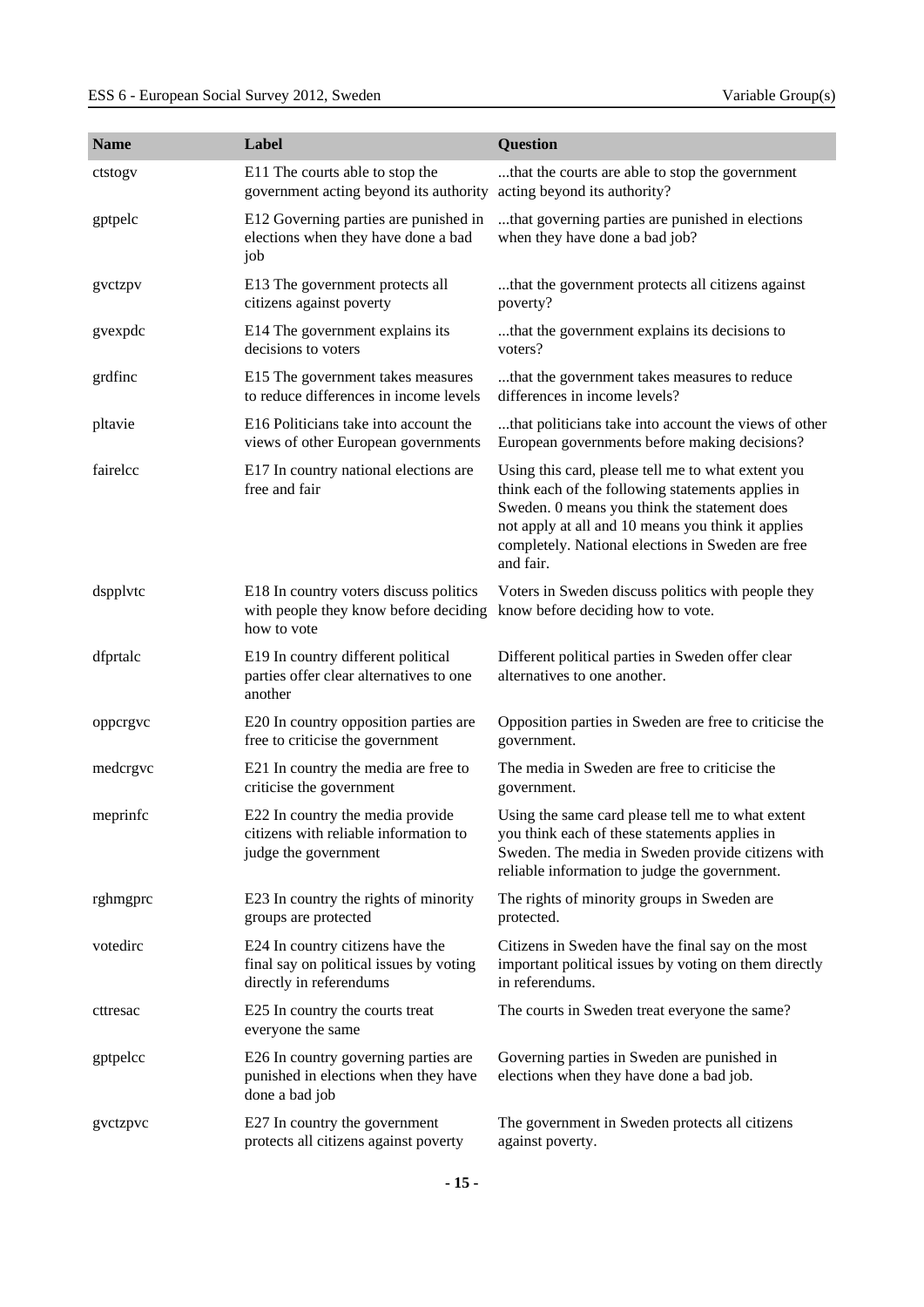| <b>Name</b> | Label                                                                                                | <b>Question</b>                                                                                                                                                                                                                                                             |
|-------------|------------------------------------------------------------------------------------------------------|-----------------------------------------------------------------------------------------------------------------------------------------------------------------------------------------------------------------------------------------------------------------------------|
| gvexpdcc    | E28 In country the government<br>explains its decisions to voters                                    | The government in Sweden explains its decisions to<br>voters.                                                                                                                                                                                                               |
| grdfincc    | E29 In country the government takes<br>measures to reduce differences in<br>income levels            | The government in Sweden takes measures to reduce<br>differences in income levels.                                                                                                                                                                                          |
| pltaviec    | E30 In country politicians take into<br>account the views of other European<br>governments           | And to what extent does this statement apply in<br>Sweden? Politicians in Sweden take into account the<br>views of other European governments before making<br>decisions.                                                                                                   |
| fplvdm      | E31 Best for democracy: everyone<br>free to express political views, even<br>extreme                 | There are differing opinions on whether or not<br>everyone should be free to express their political<br>views openly in a democracy, even if they are<br>extreme. Which one of the statements on this card<br>describes what you think is best for democracy in<br>general? |
| fplvdmi     | E32 Important for democracy:<br>everyone free to express political<br>views, even extreme            | How important do you think it is for democracy in<br>general that everyone is free to express their political<br>views openly, even if they are extreme? Please use<br>this card.                                                                                           |
| fplvdmc     | E33 In country everyone is free to<br>express political views, even extreme                          | Using this card, to what extent do you think everyone<br>in Sweden today is free to express their political<br>views openly, even if they are extreme?                                                                                                                      |
| pplvdmi     | E34 Important for democracy: prevent<br>people from expressing extreme<br>political views            | How important do you think it is for democracy in<br>general that those who hold extreme political views<br>are prevented from expressing them openly? Please<br>use this card.                                                                                             |
| pplvdmc     | E35 In country people with extreme<br>political views are prevented from<br>expressing them          | Using this card, to what extent do you think those<br>who hold extreme political views in Sweden today<br>are prevented from expressing them openly?                                                                                                                        |
| chpldm      | E36 Best for democracy: government<br>changes policies in response to what<br>most people think      | Sometimes the government disagrees with what most<br>people think is best for the country. Which one of the<br>statements on this card describes what you think is<br>best for democracy in general?                                                                        |
| chpldmi     | E37 Important for democracy:<br>government changes policies in<br>response to what most people think | How important do you think it is for democracy in<br>general that the government changes its planned<br>policies in response to what most people think?<br>Please use this card.                                                                                            |
| chpldmc     | E38 In country government changes<br>policies in response to what most<br>people think               | Using this card, please tell me how often you think<br>the government in Sweden today changes its planned<br>policies in response to what most people think?                                                                                                                |
| stpldmi     | E39 Important for democracy:<br>government sticks to policies<br>regardless of most people think     | How important do you think it is for democracy in<br>general that the government sticks to its planned<br>policies regardless of what most people think? Please<br>use this card.                                                                                           |
| stpldmc     | E40 In country government sticks to<br>policies regardless of most people<br>think                   | Using this card, please tell me how often you think<br>the government in [country] today sticks to its                                                                                                                                                                      |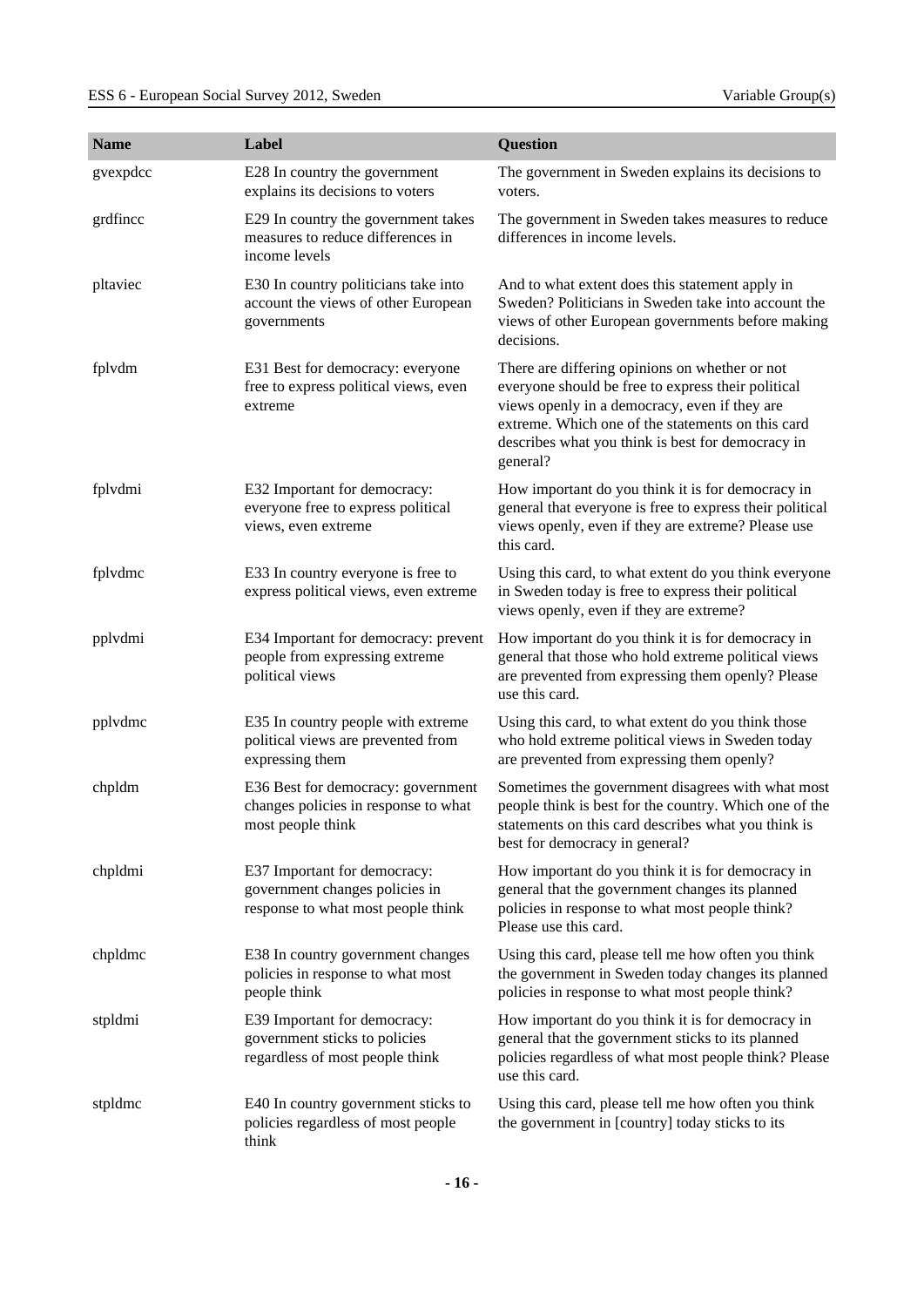| <b>Name</b> | Label                                                                     | <b>Question</b>                                                                                                                                                                                                        |
|-------------|---------------------------------------------------------------------------|------------------------------------------------------------------------------------------------------------------------------------------------------------------------------------------------------------------------|
|             |                                                                           | planned policies regardless of what most people<br>think?                                                                                                                                                              |
| gvspcdm     | E41 Best for democracy: government<br>formed by single party or coalition | The government in some countries is formed by<br>a single party; in other countries by two or more<br>parties in coalition. Which option on this card<br>describes what you think is best for democracy in<br>general? |
| gvspdmi     | E42 Important for democracy:<br>government formed by single party         | How important do you think it is for democracy in<br>general that the government is formed by a single<br>party? Please use this card.                                                                                 |
| gvspdmc     | E43 In country government formed by<br>single party                       | Using this card, please tell me how often you think<br>the government in Sweden is formed by a single<br>party?                                                                                                        |
| gvcodmi     | E44 Important for democracy:<br>government formed by coalition            | How important do you think it is for democracy in<br>general that the government is formed by two or<br>more parties in coalition? Please use this card.                                                               |
| gycodmc     | E45 In country government formed by<br>coalition                          | Using this card, please tell me how often you think<br>the government in Sweden is formed by two or more<br>parties in coalition?                                                                                      |

# <span id="page-16-0"></span>**F. Gender, year of birth and household composition**

| <b>Name</b>       | Label                                                          | <b>Question</b>                                                                                                    |
|-------------------|----------------------------------------------------------------|--------------------------------------------------------------------------------------------------------------------|
| hhmmb             | F1 Number of people living regularly<br>as member of household | Including yourself, how many people - including<br>children - live here regularly as members of this<br>household? |
| gndr              | F <sub>2</sub> Gender                                          | Kön                                                                                                                |
| gndr2             | F2a Gender of second person in<br>household                    | Kön                                                                                                                |
| gndr3             | F2b Gender of third person in<br>household                     | Kön                                                                                                                |
| gndr4             | F2c Gender of fourth person in<br>household                    | Kön                                                                                                                |
| gndr5             | F2d Gender of fifth person in<br>household                     | Kön                                                                                                                |
| gndr <sub>6</sub> | F2e Gender of sixth person in<br>household                     | Kön                                                                                                                |
| gndr7             | F2f Gender of seventh person in<br>household                   | Kön                                                                                                                |
| gndr <sup>8</sup> | F2g Gender of eighth person in<br>household                    | Kön                                                                                                                |
| gndr9             | F2h Gender of ninth person in<br>household                     | Kön                                                                                                                |
| gndr10            | F2i Gender of tenth person in<br>household                     | Kön                                                                                                                |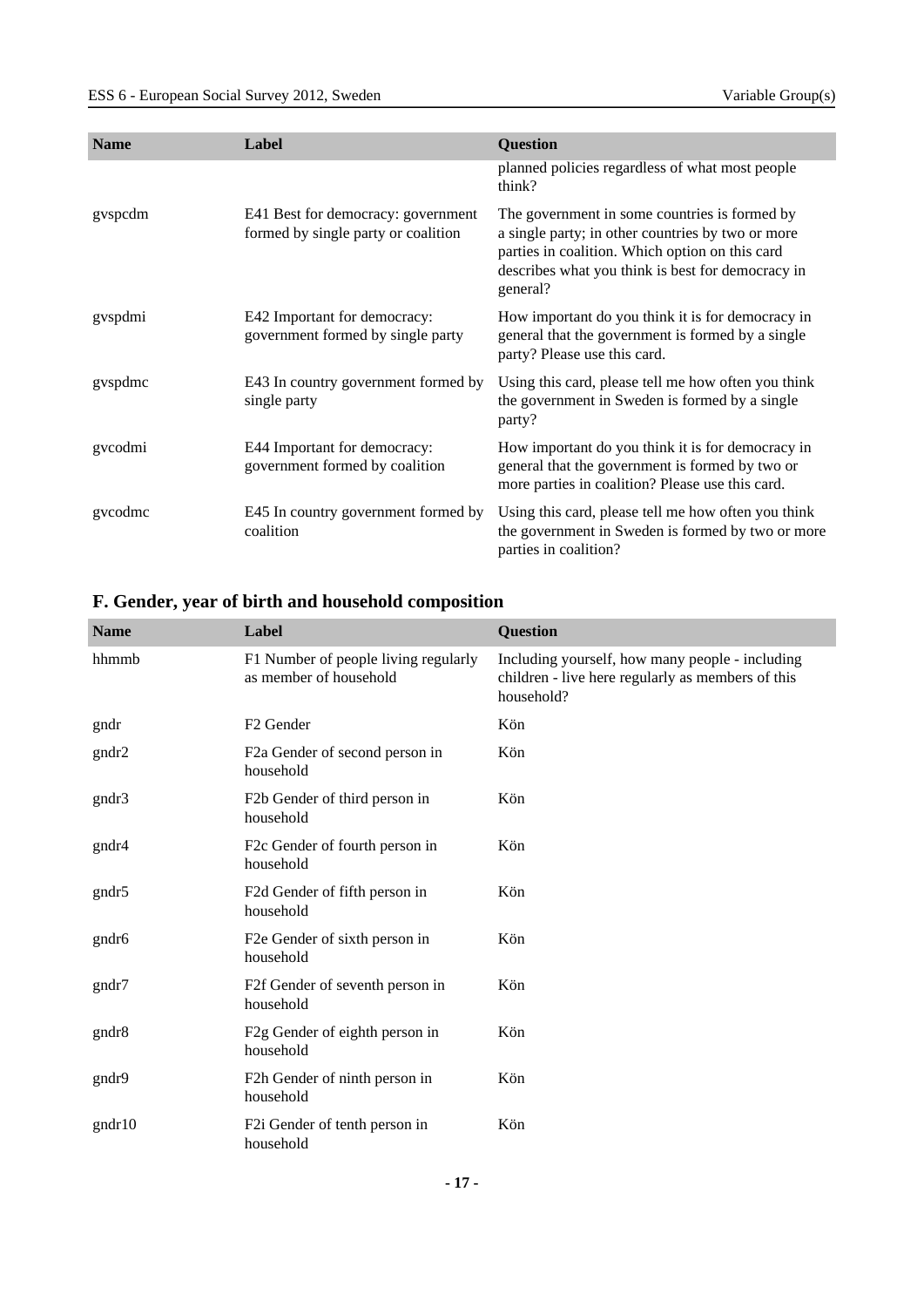| <b>Name</b> | Label                                                                                | <b>Question</b>                                                            |
|-------------|--------------------------------------------------------------------------------------|----------------------------------------------------------------------------|
| gndr11      | F2j Gender of eleventh person in<br>household                                        | Kön                                                                        |
| gndr12      | F2k Gender of twelfth person in<br>household                                         | Kön                                                                        |
| gndr13      | F2l Gender of thirteenth person in<br>household                                      | Kön                                                                        |
| gndr14      | F2m Gender of fourteenth person in<br>household                                      | Kön                                                                        |
| gndr15      | F2n Gender of fifteenth person in<br>household                                       | Kön                                                                        |
| agea        | F3a Age of respondent, calculated                                                    | Ålder                                                                      |
| yrbrn       | F3b Year of birth                                                                    | Och vilket år är du född?                                                  |
| yrbrn2      | F3c Year of birth of second person in<br>household                                   | Och vilket år är han\hon född?                                             |
| yrbrn3      | F3d Year of birth of third person in<br>household                                    | Och vilket år är han\hon född?                                             |
| yrbrn4      | F3e Year of birth of fourth person in<br>household                                   | Och vilket år är han\hon född?                                             |
| yrbrn5      | F3f Year of birth of fifth person in<br>household                                    | Och vilket år är han\hon född?                                             |
| yrbrn6      | F3g Year of birth of sixth person in<br>household                                    | Och vilket år är han\hon född?                                             |
| yrbrn7      | F3h Year of birth of seventh person in<br>household                                  | Och vilket år är han\hon född?                                             |
| yrbrn8      | F3i Year of birth of eighth person in<br>household                                   | Och vilket år är han\hon född?                                             |
| yrbrn9      | F3j Year of birth of ninth person in<br>household                                    | Och vilket år är han\hon född?                                             |
| yrbrn10     | F3k Year of birth of tenth person in<br>household                                    | Och vilket år är han\hon född?                                             |
| yrbrn11     | F31 Year of birth of eleventh person in Och vilket år är han\hon född?<br>household  |                                                                            |
| yrbrn12     | F3m Year of birth of twelfth person in<br>household                                  | Och vilket år är han\hon född?                                             |
| yrbrn13     | F3n Year of birth of thirteenth person<br>in household                               | Och vilket år är han\hon född?                                             |
| yrbrn14     | F3o Year of birth of fourteenth person<br>in household                               | Och vilket år är han\hon född?                                             |
| yrbrn15     | F3p Year of birth of fifteenth person in Och vilket år är han\hon född?<br>household |                                                                            |
| rshipa2     | F4a Second person in household:<br>Relationship to respondent                        | Titta på det här kortet och ange vilken relation han<br>\hon har till dig? |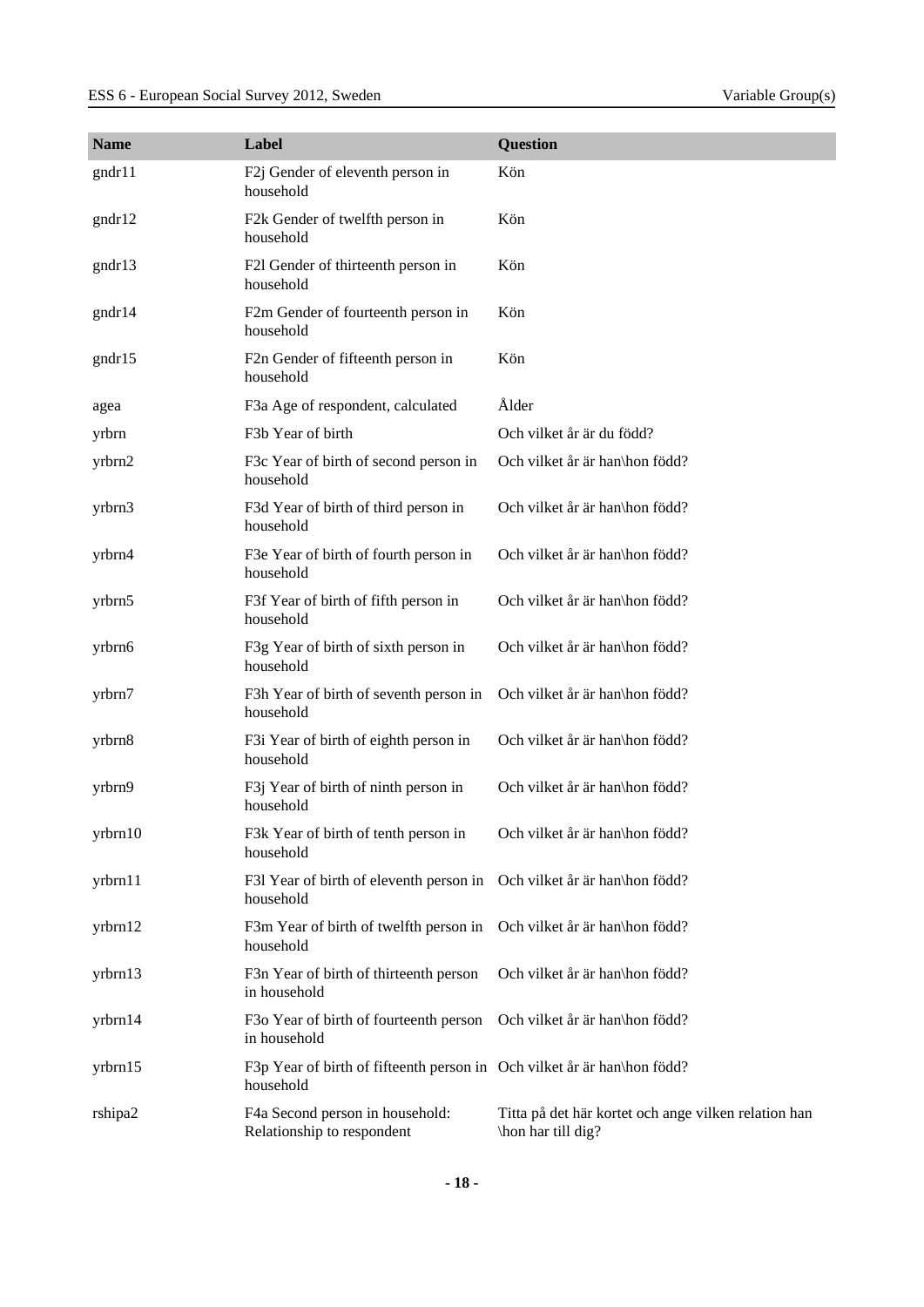| <b>Name</b> | Label                                                             | <b>Question</b>                                                            |
|-------------|-------------------------------------------------------------------|----------------------------------------------------------------------------|
| rshipa3     | F4b Third person in household:<br>Relationship to respondent      | Titta på det här kortet och ange vilken relation han<br>\hon har till dig? |
| rshipa4     | F4c Fourth person in household:<br>Relationship to respondent     | Titta på det här kortet och ange vilken relation han<br>\hon har till dig? |
| rshipa5     | F4d Fifth person in household:<br>Relationship to respondent      | Titta på det här kortet och ange vilken relation han<br>\hon har till dig? |
| rshipa6     | F4e Sixth person in household:<br>Relationship to respondent      | Titta på det här kortet och ange vilken relation han<br>\hon har till dig? |
| rshipa7     | F4f Seventh person in household:<br>Relationship to respondent    | Titta på det här kortet och ange vilken relation han<br>\hon har till dig? |
| rshipa8     | F4g Eighth person in household:<br>Relationship to respondent     | Titta på det här kortet och ange vilken relation han<br>\hon har till dig? |
| rshipa9     | F4h Ninth person in household:<br>Relationship to respondent      | Titta på det här kortet och ange vilken relation han<br>\hon har till dig? |
| rshipa10    | F4i Tenth person in household:<br>Relationship to respondent      | Titta på det här kortet och ange vilken relation han<br>\hon har till dig? |
| rshipa11    | F4j Eleventh person in household:<br>Relationship to respondent   | Titta på det här kortet och ange vilken relation han<br>\hon har till dig? |
| rshipa12    | F4k Twelfth person in household:<br>Relationship to respondent    | Titta på det här kortet och ange vilken relation han<br>\hon har till dig? |
| rshipa13    | F41 Thirteenth person in household:<br>Relationship to respondent | Titta på det här kortet och ange vilken relation han<br>\hon har till dig? |
| rshipa14    | F4m Fourteenth person in household:<br>Relationship to respondent | Titta på det här kortet och ange vilken relation han<br>\hon har till dig? |
| rshipa15    | F4n Fifteenth person in household:<br>Relationship to respondent  | Titta på det här kortet och ange vilken relation han<br>\hon har till dig? |

## <span id="page-18-0"></span>**G. Socio-demographics**

| <b>Name</b> | Label                                                               | <b>Question</b>                                                                                                                                       |
|-------------|---------------------------------------------------------------------|-------------------------------------------------------------------------------------------------------------------------------------------------------|
| icpart1     | F5 Interviewer code, lives with<br>husband/wife/partner             |                                                                                                                                                       |
| rshpsts     | F6 Relationship with husband/wife/<br>partner currently living with | You just told me that you live with your husband/<br>wife/partner. Which one of the descriptions on this<br>card describes your relationship to them? |
| lvgptnea    | F7 Ever lived with a partner, without<br>being married              | And can I just check have you ever lived with a<br>partner, without being married to them (or in a civil<br>union?                                    |
| dvrcdeva    | F8 Ever been divorced/had civil union<br>dissolved                  | Can I just check have you ever been divorced or had<br>a civil union dissolved?                                                                       |
| icpart2     | F9 Interviewer code, lives with<br>husband/wife/partner             |                                                                                                                                                       |
| iccohbt     | F10 Interviewer code, respondent<br>cohabiting                      |                                                                                                                                                       |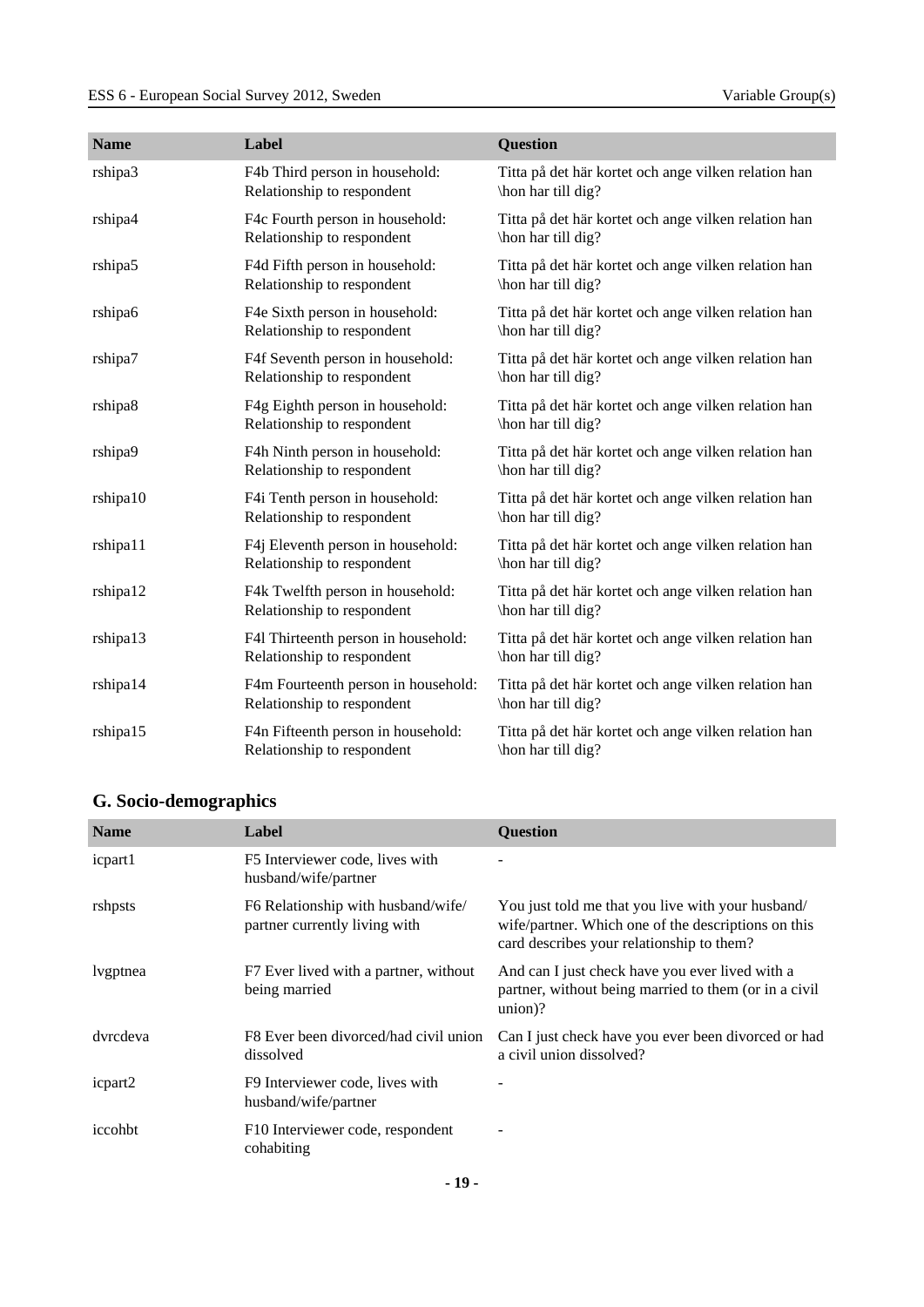| <b>Name</b> | Label                                                                 | Question                                                                                                                                                                                                       |
|-------------|-----------------------------------------------------------------------|----------------------------------------------------------------------------------------------------------------------------------------------------------------------------------------------------------------|
| marsts      | F11a Legal marital status                                             | Which one of the descriptions on this card describes<br>your legal marital status now?                                                                                                                         |
| maritalb    | F11b Legal marital status, post coded                                 | ÷,                                                                                                                                                                                                             |
| chldhm      | F12 Children living at home or not                                    |                                                                                                                                                                                                                |
| chldhhe     | F13 Ever had children living in<br>household                          | Have you ever had any children of your own, step-<br>children, adopted children, foster children or a<br>partner's children living in your household?                                                          |
| domicil     | F14 Domicile, respondent's description                                | Which phrase on this card best describes the area<br>where you live?                                                                                                                                           |
| edulvlb     | F15a Highest level of education                                       | What is the highest level of education you have<br>successfully completed?                                                                                                                                     |
| eisced      | F15b Highest level of education, ES -<br><b>ISCED</b>                 | Vilken är din högsta avklarade utbildning? Använd<br>detta kort när Du svarar.                                                                                                                                 |
| edlydse     | F15c Highest level of education,<br>Sweden                            | Vilken är din högsta avklarade utbildning? Använd<br>detta kort när Du svarar.                                                                                                                                 |
| eduyrs      | F16 Years of full-time education<br>completed                         | About how many years of education have you<br>completed, whether full-time or part-time? Please<br>report these in full-time equivalents and include<br>compulsory years of schooling.                         |
| pdwrk       | F17a1 Doing last 7 days: paid work                                    | Using this card, which of these descriptions applies<br>to what you have been doing for the last 7 days? In<br>paid work (or away temporarily) (employee, self-<br>employed, working for your family business) |
| edctn       | F17a2 Doing last 7 days: education                                    | Using this card, which of these descriptions applies<br>to what you have been doing for the last 7 days?<br>In education (not paid for by employer) even if on<br>vacation                                     |
| uempla      | F17a3 Doing last 7 days: unemployed,<br>actively looking for job      | Using this card, which of these descriptions applies<br>to what you have been doing for the last 7 days?<br>Unemployed and actively looking for a job                                                          |
| uempli      | F17a4 Doing last 7 days: unemployed,<br>not actively looking for job  | Using this card, which of these descriptions applies<br>to what you have been doing for the last 7 days?<br>Unemployed, wanting a job but not actively looking<br>for a job                                    |
| dsbld       | F17a5 Doing last 7 days: permanently<br>sick or disabled              | Using this card, which of these descriptions applies<br>to what you have been doing for the last 7 days?<br>Permanently sick or disabled                                                                       |
| rtrd        | F17a6 Doing last 7 days: retired                                      | Using this card, which of these descriptions applies<br>to what you have been doing for the last 7 days?<br>Retired                                                                                            |
| cmsrv       | F17a7 Doing last 7 days: community<br>or military service             | Using this card, which of these descriptions applies<br>to what you have been doing for the last 7 days? In<br>community or military service                                                                   |
| hswrk       | F17a8 Doing last 7 days: housework,<br>looking after children, others | Using this card, which of these descriptions applies<br>to what you have been doing for the last 7 days?                                                                                                       |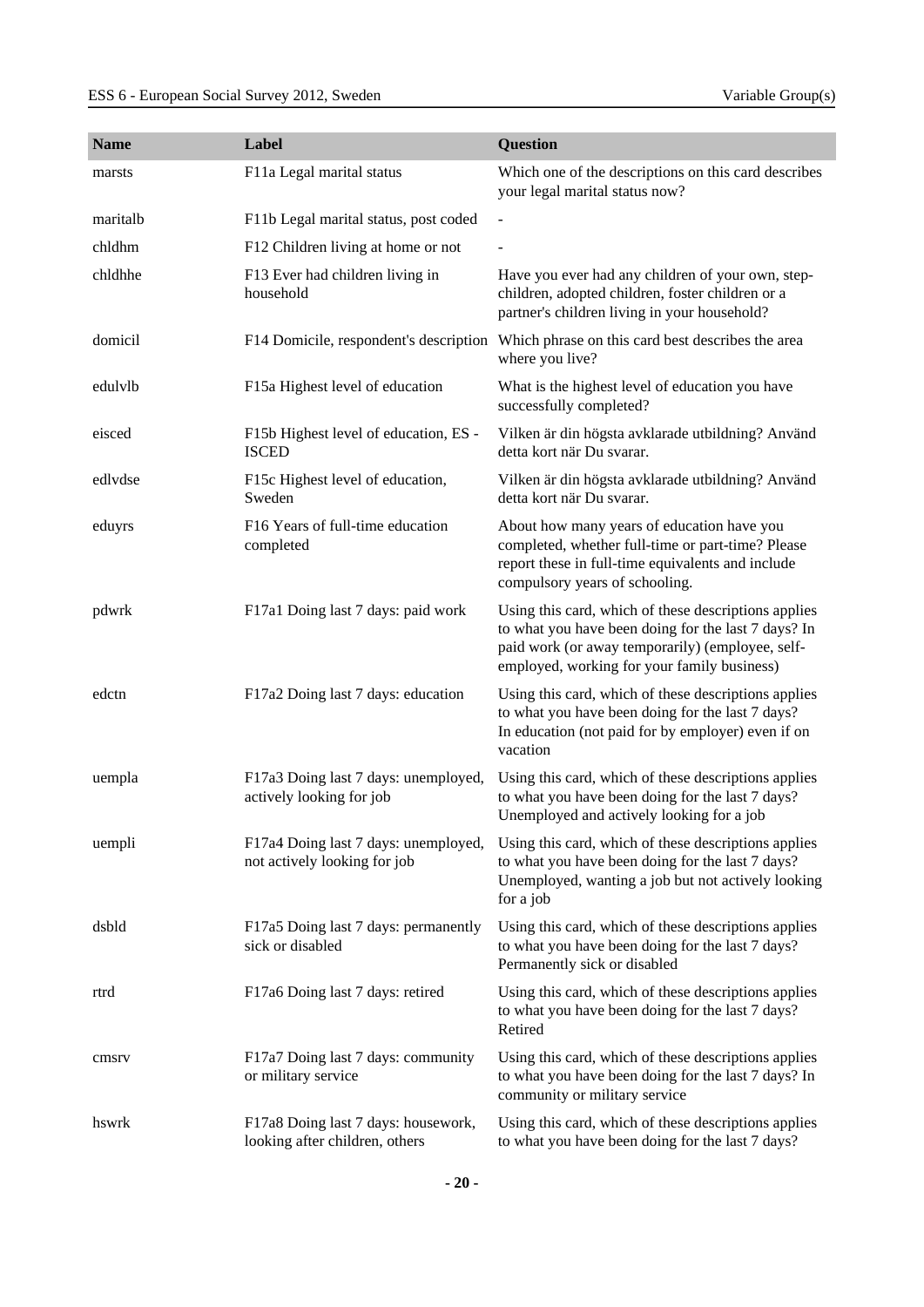| <b>Name</b> | Label                                                                                       | Question                                                                                                                                                                             |
|-------------|---------------------------------------------------------------------------------------------|--------------------------------------------------------------------------------------------------------------------------------------------------------------------------------------|
|             |                                                                                             | Doing housework, looking after children or other<br>persons                                                                                                                          |
| dngoth      | F17a9 Doing last 7 days: other                                                              | Using this card, which of these descriptions applies<br>to what you have been doing for the last 7 days?<br>Other                                                                    |
| dngdk       | F17a88 Doing last 7 days: don't know                                                        | Using this card, which of these descriptions applies<br>to what you have been doing for the last 7 days?<br>Don't know                                                               |
| dngref      | F17a77 Doing last 7 days: refusal                                                           | Using this card, which of these descriptions applies<br>to what you have been doing for the last 7 days?<br>Refusal                                                                  |
| dngna       | F17a99 Doing last 7 days: no answer                                                         | Using this card, which of these descriptions applies<br>to what you have been doing for the last 7 days? No<br>answer                                                                |
| icomdng     | F17b Interviewer code, one/more than<br>one doing last 7 days                               | $\overline{\phantom{a}}$                                                                                                                                                             |
| mainact     | F17c Main activity last 7 days                                                              | Vilken av dessa passar bäst in på vad du har gjort<br>under de senaste sju dagarna? Använd samma kort<br>igen. Välj endast ett alternativ.                                           |
| mnactic     | F17d Main activity, last 7 days. All<br>respondents. Post coded                             | -                                                                                                                                                                                    |
| icpdwrk     | F17e Interviewer code, respondent in<br>paid work                                           |                                                                                                                                                                                      |
| crpdwk      | F18 Control paid work last 7 days                                                           | Can I just check, did you do any paid work of an<br>hour or more in the last seven days?                                                                                             |
| pdjobev     | F19 Ever had a paid job                                                                     | Have you ever had a paid job?                                                                                                                                                        |
| pdjobyr     | F20 Year last in paid job                                                                   | In what year were you last in a paid job?                                                                                                                                            |
| emplrel     | F21 Employment relation                                                                     | In your main job are/were you                                                                                                                                                        |
| emplno      | F22 Number of employees respondent<br>has/had                                               | How many employees (if any) do/did you have?                                                                                                                                         |
| wrkctra     | F23 Employment contract unlimited or Do/did you have a work contract of<br>limited duration |                                                                                                                                                                                      |
| estsz       | F24 Establishment size                                                                      | Including yourself, about how many people are/<br>were employed at the place where you usually work/<br>worked?                                                                      |
| jbspv       | F25 Responsible for supervising other<br>employees                                          | In your main job, do/did you have any responsibility<br>for supervising the work of other employees?                                                                                 |
| njbspv      | F26 Number of people responsible for<br>in job                                              | How many people are/were you responsible for?                                                                                                                                        |
| wkdcorga    | is organised                                                                                | F27 Allowed to decide how daily work Using this card, please say how much the<br>management at your work allows/allowed you? ?to<br>decide how your own daily work is/was organised? |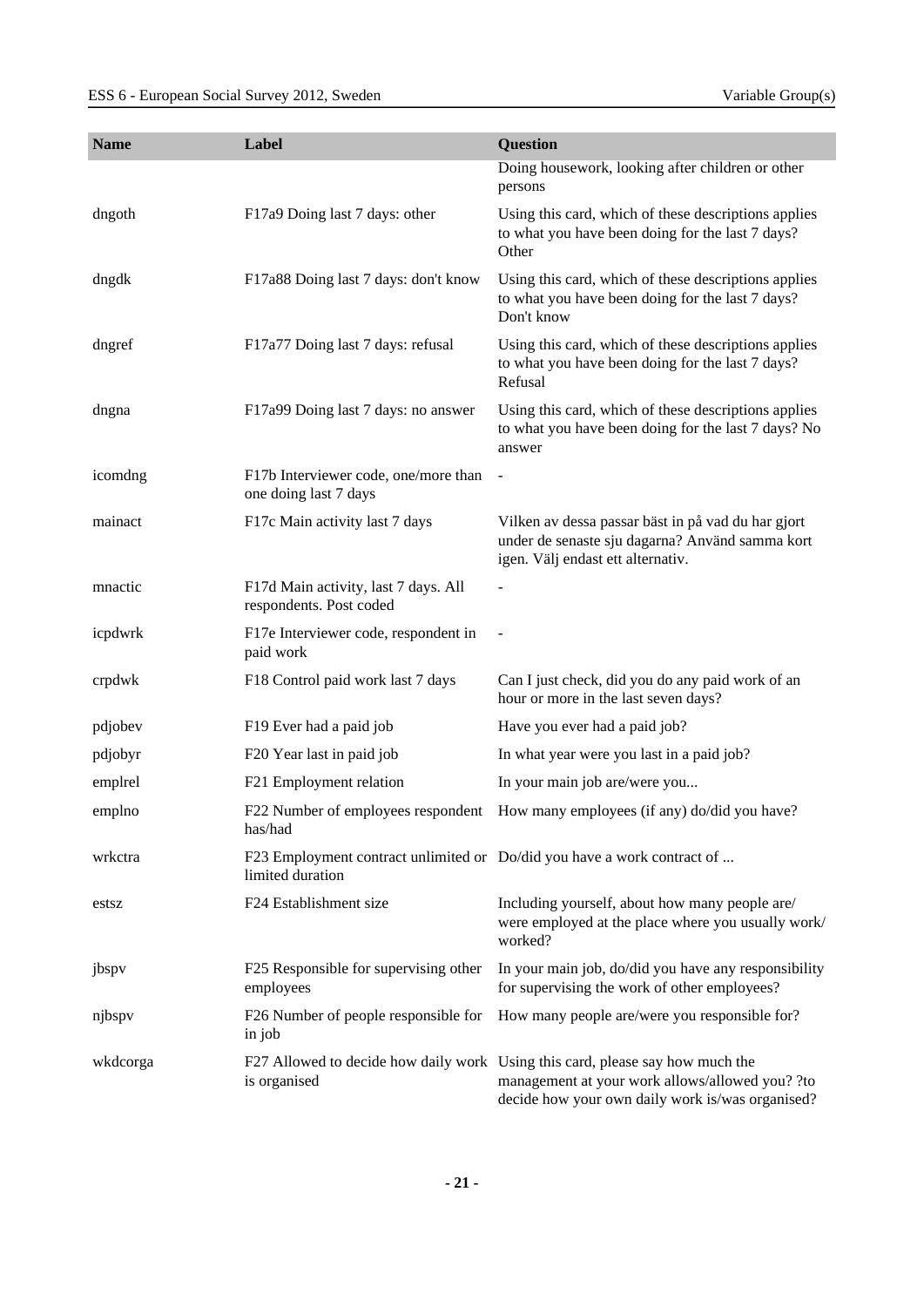| <b>Name</b>        | Label                                                                            | Question                                                                                                                                                                                   |
|--------------------|----------------------------------------------------------------------------------|--------------------------------------------------------------------------------------------------------------------------------------------------------------------------------------------|
| iorgact            | F28 Allowed to influence policy<br>decisions about activities of<br>organisation | Using this card, please say how much the<br>management at your work allows/allowed you? ?to<br>influence policy decisions about the activities of the<br>organisation?                     |
| wkhct              | main job overtime excluded                                                       | F29 Total contracted hours per week in What are/were your total 'basic' or contracted hours<br>each week (in your main job), excluding any paid<br>and unpaid overtime?                    |
| wkhtot             | F30 Total hours normally worked per<br>week in main job overtime included        | Regardless of your basic or contracted hours, how<br>many hours do/did you normally work a week<br>(in your main job), including any paid or unpaid<br>overtime                            |
| nacer <sub>2</sub> | F31 Industry, NACE rev.2                                                         | What does/did the firm/organisation you work/<br>worked for mainly make or do?                                                                                                             |
| tporgwk            | F32 What type of organisation work/<br>worked for                                | Which of the types of organisation on this card do/<br>did you work for?                                                                                                                   |
| isco08             | F33 Occupation, ISCO08                                                           | What is/was the name or title of your main job? In<br>your main job, what kind of work do/did you do<br>most of the time? What training or qualifications are/<br>were needed for the job? |
| wrkac6m            | F35 Paid work in another country,<br>period more than 6 months last 10<br>years  | In the last 10 years have you done any paid work in<br>another country for a period of 6 months or more?                                                                                   |
| icpdwk2            | F35a Interviewer code, in paid work                                              |                                                                                                                                                                                            |
| stfjb              | F35b How satisfied with job                                                      | All things considered, how satisfied are you with<br>your present job?                                                                                                                     |
| stfjbot            | F35c Satisfied with balance between<br>time on job and time on other aspects     | How satisfied are you with the balance between the<br>time you spend on your paid work and the time you<br>spend on other aspects of your life?                                            |
| uemp3m             | F36 Ever unemployed and seeking<br>work for a period more than three<br>months   | Have you ever been unemployed and seeking work<br>for a period of more than three months?                                                                                                  |
| uemp12m            | F37 Any period of unemployment<br>and work seeking lasted 12 months or<br>more   | Have any of these periods lasted for 12 months or<br>more?                                                                                                                                 |
| uemp5yr            | F38 Any period of unemployment and<br>work seeking within last 5 years           | Have any of these periods been within the past 5<br>years?                                                                                                                                 |
| mbtru              | F39 Member of trade union or similar<br>organisation                             | Are you or have you ever been a member of a trade<br>union or similar organisation?                                                                                                        |
| hincsrca           | F40 Main source of household income                                              | Please consider the income of all household<br>members and any income which may be received by<br>the household as a whole. What is the main source of<br>income in your household?        |
| hinctnta           | F41 Household's total net income, all<br>sources                                 | Using this card, please tell me which letter describes<br>your household's total income, after tax and<br>compulsory deductions, from all sources? If you                                  |

don't know the exact figure, please give an estimate.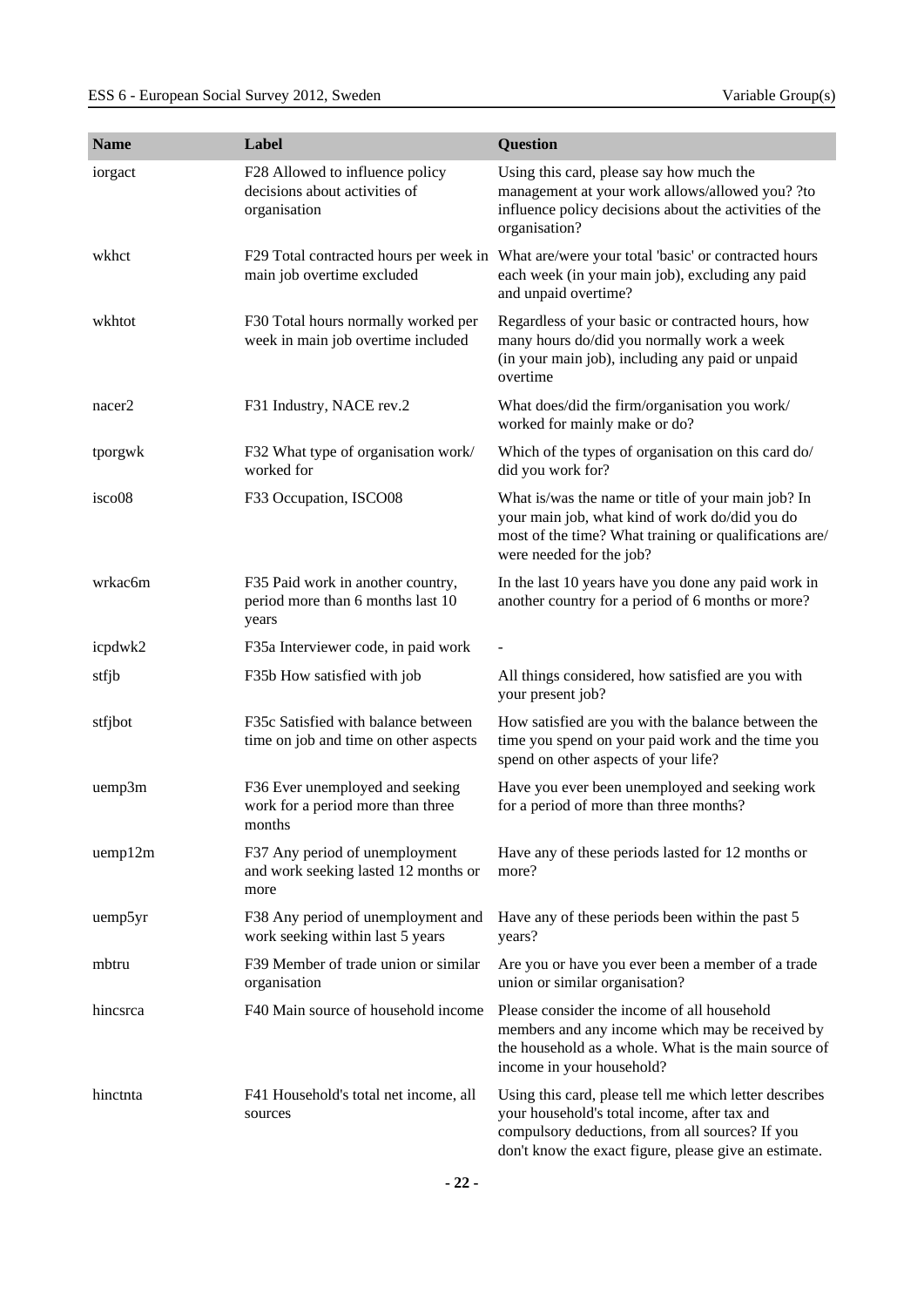| <b>Name</b> | Label                                                                            | <b>Question</b>                                                                                                                                                                                            |
|-------------|----------------------------------------------------------------------------------|------------------------------------------------------------------------------------------------------------------------------------------------------------------------------------------------------------|
|             |                                                                                  | Use the part of the card that you know best: weekly,<br>monthly or annual income.                                                                                                                          |
| hincfel     | F42 Feeling about household's income<br>nowadays                                 | Which of the descriptions on this card comes closest<br>to how you feel about your household's income<br>nowadays?                                                                                         |
| icpart3     | F43 Interviewer code, lives with<br>husband/wife/partner                         |                                                                                                                                                                                                            |
| edulvlpb    | F44 Partner's highest level of<br>education                                      | What is the highest level of education your husband/<br>wife/partner has successfully completed?                                                                                                           |
| eiscedp     | F44 Partner's highest level of<br>education, ES - ISCED                          | Vilken är din makes \ makas \ sambos högsta<br>utbildning?                                                                                                                                                 |
| edlypdse    | F44SE Partner's highest level of<br>education, Sweden                            | What is the highest level of education your husband/<br>wife/partner has successfully completed? (Sweden)                                                                                                  |
| pdwrkp      | F45a1 Partner doing last 7 days: paid<br>work                                    | Which of the descriptions on this card applies to<br>what he/she has been doing for the last 7 days? In<br>paid work (or away temporarily) (employee, self-<br>employed, working for your family business) |
| edctnp      | F45a2 Partner doing last 7 days:<br>education                                    | Which of the descriptions on this card applies to<br>what he/she has been doing for the last 7 days? In<br>education (not paid for by employer) even if on<br>vacation                                     |
| uemplap     | F45a3 Partner doing last 7 days:<br>unemployed, actively looking for job         | Which of the descriptions on this card applies to<br>what he/she has been doing for the last 7 days?<br>Unemployed and actively looking for a job                                                          |
| uemplip     | F45a4 Partner doing last 7 days:<br>unemployed, not actively looking for<br>job  | Which of the descriptions on this card applies to<br>what he/she has been doing for the last 7 days?<br>Unemployed, wanting a job but not actively looking<br>for a job                                    |
| dsbldp      | F45a5 Partner doing last 7 days:<br>permanently sick or disabled                 | Which of the descriptions on this card applies to<br>what he/she has been doing for the last 7 days?<br>Permanently sick or disabled                                                                       |
| rtrdp       | F45a6 Partner doing last 7 days:<br>retired                                      | Which of the descriptions on this card applies to<br>what he/she has been doing for the last 7 days?<br>Retired                                                                                            |
| cmsrvp      | F45a7 Partner doing last 7 days:<br>community or military service                | Which of the descriptions on this card applies to<br>what he/she has been doing for the last 7 days? In<br>community or military service                                                                   |
| hswrkp      | F45a8 Partner doing last 7 days:<br>housework, looking after children,<br>others | Which of the descriptions on this card applies to<br>what he/she has been doing for the last 7 days?<br>Doing housework, looking after children or other<br>persons                                        |
| dngothp     | F45a9 Partner doing last 7 days: other                                           | Which of the descriptions on this card applies to<br>what he/she has been doing for the last 7 days? Other                                                                                                 |
| dngdkp      | know                                                                             | F45a88 Partner doing last 7 days: don't Which of the descriptions on this card applies to<br>what he/she has been doing for the last 7 days? Don't<br>know                                                 |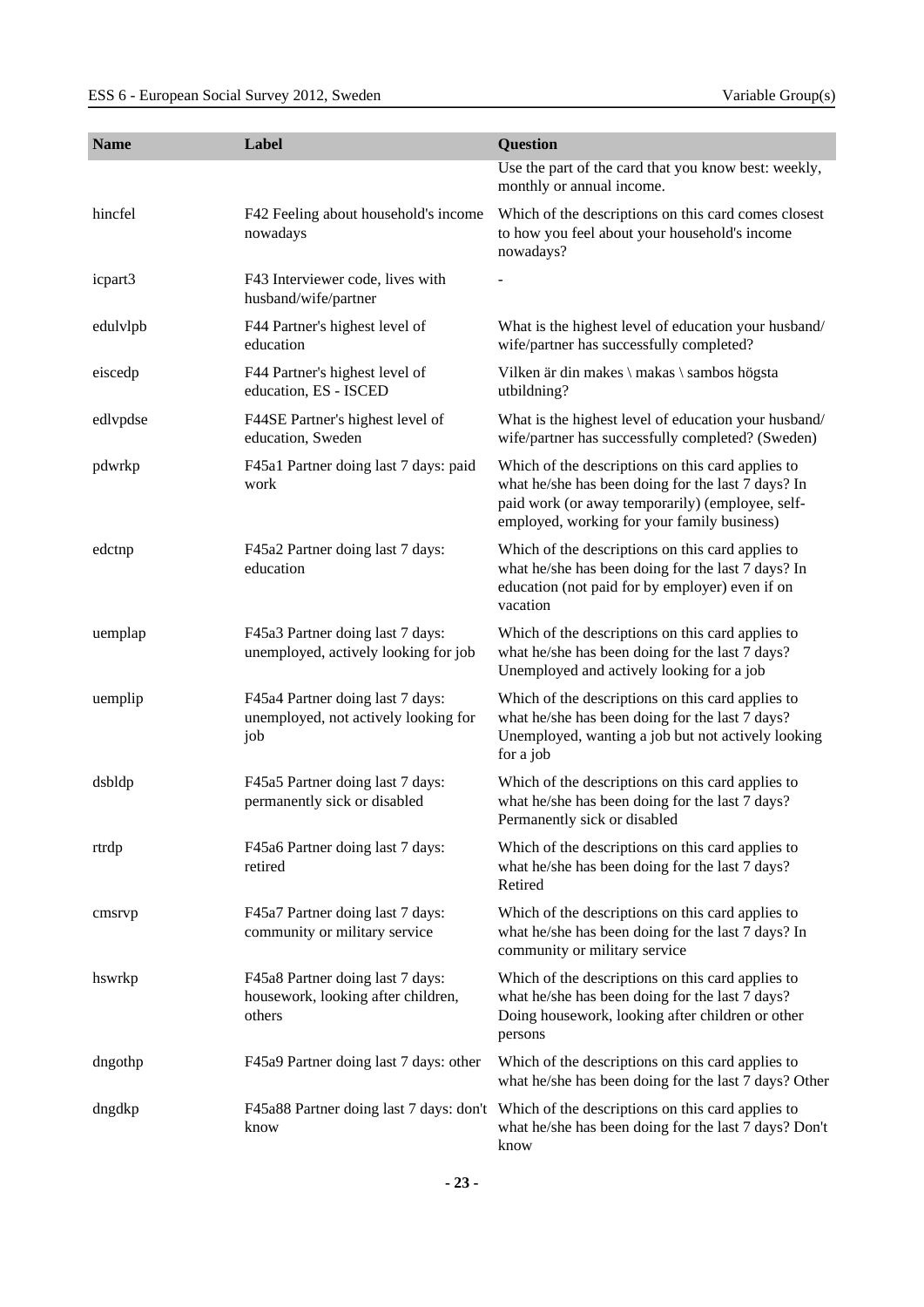| <b>Name</b> | Label                                                                      | Question                                                                                                                                                                                |
|-------------|----------------------------------------------------------------------------|-----------------------------------------------------------------------------------------------------------------------------------------------------------------------------------------|
| dngnapp     | F45a66 Partner doing last 7 days: not<br>applicable                        | Which of the descriptions on this card applies to<br>what he/she has been doing for the last 7 days? Not<br>applicable                                                                  |
| dngrefp     | F45a77 Partner doing last 7 days:<br>refusal                               | Which of the descriptions on this card applies to<br>what he/she has been doing for the last 7 days?<br>Refusal                                                                         |
| dngnap      | F45a99 Partner doing last 7 days: no<br>answer                             | Which of the descriptions on this card applies to<br>what he/she has been doing for the last 7 days? No<br>answer                                                                       |
| icomdnp     | F45b Interviewer code, one/more than<br>one doing partner last 7 days      | $\blacksquare$                                                                                                                                                                          |
| mnactp      |                                                                            | F45c Partner's main activity last 7 days And which of the descriptions on this card best<br>describes his/her situation (in the last 7 days)?                                           |
| icppdwk     | F45d Interviewer code, respondents<br>partner in paid work                 |                                                                                                                                                                                         |
| crpdwkp     | F46 Partner, control paid work last 7<br>days                              | Can I just check, did he/she do any paid work (of an<br>hour or more) in the last 7 days?                                                                                               |
| isco08p     | F47-49 Occupation partner, ISCO08                                          | What is the name or title of his/her main job? In<br>his/her main job, what kind of work does he/she do<br>most of the time? What training or qualifications are<br>needed for the job? |
| emprelp     | F50 Partner's employment relation                                          | In his/her main job is he/she                                                                                                                                                           |
| wkhtotp     | F51 Hours normally worked a week in<br>main job overtime included, partner | How many hours does he/she normally work a week<br>(in his/her main job)? Please include any paid or<br>unpaid overtime.                                                                |
| edulvlfb    | F52 Father's highest level of education                                    | What is the highest level of education your father<br>successfully completed?                                                                                                           |
| eiscedf     | ES - ISCED                                                                 | F52 Father's highest level of education, Vilken är var din fars högsta utbildning?                                                                                                      |
| edlyfdse    | F52SE Father's highest level of<br>education, Sweden                       | What is the highest level of education your father<br>successfully completed? (Sweden)                                                                                                  |
| emprf14     | F53 Father's employment status when<br>respondent 14                       | When you were 14, did your father work as an<br>employee, was he self-employed, or was he not<br>working then?                                                                          |
| occf14b     | F55 Father's occupation when<br>respondent 14                              | Which of the descriptions on this card best describes<br>the sort of work he did when you were 14?                                                                                      |
| edulvlmb    | F56 Mother's highest level of<br>education                                 | What is the highest level of education your mother<br>successfully completed?                                                                                                           |
| eiscedm     | F56 Mother's highest level of<br>education, ES - ISCED                     | Vilken är var din mors högsta utbildning?                                                                                                                                               |
| edlymdse    | F56SE Mother's highest level of<br>education, Sweden                       | What is the highest level of education your mother<br>successfully completed? (Sweden)                                                                                                  |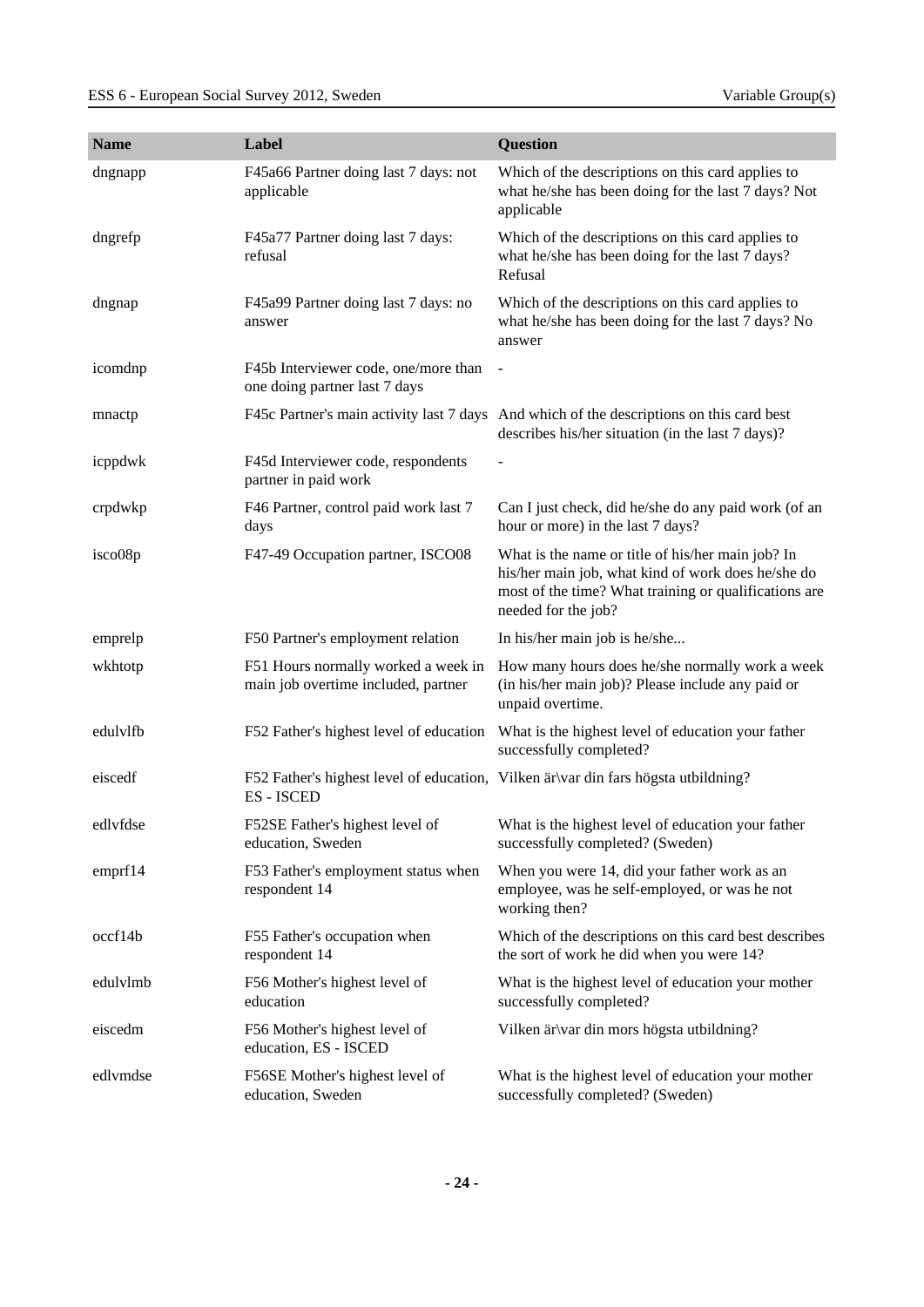| <b>Name</b> | Label                                                                       | <b>Ouestion</b>                                                                                                                                    |
|-------------|-----------------------------------------------------------------------------|----------------------------------------------------------------------------------------------------------------------------------------------------|
| emprm 14    | F57 Mother's employment status when<br>respondent 14                        | When you were 14, did your mother work as an<br>employee, was she self-employed, or was she not<br>working then?                                   |
| occm14b     | F59 Mother's occupation when<br>respondent 14                               | Which of the descriptions on this card best describes<br>the sort of work she did when you were 14?                                                |
| atnerse     | F60 Improve knowledge/skills: course/<br>lecture/conference, last 12 months | During the last twelve months, have you taken any<br>course or attended any lecture or conference to<br>improve your knowledge or skills for work? |

### <span id="page-24-0"></span>**H. Human values**

| <b>Name</b> | Label                                                                         | Question                                                                                                                                                          |
|-------------|-------------------------------------------------------------------------------|-------------------------------------------------------------------------------------------------------------------------------------------------------------------|
| ipcrtiv     | H1a Important to think new ideas and<br>being creative                        | Use this card for your answer. Thinking up new ideas<br>and being creative is important to her/him. She/he<br>likes to do things in her/his own original way.     |
| imprich     | H1b Important to be rich, have money<br>and expensive things                  | It is important to her/him to be rich. She/he wants to<br>have a lot of money and expensive things.                                                               |
| ipeqopt     | H1c Important that people are treated<br>equally and have equal opportunities | She/he thinks it is important that every person in<br>the world should be treated equally. She/he believes<br>everyone should have equal opportunities in life.   |
| ipshabt     | admired                                                                       | H1d Important to show abilities and be It's important to her/him to show her/his abilities.<br>She/he wants people to admire what she/he does.                    |
| impsafe     | H1e Important to live in secure and<br>safe surroundings                      | It is important to her/him to live in secure<br>surroundings. She/he avoids anything that might<br>endanger her/his safety.                                       |
| impdiff     | H1f Important to try new and different<br>things in life                      | She/he likes surprises and is always looking for new<br>things to do. She/he thinks it is important to do lots<br>of different things in life.                    |
| ipfrule     | H1g Important to do what is told and<br>follow rules                          | She/he believes that people should do what they're<br>told. She/he thinks people should follow rules at all<br>times, even when no-one is watching.               |
| ipudrst     | H1h Important to understand different<br>people                               | It is important to her/him to listen to people who are<br>different from her/him. Even when she/he disagrees<br>with them, she/he still wants to understand them. |
| ipmodst     | H1i Important to be humble and<br>modest, not draw attention                  | It is important to her/him to be humble and modest.<br>She/he tries not to draw attention to herself/himself.                                                     |
| ipgdtim     | H1j Important to have a good time                                             | Having a good time is important to her/him. She/he<br>likes to ?spoil? herself/himself.                                                                           |
| impfree     | H1k Important to make own decisions<br>and be free                            | It is important to her/him to make her/his own<br>decisions about what she/he does. She/he likes to be<br>free and not depend on others.                          |
| iphlppl     | H11 Important to help people and care<br>for others well-being                | It's very important to her/him to help the people<br>around her/him. She/he wants to care for their well-<br>being.                                               |
| ipsuces     | H1m Important to be successful and<br>that people recognize achievements      | Being very successful is important to her/him. She/he<br>hopes people will recognise her/his achievements.                                                        |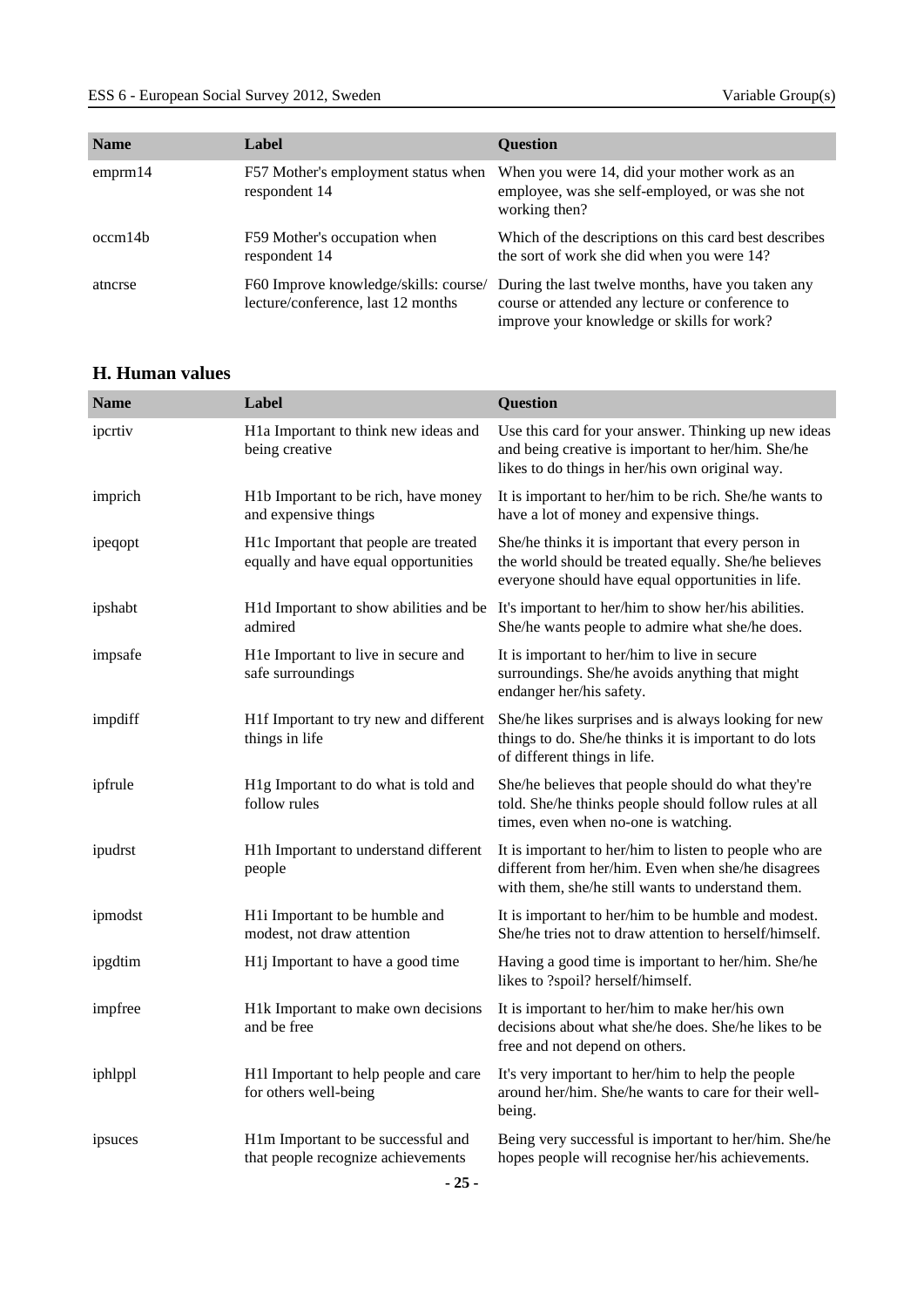| <b>Name</b> | Label                                                              | <b>Question</b>                                                                                                                                                        |
|-------------|--------------------------------------------------------------------|------------------------------------------------------------------------------------------------------------------------------------------------------------------------|
| ipstrgy     | H1n Important that government is<br>strong and ensures safety      | It is important to her/him that the government<br>ensures her/his safety against all threats. She/he<br>wants the state to be strong so it can defend its<br>citizens. |
| ipadvnt     | H1o Important to seek adventures and<br>have an exciting life      | She/he looks for adventures and likes to take risks.<br>She/he wants to have an exciting life.                                                                         |
| ipbhprp     | H1p Important to behave properly                                   | It is important to her/him always to behave properly.<br>She/he wants to avoid doing anything people would<br>say is wrong.                                            |
| iprspot     | H <sub>1</sub> q Important to get respect from<br>others           | It is important to her/him to get respect from others.<br>She/he wants people to do what she/he says.                                                                  |
| iplylfr     | H1r Important to be loyal to friends<br>and devote to people close | It is important to her/him to be loyal to her/his<br>friends. She/he wants to devote herself/himself to<br>people close to her/him.                                    |
| impeny      | H1s Important to care for nature and<br>environment                | She/he strongly believes that people should care for<br>nature. Looking after the environment is important to<br>her/him.                                              |
| imptrad     | H1t Important to follow traditions and<br>customs                  | Tradition is important to her/him. She/he tries to<br>follow the customs handed down by her/his religion<br>or her/his family.                                         |
| impfun      | H1u Important to seek fun and things<br>that give pleasure         | She/he seeks every chance she/he can to have fun. It<br>is important to her/him to do things that give her/him<br>pleasure.                                            |

## <span id="page-25-0"></span>**Administrative values**

| <b>Name</b> | Label                                              | <b>Question</b> |
|-------------|----------------------------------------------------|-----------------|
| region      | Region, Sverige                                    |                 |
| regunit     | Regional enhet                                     |                 |
| inwdds      | Start of interview, day of month                   |                 |
| inwmms      | Start of interview, month                          |                 |
| inwyys      | Start of interview, year                           |                 |
| inwshh      | Start of interview, hour                           |                 |
| inwsmm      | Start of interview, minute                         |                 |
| inwdde      | End of interview, day of month                     |                 |
| inwmme      | End of interview, month                            |                 |
| inwyye      | End of interview, year                             |                 |
| inwehh      | End of interview, hour                             |                 |
| inwemm      | End of interview, minute                           |                 |
| inwtm       | Interview length in minutes, main<br>questionnaire |                 |
| spltadme    | Administration of split ballot and<br><b>MTMM</b>  |                 |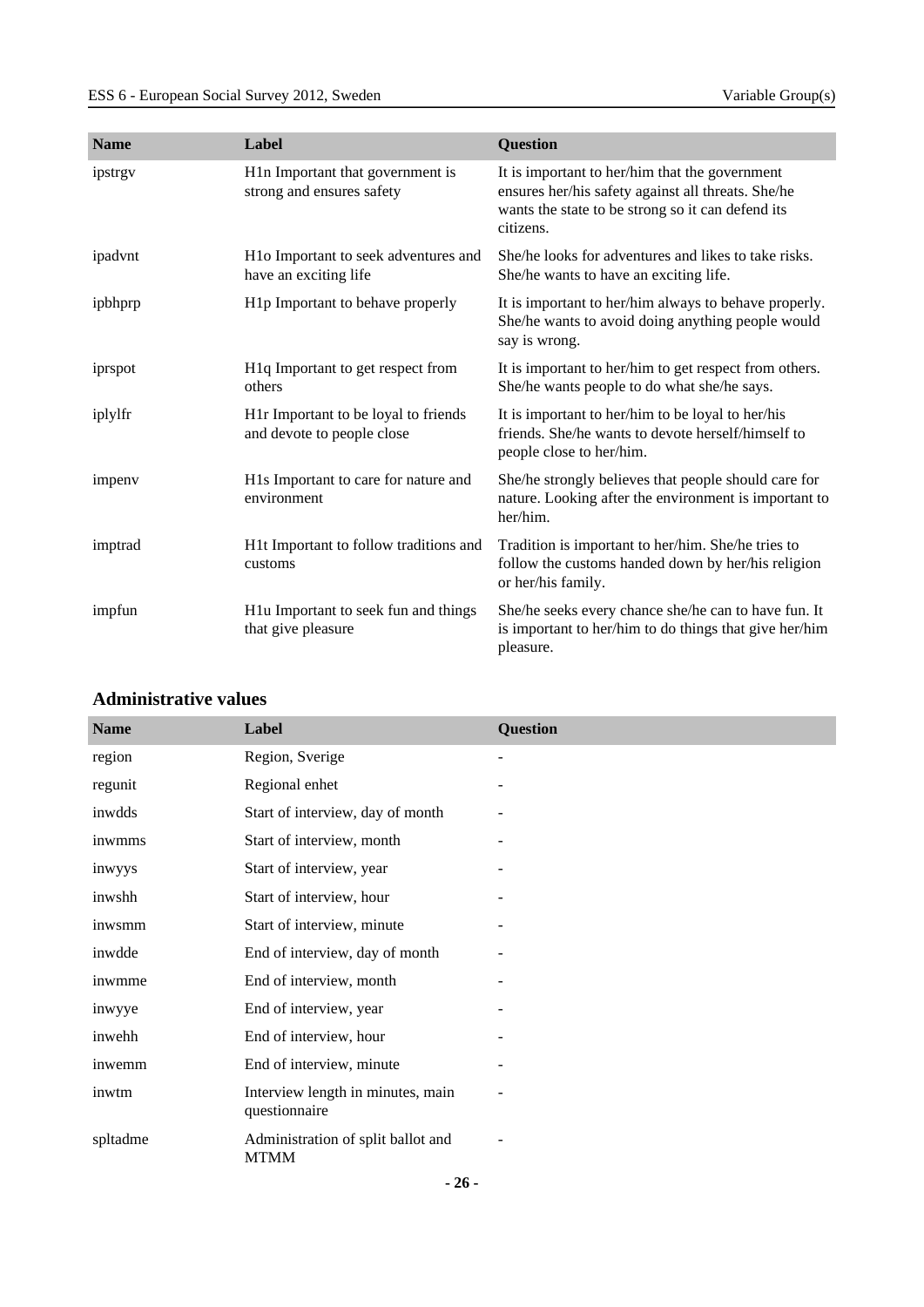| <b>Name</b> | Label                                                                | <b>Question</b>          |
|-------------|----------------------------------------------------------------------|--------------------------|
| supqad1     | Administration of supplementary<br>questionnaire 1                   |                          |
| supqad2     | Administration of supplementary<br>questionnaire 2                   |                          |
| supqdd      | Day of month, supplementary<br>questionnaire                         |                          |
| supqmm      | Month, supplementary questionnaire                                   |                          |
| supqyr      | Year, supplementary questionnaire                                    |                          |
| dweight     | Design weight                                                        |                          |
| pspwght     | Post-stratification weight including<br>design weight                | $\overline{\phantom{0}}$ |
| pweight     | Population size weight (must be<br>combined with dweight or pspwght) |                          |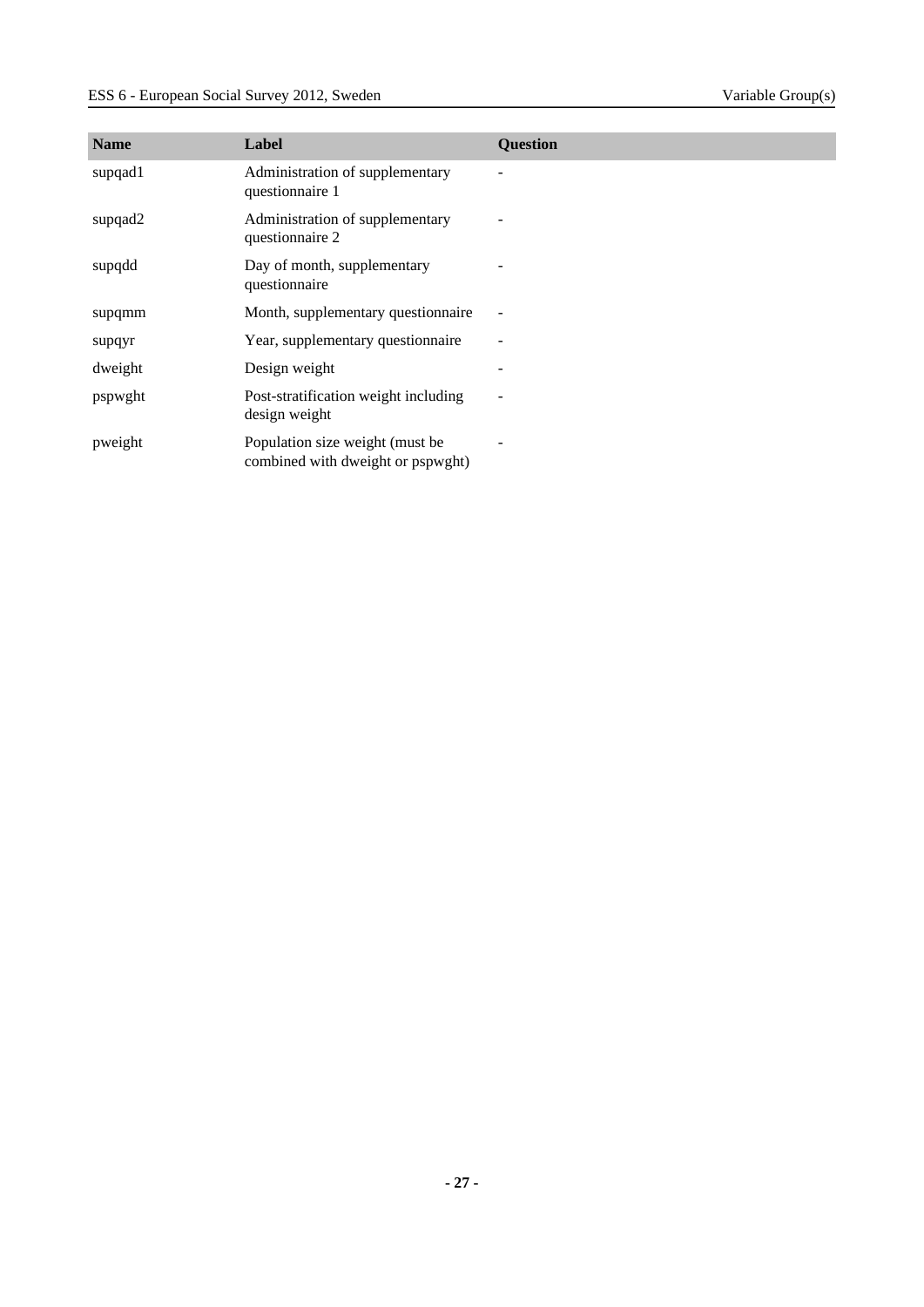# **Variables Description**

**Dataset contains 362 variable(s)**

## **File : ESS 6 Sverige**

#### **SND\_studie: SND-study 0971**

**Definition:** SND-study 0971: European Social Survey 6 - 2012

| <b>Value</b>        | Label | Cases Percentage                            |        |
|---------------------|-------|---------------------------------------------|--------|
| 971                 | 971   | 1847                                        | 100.0% |
| <b>Information:</b> |       | Type: discrete, Format: numeric, Missing: * |        |
| Statistics (NW/W):  |       | Valid: $(1847 / -)$ Invalid: $(0 / -)$      |        |

## **SND\_dataset: SND-dataset 0971-001**

|                     | <b>Definition:</b> SND-dataset 0971-001: ESS6 |                                             |      |                  |        |  |
|---------------------|-----------------------------------------------|---------------------------------------------|------|------------------|--------|--|
| <b>Value</b>        | Label                                         |                                             |      | Cases Percentage |        |  |
|                     |                                               |                                             | 1847 |                  | 100.0% |  |
| <b>Information:</b> |                                               | Type: discrete, Format: numeric, Missing: * |      |                  |        |  |
| Statistics (NW/W):  |                                               | Valid: $(1847 / -)$ Invalid: $(0 / -)$      |      |                  |        |  |

#### **SND\_version: SND-version 1.0**

**Definition:** SND version 1.0, april 2015

| <b>Value</b>        | Label |                                             |      | Cases Percentage |        |
|---------------------|-------|---------------------------------------------|------|------------------|--------|
|                     |       |                                             | 1847 |                  | 100.0% |
| <b>Information:</b> |       | Type: discrete, Format: numeric, Missing: * |      |                  |        |
| Statistics (NW/W):  |       | Valid: $(1847 / -)$ Invalid: $(0 / -)$      |      |                  |        |

#### **name: Title of dataset**

| <b>Value</b>        | Label   |                                               |      | Cases Percentage |        |
|---------------------|---------|-----------------------------------------------|------|------------------|--------|
| ESS6e02             | ESS6e02 |                                               | 1847 |                  | 100.0% |
| <b>Information:</b> |         | Type: discrete, Format: character, Missing: * |      |                  |        |
| Statistics (NW/W):  |         | Valid: $(1847 / -)$ Invalid: $(0 / -)$        |      |                  |        |

#### **essround: ESS round**

| Value               | Label |                                                         | Cases Percentage |        |
|---------------------|-------|---------------------------------------------------------|------------------|--------|
| -6                  |       | 1847                                                    |                  | 100.0% |
| <b>Information:</b> |       | Type: discrete, Format: numeric, Range: 6-6, Missing: * |                  |        |
| Statistics (NW/W):  |       | Valid: $(1847 / -)$ Invalid: $(0 / -)$                  |                  |        |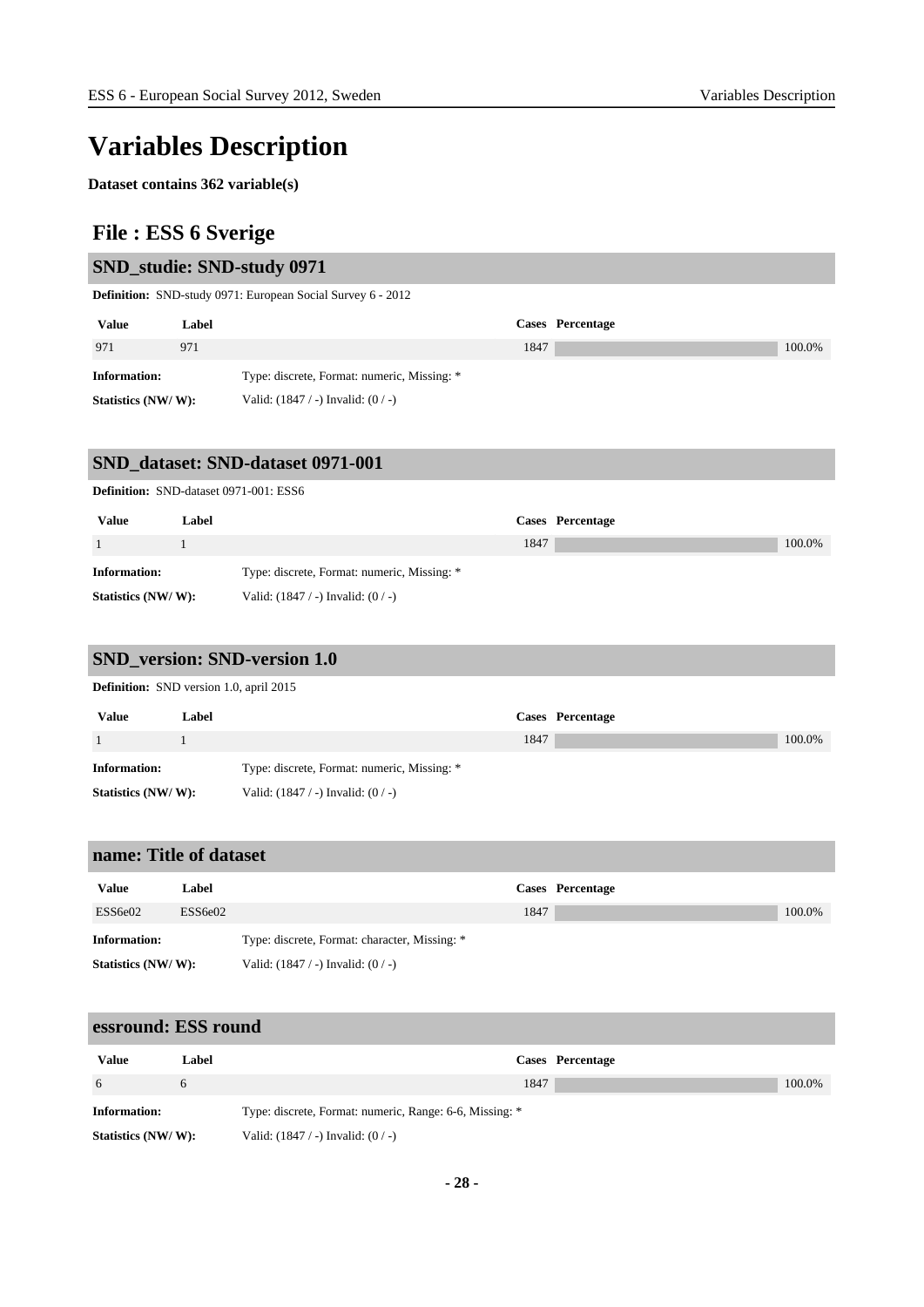## **essround: ESS round**

### **edition: Edition**

| <b>Value</b>        | Label | Cases Percentage                              |        |
|---------------------|-------|-----------------------------------------------|--------|
| 20                  | 2.0   | 1847                                          | 100.0% |
| <b>Information:</b> |       | Type: discrete, Format: character, Missing: * |        |
| Statistics (NW/W):  |       | Valid: $(1847 / -)$ Invalid: $(0 / -)$        |        |

## **proddate: Production date**

| <b>Value</b>       | Label      |                                               |      | Cases Percentage |        |
|--------------------|------------|-----------------------------------------------|------|------------------|--------|
| 14052014           | 14.05.2014 |                                               | 1847 |                  | 100.0% |
| Information:       |            | Type: discrete, Format: character, Missing: * |      |                  |        |
| Statistics (NW/W): |            | Valid: $(1847 / -)$ Invalid: $(0 / -)$        |      |                  |        |

## **idno: Respondent's identification number**

| <b>Information:</b> | Type: discrete, Format: numeric, Range: 7-3748, Missing: * |
|---------------------|------------------------------------------------------------|
| Statistics (NW/W):  | Valid: $(1847 / -)$ Invalid: $(0 / -)$                     |

## **cntry: Country**

| <b>Value</b>        | Label          |                  | Cases Percentage |
|---------------------|----------------|------------------|------------------|
| AL                  | Albania        | $\boldsymbol{0}$ |                  |
| BE                  | Belgium        | $\mathbf{0}$     |                  |
| BG                  | Bulgaria       | $\overline{0}$   |                  |
| <b>CH</b>           | Switzerland    | $\boldsymbol{0}$ |                  |
| ${\rm CY}$          | Cyprus         | $\boldsymbol{0}$ |                  |
| $\operatorname{CZ}$ | Czech Republic | $\mathbf{0}$     |                  |
| DE                  | Germany        | $\mathbf{0}$     |                  |
| DK                  | Denmark        | $\boldsymbol{0}$ |                  |
| EE                  | Estonia        | $\boldsymbol{0}$ |                  |
| <b>ES</b>           | Spain          | $\boldsymbol{0}$ |                  |
| FI                  | Finland        | $\boldsymbol{0}$ |                  |
| FR                  | France         | $\theta$         |                  |
| GB                  | United Kingdom | $\overline{0}$   |                  |
| ${\rm H}{\rm U}$    | Hungary        | $\boldsymbol{0}$ |                  |
| IE                  | Ireland        | $\mathbf{0}$     |                  |
| $\rm IL$            | Israel         | $\mathbf{0}$     |                  |
| <b>IS</b>           | Iceland        | $\mathbf{0}$     |                  |
| IT                  | Italy          | $\boldsymbol{0}$ |                  |
| <b>LT</b>           | Lithuania      | $\mathbf{0}$     |                  |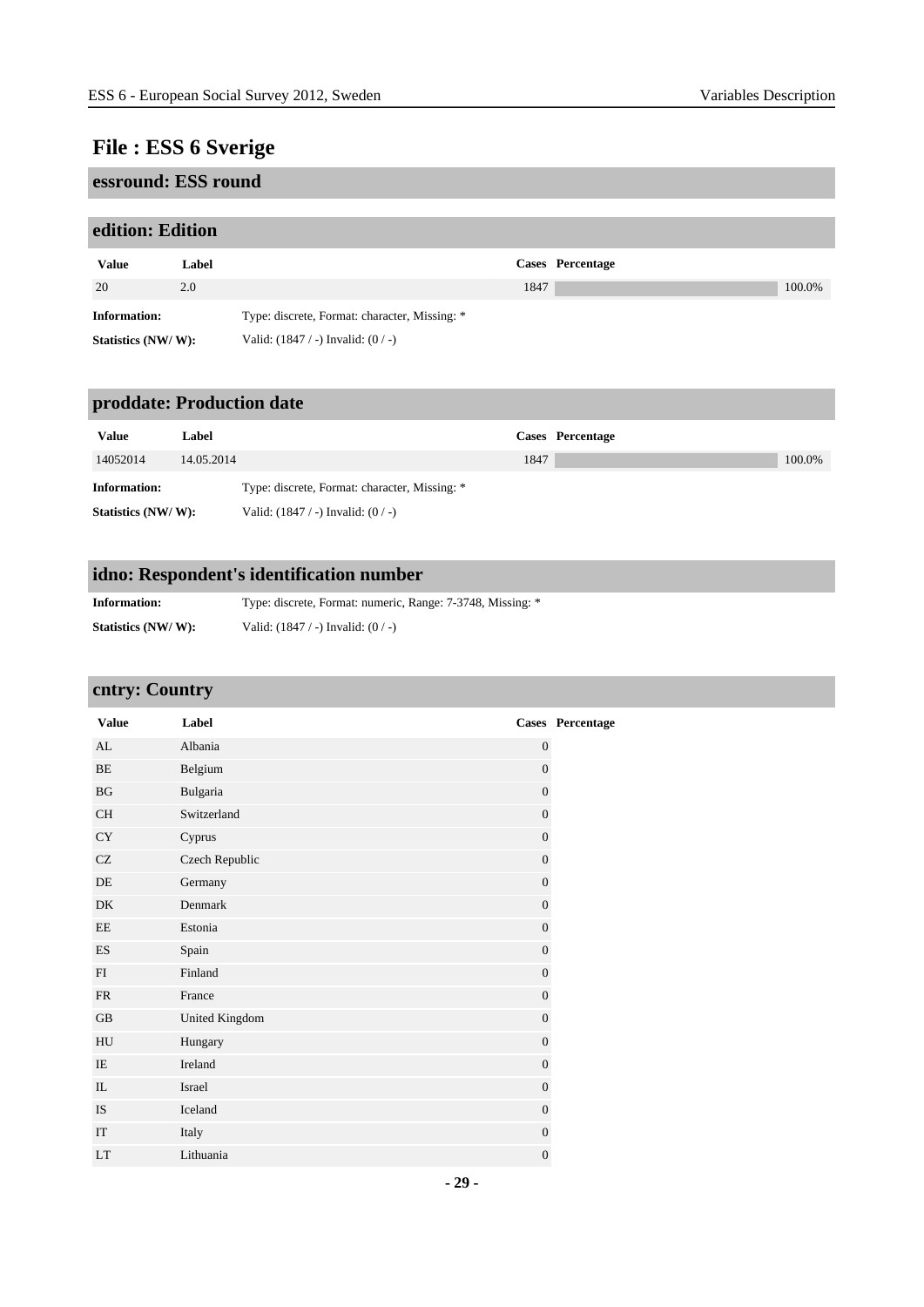| cntry: Country      |                           |                                               |                  |                  |        |
|---------------------|---------------------------|-----------------------------------------------|------------------|------------------|--------|
| <b>Value</b>        | Label                     |                                               |                  | Cases Percentage |        |
| NL                  | Netherlands               |                                               | $\Omega$         |                  |        |
| NO                  | Norway                    |                                               | $\boldsymbol{0}$ |                  |        |
| PL                  | Poland                    |                                               | 0                |                  |        |
| PT                  | Portugal                  |                                               | $\overline{0}$   |                  |        |
| RU                  | <b>Russian Federation</b> |                                               | $\overline{0}$   |                  |        |
| <b>SE</b>           | Sweden                    |                                               | 1847             |                  | 100.0% |
| <b>SI</b>           | Slovenia                  |                                               | $\overline{0}$   |                  |        |
| SK                  | Slovakia                  |                                               | $\Omega$         |                  |        |
| <b>UA</b>           | Ukraine                   |                                               | 0                |                  |        |
| XK                  | Kosovo                    |                                               | 0                |                  |        |
| <b>Information:</b> |                           | Type: discrete, Format: character, Missing: * |                  |                  |        |
| Statistics (NW/W):  |                           | Valid: $(1847 / -)$ Invalid: $(0 / -)$        |                  |                  |        |

#### **tvtot: A1 TV watching, total time on average weekday**

**Literal question:** On an average weekday, how much time, in total, do you spend watching television?

| <b>Value</b>        | Label                |                                                                  |              | <b>Cases</b> Percentage |      |       |       |
|---------------------|----------------------|------------------------------------------------------------------|--------------|-------------------------|------|-------|-------|
| $\overline{0}$      | No time at all       |                                                                  | 60           | 3.3%                    |      |       |       |
| $\mathbf{1}$        | Less than 0,5 hour   |                                                                  | 173          |                         | 9.4% |       |       |
| $\overline{2}$      | $0.5$ hour to 1 hour |                                                                  | 326          |                         |      |       | 17.7% |
| 3                   |                      | More than 1 hour, up to 1,5 hours                                | 337          |                         |      |       | 18.3% |
| $\overline{4}$      |                      | More than 1,5 hours, up to 2 hours                               | 348          |                         |      |       | 18.9% |
| 5                   |                      | More than 2 hours, up to 2,5 hours                               | 268          |                         |      | 14.5% |       |
| 6                   |                      | More than 2,5 hours, up to 3 hours                               | 154          |                         | 8.3% |       |       |
| $7\phantom{.0}$     | More than 3 hours    |                                                                  | 180          |                         | 9.8% |       |       |
| 77                  | Refusal              |                                                                  | $\mathbf{0}$ |                         |      |       |       |
| 88                  | Don't know           |                                                                  |              |                         |      |       |       |
| 99                  | No answer            |                                                                  | $\mathbf{0}$ |                         |      |       |       |
| <b>Information:</b> |                      | Type: discrete, Format: numeric, Range: 0-7, Missing: */77/88/99 |              |                         |      |       |       |
| Statistics (NW/W):  |                      | Valid: $(1846 / -)$ Invalid: $(1 / -)$                           |              |                         |      |       |       |

#### **tvpol: A2 TV watching, news/politics/current affairs on average weekday**

**Literal question:** And again on an average weekday, how much of your time watching television is spent watching news or programmes about politics and current affairs?

| <b>Value</b>   | Label                             |     | Cases Percentage |
|----------------|-----------------------------------|-----|------------------|
| $\overline{0}$ | No time at all                    | 141 | 7.9%             |
|                | Less than $0.5$ hour              | 703 | 39.3%            |
| 2              | 0.5 hour to 1 hour                | 596 | 33.4%            |
| 3              | More than 1 hour, up to 1,5 hours | 214 | 12.0%            |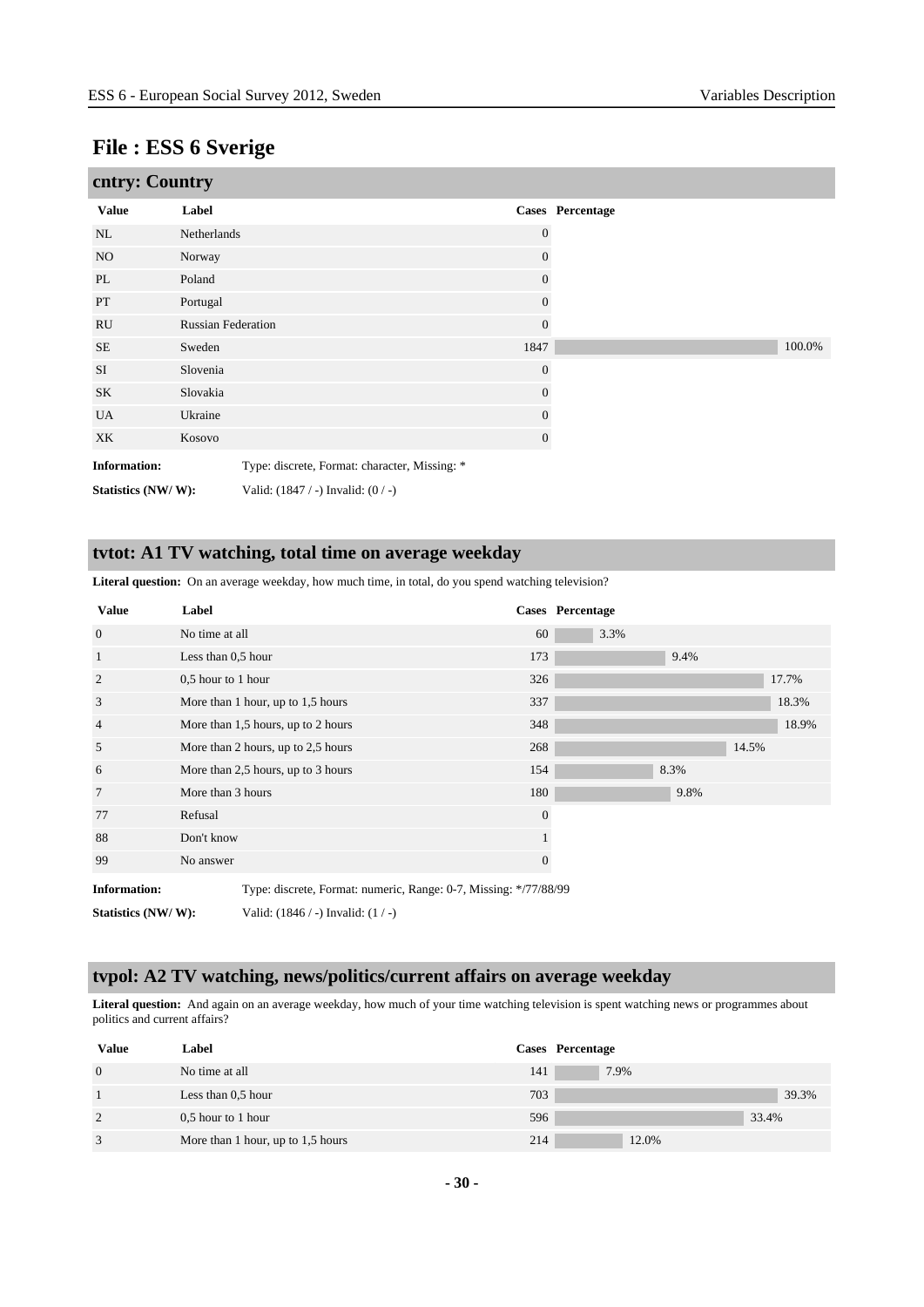|  | tvpol: A2 TV watching, news/politics/current affairs on average weekday |  |  |
|--|-------------------------------------------------------------------------|--|--|
|  |                                                                         |  |  |

| <b>Value</b>        | Label                                                   |                | Cases Percentage |
|---------------------|---------------------------------------------------------|----------------|------------------|
| $\overline{4}$      | More than 1,5 hours, up to 2 hours                      | 94             | 5.3%             |
| 5                   | More than 2 hours, up to 2,5 hours                      |                | 15 0.8%          |
| 6                   | More than 2,5 hours, up to 3 hours                      |                | 15 0.8%          |
| $7\phantom{.0}$     | More than 3 hours                                       | 9 <sup>1</sup> | 0.5%             |
| 66                  | 66                                                      | 60             |                  |
| 77                  | Refusal                                                 | $\mathbf{0}$   |                  |
| 88                  | Don't know                                              | $\theta$       |                  |
| 99                  | No answer                                               | $\theta$       |                  |
| <b>Information:</b> | Type: discrete, Format: numeric, Range: 0-7, Missing: * |                |                  |
| Statistics (NW/W):  | Valid: $(1787 / -)$ Invalid: $(60 / -)$                 |                |                  |

#### **ppltrst: A3 Most people can be trusted or you can't be too careful**

**Literal question:** Using this card, generally speaking, would you say that most people can be trusted, or that you can't be too careful in dealing with people? Please tell me on a score of 0 to 10, where 0 means you can't be too careful and 10 means that most people can be trusted.

| <b>Value</b>        | Label                                                             |                | Cases Percentage |      |       |       |       |
|---------------------|-------------------------------------------------------------------|----------------|------------------|------|-------|-------|-------|
| $\mathbf{0}$        | You can't be too careful                                          | 43             | 2.3%             |      |       |       |       |
| $\mathbf{1}$        | 1                                                                 | 20             | 1.1%             |      |       |       |       |
| $\overline{2}$      | $\overline{c}$                                                    | 52             | 2.8%             |      |       |       |       |
| 3                   | 3                                                                 | 131            |                  | 7.1% |       |       |       |
| $\overline{4}$      | $\overline{4}$                                                    | 138            |                  | 7.5% |       |       |       |
| 5                   | 5                                                                 | 307            |                  |      |       | 16.7% |       |
| 6                   | 6                                                                 | 239            |                  |      | 13.0% |       |       |
| $7\phantom{.0}$     | $\overline{7}$                                                    | 433            |                  |      |       |       | 23.5% |
| 8                   | 8                                                                 | 359            |                  |      |       | 19.5% |       |
| 9                   | 9                                                                 | 82             | 4.4%             |      |       |       |       |
| 10                  | Most people can be trusted                                        | 39             | 2.1%             |      |       |       |       |
| 77                  | Refusal                                                           | $\mathbf{0}$   |                  |      |       |       |       |
| 88                  | Don't know                                                        | $\overline{4}$ |                  |      |       |       |       |
| 99                  | No answer                                                         | $\mathbf{0}$   |                  |      |       |       |       |
| <b>Information:</b> | Type: discrete, Format: numeric, Range: 0-10, Missing: */77/88/99 |                |                  |      |       |       |       |

**Statistics (NW/ W):** Valid: (1843 / -) Invalid: (4 / -)

#### **pplfair: A4 Most people try to take advantage of you, or try to be fair**

Literal question: Using this card, do you think that most people would try to take advantage of you if they got the chance, or would they try to be fair?

| Value          | Label                                   | Cases Percentage |
|----------------|-----------------------------------------|------------------|
| $\overline{0}$ | Most people try to take advantage of me | 17 0.9%          |
|                |                                         | $11 \ 0.6\%$     |
| $\overline{2}$ |                                         | 27 1.5%          |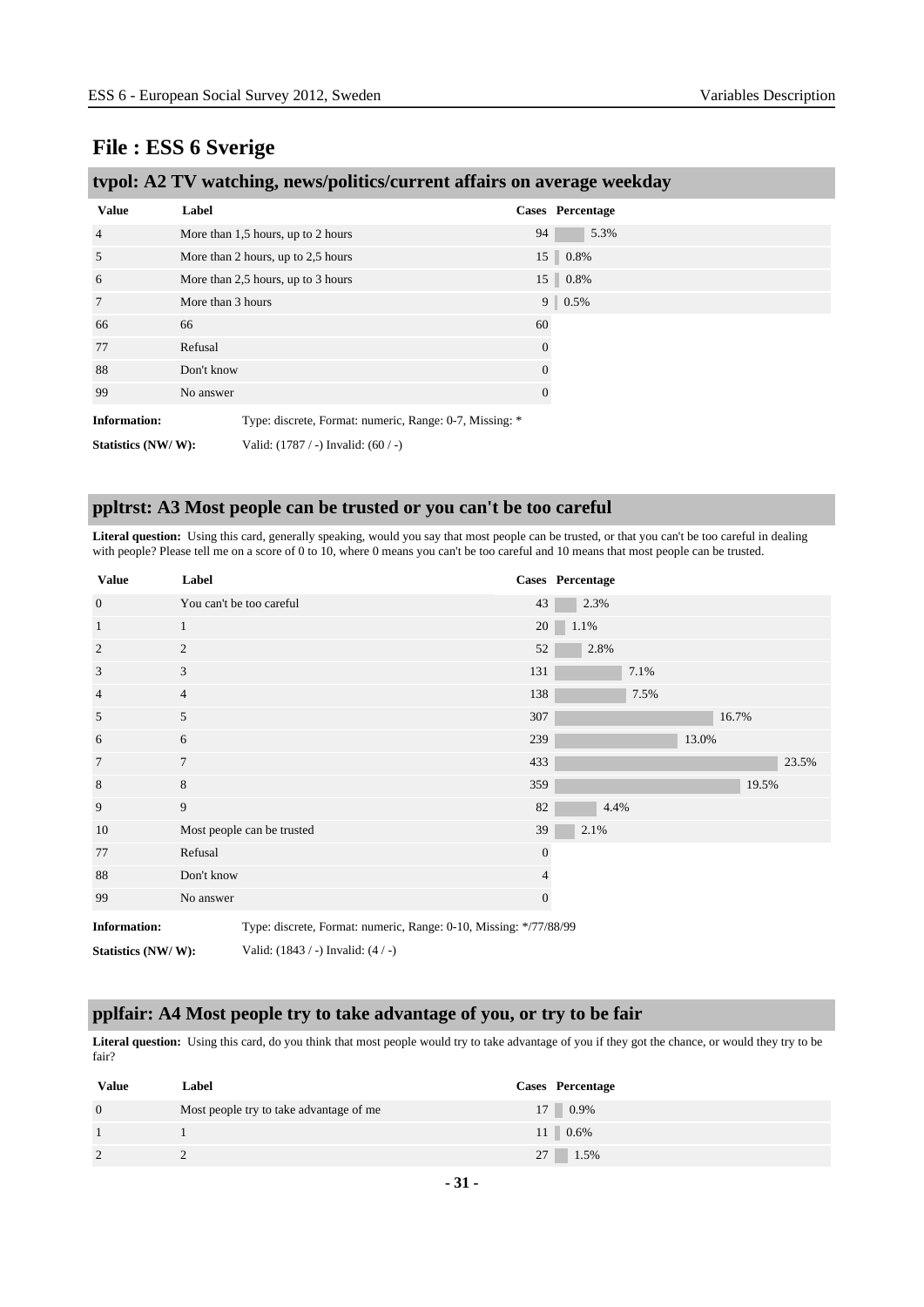| pplfair: A4 Most people try to take advantage of you, or try to be fair |                |                                                                   |              |                  |       |       |  |  |
|-------------------------------------------------------------------------|----------------|-------------------------------------------------------------------|--------------|------------------|-------|-------|--|--|
| <b>Value</b>                                                            | Label          |                                                                   |              | Cases Percentage |       |       |  |  |
| 3                                                                       | 3              |                                                                   | 76           | 4.1%             |       |       |  |  |
| $\overline{4}$                                                          | $\overline{4}$ |                                                                   | 94           | 5.1%             |       |       |  |  |
| 5                                                                       | 5              |                                                                   | 288          |                  | 15.6% |       |  |  |
| 6                                                                       | 6              |                                                                   | 239          |                  | 13.0% |       |  |  |
| 7                                                                       | $\overline{7}$ |                                                                   | 465          |                  |       | 25.3% |  |  |
| 8                                                                       | 8              |                                                                   | 439          |                  |       | 23.8% |  |  |
| 9                                                                       | 9              |                                                                   | 128          | 7.0%             |       |       |  |  |
| 10                                                                      |                | Most people try to be fair                                        | 57           | 3.1%             |       |       |  |  |
| 77                                                                      | Refusal        |                                                                   | $\mathbf{0}$ |                  |       |       |  |  |
| 88                                                                      | Don't know     |                                                                   | 6            |                  |       |       |  |  |
| 99                                                                      | No answer      |                                                                   | 0            |                  |       |       |  |  |
| <b>Information:</b>                                                     |                | Type: discrete, Format: numeric, Range: 0-10, Missing: */77/88/99 |              |                  |       |       |  |  |
| Statistics (NW/W):<br>Valid: $(1841 / -)$ Invalid: $(6 / -)$            |                |                                                                   |              |                  |       |       |  |  |

## **pplhlp: A5 Most of the time people helpful or mostly looking out for themselves**

Literal question: Would you say that most of the time people try to be helpful or that they are mostly looking out for themselves?

| <b>Value</b>        | Label                                                             |                | Cases Percentage                            |
|---------------------|-------------------------------------------------------------------|----------------|---------------------------------------------|
| $\overline{0}$      | People mostly look out for themselves                             | 23             | 1.2%                                        |
| $\mathbf{1}$        | 1                                                                 |                | $12 \begin{array}{ c c } 0.7\% \end{array}$ |
| $\overline{2}$      | 2                                                                 | 65             | 3.5%                                        |
| 3                   | 3                                                                 | 137            | 7.4%                                        |
| $\overline{4}$      | $\overline{4}$                                                    | 145            | 7.9%                                        |
| 5                   | 5                                                                 | 311            | 16.9%                                       |
| 6                   | 6                                                                 | 299            | 16.2%                                       |
| $\overline{7}$      | $\overline{7}$                                                    | 447            | 24.2%                                       |
| 8                   | 8                                                                 | 299            | 16.2%                                       |
| 9                   | 9                                                                 | 72             | 3.9%                                        |
| 10                  | People mostly try to be helpful                                   | 34             | 1.8%                                        |
| 77                  | Refusal                                                           | $\mathbf{0}$   |                                             |
| 88                  | Don't know                                                        | 3              |                                             |
| 99                  | No answer                                                         | $\overline{0}$ |                                             |
| <b>Information:</b> | Type: discrete, Format: numeric, Range: 0-10, Missing: */77/88/99 |                |                                             |

**Statistics (NW/ W):** Valid: (1844 / -) Invalid: (3 / -)

#### **polintr: B1 How interested in politics**

Pre-question: Now we want to ask a few questions about politics and government

Literal question: How interested would you say you are in politics - are you...very interested, quite interested, hardly interested or not at all interested?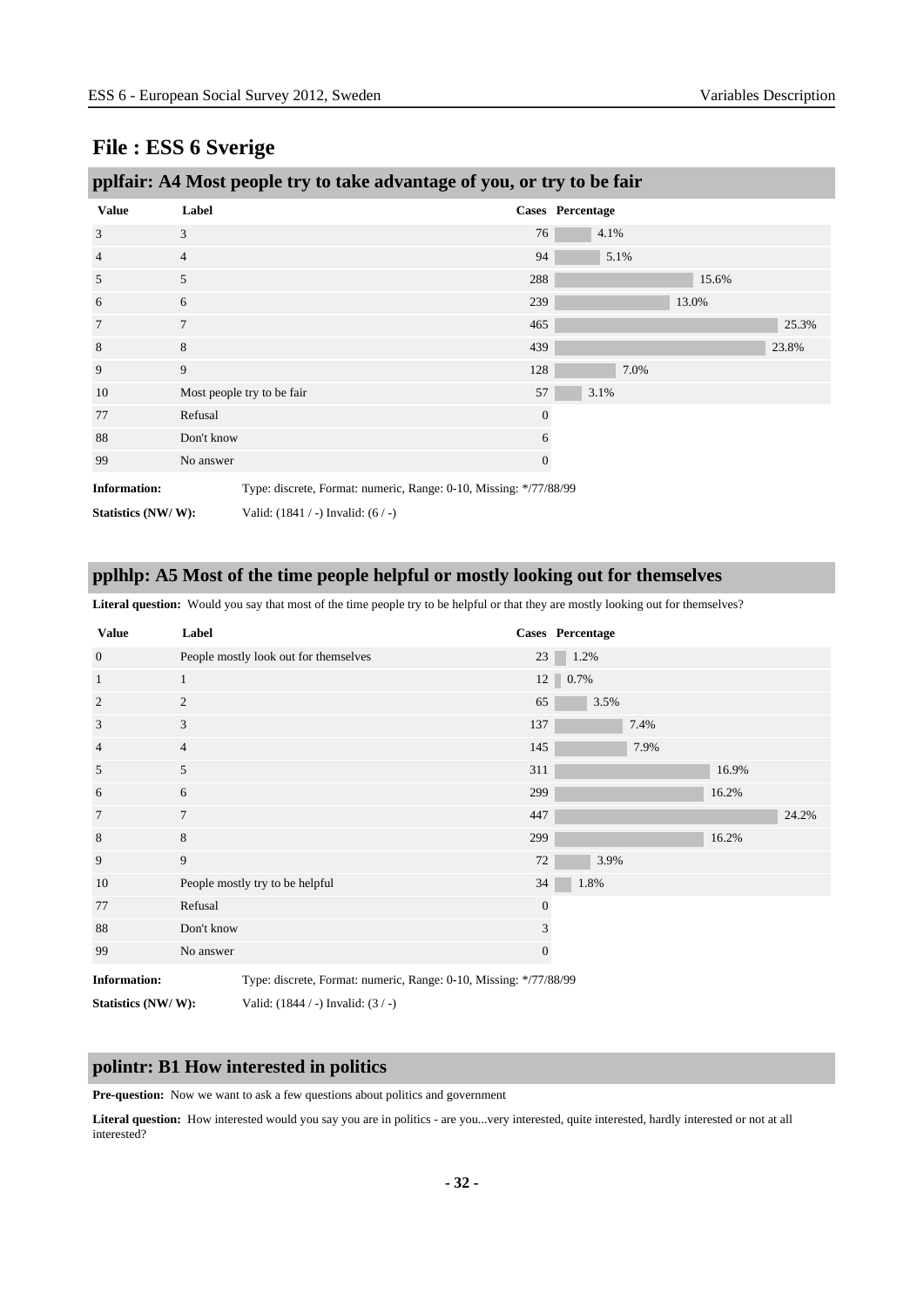| polintr: B1 How interested in politics |                       |                                                               |          |                  |       |       |       |  |  |
|----------------------------------------|-----------------------|---------------------------------------------------------------|----------|------------------|-------|-------|-------|--|--|
| <b>Value</b>                           | Label                 |                                                               |          | Cases Percentage |       |       |       |  |  |
| 1                                      | Very interested       |                                                               | 237      |                  | 12.8% |       |       |  |  |
| 2                                      | Quite interested      |                                                               | 834      |                  |       |       | 45.2% |  |  |
| 3                                      | Hardly interested     |                                                               | 560      |                  |       | 30.3% |       |  |  |
| $\overline{4}$                         | Not at all interested |                                                               | 216      |                  | 11.7% |       |       |  |  |
| 7                                      | Refusal               |                                                               | $\theta$ |                  |       |       |       |  |  |
| 8                                      | Don't know            |                                                               | $\Omega$ |                  |       |       |       |  |  |
| 9                                      | No answer             |                                                               | $\theta$ |                  |       |       |       |  |  |
| <b>Information:</b>                    |                       | Type: discrete, Format: numeric, Range: 1-4, Missing: */7/8/9 |          |                  |       |       |       |  |  |
| Statistics (NW/W):                     |                       | Valid: $(1847 / -)$ Invalid: $(0 / -)$                        |          |                  |       |       |       |  |  |

## **trstprl: B2 Trust in country's parliament**

Pre-question: Using this card, please tell me on a score of 0-10 how much you personally trust each of the institutions I read out. 0 means you do not trust an institution at all, and 10 means you have complete trust.

**Literal question:** ..Sweden's parliament?

| <b>Value</b>        | Label           |                                                                   |              | Cases Percentage |      |       |       |       |
|---------------------|-----------------|-------------------------------------------------------------------|--------------|------------------|------|-------|-------|-------|
| $\overline{0}$      | No trust at all |                                                                   | 64           | 3.5%             |      |       |       |       |
| $\mathbf{1}$        | $\mathbf{1}$    |                                                                   | 23           | 1.3%             |      |       |       |       |
| $\overline{2}$      | $\overline{c}$  |                                                                   | 63           | 3.5%             |      |       |       |       |
| $\mathfrak{Z}$      | 3               |                                                                   | 122          |                  | 6.8% |       |       |       |
| $\overline{4}$      | $\overline{4}$  |                                                                   | 143          |                  | 7.9% |       |       |       |
| 5                   | 5               |                                                                   | 301          |                  |      |       | 16.7% |       |
| 6                   | 6               |                                                                   | 235          |                  |      | 13.0% |       |       |
| $\overline{7}$      | $\overline{7}$  |                                                                   | 376          |                  |      |       |       | 20.8% |
| $\,8\,$             | 8               |                                                                   | 300          |                  |      |       | 16.6% |       |
| 9                   | 9               |                                                                   | 113          |                  | 6.3% |       |       |       |
| 10                  | Complete trust  |                                                                   | 67           | 3.7%             |      |       |       |       |
| 77                  | Refusal         |                                                                   | $\mathbf{0}$ |                  |      |       |       |       |
| 88                  | Don't know      |                                                                   | 40           |                  |      |       |       |       |
| 99                  | No answer       |                                                                   | $\mathbf{0}$ |                  |      |       |       |       |
| <b>Information:</b> |                 | Type: discrete, Format: numeric, Range: 0-10, Missing: */77/88/99 |              |                  |      |       |       |       |
| Statistics (NW/W):  |                 | Valid: (1807 / -) Invalid: (40 / -)                               |              |                  |      |       |       |       |

## **trstlgl: B3 Trust in the legal system**

**Literal question:** ... the legal system?

| <b>Value</b> | Label           | Cases Percentage |
|--------------|-----------------|------------------|
| $\theta$     | No trust at all | 29<br>$1.6\%$    |
|              |                 | 18<br>$1.0\%$    |
| $\gamma$     | ∼               | 3.0%<br>54       |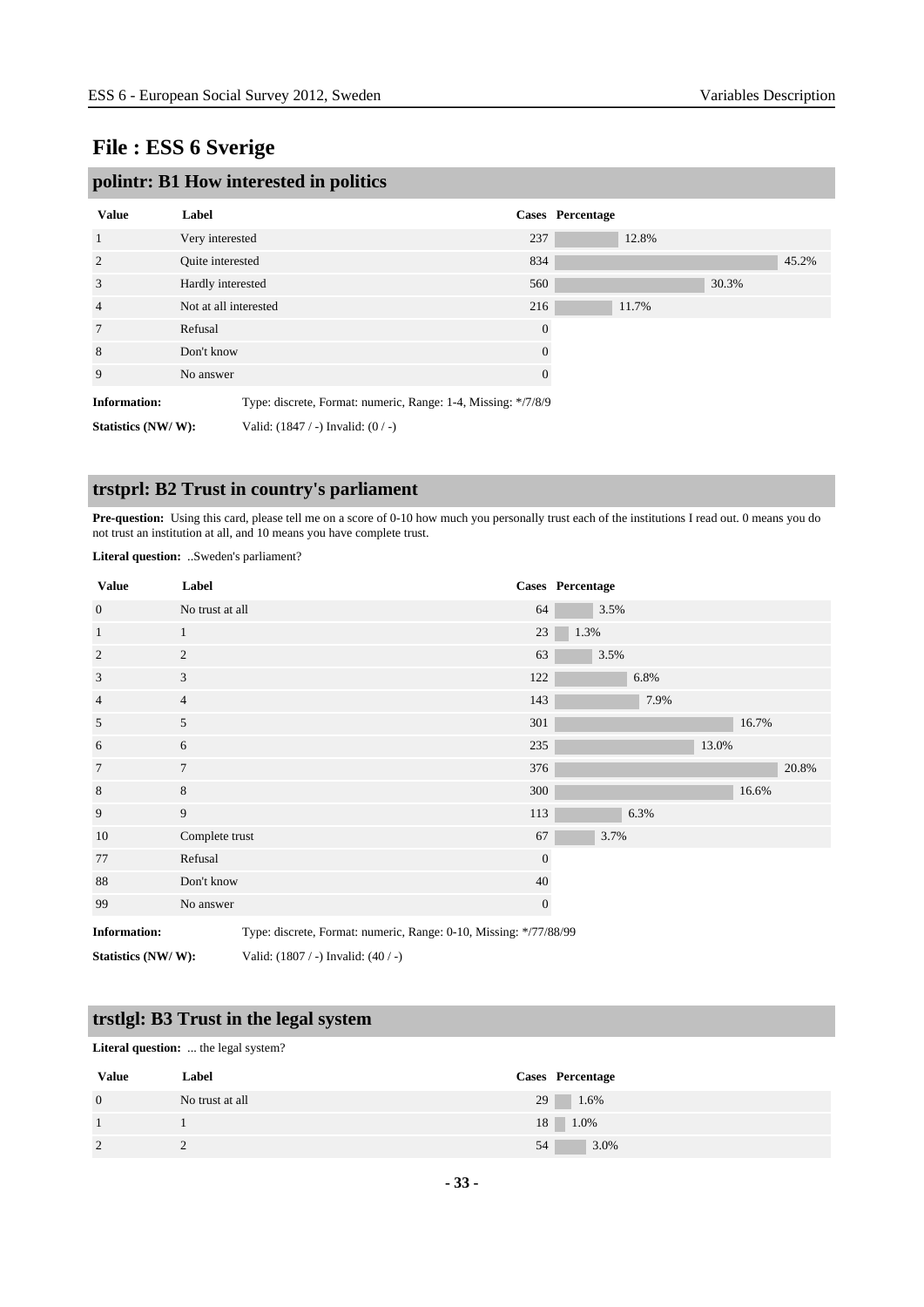| trstlgl: B3 Trust in the legal system |                                                                   |              |                  |       |       |  |  |  |
|---------------------------------------|-------------------------------------------------------------------|--------------|------------------|-------|-------|--|--|--|
| <b>Value</b>                          | Label                                                             |              | Cases Percentage |       |       |  |  |  |
| 3                                     | 3                                                                 | 106          | 5.9%             |       |       |  |  |  |
| 4                                     | $\overline{4}$                                                    | 144          | 8.0%             |       |       |  |  |  |
| 5                                     | 5                                                                 | 262          |                  | 14.6% |       |  |  |  |
| 6                                     | 6                                                                 | 217          |                  | 12.1% |       |  |  |  |
| 7                                     | 7                                                                 | 371          |                  |       | 20.6% |  |  |  |
| 8                                     | 8                                                                 | 385          |                  |       | 21.4% |  |  |  |
| 9                                     | 9                                                                 | 151          | 8.4%             |       |       |  |  |  |
| 10                                    | Complete trust                                                    | 62           | 3.4%             |       |       |  |  |  |
| 77                                    | Refusal                                                           | $\theta$     |                  |       |       |  |  |  |
| 88                                    | Don't know                                                        | 48           |                  |       |       |  |  |  |
| 99                                    | No answer                                                         | $\mathbf{0}$ |                  |       |       |  |  |  |
| <b>Information:</b>                   | Type: discrete, Format: numeric, Range: 0-10, Missing: */77/88/99 |              |                  |       |       |  |  |  |

**Statistics (NW/ W):** Valid: (1799 / -) Invalid: (48 / -)

## **trstplc: B4 Trust in the police**

#### Literal question: ... the police?

| <b>Value</b>        | Label                                                             |                | Cases Percentage |       |       |
|---------------------|-------------------------------------------------------------------|----------------|------------------|-------|-------|
| $\overline{0}$      | No trust at all                                                   |                | $15 \ 0.8\%$     |       |       |
| $\mathbf{1}$        | $\mathbf{1}$                                                      |                | $15 \ 0.8\%$     |       |       |
| 2                   | 2                                                                 | 39             | 2.1%             |       |       |
| $\mathfrak{Z}$      | 3                                                                 | 76             | 4.1%             |       |       |
| $\overline{4}$      | $\overline{4}$                                                    | 112            | 6.1%             |       |       |
| 5                   | 5                                                                 | 220            |                  | 12.0% |       |
| 6                   | 6                                                                 | 216            |                  | 11.7% |       |
| $7\phantom{.0}$     | $\tau$                                                            | 389            |                  |       | 21.1% |
| 8                   | 8                                                                 | 443            |                  |       | 24.1% |
| 9                   | 9                                                                 | 216            |                  | 11.7% |       |
| 10                  | Complete trust                                                    | 99             | 5.4%             |       |       |
| 77                  | Refusal                                                           | $\mathbf{0}$   |                  |       |       |
| 88                  | Don't know                                                        | $\overline{7}$ |                  |       |       |
| 99                  | No answer                                                         | $\mathbf{0}$   |                  |       |       |
| <b>Information:</b> | Type: discrete, Format: numeric, Range: 0-10, Missing: */77/88/99 |                |                  |       |       |

**Statistics (NW/ W):** Valid: (1840 / -) Invalid: (7 / -)

## **trstplt: B5 Trust in politicians**

#### **Literal question:** ... politicians?

| <b>Value</b>   | Label           | Cases Percentage |
|----------------|-----------------|------------------|
| $\overline{0}$ | No trust at all | 80<br>4.4%       |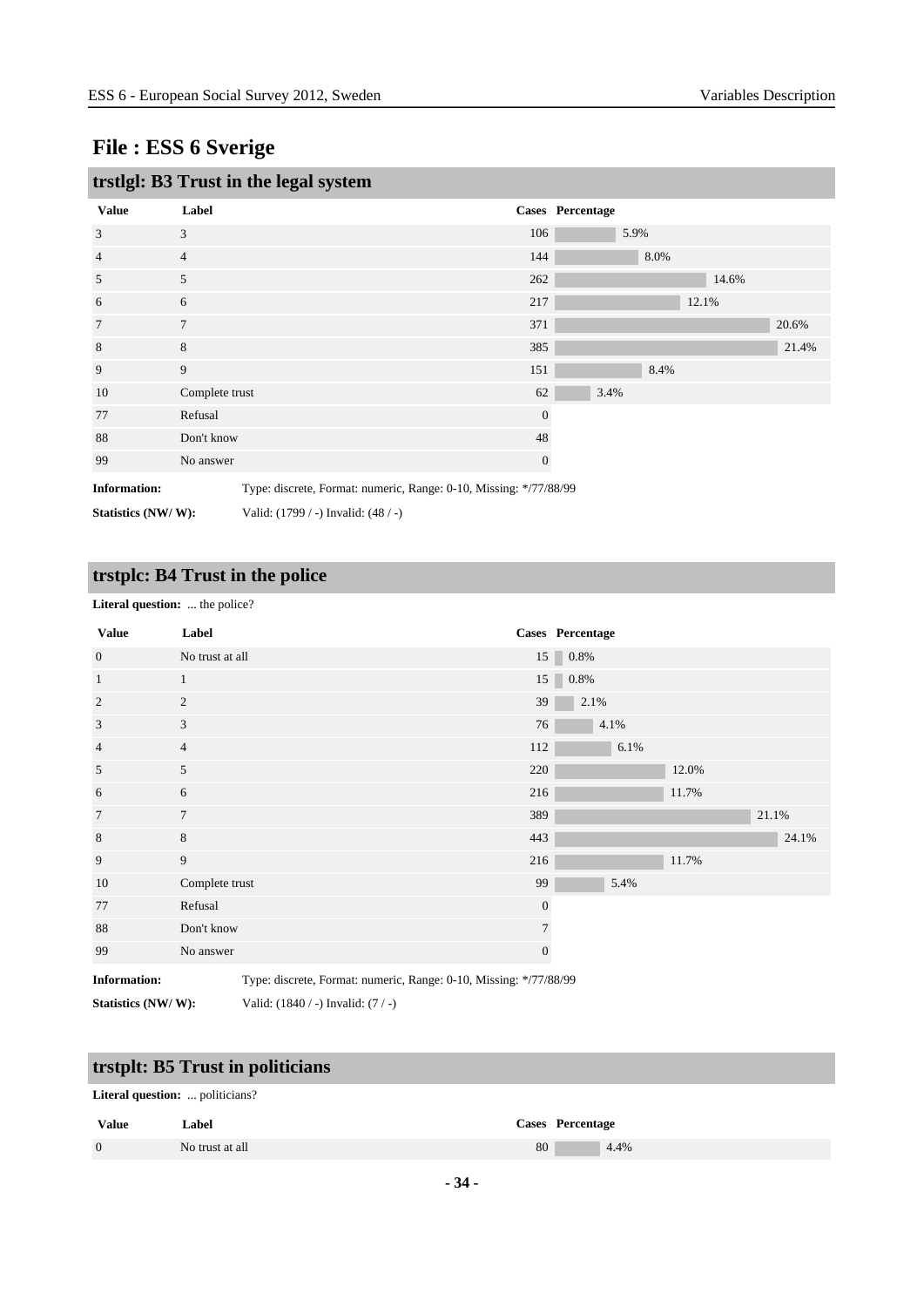| trstplt: B5 Trust in politicians                                                         |                |                                         |              |                  |       |       |       |
|------------------------------------------------------------------------------------------|----------------|-----------------------------------------|--------------|------------------|-------|-------|-------|
| <b>Value</b>                                                                             | Label          |                                         |              | Cases Percentage |       |       |       |
| 1                                                                                        | 1              |                                         | 65           | 3.6%             |       |       |       |
| $\overline{2}$                                                                           | $\mathfrak{2}$ |                                         | 135          | 7.4%             |       |       |       |
| 3                                                                                        | 3              |                                         | 201          |                  | 11.0% |       |       |
| 4                                                                                        | $\overline{4}$ |                                         | 256          |                  |       | 14.1% |       |
| 5                                                                                        | 5              |                                         | 395          |                  |       |       | 21.7% |
| 6                                                                                        | 6              |                                         | 303          |                  |       | 16.6% |       |
| 7                                                                                        | $\tau$         |                                         | 262          |                  |       | 14.4% |       |
| 8                                                                                        | $\,8\,$        |                                         | 95           | 5.2%             |       |       |       |
| 9                                                                                        | 9              |                                         |              | 14 0.8%          |       |       |       |
| 10                                                                                       | Complete trust |                                         |              | 15 0.8%          |       |       |       |
| 77                                                                                       | Refusal        |                                         | $\mathbf{0}$ |                  |       |       |       |
| 88                                                                                       | Don't know     |                                         | 26           |                  |       |       |       |
| 99                                                                                       | No answer      |                                         | $\mathbf{0}$ |                  |       |       |       |
| <b>Information:</b><br>Type: discrete, Format: numeric, Range: 0-10, Missing: */77/88/99 |                |                                         |              |                  |       |       |       |
| Statistics (NW/W):                                                                       |                | Valid: $(1821 / -)$ Invalid: $(26 / -)$ |              |                  |       |       |       |

# **trstprt: B6 Trust in political parties**

**Literal question:** ... political parties?

| <b>Value</b>        | Label                                                             |              | Cases Percentage               |
|---------------------|-------------------------------------------------------------------|--------------|--------------------------------|
| $\mathbf{0}$        | No trust at all                                                   | 61           | 3.4%                           |
| $\mathbf{1}$        | 1                                                                 | 47           | 2.6%                           |
| $\overline{2}$      | 2                                                                 | 116          | 6.4%                           |
| 3                   | $\mathfrak{Z}$                                                    | 213          | 11.8%                          |
| $\overline{4}$      | $\overline{4}$                                                    | 252          | 13.9%                          |
| 5                   | 5                                                                 | 428          | 23.7%                          |
| 6                   | 6                                                                 | 288          | 15.9%                          |
| $7\phantom{.0}$     | $\tau$                                                            | 269          | 14.9%                          |
| $\,8\,$             | $8\,$                                                             | 105          | 5.8%                           |
| 9                   | 9                                                                 |              | 18 1.0%                        |
| 10                  | Complete trust                                                    |              | $11$ $\begin{array}{ c }$ 0.6% |
| 77                  | Refusal                                                           | $\mathbf{0}$ |                                |
| 88                  | Don't know                                                        | 39           |                                |
| 99                  | No answer                                                         | $\mathbf{0}$ |                                |
| <b>Information:</b> | Type: discrete, Format: numeric, Range: 0-10, Missing: */77/88/99 |              |                                |

**Statistics (NW/ W):** Valid: (1808 / -) Invalid: (39 / -)

### **trstep: B7 Trust in the European Parliament**

**Literal question:** ... the European Parliament?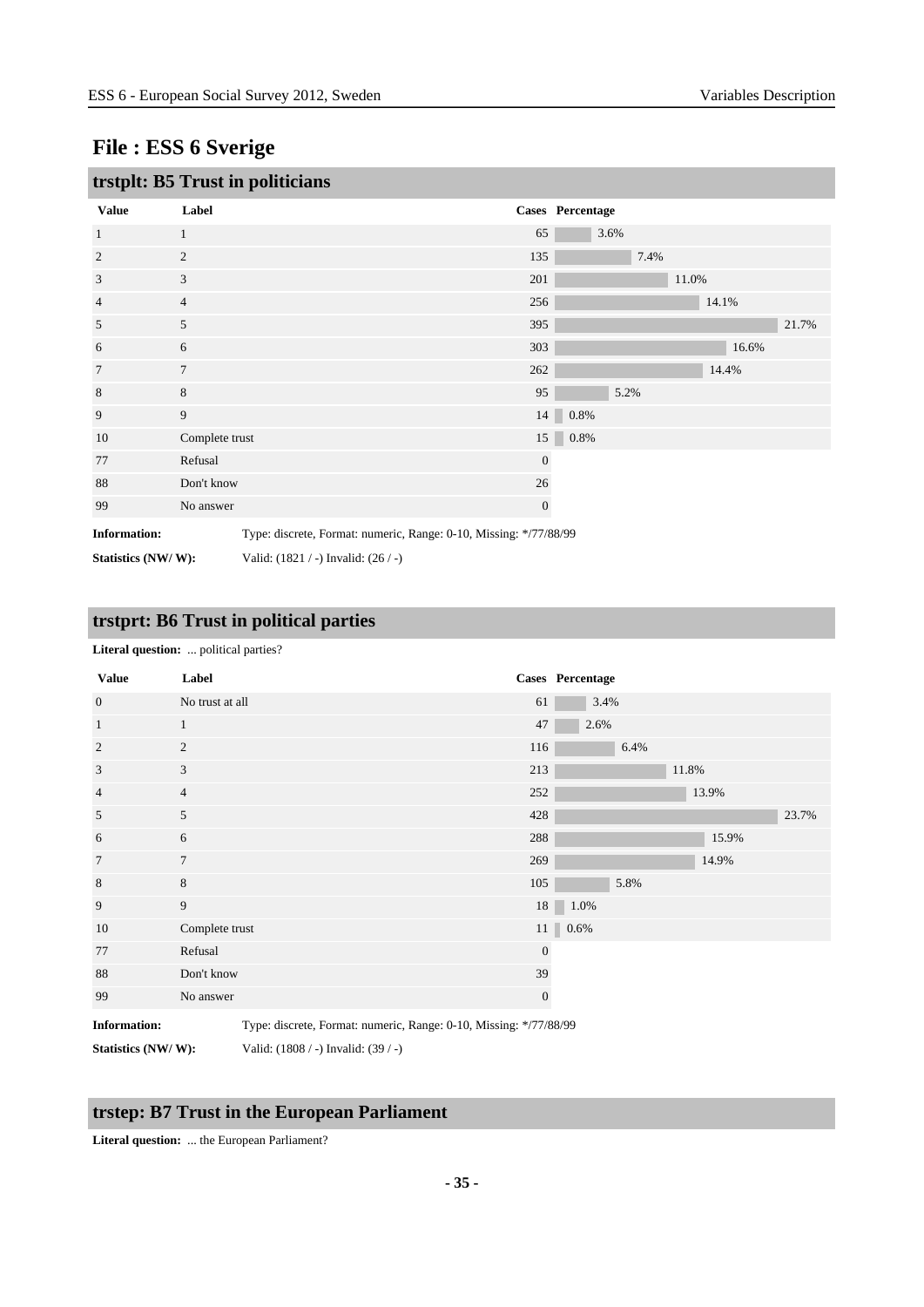| <b>Value</b>                                                                             | Label           |                                      |                  | Cases Percentage |       |       |
|------------------------------------------------------------------------------------------|-----------------|--------------------------------------|------------------|------------------|-------|-------|
| $\mathbf{0}$                                                                             | No trust at all |                                      | 99               | 5.8%             |       |       |
| $\mathbf{1}$                                                                             | $\mathbf{1}$    |                                      | 57               | 3.3%             |       |       |
| 2                                                                                        | $\overline{c}$  |                                      | 106              | 6.2%             |       |       |
| 3                                                                                        | 3               |                                      | 201              |                  | 11.8% |       |
| 4                                                                                        | $\overline{4}$  |                                      | 236              |                  | 13.8% |       |
| 5                                                                                        | 5               |                                      | 392              |                  |       | 23.0% |
| 6                                                                                        | 6               |                                      | 247              |                  | 14.5% |       |
| 7                                                                                        | $\overline{7}$  |                                      | 222              |                  | 13.0% |       |
| 8                                                                                        | 8               |                                      | 111              | 6.5%             |       |       |
| 9                                                                                        | 9               |                                      | 20               | 1.2%             |       |       |
| 10                                                                                       | Complete trust  |                                      |                  | $15 \ 0.9\%$     |       |       |
| 77                                                                                       | Refusal         |                                      | $\boldsymbol{0}$ |                  |       |       |
| 88                                                                                       | Don't know      |                                      | 141              |                  |       |       |
| 99                                                                                       | No answer       |                                      | $\mathbf{0}$     |                  |       |       |
| Type: discrete, Format: numeric, Range: 0-10, Missing: */77/88/99<br><b>Information:</b> |                 |                                      |                  |                  |       |       |
| Statistics (NW/W):                                                                       |                 | Valid: (1706 / -) Invalid: (141 / -) |                  |                  |       |       |

## **trstep: B7 Trust in the European Parliament**

#### **trstun: B8 Trust in the United Nations**

| <b>Enterur question.</b> the efficient and cons. |                 |                |                  |  |
|--------------------------------------------------|-----------------|----------------|------------------|--|
| <b>Value</b>                                     | Label           |                | Cases Percentage |  |
| $\boldsymbol{0}$                                 | No trust at all | 38             | 2.1%             |  |
| $\mathbf{1}$                                     | $\mathbf{1}$    |                | $14 \,$ 0.8%     |  |
| 2                                                | 2               | 50             | 2.8%             |  |
| 3                                                | 3               | 83             | 4.7%             |  |
| $\overline{4}$                                   | $\overline{4}$  | 109            | 6.1%             |  |
| 5                                                | $\mathfrak{S}$  | 264            | 14.8%            |  |
| 6                                                | 6               | 270            | 15.2%            |  |
| $7\phantom{.0}$                                  | $7\overline{ }$ | 424            | 23.8%            |  |
| $\,8\,$                                          | 8               | 351            | 19.7%            |  |
| 9                                                | $\overline{9}$  | 128            | 7.2%             |  |
| 10                                               | Complete trust  | 50             | 2.8%             |  |
| 77                                               | Refusal         | $\overline{0}$ |                  |  |
| 88                                               | Don't know      | 66             |                  |  |
| 99                                               | No answer       | $\mathbf{0}$   |                  |  |

**Literal question:** ... the United Nations?

**Information:** Type: discrete, Format: numeric, Range: 0-10, Missing: \*/77/88/99

**Statistics (NW/ W):** Valid: (1781 / -) Invalid: (66 / -)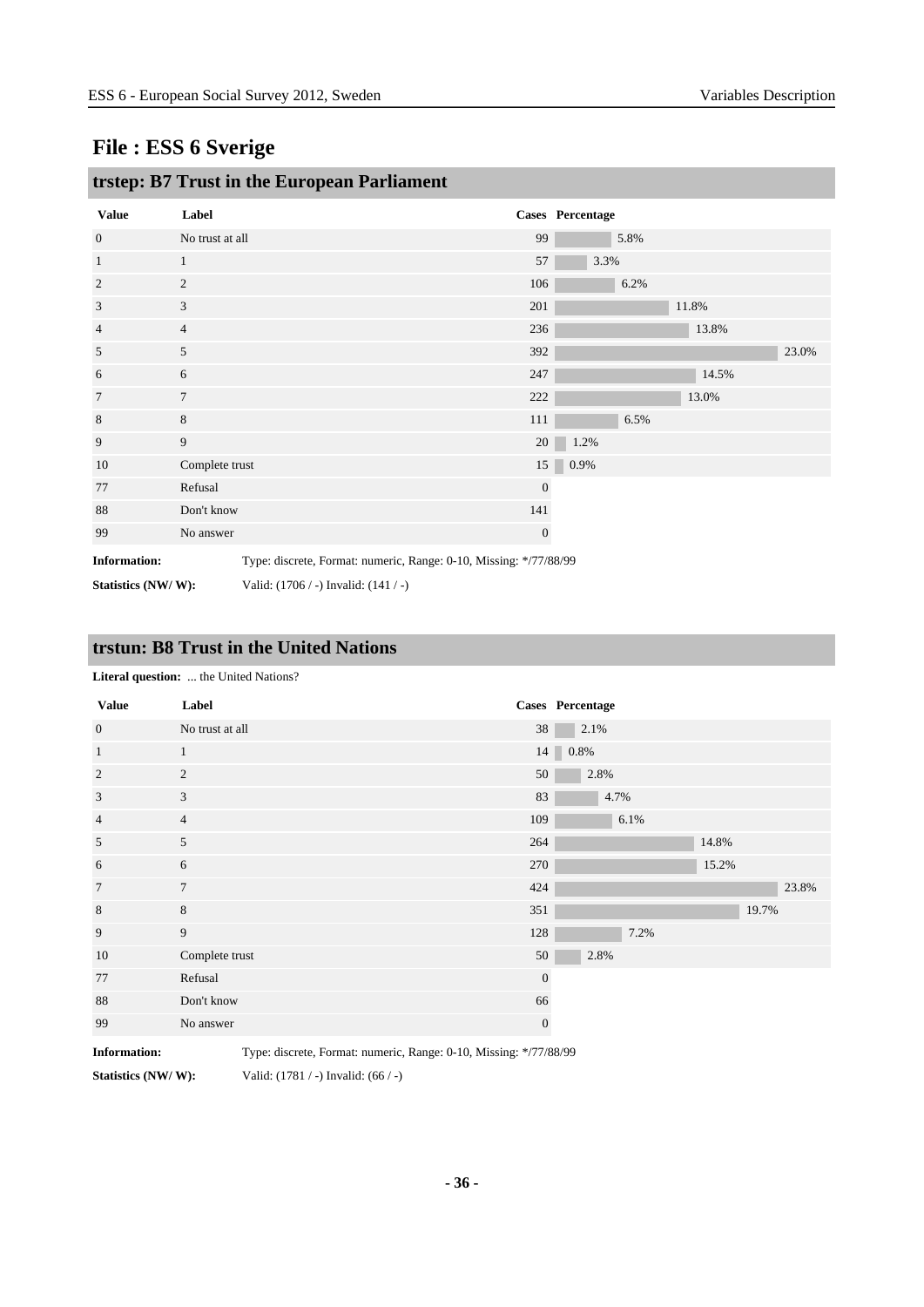#### **vote: B9 Voted last national election**

**Pre-question:** Some people don't vote nowadays for one reason or another.

Literal question: Did you vote in the last Swedish national election in 19 september 2010?

| <b>Value</b>        | Label                |                                                               |          | Cases Percentage |       |
|---------------------|----------------------|---------------------------------------------------------------|----------|------------------|-------|
| $\overline{1}$      | Yes                  |                                                               | 1515     |                  | 82.1% |
| 2                   | N <sub>o</sub>       |                                                               | 159      | 8.6%             |       |
| 3                   | Not eligible to vote |                                                               | 172      | 9.3%             |       |
| $7\phantom{.0}$     | Refusal              |                                                               | $\theta$ |                  |       |
| 8                   | Don't know           |                                                               |          |                  |       |
| 9                   | No answer            |                                                               | $\theta$ |                  |       |
| <b>Information:</b> |                      | Type: discrete, Format: numeric, Range: 1-3, Missing: */7/8/9 |          |                  |       |
| Statistics (NW/W):  |                      | Valid: $(1846 / -)$ Invalid: $(1 / -)$                        |          |                  |       |

#### **prtvtbse: B10 Party voted for in last national election, Sweden**

| <b>Value</b>        | Label                       |                                                          |               | Cases Percentage |  |
|---------------------|-----------------------------|----------------------------------------------------------|---------------|------------------|--|
| 1                   | Centern                     |                                                          | 74            | 5.1%             |  |
| $\overline{2}$      |                             | Folkpartiet liberalerna                                  | 117           | 8.1%             |  |
| 3                   | Kristdemokraterna           |                                                          | 50            | 3.5%             |  |
| 4                   | Miljöpartiet de gröna       |                                                          | 140           | 9.7%             |  |
| 5                   |                             | Moderata samlingspartiet                                 | 447           | 31.0%            |  |
| 6                   | Socialdemokraterna          |                                                          | 453           | 31.4%            |  |
| 7                   | Vänsterpartiet              |                                                          | 75            | 5.2%             |  |
| $\,8$               | FI (Feministiskt initiativ) |                                                          | 2             | 0.1%             |  |
| 9                   | Junilistan                  |                                                          | $6 \parallel$ | 0.4%             |  |
| 10                  | Sverigedemokraterna         |                                                          | 64            | 4.4%             |  |
| 11                  | Annat parti                 |                                                          |               | 13 0.9%          |  |
| 66                  | Not applicable              |                                                          | 332           |                  |  |
| 77                  | Refusal                     |                                                          | 15            |                  |  |
| 88                  | Don't know                  |                                                          | 59            |                  |  |
| 99                  | No answer                   |                                                          | $\mathbf{0}$  |                  |  |
| <b>Information:</b> |                             | Type: discrete, Format: numeric, Range: 1-11, Missing: * |               |                  |  |
| Statistics (NW/W):  |                             | Valid: $(1441 / -)$ Invalid: $(406 / -)$                 |               |                  |  |

**Literal question:** Which party did you vote for in that election?

#### **contplt: B11 Contacted politician or government official last 12 months**

**Pre-question:** There are different ways of trying to improve things in Sweden or help prevent things from going wrong. During the last 12 months, have you done any of the following?

**Literal question:** Have you contacted a politician, government or local government official?

| <b>Value</b> | Label | Cases Percentage |
|--------------|-------|------------------|
|              | Yes   | 300<br>16.3%     |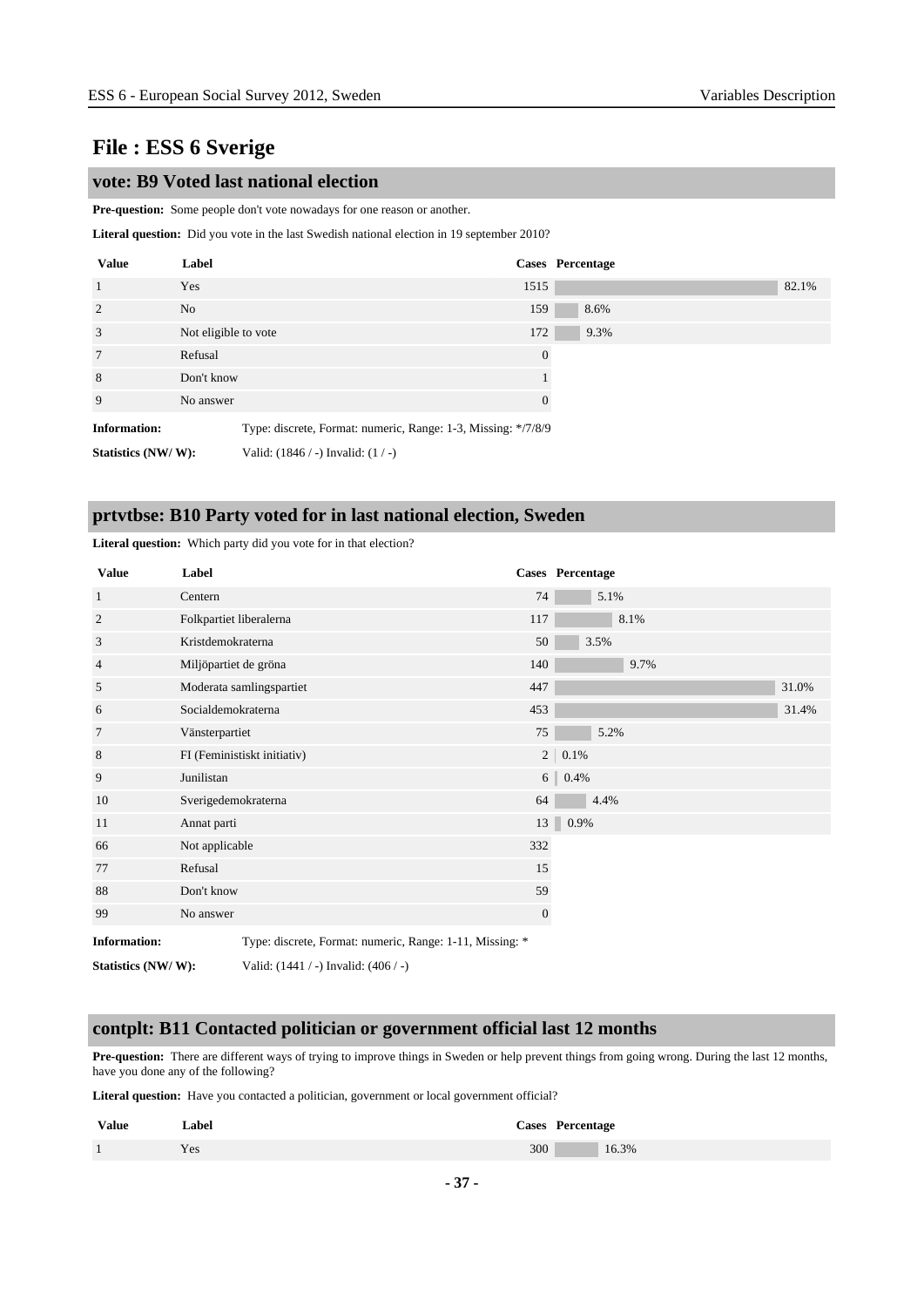|                     |                | contplt: B11 Contacted politician or government official last 12 months |
|---------------------|----------------|-------------------------------------------------------------------------|
| <b>Value</b>        | Label          | Cases Percentage                                                        |
| $\mathcal{D}$       | N <sub>o</sub> | 1546                                                                    |
|                     | Refusal        | $\Omega$                                                                |
| 8                   | Don't know     |                                                                         |
| 9                   | No answer      |                                                                         |
| <b>Information:</b> |                | Type: discrete, Format: numeric, Range: 1-2, Missing: */7/8/9           |
| Statistics (NW/W):  |                | Valid: $(1846 / -)$ Invalid: $(1 / -)$                                  |

# **wrkprty: B12 Worked in political party or action group last 12 months**

#### Literal question: ..worked in a political party or action group?

| <b>Value</b>        | Label      | Cases Percentage                                              |       |
|---------------------|------------|---------------------------------------------------------------|-------|
| $\overline{1}$      | Yes        | 82<br>4.4%                                                    |       |
| 2                   | No         | 1765                                                          | 95.6% |
| $7\phantom{.0}$     | Refusal    | $\theta$                                                      |       |
| 8                   | Don't know | $\Omega$                                                      |       |
| 9                   | No answer  | $\Omega$                                                      |       |
| <b>Information:</b> |            | Type: discrete, Format: numeric, Range: 1-2, Missing: */7/8/9 |       |
| Statistics (NW/W):  |            | Valid: $(1847 / -)$ Invalid: $(0 / -)$                        |       |

#### **wrkorg: B13 Worked in another organisation or association last 12 months**

Literal question: ..worked in another organisation or association?

| <b>Value</b>        | Label          |                                                               |                | Cases Percentage |       |       |
|---------------------|----------------|---------------------------------------------------------------|----------------|------------------|-------|-------|
| $\overline{1}$      | Yes            |                                                               | 634            |                  | 34.3% |       |
| 2                   | N <sub>o</sub> |                                                               | 1212           |                  |       | 65.7% |
| $7\phantom{.0}$     | Refusal        |                                                               | $\overline{0}$ |                  |       |       |
| 8                   | Don't know     |                                                               |                |                  |       |       |
| 9                   | No answer      |                                                               | $\theta$       |                  |       |       |
| <b>Information:</b> |                | Type: discrete, Format: numeric, Range: 1-2, Missing: */7/8/9 |                |                  |       |       |
| Statistics (NW/W):  |                | Valid: $(1846 / -)$ Invalid: $(1 / -)$                        |                |                  |       |       |

#### **badge: B14 Worn or displayed campaign badge/sticker last 12 months**

**Literal question:** ..worn or displayed a campaign badge/sticker?

| <b>Value</b>   | Label      |          | Cases Percentage |
|----------------|------------|----------|------------------|
|                | Yes        | 369      | 20.0%            |
| $\overline{2}$ | No         | 1476     | 80.0%            |
| $\mathcal{I}$  | Refusal    | $\Omega$ |                  |
| 8              | Don't know |          |                  |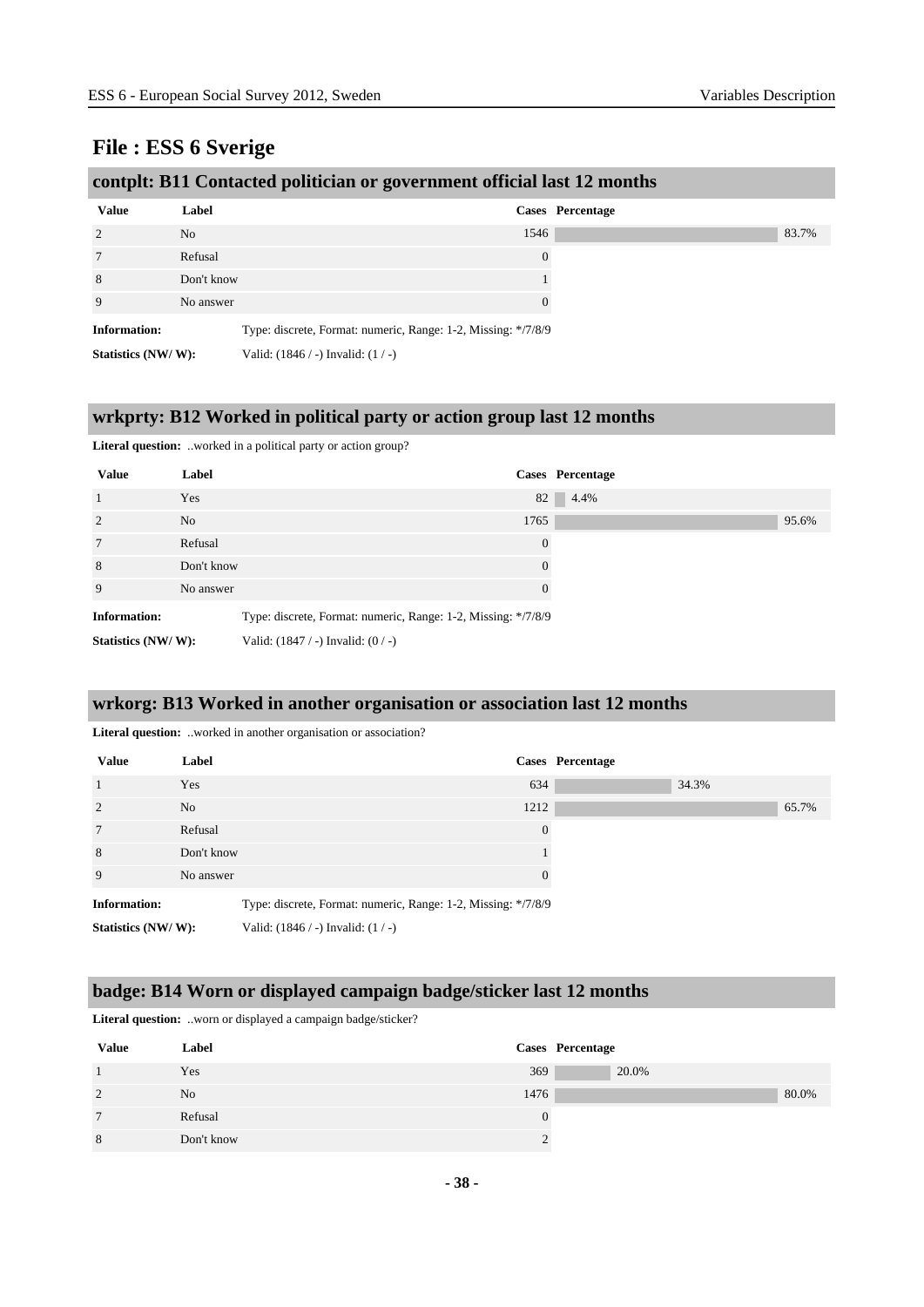## **badge: B14 Worn or displayed campaign badge/sticker last 12 months**

| Value              | Label     |                                                               | <b>Cases</b> Percentage |
|--------------------|-----------|---------------------------------------------------------------|-------------------------|
| <sup>Q</sup>       | No answer |                                                               |                         |
| Information:       |           | Type: discrete, Format: numeric, Range: 1-2, Missing: */7/8/9 |                         |
| Statistics (NW/W): |           | Valid: $(1845 / -)$ Invalid: $(2 / -)$                        |                         |

#### **sgnptit: B15 Signed petition last 12 months**

**Literal question:** ..signed a petition?

| <b>Value</b>        | Label          |                                                               |          | Cases Percentage |       |
|---------------------|----------------|---------------------------------------------------------------|----------|------------------|-------|
| $\overline{1}$      | Yes            | 804                                                           |          |                  | 43.6% |
| $\overline{2}$      | N <sub>o</sub> | 1039                                                          |          |                  |       |
| $7\phantom{.0}$     | Refusal        |                                                               | $\Omega$ |                  |       |
| 8                   | Don't know     |                                                               |          |                  |       |
| 9                   | No answer      |                                                               | $\Omega$ |                  |       |
| <b>Information:</b> |                | Type: discrete, Format: numeric, Range: 1-2, Missing: */7/8/9 |          |                  |       |
| Statistics (NW/W):  |                | Valid: $(1843 / -)$ Invalid: $(4 / -)$                        |          |                  |       |

#### **pbldmn: B16 Taken part in lawful public demonstration last 12 months**

**Literal question:** ..taken part in a lawful public demonstration?

| <b>Value</b>        | Label      |                                                               |                | Cases Percentage |       |
|---------------------|------------|---------------------------------------------------------------|----------------|------------------|-------|
| $\overline{1}$      | Yes        |                                                               | 135            | 7.3%             |       |
| 2                   | No.        |                                                               | 1712           |                  | 92.7% |
| $7\phantom{.0}$     | Refusal    |                                                               | $\overline{0}$ |                  |       |
| 8                   | Don't know |                                                               | $\Omega$       |                  |       |
| 9                   | No answer  |                                                               | $\Omega$       |                  |       |
| <b>Information:</b> |            | Type: discrete, Format: numeric, Range: 1-2, Missing: */7/8/9 |                |                  |       |
| Statistics (NW/W):  |            | Valid: $(1847 / -)$ Invalid: $(0 / -)$                        |                |                  |       |

## **bctprd: B17 Boycotted certain products last 12 months**

| <b>Value</b>        | Label      | Cases Percentage                                              |
|---------------------|------------|---------------------------------------------------------------|
| $\overline{1}$      | Yes        | 787                                                           |
| 2                   | No.        | 1050                                                          |
| $7\phantom{.0}$     | Refusal    | $\overline{0}$                                                |
| 8                   | Don't know | 10                                                            |
| 9                   | No answer  | $\Omega$                                                      |
| <b>Information:</b> |            | Type: discrete, Format: numeric, Range: 1-2, Missing: */7/8/9 |
| Statistics (NW/W):  |            | Valid: $(1837 / -)$ Invalid: $(10 / -)$                       |

**Literal question:** ..boycotted certain products?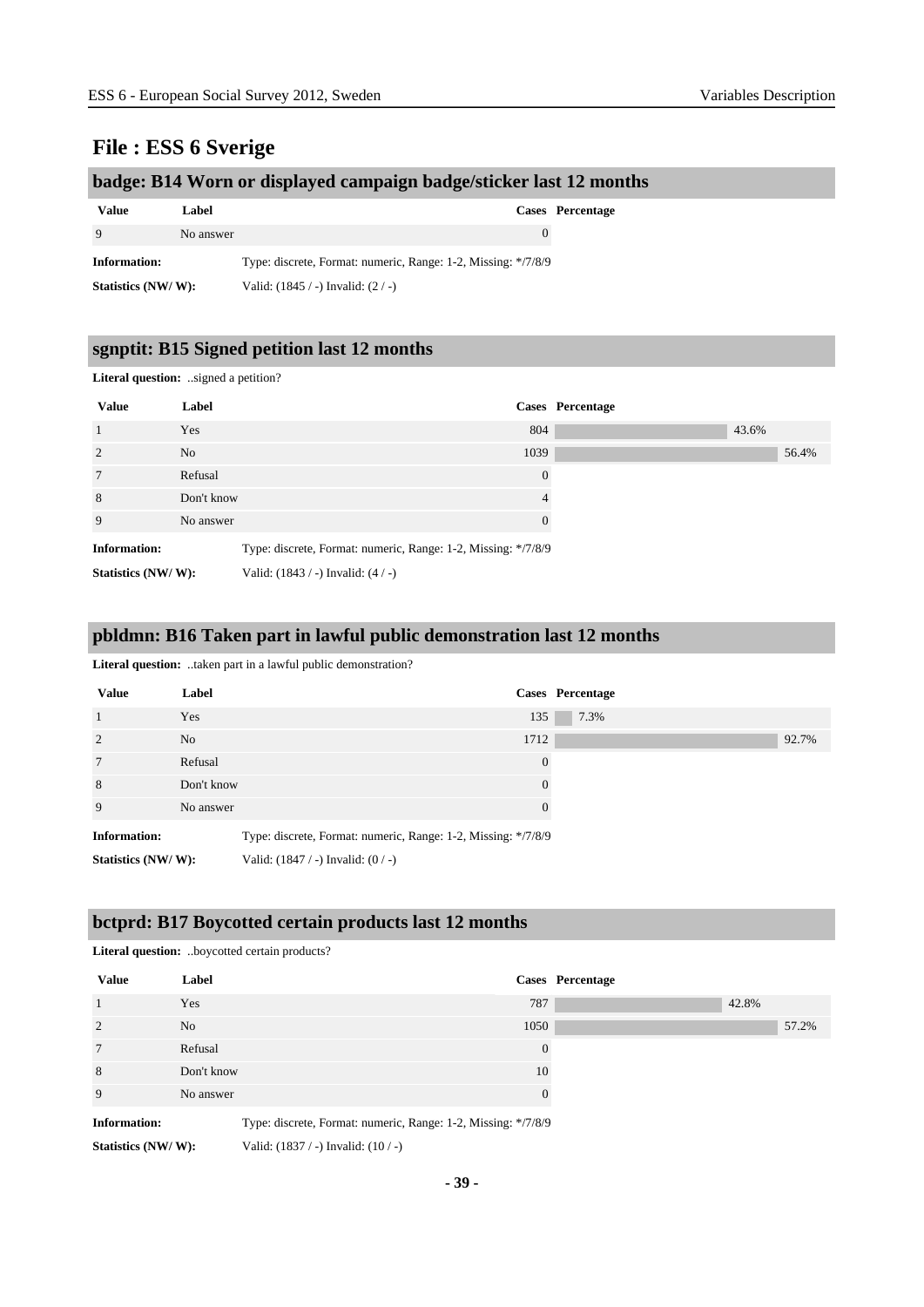#### **bctprd: B17 Boycotted certain products last 12 months**

#### **clsprty: B18a Feel closer to a particular party than all other parties**

**Literal question:** Is there a particular political party you feel closer to than all the other parties?

| <b>Value</b>        | Label          |                                                               |          | Cases Percentage |       |       |
|---------------------|----------------|---------------------------------------------------------------|----------|------------------|-------|-------|
| $\overline{1}$      | Yes            |                                                               | 1207     |                  |       | 66.5% |
| $\overline{2}$      | N <sub>o</sub> |                                                               | 608      |                  | 33.5% |       |
| $7\phantom{.0}$     | Refusal        |                                                               |          |                  |       |       |
| 8                   | Don't know     |                                                               | 31       |                  |       |       |
| 9                   | No answer      |                                                               | $\Omega$ |                  |       |       |
| <b>Information:</b> |                | Type: discrete, Format: numeric, Range: 1-2, Missing: */7/8/9 |          |                  |       |       |
| Statistics (NW/W):  |                | Valid: $(1815 / -)$ Invalid: $(32 / -)$                       |          |                  |       |       |

### **prtclbse: B18b Which party feel closer to, Sweden**

**Literal question:** Which one?

| <b>Value</b>        | Label                                                    |                                          |                | <b>Cases</b> Percentage |       |       |
|---------------------|----------------------------------------------------------|------------------------------------------|----------------|-------------------------|-------|-------|
| $\mathbf{1}$        | Centern                                                  |                                          | 44             | 3.7%                    |       |       |
| $\overline{c}$      | Folkpartiet liberalerna                                  |                                          | 66             | 5.6%                    |       |       |
| 3                   | Kristdemokraterna                                        |                                          | 33             | 2.8%                    |       |       |
| $\overline{4}$      | Miljöpartiet de gröna                                    |                                          | 148            |                         | 12.5% |       |
| 5                   |                                                          | Moderata samlingspartiet                 | 343            |                         |       | 29.0% |
| 6                   | Socialdemokraterna                                       |                                          | 396            |                         |       | 33.5% |
| 7                   | Vänsterpartiet                                           |                                          | 70             | 5.9%                    |       |       |
| 8                   |                                                          | FI (Feministiskt initiativ)              | 3 <sup>1</sup> | 0.3%                    |       |       |
| 9                   | Junilistan                                               |                                          |                | $13 \ 1.1\%$            |       |       |
| 10                  | Sverigedemokraterna                                      |                                          | 53             | 4.5%                    |       |       |
| 11                  | Annat parti                                              |                                          | 13             | 1.1%                    |       |       |
| 66                  | Not applicable                                           |                                          | 640            |                         |       |       |
| 77                  | Refusal                                                  |                                          | 7              |                         |       |       |
| 88                  | Don't know                                               |                                          | 18             |                         |       |       |
| 99                  | No answer                                                |                                          | $\mathbf{0}$   |                         |       |       |
| <b>Information:</b> | Type: discrete, Format: numeric, Range: 1-11, Missing: * |                                          |                |                         |       |       |
| Statistics (NW/W):  |                                                          | Valid: $(1182 / -)$ Invalid: $(665 / -)$ |                |                         |       |       |

#### **prtdgcl: B18c How close to party**

Literal question: How close do you feel to this party? Do you feel that you are very close, quite close, not close or, not at all close?

| <b>Value</b>  | Label       | Cases Percentage |
|---------------|-------------|------------------|
|               | Very close  | 134<br>11.4%     |
| $\mathcal{D}$ | Quite close | 781<br>66.2%     |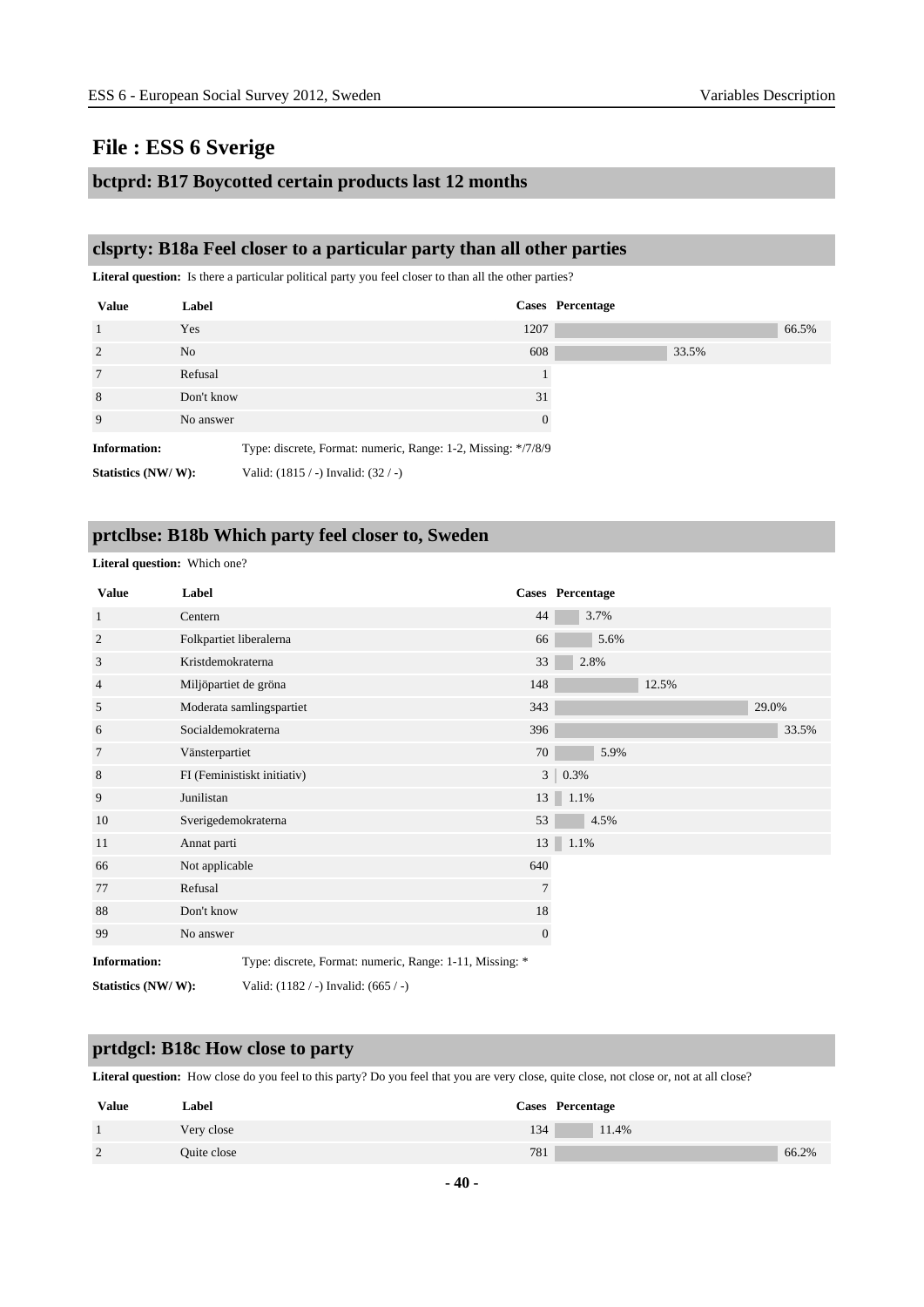| prtdgcl: B18c How close to party |                  |                                                         |          |                         |  |
|----------------------------------|------------------|---------------------------------------------------------|----------|-------------------------|--|
| <b>Value</b>                     | Label            |                                                         |          | <b>Cases</b> Percentage |  |
| 3                                | Not close        |                                                         | 234      | 19.8%                   |  |
| $\overline{4}$                   | Not at all close |                                                         | 30       | 2.5%                    |  |
| 6                                | Not applicable   |                                                         | 665      |                         |  |
| 7                                | Refusal          |                                                         | $\theta$ |                         |  |
| 8                                | Don't know       |                                                         | 3        |                         |  |
| 9                                | No answer        |                                                         | $\theta$ |                         |  |
| <b>Information:</b>              |                  | Type: discrete, Format: numeric, Range: 1-4, Missing: * |          |                         |  |
| Statistics (NW/W):               |                  | Valid: (1179 / -) Invalid: (668 / -)                    |          |                         |  |

#### **implvdm: B18d How important for you to live in democratically governed country**

Literal question: How important is it for you to live in a country that is governed democratically? Choose your answer from this card where 0 is not at all important and 10 is extremely important

| <b>Value</b>        | Label                  |                                                                   |                  | Cases Percentage     |
|---------------------|------------------------|-------------------------------------------------------------------|------------------|----------------------|
| $\mathbf{0}$        | Extremely dissatisfied |                                                                   |                  | $4   0.2\%$          |
| $\mathbf{1}$        | $\mathbf{1}$           |                                                                   |                  | $3 \mid 0.2\%$       |
| $\overline{2}$      | $\overline{c}$         |                                                                   | $\overline{0}$   |                      |
| 3                   | 3                      |                                                                   |                  | $9   0.5\%$          |
| $\overline{4}$      | $\overline{4}$         |                                                                   |                  | 8 0.4%               |
| 5                   | 5                      |                                                                   |                  | 29 $\sqrt{ }$ 1.6%   |
| 6                   | 6                      |                                                                   |                  | $37 \parallel 2.0\%$ |
| 7                   | $\overline{7}$         |                                                                   |                  | 73<br>4.0%           |
| $\,8\,$             | $\,8\,$                |                                                                   | 160              | 8.7%                 |
| 9                   | 9                      |                                                                   | 187              | 10.2%                |
| 10                  | Extremely satisfied    |                                                                   | 1322             | 72.2%                |
| 77                  | Refusal                |                                                                   | $\mathbf{1}$     |                      |
| 88                  | Don't know             |                                                                   | 14               |                      |
| 99                  | No answer              |                                                                   | $\boldsymbol{0}$ |                      |
| <b>Information:</b> |                        | Type: discrete, Format: numeric, Range: 0-10, Missing: */77/88/99 |                  |                      |
| Statistics (NW/W):  |                        | Valid: (1832 / -) Invalid: (15 / -)                               |                  |                      |

#### **dmcntov: B18e How democratic overall, Sweden**

**Literal question:** How democratic do you think Sweden is overall? Choose your answer from this card where 0 is not at all democratic and 10 is completely democratic.

| <b>Value</b>   | Label                  | Cases Percentage |
|----------------|------------------------|------------------|
| $\overline{0}$ | Extremely undemocratic | $5 \mid 0.3\%$   |
| $\blacksquare$ |                        | $4 \mid 0.2\%$   |
| 2              |                        | 13 0.7%          |
| 3              |                        | 20 1.1%          |
| $\overline{4}$ |                        | 2.4%<br>44       |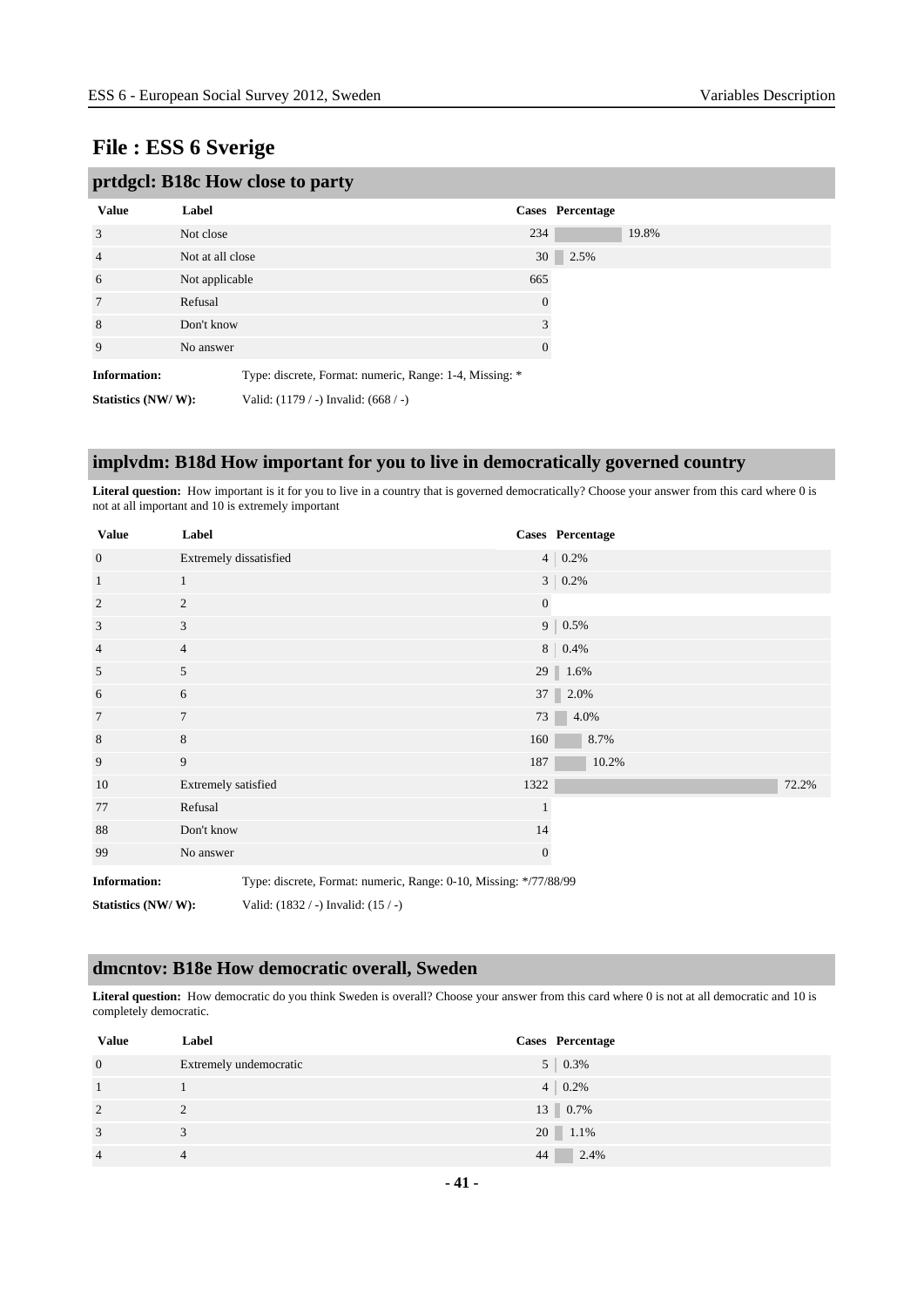| unichtov. Droc Tiow democratic overall, Sweden                                           |                      |                                     |              |                  |       |       |
|------------------------------------------------------------------------------------------|----------------------|-------------------------------------|--------------|------------------|-------|-------|
| <b>Value</b>                                                                             | Label                |                                     |              | Cases Percentage |       |       |
| 5                                                                                        | 5                    |                                     | 107          | 5.9%             |       |       |
| 6                                                                                        | 6                    |                                     | 149          | 8.2%             |       |       |
| 7                                                                                        | $\overline{7}$       |                                     | 304          |                  | 16.7% |       |
| 8                                                                                        | 8                    |                                     | 534          |                  |       | 29.3% |
| 9                                                                                        | 9                    |                                     | 338          |                  | 18.6% |       |
| 10                                                                                       | Extremely democratic |                                     | 304          |                  | 16.7% |       |
| 77                                                                                       | Refusal              |                                     | $\mathbf{0}$ |                  |       |       |
| 88                                                                                       | Don't know           |                                     | 25           |                  |       |       |
| 99                                                                                       | No answer            |                                     | $\mathbf{0}$ |                  |       |       |
| <b>Information:</b><br>Type: discrete, Format: numeric, Range: 0-10, Missing: */77/88/99 |                      |                                     |              |                  |       |       |
| Statistics (NW/W):                                                                       |                      | Valid: (1822 / -) Invalid: (25 / -) |              |                  |       |       |

# **dmcntov: B18e How democratic overall, Sweden**

#### **lrscale: B19 Placement on left right scale**

Literal question: In politics people sometimes talk of "left" and "right". Using this card, where would you place yourself on this scale, where 0 means the left and 10 means the right?

| <b>Value</b>        | Label                                                             |              | Cases Percentage |
|---------------------|-------------------------------------------------------------------|--------------|------------------|
| $\mathbf{0}$        | Left                                                              | 55           | 3.1%             |
| $\mathbf{1}$        | $\mathbf{1}$                                                      | $32\,$       | 1.8%             |
| 2                   | 2                                                                 | 85           | 4.8%             |
| 3                   | 3                                                                 | 199          | 11.3%            |
| $\overline{4}$      | $\overline{4}$                                                    | 200          | 11.4%            |
| 5                   | 5                                                                 | 423          | 24.1%            |
| 6                   | 6                                                                 | 165          | 9.4%             |
| $7\phantom{.0}$     | $\tau$                                                            | 303          | 17.3%            |
| 8                   | $\,8$                                                             | 191          | 10.9%            |
| 9                   | 9                                                                 | 49           | 2.8%             |
| 10                  | Right                                                             | 53           | 3.0%             |
| 77                  | Refusal                                                           | $\mathbf{1}$ |                  |
| 88                  | Don't know                                                        | 91           |                  |
| 99                  | No answer                                                         | $\mathbf{0}$ |                  |
| <b>Information:</b> | Type: discrete, Format: numeric, Range: 0-10, Missing: */77/88/99 |              |                  |

**Statistics (NW/ W):** Valid: (1755 / -) Invalid: (92 / -)

#### **stflife: B20 How satisfied with life as a whole**

**Literal question:** All things considered, how satisfied are you with your life as a whole nowadays? Please answer using this card, where 0 means extremely dissatisfied and 10 means extremely satisfied.

| <b>Value</b>   | Label                  | Cases Percentage |
|----------------|------------------------|------------------|
| $\overline{0}$ | Extremely dissatisfied | 8 0.4%           |
|                |                        | $2 \mid 0.1\%$   |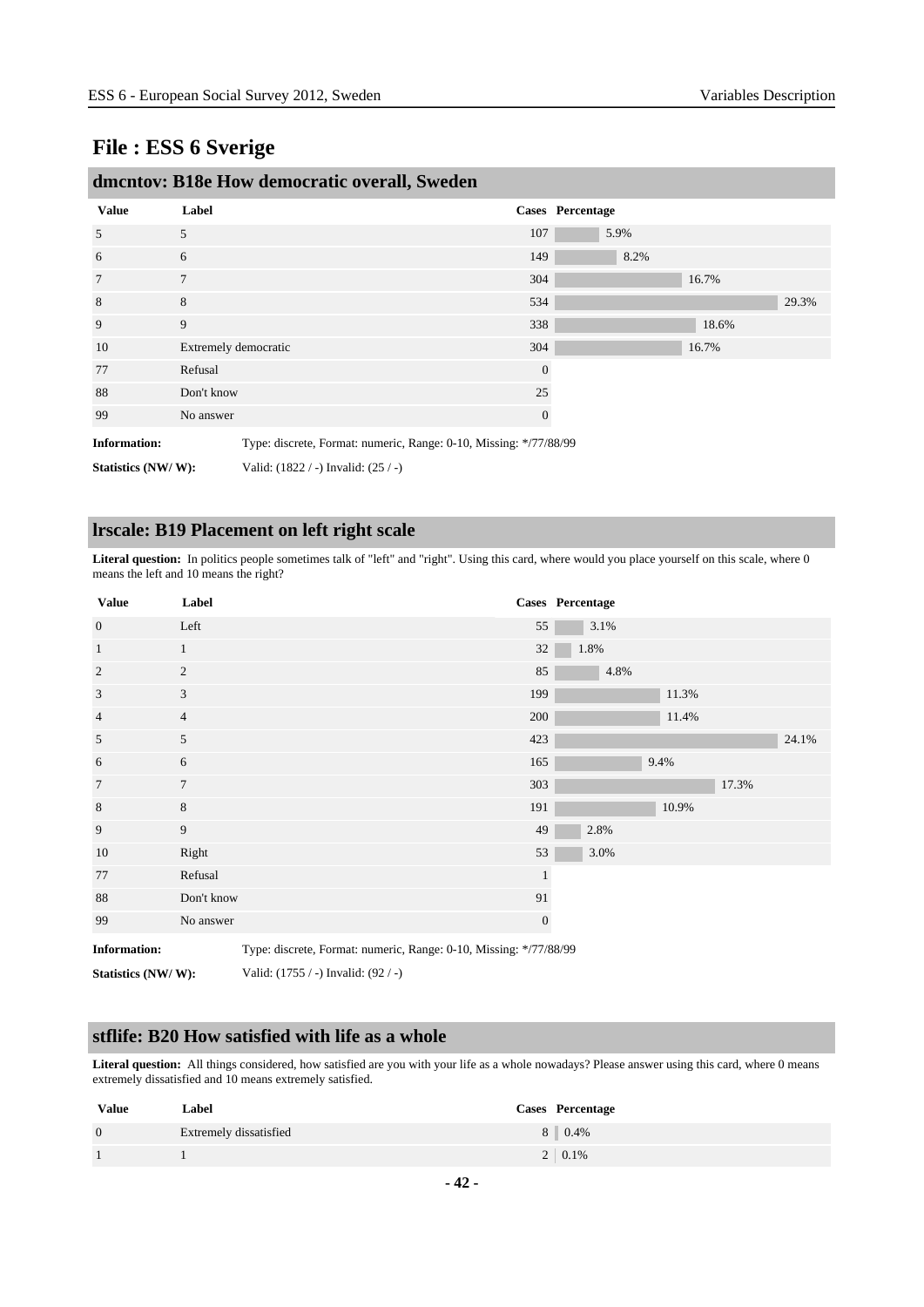|                     |                     | stflife: B20 How satisfied with life as a whole                   |     |              |                  |       |       |
|---------------------|---------------------|-------------------------------------------------------------------|-----|--------------|------------------|-------|-------|
| <b>Value</b>        | Label               |                                                                   |     |              | Cases Percentage |       |       |
| $\overline{2}$      | $\overline{2}$      |                                                                   |     |              | 6 0.3%           |       |       |
| 3                   | 3                   |                                                                   | 31  |              | 1.7%             |       |       |
| 4                   | $\overline{4}$      |                                                                   | 33  |              | 1.8%             |       |       |
| 5                   | 5                   |                                                                   | 101 |              | 5.5%             |       |       |
| 6                   | 6                   |                                                                   | 99  |              | 5.4%             |       |       |
| 7                   | $\overline{7}$      |                                                                   | 324 |              |                  | 17.6% |       |
| 8                   | 8                   |                                                                   | 552 |              |                  |       | 29.9% |
| 9                   | 9                   |                                                                   | 388 |              |                  | 21.0% |       |
| 10                  | Extremely satisfied |                                                                   | 300 |              |                  | 16.3% |       |
| 77                  | Refusal             |                                                                   |     |              |                  |       |       |
| 88                  | Don't know          |                                                                   |     | 2            |                  |       |       |
| 99                  | No answer           |                                                                   |     | $\mathbf{0}$ |                  |       |       |
| <b>Information:</b> |                     | Type: discrete, Format: numeric, Range: 0-10, Missing: */77/88/99 |     |              |                  |       |       |
| Statistics (NW/W):  |                     | Valid: $(1844 / -)$ Invalid: $(3 / -)$                            |     |              |                  |       |       |

#### **stfeco: B21 How satisfied with present state of economy in country**

**Literal question:** On the whole how satisfied are you with the present state of the economy in Sweden?

| <b>Value</b>        | Label                  |                                                                   |              | Cases Percentage            |       |       |
|---------------------|------------------------|-------------------------------------------------------------------|--------------|-----------------------------|-------|-------|
| $\overline{0}$      | Extremely dissatisfied |                                                                   | 24           | 1.3%                        |       |       |
| $\mathbf{1}$        | $\mathbf{1}$           |                                                                   |              | $15$ $\blacksquare$ $0.8\%$ |       |       |
| 2                   | 2                      |                                                                   | 47           | 2.6%                        |       |       |
| 3                   | 3                      |                                                                   | 98           | 5.5%                        |       |       |
| $\overline{4}$      | $\overline{4}$         |                                                                   | 152          | 8.5%                        |       |       |
| 5                   | 5                      |                                                                   | 268          |                             | 14.9% |       |
| 6                   | 6                      |                                                                   | 300          |                             | 16.7% |       |
| $7\phantom{.0}$     | $\tau$                 |                                                                   | 476          |                             |       | 26.5% |
| 8                   | $8\,$                  |                                                                   | 289          |                             | 16.1% |       |
| 9                   | 9                      |                                                                   | 83           | 4.6%                        |       |       |
| 10                  | Extremely satisfied    |                                                                   | 41           | 2.3%                        |       |       |
| 77                  | Refusal                |                                                                   | $\mathbf{0}$ |                             |       |       |
| 88                  | Don't know             |                                                                   | 54           |                             |       |       |
| 99                  | No answer              |                                                                   | $\mathbf{0}$ |                             |       |       |
| <b>Information:</b> |                        | Type: discrete, Format: numeric, Range: 0-10, Missing: */77/88/99 |              |                             |       |       |
| Statistics (NW/W):  |                        | Valid: (1793 / -) Invalid: (54 / -)                               |              |                             |       |       |

#### **stfgov: B22 How satisfied with the national government**

Literal question: Now thinking about the Swedish government, how satisfied are you with the way it is doing its job?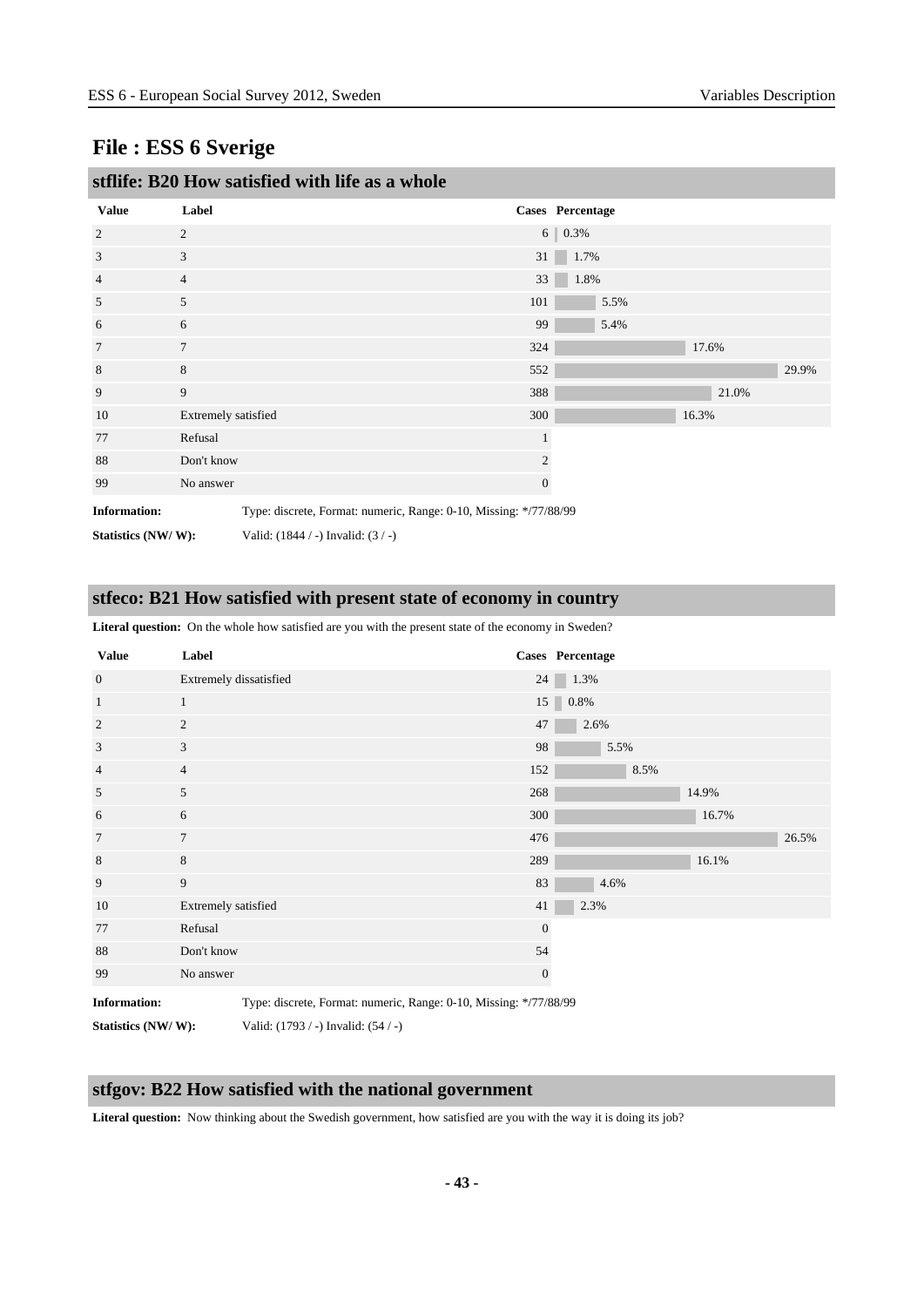| $\mathbf{\mathcal{C}}$ |                        |                                                                   | $\mathbf{\mathbf{C}}$ |                  |      |      |       |       |
|------------------------|------------------------|-------------------------------------------------------------------|-----------------------|------------------|------|------|-------|-------|
| <b>Value</b>           | Label                  |                                                                   |                       | Cases Percentage |      |      |       |       |
| $\overline{0}$         | Extremely dissatisfied |                                                                   | 47                    | 2.6%             |      |      |       |       |
| $\mathbf{1}$           | $\mathbf{1}$           |                                                                   | 48                    | 2.7%             |      |      |       |       |
| $\overline{c}$         | $\overline{c}$         |                                                                   | 83                    |                  | 4.7% |      |       |       |
| 3                      | 3                      |                                                                   | 154                   |                  |      | 8.6% |       |       |
| 4                      | $\overline{4}$         |                                                                   | 169                   |                  |      | 9.5% |       |       |
| 5                      | 5                      |                                                                   | 279                   |                  |      |      | 15.7% |       |
| 6                      | 6                      |                                                                   | 257                   |                  |      |      | 14.4% |       |
| 7                      | $\overline{7}$         |                                                                   | 373                   |                  |      |      |       | 20.9% |
| 8                      | $\,8$                  |                                                                   | 277                   |                  |      |      | 15.6% |       |
| 9                      | 9                      |                                                                   | 80                    |                  | 4.5% |      |       |       |
| 10                     | Extremely satisfied    |                                                                   | 14                    | 0.8%             |      |      |       |       |
| 77                     | Refusal                |                                                                   | $\mathbf{0}$          |                  |      |      |       |       |
| 88                     | Don't know             |                                                                   | 66                    |                  |      |      |       |       |
| 99                     | No answer              |                                                                   | $\mathbf{0}$          |                  |      |      |       |       |
| <b>Information:</b>    |                        | Type: discrete, Format: numeric, Range: 0-10, Missing: */77/88/99 |                       |                  |      |      |       |       |
| Statistics (NW/W):     |                        | Valid: $(1781 / -)$ Invalid: $(66 / -)$                           |                       |                  |      |      |       |       |

#### **stfgov: B22 How satisfied with the national government**

## **stfdem: B23 How satisfied with the way democracy works in country**

**Literal question:** And on the whole, how satisfied are you with the way democracy works in Sweden?

| <b>Value</b>    | Label                  |     | Cases Percentage                            |
|-----------------|------------------------|-----|---------------------------------------------|
| $\overline{0}$  | Extremely dissatisfied |     | $12 \begin{array}{ c c } 0.7\% \end{array}$ |
| $\mathbf{1}$    | $\mathbf{1}$           |     | 13 0.7%                                     |
| 2               | 2                      |     | $23 \ 1.3\%$                                |
| 3               | 3                      | 58  | 3.2%                                        |
| $\overline{4}$  | $\overline{4}$         | 76  | 4.2%                                        |
| 5               | 5                      | 178 | 9.8%                                        |
| 6               | 6                      | 181 | 10.0%                                       |
| $7\phantom{.0}$ | $7\phantom{.0}$        | 416 | 23.0%                                       |
| 8               | $\,8\,$                | 525 | 29.0%                                       |
| 9               | 9                      | 220 | 12.1%                                       |
| 10              | Extremely satisfied    | 110 | 6.1%                                        |
| 77              | Refusal                |     | $\mathbf{0}$                                |
| 88              | Don't know             | 35  |                                             |
| 99              | No answer              |     | $\mathbf{0}$                                |

**Information:** Type: discrete, Format: numeric, Range: 0-10, Missing: \*/77/88/99

**Statistics (NW/ W):** Valid: (1812 / -) Invalid: (35 / -)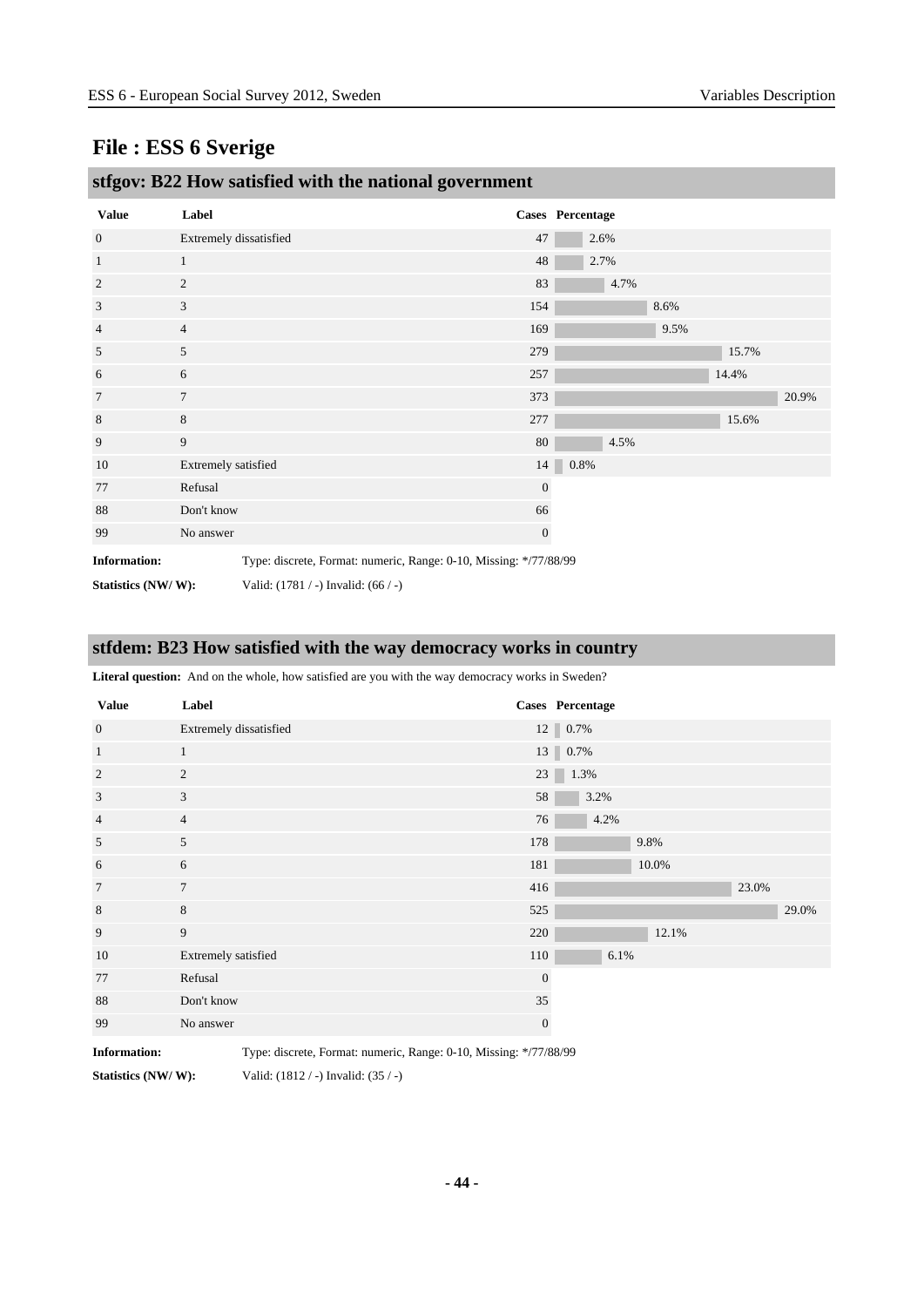#### **stfedu: B24 State of education in country nowadays**

**Literal question:** Now, using this card, please say what you think overall about the state of education in Sweden nowadays?

| <b>Value</b>        | Label                  |                                                                   | Cases Percentage |      |      |       |       |       |       |
|---------------------|------------------------|-------------------------------------------------------------------|------------------|------|------|-------|-------|-------|-------|
| $\overline{0}$      | Extremely dissatisfied |                                                                   | 26               | 1.4% |      |       |       |       |       |
| $\mathbf{1}$        | $\mathbf{1}$           |                                                                   | 25               | 1.4% |      |       |       |       |       |
| $\overline{2}$      | $\overline{c}$         |                                                                   | 73               | 4.0% |      |       |       |       |       |
| 3                   | 3                      |                                                                   | 142              |      | 7.8% |       |       |       |       |
| $\overline{4}$      | $\overline{4}$         |                                                                   | 203              |      |      | 11.2% |       |       |       |
| 5                   | 5                      |                                                                   | 275              |      |      |       | 15.2% |       |       |
| 6                   | 6                      |                                                                   | 333              |      |      |       |       | 18.4% |       |
| $\overline{7}$      | $\overline{7}$         |                                                                   | 374              |      |      |       |       |       | 20.6% |
| 8                   | 8                      |                                                                   | 252              |      |      |       | 13.9% |       |       |
| 9                   | 9                      |                                                                   | 71               | 3.9% |      |       |       |       |       |
| 10                  | Extremely satisfied    |                                                                   | 38               | 2.1% |      |       |       |       |       |
| 77                  | Refusal                |                                                                   | $\mathbf{0}$     |      |      |       |       |       |       |
| 88                  | Don't know             |                                                                   | 35               |      |      |       |       |       |       |
| 99                  | No answer              |                                                                   | $\mathbf{0}$     |      |      |       |       |       |       |
| <b>Information:</b> |                        | Type: discrete, Format: numeric, Range: 0-10, Missing: */77/88/99 |                  |      |      |       |       |       |       |
| Statistics (NW/W):  |                        | Valid: (1812 / -) Invalid: (35 / -)                               |                  |      |      |       |       |       |       |

#### **stfhlth: B25 State of health services in country nowadays**

**Literal question:** Still using this card, please say what you think overall about the state of health services in Sweden nowadays?

| <b>Value</b>   | Label                  |              | Cases Percentage |
|----------------|------------------------|--------------|------------------|
| $\mathbf{0}$   | Extremely dissatisfied | 28           | 1.5%             |
| $\mathbf{1}$   | $\mathbf{1}$           | $22\,$       | 1.2%             |
| 2              | 2                      | 45           | 2.5%             |
| 3              | 3                      | 115          | 6.3%             |
| $\overline{4}$ | $\overline{4}$         | 137          | 7.5%             |
| 5              | 5                      | 224          | 12.2%            |
| 6              | 6                      | 266          | 14.5%            |
| $\overline{7}$ | $7\phantom{.0}$        | 421          | 22.9%            |
| $\,8\,$        | $8\,$                  | 364          | 19.8%            |
| 9              | 9                      | 150          | 8.2%             |
| 10             | Extremely satisfied    | 64           | 3.5%             |
| 77             | Refusal                | $\mathbf{0}$ |                  |
| 88             | Don't know             | 11           |                  |
| 99             | No answer              | $\mathbf{0}$ |                  |

**Information:** Type: discrete, Format: numeric, Range: 0-10, Missing: \*/77/88/99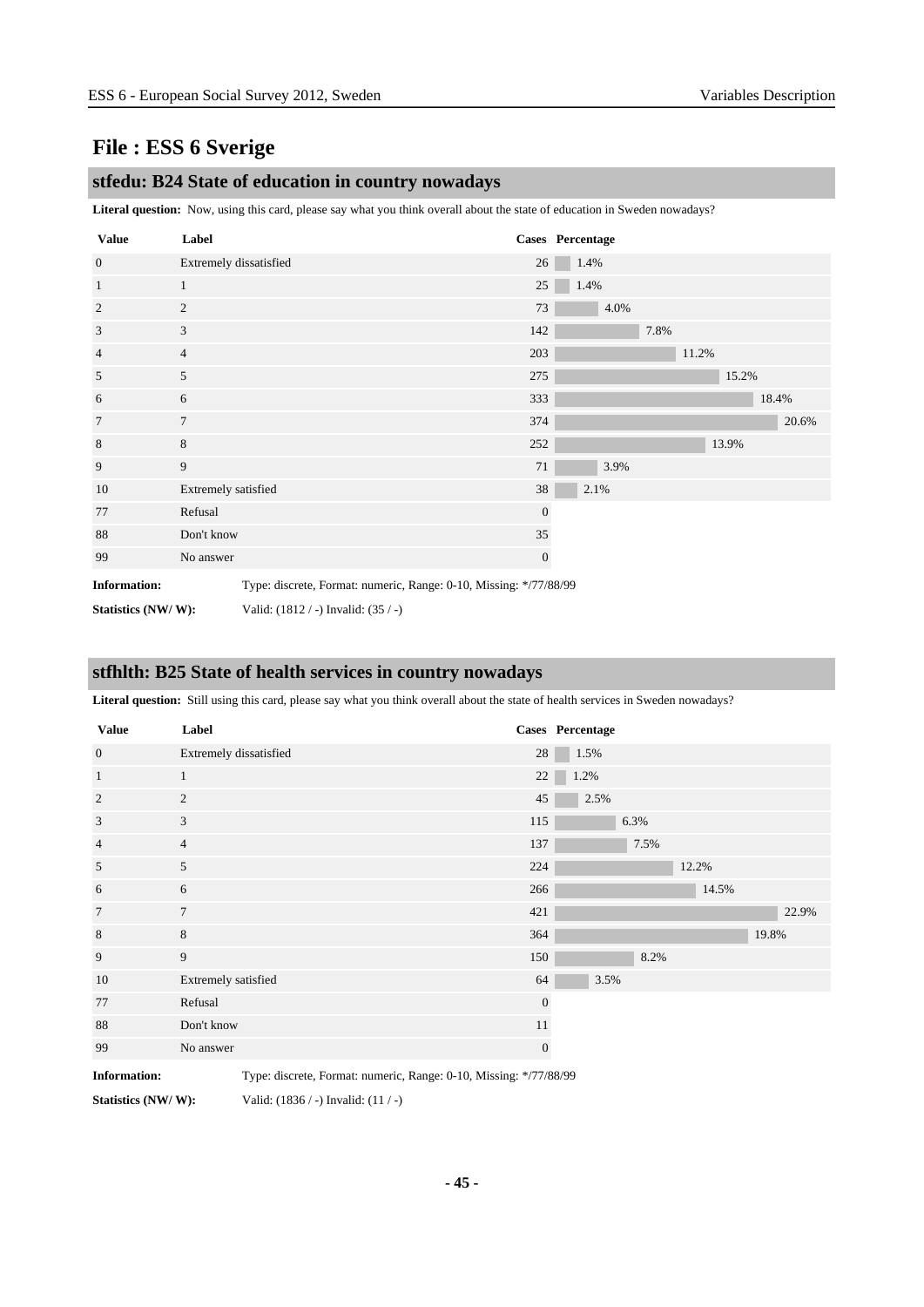#### **gincdif: B26 Government should reduce differences in income levels**

Pre-question: Using this card, please say to what extent you agree or disagree with each of the following statements?

**Literal question:** The government should take measures to reduce differences in income levels.

| <b>Value</b>        | Label             |                                                               |              | Cases Percentage |       |       |
|---------------------|-------------------|---------------------------------------------------------------|--------------|------------------|-------|-------|
| $\mathbf{1}$        | Agree strongly    |                                                               | 415          |                  | 22.8% |       |
| 2                   | Agree             |                                                               | 840          |                  |       | 46.1% |
| 3                   |                   | Neither agree nor disagree                                    | 401          |                  | 22.0% |       |
| $\overline{4}$      | Disagree          |                                                               | 147          | 8.1%             |       |       |
| 5                   | Disagree strongly |                                                               |              | $18$   1.0%      |       |       |
| 7                   | Refusal           |                                                               | $\theta$     |                  |       |       |
| 8                   |                   | Don't know                                                    |              |                  |       |       |
| 9                   | No answer         |                                                               | $\mathbf{0}$ |                  |       |       |
| <b>Information:</b> |                   | Type: discrete, Format: numeric, Range: 1-5, Missing: */7/8/9 |              |                  |       |       |
| Statistics (NW/W):  |                   | Valid: $(1821 / -)$ Invalid: $(26 / -)$                       |              |                  |       |       |

#### **freehms: B27 Gays and lesbians free to live life as they wish**

Literal question: Gay men and lesbians should be free to live their own life as they wish

| <b>Value</b>        | Label          |                                                               |                | Cases Percentage   |       |       |
|---------------------|----------------|---------------------------------------------------------------|----------------|--------------------|-------|-------|
| $\mathbf{1}$        | Agree strongly |                                                               | 945            |                    |       | 51.4% |
| 2                   | Agree          |                                                               | 679            |                    | 36.9% |       |
| 3                   |                | Neither agree nor disagree                                    | 148            | 8.0%               |       |       |
| $\overline{4}$      | Disagree       |                                                               | 58             | 3.2%               |       |       |
| 5                   |                | Disagree strongly                                             |                | $10 \,   \, 0.5\%$ |       |       |
| $7\phantom{.0}$     | Refusal        |                                                               | $\overline{0}$ |                    |       |       |
| 8                   | Don't know     |                                                               |                |                    |       |       |
| 9                   | No answer      |                                                               | $\theta$       |                    |       |       |
| <b>Information:</b> |                | Type: discrete, Format: numeric, Range: 1-5, Missing: */7/8/9 |                |                    |       |       |
| Statistics (NW/W):  |                | Valid: $(1840 / -)$ Invalid: $(7 / -)$                        |                |                    |       |       |

#### **euftf: B28 European Union: European unification go further or gone too far**

**Literal question:** Now thinking about the European Union, some say European unification should go further. Others say it has already gone too far. Using this card, what number on the scale best describes your position?

| <b>Value</b>   | Label                                 |     | Cases Percentage |
|----------------|---------------------------------------|-----|------------------|
| $\overline{0}$ | Samordningen har redan gått för långt | 109 | 6.3%             |
|                |                                       | 58  | 3.4%             |
| $\overline{2}$ | $\gamma$                              | 118 | 6.9%             |
| 3              | 3                                     | 187 | 10.9%            |
| $\overline{4}$ | $\overline{4}$                        | 187 | 10.9%            |
| 5              |                                       | 523 | 30.4%            |
| 6              | 6                                     | 189 | 11.0%            |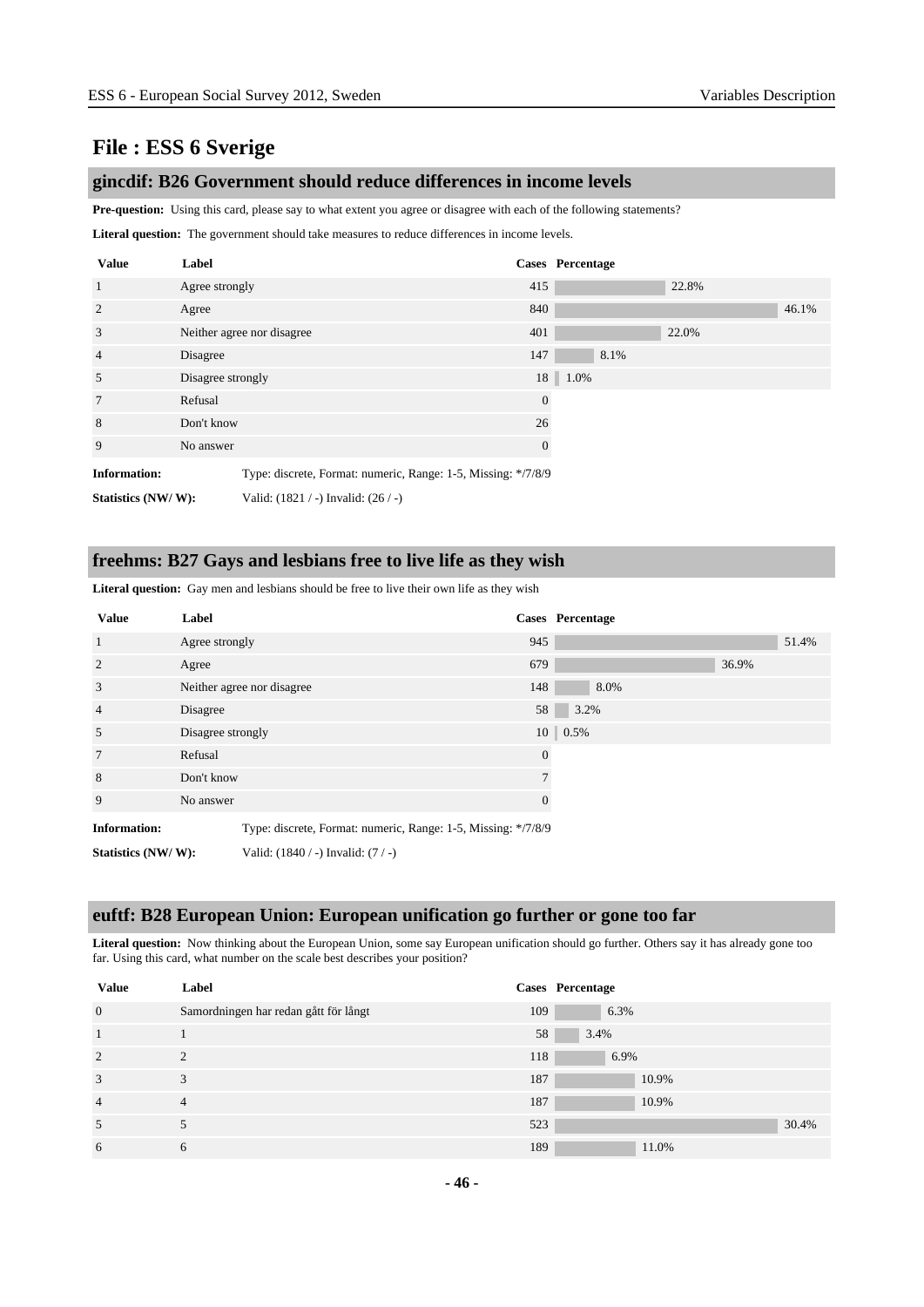| euftf: B28 European Union: European unification go further or gone too far |  |  |
|----------------------------------------------------------------------------|--|--|
|                                                                            |  |  |

| <b>Value</b>        | Label                                                             |                | Cases Percentage |
|---------------------|-------------------------------------------------------------------|----------------|------------------|
| $7\phantom{.0}$     | $\overline{7}$                                                    | 170            | 9.9%             |
| 8                   | 8                                                                 | 122            | 7.1%             |
| 9                   | 9                                                                 | 21             | 1.2%             |
| 10                  | Samordningen bör gå längre                                        | 36             | 2.1%             |
| 77                  | Vägrar                                                            | $\overline{0}$ |                  |
| 88                  | Vet ej                                                            | 127            |                  |
| 99                  | Ej svar                                                           | $\theta$       |                  |
| <b>Information:</b> | Type: discrete, Format: numeric, Range: 0-10, Missing: */77/88/99 |                |                  |
| Statistics (NW/W):  | Valid: $(1720 / -)$ Invalid: $(127 / -)$                          |                |                  |

#### **imsmetn: B29 Allow many/few immigrants of same race/ethnic group as majority**

Pre-question: Now some questions about people from other countries coming to live in Sweden.

Literal question: Now, using this card, to what extent do you think Sweden should allow people of the same race or ethnic group as most Swedish people to come and live here?

| <b>Value</b>        | Label       |                                                               |                | Cases Percentage |
|---------------------|-------------|---------------------------------------------------------------|----------------|------------------|
| $\overline{1}$      |             | Allow many to come and live here                              | 647            | 35.6%            |
| 2                   | Allow some  |                                                               | 971            | 53.4%            |
| 3                   | Allow a few |                                                               | 182            | 10.0%            |
| $\overline{4}$      | Allow none  |                                                               |                | 17 0.9%          |
| $7\phantom{.0}$     | Refusal     |                                                               | $\overline{2}$ |                  |
| 8                   | Don't know  |                                                               | 28             |                  |
| 9                   | No answer   |                                                               | $\Omega$       |                  |
| <b>Information:</b> |             | Type: discrete, Format: numeric, Range: 1-4, Missing: */7/8/9 |                |                  |
| Statistics (NW/W):  |             | Valid: $(1817 / -)$ Invalid: $(30 / -)$                       |                |                  |

#### **imdfetn: B30 Allow many/few immigrants of different race/ethnic group from majority**

**Literal question:** How about people of a different race or ethnic group from most Swedish people?

| <b>Value</b>        | Label       |                                                               |              | Cases Percentage |       |       |
|---------------------|-------------|---------------------------------------------------------------|--------------|------------------|-------|-------|
| $\overline{1}$      |             | Allow many to come and live here                              | 594          |                  | 32.7% |       |
| 2                   | Allow some  |                                                               | 981          |                  |       | 53.9% |
| 3                   | Allow a few |                                                               | 214          | 11.8%            |       |       |
| $\overline{4}$      | Allow none  |                                                               |              | 30 1.6%          |       |       |
| 7                   | Refusal     |                                                               | 2            |                  |       |       |
| 8                   | Don't know  |                                                               | 26           |                  |       |       |
| 9                   | No answer   |                                                               | $\mathbf{0}$ |                  |       |       |
| <b>Information:</b> |             | Type: discrete, Format: numeric, Range: 1-4, Missing: */7/8/9 |              |                  |       |       |
| Statistics (NW/W):  |             | Valid: (1819 / -) Invalid: (28 / -)                           |              |                  |       |       |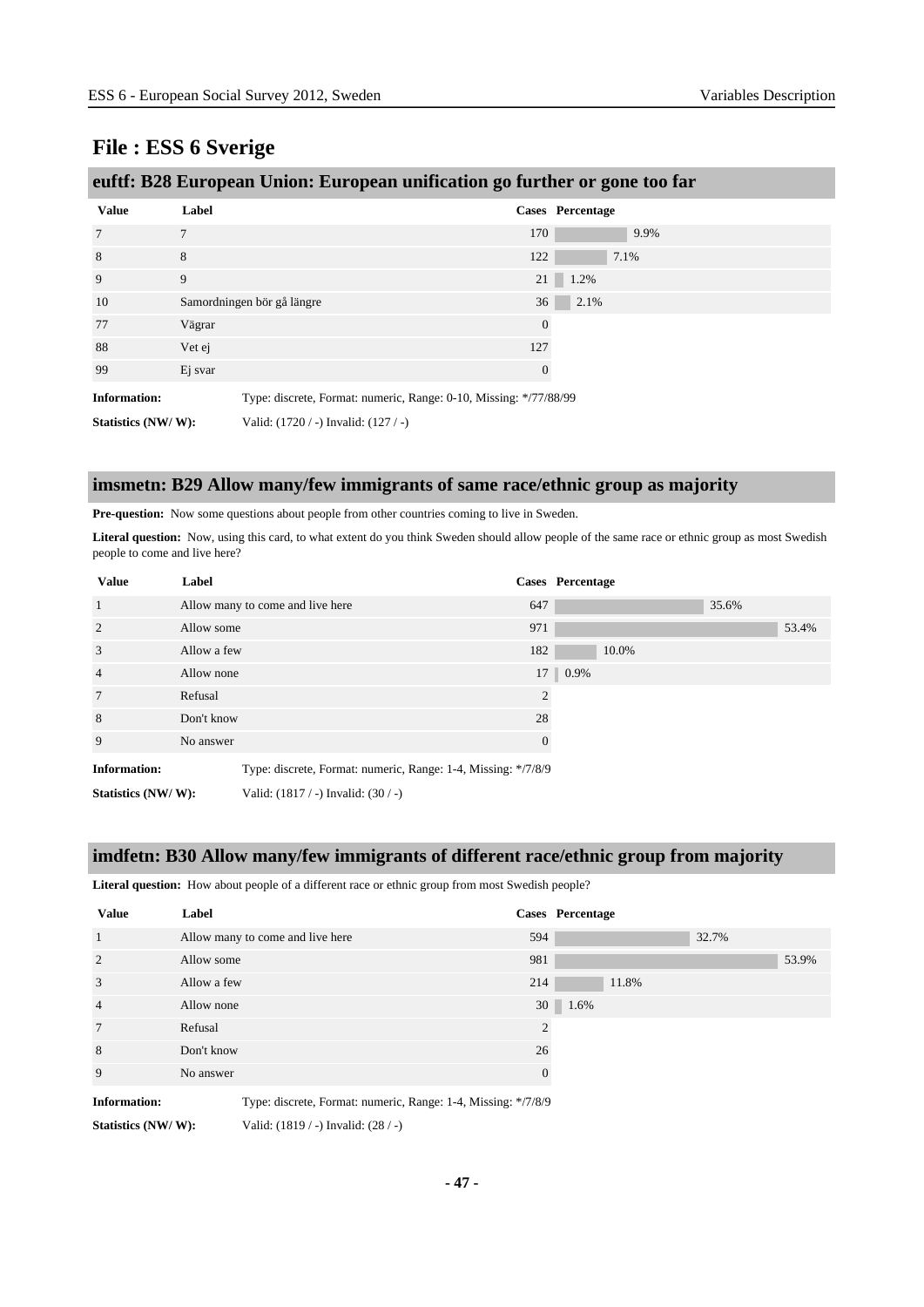#### **impcntr: B31 Allow many/few immigrants from poorer countries outside Europe**

**Literal question:** How about people from the poorer countries outside Europe?

| <b>Value</b>        | Label       |                                                               |          | Cases Percentage |       |       |
|---------------------|-------------|---------------------------------------------------------------|----------|------------------|-------|-------|
| $\overline{1}$      |             | Allow many to come and live here                              | 579      |                  | 31.8% |       |
| 2                   | Allow some  |                                                               | 952      |                  |       | 52.3% |
| 3                   | Allow a few |                                                               | 264      | 14.5%            |       |       |
| $\overline{4}$      | Allow none  |                                                               |          | 27 1.5%          |       |       |
| $7\phantom{.0}$     | Refusal     |                                                               |          |                  |       |       |
| 8                   | Don't know  |                                                               | 24       |                  |       |       |
| 9                   | No answer   |                                                               | $\theta$ |                  |       |       |
| <b>Information:</b> |             | Type: discrete, Format: numeric, Range: 1-4, Missing: */7/8/9 |          |                  |       |       |
| Statistics (NW/W):  |             | Valid: (1822 / -) Invalid: (25 / -)                           |          |                  |       |       |

#### **imbgeco: B32 Immigration bad or good for country's economy**

Literal question: Would you say it is generally bad or good for Sweden's economy that people come to live here from other countries?

| <b>Value</b>   | Label                |              | Cases Percentage |
|----------------|----------------------|--------------|------------------|
| $\mathbf{0}$   | Bad for the economy  | 45           | 2.5%             |
| $\mathbf{1}$   | $\mathbf{1}$         | 31           | 1.7%             |
| $\sqrt{2}$     | 2                    | 86           | 4.8%             |
| 3              | 3                    | 157          | 8.7%             |
| $\overline{4}$ | $\overline{4}$       | 190          | 10.6%            |
| 5              | 5                    | 405          | 22.6%            |
| 6              | 6                    | 196          | 10.9%            |
| $\overline{7}$ | $\overline{7}$       | 302          | 16.8%            |
| 8              | 8                    | 238          | 13.3%            |
| 9              | 9                    | 53           | 3.0%             |
| 10             | Good for the economy | 92           | 5.1%             |
| 77             | Refusal              | $\mathbf{1}$ |                  |
| 88             | Don't know           | 51           |                  |
| 99             | No answer            | $\mathbf{0}$ |                  |

**Information:** Type: discrete, Format: numeric, Range: 0-10, Missing: \*/77/88/99

**Statistics (NW/ W):** Valid: (1795 / -) Invalid: (52 / -)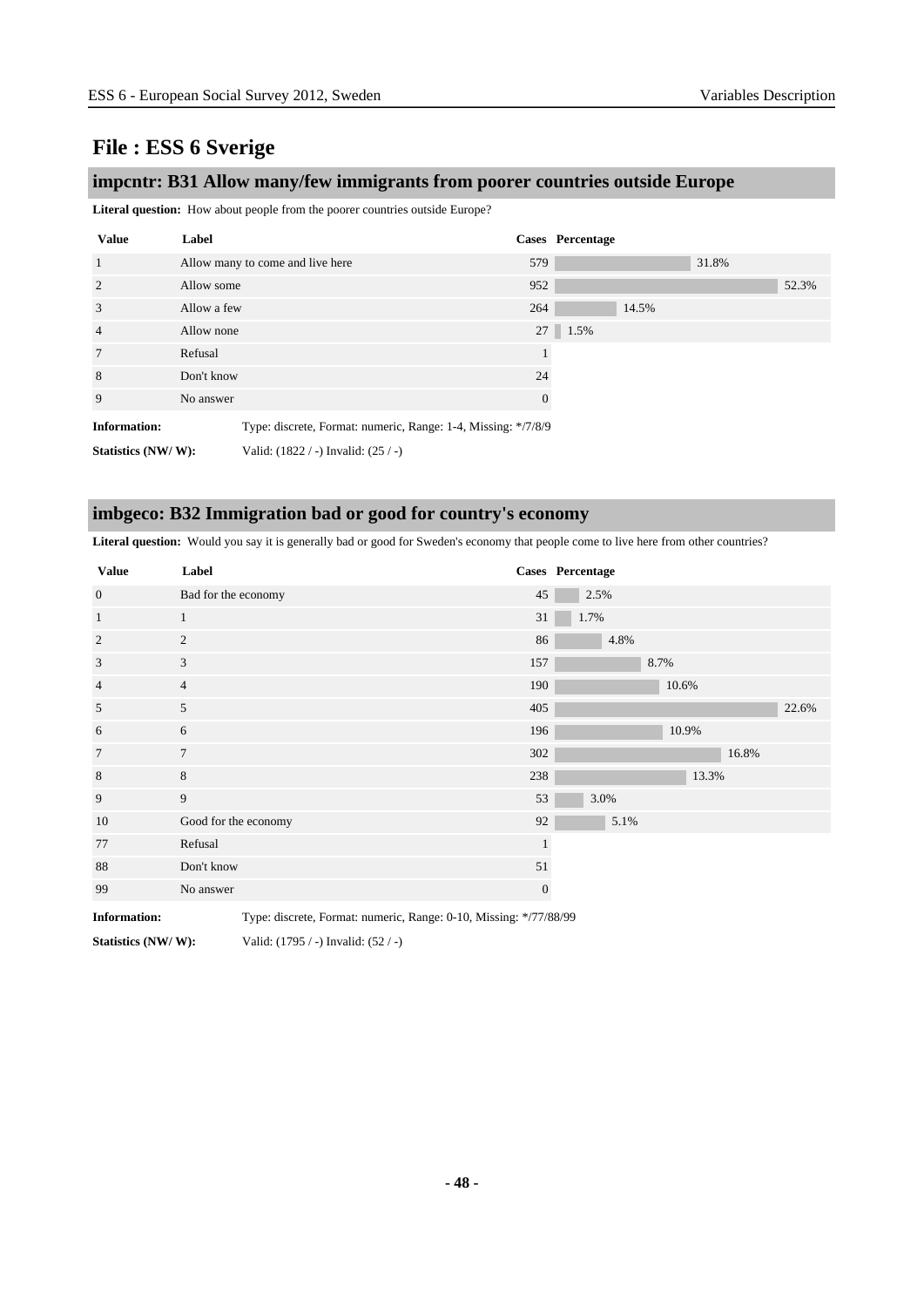# **Variables Description**

#### **Dataset contains 362 variable(s)**

#### **imueclt: B33 Country's cultural life undermined or enriched by immigrants**

**Literal question:** And, using this card, would you say that Sweden's cultural life is generally undermined or enriched by people coming to live here from other countries?

| <b>Value</b>        | Label                                                             |              | Cases Percentage |      |       |       |
|---------------------|-------------------------------------------------------------------|--------------|------------------|------|-------|-------|
| $\mathbf{0}$        | Cultural life undermined                                          |              | 18<br>1.0%       |      |       |       |
| <sup>1</sup>        | $\mathbf{1}$                                                      |              | 13 0.7%          |      |       |       |
| 2                   | 2                                                                 | 42           | 2.3%             |      |       |       |
| 3                   | 3                                                                 | 77           | 4.2%             |      |       |       |
| $\overline{4}$      | $\overline{4}$                                                    | 79           | 4.3%             |      |       |       |
| 5                   | 5                                                                 | 252          |                  |      | 13.9% |       |
| 6                   | 6                                                                 | 166          |                  | 9.1% |       |       |
| $7\phantom{.0}$     | $\overline{7}$                                                    | 331          |                  |      | 18.2% |       |
| 8                   | 8                                                                 | 396          |                  |      |       | 21.8% |
| 9                   | 9                                                                 | 153          |                  | 8.4% |       |       |
| 10                  | Cultural life enriched                                            | 292          |                  |      | 16.1% |       |
| 77                  | Refusal                                                           |              |                  |      |       |       |
| 88                  | Don't know                                                        | 27           |                  |      |       |       |
| 99                  | No answer                                                         | $\mathbf{0}$ |                  |      |       |       |
| <b>Information:</b> | Type: discrete, Format: numeric, Range: 0-10, Missing: */77/88/99 |              |                  |      |       |       |

**Statistics (NW/ W):** Valid: (1819 / -) Invalid: (28 / -)

#### **imwbcnt: B34 Immigrants make country worse or better place to live**

Literal question: Is Sweden made a worse or a better place to live by people coming to live here from other countries?

| <b>Value</b>    | Label                |                | Cases Percentage |
|-----------------|----------------------|----------------|------------------|
| $\mathbf{0}$    | Worse place to live  |                | $16 \mid 0.9\%$  |
| $\mathbf{1}$    | $\mathbf{1}$         | 21             | 1.2%             |
| 2               | 2                    | 47             | 2.6%             |
| 3               | 3                    | 88             | 4.8%             |
| $\overline{4}$  | $\overline{4}$       | 105            | 5.8%             |
| 5               | 5                    | 433            | 23.8%            |
| 6               | 6                    | 196            | 10.8%            |
| $7\phantom{.0}$ | $7\phantom{.0}$      | 296            | 16.3%            |
| $\,8\,$         | $8\,$                | 343            | 18.9%            |
| 9               | 9                    | 109            | 6.0%             |
| 10              | Better place to live | 163            | 9.0%             |
| 77              | Refusal              | $\overline{0}$ |                  |
| 88              | Don't know           | $30\,$         |                  |
| 99              | No answer            | $\overline{0}$ |                  |

**Information:** Type: discrete, Format: numeric, Range: 0-10, Missing: \*/77/88/99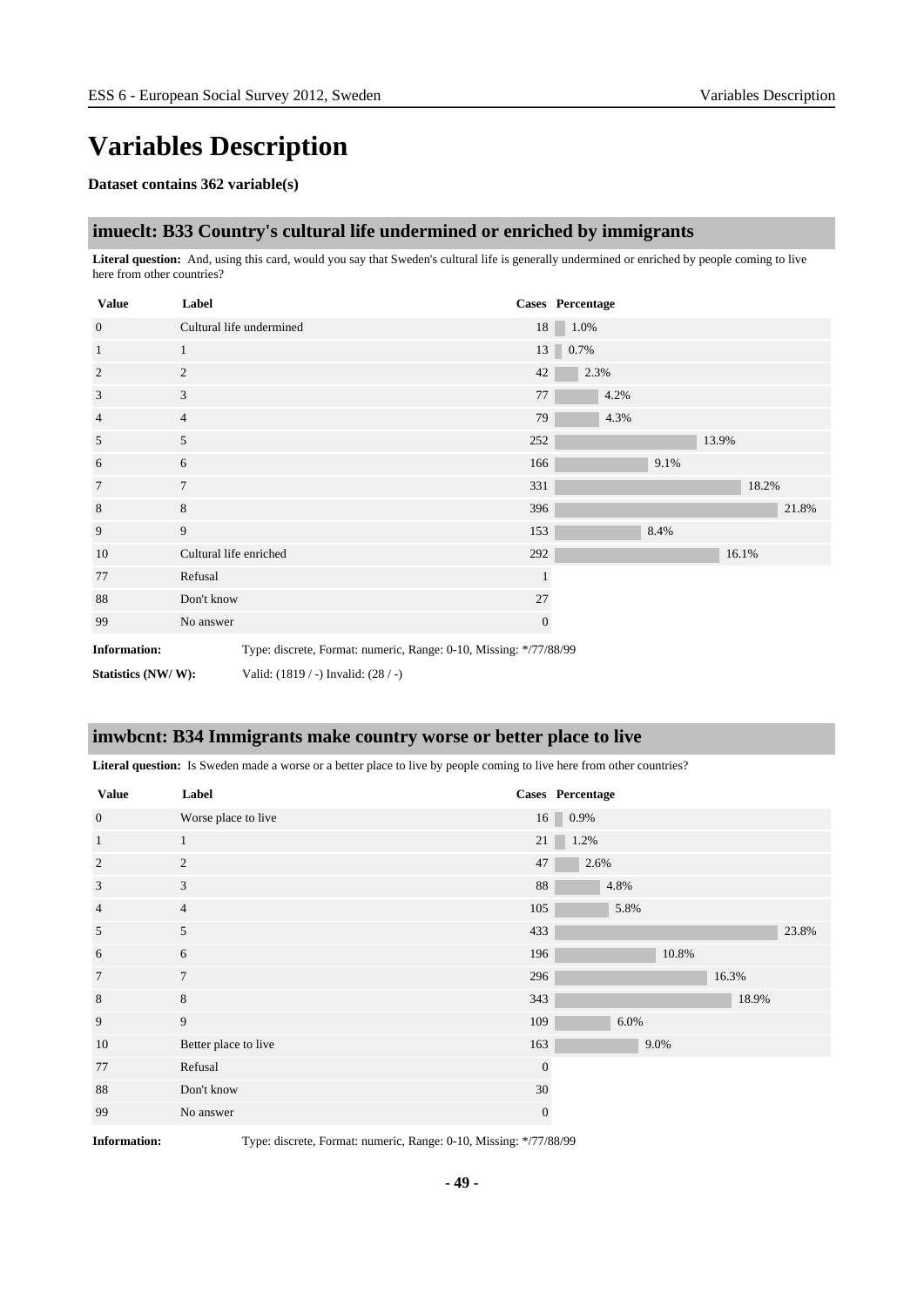### **imwbcnt: B34 Immigrants make country worse or better place to live**

**Statistics (NW/ W):** Valid: (1817 / -) Invalid: (30 / -)

### **happy: C1 How happy are you**

Pre-question: And now a few questions about you and your life.

Literal question: Taking all things together, how happy would you say you are?

| <b>Value</b>        | Label             |                                                                   |              | Cases Percentage |      |       |       |       |
|---------------------|-------------------|-------------------------------------------------------------------|--------------|------------------|------|-------|-------|-------|
| $\overline{0}$      | Extremely unhappy |                                                                   |              | $3   0.2\%$      |      |       |       |       |
| $\mathbf{1}$        | $\mathbf{1}$      |                                                                   |              | $2   0.1\%$      |      |       |       |       |
| 2                   | $\overline{c}$    |                                                                   |              | $7   0.4\%$      |      |       |       |       |
| $\mathfrak{Z}$      | 3                 |                                                                   |              | 21 1.1%          |      |       |       |       |
| $\overline{4}$      | $\overline{4}$    |                                                                   | 27           | 1.5%             |      |       |       |       |
| 5                   | 5                 |                                                                   | 101          |                  | 5.5% |       |       |       |
| 6                   | 6                 |                                                                   | 119          |                  | 6.4% |       |       |       |
| $\overline{7}$      | $\overline{7}$    |                                                                   | 358          |                  |      |       | 19.4% |       |
| $\,8$               | 8                 |                                                                   | 582          |                  |      |       |       | 31.5% |
| 9                   | 9                 |                                                                   | 395          |                  |      |       | 21.4% |       |
| 10                  | Extremely happy   |                                                                   | 231          |                  |      | 12.5% |       |       |
| 77                  | Refusal           |                                                                   | $\mathbf{0}$ |                  |      |       |       |       |
| 88                  | Don't know        |                                                                   |              |                  |      |       |       |       |
| 99                  | No answer         |                                                                   | $\mathbf{0}$ |                  |      |       |       |       |
| <b>Information:</b> |                   | Type: discrete, Format: numeric, Range: 0-10, Missing: */77/88/99 |              |                  |      |       |       |       |
| Statistics (NW/W):  |                   | Valid: $(1846 / -)$ Invalid: $(1 / -)$                            |              |                  |      |       |       |       |

#### **sclmeet: C2 How often socially meet with friends, relatives or colleagues**

**Literal question:** Using this card, how often do you meet socially with friends, relatives or work colleagues?

| <b>Value</b>    | Label                  |     | Cases Percentage       |  |
|-----------------|------------------------|-----|------------------------|--|
| 1               | Never                  |     | 6 <sup>1</sup><br>0.3% |  |
| 2               | Less than once a month | 47  | 2.5%                   |  |
| 3               | Once a month           | 92  | 5.0%                   |  |
| $\overline{4}$  | Several times a month  | 329 | 17.8%                  |  |
| 5               | Once a week            | 243 | 13.2%                  |  |
| 6               | Several times a week   | 618 | 33.5%                  |  |
| $7\phantom{.0}$ | Every day              | 509 | 27.6%                  |  |
| 77              | Refusal                |     | $\overline{0}$         |  |
| 88              | Don't know             |     | 3                      |  |
| 99              | No answer              |     | $\Omega$               |  |

**Information:** Type: discrete, Format: numeric, Range: 1-7, Missing: \*/77/88/99

**Statistics (NW/ W):** Valid: (1844 / -) Invalid: (3 / -)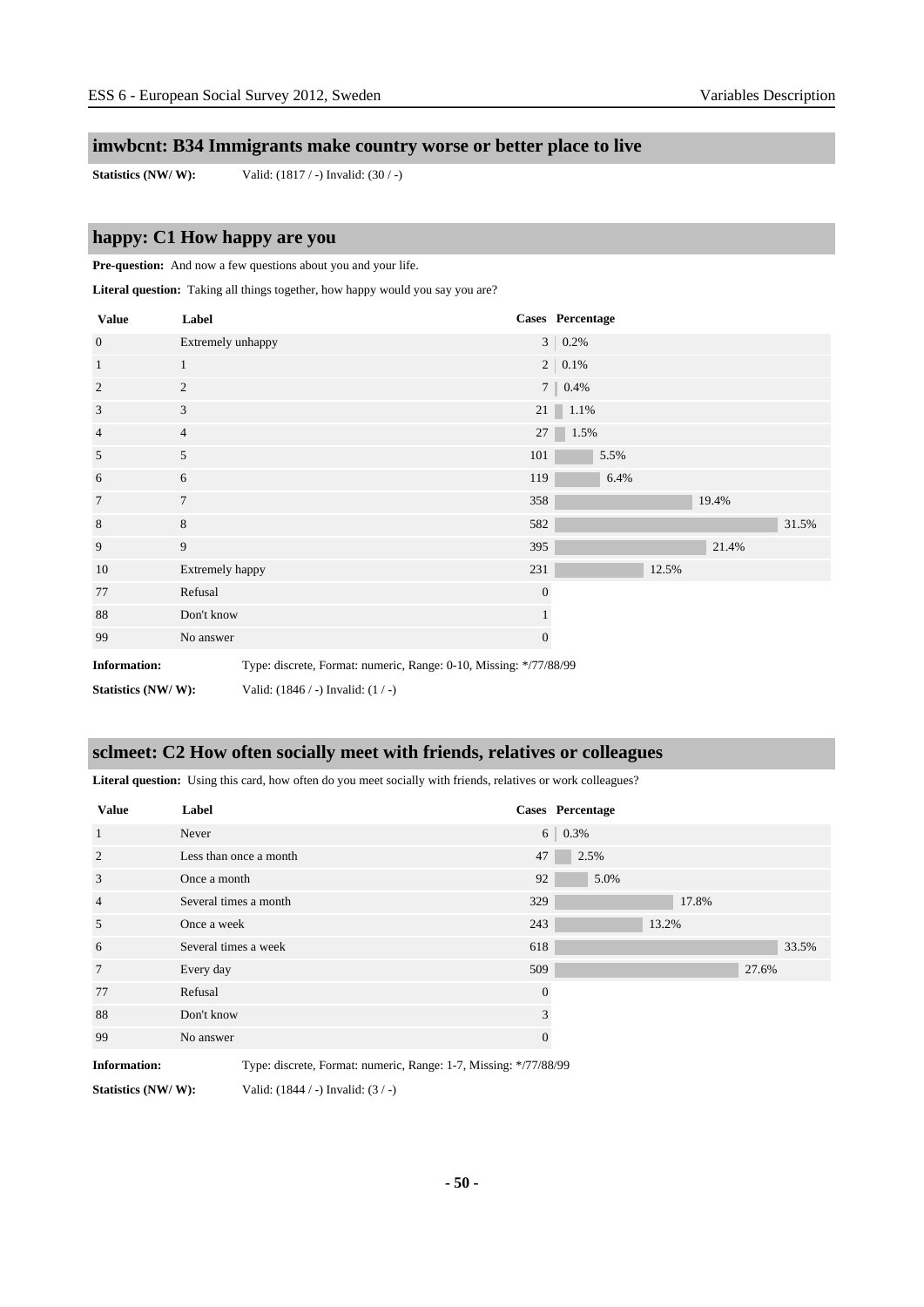#### **inprdsc: C3 How many people with whom you can discuss intimate and personal matters**

**Literal question:** How many people, if any, are there with whoom you can discuss intimate and personal matters?

| <b>Value</b>        | Label                                                            |                | Cases Percentage |
|---------------------|------------------------------------------------------------------|----------------|------------------|
| $\overline{0}$      | Några                                                            |                | 28 1.5%          |
| $\mathbf{1}$        | 1                                                                | 139            | 7.6%             |
| 2                   | 2                                                                | 223            | 12.1%            |
| 3                   | 3                                                                | 379            | 20.6%            |
| $\overline{4}$      | $4 - 6$                                                          | 727            | 39.5%            |
| 5                   | $7-9$                                                            | 180            | 9.8%             |
| 6                   | 10 eller fler                                                    | 165            | 9.0%             |
| 77                  | Vägrar                                                           | $\overline{0}$ |                  |
| 88                  | Vet ej                                                           | 6              |                  |
| 99                  | Ej svar                                                          | $\mathbf{0}$   |                  |
| <b>Information:</b> | Type: discrete, Format: numeric, Range: 0-6, Missing: */77/88/99 |                |                  |

**Statistics (NW/ W):** Valid: (1841 / -) Invalid: (6 / -)

#### **sclact: C4 Take part in social activities compared to others of same age**

Literal question: Compared to other people of your age, how often would you say you take part in social activities ?

| <b>Value</b>        | Label               |                                                               |          |     | Cases Percentage |       |       |
|---------------------|---------------------|---------------------------------------------------------------|----------|-----|------------------|-------|-------|
| $\mathbf{1}$        | Much less than most |                                                               | 102      |     | 5.6%             |       |       |
| $\overline{2}$      | Less than most      |                                                               | 443      |     |                  | 24.2% |       |
| 3                   |                     | About the same                                                |          | 855 |                  |       | 46.6% |
| $\overline{4}$      |                     | More than most                                                |          | 366 |                  | 20.0% |       |
| 5                   | Much more than most |                                                               | 68       |     | 3.7%             |       |       |
| $7\phantom{.0}$     | Refusal             |                                                               | $\Omega$ |     |                  |       |       |
| 8                   |                     | Don't know                                                    |          |     |                  |       |       |
| 9                   | No answer           |                                                               |          |     |                  |       |       |
| <b>Information:</b> |                     | Type: discrete, Format: numeric, Range: 1-5, Missing: */7/8/9 |          |     |                  |       |       |
| Statistics (NW/W):  |                     | Valid: $(1834 / -)$ Invalid: $(13 / -)$                       |          |     |                  |       |       |

#### **crmvct: C5 Respondent or household member victim of burglary/assault last 5 years**

Literal question: Have you or a member of your household been the victim of a burglary or assault in the last 5 years?

| <b>Value</b>        | Label      |                                                               |                | Cases Percentage |       |       |
|---------------------|------------|---------------------------------------------------------------|----------------|------------------|-------|-------|
| $\overline{1}$      | Yes        |                                                               | 491            |                  | 26.7% |       |
| 2                   | No.        |                                                               | 1351           |                  |       | 73.3% |
| $7\phantom{.0}$     | Refusal    |                                                               | $\overline{0}$ |                  |       |       |
| 8                   | Don't know |                                                               | 5              |                  |       |       |
| 9                   | No answer  |                                                               | $\overline{0}$ |                  |       |       |
| <b>Information:</b> |            | Type: discrete, Format: numeric, Range: 1-2, Missing: */7/8/9 |                |                  |       |       |
| Statistics (NW/W):  |            | Valid: $(1842 / -)$ Invalid: $(5 / -)$                        |                |                  |       |       |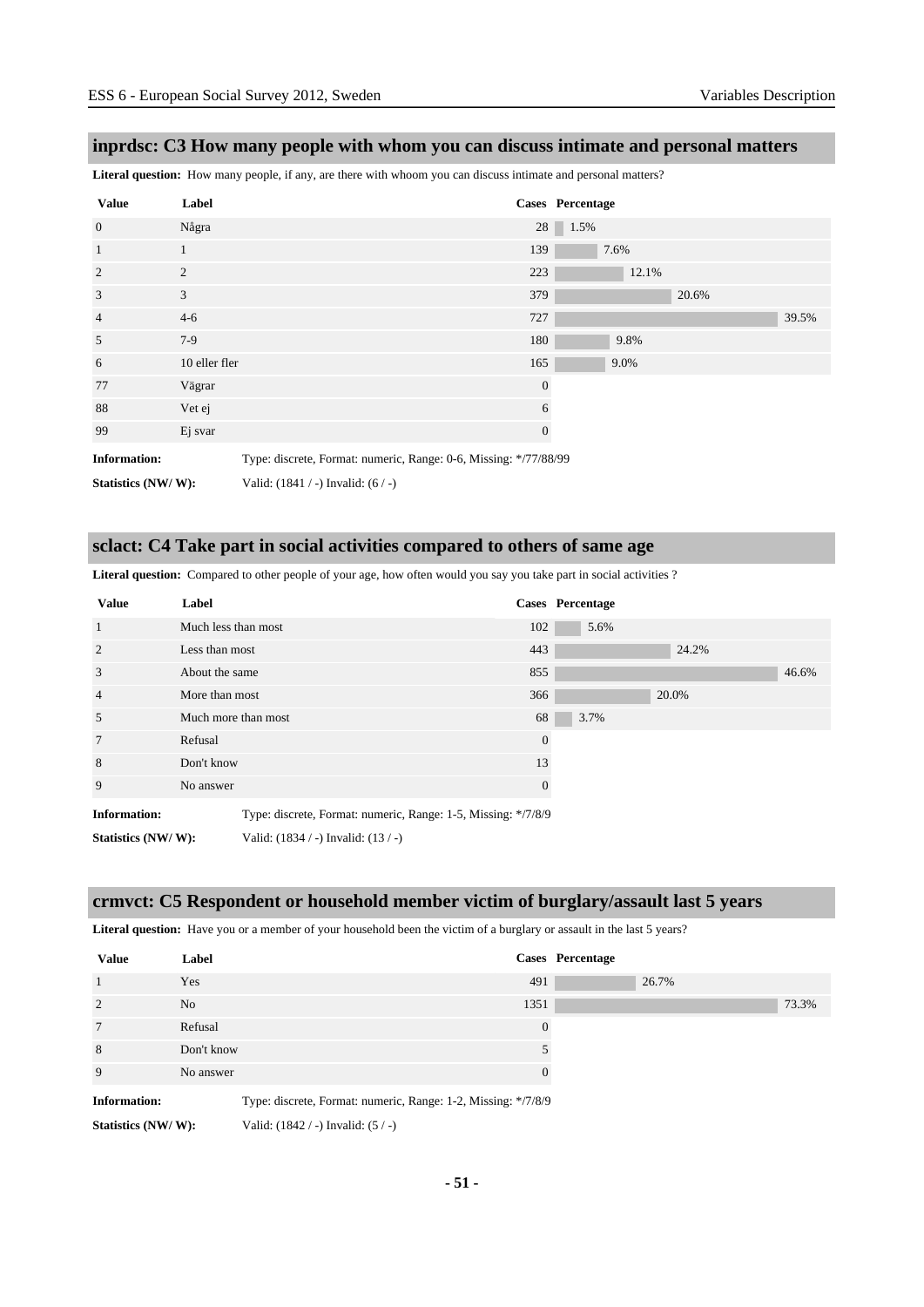#### **aesfdrk: C6 Feeling of safety of walking alone in local area after dark**

**Literal question:** How safe do you - or would you - feel walking alone in this area after dark? Do - or would - you feel very safe, safe, unsafe or, very unsafe?

| <b>Value</b>        | Label                                                         |          | Cases Percentage |
|---------------------|---------------------------------------------------------------|----------|------------------|
| $\mathbf{1}$        | Very safe                                                     | 815      | 44.2%            |
| 2                   | Safe                                                          | 774      | 42.0%            |
| 3                   | Unsafe                                                        | 206      | 11.2%            |
| $\overline{4}$      | Very unsafe                                                   | 48       | 2.6%             |
| $7\phantom{.0}$     | Refusal                                                       | $\Omega$ |                  |
| 8                   | Don't know                                                    |          |                  |
| 9                   | No answer                                                     | $\Omega$ |                  |
| <b>Information:</b> | Type: discrete, Format: numeric, Range: 1-4, Missing: */7/8/9 |          |                  |

**Statistics (NW/ W):** Valid: (1843 / -) Invalid: (4 / -)

#### **health: C7 Subjective general health**

#### **Pre-question:** The next set of questions are about yourself.

**Literal question:** How is your health in general? Would you say it is very good, good, fair, bad or, very bad?

| <b>Value</b>        | Label      |                                                               |                | <b>Cases</b> Percentage |       |       |       |
|---------------------|------------|---------------------------------------------------------------|----------------|-------------------------|-------|-------|-------|
| $\mathbf{1}$        | Very good  |                                                               | 638            |                         |       | 34.6% |       |
| 2                   | Good       |                                                               | 820            |                         |       |       | 44.4% |
| 3                   | Fair       |                                                               | 311            |                         | 16.9% |       |       |
| $\overline{4}$      | Bad        |                                                               | 62             | 3.4%                    |       |       |       |
| 5                   | Very bad   |                                                               |                | $14 \parallel 0.8\%$    |       |       |       |
| $7\phantom{.0}$     | Refusal    |                                                               | $\theta$       |                         |       |       |       |
| 8                   | Don't know |                                                               | 2              |                         |       |       |       |
| 9                   | No answer  |                                                               | $\overline{0}$ |                         |       |       |       |
| <b>Information:</b> |            | Type: discrete, Format: numeric, Range: 1-5, Missing: */7/8/9 |                |                         |       |       |       |
| Statistics (NW/W):  |            | Valid: $(1845 / -)$ Invalid: $(2 / -)$                        |                |                         |       |       |       |

#### **hlthhmp: C8 Hampered in daily activities by illness/disability/infirmary/mental problem**

Literal question: Are you hampered in your daily activities in any way by any longstanding illness, or disability, infirmity or mental health problem? If yes, is that a lot or to some extent?

| <b>Value</b>        | Label              |                                                               |          | Cases Percentage |       |       |
|---------------------|--------------------|---------------------------------------------------------------|----------|------------------|-------|-------|
| $\mathbf{1}$        | Yes a lot          |                                                               | 95       | 5.1%             |       |       |
| $\overline{2}$      | Yes to some extent |                                                               | 392      |                  | 21.2% |       |
| 3                   | No.                |                                                               | 1359     |                  |       | 73.6% |
| 7                   | Refusal            |                                                               | $\Omega$ |                  |       |       |
| 8                   | Don't know         |                                                               |          |                  |       |       |
| 9                   | No answer          |                                                               | $\Omega$ |                  |       |       |
| <b>Information:</b> |                    | Type: discrete, Format: numeric, Range: 1-3, Missing: */7/8/9 |          |                  |       |       |
| Statistics (NW/W):  |                    | Valid: $(1846 / -)$ Invalid: $(1 / -)$                        |          |                  |       |       |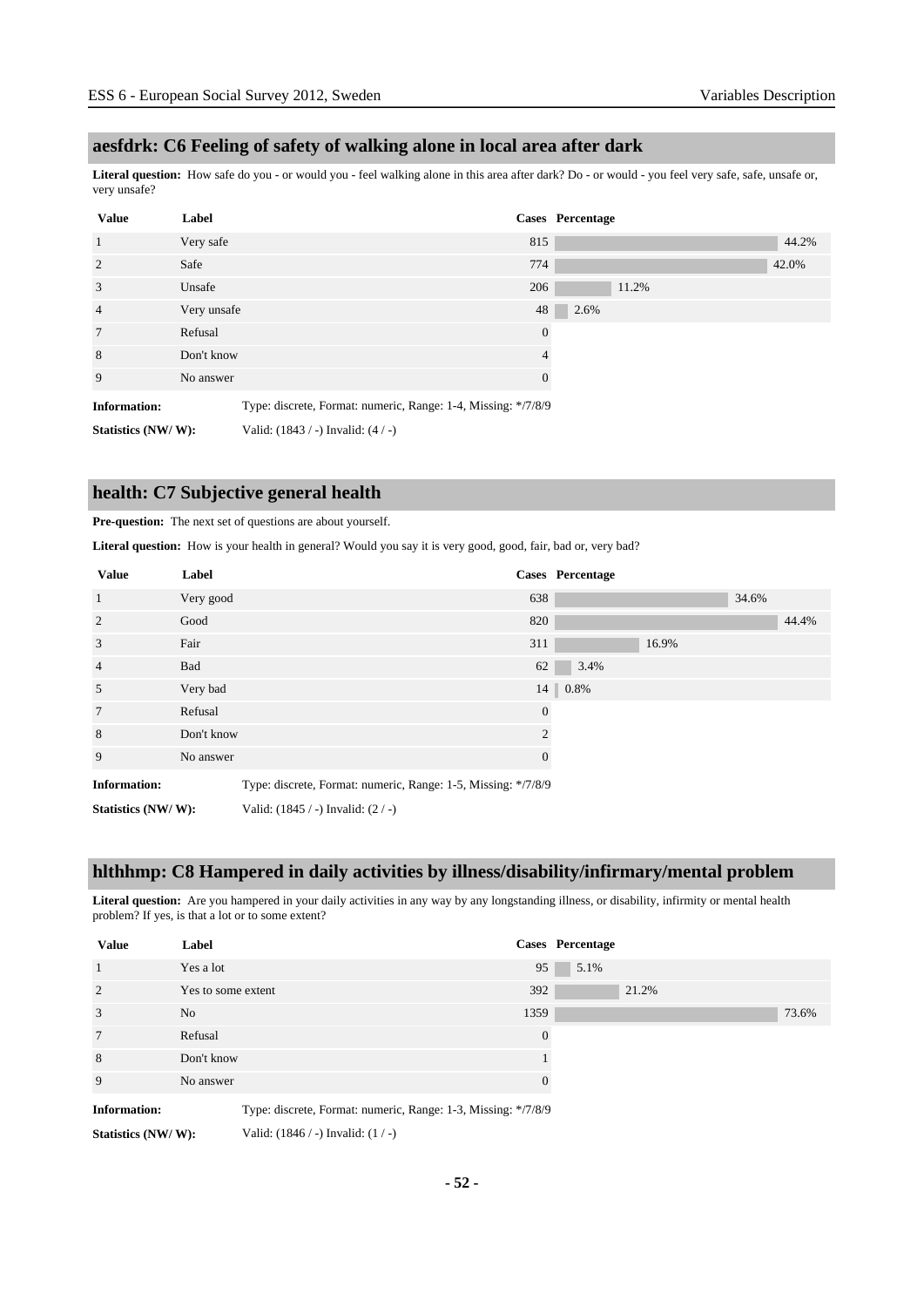### **hlthhmp: C8 Hampered in daily activities by illness/disability/infirmary/mental problem**

### **rlgblg: C9 Belonging to particular religion or denomination**

**Literal question:** Do you consider yourself as belonging to any particular religion or denomination?

| <b>Value</b>        | Label          |                                                               |          | Cases Percentage |       |       |
|---------------------|----------------|---------------------------------------------------------------|----------|------------------|-------|-------|
| $\overline{1}$      | Yes            |                                                               | 599      |                  | 32.5% |       |
| $\overline{2}$      | N <sub>o</sub> |                                                               | 1245     |                  |       | 67.5% |
| $7\phantom{.0}$     | Refusal        |                                                               | $\Omega$ |                  |       |       |
| 8                   | Don't know     |                                                               | 3        |                  |       |       |
| 9                   | No answer      |                                                               | 0        |                  |       |       |
| <b>Information:</b> |                | Type: discrete, Format: numeric, Range: 1-2, Missing: */7/8/9 |          |                  |       |       |
| Statistics (NW/W):  |                | Valid: $(1844 / -)$ Invalid: $(3 / -)$                        |          |                  |       |       |

#### **rlgdnm: C10 Religion or denomination belonging to at present**

| <b>Value</b>        | Label           |                                                                  |                  | Cases Percentage |
|---------------------|-----------------|------------------------------------------------------------------|------------------|------------------|
| 1                   | Katolska kyrkan |                                                                  | 23               | 3.8%             |
| 2                   | Svenska kyrkan  |                                                                  | 457              | 76.3%            |
| 3                   |                 | Annan protestantisk församling (t.ex. frikyrka)                  | 18               | 3.0%             |
| 4                   | Ortodoxa kyrkan |                                                                  | 23               | 3.8%             |
| 5                   |                 | Annan kristen församling                                         |                  | $1 \quad 0.2\%$  |
| 6                   | Judisk          |                                                                  | 63               | 10.5%            |
| 7                   | Islam           |                                                                  | 7 <sup>1</sup>   | 1.2%             |
| 8                   |                 | Österländsk religion (t.ex. Buddhism, Hinduism, Sikh, Shinto     | 7 <sup>1</sup>   | 1.2%             |
| 9                   |                 | Annan Icke-kristen religion                                      | $\boldsymbol{0}$ |                  |
| 6666                | Not applicable  |                                                                  | $\boldsymbol{0}$ |                  |
| 7777                | Refusal         |                                                                  | $\Omega$         |                  |
| 9999                | No answer       |                                                                  | $\boldsymbol{0}$ |                  |
| 66                  |                 |                                                                  | 1248             |                  |
| <b>Information:</b> |                 | Type: discrete, Format: numeric, Range: 1-8, Missing: */66/77/99 |                  |                  |
| Statistics (NW/W):  |                 | Valid: (599 / -) Invalid: (1248 / -)                             |                  |                  |

#### **rlgdnase: C10 SE Religion or denomination belonging to at present, Sweden**

**Literal question:** Which one?

**Literal question:** Which one?

| <b>Value</b>   | Label                                           | Cases Percentage |  |
|----------------|-------------------------------------------------|------------------|--|
|                | Katolska kyrkan                                 | 3.8%<br>23       |  |
| 2              | Svenska kyrkan                                  | 422<br>70.5%     |  |
| 3              | Annan protestantisk församling (t.ex. frikyrka) | 35<br>5.8%       |  |
| $\overline{4}$ | Ortodoxa kyrkan                                 | 3.0%<br>18       |  |
| 5              | Annan kristen församling                        | 3.8%<br>23       |  |
| 6              | Judisk                                          | $1 \quad 0.2\%$  |  |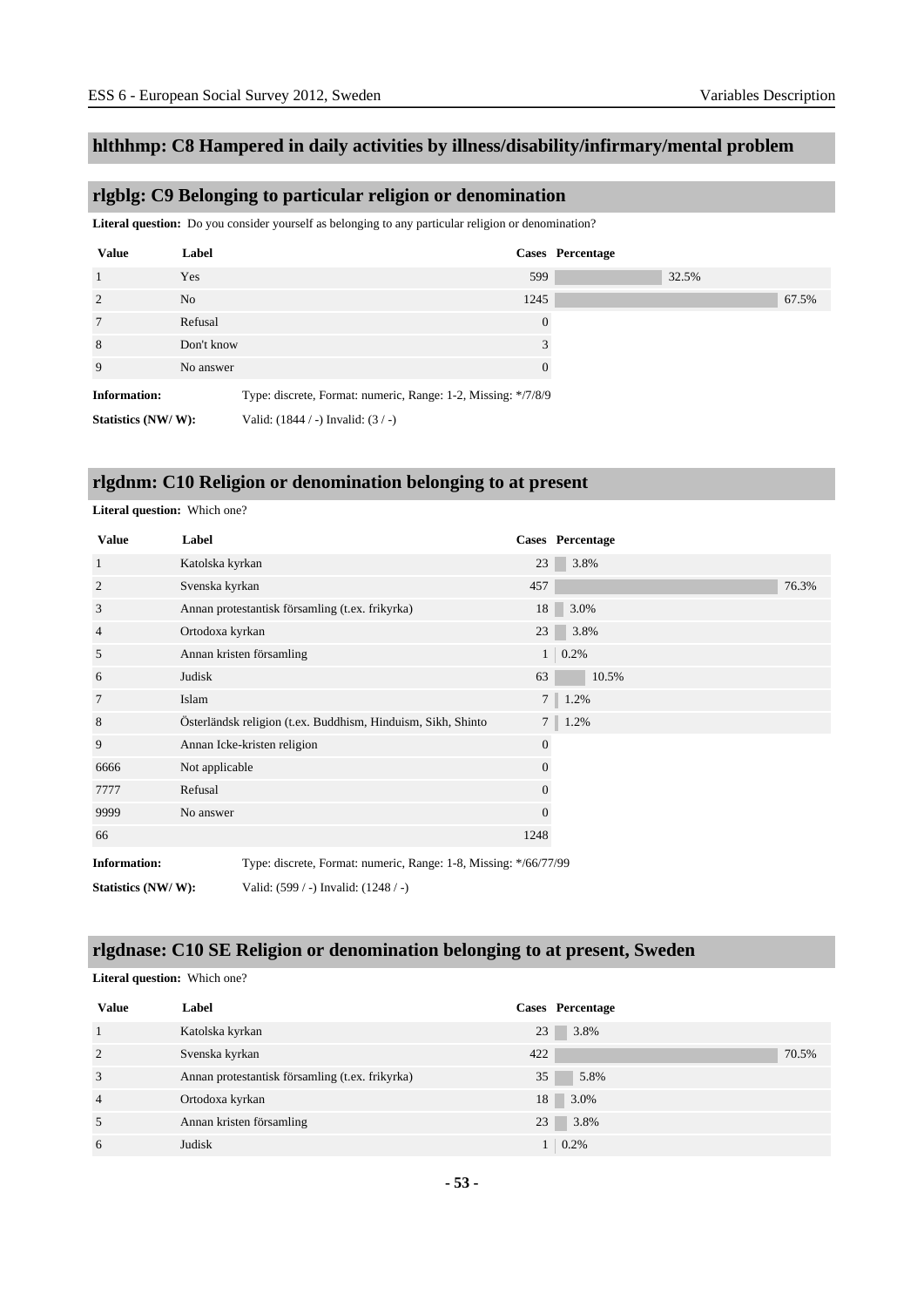| <b>Value</b>        | Label                                                                  | Cases Percentage       |  |
|---------------------|------------------------------------------------------------------------|------------------------|--|
| 7                   | Islam                                                                  | 10.5%<br>63            |  |
| 8                   | Österländsk religion (t.ex. Buddhism, Hinduism, Sikh, Shinto           | 1.2%<br>7 <sup>1</sup> |  |
| 9                   | Annan Icke-kristen religion                                            | 1.2%<br>7 <sup>1</sup> |  |
| 6666                | Not applicable                                                         | 1248                   |  |
| 7777                | Refusal                                                                | $\overline{0}$         |  |
| 9999                | No answer                                                              | $\theta$               |  |
| <b>Information:</b> | Type: discrete, Format: numeric, Range: 1-9, Missing: */6666/7777/9999 |                        |  |
| Statistics (NW/W):  | Valid: (599 / -) Invalid: (1248 / -)                                   |                        |  |

#### **rlgdnase: C10 SE Religion or denomination belonging to at present, Sweden**

#### **rlgblge: C11 Ever belonging to particular religion or denomination**

Literal question: Have you ever considered yourself as belonging to any particular religion or denomination?

| <b>Value</b>        | Label          |                                                         |                | Cases Percentage |
|---------------------|----------------|---------------------------------------------------------|----------------|------------------|
| 1                   | Yes            |                                                         | 186            | 14.9%            |
| 2                   | N <sub>o</sub> |                                                         | 1060           | 85.1%            |
| 6                   | Not applicable |                                                         | 599            |                  |
| $7\phantom{.0}$     | Refusal        |                                                         | $\Omega$       |                  |
| 8                   | Don't know     |                                                         | $\mathfrak{D}$ |                  |
| 9                   | No answer      |                                                         | 0              |                  |
| <b>Information:</b> |                | Type: discrete, Format: numeric, Range: 1-2, Missing: * |                |                  |
| Statistics (NW/W):  |                | Valid: $(1246 / -)$ Invalid: $(601 / -)$                |                |                  |

#### **rlgdnme: C12 Religion or denomination belonging to in the past**

**Literal question:** Which one?

| <b>Value</b>        | Label                                                            |                | Cases Percentage       |
|---------------------|------------------------------------------------------------------|----------------|------------------------|
| 1                   | Roman Catholic                                                   | 11             | 5.9%                   |
| 2                   | Protestant                                                       | 153            | 82.3%                  |
| 3                   | Eastern Orthodox                                                 |                | 5 2.7%                 |
| $\overline{4}$      | Other Christian denomination                                     |                | 5 2.7%                 |
| 5                   | Jewish                                                           | $\overline{0}$ |                        |
| 6                   | Islamic                                                          |                | $5 \ 2.7\%$            |
| 7                   | Eastern religions                                                |                | $3 \mid 1.6\%$         |
| 8                   | Other non-Christian religions                                    |                | 2.2%<br>4 <sup>1</sup> |
| 9                   | Annan Icke-kristen religion                                      | $\overline{0}$ |                        |
| 66                  | Not applicable                                                   | 1661           |                        |
| 77                  | Refusal                                                          | $\overline{0}$ |                        |
| 99                  | No answer                                                        | 0              |                        |
| <b>Information:</b> | Type: discrete, Format: numeric, Range: 1-8, Missing: */66/77/99 |                |                        |

**Statistics (NW/ W):** Valid: (186 / -) Invalid: (1661 / -)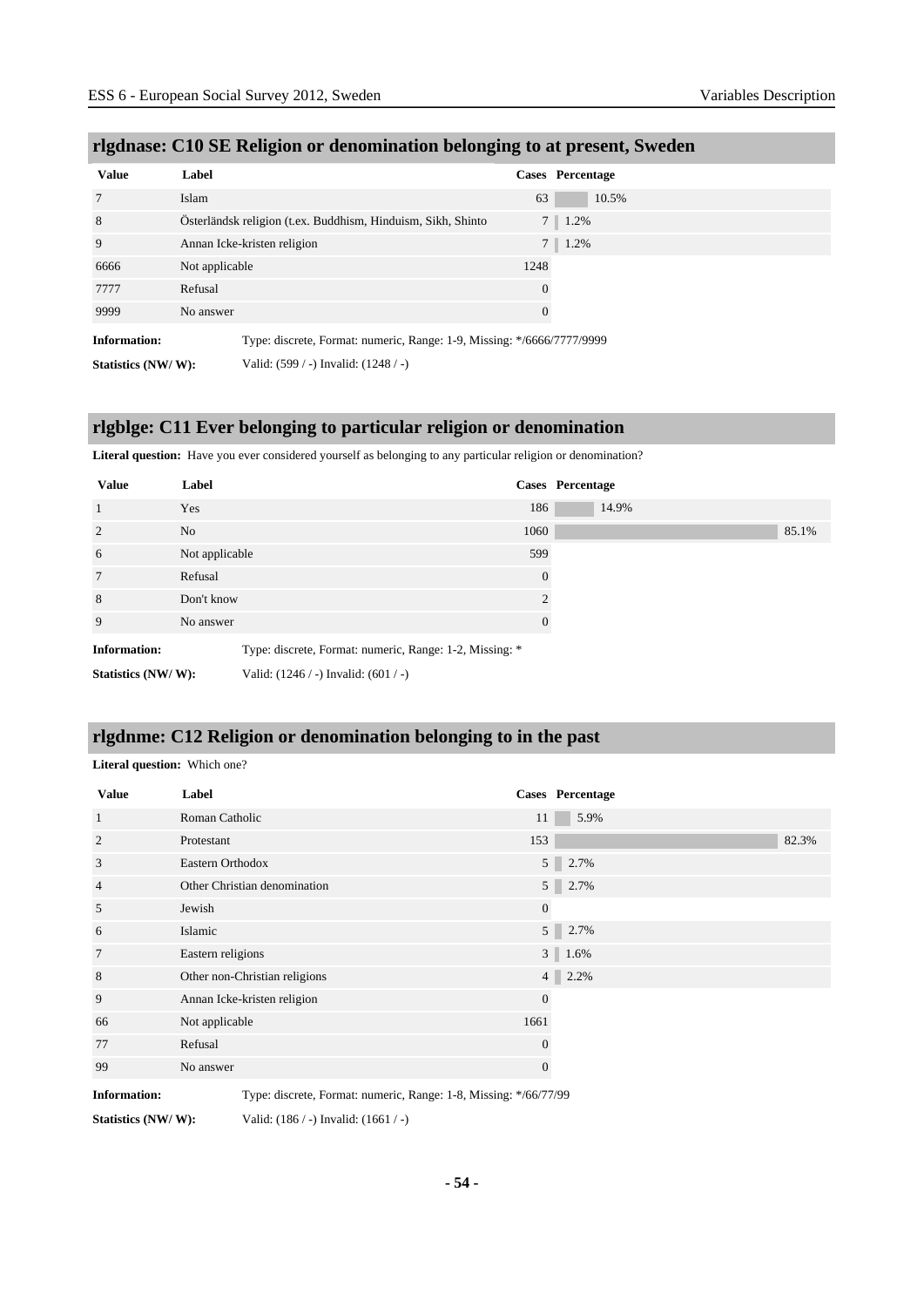## **rlgdease: C12 SE Religion or denomination belonging to in the past, Sweden**

#### **Literal question:** Which one?

| <b>Value</b>        | Label                                                                  |                | Cases Percentage |
|---------------------|------------------------------------------------------------------------|----------------|------------------|
| $\mathbf{1}$        | Katolska kyrkan                                                        | 11             | 5.9%             |
| 2                   | Svenska kyrkan                                                         | 138            | 74.2%            |
| 3                   | Annan protestantisk församling (t.ex. frikyrka)                        | 15             | 8.1%             |
| $\overline{4}$      | Ortodoxa kyrkan                                                        | 5 <sup>1</sup> | 2.7%             |
| 5                   | Annan kristen församling                                               |                | 5 2.7%           |
| 6                   | Judisk                                                                 | $\overline{0}$ |                  |
| 7                   | Islam                                                                  | 5 <sup>1</sup> | 2.7%             |
| 8                   | Österländsk religion (t.ex. Buddhism, Hinduism, Sikh, Shinto           |                | $3 \mid 1.6\%$   |
| 9                   | Annan Icke-kristen religion                                            | 4 <sup>1</sup> | 2.2%             |
| 6666                | Not applicable                                                         | 1661           |                  |
| 7777                | Refusal                                                                | $\theta$       |                  |
| 9999                | No answer                                                              | $\mathbf{0}$   |                  |
| <b>Information:</b> | Type: discrete, Format: numeric, Range: 1-9, Missing: */6666/7777/9999 |                |                  |

**Statistics (NW/ W):** Valid: (186 / -) Invalid: (1661 / -)

#### **rlgdgr: C13 How religious are you**

Literal question: Regardless of whether you belong to a particular religion, how religious would you say you are?

| <b>Value</b>        | Label                                                             |                | Cases Percentage |
|---------------------|-------------------------------------------------------------------|----------------|------------------|
| $\overline{0}$      | Not at all religious                                              | 509            | 27.6%            |
| $\mathbf{1}$        | $\mathbf{1}$                                                      | 173            | 9.4%             |
| $\overline{2}$      | 2                                                                 | 230            | 12.5%            |
| 3                   | $\mathfrak{Z}$                                                    | 187            | 10.1%            |
| $\overline{4}$      | $\overline{4}$                                                    | 108            | 5.9%             |
| 5                   | 5                                                                 | 209            | 11.3%            |
| 6                   | 6                                                                 | 121            | 6.6%             |
| $\overline{7}$      | $\overline{7}$                                                    | 126            | 6.8%             |
| 8                   | 8                                                                 | 100            | 5.4%             |
| 9                   | 9                                                                 | 32             | 1.7%             |
| 10                  | Very religious                                                    | 48             | 2.6%             |
| 77                  | Refusal                                                           | $\mathbf{0}$   |                  |
| 88                  | Don't know                                                        | 4              |                  |
| 99                  | No answer                                                         | $\overline{0}$ |                  |
| <b>Information:</b> | Type: discrete, Format: numeric, Range: 0-10, Missing: */77/88/99 |                |                  |

**Statistics (NW/ W):** Valid: (1843 / -) Invalid: (4 / -)

#### **rlgatnd: C14 How often attend religious services apart from special occasions**

**Literal question:** Apart from special occasions such as weddings and funerals, about how often do you attend religious services nowadays?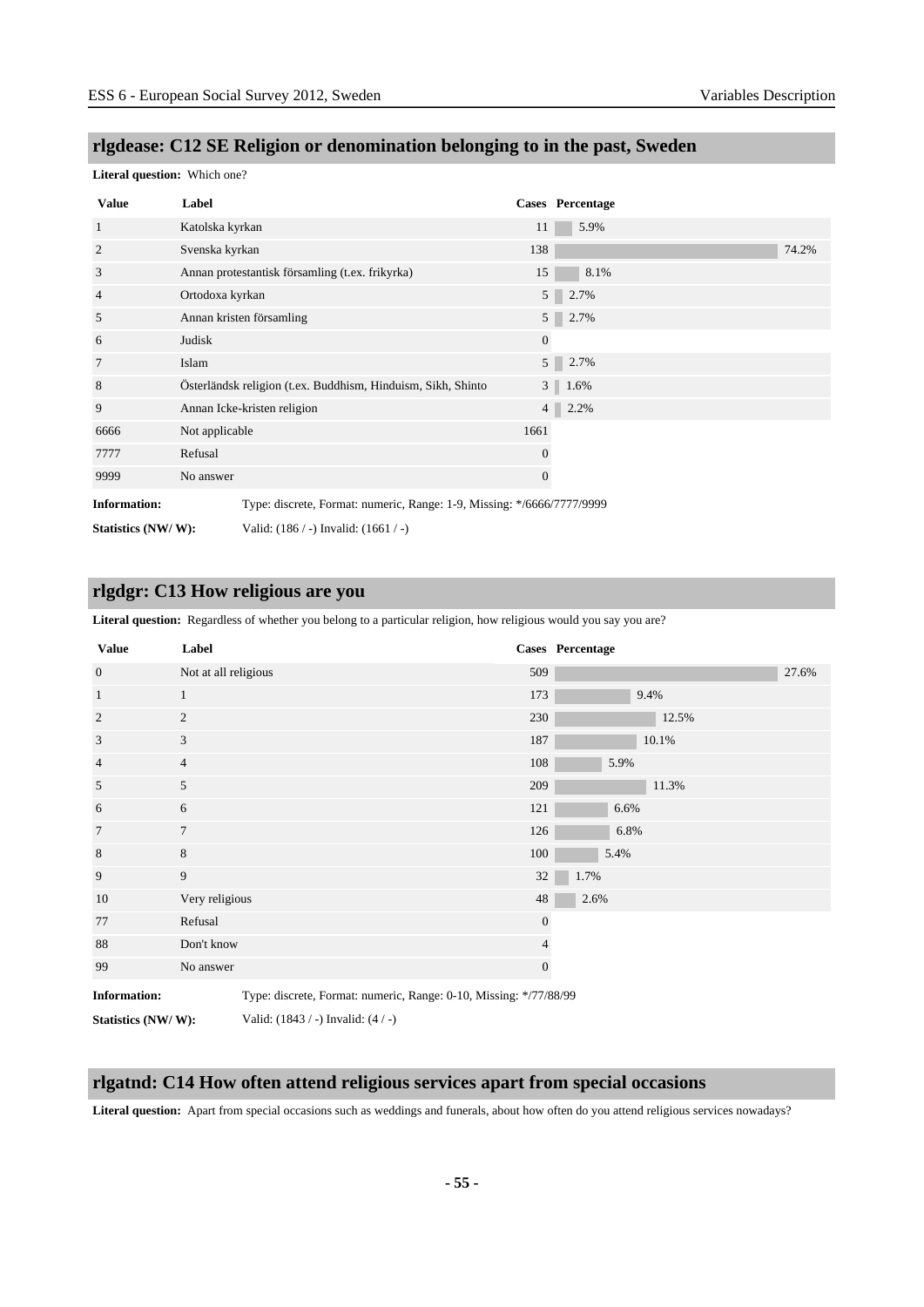| <b>Value</b>        | Label                 |                                                                  |                  | Cases Percentage |       |       |       |
|---------------------|-----------------------|------------------------------------------------------------------|------------------|------------------|-------|-------|-------|
| $\mathbf{1}$        | Every day             |                                                                  |                  | $5 \mid 0.3\%$   |       |       |       |
| 2                   |                       | More than once a week                                            | 49               | 2.7%             |       |       |       |
| 3                   | Once a week           |                                                                  | 57               | 3.1%             |       |       |       |
| $\overline{4}$      | At least once a month |                                                                  | 106              | 5.7%             |       |       |       |
| 5                   |                       | Only on special holy days                                        | 361              |                  | 19.5% |       |       |
| 6                   | Less often            |                                                                  | 587              |                  |       | 31.8% |       |
| $\overline{7}$      | Never                 |                                                                  | 682              |                  |       |       | 36.9% |
| 77                  | Refusal               |                                                                  | $\boldsymbol{0}$ |                  |       |       |       |
| 88                  | Don't know            |                                                                  | $\boldsymbol{0}$ |                  |       |       |       |
| 99                  | No answer             |                                                                  | $\boldsymbol{0}$ |                  |       |       |       |
| <b>Information:</b> |                       | Type: discrete, Format: numeric, Range: 1-7, Missing: */77/88/99 |                  |                  |       |       |       |
| Statistics (NW/W):  |                       | Valid: $(1847 / -)$ Invalid: $(0 / -)$                           |                  |                  |       |       |       |

### **rlgatnd: C14 How often attend religious services apart from special occasions**

#### **pray: C15 How often pray apart from at religious services**

**Literal question:** Apart from when you are at religious services, how often, if at all, do you pray?

| <b>Value</b>        | Label      |                                                                  |                 | <b>Cases</b> Percentage |
|---------------------|------------|------------------------------------------------------------------|-----------------|-------------------------|
| $\mathbf{1}$        | Every day  |                                                                  | 177             | 9.6%                    |
| $\overline{2}$      |            | More than once a week                                            | 65              | 3.5%                    |
| 3                   |            | Once a week                                                      |                 | 53<br>2.9%              |
| $\overline{4}$      |            | At least once a month                                            |                 | 74<br>4.0%              |
| 5                   |            | Only on special holy days                                        | 50 <sup>1</sup> | 2.7%                    |
| 6                   | Less often |                                                                  | 406             | 22.0%                   |
| $7\phantom{.0}$     | Never      |                                                                  | 1020            | 55.3%                   |
| 77                  | Refusal    |                                                                  |                 |                         |
| 88                  | Don't know |                                                                  |                 |                         |
| 99                  | No answer  |                                                                  | $\theta$        |                         |
| <b>Information:</b> |            | Type: discrete, Format: numeric, Range: 1-7, Missing: */77/88/99 |                 |                         |
| Statistics (NW/W):  |            | Valid: $(1845 / -)$ Invalid: $(2 / -)$                           |                 |                         |

# **dscrgrp: C16 Member of a group discriminated against in this country**

Literal question: Would you describe yourself as being a member of a group that is discriminated against in this country?

| <b>Value</b>        | Label          |                                                               |                | Cases Percentage |       |
|---------------------|----------------|---------------------------------------------------------------|----------------|------------------|-------|
|                     | Yes            | 145                                                           |                | 7.9%             |       |
| 2                   | N <sub>o</sub> | 1690                                                          |                |                  | 92.1% |
| 7                   | Refusal        |                                                               | $\overline{0}$ |                  |       |
| 8                   | Don't know     |                                                               | 12             |                  |       |
| 9                   | No answer      |                                                               | $\theta$       |                  |       |
| <b>Information:</b> |                | Type: discrete, Format: numeric, Range: 1-2, Missing: */7/8/9 |                |                  |       |
| Statistics (NW/W):  |                | Valid: $(1835 / -)$ Invalid: $(12 / -)$                       |                |                  |       |

**- 56 -**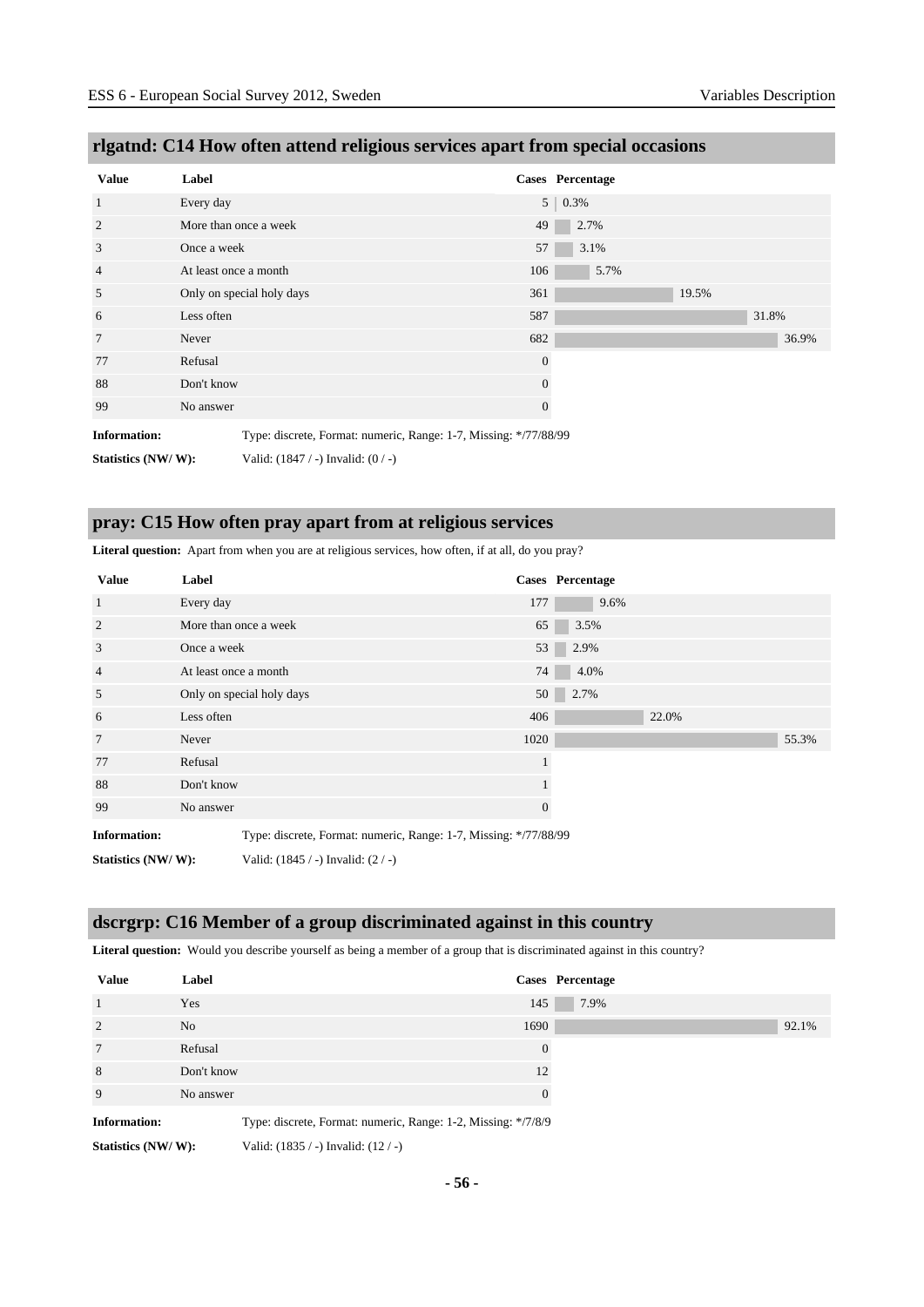#### **dscrgrp: C16 Member of a group discriminated against in this country**

#### **dscrrce: C17a Discrimination of respondent's group: colour or race**

Literal question: On what grounds is your group discriminated against: colour or race

| <b>Value</b>        | Label      |                                                         | Cases Percentage |       |
|---------------------|------------|---------------------------------------------------------|------------------|-------|
| $\Omega$            | Not marked | 1841                                                    |                  | 99.7% |
|                     | Marked     |                                                         | $6 \mid 0.3\%$   |       |
| <b>Information:</b> |            | Type: discrete, Format: numeric, Range: 0-1, Missing: * |                  |       |
| Statistics (NW/W):  |            | Valid: $(1847 / -)$ Invalid: $(0 / -)$                  |                  |       |

#### **dscrntn: C17b Discrimination of respondent's group: nationality**

Literal question: On what grounds is your group discriminated against: nationality

| <b>Value</b>        | Label      |                                                         | Cases Percentage |       |
|---------------------|------------|---------------------------------------------------------|------------------|-------|
| $\overline{0}$      | Not marked | 1827                                                    |                  | 98.9% |
|                     | Marked     |                                                         | $20 \mid 1.1\%$  |       |
| <b>Information:</b> |            | Type: discrete, Format: numeric, Range: 0-1, Missing: * |                  |       |
| Statistics (NW/W):  |            | Valid: $(1847 / -)$ Invalid: $(0 / -)$                  |                  |       |

#### **dscrrlg: C17c Discrimination of respondent's group: religion**

Literal question: On what grounds is your group discriminated against: religion

| <b>Value</b>        | Label      |                                                         | Cases Percentage   |       |
|---------------------|------------|---------------------------------------------------------|--------------------|-------|
| $\Omega$            | Not marked | 1829                                                    |                    | 99.0% |
|                     | Marked     |                                                         | $18 \,   \, 1.0\%$ |       |
| <b>Information:</b> |            | Type: discrete, Format: numeric, Range: 0-1, Missing: * |                    |       |
| Statistics (NW/W):  |            | Valid: $(1847 / -)$ Invalid: $(0 / -)$                  |                    |       |

#### **dscrlng: C17d Discrimination of respondent's group: language**

Literal question: On what grounds is your group discriminated against: language

| <b>Value</b>       | Label      |                                                         | Cases Percentage |  |
|--------------------|------------|---------------------------------------------------------|------------------|--|
| $\Omega$           | Not marked | 1837                                                    | 99.5%            |  |
|                    | Marked     |                                                         | $10 \mid 0.5\%$  |  |
| Information:       |            | Type: discrete, Format: numeric, Range: 0-1, Missing: * |                  |  |
| Statistics (NW/W): |            | Valid: $(1847 / -)$ Invalid: $(0 / -)$                  |                  |  |

#### **dscretn: C17e Discrimination of respondent's group: ethnic group**

Literal question: On what grounds is your group discriminated against: ethnic group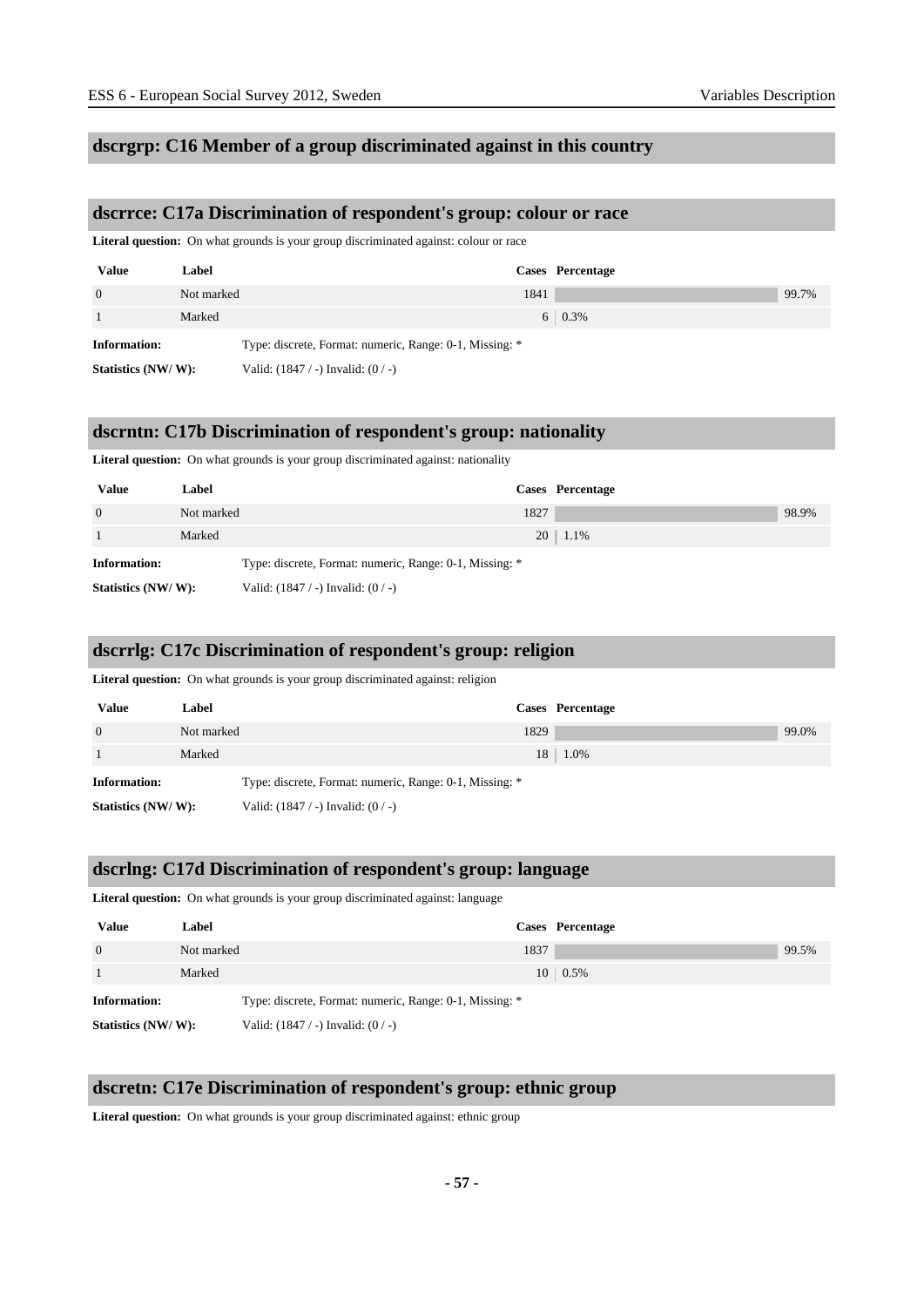| dscretn: C17e Discrimination of respondent's group: ethnic group |  |  |  |  |  |
|------------------------------------------------------------------|--|--|--|--|--|
|                                                                  |  |  |  |  |  |

| <b>Value</b>       | Label      |                                                         | Cases Percentage |       |
|--------------------|------------|---------------------------------------------------------|------------------|-------|
| $\theta$           | Not marked | 1834                                                    |                  | 99.3% |
|                    | Marked     |                                                         | $13 \pm 0.7\%$   |       |
| Information:       |            | Type: discrete, Format: numeric, Range: 0-1, Missing: * |                  |       |
| Statistics (NW/W): |            | Valid: $(1847 / -)$ Invalid: $(0 / -)$                  |                  |       |

#### **dscrage: C17f Discrimination of respondent's group: age**

Literal question: On what grounds is your group discriminated against: age

| <b>Value</b>        | Label      | Cases Percentage                                        |  |
|---------------------|------------|---------------------------------------------------------|--|
| $\overline{0}$      | Not marked | 1818<br>98.4%                                           |  |
|                     | Marked     | 29 1.6%                                                 |  |
| <b>Information:</b> |            | Type: discrete, Format: numeric, Range: 0-1, Missing: * |  |
| Statistics (NW/W):  |            | Valid: $(1847 / -)$ Invalid: $(0 / -)$                  |  |

#### **dscrgnd: C17g Discrimination of respondent's group: gender**

Literal question: On what grounds is your group discriminated against: gender

| <b>Value</b>        | Label      |                                                         | Cases Percentage   |       |
|---------------------|------------|---------------------------------------------------------|--------------------|-------|
| $\Omega$            | Not marked | 1812                                                    |                    | 98.1% |
|                     | Marked     |                                                         | $35 \,   \, 1.9\%$ |       |
| <b>Information:</b> |            | Type: discrete, Format: numeric, Range: 0-1, Missing: * |                    |       |
| Statistics (NW/W):  |            | Valid: $(1847 / -)$ Invalid: $(0 / -)$                  |                    |       |

#### **dscrsex: C17h Discrimination of respondent's group: sexuality**

Literal question: On what grounds is your group discriminated against: sexuality

| <b>Value</b>        | Label      |                                                         | Cases Percentage |       |
|---------------------|------------|---------------------------------------------------------|------------------|-------|
| $\overline{0}$      | Not marked | 1839                                                    |                  | 99.6% |
|                     | Marked     |                                                         | $8 \mid 0.4\%$   |       |
| <b>Information:</b> |            | Type: discrete, Format: numeric, Range: 0-1, Missing: * |                  |       |
| Statistics (NW/W):  |            | Valid: $(1847 / -)$ Invalid: $(0 / -)$                  |                  |       |

#### **dscrdsb: C17i Discrimination of respondent's group: disability**

**Literal question:** On what grounds is your group discriminated against: disability

| <b>Value</b>        | Label      |                                                         | Cases Percentage   |       |
|---------------------|------------|---------------------------------------------------------|--------------------|-------|
| $\overline{0}$      | Not marked | 1830                                                    |                    | 99.1% |
|                     | Marked     |                                                         | $17 \,   \, 0.9\%$ |       |
| <b>Information:</b> |            | Type: discrete, Format: numeric, Range: 0-1, Missing: * |                    |       |
| Statistics (NW/W):  |            | Valid: $(1847 / -)$ Invalid: $(0 / -)$                  |                    |       |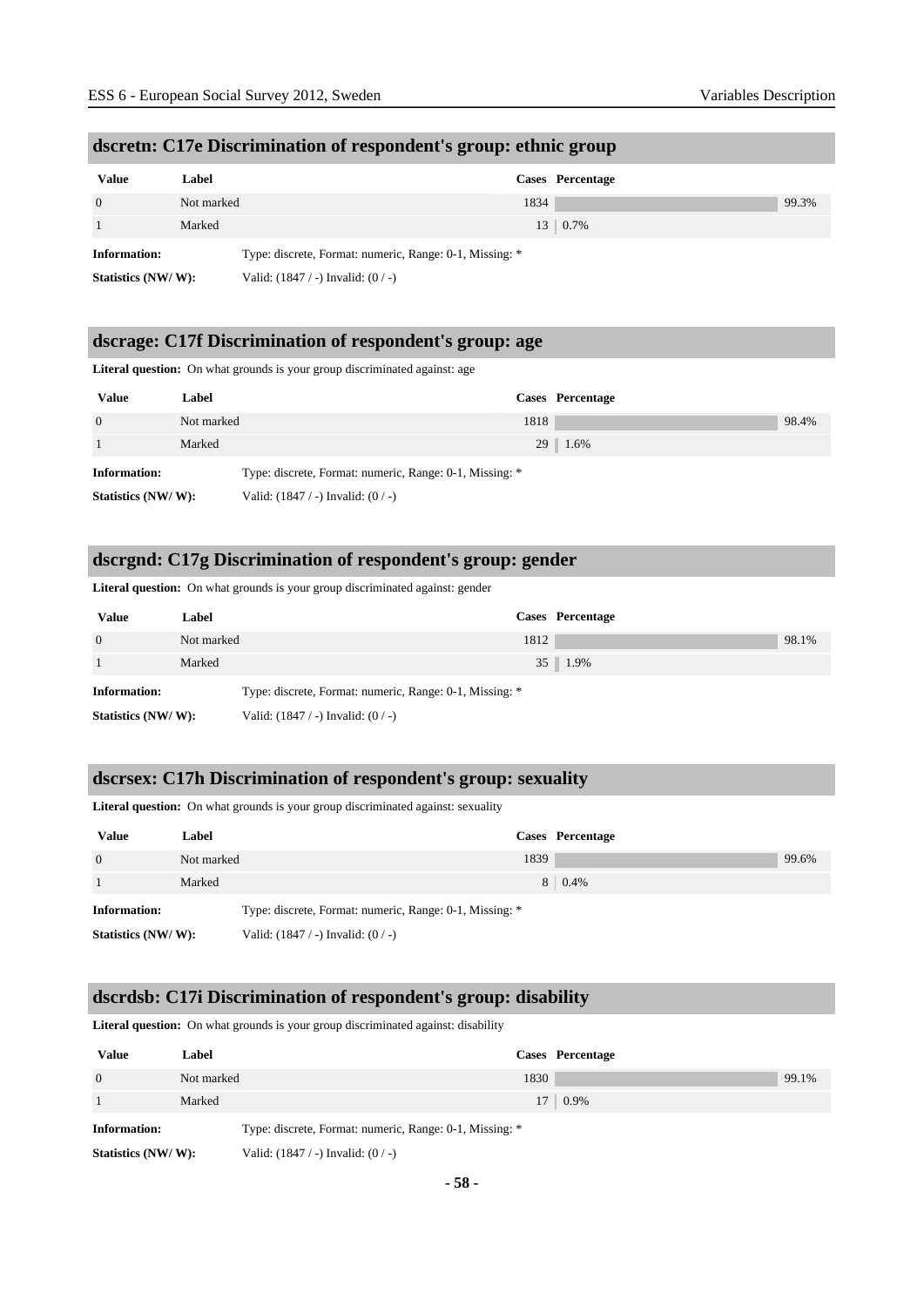#### **dscrdsb: C17i Discrimination of respondent's group: disability**

#### **dscroth: C17j Discrimination of respondent's group: other grounds**

Literal question: On what grounds is your group discriminated against: other grounds

| <b>Value</b>        | Label      |                                                         | Cases Percentage     |       |
|---------------------|------------|---------------------------------------------------------|----------------------|-------|
| $\Omega$            | Not marked | 1816                                                    |                      | 98.3% |
|                     | Marked     |                                                         | $31 \parallel 1.7\%$ |       |
| <b>Information:</b> |            | Type: discrete, Format: numeric, Range: 0-1, Missing: * |                      |       |
| Statistics (NW/W):  |            | Valid: $(1847 / -)$ Invalid: $(0 / -)$                  |                      |       |

#### **dscrdk: C17k Discrimination of respondent's group: don't know**

Literal question: On what grounds is your group discriminated against: don't know

| Value               | Label      |                                                         |      | Cases Percentage |        |
|---------------------|------------|---------------------------------------------------------|------|------------------|--------|
| $\overline{0}$      | Not marked |                                                         | 1847 |                  | 100.0% |
|                     | Marked     |                                                         |      |                  |        |
| <b>Information:</b> |            | Type: discrete, Format: numeric, Range: 0-1, Missing: * |      |                  |        |
| Statistics (NW/W):  |            | Valid: $(1847 / -)$ Invalid: $(0 / -)$                  |      |                  |        |

#### **dscrref: C17l Discrimination of respondent's group: refusal**

Literal question: On what grounds is your group discriminated against: refusal

| <b>Value</b>        | Label      |                                                         | Cases Percentage |       |
|---------------------|------------|---------------------------------------------------------|------------------|-------|
| $\Omega$            | Not marked | 1846                                                    |                  | 99.9% |
|                     | Marked     |                                                         | $1 \quad 0.1\%$  |       |
| <b>Information:</b> |            | Type: discrete, Format: numeric, Range: 0-1, Missing: * |                  |       |
| Statistics (NW/W):  |            | Valid: $(1847 / -)$ Invalid: $(0 / -)$                  |                  |       |

#### **dscrnap: C17m Discrimination of respondent's group: not applicable**

Literal question: On what grounds is your group discriminated against: not applicable

| <b>Value</b>        | Label                                                   | Cases Percentage |       |
|---------------------|---------------------------------------------------------|------------------|-------|
| $\Omega$            | Not marked                                              | 145<br>7.9%      |       |
|                     | Marked                                                  | 1702             | 92.1% |
| <b>Information:</b> | Type: discrete, Format: numeric, Range: 0-1, Missing: * |                  |       |
| Statistics (NW/W):  | Valid: $(1847 / -)$ Invalid: $(0 / -)$                  |                  |       |

#### **dscrna: C17n Discrimination of respondent's group: no answer**

Literal question: On what grounds is your group discriminated against: no answer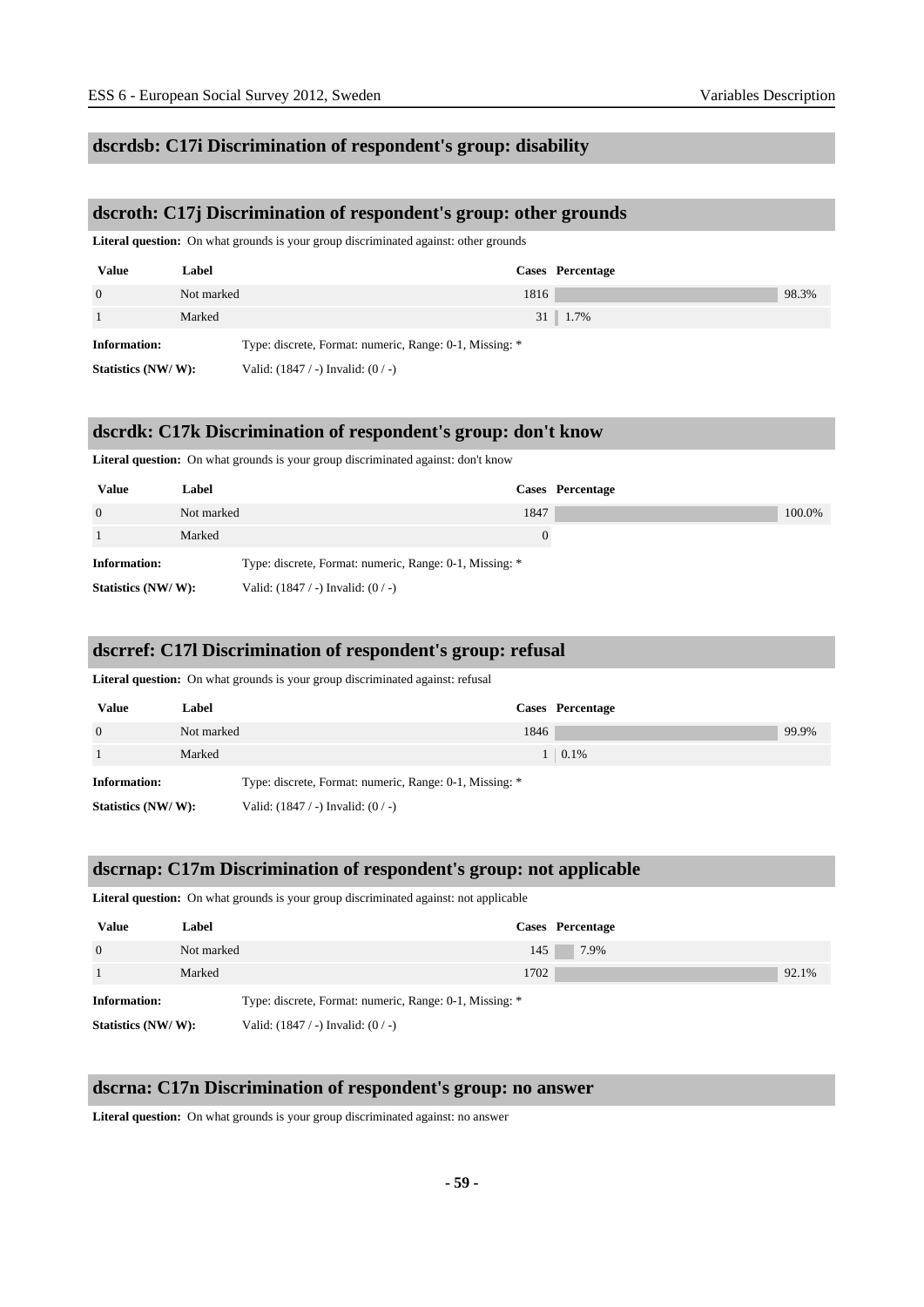| dscrna: C17n Discrimination of respondent's group: no answer |  |  |  |  |  |
|--------------------------------------------------------------|--|--|--|--|--|
|                                                              |  |  |  |  |  |

| <b>Value</b>       | Label      |                                                         |          | Cases Percentage |        |
|--------------------|------------|---------------------------------------------------------|----------|------------------|--------|
| $\theta$           | Not marked |                                                         | 1847     |                  | 100.0% |
|                    | Marked     |                                                         | $\theta$ |                  |        |
| Information:       |            | Type: discrete, Format: numeric, Range: 0-1, Missing: * |          |                  |        |
| Statistics (NW/W): |            | Valid: $(1847 / -)$ Invalid: $(0 / -)$                  |          |                  |        |

## **ctzcntr: C18 Citizen of country**

**Literal question:** Are you a citizen of Sweden?

| <b>Value</b>        | Label      | Cases Percentage                                              |  |
|---------------------|------------|---------------------------------------------------------------|--|
| $\overline{1}$      | Yes        | 1794<br>97.1%                                                 |  |
| 2                   | No         | 53 2.9%                                                       |  |
| $7\phantom{.0}$     | Refusal    | $\theta$                                                      |  |
| 8                   | Don't know | $\Omega$                                                      |  |
| 9                   | No answer  | $\Omega$                                                      |  |
| <b>Information:</b> |            | Type: discrete, Format: numeric, Range: 1-2, Missing: */7/8/9 |  |
| Statistics (NW/W):  |            | Valid: $(1847 / -)$ Invalid: $(0 / -)$                        |  |

## **ctzshipc: C19 Citizenship**

#### Literal question: What citizenship do you hold?

| <b>Value</b>           | Label                       |                  | Cases Percentage |
|------------------------|-----------------------------|------------------|------------------|
| 01                     | <b>DDR</b>                  | $\boldsymbol{0}$ |                  |
| 02                     | <b>USSR</b>                 | $\boldsymbol{0}$ |                  |
| 03                     | Czechoslovakia              | $\mathbf{0}$     |                  |
| 04                     | Yugoslavia                  | $\boldsymbol{0}$ |                  |
| $05\,$                 | East Timor                  | $\boldsymbol{0}$ |                  |
| 06                     | Serbia and Montenegro       | $\mathbf{0}$     |                  |
| 65                     | Alien passport              | $\boldsymbol{0}$ |                  |
| 77                     | Refusal                     | $\boldsymbol{0}$ |                  |
| 88                     | Don't Know                  | $\mathbf{1}$     | 1.9%             |
| AD                     | Andorra                     | $\boldsymbol{0}$ |                  |
| AE                     | <b>United Arab Emirates</b> | $\boldsymbol{0}$ |                  |
| $\rm{AF}$              | Afghanistan                 | $\sqrt{2}$       | 3.8%             |
| AG                     | Antigua and Barbuda         | $\boldsymbol{0}$ |                  |
| AI                     | Anguilla                    | $\boldsymbol{0}$ |                  |
| AL                     | Albania                     | $\mathbf{1}$     | 1.9%             |
| $\mathbf{A}\mathbf{M}$ | Armenia                     | $\mathbf{0}$     |                  |
| AO                     | Angola                      | $\boldsymbol{0}$ |                  |
| $\rm{AQ}$              | Antarctica                  | $\boldsymbol{0}$ |                  |
| AR                     | Argentina                   | $\mathbf{0}$     |                  |
| $\mathbf{A}\mathbf{S}$ | American Samoa              | $\boldsymbol{0}$ |                  |
| AT                     | Austria                     | $\mathbf{0}$     |                  |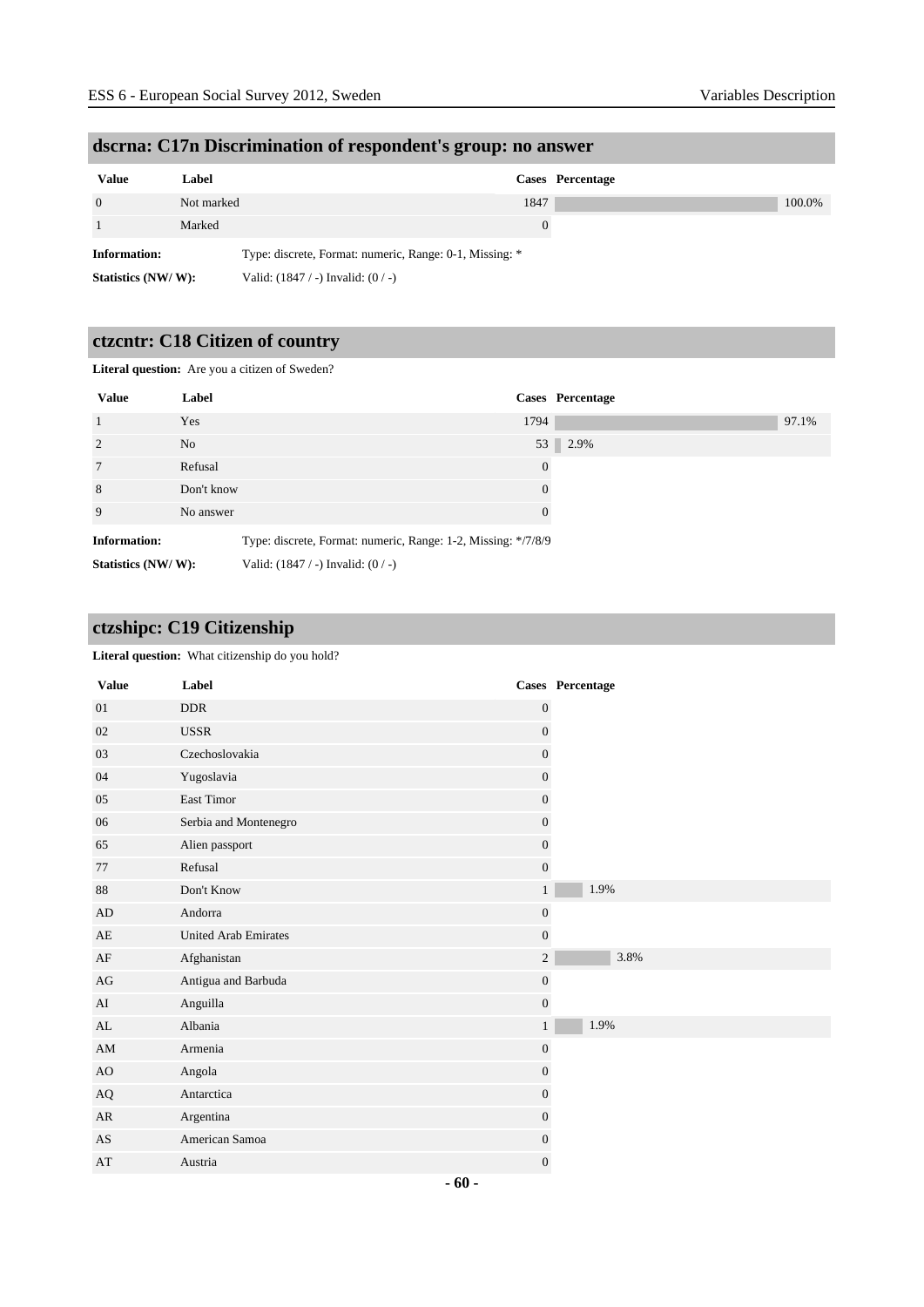|                                   | complete CTA Chapmann                 |                  |                  |
|-----------------------------------|---------------------------------------|------------------|------------------|
| <b>Value</b>                      | Label                                 |                  | Cases Percentage |
| $\hbox{AU}$                       | Australia                             | $\boldsymbol{0}$ |                  |
| $\mathbf{A}\mathbf{W}$            | Aruba                                 | $\boldsymbol{0}$ |                  |
| ${\bf AX}$                        | Åland Islands                         | $\boldsymbol{0}$ |                  |
| $\mathbf{A}\mathbf{Z}$            | Azerbaijan                            | $\boldsymbol{0}$ |                  |
| BA                                | Bosnia and Herzegovina                | $\boldsymbol{0}$ |                  |
| $_{\rm BB}$                       | <b>Barbados</b>                       | $\boldsymbol{0}$ |                  |
| ${\rm BD}$                        | Bangladesh                            | $\boldsymbol{0}$ |                  |
| $\rm BE$                          | Belgium                               | $\boldsymbol{0}$ |                  |
| $\rm BF$                          | Burkina Faso                          | $\boldsymbol{0}$ |                  |
| $_{\rm BG}$                       | Bulgaria                              | $\mathbf{1}$     | 1.9%             |
| BH                                | Bahrain                               | $\boldsymbol{0}$ |                  |
| ${\rm BI}$                        | Burundi                               | $\,1$            | 1.9%             |
| ${\bf BJ}$                        | Benin                                 | $\boldsymbol{0}$ |                  |
| BL                                | Saint Barthélemy                      | $\boldsymbol{0}$ |                  |
| BM                                | Bermuda                               | $\boldsymbol{0}$ |                  |
| ${\rm BN}$                        | Brunei Darussalam                     | $\boldsymbol{0}$ |                  |
| ${\rm BO}$                        | Bolivia, Plurinational State of       | $\boldsymbol{0}$ |                  |
| $\rm{BQ}$                         | Bonaire, Sint Eustatius and Saba      | $\boldsymbol{0}$ |                  |
| BR                                | <b>Brazil</b>                         | $\boldsymbol{0}$ |                  |
| BS                                | <b>Bahamas</b>                        | $\boldsymbol{0}$ |                  |
| $\operatorname{BT}$               | Bhutan                                | $\boldsymbol{0}$ |                  |
| $\rm BV$                          | <b>Bouvet Island</b>                  | $\boldsymbol{0}$ |                  |
| $\rm BW$                          | Botswana                              | $\boldsymbol{0}$ |                  |
| BY                                | Belarus                               | $\boldsymbol{0}$ |                  |
| $\mathbf{B}\mathbf{Z}$            | Belize                                | $\boldsymbol{0}$ |                  |
| ${\rm CA}$                        | Canada                                | $\boldsymbol{0}$ |                  |
| $\rm CC$                          | Cocos (Keeling) Islands               | $\boldsymbol{0}$ |                  |
| $\mathop{\rm CD}$                 | Congo, The Democratic Republic of the | $\boldsymbol{0}$ |                  |
| $\rm CF$                          | Central African Republic              | $\boldsymbol{0}$ |                  |
| $\mathbf{C}\mathbf{G}$            | Congo                                 | $\boldsymbol{0}$ |                  |
| $\rm CH$                          | Switzerland                           | $\boldsymbol{0}$ |                  |
| $\rm CI$                          | Côte D'ivoire                         | $\boldsymbol{0}$ |                  |
| $\mathrm{C}\mathrm{K}$            | Cook Islands                          | $\boldsymbol{0}$ |                  |
| $\ensuremath{\textup{CL}}\xspace$ | Chile                                 | $1\,$            | 1.9%             |
| ${\rm CM}$                        | Cameroon                              | $\boldsymbol{0}$ |                  |
| $\mathbf{C}\mathbf{N}$            | China                                 | $\sqrt{3}$       | 5.7%             |
| $_{\rm CO}$                       | Colombia                              | $\boldsymbol{0}$ |                  |
| $\ensuremath{\mathsf{CR}}$        | Costa Rica                            | $\boldsymbol{0}$ |                  |
| $\ensuremath{\mathrm{CU}}$        | Cuba                                  | $\boldsymbol{0}$ |                  |
| $\mathrm{CV}$                     | Cape Verde                            | $\boldsymbol{0}$ |                  |
| $\mathrm{CW}$                     | Curaçao                               | $\boldsymbol{0}$ |                  |
| ${\rm CX}$                        | Christmas Island                      | $\boldsymbol{0}$ |                  |
| ${\rm CY}$                        | Cyprus                                | $\boldsymbol{0}$ |                  |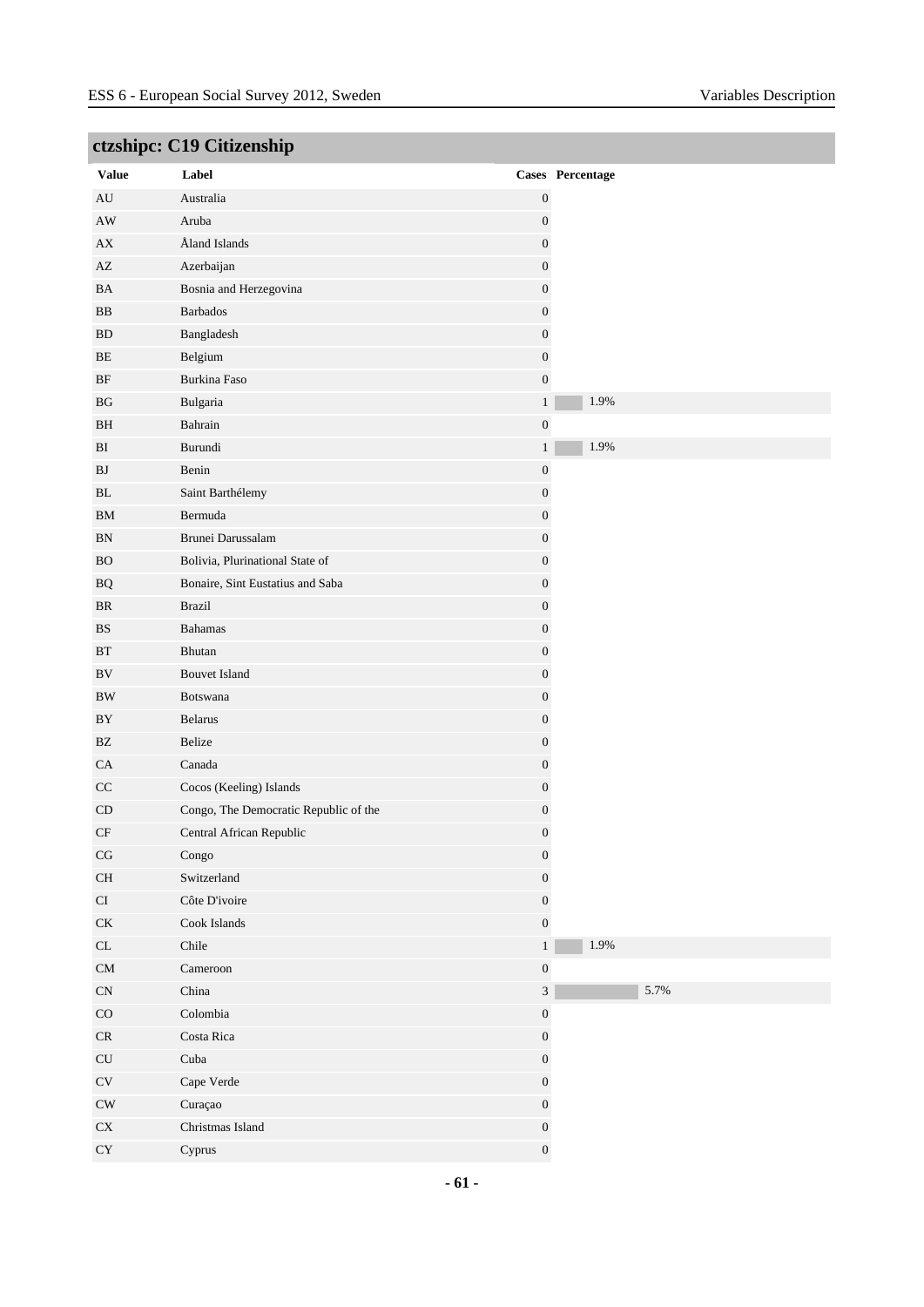| ctzshipc: C19 Citizenship  |                                              |                  |                  |       |  |  |
|----------------------------|----------------------------------------------|------------------|------------------|-------|--|--|
| <b>Value</b>               | Label                                        |                  | Cases Percentage |       |  |  |
| $\operatorname{CZ}$        | Czech Republic                               | $\boldsymbol{0}$ |                  |       |  |  |
| $\rm DE$                   | Germany                                      | $\overline{4}$   | 7.5%             |       |  |  |
| $\mathbf{D}\mathbf{J}$     | Djibouti                                     | $\boldsymbol{0}$ |                  |       |  |  |
| DK                         | Denmark                                      | $\overline{4}$   | 7.5%             |       |  |  |
| ${\rm DM}$                 | Dominica                                     | $\boldsymbol{0}$ |                  |       |  |  |
| $\rm DO$                   | Dominican Republic                           | $\boldsymbol{0}$ |                  |       |  |  |
| DZ                         | Algeria                                      | $\boldsymbol{0}$ |                  |       |  |  |
| $\rm EC$                   | Ecuador                                      | $\boldsymbol{0}$ |                  |       |  |  |
| $\rm EE$                   | Estonia                                      | $\boldsymbol{0}$ |                  |       |  |  |
| $\operatorname{EG}$        | Egypt                                        | $\boldsymbol{0}$ |                  |       |  |  |
| EH                         | Western Sahara                               | $\boldsymbol{0}$ |                  |       |  |  |
| $\rm ER$                   | Eritrea                                      | $\boldsymbol{0}$ |                  |       |  |  |
| ES                         | Spain                                        | $\mathbf{1}$     | 1.9%             |       |  |  |
| $\mathop{\rm ET}\nolimits$ | Ethiopia                                     | $\boldsymbol{0}$ |                  |       |  |  |
| ${\rm FI}$                 | Finland                                      | $\,8\,$          |                  | 15.1% |  |  |
| ${\rm FJ}$                 | Fiji                                         | $\boldsymbol{0}$ |                  |       |  |  |
| FK                         | Falkland Islands (Malvinas)                  | $\boldsymbol{0}$ |                  |       |  |  |
| FM                         | Micronesia, Federated States of              | $\boldsymbol{0}$ |                  |       |  |  |
| ${\rm FO}$                 | Faroe Islands                                | $\boldsymbol{0}$ |                  |       |  |  |
| ${\sf FR}$                 | France                                       | $\boldsymbol{0}$ |                  |       |  |  |
| $\rm GA$                   | Gabon                                        | $\boldsymbol{0}$ |                  |       |  |  |
| GB                         | United Kingdom                               | $\mathfrak{Z}$   | 5.7%             |       |  |  |
| $\operatorname{GD}$        | Grenada                                      | $\boldsymbol{0}$ |                  |       |  |  |
| $\operatorname{GE}$        | Georgia                                      | $\boldsymbol{0}$ |                  |       |  |  |
| $\operatorname{GF}$        | French Guiana                                | $\boldsymbol{0}$ |                  |       |  |  |
| $\mathbf{G}\mathbf{G}$     | Guernsey                                     | $\boldsymbol{0}$ |                  |       |  |  |
| GH                         | Ghana                                        | $\boldsymbol{0}$ |                  |       |  |  |
| ${\rm GI}$                 | Gibraltar                                    | $\boldsymbol{0}$ |                  |       |  |  |
| GL                         | Greenland                                    | $\overline{0}$   |                  |       |  |  |
| $\mbox{GM}$                | Gambia                                       | $\boldsymbol{0}$ |                  |       |  |  |
| ${\rm GN}$                 | Guinea                                       | $\boldsymbol{0}$ |                  |       |  |  |
| ${\rm GP}$                 | Guadeloupe                                   | $\boldsymbol{0}$ |                  |       |  |  |
| ${\bf G}{\bf Q}$           | <b>Equatorial Guinea</b>                     | $\boldsymbol{0}$ |                  |       |  |  |
| ${\rm GR}$                 | Greece                                       | $\boldsymbol{0}$ |                  |       |  |  |
| $\operatorname{GS}$        | South Georgia and the South Sandwich Islands | $\boldsymbol{0}$ |                  |       |  |  |
| ${\rm GT}$                 | Guatemala                                    | $\boldsymbol{0}$ |                  |       |  |  |
| ${\rm GU}$                 | Guam                                         | $\boldsymbol{0}$ |                  |       |  |  |
| $\mathrm{GW}$              | Guinea-Bissau                                | $\boldsymbol{0}$ |                  |       |  |  |
| ${\rm GY}$                 | Guyana                                       | $\boldsymbol{0}$ |                  |       |  |  |
| HK                         | Hong Kong                                    | $\boldsymbol{0}$ |                  |       |  |  |
| HM                         | Heard Island and Mcdonald Islands            | $\boldsymbol{0}$ |                  |       |  |  |
| ${\rm H N}$                | Honduras                                     | $\mathbf{1}$     | $1.9\%$          |       |  |  |
| $\rm{HR}$                  | Croatia                                      | $\boldsymbol{0}$ |                  |       |  |  |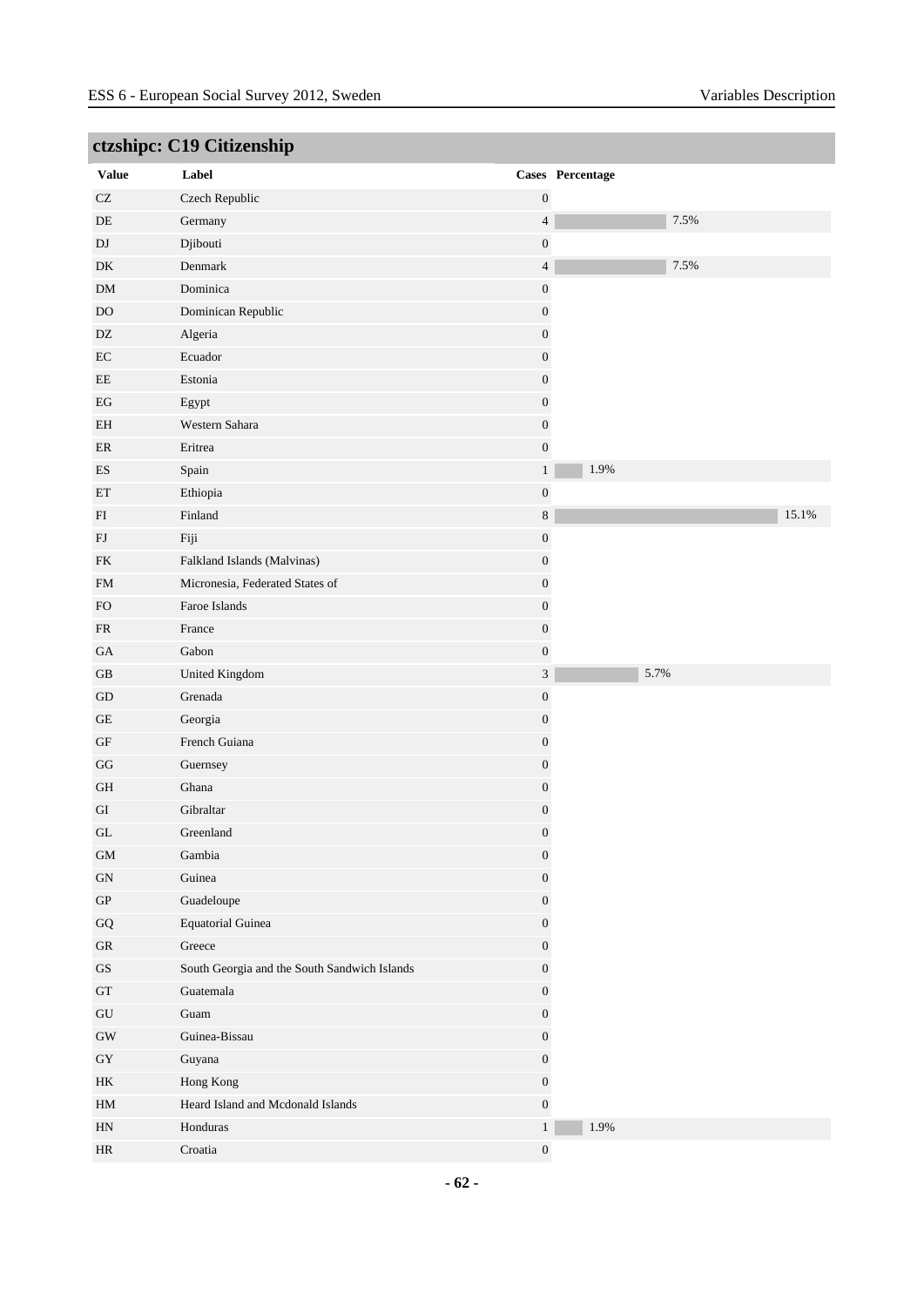|                            | cizsinpe. C17 Chizensinp               |                  |                  |
|----------------------------|----------------------------------------|------------------|------------------|
| <b>Value</b>               | Label                                  |                  | Cases Percentage |
| $\operatorname{HT}$        | Haiti                                  | $\boldsymbol{0}$ |                  |
| HU                         | Hungary                                | $\boldsymbol{0}$ |                  |
| ID                         | Indonesia                              | $\boldsymbol{0}$ |                  |
| IE                         | Ireland                                | $\boldsymbol{0}$ |                  |
| $\rm IL$                   | Israel                                 | $\boldsymbol{0}$ |                  |
| $\rm IM$                   | Isle of Man                            | $\boldsymbol{0}$ |                  |
| IN                         | India                                  | $\boldsymbol{0}$ |                  |
| $\rm IO$                   | <b>British Indian Ocean Territory</b>  | $\boldsymbol{0}$ |                  |
| IQ                         | Iraq                                   | $\overline{4}$   | 7.5%             |
| IR                         | Iran, Islamic Republic of              | $\boldsymbol{0}$ |                  |
| IS                         | Iceland                                | $\boldsymbol{0}$ |                  |
| $\operatorname{IT}$        | Italy                                  | $\boldsymbol{0}$ |                  |
| JE                         | Jersey                                 | $\boldsymbol{0}$ |                  |
| JM                         | Jamaica                                | $\boldsymbol{0}$ |                  |
| $_{\rm JO}$                | Jordan                                 | $\boldsymbol{0}$ |                  |
| $\rm{JP}$                  | Japan                                  | $\boldsymbol{0}$ |                  |
| KE                         | Kenya                                  | $\mathbf{1}$     | 1.9%             |
| KG                         | Kyrgyzstan                             | $\boldsymbol{0}$ |                  |
| KH                         | Cambodia                               | $\boldsymbol{0}$ |                  |
| KI                         | Kiribati                               | $\boldsymbol{0}$ |                  |
| KM                         | Comoros                                | $\boldsymbol{0}$ |                  |
| $\mathop{\rm KN}\nolimits$ | Saint Kitts and Nevis                  | $\boldsymbol{0}$ |                  |
| KP                         | Korea, Democratic People's Republic of | $\boldsymbol{0}$ |                  |
| $\rm KR$                   | Korea, Republic of                     | $\boldsymbol{0}$ |                  |
| $\mathop{\rm KW}$          | Kuwait                                 | $\boldsymbol{0}$ |                  |
| KY                         | Cayman Islands                         | $\boldsymbol{0}$ |                  |
| KZ                         | Kazakhstan                             | $\boldsymbol{0}$ |                  |
| LA                         | Lao People's Democratic Republic       | $\boldsymbol{0}$ |                  |
| $\mathbf{L}\mathbf{B}$     | Lebanon                                | $\boldsymbol{0}$ |                  |
| ${\rm LC}$                 | Saint Lucia                            | $\boldsymbol{0}$ |                  |
| ${\rm LI}$                 | Liechtenstein                          | $\boldsymbol{0}$ |                  |
| ${\rm LK}$                 | Sri Lanka                              | $\boldsymbol{0}$ |                  |
| $\rm LR$                   | Liberia                                | $\boldsymbol{0}$ |                  |
| ${\rm LS}$                 | Lesotho                                | $\boldsymbol{0}$ |                  |
| $\mathop{\rm LT}\nolimits$ | Lithuania                              | $\boldsymbol{0}$ |                  |
| ${\rm LU}$                 | Luxembourg                             | $\boldsymbol{0}$ |                  |
| $\mathop{\rm LV}$          | Latvia                                 | $\boldsymbol{0}$ |                  |
| ${\rm LY}$                 | Libya                                  | $\mathbf{1}$     | $1.9\%$          |
| $\rm MA$                   | Morocco                                | $\boldsymbol{0}$ |                  |
| $\rm MC$                   | Monaco                                 | $\boldsymbol{0}$ |                  |
| $\mbox{MD}$                | Moldova, Republic of                   | $\boldsymbol{0}$ |                  |
| $\rm ME$                   | Montenegro                             | $\boldsymbol{0}$ |                  |
| $\operatorname{MF}$        | Saint Martin (French Part)             | $\boldsymbol{0}$ |                  |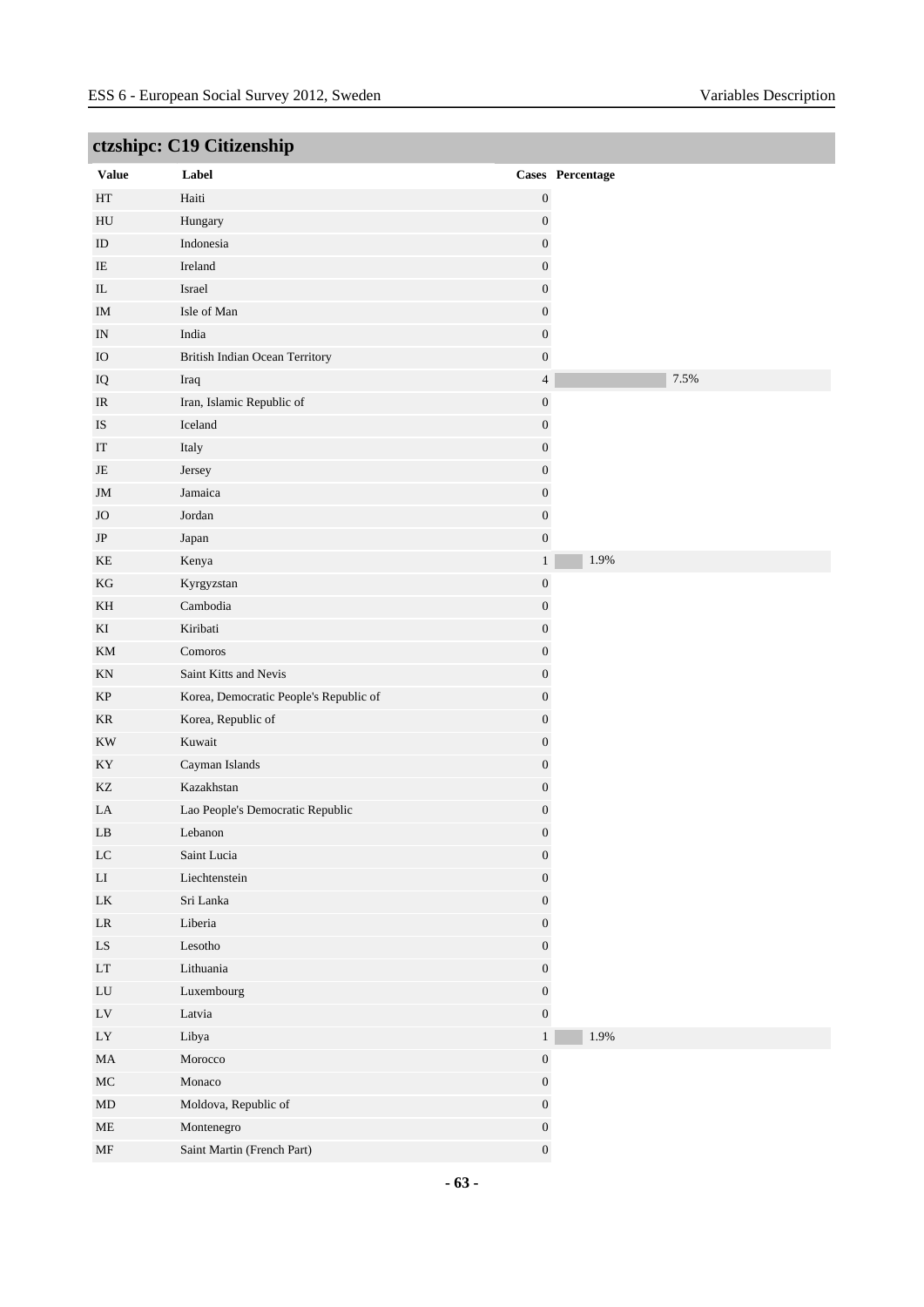| <b>Value</b>                      | Label                                      |                  | Cases Percentage |
|-----------------------------------|--------------------------------------------|------------------|------------------|
| $\rm MG$                          | Madagascar                                 | $\boldsymbol{0}$ |                  |
| $\mathbf{MH}$                     | Marshall Islands                           | $\boldsymbol{0}$ |                  |
| MK                                | Macedonia, The Former Yugoslav Republic of | $\boldsymbol{0}$ |                  |
| ML                                | Mali                                       | $\boldsymbol{0}$ |                  |
| $\mathop{\rm MM}$                 | Myanmar                                    | $\boldsymbol{0}$ |                  |
| $\mbox{MN}$                       | Mongolia                                   | $\boldsymbol{0}$ |                  |
| MO                                | Macao                                      | $\boldsymbol{0}$ |                  |
| MP                                | Northern Mariana Islands                   | $\boldsymbol{0}$ |                  |
| $_{\rm MQ}$                       | Martinique                                 | $\boldsymbol{0}$ |                  |
| MR                                | Mauritania                                 | $\boldsymbol{0}$ |                  |
| MS                                | Montserrat                                 | $\boldsymbol{0}$ |                  |
| MT                                | Malta                                      | $\boldsymbol{0}$ |                  |
| $\rm MU$                          | Mauritius                                  | $\boldsymbol{0}$ |                  |
| $\ensuremath{\text{MV}}\xspace$   | Maldives                                   | $\boldsymbol{0}$ |                  |
| $\ensuremath{\text{MW}}\xspace$   | Malawi                                     | $\boldsymbol{0}$ |                  |
| $\ensuremath{\text{MX}}\xspace$   | Mexico                                     | $\,1$            | 1.9%             |
| MY                                | Malaysia                                   | $\boldsymbol{0}$ |                  |
| $\rm MZ$                          | Mozambique                                 | $\boldsymbol{0}$ |                  |
| NA                                | Namibia                                    | $\boldsymbol{0}$ |                  |
| $_{\mathrm{NC}}$                  | New Caledonia                              | $\boldsymbol{0}$ |                  |
| $\rm NE$                          | Niger                                      | $\boldsymbol{0}$ |                  |
| NF                                | Norfolk Island                             | $\boldsymbol{0}$ |                  |
| $_{\rm NG}$                       | Nigeria                                    | $\boldsymbol{0}$ |                  |
| $_{\rm NI}$                       | Nicaragua                                  | $\boldsymbol{0}$ |                  |
| $\rm NL$                          | Netherlands                                | $\mathbf{1}$     | 1.9%             |
| N <sub>O</sub>                    | Norway                                     | $\mathfrak{Z}$   | 5.7%             |
| $\ensuremath{\text{NP}}\xspace$   | Nepal                                      | $\boldsymbol{0}$ |                  |
| $\rm NR$                          | Nauru                                      | $\boldsymbol{0}$ |                  |
| ${\rm NU}$                        | Niue                                       | $\boldsymbol{0}$ |                  |
| ${\rm NZ}$                        | New Zealand                                | $\boldsymbol{0}$ |                  |
| ${\rm OM}$                        | Oman                                       | $\boldsymbol{0}$ |                  |
| $\rm PA$                          | Panama                                     | $\boldsymbol{0}$ |                  |
| PE                                | Peru                                       | $\mathbf{1}$     | $1.9\%$          |
| $\rm PF$                          | French Polynesia                           | $\boldsymbol{0}$ |                  |
| $\mathbf{P}\mathbf{G}$            | Papua New Guinea                           | $\boldsymbol{0}$ |                  |
| $\mathbf{PH}$                     | Philippines                                | $\boldsymbol{0}$ |                  |
| $\mathbf{P}\mathbf{K}$            | Pakistan                                   | $\boldsymbol{0}$ |                  |
| $\ensuremath{\text{PL}}\xspace$   | Poland                                     | $\sqrt{2}$       | 3.8%             |
| $\mathbf{PM}$                     | Saint Pierre and Miquelon                  | $\boldsymbol{0}$ |                  |
| ${\rm PN}$                        | Pitcairn                                   | $\boldsymbol{0}$ |                  |
| $\ensuremath{\mathsf{PR}}\xspace$ | Puerto Rico                                | $\boldsymbol{0}$ |                  |
| $\mathbf{P}\mathbf{S}$            | Palestinian Territory, Occupied            | $\boldsymbol{0}$ |                  |
| $\mathbf{PT}$                     | Portugal                                   | $\boldsymbol{0}$ |                  |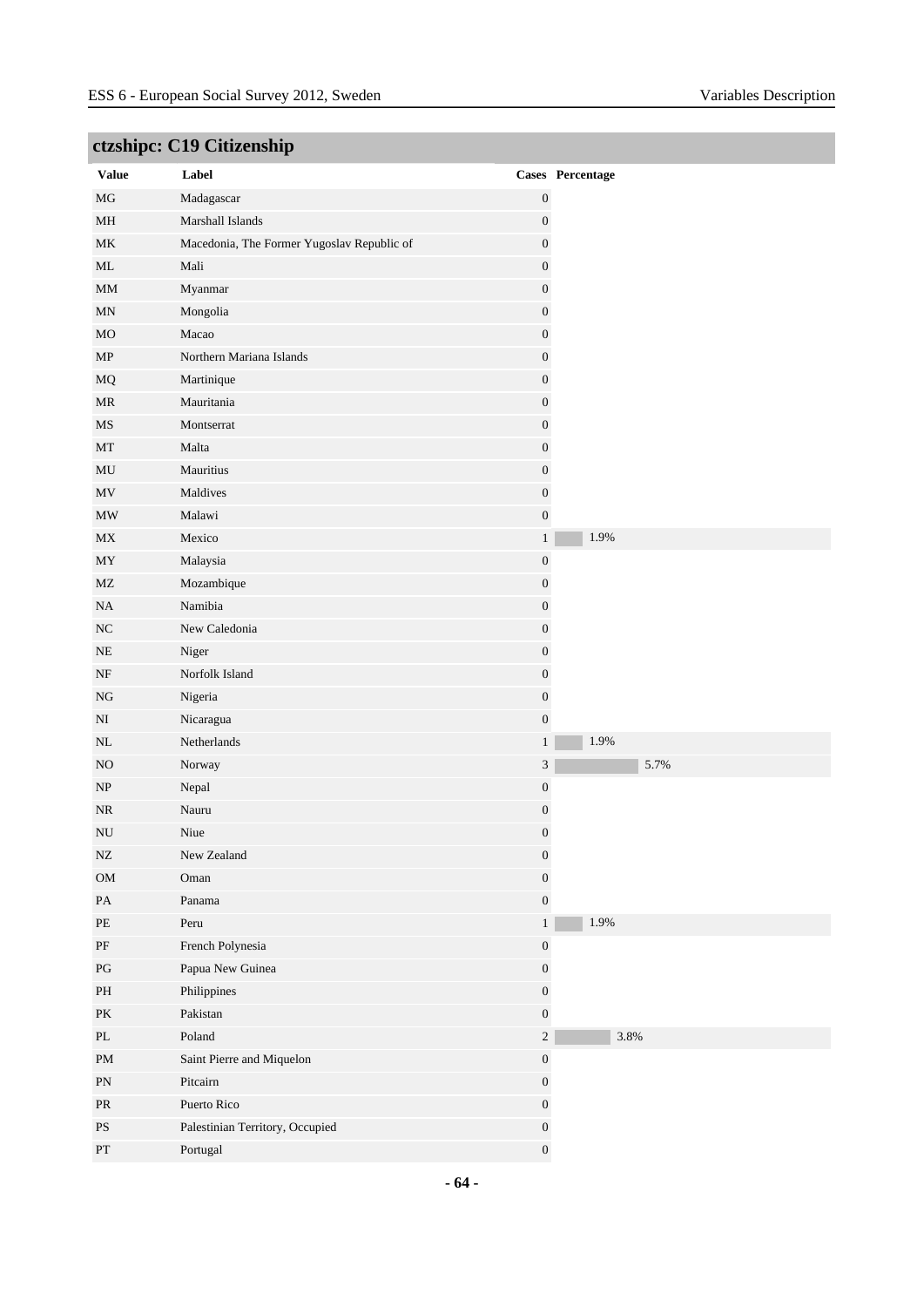|                                                  | cusinpe. Cry Chizensinp                      |                  |                  |
|--------------------------------------------------|----------------------------------------------|------------------|------------------|
| <b>Value</b>                                     | Label                                        |                  | Cases Percentage |
| $\mathrm{PW}$                                    | Palau                                        | $\boldsymbol{0}$ |                  |
| ${\rm PY}$                                       | Paraguay                                     | $\boldsymbol{0}$ |                  |
| QA                                               | Qatar                                        | $\boldsymbol{0}$ |                  |
| RE                                               | Réunion                                      | $\boldsymbol{0}$ |                  |
| RO                                               | Romania                                      | $\boldsymbol{0}$ |                  |
| RS                                               | Serbia                                       | $\,1$            | 1.9%             |
| $\mathbf{R}\mathbf{U}$                           | <b>Russian Federation</b>                    | $\mathbf{1}$     | 1.9%             |
| $\mathbf{RW}$                                    | Rwanda                                       | $\boldsymbol{0}$ |                  |
| ${\rm SA}$                                       | Saudi Arabia                                 | $\boldsymbol{0}$ |                  |
| $\rm SB$                                         | Solomon Islands                              | $\boldsymbol{0}$ |                  |
| <b>SC</b>                                        | Seychelles                                   | $\boldsymbol{0}$ |                  |
| ${\rm SD}$                                       | Sudan                                        | $\boldsymbol{0}$ |                  |
| $\rm SE$                                         | Sweden                                       | $\sqrt{2}$       | 3.8%             |
| $\mathbf{S}\mathbf{G}$                           | Singapore                                    | $\boldsymbol{0}$ |                  |
| <b>SH</b>                                        | Saint Helena, Ascension and Tristan Da Cunha | $\boldsymbol{0}$ |                  |
| $\rm SI$                                         | Slovenia                                     | $\boldsymbol{0}$ |                  |
| SJ                                               | Svalbard and Jan Mayen                       | $\boldsymbol{0}$ |                  |
| SK                                               | Slovakia                                     | $\boldsymbol{0}$ |                  |
| $\rm SL$                                         | Sierra Leone                                 | $\boldsymbol{0}$ |                  |
| ${\rm SM}$                                       | San Marino                                   | $\boldsymbol{0}$ |                  |
| ${\rm SN}$                                       | Senegal                                      | $\boldsymbol{0}$ |                  |
| <b>SO</b>                                        | Somalia                                      | $\mathbf{1}$     | 1.9%             |
| ${\sf SR}$                                       | Suriname                                     | $\boldsymbol{0}$ |                  |
| SS                                               | South Sudan                                  | $\boldsymbol{0}$ |                  |
| <b>ST</b>                                        | Sao Tome and Principe                        | $\boldsymbol{0}$ |                  |
| SV                                               | El Salvador                                  | $\boldsymbol{0}$ |                  |
| ${\rm SX}$                                       | Sint Maarten (Dutch Part)                    | $\boldsymbol{0}$ |                  |
| SY                                               | Syrian Arab Republic                         | $\boldsymbol{0}$ |                  |
| $\ensuremath{\mathrm{SZ}}$                       | Swaziland                                    | $\boldsymbol{0}$ |                  |
| $\protect\operatorname{TC}$                      | Turks and Caicos Islands                     | $\boldsymbol{0}$ |                  |
| ${\rm TD}$                                       | Chad                                         | $\boldsymbol{0}$ |                  |
| $\ensuremath{\mathsf{T}}\ensuremath{\mathsf{F}}$ | French Southern Territories                  | $\boldsymbol{0}$ |                  |
| $\mathcal{T}\mathcal{G}$                         | Togo                                         | $\boldsymbol{0}$ |                  |
| $\ensuremath{\mathsf{T}}\ensuremath{\mathsf{H}}$ | Thailand                                     | $\boldsymbol{0}$ |                  |
| TJ                                               | Tajikistan                                   | $\boldsymbol{0}$ |                  |
| $\operatorname{TK}$                              | Tokelau                                      | $\boldsymbol{0}$ |                  |
| $\ensuremath{\mathsf{T}}\ensuremath{\mathsf{L}}$ | Timor-Leste                                  | $\boldsymbol{0}$ |                  |
| $\rm TM$                                         | Turkmenistan                                 | $\boldsymbol{0}$ |                  |
| $\mbox{T}\mbox{N}$                               | Tunisia                                      | $\boldsymbol{0}$ |                  |
| ${\rm TO}$                                       | Tonga                                        | $\boldsymbol{0}$ |                  |
| ${\rm TR}$                                       | Turkey                                       | $\boldsymbol{0}$ |                  |
| $\operatorname{TT}$                              | Trinidad and Tobago                          | $\boldsymbol{0}$ |                  |
| $\operatorname{TV}$                              | Tuvalu                                       | $\boldsymbol{0}$ |                  |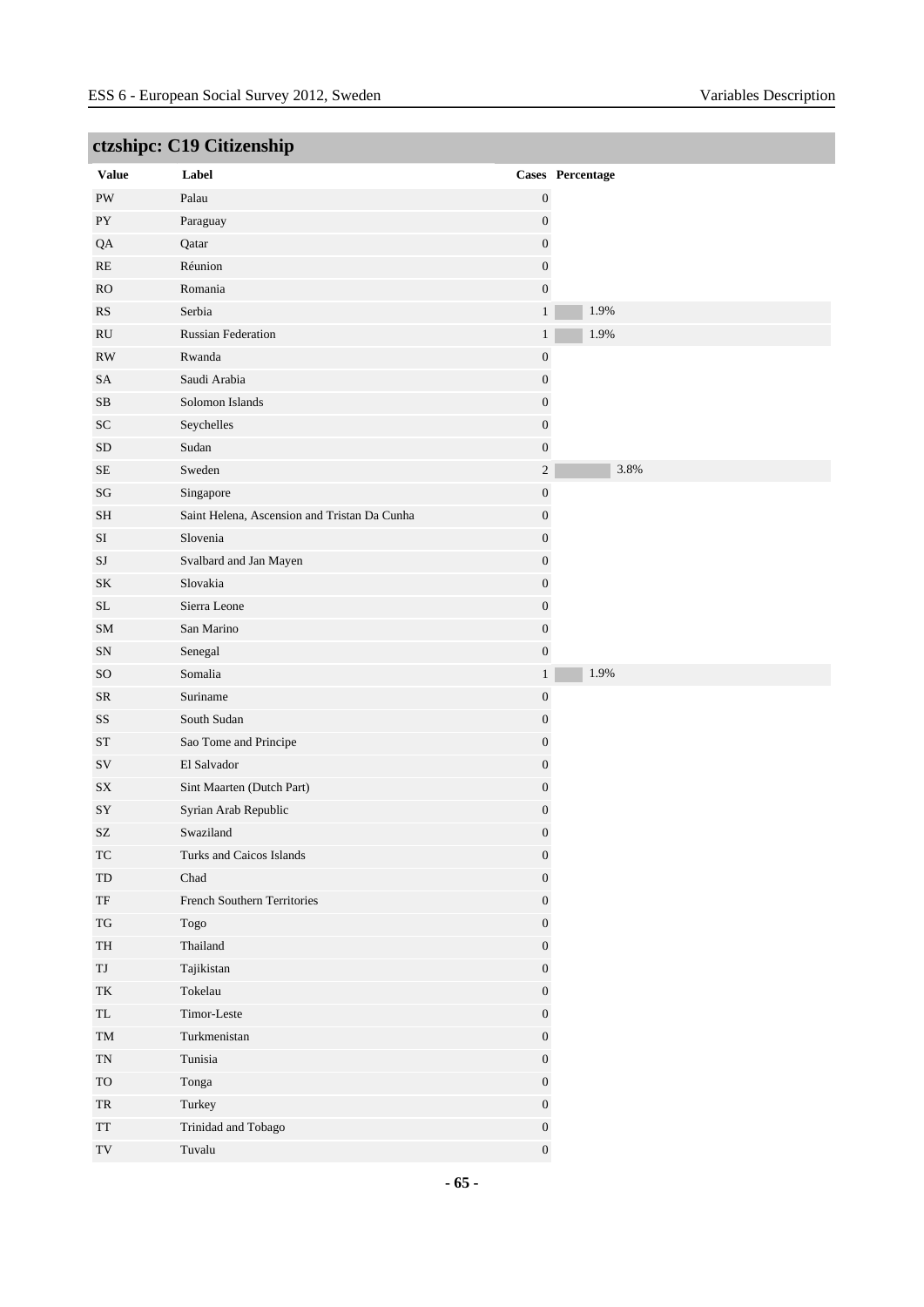| $\epsilon$                 |                         |                                                     |                  |                  |
|----------------------------|-------------------------|-----------------------------------------------------|------------------|------------------|
| <b>Value</b>               | Label                   |                                                     |                  | Cases Percentage |
| $\operatorname{TW}$        |                         | Taiwan, Province of China                           | $\boldsymbol{0}$ |                  |
| TZ                         |                         | Tanzania, United Republic of                        | $\boldsymbol{0}$ |                  |
| <b>UA</b>                  | Ukraine                 |                                                     | $\boldsymbol{0}$ |                  |
| $_{\rm UG}$                | Uganda                  |                                                     | $\boldsymbol{0}$ |                  |
| $\mathbf{UM}$              |                         | United States Minor Outlying Islands                | $\boldsymbol{0}$ |                  |
| $_{\rm US}$                | <b>United States</b>    |                                                     | $\mathbf{1}$     | 1.9%             |
| UY                         | Uruguay                 |                                                     | $\boldsymbol{0}$ |                  |
| $U\!Z$                     | Uzbekistan              |                                                     | $\sqrt{2}$       | 3.8%             |
| VA                         |                         | Holy See (Vatican City State)                       | $\boldsymbol{0}$ |                  |
| <b>VC</b>                  |                         | Saint Vincent and the Grenadines                    | $\mathbf{0}$     |                  |
| $\ensuremath{\mathsf{VE}}$ |                         | Venezuela, Bolivarian Republic of                   | $\boldsymbol{0}$ |                  |
| $\rm{VG}$                  | Virgin Islands, British |                                                     | $\boldsymbol{0}$ |                  |
| VI                         | Virgin Islands, U.S.    |                                                     | $\boldsymbol{0}$ |                  |
| <b>VN</b>                  | Viet Nam                |                                                     | $\boldsymbol{0}$ |                  |
| ${\rm VU}$                 | Vanuatu                 |                                                     | $\boldsymbol{0}$ |                  |
| $\operatorname{WF}$        | Wallis and Futuna       |                                                     | $\boldsymbol{0}$ |                  |
| WS                         | Samoa                   |                                                     | $\boldsymbol{0}$ |                  |
| XK                         | Kosovo                  |                                                     | $\boldsymbol{0}$ |                  |
| YE                         | Yemen                   |                                                     | $\boldsymbol{0}$ |                  |
| ${\it YT}$                 | Mayotte                 |                                                     | $\boldsymbol{0}$ |                  |
| ZA                         | South Africa            |                                                     | $\boldsymbol{0}$ |                  |
| ${\rm ZM}$                 | Zambia                  |                                                     | $\boldsymbol{0}$ |                  |
| ${\rm ZW}$                 | Zimbabwe                |                                                     | $\mathbf{0}$     |                  |
| 66                         | Not Applicable          |                                                     | 1794             |                  |
| 99                         | No Answer               |                                                     | $\boldsymbol{0}$ |                  |
| <b>Information:</b>        |                         | Type: discrete, Format: character, Missing: */66/99 |                  |                  |
| Statistics (NW/W):         |                         | Valid: (53 / -) Invalid: (1794 / -)                 |                  |                  |

## **brncntr: C20 Born in country**

| <b>Literal question:</b> Were you born in Sweden? |                                                               |          |                  |       |  |  |
|---------------------------------------------------|---------------------------------------------------------------|----------|------------------|-------|--|--|
| <b>Value</b>                                      | Label                                                         |          | Cases Percentage |       |  |  |
|                                                   | Yes                                                           | 1613     |                  | 87.3% |  |  |
| $\overline{2}$                                    | N <sub>o</sub>                                                | 234      | 12.7%            |       |  |  |
| 7                                                 | Refusal                                                       | $\Omega$ |                  |       |  |  |
| 8                                                 | Don't know                                                    | $\theta$ |                  |       |  |  |
| 9                                                 | No answer                                                     | 0        |                  |       |  |  |
| <b>Information:</b>                               | Type: discrete, Format: numeric, Range: 1-2, Missing: */7/8/9 |          |                  |       |  |  |

**Statistics (NW/ W):** Valid: (1847 / -) Invalid: (0 / -)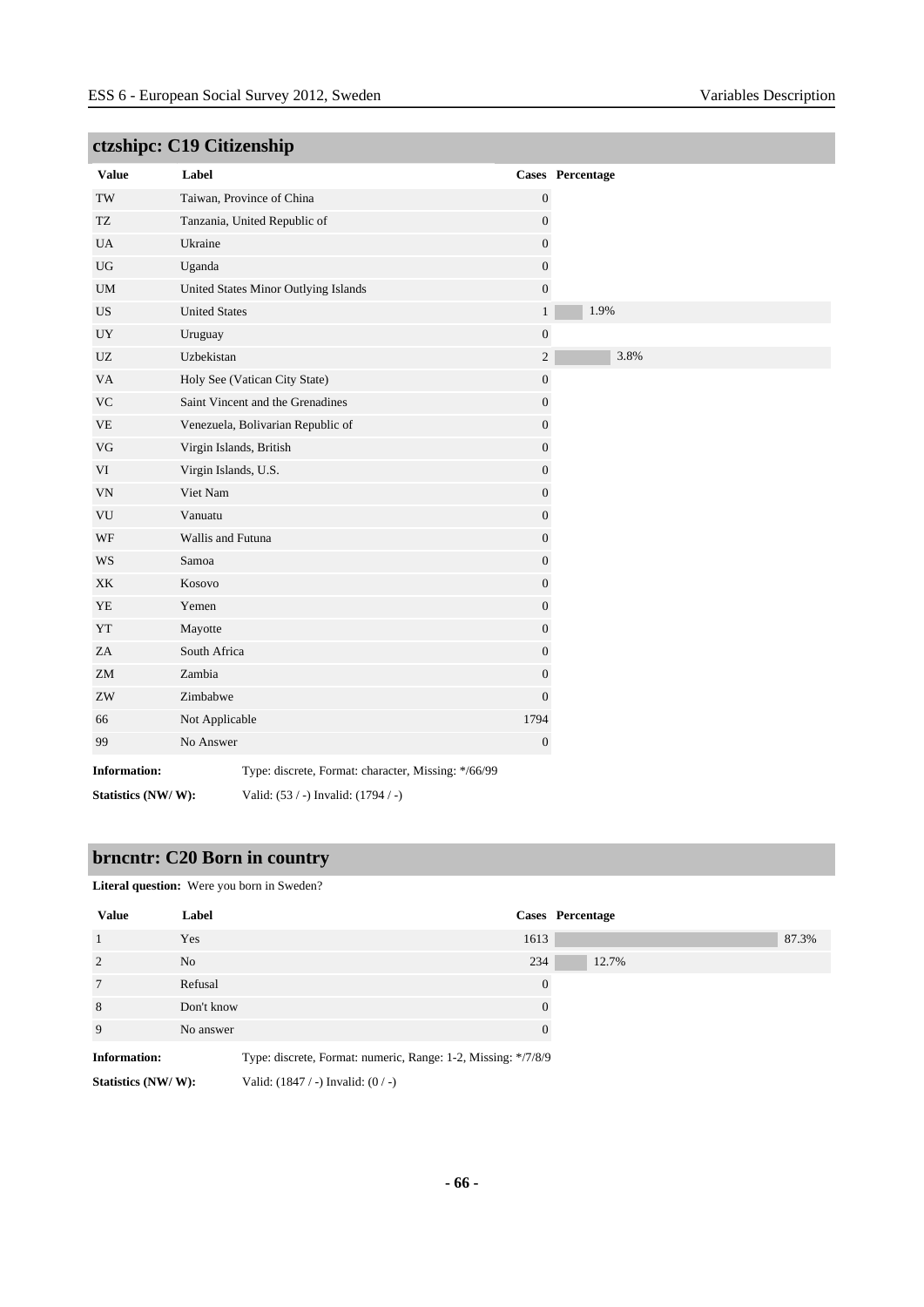**Literal question:** In which country were you born?

| <b>Value</b>           | Label                            |        | Cases Percentage          |
|------------------------|----------------------------------|--------|---------------------------|
| 01                     | <b>DDR</b>                       |        | $\boldsymbol{0}$          |
| 02                     | <b>USSR</b>                      |        | $0.4\%$<br>1 <sup>1</sup> |
| 03                     | Czechoslovakia                   |        | $\boldsymbol{0}$          |
| 04                     | Yugoslavia                       |        | $\mathfrak{Z}$<br>1.3%    |
| $05\,$                 | East Timor                       |        | $\boldsymbol{0}$          |
| 06                     | Serbia and Montenegro            |        | $\boldsymbol{0}$          |
| 65                     | Alien passport                   |        | $\boldsymbol{0}$          |
| 77                     | Refusal                          |        | $\boldsymbol{0}$          |
| $88\,$                 | Don't Know                       |        | $\boldsymbol{0}$          |
| AD                     | Andorra                          |        | $\boldsymbol{0}$          |
| AE                     | <b>United Arab Emirates</b>      |        | $\boldsymbol{0}$          |
| AF                     | Afghanistan                      |        | 5<br>2.1%                 |
| AG                     | Antigua and Barbuda              |        | $\boldsymbol{0}$          |
| AI                     | Anguilla                         |        | $\boldsymbol{0}$          |
| AL                     | Albania                          |        | $0.4\%$<br>1 <sup>1</sup> |
| AM                     | Armenia                          |        | $0.4\%$<br>1 <sub>1</sub> |
| AO                     | Angola                           |        | $\boldsymbol{0}$          |
| AQ                     | Antarctica                       |        | $\boldsymbol{0}$          |
| AR                     | Argentina                        |        | 0.9%<br>$\boldsymbol{2}$  |
| AS                     | American Samoa                   |        | $\boldsymbol{0}$          |
| AT                     | Austria                          |        | $0.4\%$<br>1 <sup>1</sup> |
| AU                     | Australia                        |        | $\boldsymbol{0}$          |
| AW                     | Aruba                            |        | $\boldsymbol{0}$          |
| ${\bf AX}$             | Åland Islands                    |        | $\boldsymbol{0}$          |
| AZ                     | Azerbaijan                       |        | $0.4\%$<br>1              |
| BA                     | Bosnia and Herzegovina           | $12\,$ | 5.1%                      |
| $_{\rm BB}$            | Barbados                         |        | $\boldsymbol{0}$          |
| <b>BD</b>              | Bangladesh                       |        | $\boldsymbol{0}$          |
| BE                     | Belgium                          |        | $\boldsymbol{0}$          |
| BF                     | Burkina Faso                     |        | $\boldsymbol{0}$          |
| $\mathbf{B}\mathbf{G}$ | Bulgaria                         |        | 0.4%<br>1 <sup>1</sup>    |
| BH                     | Bahrain                          |        | $\boldsymbol{0}$          |
| BI                     | Burundi                          |        | $0.4\%$<br>1 <sup>1</sup> |
| ${\bf BJ}$             | Benin                            |        | $\boldsymbol{0}$          |
| $\rm BL$               | Saint Barthélemy                 |        | $\boldsymbol{0}$          |
| ${\bf BM}$             | Bermuda                          |        | $\boldsymbol{0}$          |
| ${\rm BN}$             | Brunei Darussalam                |        | $\boldsymbol{0}$          |
| ${\rm BO}$             | Bolivia, Plurinational State of  |        | $0.4\%$<br>1 <sup>1</sup> |
| $\rm{BQ}$              | Bonaire, Sint Eustatius and Saba |        | $\boldsymbol{0}$          |
| $\rm{BR}$              | Brazil                           |        | 1.3%<br>$\overline{3}$    |
| $\mathbf{B}\mathbf{S}$ | <b>Bahamas</b>                   |        | $\boldsymbol{0}$          |
| $\operatorname{BT}$    | ${\bf Bhutan}$                   |        | $\boldsymbol{0}$          |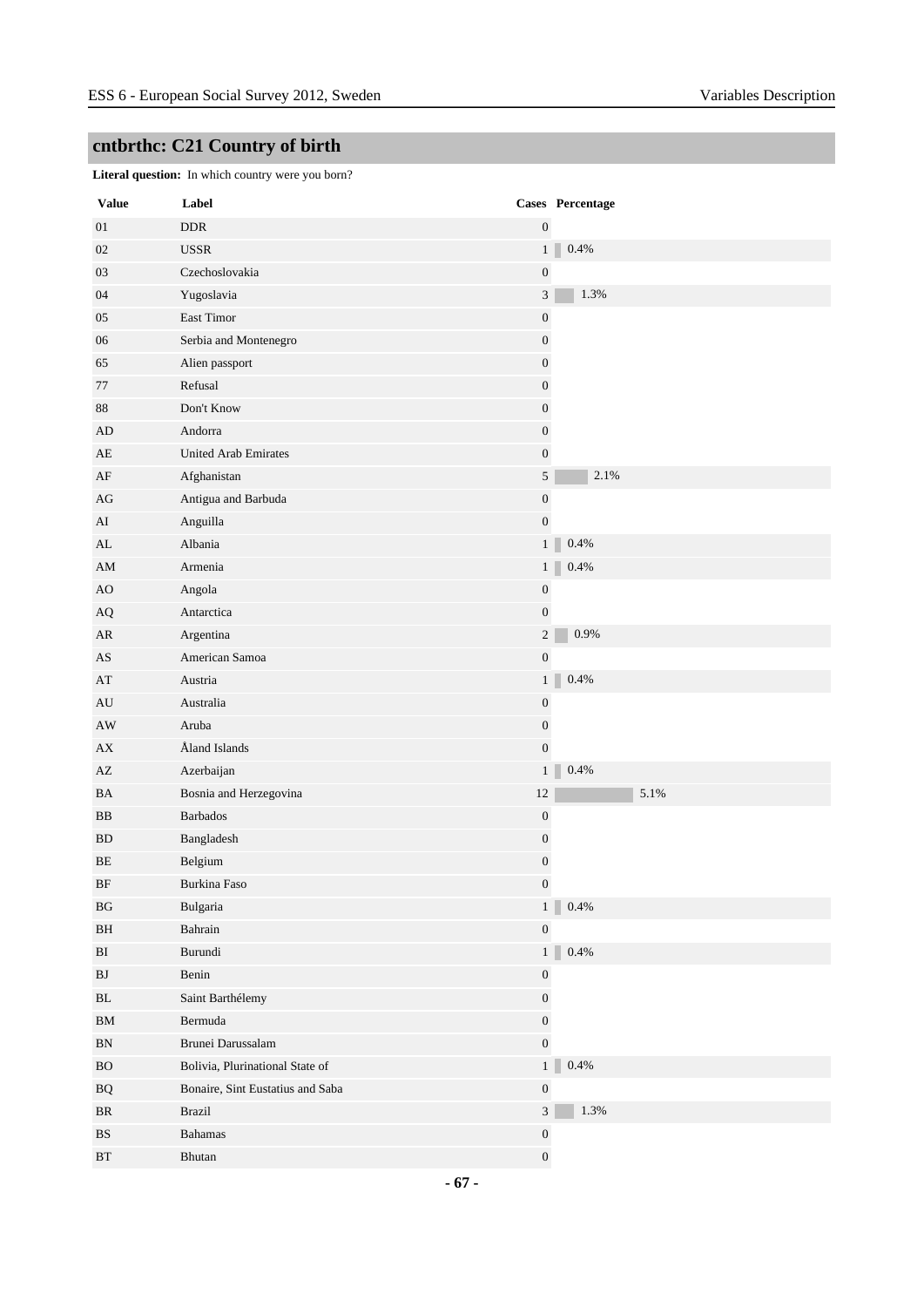| <b>Value</b>                      | Label                                 |                  | Cases Percentage           |
|-----------------------------------|---------------------------------------|------------------|----------------------------|
| $\rm BV$                          | <b>Bouvet Island</b>                  | $\boldsymbol{0}$ |                            |
| $\rm BW$                          | Botswana                              | $\boldsymbol{0}$ |                            |
| $\rm BY$                          | <b>Belarus</b>                        | $\boldsymbol{0}$ |                            |
| BZ                                | Belize                                | $\boldsymbol{0}$ |                            |
| CA                                | Canada                                | $\boldsymbol{0}$ |                            |
| $\rm CC$                          | Cocos (Keeling) Islands               | $\boldsymbol{0}$ |                            |
| CD                                | Congo, The Democratic Republic of the | $\boldsymbol{0}$ |                            |
| CF                                | Central African Republic              | $\boldsymbol{0}$ |                            |
| $\rm{CG}$                         | Congo                                 | $\boldsymbol{0}$ |                            |
| $\rm CH$                          | Switzerland                           | 1 <sup>1</sup>   | 0.4%                       |
| CI                                | Côte D'ivoire                         | $\boldsymbol{0}$ |                            |
| <b>CK</b>                         | Cook Islands                          | $\boldsymbol{0}$ |                            |
| $\ensuremath{\textup{CL}}\xspace$ | Chile                                 | $\boldsymbol{9}$ | 3.8%                       |
| ${\rm CM}$                        | Cameroon                              |                  | 1<br>0.4%                  |
| CN                                | China                                 | $\overline{4}$   | 1.7%                       |
| CO                                | Colombia                              |                  | 0.4%<br>1                  |
| CR                                | Costa Rica                            | $\boldsymbol{0}$ |                            |
| ${\rm CU}$                        | Cuba                                  | $\boldsymbol{0}$ |                            |
| CV                                | Cape Verde                            | $\boldsymbol{0}$ |                            |
| CW                                | Curaçao                               | $\boldsymbol{0}$ |                            |
| ${\rm CX}$                        | Christmas Island                      | $\boldsymbol{0}$ |                            |
| ${\rm CY}$                        | Cyprus                                | $\boldsymbol{0}$ |                            |
| CZ                                | Czech Republic                        |                  | 0.4%<br>1                  |
| $\rm DE$                          | Germany                               | $11\,$           | 4.7%                       |
| $\mathbf{D}\mathbf{J}$            | Djibouti                              | $\boldsymbol{0}$ |                            |
| DK                                | Denmark                               | $\,8\,$          | 3.4%                       |
| ${\rm DM}$                        | Dominica                              | $\boldsymbol{0}$ |                            |
| DO                                | Dominican Republic                    | $\boldsymbol{0}$ |                            |
| $\mathbf{D}\mathbf{Z}$            | Algeria                               | $\boldsymbol{0}$ |                            |
| $\rm EC$                          | Ecuador                               | $\boldsymbol{0}$ |                            |
| $\rm{EE}$                         | Estonia                               | $\overline{c}$   | 0.9%                       |
| $\operatorname{EG}$               | Egypt                                 |                  | 0.4%<br>$1$ $\blacksquare$ |
| EH                                | Western Sahara                        | $\boldsymbol{0}$ |                            |
| $\rm ER$                          | Eritrea                               | 1 <sup>1</sup>   | $0.4\%$                    |
| ${\rm ES}$                        | Spain                                 | $\overline{c}$   | $0.9\%$                    |
| $\mathop{\rm ET}\nolimits$        | Ethiopia                              | $\boldsymbol{0}$ |                            |
| ${\rm FI}$                        | Finland                               | $34\,$           | 14.5%                      |
| ${\rm FJ}$                        | Fiji                                  | $\boldsymbol{0}$ |                            |
| ${\rm FK}$                        | Falkland Islands (Malvinas)           | $\boldsymbol{0}$ |                            |
| ${\rm FM}$                        | Micronesia, Federated States of       | $\boldsymbol{0}$ |                            |
| ${\rm FO}$                        | Faroe Islands                         | $\boldsymbol{0}$ |                            |
| ${\sf FR}$                        | France                                | $\boldsymbol{0}$ |                            |
| $\rm GA$                          | Gabon                                 | $\boldsymbol{0}$ |                            |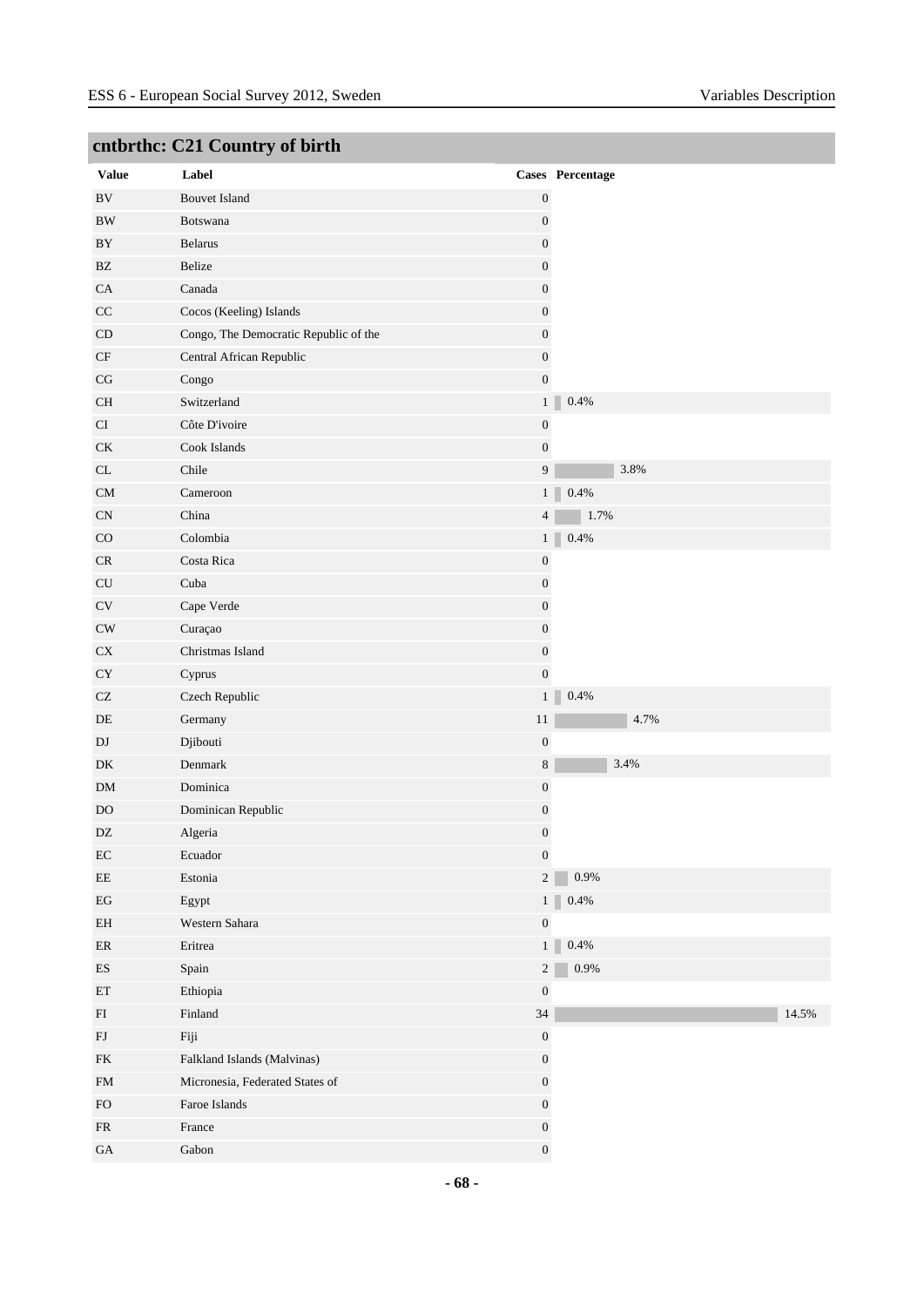| <b>Value</b>                      | .<br>Label                                   |                  | Cases Percentage |
|-----------------------------------|----------------------------------------------|------------------|------------------|
| $\operatorname{GB}$               | <b>United Kingdom</b>                        | 4                | 1.7%             |
| GD                                | Grenada                                      | $\boldsymbol{0}$ |                  |
| $\operatorname{GE}$               | Georgia                                      | $\boldsymbol{0}$ |                  |
| $\operatorname{GF}$               | French Guiana                                | $\boldsymbol{0}$ |                  |
| GG                                | Guernsey                                     | $\boldsymbol{0}$ |                  |
| $\,$ GH                           | Ghana                                        | $\boldsymbol{0}$ |                  |
| GI                                | Gibraltar                                    | $\boldsymbol{0}$ |                  |
| $\operatorname{GL}$               | Greenland                                    | $\boldsymbol{0}$ |                  |
| $\mbox{GM}$                       | Gambia                                       | 1 <sup>1</sup>   | $0.4\%$          |
| ${\rm GN}$                        | Guinea                                       | $\boldsymbol{0}$ |                  |
| ${\rm GP}$                        | Guadeloupe                                   | $\boldsymbol{0}$ |                  |
| ${\bf G}{\bf Q}$                  | <b>Equatorial Guinea</b>                     | $\boldsymbol{0}$ |                  |
| ${\rm GR}$                        | Greece                                       | 5                | 2.1%             |
| $\mathbf{G}\mathbf{S}$            | South Georgia and the South Sandwich Islands | $\boldsymbol{0}$ |                  |
| ${\rm GT}$                        | Guatemala                                    | $\boldsymbol{0}$ |                  |
| ${\rm GU}$                        | Guam                                         | $\boldsymbol{0}$ |                  |
| $\rm GW$                          | Guinea-Bissau                                | $\boldsymbol{0}$ |                  |
| ${\rm GY}$                        | Guyana                                       | $\boldsymbol{0}$ |                  |
| HK                                | Hong Kong                                    | $\boldsymbol{0}$ |                  |
| HM                                | Heard Island and Mcdonald Islands            | $\boldsymbol{0}$ |                  |
| HN                                | Honduras                                     | 1                | $0.4\%$          |
| HR                                | Croatia                                      | $\overline{4}$   | 1.7%             |
| $\operatorname{HT}$               | Haiti                                        | $\boldsymbol{0}$ |                  |
| HU                                | Hungary                                      | $\mathfrak{Z}$   | 1.3%             |
| ID                                | Indonesia                                    | $\boldsymbol{0}$ |                  |
| IE                                | Ireland                                      | 1 <sup>1</sup>   | $0.4\%$          |
| $\rm IL$                          | Israel                                       | 1 <sub>1</sub>   | $0.4\%$          |
| IM                                | Isle of Man                                  | $\boldsymbol{0}$ |                  |
| IN                                | India                                        | $\boldsymbol{0}$ |                  |
| ${\rm IO}$                        | British Indian Ocean Territory               | $\boldsymbol{0}$ |                  |
| ${\rm IQ}$                        | Iraq                                         | $16\,$           | 6.8%             |
| $\ensuremath{\mathsf{IR}}\xspace$ | Iran, Islamic Republic of                    | $12\,$           | $5.1\%$          |
| $\mathbf{IS}$                     | Iceland                                      | $\boldsymbol{0}$ |                  |
| $\operatorname{IT}$               | Italy                                        | 1 <sup>1</sup>   | $0.4\%$          |
| $\rm{JE}$                         | Jersey                                       | $\boldsymbol{0}$ |                  |
| $\mathbf{JM}$                     | Jamaica                                      | $\boldsymbol{0}$ |                  |
| $\rm JO$                          | Jordan                                       | $\boldsymbol{0}$ |                  |
| $\rm JP$                          | Japan                                        | $\overline{2}$   | 0.9%             |
| $\rm KE$                          | Kenya                                        | 1 <sup>1</sup>   | $0.4\%$          |
| $\mathbf{KG}$                     | Kyrgyzstan                                   | $\boldsymbol{0}$ |                  |
| KH                                | Cambodia                                     | 1 <sup>1</sup>   | $0.4\%$          |
| $\mathop{\mathrm{KI}}$            | Kiribati                                     | $\boldsymbol{0}$ |                  |
| KM                                | Comoros                                      | $\boldsymbol{0}$ |                  |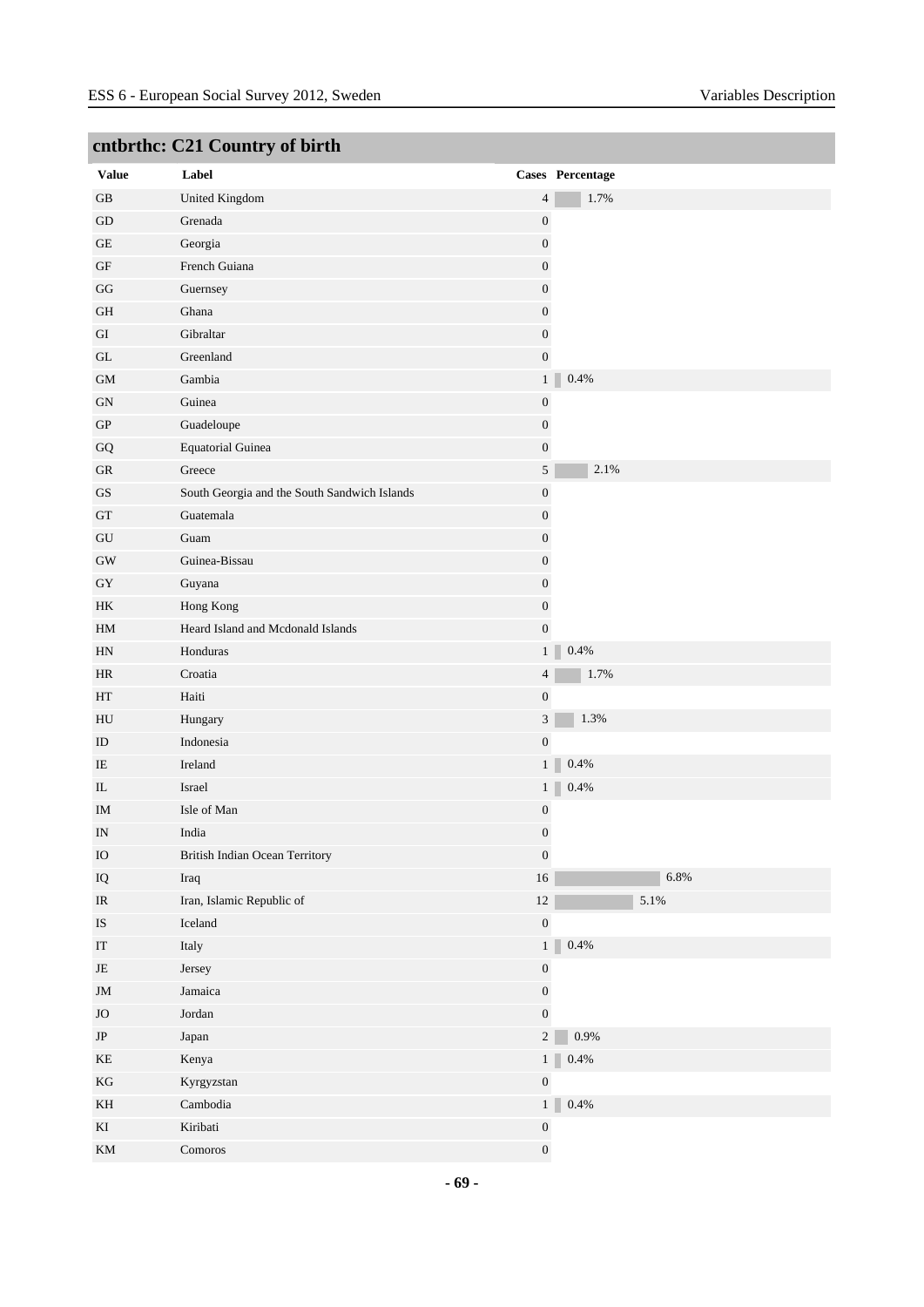|                                   | $\frac{1}{2}$                              |                  |                           |
|-----------------------------------|--------------------------------------------|------------------|---------------------------|
| Value                             | Label                                      |                  | Cases Percentage          |
| KN                                | Saint Kitts and Nevis                      | $\boldsymbol{0}$ |                           |
| KP                                | Korea, Democratic People's Republic of     |                  | $0.4\%$<br>1              |
| KR                                | Korea, Republic of                         |                  | 1<br>0.4%                 |
| $\mathop{\rm KW}$                 | Kuwait                                     |                  | 0.4%<br>1                 |
| KY                                | Cayman Islands                             | $\boldsymbol{0}$ |                           |
| KZ                                | Kazakhstan                                 | $\boldsymbol{0}$ |                           |
| LA                                | Lao People's Democratic Republic           | $\boldsymbol{0}$ |                           |
| $\rm LB$                          | Lebanon                                    | $\overline{c}$   | 0.9%                      |
| LC                                | Saint Lucia                                | $\boldsymbol{0}$ |                           |
| LI                                | Liechtenstein                              | $\boldsymbol{0}$ |                           |
| LK                                | Sri Lanka                                  |                  | $0.4\%$<br>1 <sup>1</sup> |
| LR                                | Liberia                                    | $\boldsymbol{0}$ |                           |
| ${\rm LS}$                        | Lesotho                                    | $\boldsymbol{0}$ |                           |
| LT                                | Lithuania                                  | $\boldsymbol{0}$ |                           |
| LU                                | Luxembourg                                 | $\boldsymbol{0}$ |                           |
| $\mathop{\rm LV}$                 | Latvia                                     |                  | $0.4\%$<br>$1 \mid$       |
| LY                                | Libya                                      | $\overline{4}$   | 1.7%                      |
| MA                                | Morocco                                    | $\boldsymbol{0}$ |                           |
| $\rm MC$                          | Monaco                                     | $\boldsymbol{0}$ |                           |
| MD                                | Moldova, Republic of                       | $\boldsymbol{0}$ |                           |
| $\rm ME$                          | Montenegro                                 | $\boldsymbol{0}$ |                           |
| MF                                | Saint Martin (French Part)                 | $\boldsymbol{0}$ |                           |
| $MG$                              | Madagascar                                 | $\boldsymbol{0}$ |                           |
| MH                                | Marshall Islands                           | $\boldsymbol{0}$ |                           |
| MK                                | Macedonia, The Former Yugoslav Republic of |                  | $0.4\%$<br>1 <sup>1</sup> |
| ML                                | Mali                                       | $\boldsymbol{0}$ |                           |
| MM                                | Myanmar                                    | $\boldsymbol{0}$ |                           |
| MN                                | Mongolia                                   | $\boldsymbol{0}$ |                           |
| MO                                | Macao                                      | 0                |                           |
| ${\sf MP}$                        | Northern Mariana Islands                   | $\boldsymbol{0}$ |                           |
| $_{\rm MQ}$                       | Martinique                                 | $\boldsymbol{0}$ |                           |
| $\ensuremath{\mathsf{MR}}\xspace$ | Mauritania                                 | $\boldsymbol{0}$ |                           |
| $\rm{MS}$                         | Montserrat                                 | $\boldsymbol{0}$ |                           |
| $\operatorname{MT}$               | Malta                                      | $\boldsymbol{0}$ |                           |
| $\rm MU$                          | Mauritius                                  | $\boldsymbol{0}$ |                           |
| MV                                | Maldives                                   | $\boldsymbol{0}$ |                           |
| $\ensuremath{\text{MW}}\xspace$   | Malawi                                     | $\boldsymbol{0}$ |                           |
| $\ensuremath{\text{MX}}\xspace$   | Mexico                                     | $\overline{c}$   | $0.9\%$                   |
| $\ensuremath{\text{MY}}$          | Malaysia                                   | $\boldsymbol{0}$ |                           |
| MZ                                | Mozambique                                 | $\boldsymbol{0}$ |                           |
| $_{\rm NA}$                       | Namibia                                    | $\boldsymbol{0}$ |                           |
| ${\rm NC}$                        | New Caledonia                              | $\boldsymbol{0}$ |                           |
| $\rm NE$                          | Niger                                      | $\boldsymbol{0}$ |                           |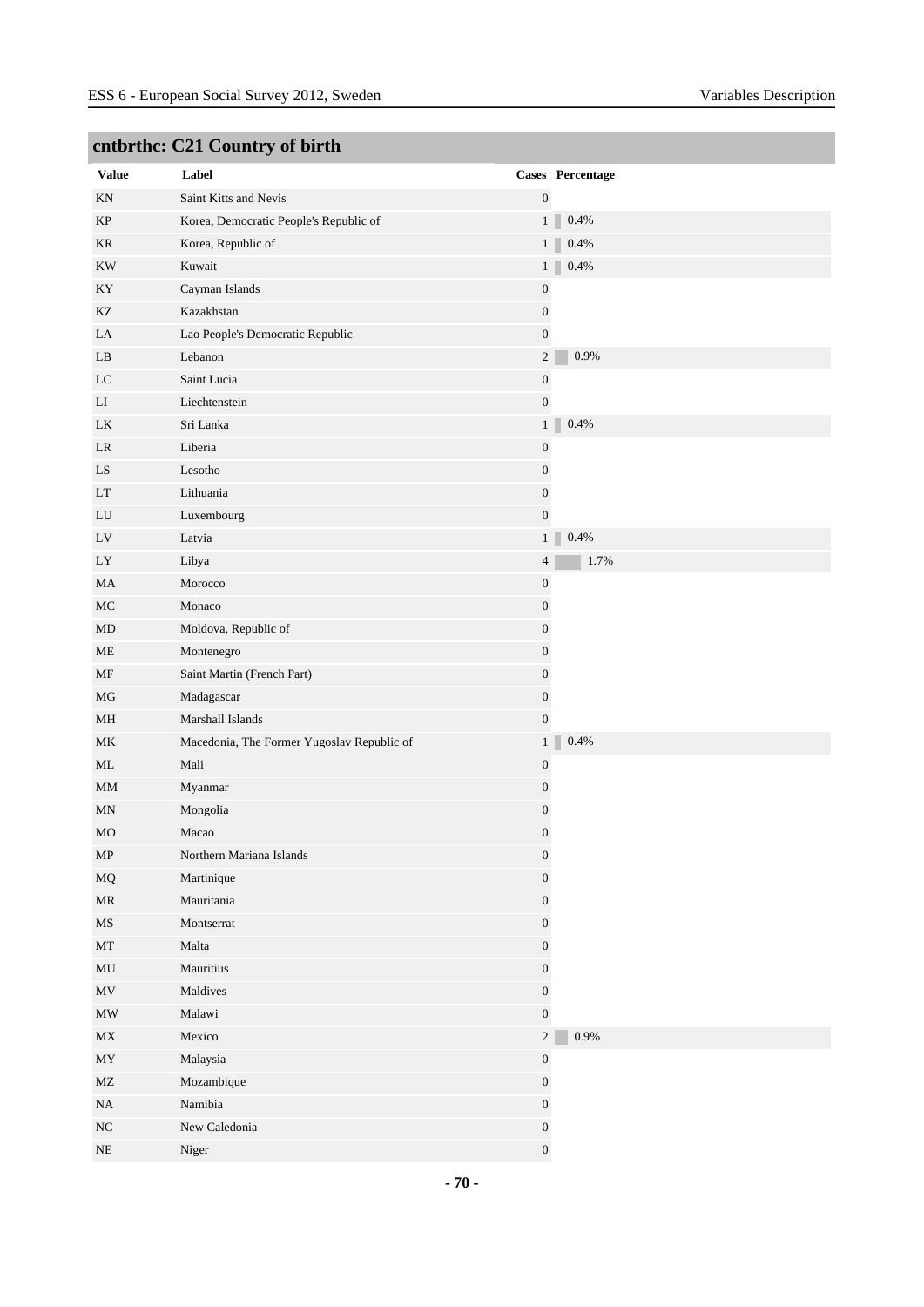|                            | entorum, car country or on the               |                  |                           |
|----------------------------|----------------------------------------------|------------------|---------------------------|
| <b>Value</b>               | Label                                        |                  | Cases Percentage          |
| $\rm{NF}$                  | Norfolk Island                               | $\boldsymbol{0}$ |                           |
| $_{\rm NG}$                | Nigeria                                      | $\boldsymbol{0}$ |                           |
| $\mathbf{N}\mathbf{I}$     | Nicaragua                                    | $\boldsymbol{0}$ |                           |
| $\rm NL$                   | Netherlands                                  | $\mathfrak{Z}$   | 1.3%                      |
| NO                         | Norway                                       | 8                | 3.4%                      |
| NP                         | Nepal                                        | $\boldsymbol{0}$ |                           |
| $\rm NR$                   | Nauru                                        | $\boldsymbol{0}$ |                           |
| ${\rm NU}$                 | Niue                                         | $\boldsymbol{0}$ |                           |
| NZ                         | New Zealand                                  | $\boldsymbol{0}$ |                           |
| OM                         | Oman                                         | $\boldsymbol{0}$ |                           |
| PA                         | Panama                                       | $\boldsymbol{0}$ |                           |
| $\ensuremath{\mathsf{PE}}$ | Peru                                         |                  | 0.4%<br>1 <sup>1</sup>    |
| $\rm PF$                   | French Polynesia                             | $\boldsymbol{0}$ |                           |
| PG                         | Papua New Guinea                             | $\boldsymbol{0}$ |                           |
| PH                         | Philippines                                  |                  | 1 <sub>1</sub><br>$0.4\%$ |
| PK                         | Pakistan                                     | $\overline{c}$   | 0.9%                      |
| $\rm PL$                   | Poland                                       | 9                | 3.8%                      |
| PM                         | Saint Pierre and Miquelon                    | $\boldsymbol{0}$ |                           |
| PN                         | Pitcairn                                     | $\boldsymbol{0}$ |                           |
| PR                         | Puerto Rico                                  | $\boldsymbol{0}$ |                           |
| $\mathbf{P}\mathbf{S}$     | Palestinian Territory, Occupied              | $\boldsymbol{0}$ |                           |
| $\mathbf{PT}$              | Portugal                                     | $\boldsymbol{0}$ |                           |
| PW                         | Palau                                        | $\boldsymbol{0}$ |                           |
| PY                         | Paraguay                                     | $\boldsymbol{0}$ |                           |
| QA                         | Qatar                                        | $\boldsymbol{0}$ |                           |
| RE                         | Réunion                                      | $\boldsymbol{0}$ |                           |
| RO                         | Romania                                      | $\overline{c}$   | 0.9%                      |
| $\mathbb{R}\mathcal{S}$    | Serbia                                       | $\overline{2}$   | 0.9%                      |
| RU                         | <b>Russian Federation</b>                    | 4                | 1.7%                      |
| $\mathbf{RW}$              | Rwanda                                       | $\boldsymbol{0}$ |                           |
| $\operatorname{SA}$        | Saudi Arabia                                 | $\boldsymbol{0}$ |                           |
| ${\bf SB}$                 | Solomon Islands                              | $\boldsymbol{0}$ |                           |
| ${\rm SC}$                 | Seychelles                                   | $\boldsymbol{0}$ |                           |
| ${\rm SD}$                 | Sudan                                        | $\boldsymbol{0}$ |                           |
| $\rm SE$                   | Sweden                                       | $\boldsymbol{0}$ |                           |
| $\mathbf{S}\mathbf{G}$     | Singapore                                    | $\boldsymbol{0}$ |                           |
| $\operatorname{SH}$        | Saint Helena, Ascension and Tristan Da Cunha | $\boldsymbol{0}$ |                           |
| $\rm SI$                   | Slovenia                                     | 1 <sup>1</sup>   | $0.4\%$                   |
| $\rm{SJ}$                  | Svalbard and Jan Mayen                       | $\boldsymbol{0}$ |                           |
| $\rm SK$                   | Slovakia                                     | $\boldsymbol{0}$ |                           |
| $\operatorname{SL}$        | Sierra Leone                                 | $\boldsymbol{0}$ |                           |
| ${\rm SM}$                 | San Marino                                   | $\boldsymbol{0}$ |                           |
| ${\rm SN}$                 | Senegal                                      | $\boldsymbol{0}$ |                           |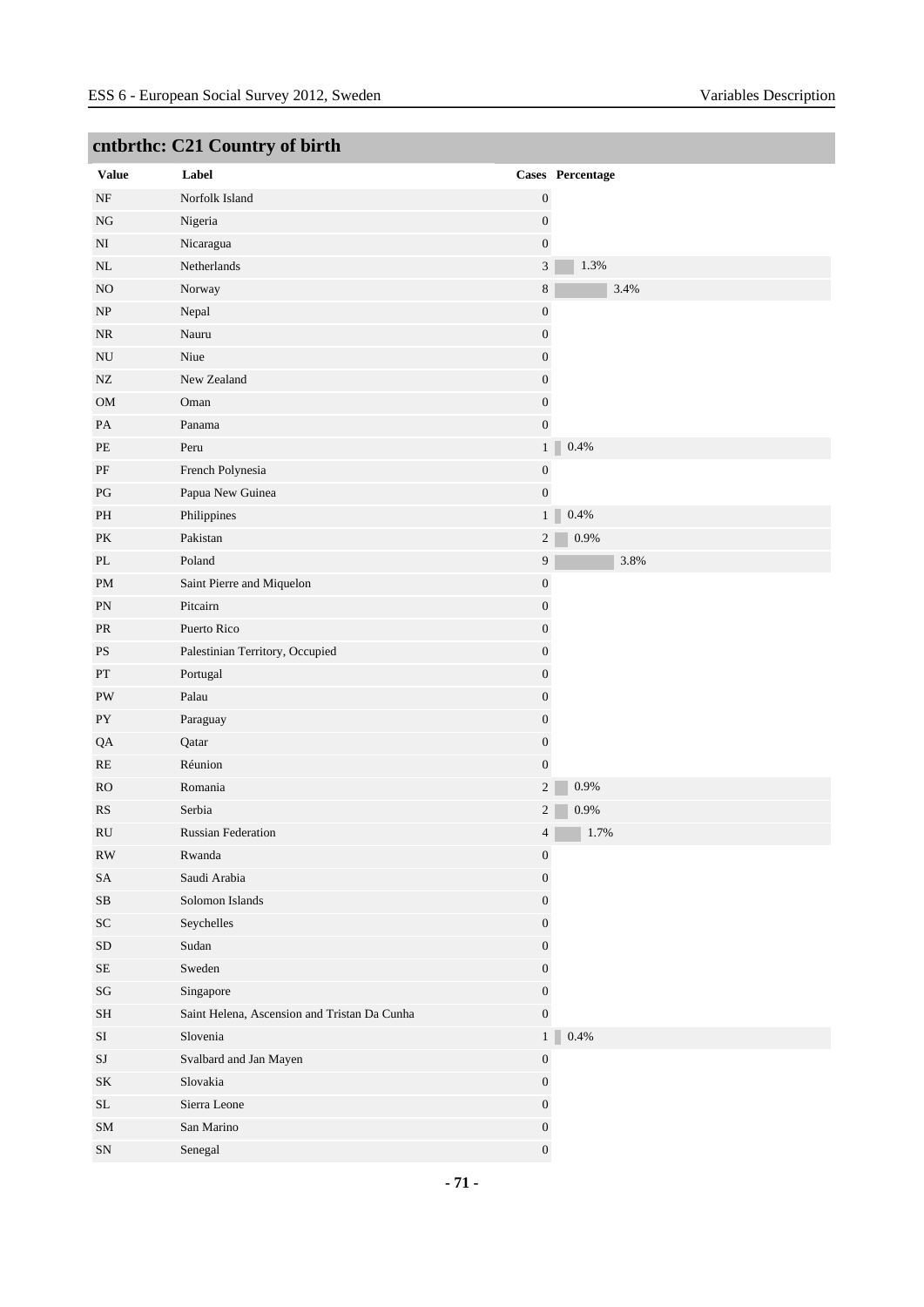|                                                  | $\mathbf{C}_{\mathbf{H}}$ and $\mathbf{C}_{\mathbf{H}}$ and $\mathbf{C}_{\mathbf{H}}$ and $\mathbf{C}_{\mathbf{H}}$ |                  |                  |
|--------------------------------------------------|---------------------------------------------------------------------------------------------------------------------|------------------|------------------|
| <b>Value</b>                                     | Label                                                                                                               |                  | Cases Percentage |
| <b>SO</b>                                        | Somalia                                                                                                             | $\overline{c}$   | $0.9\%$          |
| <b>SR</b>                                        | Suriname                                                                                                            | $\boldsymbol{0}$ |                  |
| $\rm SS$                                         | South Sudan                                                                                                         | $\boldsymbol{0}$ |                  |
| <b>ST</b>                                        | Sao Tome and Principe                                                                                               | $\boldsymbol{0}$ |                  |
| SV                                               | El Salvador                                                                                                         | $\overline{0}$   |                  |
| SX                                               | Sint Maarten (Dutch Part)                                                                                           | $\overline{0}$   |                  |
| SY                                               | Syrian Arab Republic                                                                                                | $\overline{4}$   | 1.7%             |
| $\ensuremath{\mathrm{SZ}}$                       | Swaziland                                                                                                           | $\boldsymbol{0}$ |                  |
| TC                                               | Turks and Caicos Islands                                                                                            | $\overline{0}$   |                  |
| TD                                               | Chad                                                                                                                | $\overline{0}$   |                  |
| $\ensuremath{\mathsf{T}}\ensuremath{\mathsf{F}}$ | French Southern Territories                                                                                         | $\boldsymbol{0}$ |                  |
| $\operatorname{TG}$                              | Togo                                                                                                                | $\boldsymbol{0}$ |                  |
| TH                                               | Thailand                                                                                                            | 1 <sup>1</sup>   | 0.4%             |
| TJ                                               | Tajikistan                                                                                                          | $\boldsymbol{0}$ |                  |
| TK                                               | Tokelau                                                                                                             | $\boldsymbol{0}$ |                  |
| TL                                               | Timor-Leste                                                                                                         | $\boldsymbol{0}$ |                  |
| TM                                               | Turkmenistan                                                                                                        | $\boldsymbol{0}$ |                  |
| TN                                               | Tunisia                                                                                                             | $\mathfrak{Z}$   | 1.3%             |
| <b>TO</b>                                        | Tonga                                                                                                               | $\boldsymbol{0}$ |                  |
| TR                                               | Turkey                                                                                                              | $\mathfrak{Z}$   | 1.3%             |
| TT                                               | Trinidad and Tobago                                                                                                 | $\boldsymbol{0}$ |                  |
| $\operatorname{TV}$                              | Tuvalu                                                                                                              | $\boldsymbol{0}$ |                  |
| $\operatorname{TW}$                              | Taiwan, Province of China                                                                                           | $\overline{0}$   |                  |
| TZ                                               | Tanzania, United Republic of                                                                                        | 1 <sup>1</sup>   | $0.4\%$          |
| UA                                               | Ukraine                                                                                                             | $\boldsymbol{0}$ |                  |
| UG                                               | Uganda                                                                                                              | 1 <sup>1</sup>   | 0.4%             |
| UM                                               | United States Minor Outlying Islands                                                                                | $\boldsymbol{0}$ |                  |
| US                                               | <b>United States</b>                                                                                                | $\overline{c}$   | 0.9%             |
| $_{\rm{UY}}$                                     | Uruguay                                                                                                             | $\boldsymbol{0}$ |                  |
| $\ensuremath{\text{UZ}}$                         | Uzbekistan                                                                                                          | $\overline{c}$   | $0.9\%$          |
| $\mathbf{V}\mathbf{A}$                           | Holy See (Vatican City State)                                                                                       | $\boldsymbol{0}$ |                  |
| $\rm VC$                                         | Saint Vincent and the Grenadines                                                                                    | $\boldsymbol{0}$ |                  |
| $\ensuremath{\mathsf{VE}}$                       | Venezuela, Bolivarian Republic of                                                                                   | $\boldsymbol{0}$ |                  |
| $\rm{VG}$                                        | Virgin Islands, British                                                                                             | $\boldsymbol{0}$ |                  |
| $\rm{VI}$                                        | Virgin Islands, U.S.                                                                                                | $\boldsymbol{0}$ |                  |
| $\ensuremath{\text{VN}}\xspace$                  | Viet Nam                                                                                                            | 1 <sup>1</sup>   | $0.4\%$          |
| VU                                               | Vanuatu                                                                                                             | $\boldsymbol{0}$ |                  |
| $\operatorname{WF}$                              | Wallis and Futuna                                                                                                   | $\boldsymbol{0}$ |                  |
| $\mathbf{W}\mathbf{S}$                           | Samoa                                                                                                               | $\boldsymbol{0}$ |                  |
| XK                                               | Kosovo                                                                                                              | $\mathfrak{S}$   | 2.1%             |
| ${\it YE}$                                       | Yemen                                                                                                               | $\boldsymbol{0}$ |                  |
| ${\it YT}$                                       | Mayotte                                                                                                             | $\boldsymbol{0}$ |                  |
| $\rm ZA$                                         | South Africa                                                                                                        | $\boldsymbol{0}$ |                  |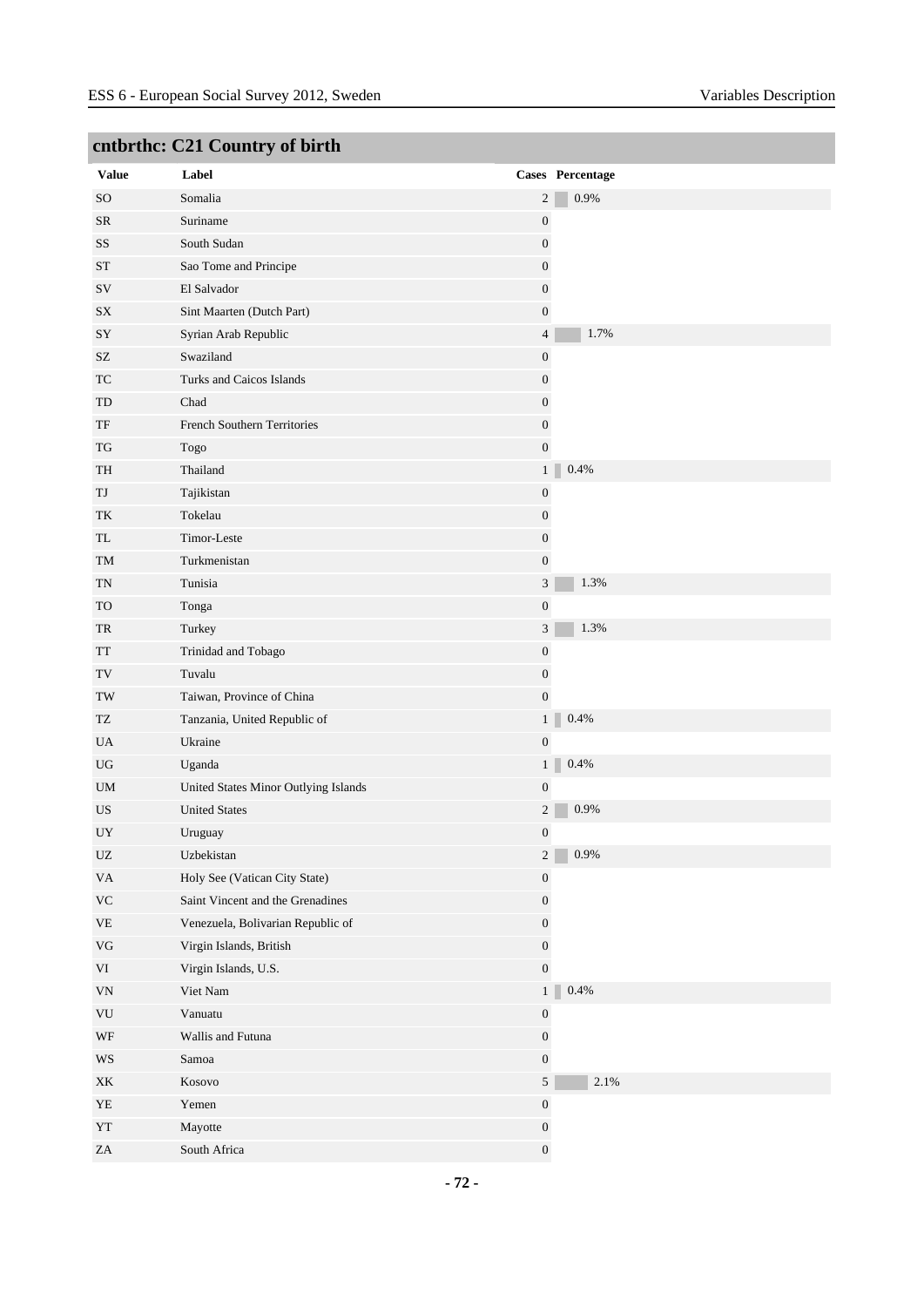# **cntbrthc: C21 Country of birth**

| <b>Value</b>        | Label          |                                                     |          | <b>Cases</b> Percentage |
|---------------------|----------------|-----------------------------------------------------|----------|-------------------------|
| ZM                  | Zambia         |                                                     | $\theta$ |                         |
| ZW                  | Zimbabwe       |                                                     | 0        |                         |
| 66                  | Not Applicable |                                                     | 1613     |                         |
| 99                  | No Answer      |                                                     | $\theta$ |                         |
| <b>Information:</b> |                | Type: discrete, Format: character, Missing: */66/99 |          |                         |
| Statistics (NW/W):  |                | Valid: (234 / -) Invalid: (1613 / -)                |          |                         |

# **livecnta: C22 What year you first came to live in country**

**Literal question:** What year did you first come to live in Sweden?

| <b>Value</b>       | Label          |                                                                                |          | Cases Percentage |
|--------------------|----------------|--------------------------------------------------------------------------------|----------|------------------|
| 6666               | Not applicable |                                                                                | 1613     |                  |
| 7777               | Refusal        |                                                                                | $\theta$ |                  |
| 8888               | Don't know     |                                                                                | $\theta$ |                  |
| 9999               | No answer      |                                                                                | $\Omega$ |                  |
| Information:       |                | Type: continuous, Format: numeric, Range: 1943-2011, Missing: *                |          |                  |
| Statistics (NW/W): |                | Valid: (234 / -) Invalid: (1613 / -) Mean: (1986.128 / -) StdDev: (17.721 / -) |          |                  |

# **lnghom1: C23a Language most often spoken at home: first mentioned**

Literal question: What language or languages do you speak most often at home?

| <b>Value</b>                     | Label      |                  | Cases Percentage  |
|----------------------------------|------------|------------------|-------------------|
| 777                              | Refusal    | $\boldsymbol{0}$ |                   |
| 888                              | Don't know |                  | $2\,$   $0.1\%$   |
| 999                              | No answer  | $\boldsymbol{0}$ |                   |
| ${\bf ALB}$                      |            |                  | $5   0.3\%$       |
| $\operatorname{AMH}$             |            |                  | $1 \,   \, 0.1\%$ |
| ${\sf A}{\sf R}{\sf A}$          |            |                  | 30   1.6%         |
| ${\sf AZE}$                      |            |                  | $2\,$   $\,0.1\%$ |
| <b>BEN</b>                       |            |                  | $1 \mid 0.1\%$    |
| $_{\rm BOS}$                     |            |                  | 8   $0.4\%$       |
| $\operatorname{BUL}$             |            |                  | $1 \,   \, 0.1\%$ |
| $\rm CHI$                        |            |                  | $2\,$   $\,0.1\%$ |
| $\mathbf{D}\mathbf{A}\mathbf{N}$ |            |                  | $1$   0.1%        |
| DUT                              |            |                  | $1 \mid 0.1\%$    |
| ${\rm ENG}$                      |            |                  | 14   $0.8\%$      |
| <b>EST</b>                       |            |                  | $1 \mid 0.1\%$    |
| ${\rm FIN}$                      |            |                  | $12   0.6\%$      |
| ${\tt GER}$                      |            |                  | $4   0.2\%$       |
| ${\tt GRE}$                      |            |                  | $1 \mid 0.1\%$    |
| HEB                              |            |                  | $1$   0.1%        |
| <b>HIN</b>                       |            |                  | $1\,$   0.1%      |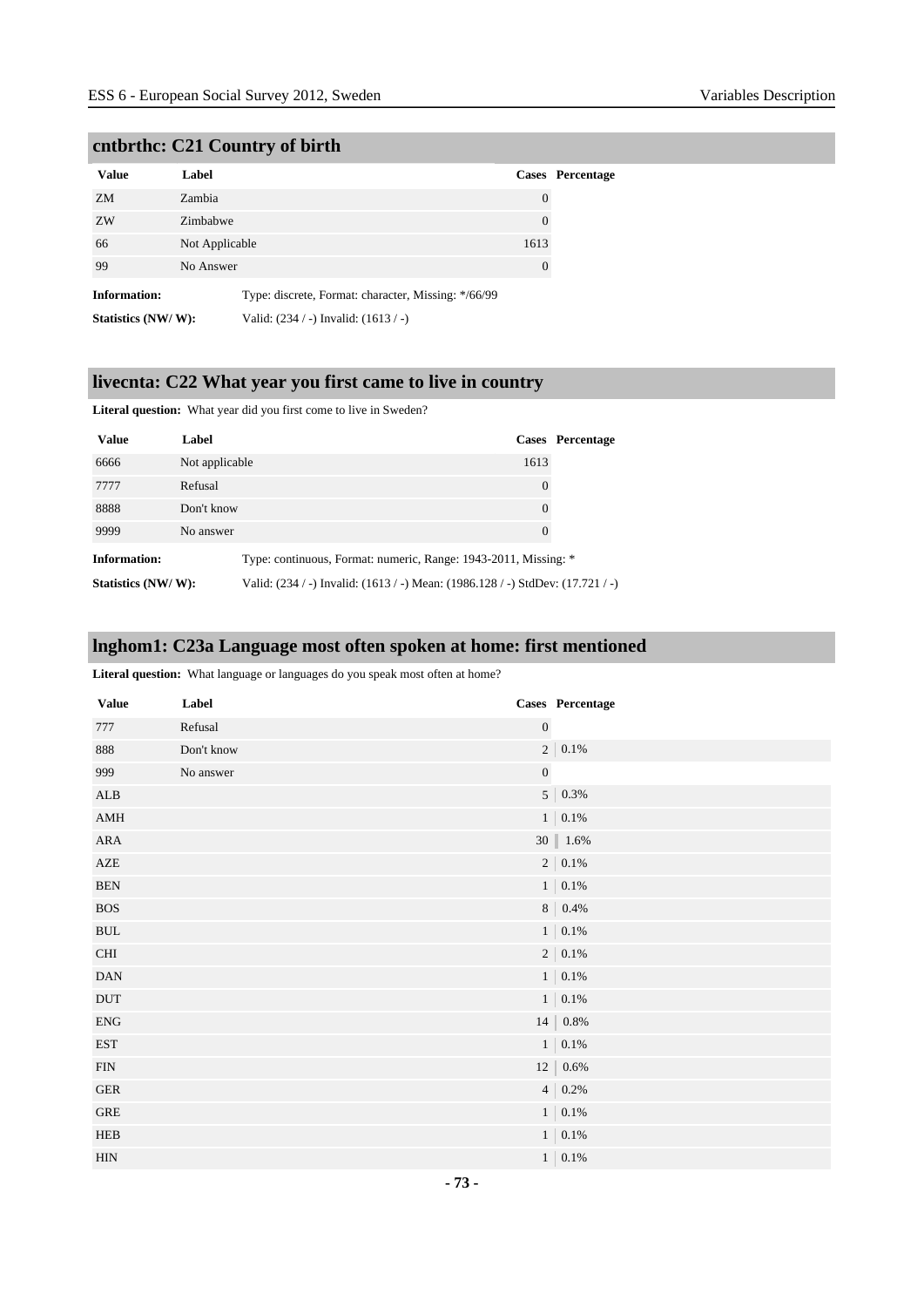| <b>Value</b>                       | Label                                         |      | Cases Percentage  |
|------------------------------------|-----------------------------------------------|------|-------------------|
| $\rm HRV$                          |                                               |      | $2\,$   $0.1\%$   |
| ${\rm HUN}$                        |                                               |      | $2\,$   $0.1\%$   |
| <b>JPN</b>                         |                                               |      | $1   0.1\%$       |
| <b>KUR</b>                         |                                               |      | $5 \mid 0.3\%$    |
| $\rm MAC$                          |                                               |      | $1 \mid 0.1\%$    |
| $\rm{NOR}$                         |                                               |      | $1 \mid 0.1\%$    |
| PAN                                |                                               |      | $1   0.1\%$       |
| ${\tt PER}$                        |                                               |      | $10   0.5\%$      |
| $\operatorname{POL}$               |                                               |      | $6   0.3\%$       |
| POR                                |                                               |      | $2   0.1\%$       |
| ${\rm PUS}$                        |                                               |      | $3   0.2\%$       |
| RUM                                |                                               |      | $1$   0.1%        |
| <b>RUN</b>                         |                                               |      | $1\,$   0.1%      |
| $\mathop{\rm RUS}\nolimits$        |                                               |      | $3   0.2\%$       |
| $\operatorname{SOM}$               |                                               |      | $2\,$   $0.1\%$   |
| <b>SPA</b>                         |                                               |      | 13   0.7%         |
| ${\rm SRP}$                        |                                               |      | $7$   0.4%        |
| $\mathbf{SWA}$                     |                                               |      | $4   0.2\%$       |
| <b>SWE</b>                         |                                               | 1681 | 91.0%             |
| <b>SYR</b>                         |                                               |      | $4   0.2\%$       |
| $\ensuremath{\mathsf{TIR}}\xspace$ |                                               |      | $1   0.1\%$       |
| TUR                                |                                               |      | $3   0.2\%$       |
| <b>URD</b>                         |                                               |      | $2\,$   $\,0.1\%$ |
| $U\!ZB$                            |                                               |      | $2\,$   $0.1\%$   |
| $\ensuremath{\mathsf{VIE}}$        |                                               |      | $1$   0.1%        |
| <b>Information:</b>                | Type: discrete, Format: character, Missing: * |      |                   |

# **lnghom1: C23a Language most often spoken at home: first mentioned**

**Statistics (NW/ W):** Valid: (1847 / -) Invalid: (0 / -)

# **lnghom2: C23b Language most often spoken at home: second mentioned**

**Literal question:** What language or languages do you speak most often at home?

| <b>Value</b> | Label      |                | <b>Cases</b> Percentage |       |
|--------------|------------|----------------|-------------------------|-------|
| 000          |            | 1650           |                         | 89.3% |
| 777          | Refusal    | $\mathbf{0}$   |                         |       |
| 888          | Don't know | 2              | 0.1%                    |       |
| 999          | No answer  | $\mathbf{0}$   |                         |       |
| ALB          |            |                | $1 \,   \, 0.1\%$       |       |
| AMH          |            |                | $1 \,   \, 0.1\%$       |       |
| <b>ARA</b>   |            |                | $2 \mid 0.1\%$          |       |
| <b>BOS</b>   |            |                | $1 \,   \, 0.1\%$       |       |
| <b>CHI</b>   |            |                | $1 \,   \, 0.1\%$       |       |
| <b>DAN</b>   |            | 3 <sup>1</sup> | 0.2%                    |       |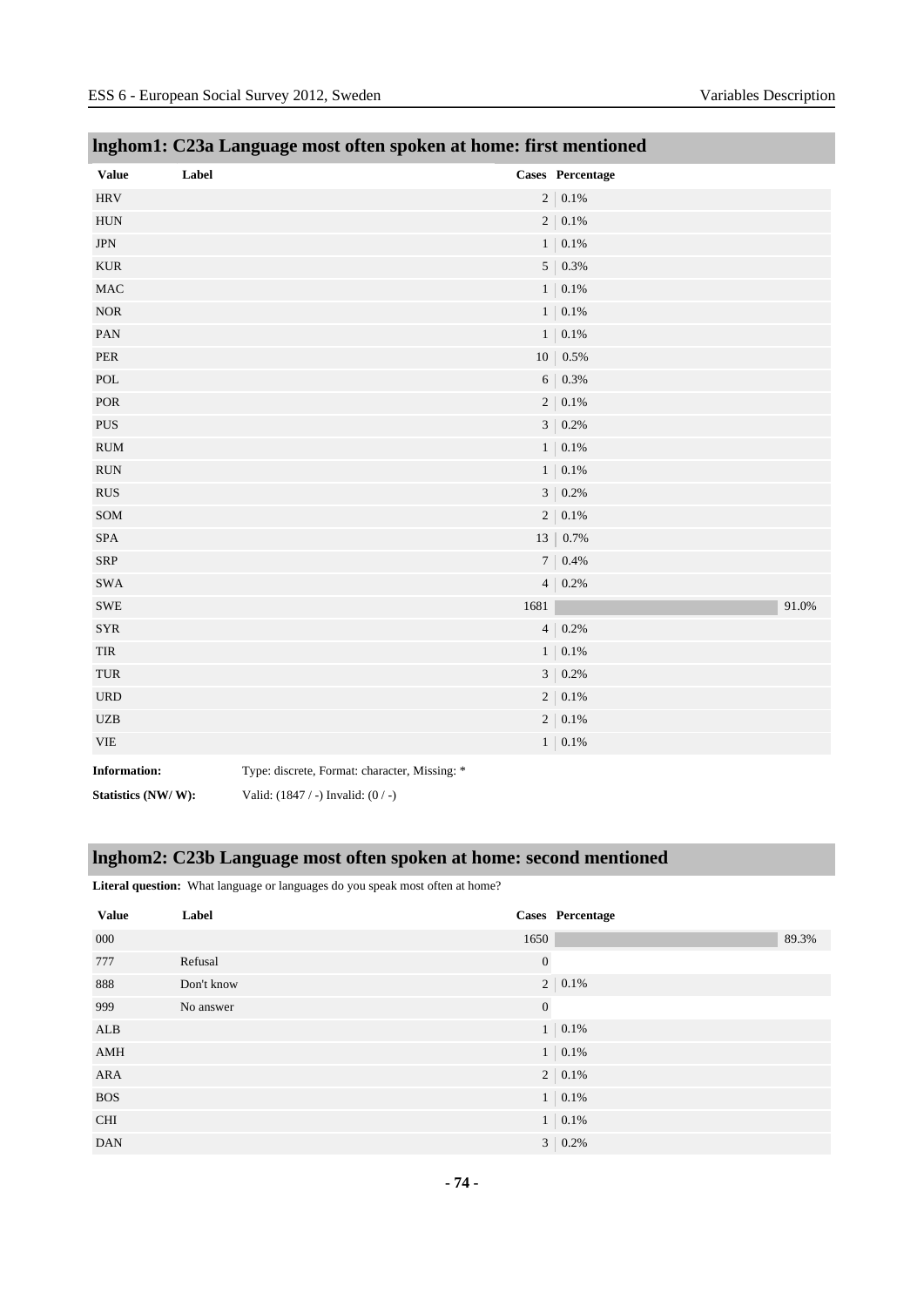| <b>Value</b>                | Label                                         | Cases Percentage |
|-----------------------------|-----------------------------------------------|------------------|
| $\operatorname{DUT}$        |                                               | $1$   0.1%       |
| <b>ENG</b>                  |                                               | 39 2.1%          |
| ${\rm FIN}$                 |                                               | $7$   0.4%       |
| <b>FRE</b>                  |                                               | $5   0.3\%$      |
| ${\tt GER}$                 |                                               | $5   0.3\%$      |
| <b>GRE</b>                  |                                               | $3   0.2\%$      |
| $\rm HRV$                   |                                               | $3 \mid 0.2\%$   |
| <b>HUN</b>                  |                                               | $1 \mid 0.1\%$   |
| <b>ITA</b>                  |                                               | $1$   0.1%       |
| $\mbox{JPN}$                |                                               | $1$   0.1%       |
| <b>LAO</b>                  |                                               | $1$   0.1%       |
| $\rm{NOR}$                  |                                               | $3\,$   $0.2\%$  |
| ${\tt PER}$                 |                                               | $2\,$   $0.1\%$  |
| $\operatorname{POL}$        |                                               | $5 \mid 0.3\%$   |
| $\mbox{POR}$                |                                               | $3   0.2\%$      |
| $\rm{ROM}$                  |                                               | $1   0.1\%$      |
| $\rm SGN$                   |                                               | $1 \mid 0.1\%$   |
| SPA                         |                                               | $6\,$   $0.3\%$  |
| ${\rm SRP}$                 |                                               | $2\,$   $0.1\%$  |
| <b>SWE</b>                  |                                               | 87 $4.7\%$       |
| $\operatorname{THA}$        |                                               | $3 \mid 0.2\%$   |
| $\ensuremath{\mathsf{TUR}}$ |                                               | $3   0.2\%$      |
| $_{\rm URD}$                |                                               | $1$   0.1%       |
| $U\!ZB$                     |                                               | $1$   0.1%       |
| <b>WOL</b>                  |                                               | $1   0.1\%$      |
| <b>Information:</b>         | Type: discrete, Format: character, Missing: * |                  |

# **lnghom2: C23b Language most often spoken at home: second mentioned**

**Information:** Type: discrete, Format: character, Missing: \*

**Statistics (NW/ W):** Valid: (1847 / -) Invalid: (0 / -)

# **blgetmg: C24 Belong to minority ethnic group in country**

|  |  |  |  |  | <b>Literal question:</b> Do you belong to a minority ethnic group in Sweden? |  |  |  |
|--|--|--|--|--|------------------------------------------------------------------------------|--|--|--|
|--|--|--|--|--|------------------------------------------------------------------------------|--|--|--|

| <b>Value</b>              | Label      |                                                               |          | Cases Percentage |       |
|---------------------------|------------|---------------------------------------------------------------|----------|------------------|-------|
| 1                         | Yes        |                                                               |          | 57 3.1%          |       |
| $\overline{2}$            | No         | 1774                                                          |          |                  | 96.9% |
| 7                         | Refusal    |                                                               |          |                  |       |
| 8                         | Don't know |                                                               | 15       |                  |       |
| 9                         | No answer  |                                                               | $\Omega$ |                  |       |
| <b>Information:</b>       |            | Type: discrete, Format: numeric, Range: 1-2, Missing: */7/8/9 |          |                  |       |
| _________________________ |            |                                                               |          |                  |       |

**Statistics (NW/ W):** Valid: (1831 / -) Invalid: (16 / -)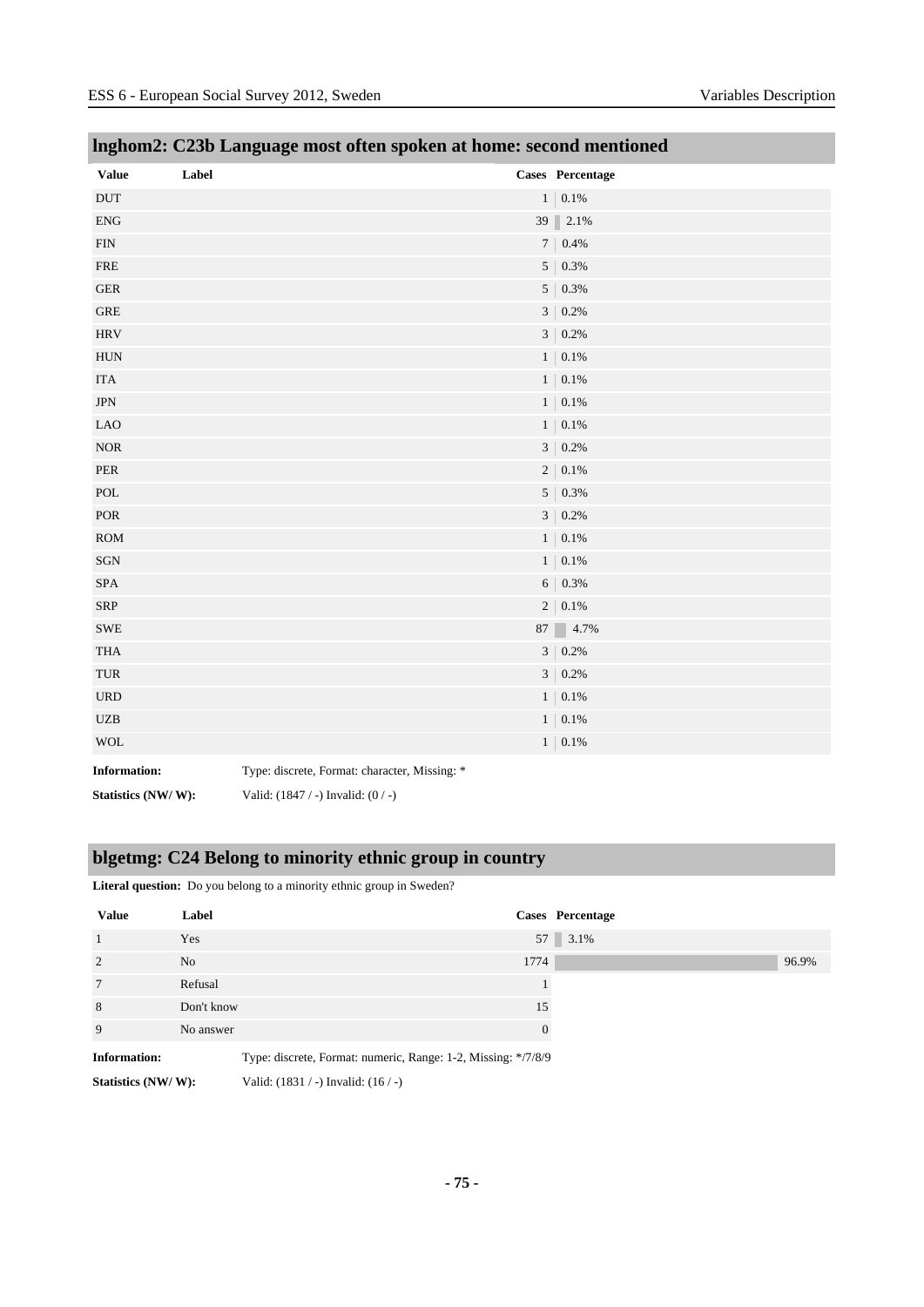# **facntr: C25 Father born in country**

**Literal question:** Was your father born in Sweden?

| <b>Value</b>        | Label      | Cases Percentage                                              |       |
|---------------------|------------|---------------------------------------------------------------|-------|
| $\overline{1}$      | Yes        | 1489                                                          | 80.7% |
| 2                   | No.        | 355                                                           | 19.3% |
| $7\phantom{.0}$     | Refusal    | $\overline{0}$                                                |       |
| 8                   | Don't know | 3                                                             |       |
| 9                   | No answer  | $\Omega$                                                      |       |
| <b>Information:</b> |            | Type: discrete, Format: numeric, Range: 1-2, Missing: */7/8/9 |       |
| Statistics (NW/W):  |            | Valid: $(1844 / -)$ Invalid: $(3 / -)$                        |       |

# **fbrncntb: C26 Country of birth, father**

**Literal question:** In which country was your father born?

| <b>Value</b>           | Label                       |                  | Cases Percentage        |
|------------------------|-----------------------------|------------------|-------------------------|
| 01                     | <b>DDR</b>                  | $\boldsymbol{0}$ |                         |
| 02                     | <b>USSR</b>                 |                  | 1 <sub>1</sub><br>0.3%  |
| 03                     | Czechoslovakia              |                  | $1$ $\parallel$<br>0.3% |
| 04                     | Yugoslavia                  | $\sqrt{5}$       | 1.4%                    |
| 05                     | East Timor                  | $\boldsymbol{0}$ |                         |
| 06                     | Serbia and Montenegro       | $\boldsymbol{0}$ |                         |
| 65                     | Alien passport              | $\boldsymbol{0}$ |                         |
| 77                     | Refusal                     | $\boldsymbol{0}$ |                         |
| 88                     | Don't Know                  | $\boldsymbol{0}$ |                         |
| AD                     | Andorra                     | $\boldsymbol{0}$ |                         |
| AE                     | <b>United Arab Emirates</b> | $\boldsymbol{0}$ |                         |
| $\rm{AF}$              | Afghanistan                 | $\boldsymbol{7}$ | 2.0%                    |
| AG                     | Antigua and Barbuda         | $\boldsymbol{0}$ |                         |
| AI                     | Anguilla                    | $\mathbf{0}$     |                         |
| AL                     | Albania                     | 2 <sup>1</sup>   | 0.6%                    |
| $\mathbf{A}\mathbf{M}$ | Armenia                     | $\boldsymbol{0}$ |                         |
| AO                     | Angola                      | $\boldsymbol{0}$ |                         |
| AQ                     | Antarctica                  | $\boldsymbol{0}$ |                         |
| AR                     | Argentina                   |                  | 0.3%<br>1               |
| $\mathbf{A}\mathbf{S}$ | American Samoa              | $\boldsymbol{0}$ |                         |
| $\mathbf{A}\mathbf{T}$ | Austria                     | $\overline{c}$   | $0.6\%$                 |
| AU                     | Australia                   | $\boldsymbol{0}$ |                         |
| AW                     | Aruba                       | $\boldsymbol{0}$ |                         |
| AX                     | Åland Islands               | $\boldsymbol{0}$ |                         |
| $\mathbf{A}\mathbf{Z}$ | Azerbaijan                  | $\sqrt{2}$       | $0.6\%$                 |
| <b>BA</b>              | Bosnia and Herzegovina      | 13               | 3.7%                    |
| <b>BB</b>              | <b>Barbados</b>             | $\boldsymbol{0}$ |                         |
| <b>BD</b>              | Bangladesh                  | $\boldsymbol{0}$ |                         |
| BE                     | Belgium                     | $\mathbf{1}$     | 0.3%                    |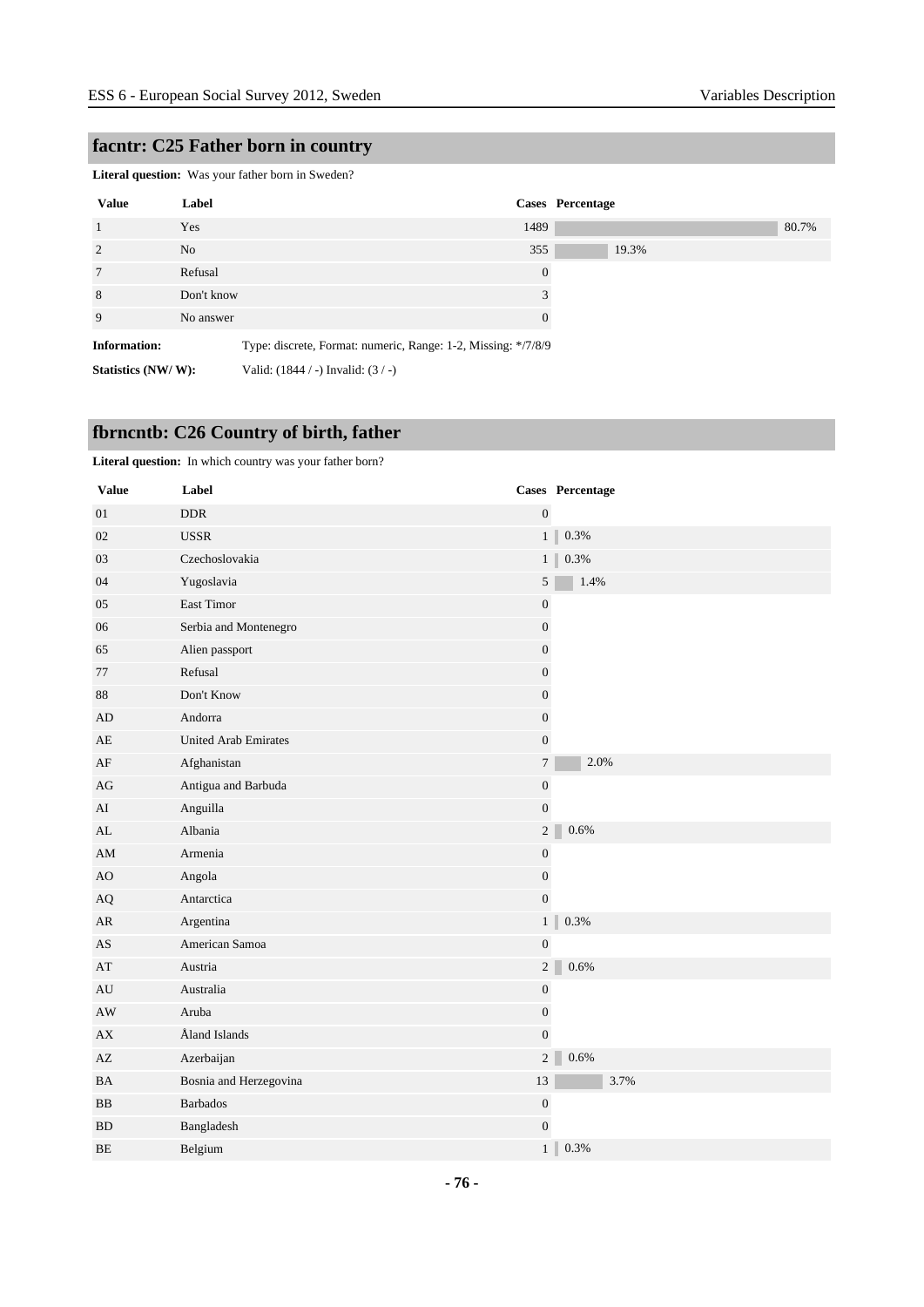|                            | rornento. C20 Country or on th, father |                           |
|----------------------------|----------------------------------------|---------------------------|
| <b>Value</b>               | Label                                  | Cases Percentage          |
| $\rm{BF}$                  | Burkina Faso                           | $\boldsymbol{0}$          |
| BG                         | Bulgaria                               | 1<br>0.3%                 |
| BH                         | Bahrain                                | $\boldsymbol{0}$          |
| BI                         | Burundi                                | 1<br>0.3%                 |
| BJ                         | Benin                                  | $\boldsymbol{0}$          |
| $\mathbf{BL}$              | Saint Barthélemy                       | $\boldsymbol{0}$          |
| BM                         | Bermuda                                | $\boldsymbol{0}$          |
| BN                         | Brunei Darussalam                      | $\boldsymbol{0}$          |
| <b>BO</b>                  | Bolivia, Plurinational State of        | 2 <sup>2</sup><br>0.6%    |
| <b>BQ</b>                  | Bonaire, Sint Eustatius and Saba       | $\boldsymbol{0}$          |
| BR                         | <b>Brazil</b>                          | 2 <sup>2</sup><br>$0.6\%$ |
| $_{\rm BS}$                | <b>Bahamas</b>                         | $\boldsymbol{0}$          |
| $\operatorname{BT}$        | Bhutan                                 | $\boldsymbol{0}$          |
| $\rm BV$                   | <b>Bouvet Island</b>                   | $\boldsymbol{0}$          |
| <b>BW</b>                  | <b>Botswana</b>                        | 1<br>0.3%                 |
| BY                         | <b>Belarus</b>                         | 1<br>0.3%                 |
| BZ                         | Belize                                 | $\boldsymbol{0}$          |
| CA                         | Canada                                 | 1<br>0.3%                 |
| CC                         | Cocos (Keeling) Islands                | $\boldsymbol{0}$          |
| CD                         | Congo, The Democratic Republic of the  | $\boldsymbol{0}$          |
| $\rm CF$                   | Central African Republic               | $\boldsymbol{0}$          |
| $\rm{CG}$                  | Congo                                  | $\boldsymbol{0}$          |
| <b>CH</b>                  | Switzerland                            | 0.3%<br>1                 |
| CI                         | Côte D'ivoire                          | $\boldsymbol{0}$          |
| $\mathrm{C}\mathrm{K}$     | Cook Islands                           | $\boldsymbol{0}$          |
| CL                         | Chile                                  | $10\,$<br>2.8%            |
| CM                         | Cameroon                               | $\boldsymbol{0}$          |
| CN                         | China                                  | 1.4%<br>5                 |
| CO                         | Colombia                               | $0.8\%$<br>3              |
| ${\sf CR}$                 | Costa Rica                             | $\boldsymbol{0}$          |
| $\ensuremath{\mathrm{CU}}$ | Cuba                                   | $\boldsymbol{0}$          |
| $\mathrm{CV}$              | Cape Verde                             | $\boldsymbol{0}$          |
| $\mathrm{CW}$              | Curaçao                                | $\boldsymbol{0}$          |
| ${\rm CX}$                 | Christmas Island                       | $\boldsymbol{0}$          |
| ${\rm CY}$                 | Cyprus                                 | $\boldsymbol{0}$          |
| $\operatorname{CZ}$        | Czech Republic                         | $0.6\%$<br>2 <sup>2</sup> |
| $\rm DE$                   | Germany                                | $21\,$<br>5.9%            |
| $\mathop{\rm DJ}\nolimits$ | Djibouti                               | $\boldsymbol{0}$          |
| ${\rm DK}$                 | Denmark                                | $15\,$<br>4.2%            |
| ${\rm DM}$                 | Dominica                               | $\boldsymbol{0}$          |
| $\rm DO$                   | Dominican Republic                     | $\boldsymbol{0}$          |
| DZ                         | Algeria                                | 2 <sup>2</sup><br>$0.6\%$ |
| $\rm EC$                   | Ecuador                                | 1<br>$0.3\%$              |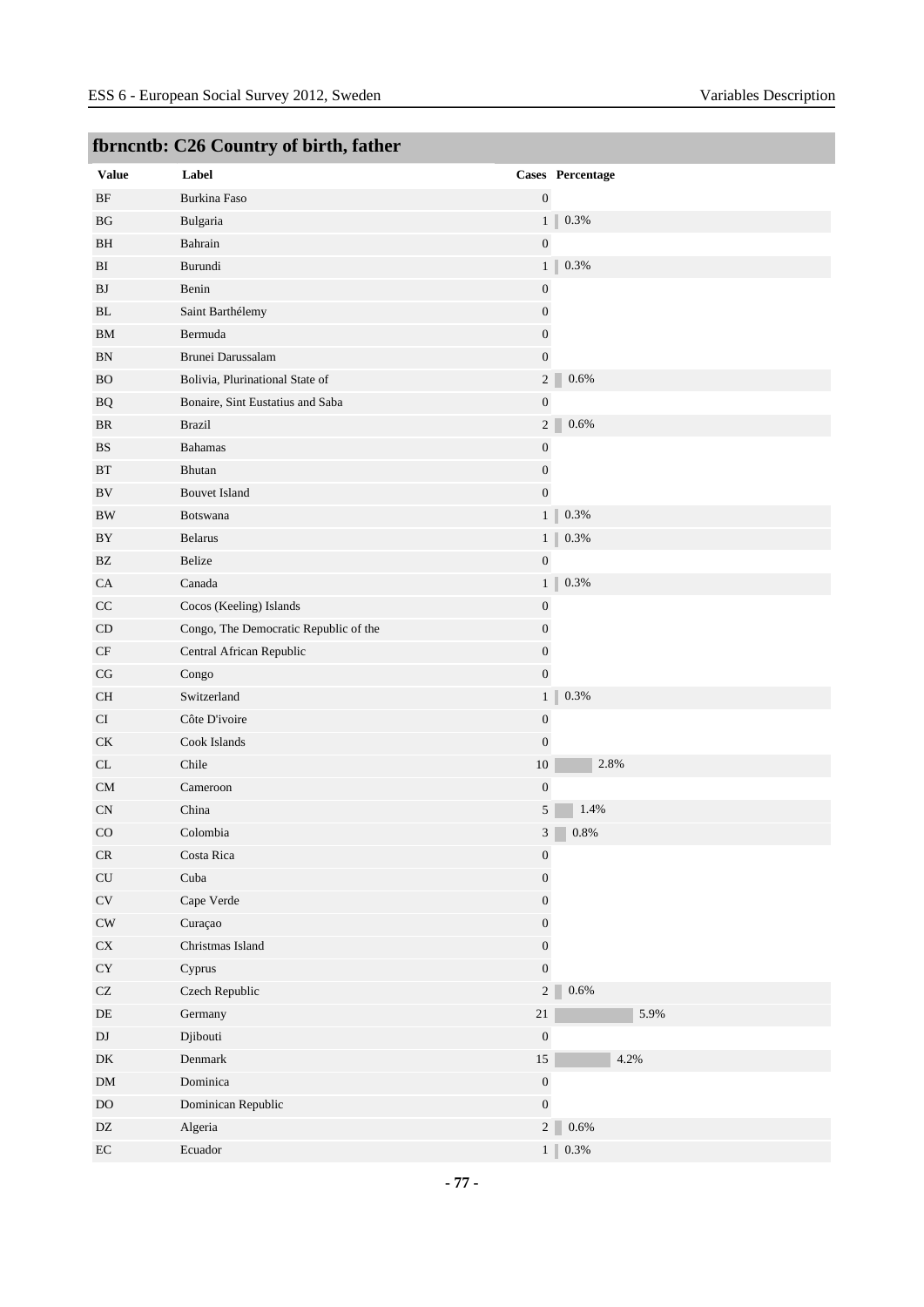|                            | Tornento. Czo Country or on th, father       |                  |                  |
|----------------------------|----------------------------------------------|------------------|------------------|
| <b>Value</b>               | Label                                        |                  | Cases Percentage |
| $\rm{EE}$                  | Estonia                                      | 4                | $1.1\%$          |
| EG                         | Egypt                                        | 2 <sup>1</sup>   | 0.6%             |
| EH                         | Western Sahara                               | $\boldsymbol{0}$ |                  |
| $\rm ER$                   | Eritrea                                      | 1                | $0.3\%$          |
| ES                         | Spain                                        | $5\overline{)}$  | 1.4%             |
| ET                         | Ethiopia                                     | $2\Box$          | $0.6\%$          |
| FI                         | Finland                                      | 60               | 16.9%            |
| FJ                         | Fiji                                         | $\boldsymbol{0}$ |                  |
| FK                         | Falkland Islands (Malvinas)                  | $\boldsymbol{0}$ |                  |
| <b>FM</b>                  | Micronesia, Federated States of              | $\boldsymbol{0}$ |                  |
| FO.                        | Faroe Islands                                | $\boldsymbol{0}$ |                  |
| ${\sf FR}$                 | France                                       | 1                | 0.3%             |
| <b>GA</b>                  | Gabon                                        | $\boldsymbol{0}$ |                  |
| GB                         | United Kingdom                               | 3                | 0.8%             |
| ${\rm GD}$                 | Grenada                                      | $\boldsymbol{0}$ |                  |
| $\operatorname{GE}$        | Georgia                                      | $\boldsymbol{0}$ |                  |
| $\operatorname{GF}$        | French Guiana                                | $\boldsymbol{0}$ |                  |
| GG                         | Guernsey                                     | $\boldsymbol{0}$ |                  |
| <b>GH</b>                  | Ghana                                        | $\boldsymbol{0}$ |                  |
| $\rm GI$                   | Gibraltar                                    | $\boldsymbol{0}$ |                  |
| GL                         | Greenland                                    | $\boldsymbol{0}$ |                  |
| <b>GM</b>                  | Gambia                                       | 1                | $0.3\%$          |
| ${\rm GN}$                 | Guinea                                       | $\boldsymbol{0}$ |                  |
| ${\rm GP}$                 | Guadeloupe                                   | $\boldsymbol{0}$ |                  |
| ${\bf G}{\bf Q}$           | <b>Equatorial Guinea</b>                     | $\boldsymbol{0}$ |                  |
| ${\rm GR}$                 | Greece                                       | $\tau$           | 2.0%             |
| $\mathbf{G}\mathbf{S}$     | South Georgia and the South Sandwich Islands | $\boldsymbol{0}$ |                  |
| GT                         | Guatemala                                    | $\boldsymbol{0}$ |                  |
| GU                         | Guam                                         | $\boldsymbol{0}$ |                  |
| $\rm GW$                   | Guinea-Bissau                                | $\boldsymbol{0}$ |                  |
| ${\rm GY}$                 | Guyana                                       | $\boldsymbol{0}$ |                  |
| HK                         | Hong Kong                                    | $\boldsymbol{0}$ |                  |
| $\mathop{\rm HM}\nolimits$ | Heard Island and Mcdonald Islands            | $\boldsymbol{0}$ |                  |
| $\mathop{\rm HN}\nolimits$ | Honduras                                     | $\boldsymbol{0}$ |                  |
| $\rm{HR}$                  | Croatia                                      | $6\phantom{.}6$  | 1.7%             |
| $\operatorname{HT}$        | Haiti                                        | $\boldsymbol{0}$ |                  |
| ${\rm H}{\rm U}$           | Hungary                                      | $8\,$            | 2.3%             |
| $\rm ID$                   | Indonesia                                    | $\boldsymbol{0}$ |                  |
| $\rm IE$                   | Ireland                                      | $\boldsymbol{0}$ |                  |
| $\rm IL$                   | Israel                                       | 1                | $0.3\%$          |
| $\rm IM$                   | Isle of Man                                  | $\boldsymbol{0}$ |                  |
| $\ensuremath{\text{IN}}$   | India                                        | 2 <sup>7</sup>   | $0.6\%$          |
| $\rm IO$                   | <b>British Indian Ocean Territory</b>        | $\boldsymbol{0}$ |                  |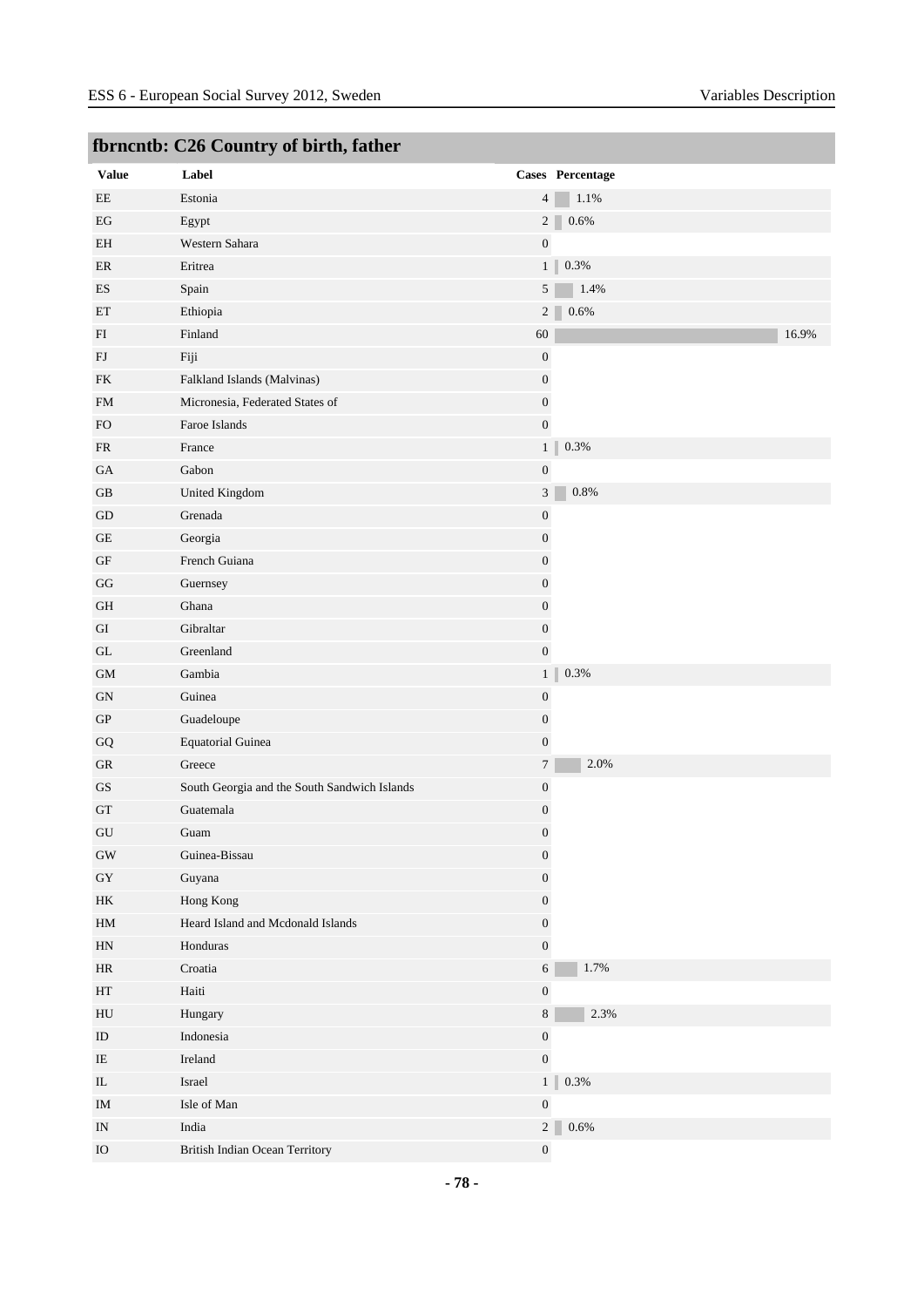| $\cdots$<br><b>Value</b> | Label                                      |                             | Cases Percentage |
|--------------------------|--------------------------------------------|-----------------------------|------------------|
| IQ                       | Iraq                                       | 17                          | 4.8%             |
| IR                       | Iran, Islamic Republic of                  | 15                          | 4.2%             |
| IS                       | Iceland                                    | $\boldsymbol{0}$            |                  |
| IT                       | Italy                                      | 5                           | 1.4%             |
| JE                       | Jersey                                     | $\boldsymbol{0}$            |                  |
| JM                       | Jamaica                                    | $\boldsymbol{0}$            |                  |
| <b>JO</b>                | Jordan                                     |                             | $0.3\%$<br>1     |
| $\rm{JP}$                | Japan                                      | $\ensuremath{\mathfrak{Z}}$ | 0.8%             |
| KE                       | Kenya                                      |                             | $1 \ 0.3\%$      |
| KG                       | Kyrgyzstan                                 | $\boldsymbol{0}$            |                  |
| KH                       | Cambodia                                   | 2 <sup>1</sup>              | $0.6\%$          |
| ΚI                       | Kiribati                                   | $\boldsymbol{0}$            |                  |
| KM                       | Comoros                                    | $\boldsymbol{0}$            |                  |
| KN                       | Saint Kitts and Nevis                      | $\boldsymbol{0}$            |                  |
| KP                       | Korea, Democratic People's Republic of     | $\boldsymbol{0}$            |                  |
| KR                       | Korea, Republic of                         | 1                           | $0.3\%$          |
| $\mathbf{K}\mathbf{W}$   | Kuwait                                     |                             | 1<br>$0.3\%$     |
| KY                       | Cayman Islands                             | $\boldsymbol{0}$            |                  |
| KZ                       | Kazakhstan                                 | $\boldsymbol{0}$            |                  |
| LA                       | Lao People's Democratic Republic           | $\boldsymbol{0}$            |                  |
| LB                       | Lebanon                                    | $2\sqrt{ }$                 | 0.6%             |
| LC                       | Saint Lucia                                | $\boldsymbol{0}$            |                  |
| LI                       | Liechtenstein                              | $\boldsymbol{0}$            |                  |
| LK                       | Sri Lanka                                  | 1                           | $0.3\%$          |
| LR                       | Liberia                                    | $\boldsymbol{0}$            |                  |
| ${\rm LS}$               | Lesotho                                    | $\boldsymbol{0}$            |                  |
| LT                       | Lithuania                                  | $\mathbf{1}$                | $0.3\%$          |
| LU                       | Luxembourg                                 | $\boldsymbol{0}$            |                  |
| LV                       | Latvia                                     | $\boldsymbol{0}$            |                  |
| LY                       | Libya                                      | $\tau$                      | $2.0\%$          |
| MA                       | Morocco                                    |                             | 1<br>$0.3\%$     |
| $\rm MC$                 | Monaco                                     | $\boldsymbol{0}$            |                  |
| MD                       | Moldova, Republic of                       | $\boldsymbol{0}$            |                  |
| ME                       | Montenegro                                 | 1                           | $0.3\%$          |
| MF                       | Saint Martin (French Part)                 | $\boldsymbol{0}$            |                  |
| $_{\rm MG}$              | Madagascar                                 | $\boldsymbol{0}$            |                  |
| MH                       | Marshall Islands                           | $\boldsymbol{0}$            |                  |
| MK                       | Macedonia, The Former Yugoslav Republic of | $\overline{2}$              | $0.6\%$          |
| ML                       | Mali                                       | $\boldsymbol{0}$            |                  |
| $\mathop{\rm MM}$        | Myanmar                                    | $\boldsymbol{0}$            |                  |
| MN                       | Mongolia                                   | $\boldsymbol{0}$            |                  |
| MO                       | Macao                                      | $\boldsymbol{0}$            |                  |
| ${\bf MP}$               | Northern Mariana Islands                   | $\boldsymbol{0}$            |                  |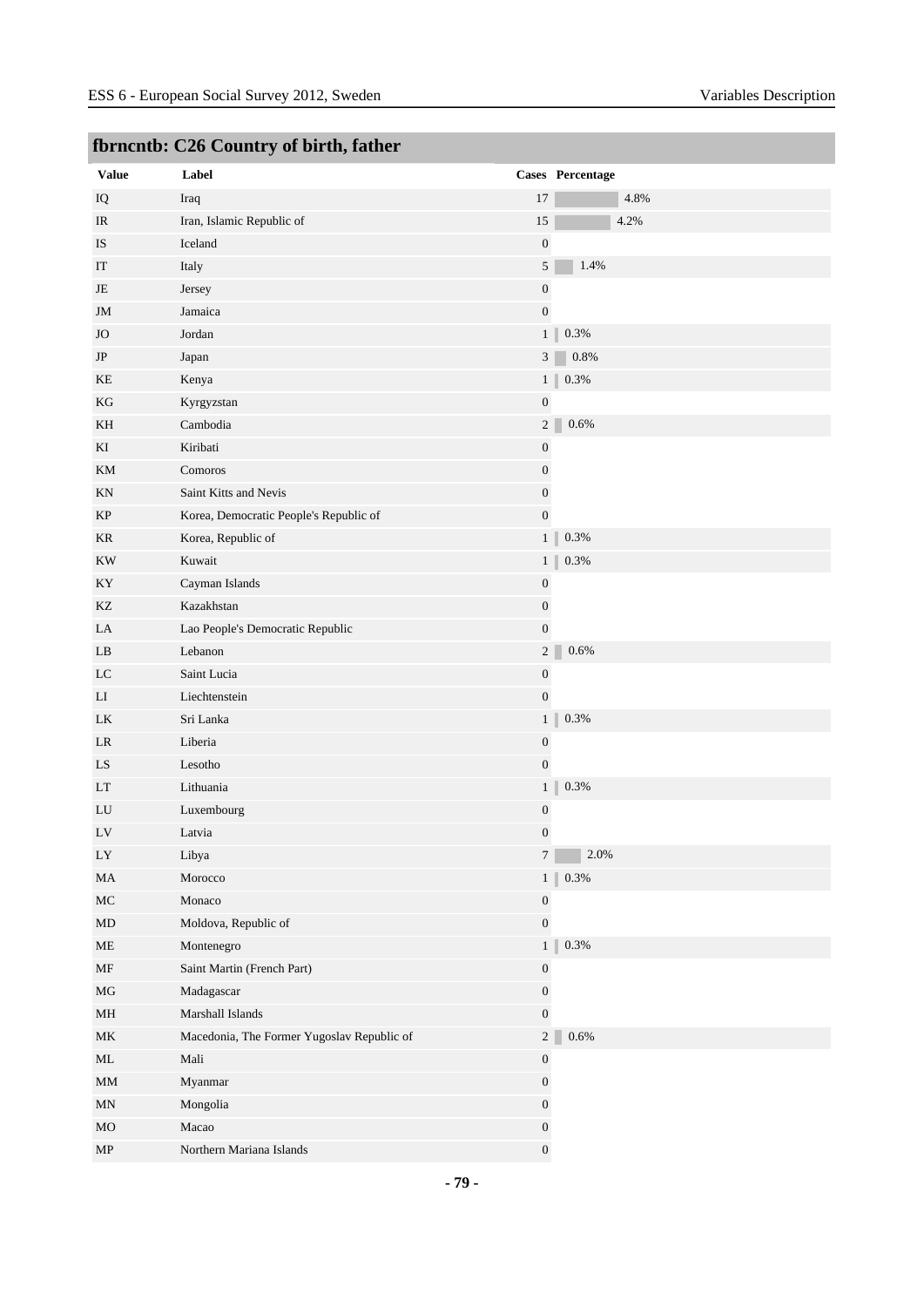|                                   | <u>romento: C20 Country or on the rather</u> |                  |                  |
|-----------------------------------|----------------------------------------------|------------------|------------------|
| <b>Value</b>                      | Label                                        |                  | Cases Percentage |
| $\rm MQ$                          | Martinique                                   | $\boldsymbol{0}$ |                  |
| $\ensuremath{\mathsf{MR}}\xspace$ | Mauritania                                   | $\boldsymbol{0}$ |                  |
| MS                                | Montserrat                                   | $\boldsymbol{0}$ |                  |
| $\operatorname{MT}$               | Malta                                        | $\boldsymbol{0}$ |                  |
| $\rm MU$                          | Mauritius                                    | $\boldsymbol{0}$ |                  |
| MV                                | Maldives                                     | $\boldsymbol{0}$ |                  |
| $\ensuremath{\text{MW}}\xspace$   | Malawi                                       | $\boldsymbol{0}$ |                  |
| MX                                | Mexico                                       | 2 <sup>2</sup>   | $0.6\%$          |
| $\boldsymbol{\mathrm{MY}}$        | Malaysia                                     | $\boldsymbol{0}$ |                  |
| MZ                                | Mozambique                                   | $\boldsymbol{0}$ |                  |
| NA                                | Namibia                                      | $\boldsymbol{0}$ |                  |
| $_{\mathrm{NC}}$                  | New Caledonia                                | $\boldsymbol{0}$ |                  |
| $\rm NE$                          | Niger                                        | $\boldsymbol{0}$ |                  |
| $\rm{NF}$                         | Norfolk Island                               | $\boldsymbol{0}$ |                  |
| $_{\rm NG}$                       | Nigeria                                      | $\boldsymbol{0}$ |                  |
| $\rm NI$                          | Nicaragua                                    | $\boldsymbol{0}$ |                  |
| $\rm NL$                          | Netherlands                                  | $\overline{4}$   | $1.1\%$          |
| $_{\rm NO}$                       | Norway                                       | $13\,$           | 3.7%             |
| $\ensuremath{\text{NP}}\xspace$   | Nepal                                        | $\boldsymbol{0}$ |                  |
| $\rm NR$                          | Nauru                                        | $\boldsymbol{0}$ |                  |
| $\rm NU$                          | Niue                                         | $\boldsymbol{0}$ |                  |
| ${\rm NZ}$                        | New Zealand                                  | $\boldsymbol{0}$ |                  |
| $_{\rm OM}$                       | Oman                                         | $\boldsymbol{0}$ |                  |
| $\mathbf{PA}$                     | Panama                                       | $\boldsymbol{0}$ |                  |
| $\rm PE$                          | Peru                                         | 1 <sup>1</sup>   | $0.3\%$          |
| $\rm PF$                          | French Polynesia                             | $\boldsymbol{0}$ |                  |
| $\mathbf{P}\mathbf{G}$            | Papua New Guinea                             | $\boldsymbol{0}$ |                  |
| $\rm PH$                          | Philippines                                  | 1 <sup>1</sup>   | $0.3\%$          |
| $\mathbf{P}\mathbf{K}$            | Pakistan                                     | 3 <sup>1</sup>   | 0.8%             |
| $\mathbf{P}\mathbf{L}$            | Poland                                       | $10\,$           | $2.8\%$          |
| $\mathbf{PM}$                     | Saint Pierre and Miquelon                    | $\boldsymbol{0}$ |                  |
| ${\rm PN}$                        | Pitcairn                                     | $\boldsymbol{0}$ |                  |
| $\ensuremath{\mathsf{PR}}\xspace$ | Puerto Rico                                  | $\boldsymbol{0}$ |                  |
| $\mathbf{P}\mathbf{S}$            | Palestinian Territory, Occupied              | $\boldsymbol{0}$ |                  |
| $\mathbf{PT}$                     | Portugal                                     | $\boldsymbol{0}$ |                  |
| ${\rm PW}$                        | Palau                                        | $\boldsymbol{0}$ |                  |
| ${\rm PY}$                        | Paraguay                                     | $\boldsymbol{0}$ |                  |
| QA                                | Qatar                                        | $\boldsymbol{0}$ |                  |
| $\mathbf{RE}$                     | Réunion                                      | $\boldsymbol{0}$ |                  |
| ${\rm RO}$                        | Romania                                      | 2 <sup>2</sup>   | $0.6\%$          |
| $\mathbf{R}\mathbf{S}$            | Serbia                                       | $\overline{4}$   | $1.1\%$          |
| $\mathbf{R}\mathbf{U}$            | Russian Federation                           | $\overline{4}$   | $1.1\%$          |
| RW                                | Rwanda                                       | $\boldsymbol{0}$ |                  |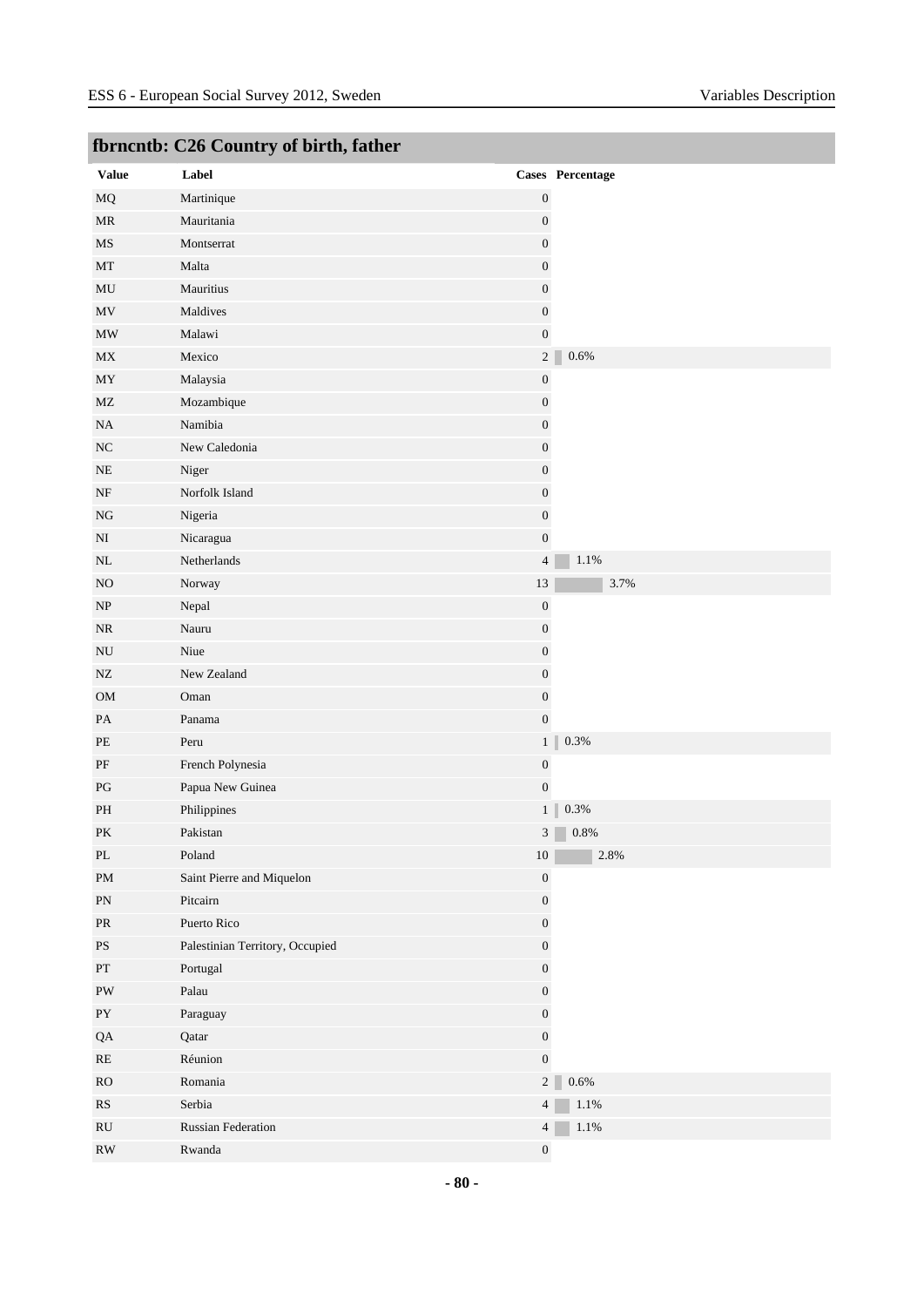| <b>Value</b>                                     | Label                                        |                  | Cases Percentage          |
|--------------------------------------------------|----------------------------------------------|------------------|---------------------------|
| SA                                               | Saudi Arabia                                 | $\boldsymbol{0}$ |                           |
| $\rm SB$                                         | Solomon Islands                              | $\boldsymbol{0}$ |                           |
| SC                                               | Seychelles                                   | $\boldsymbol{0}$ |                           |
| <b>SD</b>                                        | Sudan                                        | $\boldsymbol{0}$ |                           |
| $\rm SE$                                         | Sweden                                       |                  | $0.3\%$<br>1 <sup>1</sup> |
| $\mathbf{S}\mathbf{G}$                           | Singapore                                    | $\boldsymbol{0}$ |                           |
| <b>SH</b>                                        | Saint Helena, Ascension and Tristan Da Cunha | $\boldsymbol{0}$ |                           |
| $\rm SI$                                         | Slovenia                                     |                  | $0.3\%$<br>1 <sup>1</sup> |
| SJ                                               | Svalbard and Jan Mayen                       | $\boldsymbol{0}$ |                           |
| SK                                               | Slovakia                                     | $\boldsymbol{0}$ |                           |
| SL                                               | Sierra Leone                                 | $\boldsymbol{0}$ |                           |
| SM                                               | San Marino                                   | $\boldsymbol{0}$ |                           |
| ${\rm SN}$                                       | Senegal                                      |                  | 0.3%<br>1 <sup>1</sup>    |
| SO                                               | Somalia                                      |                  | 2 <sup>2</sup><br>0.6%    |
| <b>SR</b>                                        | Suriname                                     | $\boldsymbol{0}$ |                           |
| SS                                               | South Sudan                                  | $\boldsymbol{0}$ |                           |
| ${\cal S}{\cal T}$                               | Sao Tome and Principe                        | $\boldsymbol{0}$ |                           |
| $\mathrm{SV}$                                    | El Salvador                                  | $\boldsymbol{0}$ |                           |
| SX                                               | Sint Maarten (Dutch Part)                    | $\boldsymbol{0}$ |                           |
| SY                                               | Syrian Arab Republic                         | $5\overline{)}$  | 1.4%                      |
| $\ensuremath{\mathrm{SZ}}$                       | Swaziland                                    | $\boldsymbol{0}$ |                           |
| TC                                               | Turks and Caicos Islands                     | $\boldsymbol{0}$ |                           |
| TD                                               | Chad                                         | $\boldsymbol{0}$ |                           |
| $\ensuremath{\mathsf{T}}\ensuremath{\mathsf{F}}$ | French Southern Territories                  | $\boldsymbol{0}$ |                           |
| TG                                               | Togo                                         | $\boldsymbol{0}$ |                           |
| TH                                               | Thailand                                     |                  | $0.3\%$<br>1 <sup>1</sup> |
| TJ                                               | Tajikistan                                   | $\boldsymbol{0}$ |                           |
| TK                                               | Tokelau                                      | $\boldsymbol{0}$ |                           |
| TL                                               | Timor-Leste                                  | $\boldsymbol{0}$ |                           |
| TM                                               | Turkmenistan                                 | $\boldsymbol{0}$ |                           |
| $\mathcal{T}\mathcal{N}$                         | Tunisia                                      | $\overline{2}$   | 0.6%                      |
| <b>TO</b>                                        | Tonga                                        | $\boldsymbol{0}$ |                           |
| ${\rm TR}$                                       | Turkey                                       | $11\,$           | $3.1\%$                   |
| $\operatorname{TT}$                              | Trinidad and Tobago                          | $\boldsymbol{0}$ |                           |
| $\operatorname{TV}$                              | Tuvalu                                       | $\boldsymbol{0}$ |                           |
| $\operatorname{TW}$                              | Taiwan, Province of China                    | $\boldsymbol{0}$ |                           |
| TZ                                               | Tanzania, United Republic of                 |                  | $0.3\%$<br>1 <sup>1</sup> |
| $\mathbf{UA}$                                    | Ukraine                                      | $\boldsymbol{0}$ |                           |
| $_{\rm UG}$                                      | Uganda                                       | $2\vert$         | $0.6\%$                   |
| $\mathbf{U}\mathbf{M}$                           | United States Minor Outlying Islands         | $\boldsymbol{0}$ |                           |
| US                                               | <b>United States</b>                         | 5 <sup>5</sup>   | 1.4%                      |
| $_{\rm{UY}}$                                     | Uruguay                                      |                  | 2 <sup>2</sup><br>0.6%    |
| $\ensuremath{\text{UZ}}$                         | Uzbekistan                                   |                  | 2 <sup>2</sup><br>$0.6\%$ |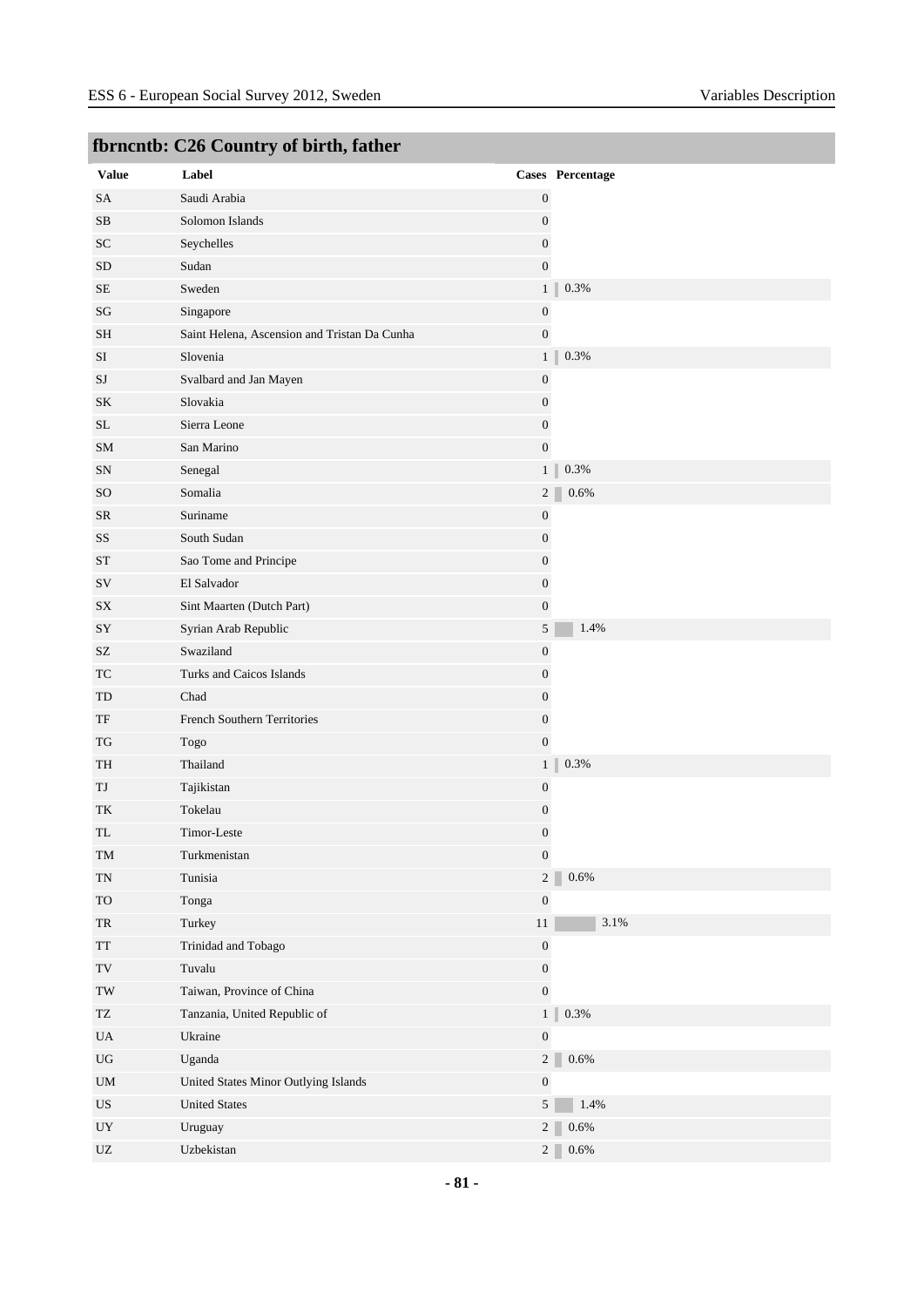| <b>Value</b>        | Label                   |                                                     |                  | Cases Percentage |
|---------------------|-------------------------|-----------------------------------------------------|------------------|------------------|
| VA                  |                         | Holy See (Vatican City State)                       | $\mathbf{0}$     |                  |
| $\rm VC$            |                         | Saint Vincent and the Grenadines                    | $\boldsymbol{0}$ |                  |
| VE                  |                         | Venezuela, Bolivarian Republic of                   | $\overline{0}$   |                  |
| VG                  | Virgin Islands, British |                                                     | $\boldsymbol{0}$ |                  |
| VI                  | Virgin Islands, U.S.    |                                                     | $\mathbf{0}$     |                  |
| <b>VN</b>           | Viet Nam                |                                                     | 1                | 0.3%             |
| ${\rm VU}$          | Vanuatu                 |                                                     | $\boldsymbol{0}$ |                  |
| WF                  | Wallis and Futuna       |                                                     | $\boldsymbol{0}$ |                  |
| WS                  | Samoa                   |                                                     | $\overline{0}$   |                  |
| XK                  | Kosovo                  |                                                     | 6                | 1.7%             |
| YE                  | Yemen                   |                                                     | $\overline{0}$   |                  |
| YT                  | Mayotte                 |                                                     | $\boldsymbol{0}$ |                  |
| ZA                  | South Africa            |                                                     | 0                |                  |
| ZM                  | Zambia                  |                                                     | $\overline{0}$   |                  |
| ${\rm ZW}$          | Zimbabwe                |                                                     | $\overline{0}$   |                  |
| 66                  | Not Applicable          |                                                     | 1492             |                  |
| 99                  | No Answer               |                                                     | $\mathbf{0}$     |                  |
| <b>Information:</b> |                         | Type: discrete, Format: character, Missing: */66/99 |                  |                  |
| Statistics (NW/W):  |                         | Valid: (355 / -) Invalid: (1492 / -)                |                  |                  |

# **mocntr: C27 Mother born in country**

#### **Literal question:** Was your mother born in Sweden?

| <b>Value</b>        | Label          | Cases Percentage                                              |       |
|---------------------|----------------|---------------------------------------------------------------|-------|
|                     | Yes            | 1490                                                          | 80.7% |
| 2                   | N <sub>o</sub> | 357<br>19.3%                                                  |       |
| 7                   | Refusal        | $\theta$                                                      |       |
| 8                   | Don't know     | 0                                                             |       |
| 9                   | No answer      | 0                                                             |       |
| <b>Information:</b> |                | Type: discrete, Format: numeric, Range: 1-2, Missing: */7/8/9 |       |
| Statistics (NW/W):  |                | Valid: $(1847 / -)$ Invalid: $(0 / -)$                        |       |

# **mbrncntb: C28 Country of birth, mother**

**Literal question:** In which country was your mother born?

| <b>Value</b> | Label                 |          | <b>Cases</b> Percentage |
|--------------|-----------------------|----------|-------------------------|
| 01           | <b>DDR</b>            | $\Omega$ |                         |
| 02           | <b>USSR</b>           |          | $1 \ 0.3\%$             |
| 03           | Czechoslovakia        |          | $1 \ 0.3\%$             |
| 04           | Yugoslavia            |          | 2.0%                    |
| 05           | East Timor            | $\Omega$ |                         |
| 06           | Serbia and Montenegro |          | 0.3%                    |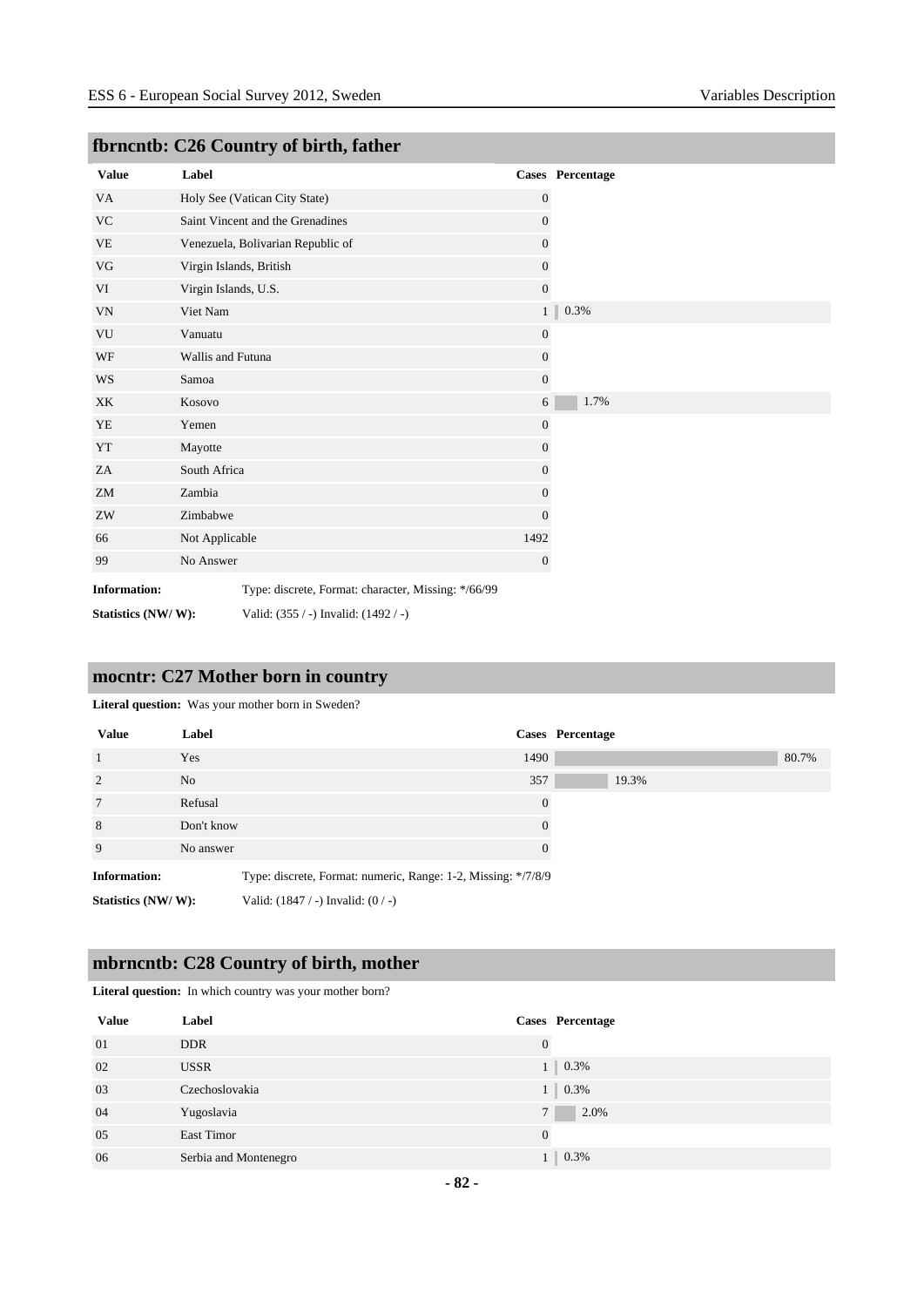| <b>Value</b>           | Label                                 |                  | Cases Percentage          |
|------------------------|---------------------------------------|------------------|---------------------------|
| 65                     | Alien passport                        | $\boldsymbol{0}$ |                           |
| 77                     | Refusal                               | $\boldsymbol{0}$ |                           |
| 88                     | Don't Know                            | $\boldsymbol{0}$ |                           |
| AD                     | Andorra                               | $\boldsymbol{0}$ |                           |
| AE                     | <b>United Arab Emirates</b>           | $\boldsymbol{0}$ |                           |
| AF                     | Afghanistan                           |                  | $\overline{7}$<br>2.0%    |
| AG                     | Antigua and Barbuda                   | $\boldsymbol{0}$ |                           |
| AI                     | Anguilla                              |                  | $\boldsymbol{0}$          |
| AL                     | Albania                               |                  | 2 <sup>2</sup><br>0.6%    |
| AM                     | Armenia                               |                  | 1 <sub>1</sub><br>0.3%    |
| AO                     | Angola                                | $\boldsymbol{0}$ |                           |
| AQ                     | Antarctica                            | $\boldsymbol{0}$ |                           |
| AR                     | Argentina                             |                  | 0.3%<br>1 <sup>1</sup>    |
| AS                     | American Samoa                        | $\boldsymbol{0}$ |                           |
| AT                     | Austria                               |                  | 0.6%<br>2 <sup>2</sup>    |
| AU                     | Australia                             | $\boldsymbol{0}$ |                           |
| AW                     | Aruba                                 | $\boldsymbol{0}$ |                           |
| ${\bf AX}$             | Åland Islands                         | $\boldsymbol{0}$ |                           |
| AZ                     | Azerbaijan                            |                  | 0.6%<br>2 <sup>2</sup>    |
| BA                     | Bosnia and Herzegovina                | $12\,$           | 3.4%                      |
| BB                     | <b>Barbados</b>                       | $\boldsymbol{0}$ |                           |
| <b>BD</b>              | Bangladesh                            | $\boldsymbol{0}$ |                           |
| $\rm BE$               | Belgium                               | $\boldsymbol{0}$ |                           |
| BF                     | Burkina Faso                          |                  | $\boldsymbol{0}$          |
| BG                     | Bulgaria                              |                  | $0.3\%$<br>1 <sup>1</sup> |
| BH                     | Bahrain                               | $\boldsymbol{0}$ |                           |
| BI                     | Burundi                               |                  | 0.3%<br>1 <sup>1</sup>    |
| BJ                     | Benin                                 | $\boldsymbol{0}$ |                           |
| BL                     | Saint Barthélemy                      | $\boldsymbol{0}$ |                           |
| ${\rm BM}$             | Bermuda                               | $\boldsymbol{0}$ |                           |
| ${\rm BN}$             | Brunei Darussalam                     |                  | $\boldsymbol{0}$          |
| ${\rm BO}$             | Bolivia, Plurinational State of       |                  | $0.3\%$<br>1 <sub>1</sub> |
| $\rm{BQ}$              | Bonaire, Sint Eustatius and Saba      | $\boldsymbol{0}$ |                           |
| BR                     | Brazil                                |                  | 1 <sup>1</sup><br>$0.3\%$ |
| $\mathbf{B}\mathbf{S}$ | <b>Bahamas</b>                        | $\boldsymbol{0}$ |                           |
| $\operatorname{BT}$    | Bhutan                                | $\boldsymbol{0}$ |                           |
| $\rm BV$               | <b>Bouvet Island</b>                  |                  | $\boldsymbol{0}$          |
| $\rm BW$               | Botswana                              |                  | 0.3%<br>1                 |
| BY                     | Belarus                               | $\boldsymbol{0}$ |                           |
| $\mathbf{B}\mathbf{Z}$ | Belize                                |                  | $\boldsymbol{0}$          |
| CA                     | Canada                                |                  | $0.3\%$<br>1 <sup>1</sup> |
| $\rm CC$               | Cocos (Keeling) Islands               | $\boldsymbol{0}$ |                           |
| $\mathop{\rm CD}$      | Congo, The Democratic Republic of the |                  | $\boldsymbol{0}$          |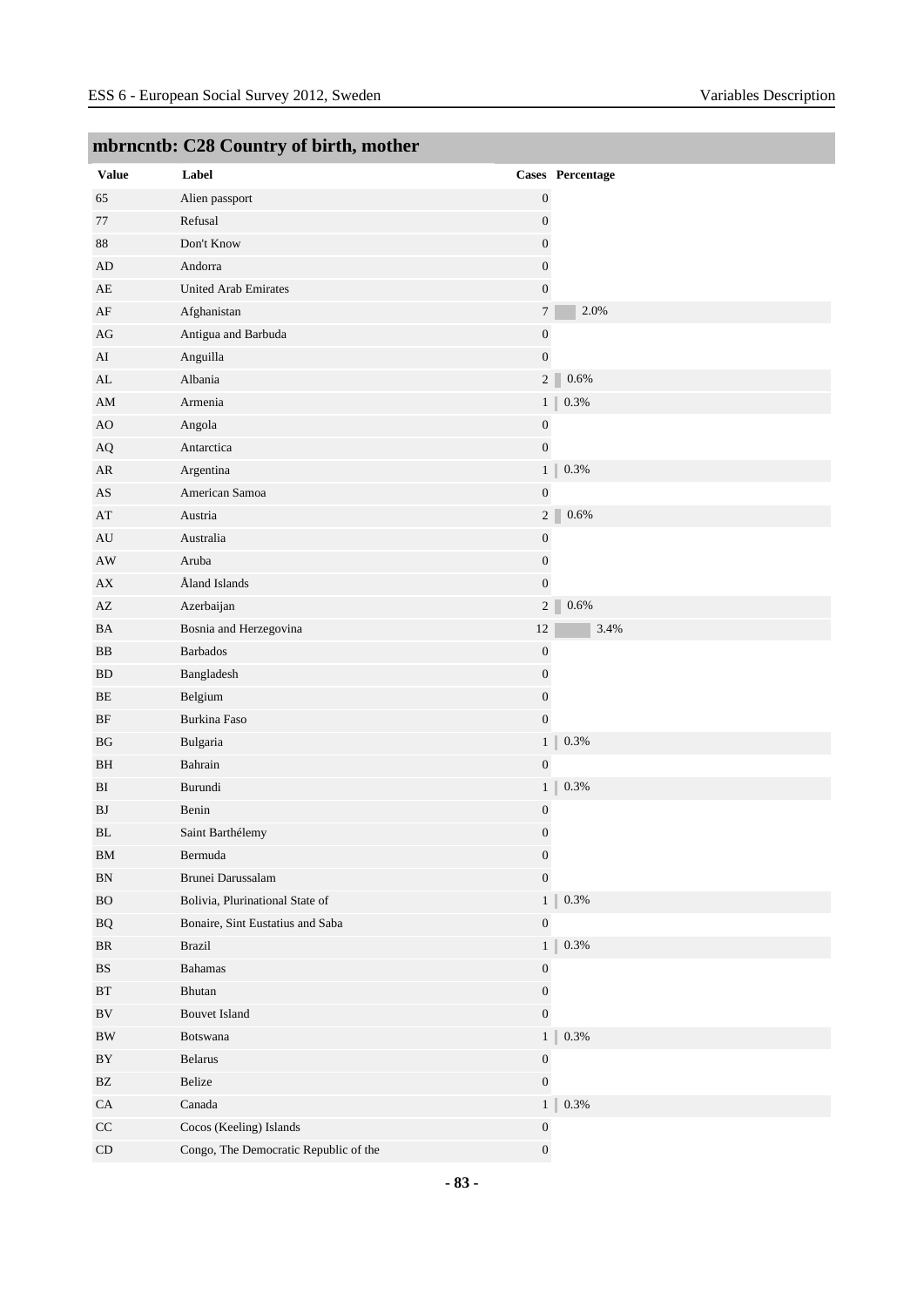| $\cdots$<br><b>Value</b> | $\sim$ counts $\sim$ or one and inter-<br>Label |                  | Cases Percentage          |
|--------------------------|-------------------------------------------------|------------------|---------------------------|
| $\rm CF$                 | Central African Republic                        | $\boldsymbol{0}$ |                           |
| $\rm{CG}$                | Congo                                           | $\boldsymbol{0}$ |                           |
| $\rm CH$                 | Switzerland                                     |                  | 0.3%<br>1 <sup>1</sup>    |
| CI                       | Côte D'ivoire                                   | $\boldsymbol{0}$ |                           |
| CK                       | Cook Islands                                    | $\boldsymbol{0}$ |                           |
| CL                       | Chile                                           | 9                | 2.5%                      |
| ${\rm CM}$               | Cameroon                                        |                  | $0.3\%$<br>1 <sup>1</sup> |
|                          | China                                           | 5 <sup>1</sup>   |                           |
| CN<br>CO                 | Colombia                                        |                  | 1.4%                      |
|                          |                                                 |                  | $2\vert$<br>$0.6\%$       |
| ${\sf CR}$               | Costa Rica                                      | $\boldsymbol{0}$ |                           |
| ${\rm CU}$               | Cuba                                            | $\boldsymbol{0}$ |                           |
| $\rm{CV}$                | Cape Verde                                      | $\boldsymbol{0}$ |                           |
| CW                       | Curaçao                                         | $\boldsymbol{0}$ |                           |
| ${\rm CX}$               | Christmas Island                                | $\boldsymbol{0}$ |                           |
| CY                       | Cyprus                                          | $\boldsymbol{0}$ |                           |
| $\operatorname{CZ}$      | Czech Republic                                  |                  | 2 <sup>2</sup><br>$0.6\%$ |
| DE                       | Germany                                         | 14               | 3.9%                      |
| $\mathbf{D}\mathbf{J}$   | Djibouti                                        | $\boldsymbol{0}$ |                           |
| DK                       | Denmark                                         | 11               | 3.1%                      |
| DM                       | Dominica                                        | $\boldsymbol{0}$ |                           |
| <b>DO</b>                | Dominican Republic                              | $\boldsymbol{0}$ |                           |
| DZ                       | Algeria                                         | 1 <sup>1</sup>   | $0.3\%$                   |
| $\rm EC$                 | Ecuador                                         | $\boldsymbol{0}$ |                           |
| $\rm{EE}$                | Estonia                                         | $\overline{3}$   | 0.8%                      |
| $_{\rm EG}$              | Egypt                                           |                  | $2\vert$<br>0.6%          |
| EH                       | Western Sahara                                  | $\boldsymbol{0}$ |                           |
| ER                       | Eritrea                                         |                  | $0.3\%$<br>1              |
| ES                       | Spain                                           | 4                | $1.1\%$                   |
| ET                       | Ethiopia                                        |                  | 2 <sup>1</sup><br>0.6%    |
| ${\rm FI}$               | Finland                                         | $75\,$           | $21.0\%$                  |
| ${\rm FJ}$               | Fiji                                            | $\boldsymbol{0}$ |                           |
| ${\rm FK}$               | Falkland Islands (Malvinas)                     | $\boldsymbol{0}$ |                           |
| ${\rm FM}$               | Micronesia, Federated States of                 | $\boldsymbol{0}$ |                           |
| ${\rm FO}$               | Faroe Islands                                   | $\boldsymbol{0}$ |                           |
| ${\sf FR}$               | France                                          |                  | 2 <sup>2</sup><br>0.6%    |
| $\rm GA$                 | Gabon                                           | $\boldsymbol{0}$ |                           |
| $\operatorname{GB}$      | United Kingdom                                  | 3                | $0.8\%$                   |
| ${\rm GD}$               | Grenada                                         | $\boldsymbol{0}$ |                           |
| $\operatorname{GE}$      | Georgia                                         | $\boldsymbol{0}$ |                           |
| $\operatorname{GF}$      | French Guiana                                   | $\boldsymbol{0}$ |                           |
| $\mathbf{G}\mathbf{G}$   | Guernsey                                        | $\boldsymbol{0}$ |                           |
| $\operatorname{GH}$      | Ghana                                           | $\boldsymbol{0}$ |                           |
| ${\rm GI}$               | Gibraltar                                       | $\boldsymbol{0}$ |                           |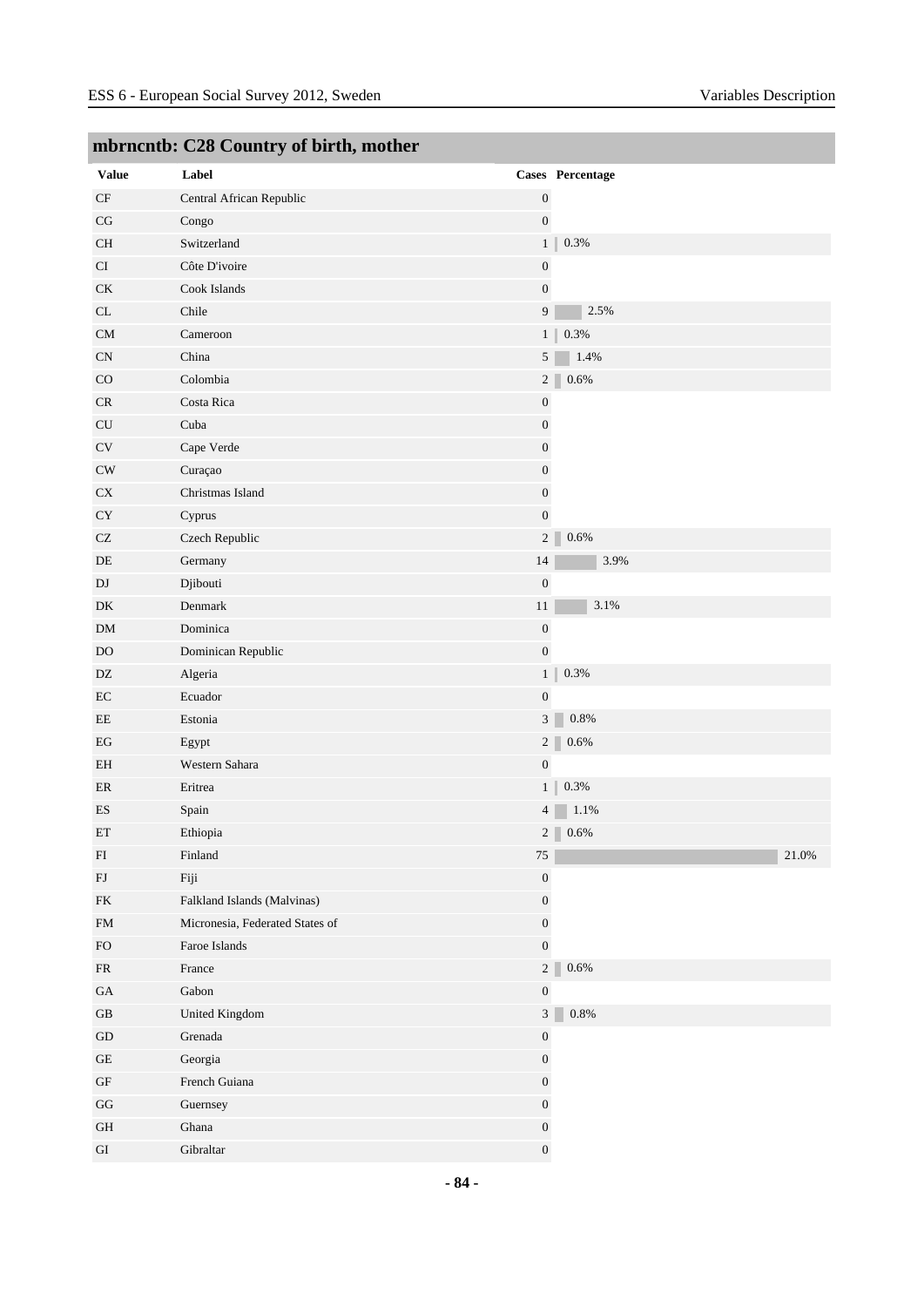|                                 | mornento: C20 Country or on the mother       |                  |                           |
|---------------------------------|----------------------------------------------|------------------|---------------------------|
| <b>Value</b>                    | Label                                        |                  | Cases Percentage          |
| $\operatorname{GL}$             | Greenland                                    | $\boldsymbol{0}$ |                           |
| $\mbox{GM}$                     | Gambia                                       |                  | 0.3%<br>1 <sub>1</sub>    |
| ${\rm GN}$                      | Guinea                                       | $\boldsymbol{0}$ |                           |
| ${\rm GP}$                      | Guadeloupe                                   | $\boldsymbol{0}$ |                           |
| ${\bf G}{\bf Q}$                | <b>Equatorial Guinea</b>                     | $\boldsymbol{0}$ |                           |
| ${\rm GR}$                      | Greece                                       |                  | 2.0%<br>$7\overline{ }$   |
| $\mathbf{G}\mathbf{S}$          | South Georgia and the South Sandwich Islands | $\boldsymbol{0}$ |                           |
| ${\rm GT}$                      | Guatemala                                    | $\boldsymbol{0}$ |                           |
| ${\rm GU}$                      | Guam                                         | $\boldsymbol{0}$ |                           |
| $\rm GW$                        | Guinea-Bissau                                | $\boldsymbol{0}$ |                           |
| GY                              | Guyana                                       | $\boldsymbol{0}$ |                           |
| $\rm{HK}$                       | Hong Kong                                    | $\boldsymbol{0}$ |                           |
| $\mathop{\rm HM}\nolimits$      | Heard Island and Mcdonald Islands            | $\boldsymbol{0}$ |                           |
| HN                              | Honduras                                     | $\overline{0}$   |                           |
| HR                              | Croatia                                      |                  | 1.7%<br>6                 |
| HT                              | Haiti                                        | $\boldsymbol{0}$ |                           |
| HU                              | Hungary                                      |                  | $\overline{4}$<br>1.1%    |
| ID                              | Indonesia                                    | $\boldsymbol{0}$ |                           |
| IE                              | Ireland                                      | $\boldsymbol{0}$ |                           |
| $\rm IL$                        | Israel                                       |                  | 1 <sup>1</sup><br>0.3%    |
| IM                              | Isle of Man                                  | $\boldsymbol{0}$ |                           |
| IN                              | India                                        |                  | $0.8\%$<br>3              |
| IO                              | British Indian Ocean Territory               | $\boldsymbol{0}$ |                           |
| IQ                              | Iraq                                         | $14\,$           | 3.9%                      |
| IR                              | Iran, Islamic Republic of                    | $15\,$           | 4.2%                      |
| IS                              | Iceland                                      | $\boldsymbol{0}$ |                           |
| IT                              | Italy                                        | 3                | 0.8%                      |
| $\rm{JE}$                       | Jersey                                       | $\boldsymbol{0}$ |                           |
| JM                              | Jamaica                                      | $\boldsymbol{0}$ |                           |
| <b>JO</b>                       | Jordan                                       |                  | 0.3%<br>$1 \parallel$     |
| $\rm{JP}$                       | Japan                                        |                  | 1.1%<br>4                 |
| $\rm KE$                        | Kenya                                        |                  | $0.3\%$<br>$1 \parallel$  |
| $\mathbf{KG}$                   | Kyrgyzstan                                   | $\boldsymbol{0}$ |                           |
| $\mathbf{KH}$                   | Cambodia                                     |                  | $0.3\%$<br>1 <sup>1</sup> |
| $\mathop{\mathrm{KI}}\nolimits$ | Kiribati                                     | $\boldsymbol{0}$ |                           |
| KM                              | Comoros                                      | $\boldsymbol{0}$ |                           |
| $\mathop{\rm KN}\nolimits$      | Saint Kitts and Nevis                        | $\boldsymbol{0}$ |                           |
| $\rm KP$                        | Korea, Democratic People's Republic of       | $\boldsymbol{0}$ |                           |
| $\rm KR$                        | Korea, Republic of                           |                  | 0.6%<br>2 <sup>2</sup>    |
| $\mathop{\rm KW}$               | Kuwait                                       |                  | $0.3\%$<br>1 <sup>1</sup> |
| $\mathbf{K}\mathbf{Y}$          | Cayman Islands                               | $\boldsymbol{0}$ |                           |
| $\mathbf{KZ}$                   | Kazakhstan                                   | $\boldsymbol{0}$ |                           |
| ${\rm LA}$                      | Lao People's Democratic Republic             | $\boldsymbol{0}$ |                           |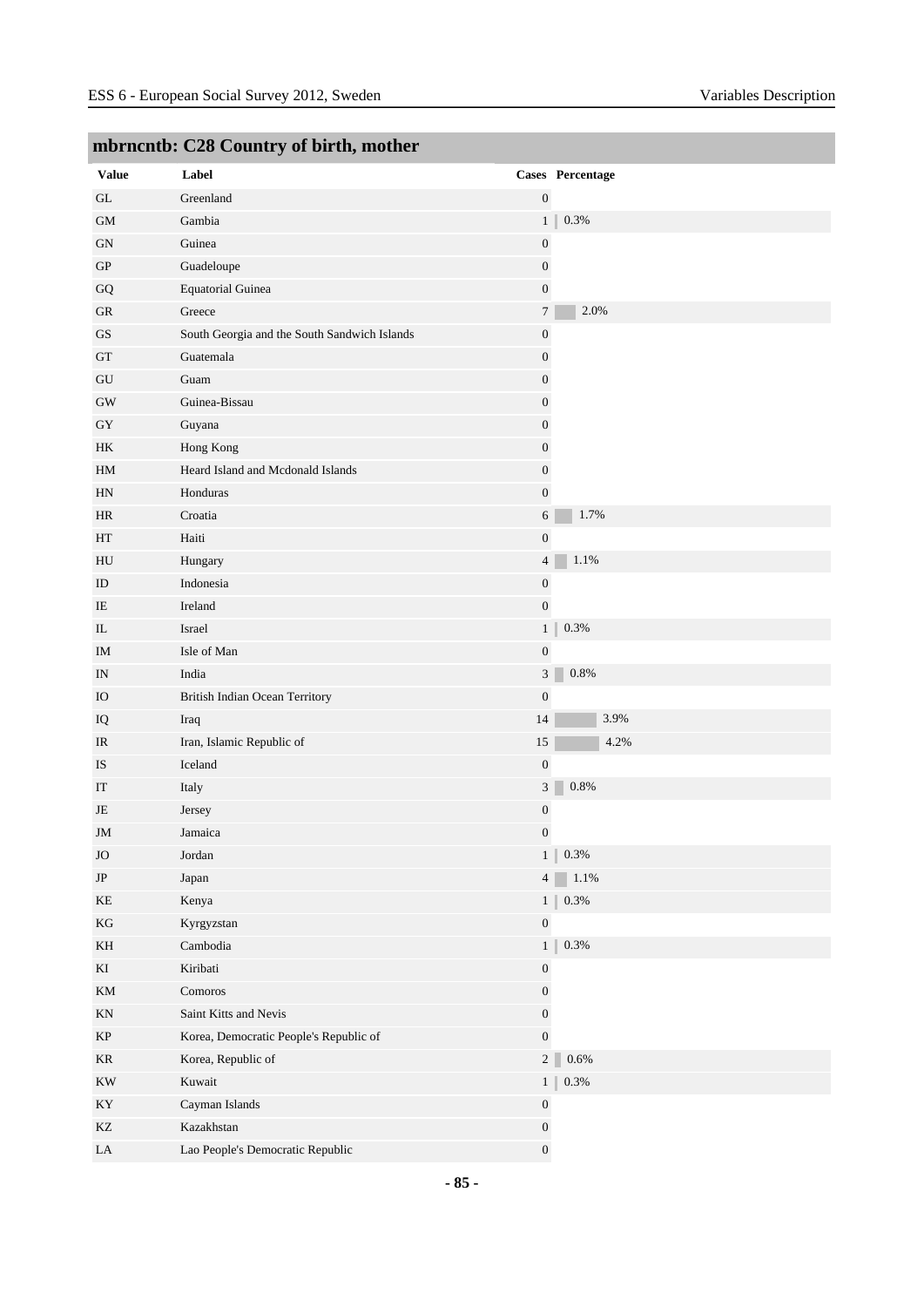|                                   | mornemo. Czo country or on m, momen        |                  |                  |
|-----------------------------------|--------------------------------------------|------------------|------------------|
| <b>Value</b>                      | Label                                      |                  | Cases Percentage |
| $\mathbf{L}\mathbf{B}$            | Lebanon                                    | 1                | $0.3\%$          |
| $_{\rm LC}$                       | Saint Lucia                                | $\boldsymbol{0}$ |                  |
| ${\rm LI}$                        | $\label{thm:inert} \textbf{Liechtenstein}$ | $\boldsymbol{0}$ |                  |
| LK                                | Sri Lanka                                  | $\mathbf{1}$     | $0.3\%$          |
| LR                                | Liberia                                    | $\boldsymbol{0}$ |                  |
| ${\rm LS}$                        | Lesotho                                    | $\boldsymbol{0}$ |                  |
| $\mathop{\rm LT}\nolimits$        | Lithuania                                  | 1 <sup>1</sup>   | $0.3\%$          |
| ${\rm LU}$                        | Luxembourg                                 | $\boldsymbol{0}$ |                  |
| LV                                | Latvia                                     | 1                | $0.3\%$          |
| LY                                | Libya                                      | $\,8\,$          | 2.2%             |
| MA                                | Morocco                                    | $\boldsymbol{0}$ |                  |
| $\rm MC$                          | Monaco                                     | $\boldsymbol{0}$ |                  |
| $\rm MD$                          | Moldova, Republic of                       | $\boldsymbol{0}$ |                  |
| $\rm ME$                          | Montenegro                                 | $\boldsymbol{0}$ |                  |
| MF                                | Saint Martin (French Part)                 | $\boldsymbol{0}$ |                  |
| $\rm MG$                          | Madagascar                                 | $\boldsymbol{0}$ |                  |
| MH                                | Marshall Islands                           | $\boldsymbol{0}$ |                  |
| $\rm MK$                          | Macedonia, The Former Yugoslav Republic of | 2 <sup>2</sup>   | $0.6\%$          |
| $\rm ML$                          | Mali                                       | $\boldsymbol{0}$ |                  |
| MM                                | Myanmar                                    | $\boldsymbol{0}$ |                  |
| $\mbox{MN}$                       | Mongolia                                   | $\boldsymbol{0}$ |                  |
| $_{\rm MO}$                       | Macao                                      | $\boldsymbol{0}$ |                  |
| MP                                | Northern Mariana Islands                   | $\boldsymbol{0}$ |                  |
| MQ                                | Martinique                                 | $\boldsymbol{0}$ |                  |
| $\ensuremath{\mathsf{MR}}\xspace$ | Mauritania                                 | $\boldsymbol{0}$ |                  |
| $\rm MS$                          | Montserrat                                 | $\boldsymbol{0}$ |                  |
| $\rm{MT}$                         | Malta                                      | $\boldsymbol{0}$ |                  |
| MU                                | Mauritius                                  | $\boldsymbol{0}$ |                  |
| $\ensuremath{\text{MV}}\xspace$   | Maldives                                   | $\boldsymbol{0}$ |                  |
| $\ensuremath{\text{MW}}\xspace$   | Malawi                                     | $\boldsymbol{0}$ |                  |
| MX                                | Mexico                                     | 2 <sup>7</sup>   | $0.6\%$          |
| $\boldsymbol{\mathrm{MY}}$        | Malaysia                                   | $\boldsymbol{0}$ |                  |
| $\rm MZ$                          | Mozambique                                 | $\boldsymbol{0}$ |                  |
| $\rm NA$                          | Namibia                                    | $\boldsymbol{0}$ |                  |
| $\rm NC$                          | New Caledonia                              | $\boldsymbol{0}$ |                  |
| $\rm NE$                          | Niger                                      | $\boldsymbol{0}$ |                  |
| $\rm{NF}$                         | Norfolk Island                             | $\boldsymbol{0}$ |                  |
| ${\rm NG}$                        | Nigeria                                    | $\boldsymbol{0}$ |                  |
| $\rm NI$                          | Nicaragua                                  | $\boldsymbol{0}$ |                  |
| $\rm NL$                          | Netherlands                                | 3 <sup>7</sup>   | $0.8\%$          |
| $\rm NO$                          | Norway                                     | $15\,$           | 4.2%             |
| $\ensuremath{\mathbf{NP}}\xspace$ | Nepal                                      | $\boldsymbol{0}$ |                  |
| $\rm NR$                          | $\rm Nauru$                                | $\boldsymbol{0}$ |                  |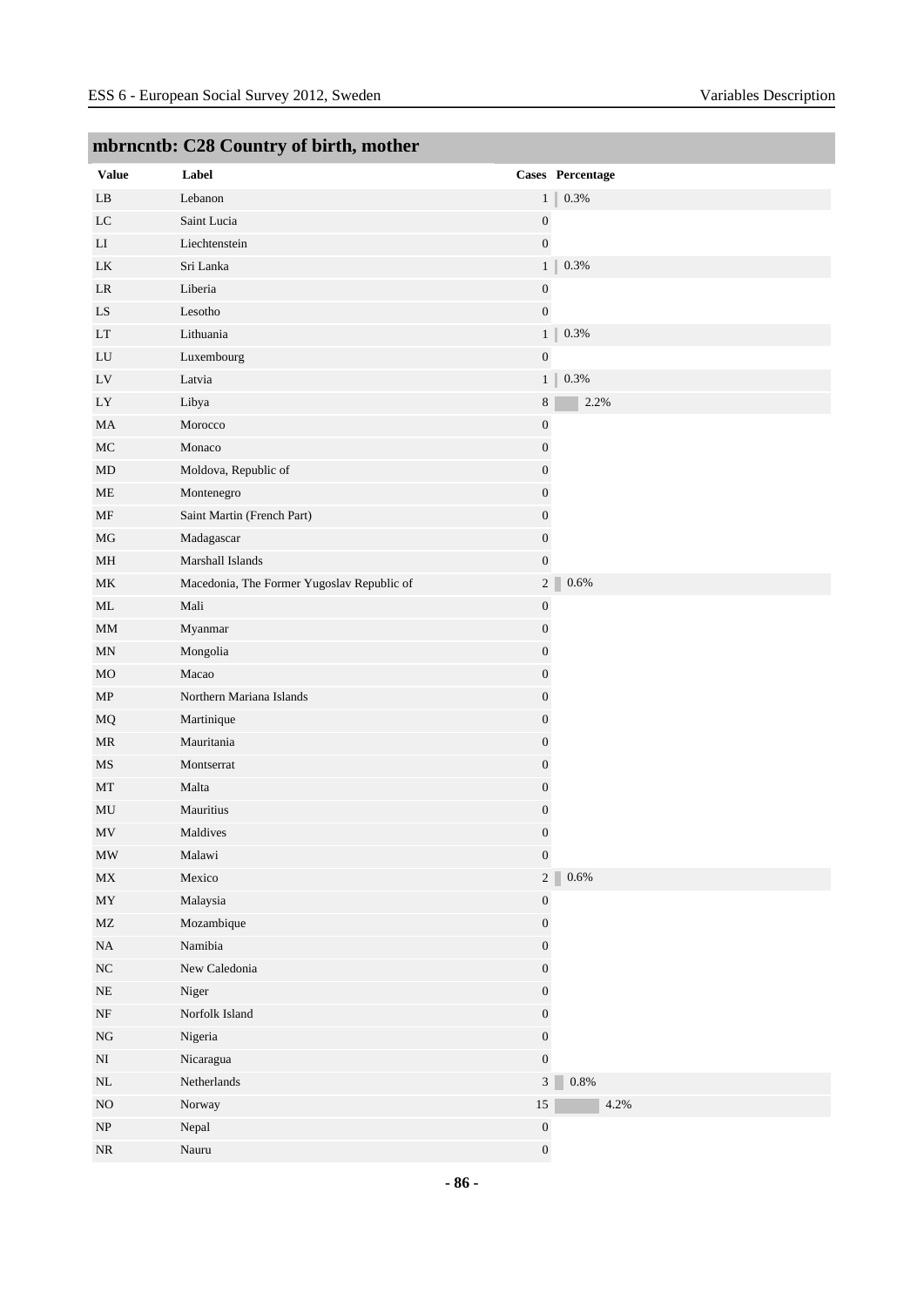| ------<br><b>Value</b>     | Label                                        |                  | Cases Percentage          |
|----------------------------|----------------------------------------------|------------------|---------------------------|
| ${\rm NU}$                 | Niue                                         | $\boldsymbol{0}$ |                           |
| ${\rm NZ}$                 | New Zealand                                  | $\boldsymbol{0}$ |                           |
| ${\rm OM}$                 | Oman                                         | $\boldsymbol{0}$ |                           |
| PA                         | Panama                                       | $\boldsymbol{0}$ |                           |
| $\ensuremath{\mathsf{PE}}$ | Peru                                         |                  | 2 <sup>2</sup><br>$0.6\%$ |
| $\rm PF$                   | French Polynesia                             | $\boldsymbol{0}$ |                           |
| PG                         | Papua New Guinea                             | $\boldsymbol{0}$ |                           |
| PH                         | Philippines                                  |                  | 0.3%<br>1 <sup>1</sup>    |
| PK                         | Pakistan                                     | 3                | $0.8\%$                   |
| $\rm PL$                   | Poland                                       | 14               | 3.9%                      |
| $\mathbf{PM}$              | Saint Pierre and Miquelon                    | $\boldsymbol{0}$ |                           |
| PN                         | Pitcairn                                     | $\boldsymbol{0}$ |                           |
| PR                         | Puerto Rico                                  | $\boldsymbol{0}$ |                           |
| <b>PS</b>                  | Palestinian Territory, Occupied              |                  | 1 <sup>1</sup><br>0.3%    |
| PT                         | Portugal                                     | $\boldsymbol{0}$ |                           |
| PW                         | Palau                                        | $\boldsymbol{0}$ |                           |
| ${\rm PY}$                 | Paraguay                                     | $\boldsymbol{0}$ |                           |
| QA                         | Qatar                                        | $\boldsymbol{0}$ |                           |
| RE                         | Réunion                                      | $\overline{0}$   |                           |
| <b>RO</b>                  | Romania                                      |                  | 2 <sup>2</sup><br>0.6%    |
| ${\rm RS}$                 | Serbia                                       | $5\overline{)}$  | 1.4%                      |
| RU                         | <b>Russian Federation</b>                    | $\overline{4}$   | 1.1%                      |
| RW                         | Rwanda                                       | $\boldsymbol{0}$ |                           |
| SA                         | Saudi Arabia                                 | $\boldsymbol{0}$ |                           |
| $\rm SB$                   | Solomon Islands                              | $\boldsymbol{0}$ |                           |
| SC                         | Seychelles                                   | $\boldsymbol{0}$ |                           |
| <b>SD</b>                  | Sudan                                        | $\boldsymbol{0}$ |                           |
| $\rm SE$                   | Sweden                                       | $\boldsymbol{0}$ |                           |
| SG                         | Singapore                                    | $\boldsymbol{0}$ |                           |
| $\operatorname{SH}$        | Saint Helena, Ascension and Tristan Da Cunha | $\boldsymbol{0}$ |                           |
| SI                         | Slovenia                                     |                  | $0.3\%$<br>1 <sup>1</sup> |
| $\rm{SJ}$                  | Svalbard and Jan Mayen                       | $\boldsymbol{0}$ |                           |
| SK                         | Slovakia                                     | $\boldsymbol{0}$ |                           |
| $\operatorname{SL}$        | Sierra Leone                                 | $\overline{0}$   |                           |
| ${\bf SM}$                 | San Marino                                   | $\boldsymbol{0}$ |                           |
| ${\rm SN}$                 | Senegal                                      | $\boldsymbol{0}$ |                           |
| $\rm SO$                   | Somalia                                      |                  | 2 <sup>2</sup><br>$0.6\%$ |
| ${\rm SR}$                 | Suriname                                     | $\boldsymbol{0}$ |                           |
| $\rm SS$                   | South Sudan                                  | $\boldsymbol{0}$ |                           |
| $\operatorname{ST}$        | Sao Tome and Principe                        | $\overline{0}$   |                           |
| ${\rm SV}$                 | El Salvador                                  | $\boldsymbol{0}$ |                           |
| ${\rm SX}$                 | Sint Maarten (Dutch Part)                    | $\boldsymbol{0}$ |                           |
| ${\rm SY}$                 | Syrian Arab Republic                         | 5 <sup>5</sup>   | 1.4%                      |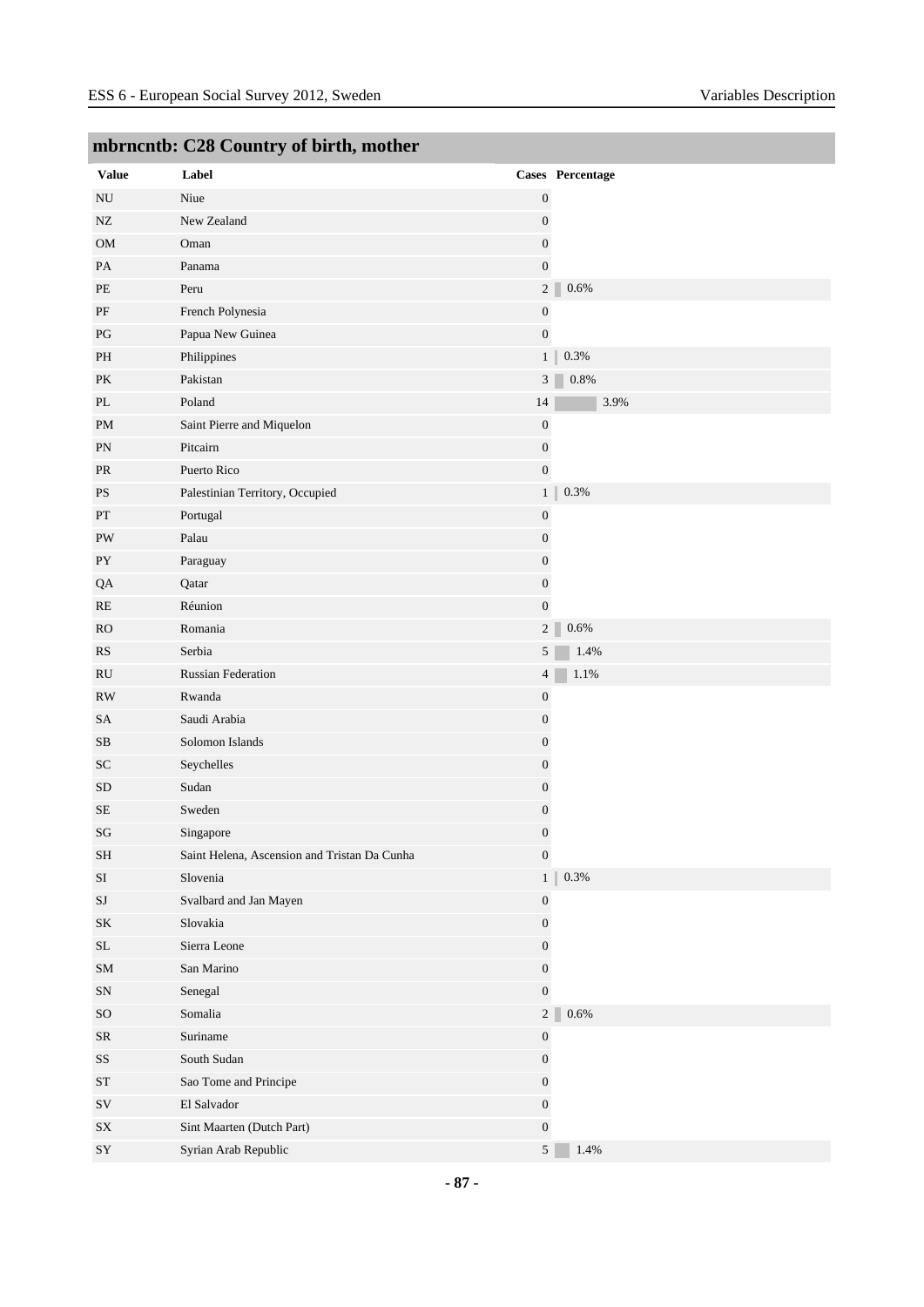| <b>Value</b>               | Label                                               |                  | Cases Percentage |
|----------------------------|-----------------------------------------------------|------------------|------------------|
| $\ensuremath{\mathrm{SZ}}$ | Swaziland                                           | $\boldsymbol{0}$ |                  |
| TC                         | Turks and Caicos Islands                            | $\boldsymbol{0}$ |                  |
| TD                         | Chad                                                | $\boldsymbol{0}$ |                  |
| $\ensuremath{\mathsf{TF}}$ | French Southern Territories                         | $\boldsymbol{0}$ |                  |
| $\mathcal{T}\mathcal{G}$   | Togo                                                | $\boldsymbol{0}$ |                  |
| TH                         | Thailand                                            | $\overline{4}$   | 1.1%             |
| TJ                         | Tajikistan                                          | $\boldsymbol{0}$ |                  |
| TK                         | Tokelau                                             | $\boldsymbol{0}$ |                  |
| TL                         | Timor-Leste                                         | $\boldsymbol{0}$ |                  |
| TM                         | Turkmenistan                                        | $\boldsymbol{0}$ |                  |
| $\mathcal{T}\mathcal{N}$   | Tunisia                                             | 2                | $0.6\%$          |
| <b>TO</b>                  | Tonga                                               | $\boldsymbol{0}$ |                  |
| TR                         | Turkey                                              | 12               | 3.4%             |
| TT                         | Trinidad and Tobago                                 | $\boldsymbol{0}$ |                  |
| $\operatorname{TV}$        | Tuvalu                                              | $\boldsymbol{0}$ |                  |
| TW                         | Taiwan, Province of China                           | $\boldsymbol{0}$ |                  |
| TZ                         | Tanzania, United Republic of                        | 1 <sup>1</sup>   | 0.3%             |
| UA                         | Ukraine                                             | 1 <sub>1</sub>   | 0.3%             |
| UG                         | Uganda                                              | 2 <sup>2</sup>   | 0.6%             |
| $\mathbf{U}\mathbf{M}$     | United States Minor Outlying Islands                | $\boldsymbol{0}$ |                  |
| US                         | <b>United States</b>                                | 5                | 1.4%             |
| UY                         | Uruguay                                             | 2 <sup>2</sup>   | 0.6%             |
| $U\!Z$                     | Uzbekistan                                          | 2 <sup>2</sup>   | 0.6%             |
| VA                         | Holy See (Vatican City State)                       | $\boldsymbol{0}$ |                  |
| <b>VC</b>                  | Saint Vincent and the Grenadines                    | $\boldsymbol{0}$ |                  |
| <b>VE</b>                  | Venezuela, Bolivarian Republic of                   | $\boldsymbol{0}$ |                  |
| $\rm{VG}$                  | Virgin Islands, British                             | $\boldsymbol{0}$ |                  |
| VI                         | Virgin Islands, U.S.                                | $\mathbf{0}$     |                  |
| VN                         | Viet Nam                                            | 1 <sup>1</sup>   | 0.3%             |
| VU                         | Vanuatu                                             | $\boldsymbol{0}$ |                  |
| WF                         | Wallis and Futuna                                   | $\boldsymbol{0}$ |                  |
| $\mathbf{W}\mathbf{S}$     | Samoa                                               | $\boldsymbol{0}$ |                  |
| $\mathbf{X}\mathbf{K}$     | Kosovo                                              | $6\phantom{.}$   | 1.7%             |
| ${\rm YE}$                 | Yemen                                               | $\boldsymbol{0}$ |                  |
| ${\it YT}$                 | Mayotte                                             | $\boldsymbol{0}$ |                  |
| $\rm ZA$                   | South Africa                                        | $\boldsymbol{0}$ |                  |
| ${\rm ZM}$                 | Zambia                                              | $\boldsymbol{0}$ |                  |
| ${\rm ZW}$                 | Zimbabwe                                            | $\boldsymbol{0}$ |                  |
| 66                         | Not Applicable                                      | 1490             |                  |
| 99                         | No Answer                                           | $\boldsymbol{0}$ |                  |
| <b>Information:</b>        | Type: discrete, Format: character, Missing: */66/99 |                  |                  |

**Statistics (NW/ W):** Valid: (357 / -) Invalid: (1490 / -)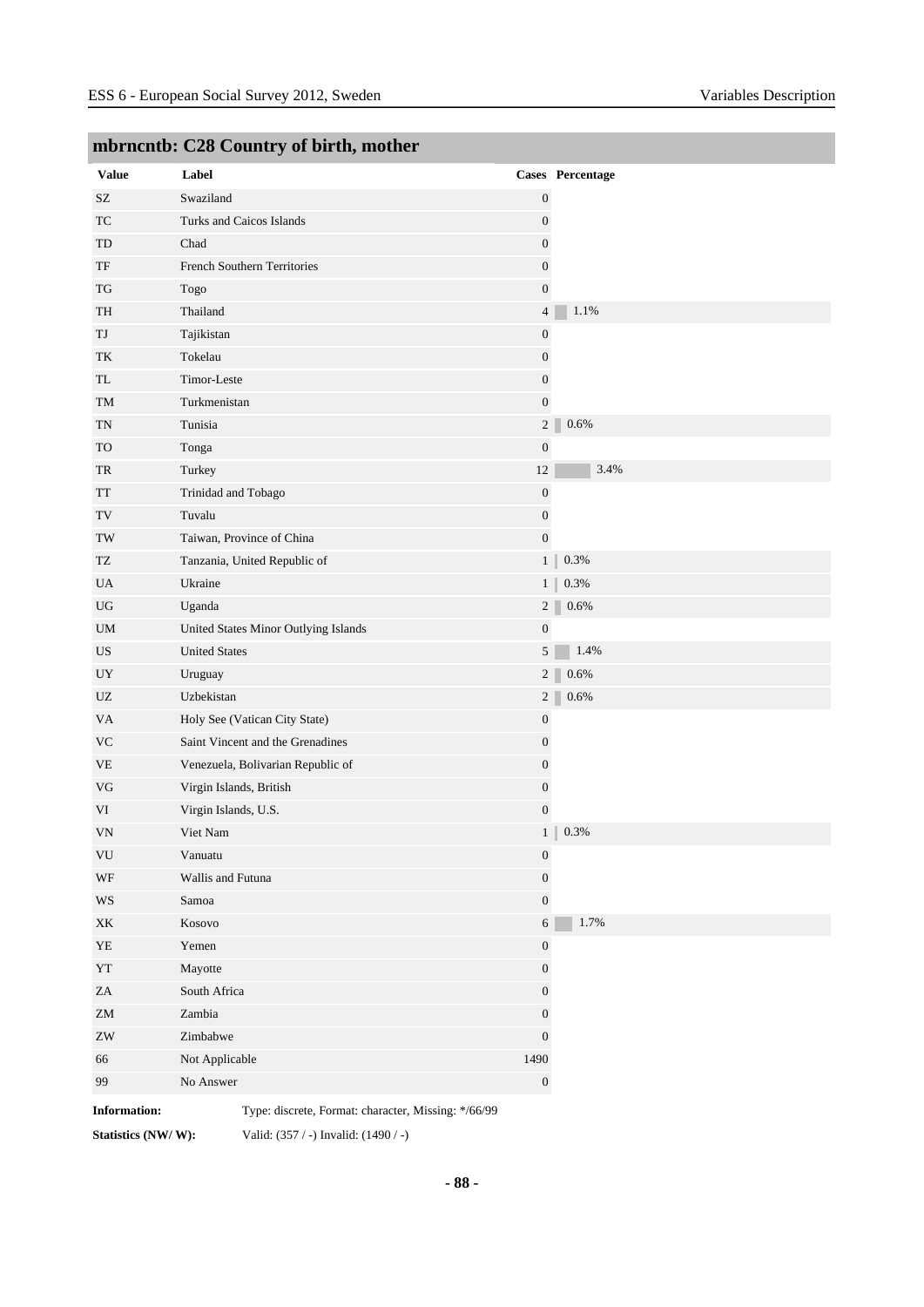# **wkvlorg: D1 Involved in work for voluntary or charitable organisations, how often past 12 months**

Literal question: In the past 12 months, how often did you get involved in work for voluntary or charitable organisations?

| <b>Value</b>        | Label                  |                                                               |          | <b>Cases</b> Percentage |       |       |
|---------------------|------------------------|---------------------------------------------------------------|----------|-------------------------|-------|-------|
| $\mathbf{1}$        | Minst en gång i veckan |                                                               | 105      | 5.7%                    |       |       |
| 2                   |                        | Minst en gång i månaden                                       | 141      | 7.6%                    |       |       |
| 3                   |                        | Minst en gång var tredje månad                                | 78       | 4.2%                    |       |       |
| $\overline{4}$      |                        | Minst en gång var sjätte månad                                | 57       | 3.1%                    |       |       |
| 5                   | Mindre ofta            |                                                               | 315      |                         | 17.1% |       |
| 6                   | Aldrig                 |                                                               | 1150     |                         |       | 62.3% |
| $7\phantom{.0}$     | Vägrar                 |                                                               | $\theta$ |                         |       |       |
| 8                   | Vet ej                 |                                                               |          |                         |       |       |
| 9                   | Ej svar                |                                                               | 0        |                         |       |       |
| <b>Information:</b> |                        | Type: discrete, Format: numeric, Range: 1-6, Missing: */7/8/9 |          |                         |       |       |
| Statistics (NW/W):  |                        | Valid: $(1846 / -)$ Invalid: $(1 / -)$                        |          |                         |       |       |

#### **optftr: D2 Always optimistic about my future**

**Pre-question:** Now we want to ask you some questions about how you feel about yourself and your life.

**Literal question:** Using this card, please say how much you agree or disagree with each of the following statements. I'm always optimistic about my future

| <b>Value</b>        | Label                                                         |                | <b>Cases</b> Percentage |       |       |
|---------------------|---------------------------------------------------------------|----------------|-------------------------|-------|-------|
| -1                  | Instämmer starkt                                              | 391            |                         | 21.2% |       |
| 2                   | Instämmer                                                     | 1016           |                         |       | 55.1% |
| 3                   | Varken instämmer eller tar avstånd                            | 354            |                         | 19.2% |       |
| $\overline{4}$      | Tar avstånd                                                   | 70             | 3.8%                    |       |       |
| 5                   | Tar starkt avstånd                                            | 14             | 0.8%                    |       |       |
| 7                   | Vägrar                                                        | $\overline{0}$ |                         |       |       |
| 8                   | Vet ej                                                        | $\overline{2}$ |                         |       |       |
| 9                   | Ej svar                                                       | $\theta$       |                         |       |       |
| <b>Information:</b> | Type: discrete, Format: numeric, Range: 1-5, Missing: */7/8/9 |                |                         |       |       |
| Statistics (NW/W):  | Valid: $(1845 / -)$ Invalid: $(2 / -)$                        |                |                         |       |       |

#### **pstvms: D3 In general feel very positive about myself**

Literal question: Using this card, please say how much you agree or disagree with each of the following statements. In general I feel very positive about myself.

| Value          | Label                              |      | Cases Percentage |       |
|----------------|------------------------------------|------|------------------|-------|
|                | Instämmer starkt                   | 303  | 16.4%            |       |
| 2              | Instämmer                          | 1274 |                  | 69.0% |
| 3              | Varken instämmer eller tar avstånd | 239  | 12.9%            |       |
| $\overline{4}$ | Tar avstånd                        |      | $26 \mid 1.4\%$  |       |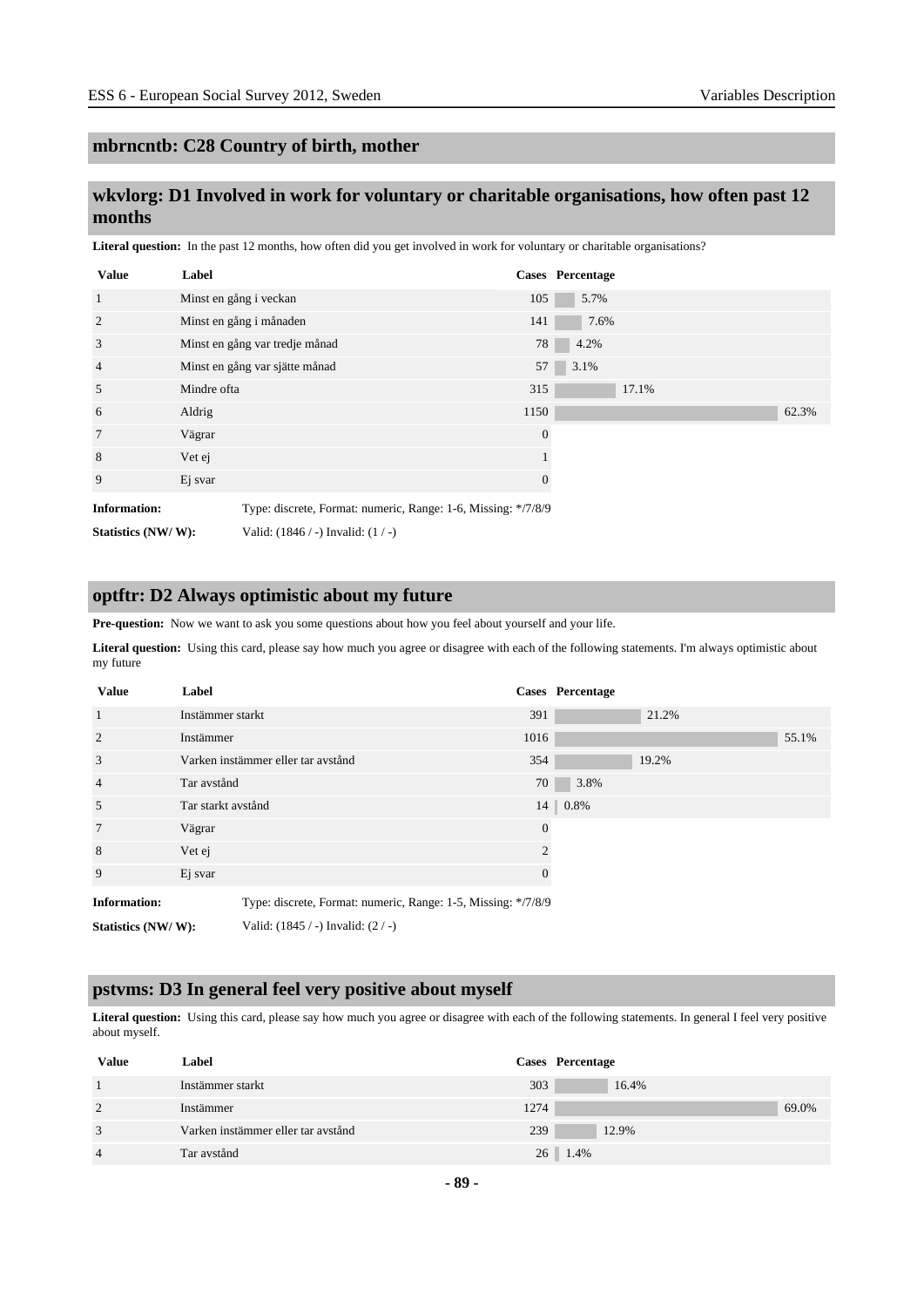|                     | $\tilde{}$         |                                        |                                                               |
|---------------------|--------------------|----------------------------------------|---------------------------------------------------------------|
| <b>Value</b>        | Label              |                                        | Cases Percentage                                              |
| 5                   | Tar starkt avstånd |                                        | $4 \mid 0.2\%$                                                |
| 7                   | Vägrar             |                                        | $\theta$                                                      |
| 8                   | Vet ej             |                                        |                                                               |
| 9                   | Ej svar            |                                        | $\mathbf{0}$                                                  |
| <b>Information:</b> |                    |                                        | Type: discrete, Format: numeric, Range: 1-5, Missing: */7/8/9 |
| Statistics (NW/W):  |                    | Valid: $(1846 / -)$ Invalid: $(1 / -)$ |                                                               |

# **pstvms: D3 In general feel very positive about myself**

# **flrms: D4 At times feel as if I am a failure**

**Literal question:** Using this card, please say how much you agree or disagree with each of the following statements. At times I feel as if I am a failure

| <b>Value</b>        | Label                                                         |                             | Cases Percentage |       |       |       |
|---------------------|---------------------------------------------------------------|-----------------------------|------------------|-------|-------|-------|
| $\overline{1}$      | Instämmer starkt                                              | 31                          | 1.7%             |       |       |       |
| 2                   | Instämmer                                                     | 511                         |                  |       | 27.7% |       |
| 3                   | Varken instämmer eller tar avstånd                            | 354                         |                  | 19.2% |       |       |
| $\overline{4}$      | Tar avstånd                                                   | 645                         |                  |       |       | 35.0% |
| 5                   | Tar starkt avstånd                                            | 304                         |                  | 16.5% |       |       |
| $7\phantom{.0}$     | Vägrar                                                        | $\Omega$                    |                  |       |       |       |
| 8                   | Vet ej                                                        | $\mathcal{D}_{\mathcal{A}}$ |                  |       |       |       |
| 9                   | Ej svar                                                       | $\Omega$                    |                  |       |       |       |
| <b>Information:</b> | Type: discrete, Format: numeric, Range: 1-5, Missing: */7/8/9 |                             |                  |       |       |       |

**Statistics (NW/ W):** Valid: (1845 / -) Invalid: (2 / -)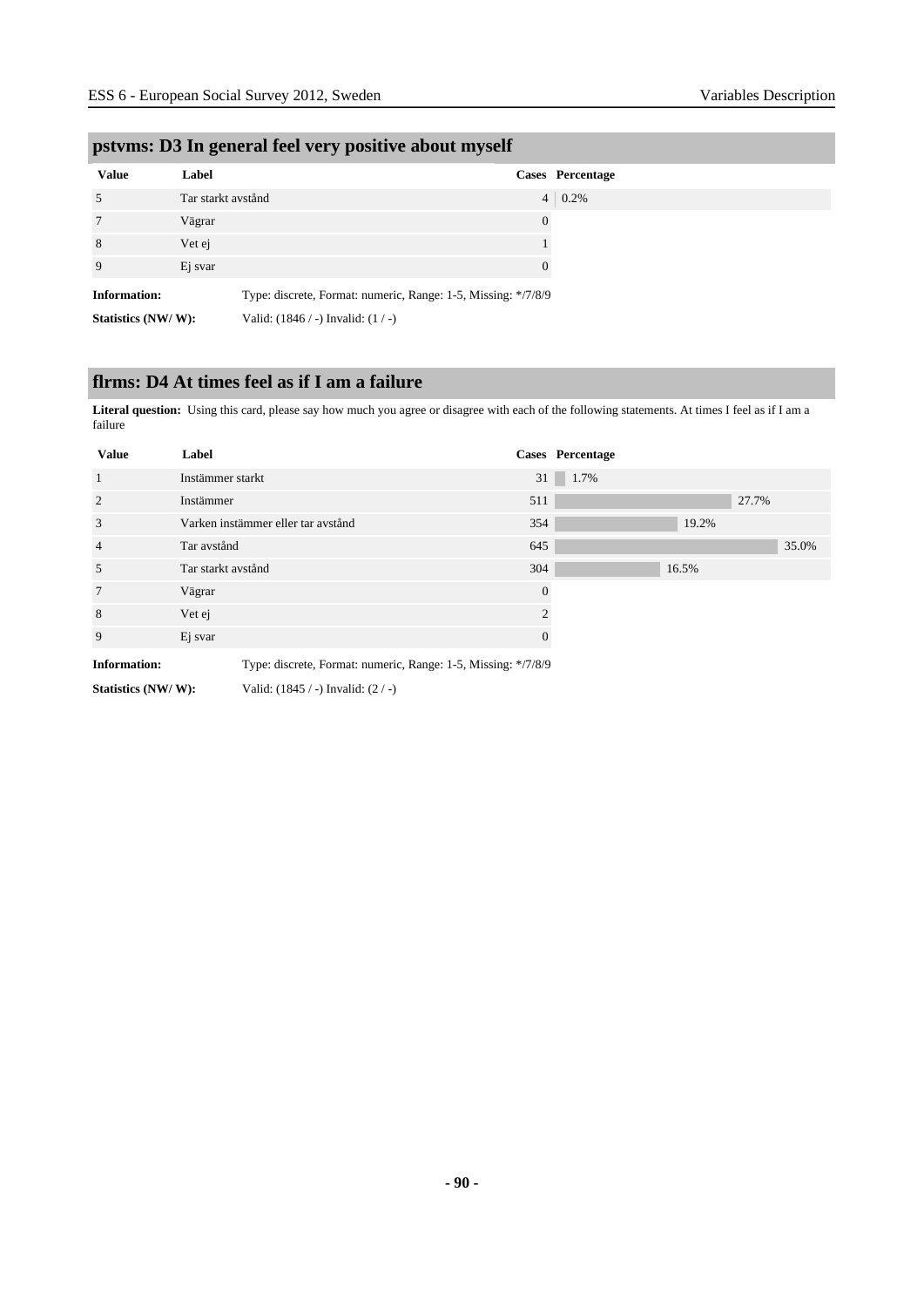# **Variables Description**

#### **Dataset contains 362 variable(s)**

#### **fltdpr: D5 Felt depressed, how often past week**

**Literal question:** I will now read out a list of the ways you might have felt or behaved during the past week. Using this card, please tell me how much of the time during the past week... ... you felt depressed?

| <b>Value</b>        | Label                                                         |          | <b>Cases</b> Percentage |
|---------------------|---------------------------------------------------------------|----------|-------------------------|
| $\mathbf{1}$        | Aldrig eller nästan aldrig                                    | 1403     | 76.0%                   |
| $\overline{2}$      | <b>Ibland</b>                                                 | 365      | 19.8%                   |
| 3                   | Oftast                                                        |          | 48 2.6%                 |
| $\overline{4}$      | Alltid eller nästan alltid                                    |          | $30 \mid 1.6\%$         |
| $7\phantom{.0}$     | Vägrar                                                        | $\theta$ |                         |
| 8                   | Vet ej                                                        |          |                         |
| 9                   | Ej svar                                                       | $\theta$ |                         |
| <b>Information:</b> | Type: discrete, Format: numeric, Range: 1-4, Missing: */7/8/9 |          |                         |
| Statistics (NW/W):  | Valid: $(1846 / -)$ Invalid: $(1 / -)$                        |          |                         |

# **flteeff: D6 Felt everything did as effort, how often past week**

| <b>Value</b>        | Label                                                         |                | Cases Percentage |       |       |
|---------------------|---------------------------------------------------------------|----------------|------------------|-------|-------|
| $\mathbf{1}$        | Aldrig eller nästan aldrig                                    | 1148           |                  |       | 62.2% |
| 2                   | Ibland                                                        | 562            |                  | 30.5% |       |
| 3                   | Oftast                                                        | 95             | 5.1%             |       |       |
| $\overline{4}$      | Alltid eller nästan alltid                                    |                | 40 2.2%          |       |       |
| $7\phantom{.0}$     | Vägrar                                                        | $\theta$       |                  |       |       |
| 8                   | Vet ej                                                        | $\mathfrak{D}$ |                  |       |       |
| 9                   | Ej svar                                                       | $\overline{0}$ |                  |       |       |
| <b>Information:</b> | Type: discrete, Format: numeric, Range: 1-4, Missing: */7/8/9 |                |                  |       |       |
| Statistics (NW/W):  | Valid: $(1845 / -)$ Invalid: $(2 / -)$                        |                |                  |       |       |

### **Literal question:** ... you felt that everything you did was an effort?

#### **slprl: D7 Sleep was restless, how often past week**

| <b>Literal question:</b> your sleep was restless? |                            |          |                         |  |  |
|---------------------------------------------------|----------------------------|----------|-------------------------|--|--|
| <b>Value</b>                                      | Label                      |          | <b>Cases</b> Percentage |  |  |
| $\overline{1}$                                    | Aldrig eller nästan aldrig | 1065     | 57.7%                   |  |  |
| $\overline{2}$                                    | Ibland                     | 563      | 30.5%                   |  |  |
| 3                                                 | Oftast                     | 158      | 8.6%                    |  |  |
| $\overline{4}$                                    | Alltid eller nästan alltid | 61       | 3.3%                    |  |  |
| $7\phantom{.0}$                                   | Vägrar                     | $\theta$ |                         |  |  |
| 8                                                 | Vet ej                     | $\Omega$ |                         |  |  |
| 9                                                 | Ej svar                    | $\theta$ |                         |  |  |

**Information:** Type: discrete, Format: numeric, Range: 1-4, Missing: \*/7/8/9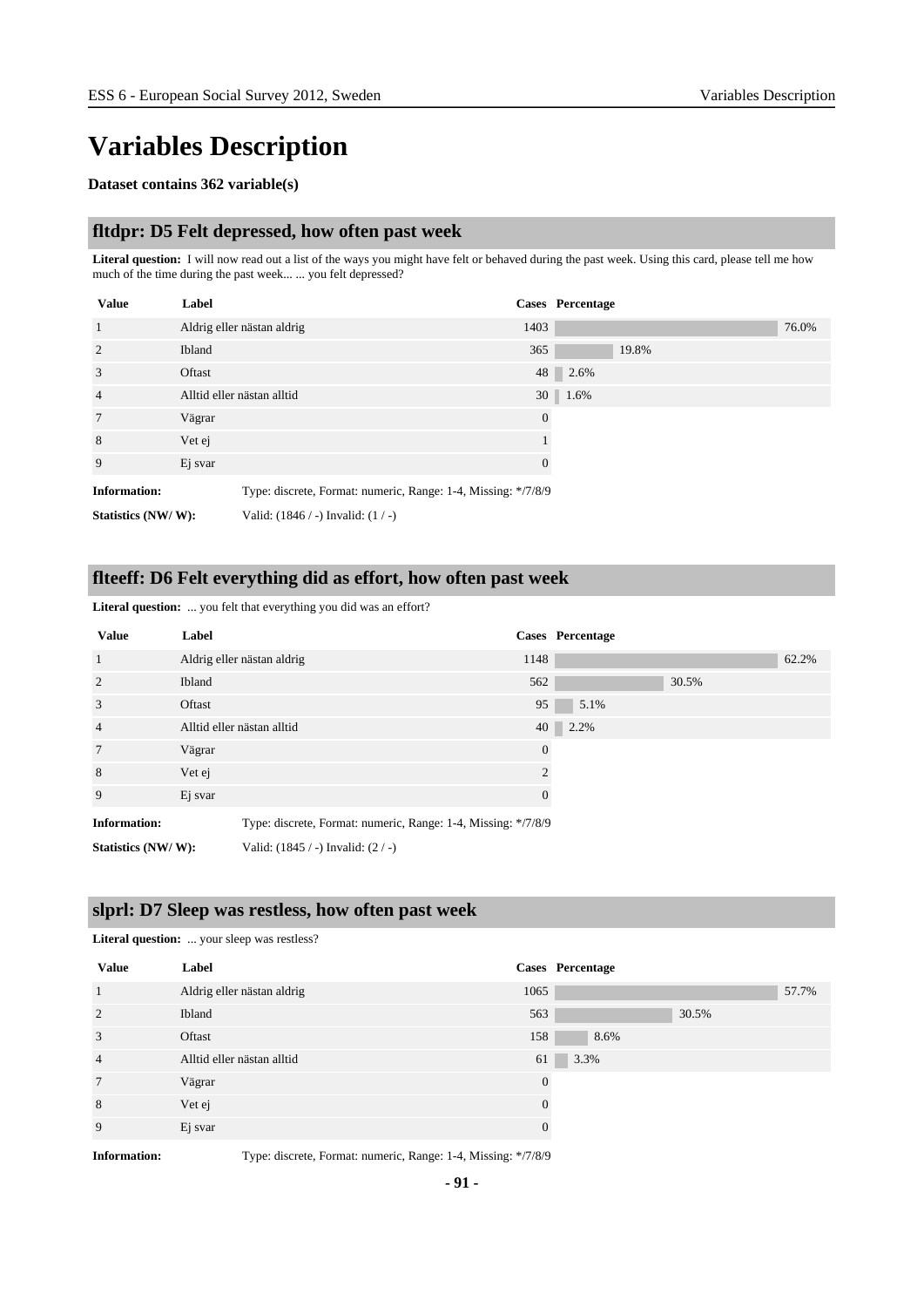# **slprl: D7 Sleep was restless, how often past week**

**Statistics (NW/ W):** Valid: (1847 / -) Invalid: (0 / -)

# **wrhpp: D8 Were happy, how often past week**

**Literal question:** ... you were happy?

| <b>Value</b>        | Label                              |                                                               | <b>Cases</b> Percentage |       |
|---------------------|------------------------------------|---------------------------------------------------------------|-------------------------|-------|
| 1                   | Aldrig eller nästan aldrig         | 65                                                            | 3.5%                    |       |
| 2                   | Ibland                             | 360                                                           | 19.6%                   |       |
| 3                   | Oftast                             | 815                                                           |                         | 44.3% |
| $\overline{4}$      | Alltid eller nästan alltid         | 600                                                           |                         | 32.6% |
| $7\phantom{.0}$     | Vägrar                             | $\theta$                                                      |                         |       |
| 8                   | Vet ej                             |                                                               |                         |       |
| 9                   | Ej svar                            | $\Omega$                                                      |                         |       |
| <b>Information:</b> |                                    | Type: discrete, Format: numeric, Range: 1-4, Missing: */7/8/9 |                         |       |
| Statistics (NW/W):  | Valid: (1840 / -) Invalid: (7 / -) |                                                               |                         |       |

# **fltlnl: D9 Felt lonely, how often past week**

**Literal question:** ... you felt lonely?

**Literal question:** ... you enjoyed life?

| <b>Value</b>        | Label                                                         |                | Cases Percentage |
|---------------------|---------------------------------------------------------------|----------------|------------------|
| $\mathbf{1}$        | Aldrig eller nästan aldrig                                    | 1391           | 75.4%            |
| 2                   | Ibland                                                        | 368            | 19.9%            |
| 3                   | Oftast                                                        | 58             | 3.1%             |
| $\overline{4}$      | Alltid eller nästan alltid                                    |                | 29 1.6%          |
| $7\phantom{.0}$     | Vägrar                                                        | $\overline{0}$ |                  |
| 8                   | Vet ej                                                        |                |                  |
| 9                   | Ej svar                                                       |                |                  |
| <b>Information:</b> | Type: discrete, Format: numeric, Range: 1-4, Missing: */7/8/9 |                |                  |
| Statistics (NW/W):  | Valid: $(1846 / -)$ Invalid: $(1 / -)$                        |                |                  |

# **enjlf: D10 Enjoyed life, how often past week**

| <b>Value</b>   | Label                      |          | Cases Percentage |
|----------------|----------------------------|----------|------------------|
| $\mathbf{1}$   | Aldrig eller nästan aldrig | 93       | 5.0%             |
| 2              | Ibland                     | 459      | 24.9%            |
| 3              | Oftast                     | 741      | 40.2%            |
| $\overline{4}$ | Alltid eller nästan alltid | 550      | 29.8%            |
| $\overline{7}$ | Vägrar                     | $\Omega$ |                  |
| 8              | Vet ej                     | 4        |                  |
| 9              | Ej svar                    | $\Omega$ |                  |

**Information:** Type: discrete, Format: numeric, Range: 1-4, Missing: \*/7/8/9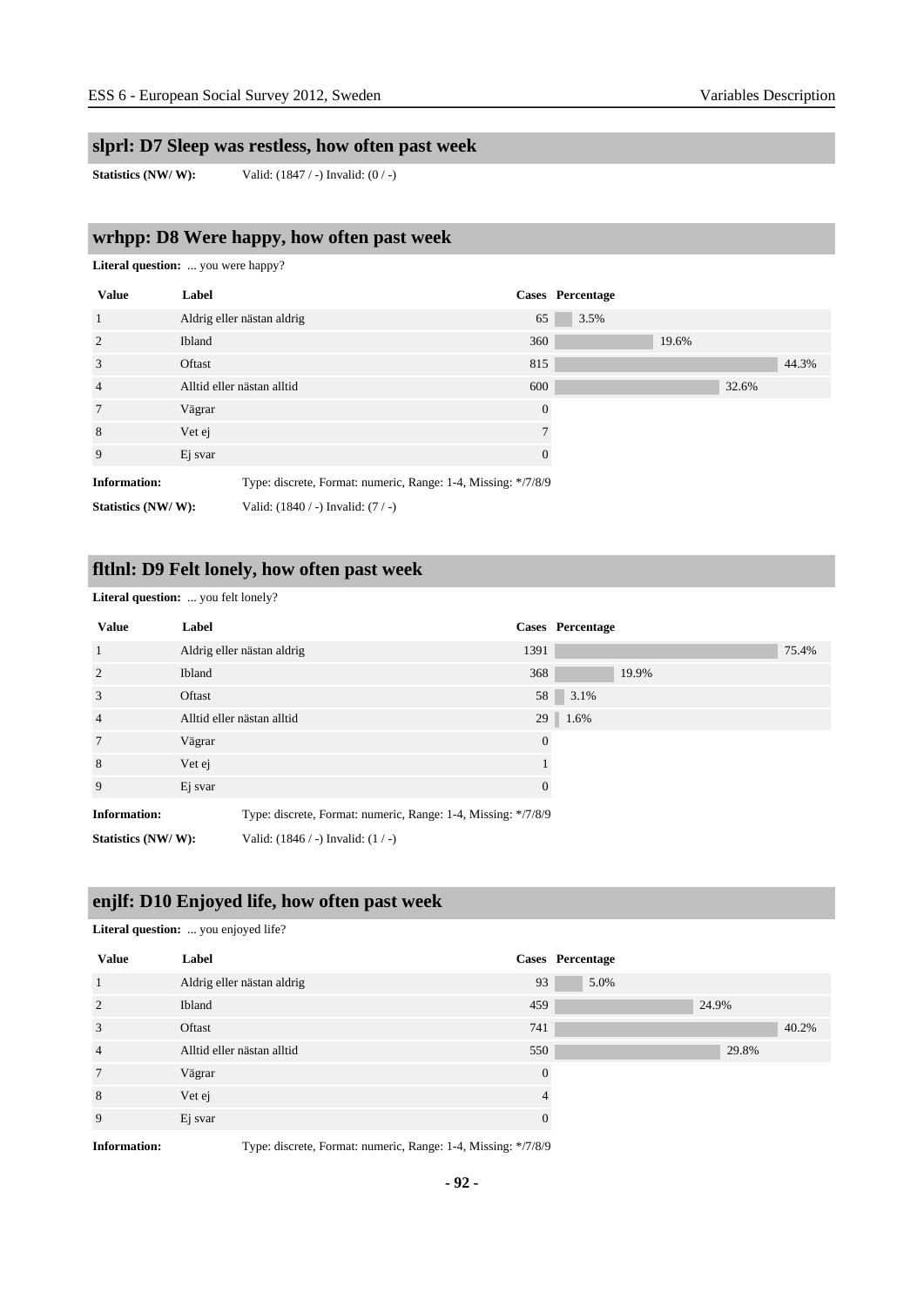# **enjlf: D10 Enjoyed life, how often past week**

**Statistics (NW/ W):** Valid: (1843 / -) Invalid: (4 / -)

# **fltsd: D11 Felt sad, how often past week**

**Literal question:** ... you felt sad?

| <b>Value</b>        | Label                                                         |                | <b>Cases</b> Percentage |       |       |
|---------------------|---------------------------------------------------------------|----------------|-------------------------|-------|-------|
| $\overline{1}$      | Aldrig eller nästan aldrig                                    | 1209           |                         |       | 65.6% |
| 2                   | <b>Ibland</b>                                                 | 575            |                         | 31.2% |       |
| 3                   | Oftast                                                        |                | 36 2.0%                 |       |       |
| $\overline{4}$      | Alltid eller nästan alltid                                    |                | 24 1.3%                 |       |       |
| $7\phantom{.0}$     | Vägrar                                                        | $\theta$       |                         |       |       |
| 8                   | Vet ej                                                        | 3              |                         |       |       |
| 9                   | Ej svar                                                       | $\overline{0}$ |                         |       |       |
| <b>Information:</b> | Type: discrete, Format: numeric, Range: 1-4, Missing: */7/8/9 |                |                         |       |       |
| Statistics (NW/W):  | Valid: $(1844 / -)$ Invalid: $(3 / -)$                        |                |                         |       |       |

# **cldgng: D12 Could not get going, how often past week**

Literal question: ... you could not get going?

| <b>Value</b>        | Label                                                         |                | Cases Percentage |       |       |
|---------------------|---------------------------------------------------------------|----------------|------------------|-------|-------|
| $\mathbf{1}$        | Aldrig eller nästan aldrig                                    | 1024           |                  |       | 55.5% |
| 2                   | Ibland                                                        | 668            |                  | 36.2% |       |
| 3                   | Oftast                                                        | 121            | 6.6%             |       |       |
| $\overline{4}$      | Alltid eller nästan alltid                                    |                | 31 1.7%          |       |       |
| $7\phantom{.0}$     | Vägrar                                                        | $\overline{0}$ |                  |       |       |
| 8                   | Vet ej                                                        | 3              |                  |       |       |
| 9                   | Ej svar                                                       | $\Omega$       |                  |       |       |
| <b>Information:</b> | Type: discrete, Format: numeric, Range: 1-4, Missing: */7/8/9 |                |                  |       |       |
| Statistics (NW/W):  | Valid: $(1844 / -)$ Invalid: $(3 / -)$                        |                |                  |       |       |

# **enrglot: D13 Had lot of energy, how often past week**

Literal question: And please tell me how much of the time during the past week... ... you had a lot of energy?

| <b>Value</b>   | Label                      |          | <b>Cases</b> Percentage |
|----------------|----------------------------|----------|-------------------------|
| $\mathbf{1}$   | Aldrig eller nästan aldrig | 190      | 10.3%                   |
| 2              | Ibland                     | 635      | 34.4%                   |
| 3              | Oftast                     | 709      | 38.4%                   |
| $\overline{4}$ | Alltid eller nästan alltid | 312      | 16.9%                   |
| 7              | Vägrar                     | $\Omega$ |                         |
| 8              | Vet ej                     |          |                         |
| 9              | Ej svar                    |          |                         |

**Information:** Type: discrete, Format: numeric, Range: 1-4, Missing: \*/7/8/9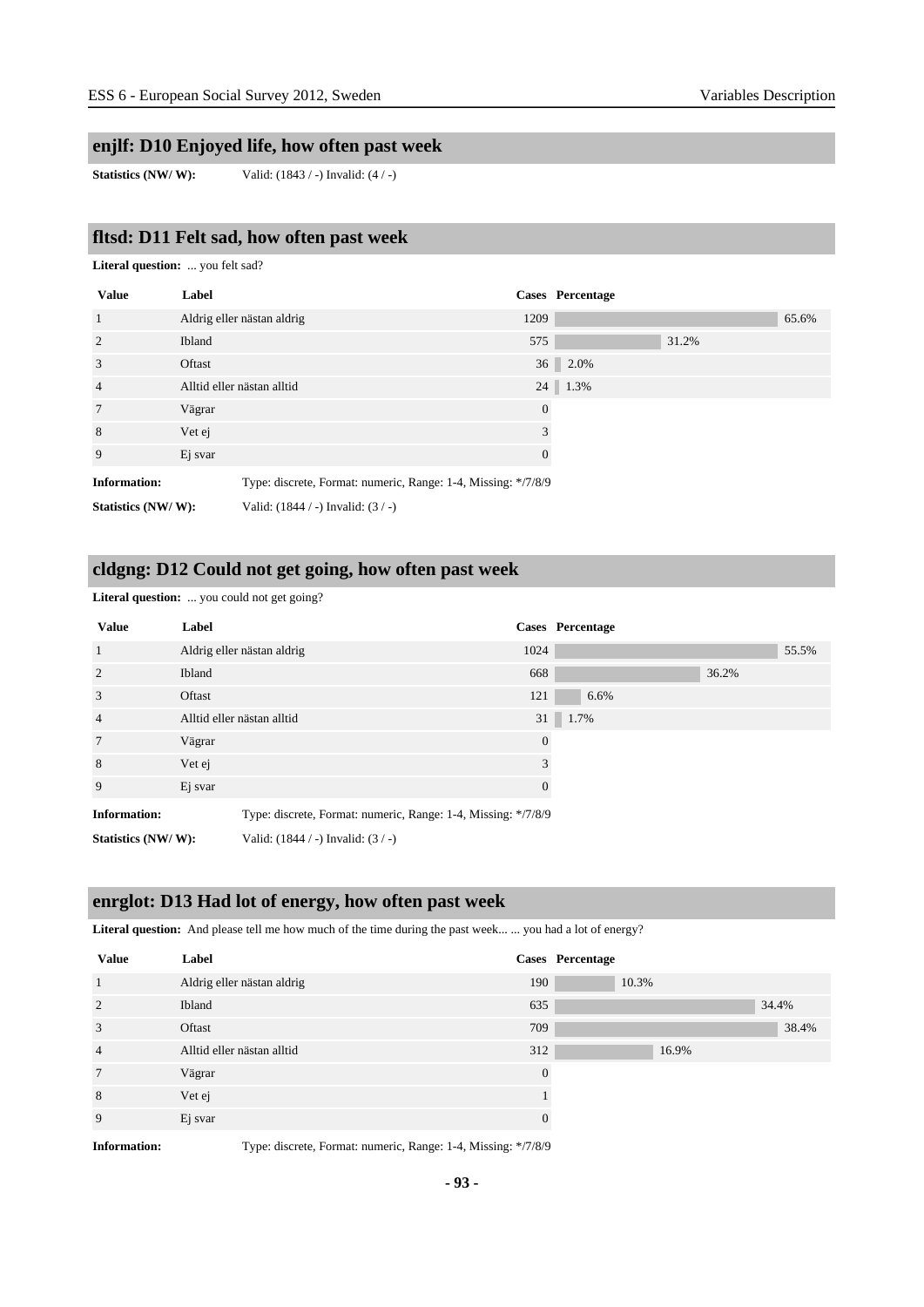# **enrglot: D13 Had lot of energy, how often past week**

**Statistics (NW/ W):** Valid: (1846 / -) Invalid: (1 / -)

### **fltanx: D14 Felt anxious, how often past week**

**Literal question:** ... you felt anxious?

| <b>Value</b>        | Label                                  |                                                               | <b>Cases</b> Percentage |       |       |
|---------------------|----------------------------------------|---------------------------------------------------------------|-------------------------|-------|-------|
| $\mathbf{1}$        | Aldrig eller nästan aldrig             | 1128                                                          |                         |       | 61.1% |
| 2                   | <b>Ibland</b>                          | 612                                                           |                         | 33.2% |       |
| 3                   | Oftast                                 | 85                                                            | 4.6%                    |       |       |
| $\overline{4}$      | Alltid eller nästan alltid             |                                                               | $21 \parallel 1.1\%$    |       |       |
| $7\phantom{.0}$     | Vägrar                                 | $\mathbf{0}$                                                  |                         |       |       |
| 8                   | Vet ej                                 |                                                               |                         |       |       |
| 9                   | Ej svar                                | $\overline{0}$                                                |                         |       |       |
| <b>Information:</b> |                                        | Type: discrete, Format: numeric, Range: 1-4, Missing: */7/8/9 |                         |       |       |
| Statistics (NW/W):  | Valid: $(1846 / -)$ Invalid: $(1 / -)$ |                                                               |                         |       |       |

# **fltpcfl: D15 Felt calm and peaceful, how often past week**

**Literal question:** ... you felt calm and peaceful?

| <b>Value</b>        | Label                                                         |          | Cases Percentage |       |       |       |
|---------------------|---------------------------------------------------------------|----------|------------------|-------|-------|-------|
| $\mathbf{1}$        | Aldrig eller nästan aldrig                                    | 93       | 5.0%             |       |       |       |
| 2                   | <b>Ibland</b>                                                 | 332      |                  | 18.0% |       |       |
| 3                   | Oftast                                                        | 849      |                  |       |       | 46.0% |
| $\overline{4}$      | Alltid eller nästan alltid                                    | 572      |                  |       | 31.0% |       |
| $7\phantom{.0}$     | Vägrar                                                        | $\theta$ |                  |       |       |       |
| 8                   | Vet ej                                                        |          |                  |       |       |       |
| 9                   | Ej svar                                                       | $\theta$ |                  |       |       |       |
| <b>Information:</b> | Type: discrete, Format: numeric, Range: 1-4, Missing: */7/8/9 |          |                  |       |       |       |
| Statistics (NW/W):  | Valid: $(1846 / -)$ Invalid: $(1 / -)$                        |          |                  |       |       |       |

#### **dclvlf: D16 Free to decide how to live my life**

**Literal question:** Using this card, please tell me to what extent you agree or disagree with each of the following statements. I feel I am free to decide for myself how to live my life.

| <b>Value</b>   | Label                              |          | <b>Cases</b> Percentage |
|----------------|------------------------------------|----------|-------------------------|
|                | Instämmer starkt                   | 494      | 26.7%                   |
| $\overline{2}$ | Instämmer                          | 1067     | 57.8%                   |
| 3              | Varken instämmer eller tar avstånd | 223      | 12.1%                   |
| $\overline{4}$ | Tar avstånd                        | 54       | 2.9%                    |
| 5              | Tar starkt avstånd                 |          | $9 \mid 0.5\%$          |
| $\overline{7}$ | Vägrar                             | $\Omega$ |                         |
| 8              | Vet ej                             |          |                         |
| 9              | Ej svar                            | $\Omega$ |                         |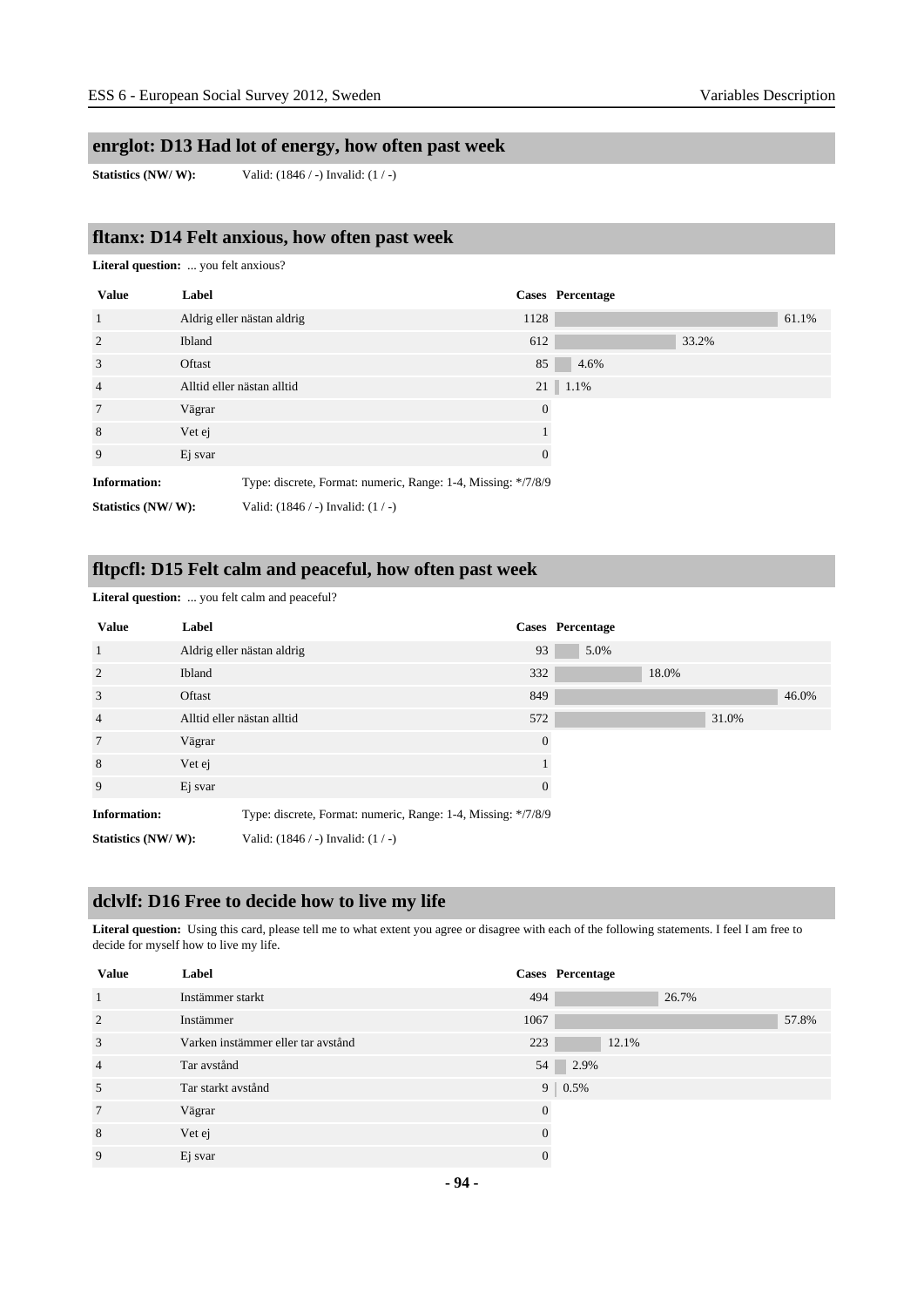#### **dclvlf: D16 Free to decide how to live my life**

**Information:** Type: discrete, Format: numeric, Range: 1-5, Missing: \*/7/8/9 **Statistics (NW/ W):** Valid: (1847 / -) Invalid: (0 / -)

#### **lchshcp: D17 Little chance to show how capable I am**

**Literal question:** Using this card, please tell me to what extent you agree or disagree with each of the following statements. In my daily life I get very little chance to show how capable I am.

| <b>Value</b>        | Label                                                         |              | <b>Cases</b> Percentage |       |       |       |
|---------------------|---------------------------------------------------------------|--------------|-------------------------|-------|-------|-------|
| 1                   | Instämmer starkt                                              | 83           | 4.5%                    |       |       |       |
| 2                   | Instämmer                                                     | 416          |                         |       | 22.7% |       |
| 3                   | Varken instämmer eller tar avstånd                            | 372          |                         |       | 20.3% |       |
| $\overline{4}$      | Tar avstånd                                                   | 729          |                         |       |       | 39.7% |
| 5                   | Tar starkt avstånd                                            | 236          |                         | 12.9% |       |       |
| $7\phantom{.0}$     | Vägrar                                                        | $\theta$     |                         |       |       |       |
| 8                   | Vet ej                                                        | 11           |                         |       |       |       |
| 9                   | Ej svar                                                       | $\mathbf{0}$ |                         |       |       |       |
| <b>Information:</b> | Type: discrete, Format: numeric, Range: 1-5, Missing: */7/8/9 |              |                         |       |       |       |
| Statistics (NW/W):  | Valid: $(1836 / -)$ Invalid: $(11 / -)$                       |              |                         |       |       |       |

#### **accdng: D18 Feel accomplishment from what I do**

**Literal question:** Using this card, please tell me to what extent you agree or disagree with each of the following statements. Most days I feel a sense of accomplishment from what I do.

| <b>Value</b>        | Label                                                         |                | <b>Cases</b> Percentage |
|---------------------|---------------------------------------------------------------|----------------|-------------------------|
| $\mathbf{1}$        | Instämmer starkt                                              | 272            | 14.8%                   |
| 2                   | Instämmer                                                     | 1343           | 72.9%                   |
| 3                   | Varken instämmer eller tar avstånd                            | 192            | 10.4%                   |
| $\overline{4}$      | Tar avstånd                                                   |                | 33 1.8%                 |
| 5                   | Tar starkt avstånd                                            | 3 <sup>1</sup> | 0.2%                    |
| 7                   | Vägrar                                                        |                |                         |
| 8                   | Vet ej                                                        | 3              |                         |
| 9                   | Ej svar                                                       | $\theta$       |                         |
| <b>Information:</b> | Type: discrete, Format: numeric, Range: 1-5, Missing: */7/8/9 |                |                         |
| Statistics (NW/W):  | Valid: $(1843 / -)$ Invalid: $(4 / -)$                        |                |                         |

#### **wrbknrm: D19 When things go wrong in my life it takes a long time to get back to normal**

Literal question: Using this card, please tell me to what extent you agree or disagree with each of the following statements. When things go wrong in my life, it generally takes me a long time to get back to normal.

| <b>Value</b>  | Label                              | Cases Percentage |
|---------------|------------------------------------|------------------|
|               | Instämmer starkt                   | 37 2.0%          |
| $\mathcal{D}$ | Instämmer                          | 12.3%<br>227     |
| 3             | Varken instämmer eller tar avstånd | 21.8%<br>401     |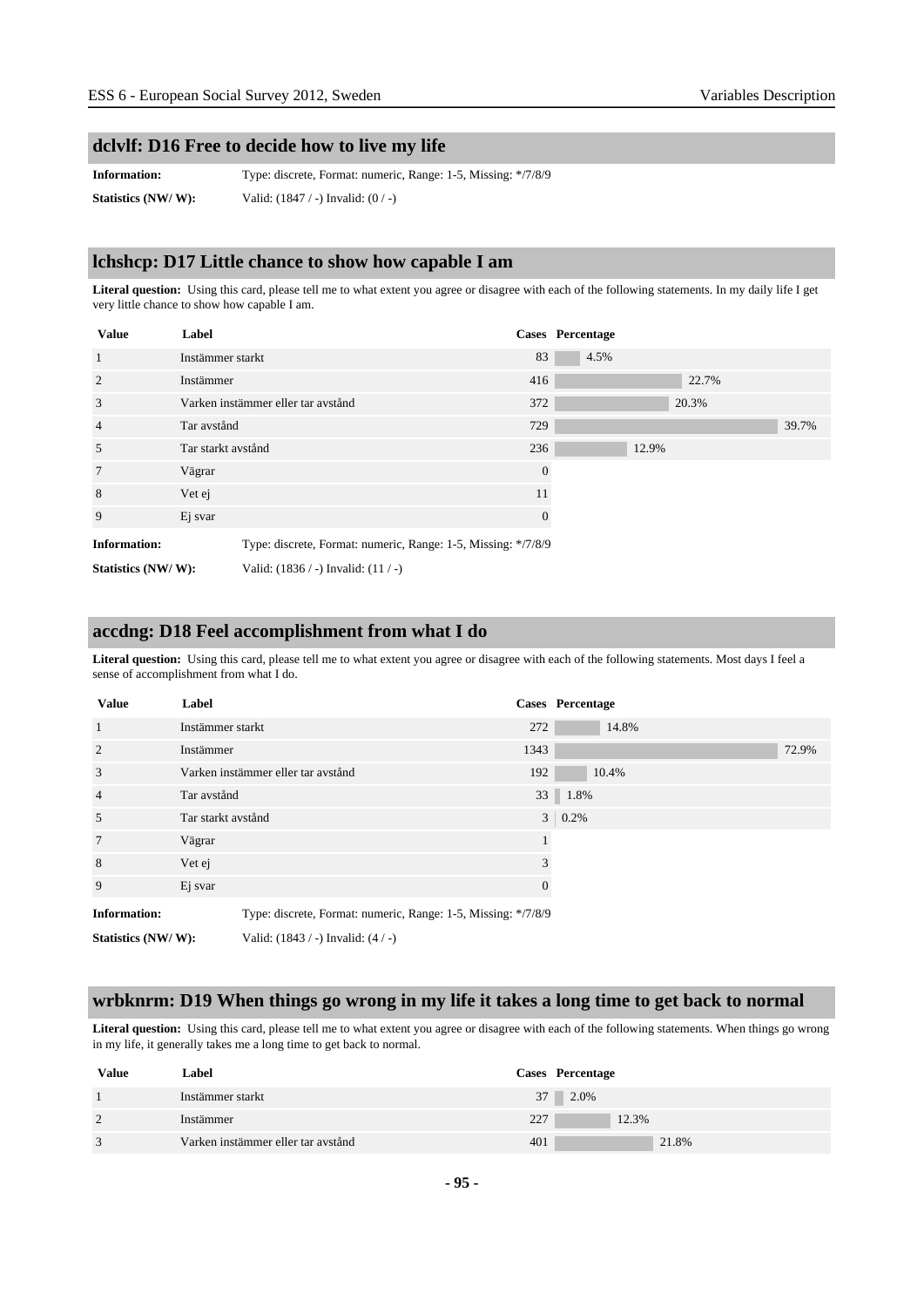| <b>Value</b>        | Label              |                                                               | Cases Percentage |
|---------------------|--------------------|---------------------------------------------------------------|------------------|
| $\overline{4}$      | Tar avstånd        |                                                               | 907              |
| 5                   | Tar starkt avstånd |                                                               | 267              |
| $7\phantom{.0}$     | Vägrar             |                                                               | $\Omega$         |
| 8                   | Vet ej             |                                                               | 8                |
| 9                   | Ej svar            |                                                               | 0                |
| <b>Information:</b> |                    | Type: discrete, Format: numeric, Range: 1-5, Missing: */7/8/9 |                  |
| Statistics (NW/W):  |                    | Valid: $(1839 / -)$ Invalid: $(8 / -)$                        |                  |

# **wrbknrm: D19 When things go wrong in my life it takes a long time to get back to normal**

# **lrnntlf: D20 Learn new things in life**

Literal question: Using this card, please tell me to what extent... ...you learn new things in your life?

| <b>Value</b>        | Label                                                         |              | Cases Percentage |
|---------------------|---------------------------------------------------------------|--------------|------------------|
| $\mathbf{0}$        | Ingen alls                                                    |              | 22 1.2%          |
| $\mathbf{1}$        | 1                                                             |              | $21 \ 1.1\%$     |
| 2                   | 2                                                             | 89           | 4.8%             |
| 3                   | 3                                                             | 263          | 14.3%            |
| $\overline{4}$      | $\overline{4}$                                                | 579          | 31.4%            |
| 5                   | 5                                                             | 592          | 32.1%            |
| 6                   | Väldigt stor                                                  | 277          | 15.0%            |
| $7\phantom{.0}$     | Vägrar                                                        |              |                  |
| 8                   | Vet ej                                                        |              | 3                |
| 9                   | Ej svar                                                       | $\mathbf{0}$ |                  |
| <b>Information:</b> | Type: discrete, Format: numeric, Range: 0-6, Missing: */7/8/9 |              |                  |

**Statistics (NW/ W):** Valid: (1843 / -) Invalid: (4 / -)

#### **pplahlp: D21 Feel people in local area help one another**

Literal question: ...you feel that people in your local area help one another?

| <b>Value</b>        | Label                                                         |              | Cases Percentage |       |       |       |
|---------------------|---------------------------------------------------------------|--------------|------------------|-------|-------|-------|
| $\mathbf{0}$        | Ingen alls                                                    | 38           | 2.1%             |       |       |       |
| $\mathbf{1}$        | $\mathbf{1}$                                                  | 66           | 3.6%             |       |       |       |
| $\overline{2}$      | 2                                                             | 153          |                  | 8.4%  |       |       |
| 3                   | 3                                                             | 312          |                  |       | 17.2% |       |
| $\overline{4}$      | $\overline{4}$                                                | 493          |                  |       |       | 27.2% |
| 5                   | 5                                                             | 518          |                  |       |       | 28.6% |
| 6                   | Väldigt stor                                                  | 234          |                  | 12.9% |       |       |
| $\overline{7}$      | Vägrar                                                        | $\mathbf{0}$ |                  |       |       |       |
| 8                   | Vet ej                                                        | 33           |                  |       |       |       |
| 9                   | Ej svar                                                       | $\mathbf{0}$ |                  |       |       |       |
| <b>Information:</b> | Type: discrete, Format: numeric, Range: 0-6, Missing: */7/8/9 |              |                  |       |       |       |

**Statistics (NW/ W):** Valid: (1814 / -) Invalid: (33 / -)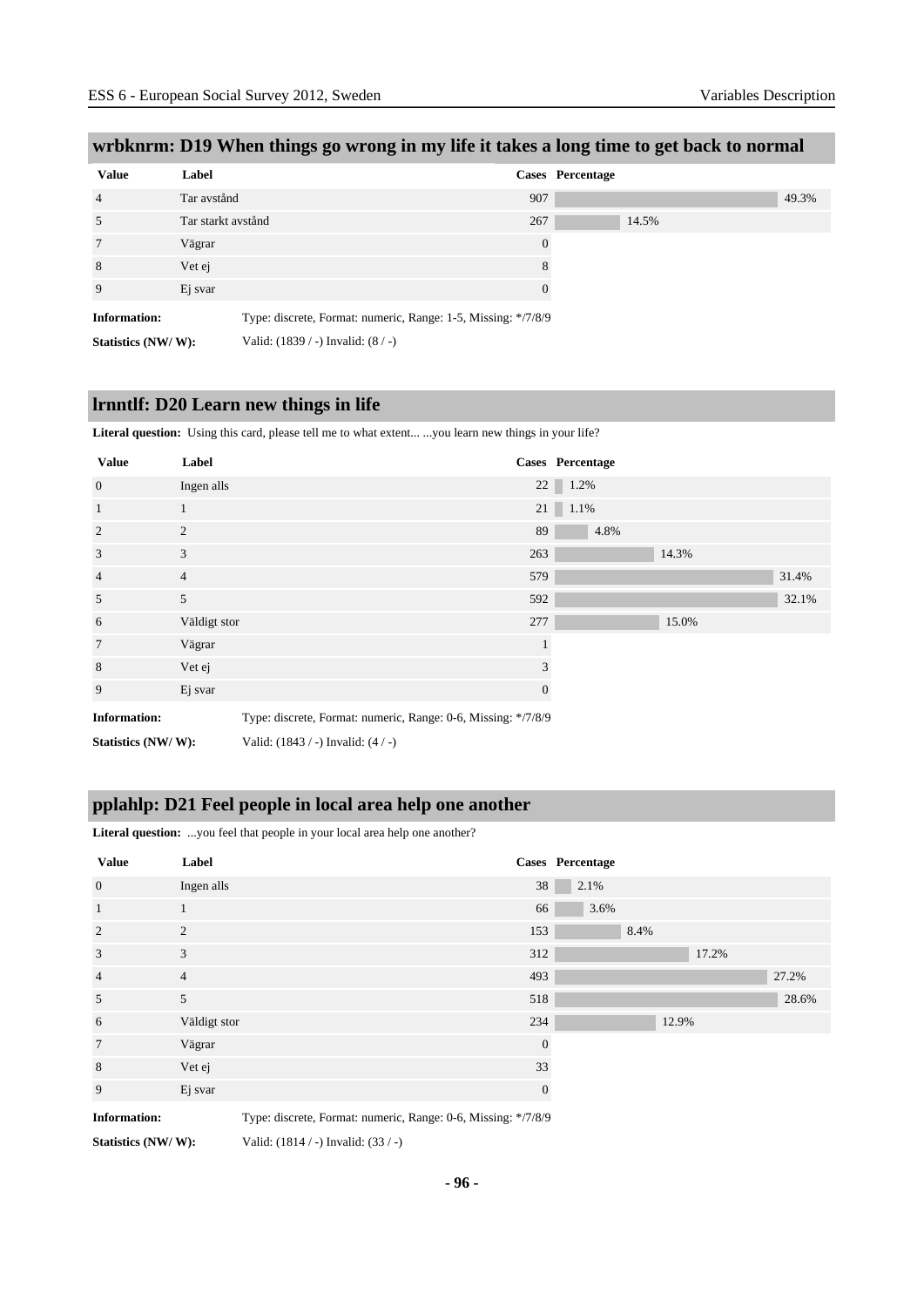# **pplahlp: D21 Feel people in local area help one another**

#### **trtrsp: D22 Feel people treat you with respect**

Literal question: ... you feel that people treat you with respect?

| <b>Value</b>        | Label          |                                                               |                | Cases Percentage |       |       |       |
|---------------------|----------------|---------------------------------------------------------------|----------------|------------------|-------|-------|-------|
| $\mathbf{0}$        | Ingen alls     |                                                               |                | $4 \mid 0.2\%$   |       |       |       |
| $\mathbf{1}$        | $\mathbf{1}$   |                                                               |                | $9   0.5\%$      |       |       |       |
| 2                   | $\overline{2}$ |                                                               |                | $26$   1.4%      |       |       |       |
| 3                   | 3              |                                                               | 154            | 8.4%             |       |       |       |
| $\overline{4}$      | $\overline{4}$ |                                                               | 475            |                  |       | 25.8% |       |
| 5                   | 5              |                                                               | 895            |                  |       |       | 48.7% |
| 6                   | Väldigt stor   |                                                               | 275            |                  | 15.0% |       |       |
| $\overline{7}$      | Vägrar         |                                                               | $\overline{0}$ |                  |       |       |       |
| 8                   | Vet ej         |                                                               | 9              |                  |       |       |       |
| 9                   | Ej svar        |                                                               | $\overline{0}$ |                  |       |       |       |
| <b>Information:</b> |                | Type: discrete, Format: numeric, Range: 0-6, Missing: */7/8/9 |                |                  |       |       |       |
| Statistics (NW/W):  |                | Valid: (1838 / -) Invalid: (9 / -)                            |                |                  |       |       |       |

# **dngval: D23 Feel what I do in life is valueable and worthwhile**

Literal question: Using this card, please say to what extent you agree or disagree with each of the following statements. I generally feel that what I do in my life is valuable and worthwhile

| <b>Value</b>        | Label              |                                                               |                | Cases Percentage |       |       |
|---------------------|--------------------|---------------------------------------------------------------|----------------|------------------|-------|-------|
| 1                   | Instämmer starkt   |                                                               | 309            |                  | 16.7% |       |
| $\overline{2}$      | Instämmer          |                                                               | 1235           |                  |       | 66.9% |
| 3                   |                    | Varken instämmer eller tar avstånd                            | 251            |                  | 13.6% |       |
| $\overline{4}$      | Tar avstånd        |                                                               |                | 41 2.2%          |       |       |
| 5                   | Tar starkt avstånd |                                                               |                | $10 \mid 0.5\%$  |       |       |
| 7                   | Vägrar             |                                                               | $\overline{0}$ |                  |       |       |
| 8                   | Vet ej             |                                                               |                |                  |       |       |
| 9                   | Ej svar            |                                                               | $\theta$       |                  |       |       |
| <b>Information:</b> |                    | Type: discrete, Format: numeric, Range: 1-5, Missing: */7/8/9 |                |                  |       |       |
| Statistics (NW/W):  |                    | Valid: $(1846 / -)$ Invalid: $(1 / -)$                        |                |                  |       |       |

### **nhpftr: D24 Hard to be hopeful about the future of the world**

Literal question: Using this card, please say to what extent you agree or disagree with each of the following statements. The way things are now, I find it hard to be hopeful about the future of the world

| <b>Value</b>   | Label                              | Cases Percentage |       |
|----------------|------------------------------------|------------------|-------|
|                | Instämmer starkt                   | 102<br>5.6%      |       |
| 2              | Instämmer                          | 477              | 26.0% |
| 3              | Varken instämmer eller tar avstånd | 556              | 30.3% |
| $\overline{4}$ | Tar avstånd                        | 579              | 31.5% |
| 5              | Tar starkt avstånd                 | 123<br>6.7%      |       |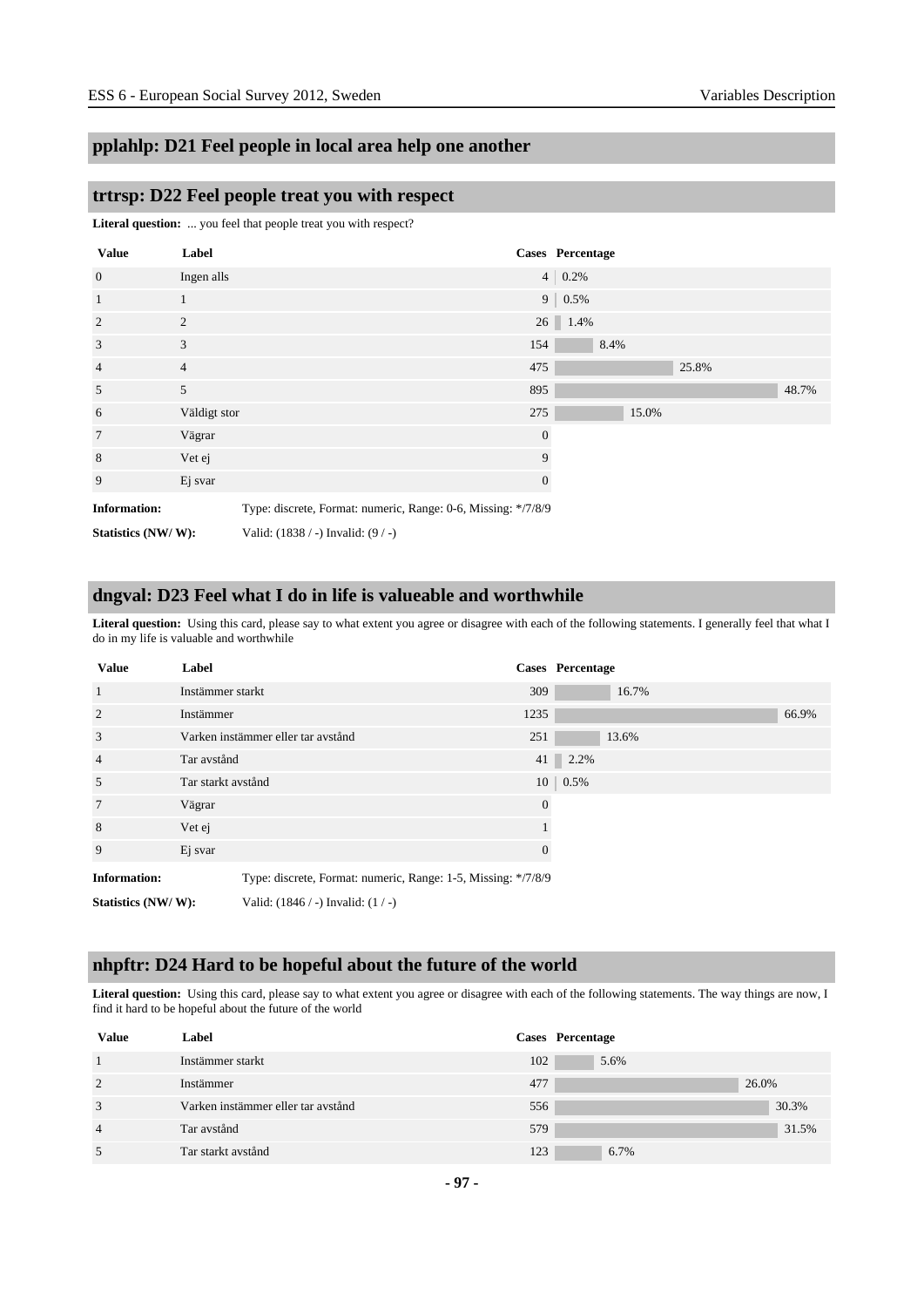| <b>Value</b>        | Label   |                                                               | <b>Cases</b> Percentage |
|---------------------|---------|---------------------------------------------------------------|-------------------------|
|                     | Vägrar  |                                                               | $\theta$                |
| 8                   | Vet ej  | 10                                                            |                         |
|                     | Ej svar |                                                               | $\Omega$                |
| <b>Information:</b> |         | Type: discrete, Format: numeric, Range: 1-5, Missing: */7/8/9 |                         |
| Statistics (NW/W):  |         | Valid: (1837 / -) Invalid: (10 / -)                           |                         |

#### **nhpftr: D24 Hard to be hopeful about the future of the world**

# **lotsgot: D25 There are lots of things I am good at**

**Literal question:** Using this card, please say to what extent you agree or disagree with each of the following statements. There are lots of things I feel I am good at

| <b>Value</b>                                                                         | Label              |                                        |                | Cases Percentage |
|--------------------------------------------------------------------------------------|--------------------|----------------------------------------|----------------|------------------|
| $\overline{1}$                                                                       | Instämmer starkt   |                                        | 304            | 16.5%            |
| 2                                                                                    | Instämmer          |                                        | 1296           | 70.2%            |
| 3                                                                                    |                    | Varken instämmer eller tar avstånd     | 212            | 11.5%            |
| $\overline{4}$                                                                       | Tar avstånd        |                                        |                | 29 1.6%          |
| 5                                                                                    | Tar starkt avstånd |                                        |                | $5 \mid 0.3\%$   |
| $7\phantom{.0}$                                                                      | Vägrar             |                                        | $\theta$       |                  |
| 8                                                                                    | Vet ej             |                                        |                |                  |
| 9                                                                                    | Ej svar            |                                        | $\overline{0}$ |                  |
| <b>Information:</b><br>Type: discrete, Format: numeric, Range: 1-5, Missing: */7/8/9 |                    |                                        |                |                  |
| Statistics (NW/W):                                                                   |                    | Valid: $(1846 / -)$ Invalid: $(1 / -)$ |                |                  |

#### **lfwrs: D26 For most people in country life is getting worse**

Literal question: Using this card, please say to what extent you agree or disagree with each of the following statements. For most people in Sweden life is getting worse rather than better

| <b>Value</b>        | Label              |                                                               |                | Cases Percentage |       |       |
|---------------------|--------------------|---------------------------------------------------------------|----------------|------------------|-------|-------|
| $\mathbf{1}$        | Instämmer starkt   |                                                               | 50             | 2.8%             |       |       |
| 2                   | Instämmer          |                                                               | 454            |                  | 25.2% |       |
| 3                   |                    | Varken instämmer eller tar avstånd                            | 620            |                  |       | 34.4% |
| $\overline{4}$      | Tar avstånd        |                                                               | 587            |                  |       | 32.6% |
| 5                   | Tar starkt avstånd |                                                               | 92             | 5.1%             |       |       |
| $7\phantom{.0}$     | Vägrar             |                                                               | $\overline{0}$ |                  |       |       |
| 8                   | Vet ej             |                                                               | 44             |                  |       |       |
| 9                   | Ej svar            |                                                               | $\overline{0}$ |                  |       |       |
| <b>Information:</b> |                    | Type: discrete, Format: numeric, Range: 1-5, Missing: */7/8/9 |                |                  |       |       |
| Statistics (NW/W):  |                    | Valid: $(1803 / -)$ Invalid: $(44 / -)$                       |                |                  |       |       |

#### **flclpla: D27 Feel close to the people in local area**

**Literal question:** Using this card, please say to what extent you agree or disagree with each of the following statements. I feel close to the people in my local area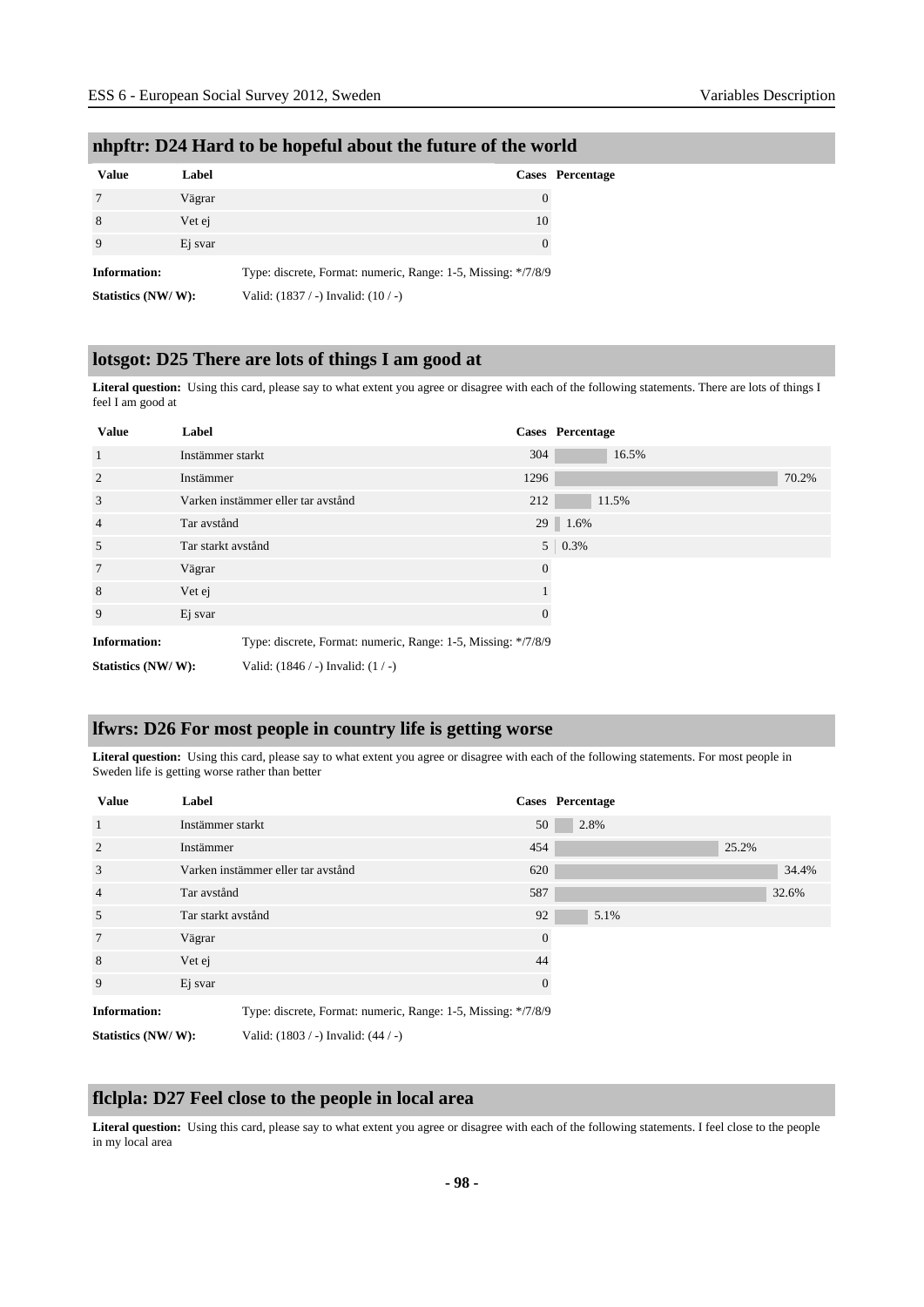| <b>Value</b>        | Label              |                                                               |          | Cases Percentage |  |
|---------------------|--------------------|---------------------------------------------------------------|----------|------------------|--|
| 1                   | Instämmer starkt   |                                                               | 194      | 10.6%            |  |
| $\overline{2}$      | Instämmer          |                                                               | 1038     | 56.5%            |  |
| 3                   |                    | Varken instämmer eller tar avstånd                            | 442      | 24.1%            |  |
| $\overline{4}$      | Tar avstånd        |                                                               | 140      | 7.6%             |  |
| 5                   | Tar starkt avstånd |                                                               |          | 22<br>1.2%       |  |
| 7                   | Vägrar             |                                                               | $\theta$ |                  |  |
| 8                   | Vet ej             |                                                               | 11       |                  |  |
| 9                   | Ej svar            |                                                               | 0        |                  |  |
| <b>Information:</b> |                    | Type: discrete, Format: numeric, Range: 1-5, Missing: */7/8/9 |          |                  |  |
| Statistics (NW/W):  |                    | Valid: $(1836 / -)$ Invalid: $(11 / -)$                       |          |                  |  |

# **flclpla: D27 Feel close to the people in local area**

# **tmdotwa: D28 Make time to do things you really want to do**

**Literal question:** To what extent do you make time to do the things you really want to do? Please use this card where 0 is not at all and 10 is completely.

| <b>Value</b>        | Label                                                             |                                        |              | Cases Percentage |      |       |       |
|---------------------|-------------------------------------------------------------------|----------------------------------------|--------------|------------------|------|-------|-------|
| $\overline{0}$      | Inte alls                                                         |                                        |              | $9 \ 0.5\%$      |      |       |       |
| $\mathbf{1}$        | $\mathbf{1}$                                                      |                                        |              | $3   0.2\%$      |      |       |       |
| $\overline{2}$      | 2                                                                 |                                        | 31           | 1.7%             |      |       |       |
| 3                   | 3                                                                 |                                        | 94           |                  | 5.1% |       |       |
| $\overline{4}$      | $\overline{4}$                                                    |                                        | 97           |                  | 5.3% |       |       |
| 5                   | 5                                                                 | 185                                    |              |                  |      | 10.0% |       |
| 6                   | 6                                                                 | 191                                    |              |                  |      | 10.4% |       |
| $7\phantom{.0}$     | $7\phantom{.0}$                                                   | 428                                    |              |                  |      |       | 23.2% |
| $\,8\,$             | $8\,$                                                             | 478                                    |              |                  |      |       | 26.0% |
| 9                   | 9                                                                 | 198                                    |              |                  |      | 10.7% |       |
| 10                  | Fullständigt                                                      |                                        | 128          |                  | 6.9% |       |       |
| 77                  | Vägrar                                                            |                                        | $\mathbf{0}$ |                  |      |       |       |
| 88                  | Vet ej                                                            |                                        | 5            |                  |      |       |       |
| 99                  | Ej svar                                                           |                                        | $\mathbf{0}$ |                  |      |       |       |
| <b>Information:</b> | Type: discrete, Format: numeric, Range: 0-10, Missing: */77/88/99 |                                        |              |                  |      |       |       |
| Statistics (NW/W):  |                                                                   | Valid: $(1842 / -)$ Invalid: $(5 / -)$ |              |                  |      |       |       |

# **flapppl: D29 Feel appreciated by people you are close to**

**Literal question:** To what extent do you feel appreciated by the people you are close to? Please use the same card.

| <b>Value</b>   | Label     | Cases Percentage     |
|----------------|-----------|----------------------|
| $\overline{0}$ | Inte alls | $3 \mid 0.2\%$       |
|                |           | $2 \mid 0.1\%$       |
| 2              | 2         | $4 \mid 0.2\%$       |
| 3              | 3         | $15 \ 0.8\%$         |
| $\overline{4}$ |           | $20 \parallel 1.1\%$ |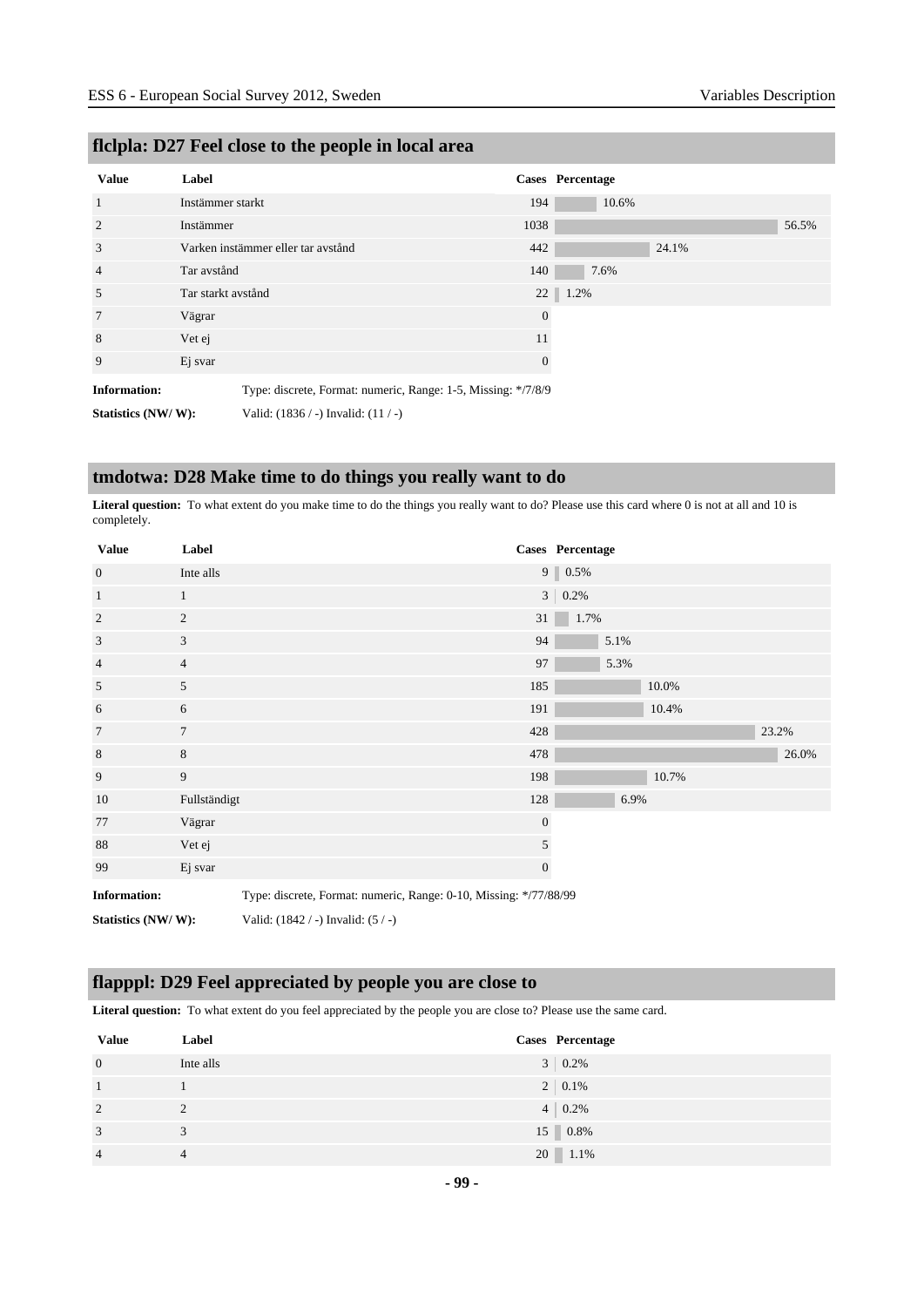| .                   |              | - -<br>$\cdots$                                                   |                |                  |       |       |
|---------------------|--------------|-------------------------------------------------------------------|----------------|------------------|-------|-------|
| <b>Value</b>        | Label        |                                                                   |                | Cases Percentage |       |       |
| 5                   | 5            |                                                                   | 59             | 3.2%             |       |       |
| 6                   | 6            |                                                                   | 84             | 4.6%             |       |       |
| 7                   | $\tau$       |                                                                   | 330            |                  | 17.9% |       |
| 8                   | 8            |                                                                   | 575            |                  |       | 31.2% |
| 9                   | 9            |                                                                   | 433            |                  | 23.5% |       |
| 10                  | Fullständigt |                                                                   | 317            |                  | 17.2% |       |
| 77                  | Vägrar       |                                                                   | $\overline{0}$ |                  |       |       |
| 88                  | Vet ej       |                                                                   | 5              |                  |       |       |
| 99                  | Ej svar      |                                                                   | $\mathbf{0}$   |                  |       |       |
| <b>Information:</b> |              | Type: discrete, Format: numeric, Range: 0-10, Missing: */77/88/99 |                |                  |       |       |
| Statistics (NW/W):  |              | Valid: $(1842 / -)$ Invalid: $(5 / -)$                            |                |                  |       |       |

# **flapppl: D29 Feel appreciated by people you are close to**

# **deaimpp: D30 Deal with important problems in life**

**Literal question:** How difficult or easy do you find it to deal with important problems that come up in your life? Please use this card where 0 is extremely difficult and 10 is extremely easy.

| <b>Value</b>        | Label                                                             |                                    |              | Cases Percentage |
|---------------------|-------------------------------------------------------------------|------------------------------------|--------------|------------------|
| $\mathbf{0}$        | Extremt svårt                                                     |                                    |              | $9 \ 0.5\%$      |
| $\mathbf{1}$        | $\mathbf{1}$                                                      |                                    |              | 8 0.4%           |
| 2                   | 2                                                                 |                                    | 30           | 1.6%             |
| 3                   | 3                                                                 |                                    | 81           | 4.4%             |
| $\overline{4}$      | $\overline{4}$                                                    |                                    | 111          | 6.0%             |
| 5                   | 5                                                                 |                                    | 348          | 18.9%            |
| 6                   | 6                                                                 |                                    | 299          | 16.2%            |
| 7                   | $\overline{7}$                                                    |                                    | 457          | 24.8%            |
| 8                   | 8                                                                 |                                    | 357          | 19.4%            |
| 9                   | 9                                                                 |                                    | 101          | 5.5%             |
| 10                  | Extremt lätt                                                      |                                    | 40           | 2.2%             |
| 77                  | Vägrar                                                            |                                    | $\mathbf{0}$ |                  |
| 88                  | Vet ej                                                            |                                    |              | 6                |
| 99                  | Ej svar                                                           |                                    |              | $\boldsymbol{0}$ |
| <b>Information:</b> | Type: discrete, Format: numeric, Range: 0-10, Missing: */77/88/99 |                                    |              |                  |
| Statistics (NW/W):  |                                                                   | Valid: (1841 / -) Invalid: (6 / -) |              |                  |

# **tmimdng: D31 Interested in what you are doing, how much of the time**

Literal question: How much of the time would you generally say you are... ...interested in what you are doing?

| <b>Value</b>   | Label              | Cases Percentage |
|----------------|--------------------|------------------|
| $\overline{0}$ | Ingen del av tiden | $1 \quad 0.1\%$  |
| -1             |                    | $1 \quad 0.1\%$  |
| $\overline{2}$ |                    | 8 0.4%           |
| 3              |                    | 31 1.7%          |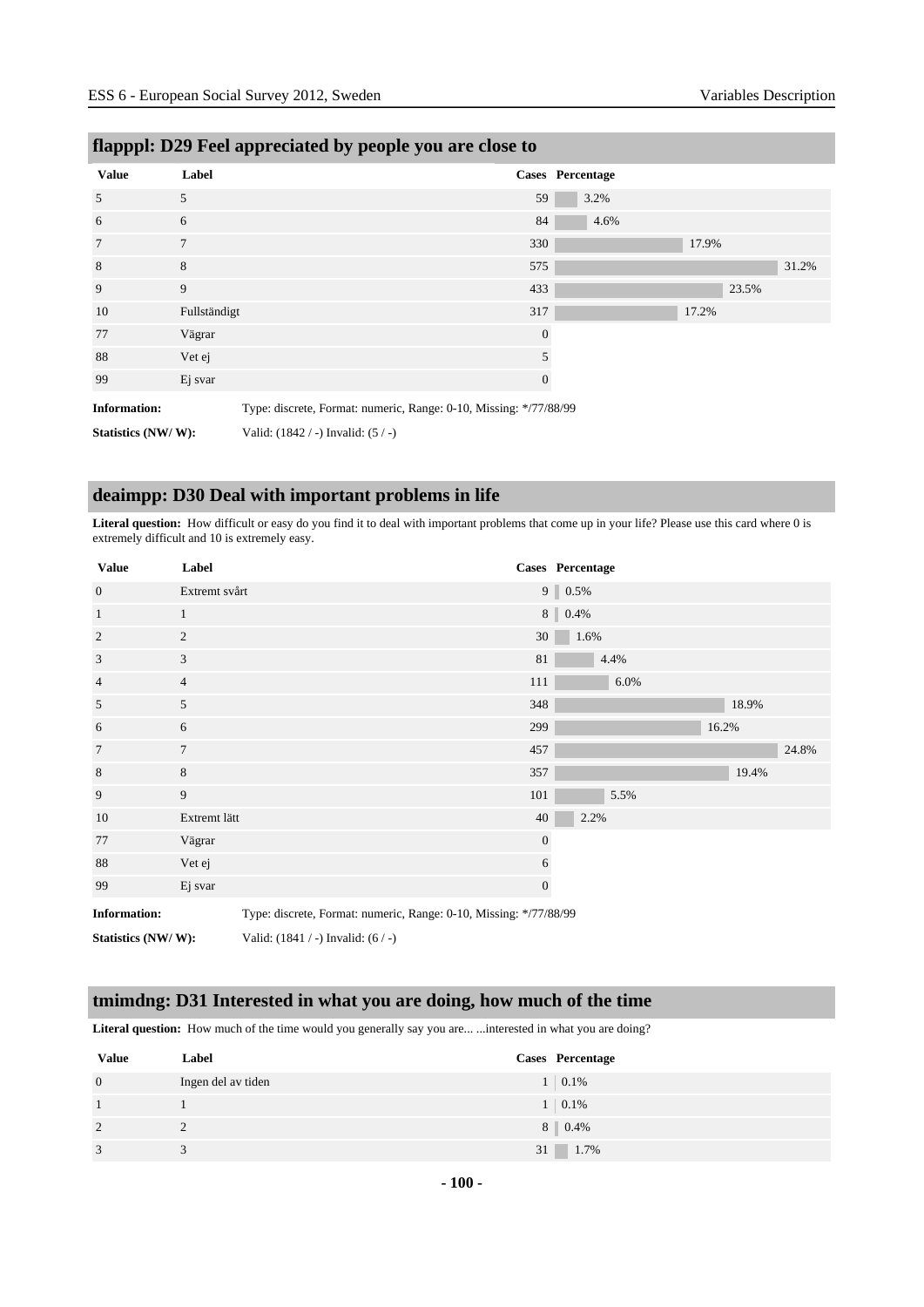|                     | unniquig: Dol interested in what you are doing, now much of the thire |                  |                         |       |  |  |
|---------------------|-----------------------------------------------------------------------|------------------|-------------------------|-------|--|--|
| <b>Value</b>        | Label                                                                 |                  | <b>Cases</b> Percentage |       |  |  |
| $\overline{4}$      | $\overline{4}$                                                        | 40               | 2.2%                    |       |  |  |
| 5                   | 5                                                                     | 136              | 7.4%                    |       |  |  |
| 6                   | 6                                                                     | 202              | 11.0%                   |       |  |  |
| 7                   | $\tau$                                                                | 480              |                         | 26.1% |  |  |
| 8                   | 8                                                                     | 516              |                         | 28.0% |  |  |
| 9                   | 9                                                                     | 244              | 13.3%                   |       |  |  |
| 10                  | Hela tiden                                                            | 182              | 9.9%                    |       |  |  |
| 77                  | Vägrar                                                                | $\mathbf{0}$     |                         |       |  |  |
| 88                  | Vet ej                                                                | 6                |                         |       |  |  |
| 99                  | Ej svar                                                               | $\boldsymbol{0}$ |                         |       |  |  |
| <b>Information:</b> | Type: discrete, Format: numeric, Range: 0-10, Missing: */77/88/99     |                  |                         |       |  |  |

# **tmimdng: D31 Interested in what you are doing, how much of the time**

# **tmabdng: D32 Absorbed in what you are doing, how much of the time**

| <b>Value</b>        | Label                                                             |                                     |              | Cases Percentage |       |
|---------------------|-------------------------------------------------------------------|-------------------------------------|--------------|------------------|-------|
| $\overline{0}$      | Ingen del av tiden                                                |                                     |              | 16<br>0.9%       |       |
| $\mathbf{1}$        | $\mathbf{1}$                                                      |                                     |              | $5 \ 0.3\%$      |       |
| 2                   | $\overline{c}$                                                    |                                     | 64           | 3.5%             |       |
| 3                   | 3                                                                 |                                     | 97           | 5.3%             |       |
| $\overline{4}$      | $\overline{4}$                                                    |                                     | 108          | 5.9%             |       |
| 5                   | 5                                                                 |                                     | 269          |                  | 14.7% |
| 6                   | 6                                                                 |                                     | 293          |                  | 16.0% |
| 7                   | 7                                                                 |                                     | 369          |                  | 20.2% |
| $\,8\,$             | 8                                                                 |                                     | 339          |                  | 18.5% |
| 9                   | 9                                                                 |                                     | 151          | 8.3%             |       |
| 10                  | Hela tiden                                                        |                                     | 117          | 6.4%             |       |
| 77                  | Vägrar                                                            |                                     | $\mathbf{0}$ |                  |       |
| 88                  | Vet ej                                                            |                                     | 19           |                  |       |
| 99                  | Ej svar                                                           |                                     | $\mathbf{0}$ |                  |       |
| <b>Information:</b> | Type: discrete, Format: numeric, Range: 0-10, Missing: */77/88/99 |                                     |              |                  |       |
| Statistics (NW/W):  |                                                                   | Valid: (1828 / -) Invalid: (19 / -) |              |                  |       |

**Literal question:** ...absorbed in what you are doing?

**Statistics (NW/ W):** Valid: (1841 / -) Invalid: (6 / -)

# **tmendng: D33 Enthusiastic about what you are doing, how much of the time**

Literal question: ...enthusiastic about what you are doing?

| <b>Value</b>   | Label              | Cases Percentage         |
|----------------|--------------------|--------------------------|
| $\overline{0}$ | Ingen del av tiden | $16 \, \square \, 0.9\%$ |
|                |                    | $5 \,   \, 0.3\%$        |
| 2              |                    | 36<br>2.0%               |
| 3              |                    | 3.3%<br>60               |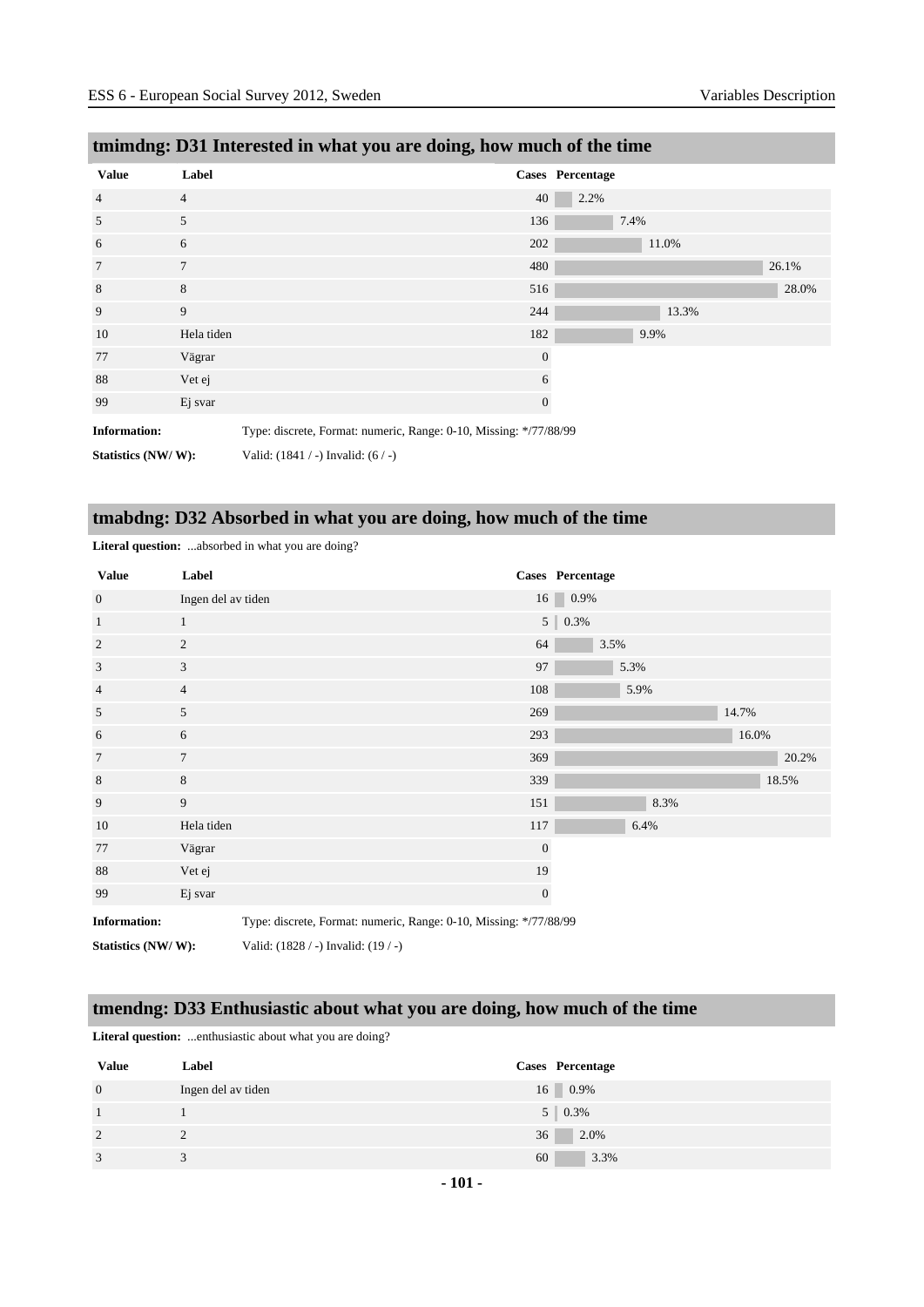| tmendng: D33 Enthusiastic about what you are doing, how much of the time |                |                |                  |       |       |
|--------------------------------------------------------------------------|----------------|----------------|------------------|-------|-------|
| <b>Value</b>                                                             | Label          |                | Cases Percentage |       |       |
| $\overline{4}$                                                           | $\overline{4}$ | 80             | 4.4%             |       |       |
| 5                                                                        | 5              | 225            |                  | 12.3% |       |
| 6                                                                        | 6              | 265            |                  | 14.5% |       |
| $\overline{7}$                                                           | $\overline{7}$ | 437            |                  |       | 24.0% |
| 8                                                                        | 8              | 408            |                  |       | 22.4% |
| 9                                                                        | 9              | 153            | 8.4%             |       |       |
| 10                                                                       | Hela tiden     | 138            | 7.6%             |       |       |
| 77                                                                       | Vägrar         | $\overline{0}$ |                  |       |       |
| 88                                                                       | Vet ej         | 24             |                  |       |       |
| 99                                                                       | Ej svar        | $\theta$       |                  |       |       |
| _ _                                                                      |                |                |                  |       |       |

**Information:** Type: discrete, Format: numeric, Range: 0-10, Missing: \*/77/88/99

**Statistics (NW/ W):** Valid: (1823 / -) Invalid: (24 / -)

# **tnapsur: D34 Take notice of and appreciate your surroundings**

**Literal question:** On a typical day, how often do you take notice of and appreciate your surroundings?

| <b>Value</b>        | Label          |                                                                   | Cases Percentage |      |       |       |
|---------------------|----------------|-------------------------------------------------------------------|------------------|------|-------|-------|
| $\mathbf{0}$        | Aldrig         |                                                                   | 7 0.4%           |      |       |       |
| $\mathbf{1}$        | 1              |                                                                   | $4   0.2\%$      |      |       |       |
| $\overline{2}$      | $\overline{c}$ |                                                                   | $8 \ 0.4\%$      |      |       |       |
| 3                   | 3              | 51                                                                | 2.8%             |      |       |       |
| $\overline{4}$      | $\overline{4}$ | 85                                                                | 4.6%             |      |       |       |
| 5                   | 5              | 224                                                               |                  |      | 12.2% |       |
| 6                   | 6              | 237                                                               |                  |      | 12.9% |       |
| $7\phantom{.0}$     | $\overline{7}$ | 449                                                               |                  |      |       | 24.5% |
| 8                   | 8              | 451                                                               |                  |      |       | 24.6% |
| 9                   | 9              | 148                                                               |                  | 8.1% |       |       |
| 10                  | Alltid         | 167                                                               |                  | 9.1% |       |       |
| 77                  | Vägrar         | $\boldsymbol{0}$                                                  |                  |      |       |       |
| 88                  | Vet ej         | 16                                                                |                  |      |       |       |
| 99                  | Ej svar        | $\mathbf{0}$                                                      |                  |      |       |       |
| <b>Information:</b> |                | Type: discrete, Format: numeric, Range: 0-10, Missing: */77/88/99 |                  |      |       |       |

**Statistics (NW/ W):** Valid: (1831 / -) Invalid: (16 / -)

#### **sedirlf: D35 Have a sense of direction in your life**

**Literal question:** To what extent do you feel that you have a sense of direction in your life? Please use this card where 0 is not at all and 10 is completely.

| <b>Value</b>   | Label     | <b>Cases</b> Percentage |
|----------------|-----------|-------------------------|
| $\overline{0}$ | Inte alls | 8 0.4%                  |
|                |           | $3 \mid 0.2\%$          |
| 2              | ∼         | 18 1.0%                 |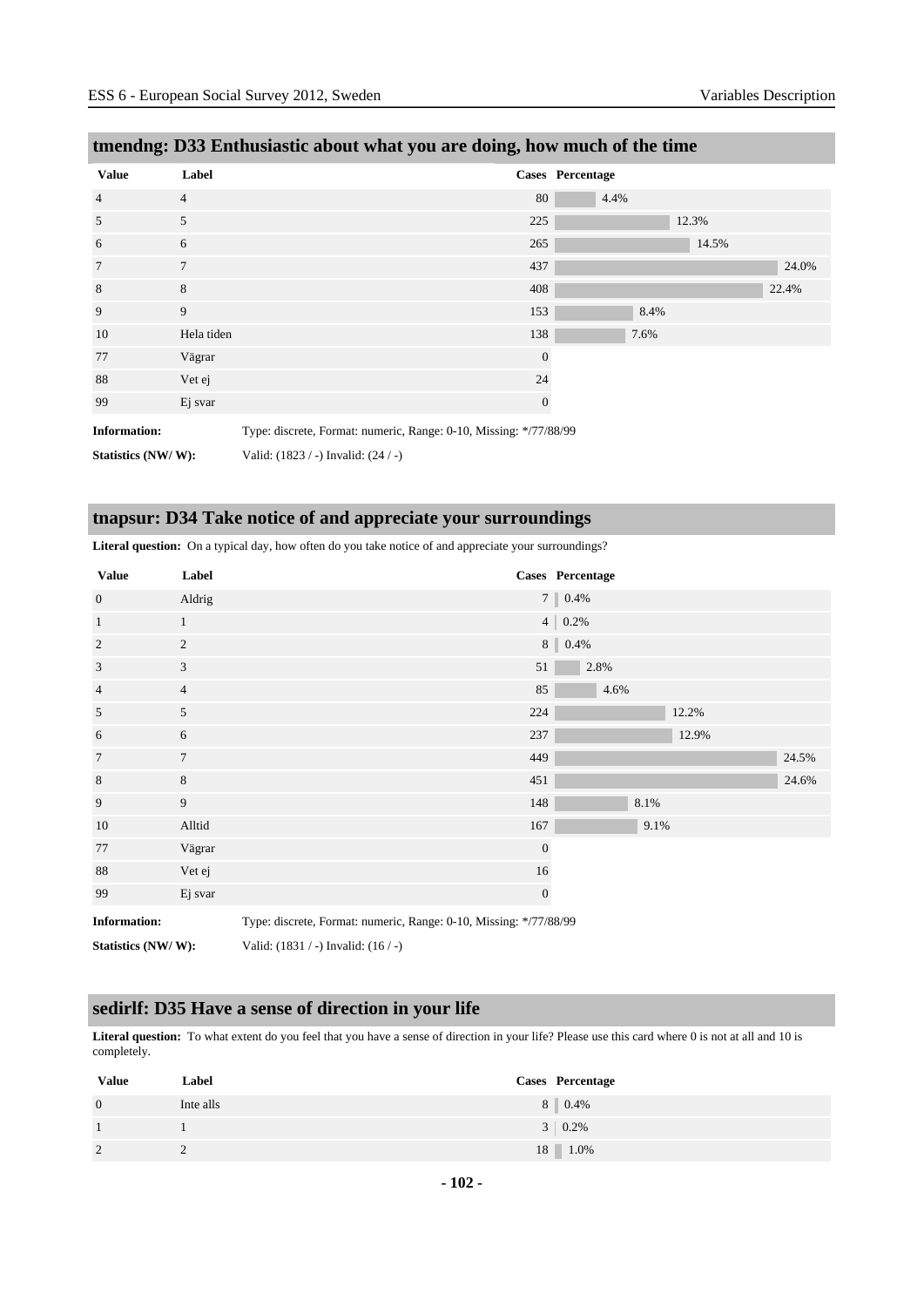| <b>Value</b>        | Label          |                                                                   |                  | Cases Percentage |       |       |       |
|---------------------|----------------|-------------------------------------------------------------------|------------------|------------------|-------|-------|-------|
| 3                   | 3              |                                                                   | 23               | 1.2%             |       |       |       |
| $\overline{4}$      | $\overline{4}$ |                                                                   | 42               | 2.3%             |       |       |       |
| 5                   | 5              |                                                                   | 116              | 6.3%             |       |       |       |
| 6                   | 6              |                                                                   | 138              | 7.5%             |       |       |       |
| $7\phantom{.0}$     | $\overline{7}$ |                                                                   | 364              |                  |       | 19.8% |       |
| 8                   | 8              |                                                                   | 562              |                  |       |       | 30.5% |
| 9                   | 9              |                                                                   | 279              |                  | 15.2% |       |       |
| 10                  | Fullständigt   |                                                                   | 288              |                  | 15.6% |       |       |
| 77                  | Vägrar         |                                                                   | $\mathbf{0}$     |                  |       |       |       |
| 88                  | Vet ej         |                                                                   | 6                |                  |       |       |       |
| 99                  | Ej svar        |                                                                   | $\boldsymbol{0}$ |                  |       |       |       |
| <b>Information:</b> |                | Type: discrete, Format: numeric, Range: 0-10, Missing: */77/88/99 |                  |                  |       |       |       |
| Statistics (NW/W):  |                | Valid: $(1841 / -)$ Invalid: $(6 / -)$                            |                  |                  |       |       |       |

# **sedirlf: D35 Have a sense of direction in your life**

# **rehlppl: D36 Receive help and support from people you are close to**

**Literal question:** To what extent do you receive help and support from people you are close to when you need it? Please use this card where 0 is not at all and 6 is completely.

| <b>Value</b>        | Label          |                                                               |                | Cases Percentage |
|---------------------|----------------|---------------------------------------------------------------|----------------|------------------|
| $\overline{0}$      | Inte alls      |                                                               |                | $3   0.2\%$      |
| $\overline{1}$      | 1              |                                                               |                | $9   0.5\%$      |
| $\overline{2}$      | $\overline{2}$ |                                                               |                | 26 1.4%          |
| 3                   | 3              |                                                               | 65             | 3.5%             |
| $\overline{4}$      | $\overline{4}$ |                                                               | 187            | 10.1%            |
| 5                   | 5              |                                                               | 549            | 29.7%            |
| 6                   | Fullständigt   |                                                               | 1008           | 54.6%            |
| $7\phantom{.0}$     | Vägrar         |                                                               | $\theta$       |                  |
| 8                   | Vet ej         |                                                               | $\overline{0}$ |                  |
| 9                   | Ej svar        |                                                               | $\mathbf{0}$   |                  |
| <b>Information:</b> |                | Type: discrete, Format: numeric, Range: 0-6, Missing: */7/8/9 |                |                  |
| Statistics (NW/W):  |                | Valid: $(1847 / -)$ Invalid: $(0 / -)$                        |                |                  |

# **prhlppl: D37 Provide help and support to people you are close to**

Literal question: And to what extent do you provide help and support to people you are close to when they need it?

| <b>Value</b>   | Label          | Cases Percentage |
|----------------|----------------|------------------|
| $\mathbf{0}$   | Inte alls      | $2 \mid 0.1\%$   |
| 1              |                | $2 \mid 0.1\%$   |
| 2              | 2              | $6   0.3\%$      |
| 3              | 3              | 53<br>2.9%       |
| $\overline{4}$ | $\overline{4}$ | 182<br>9.9%      |
| 5              |                | 616<br>33.4%     |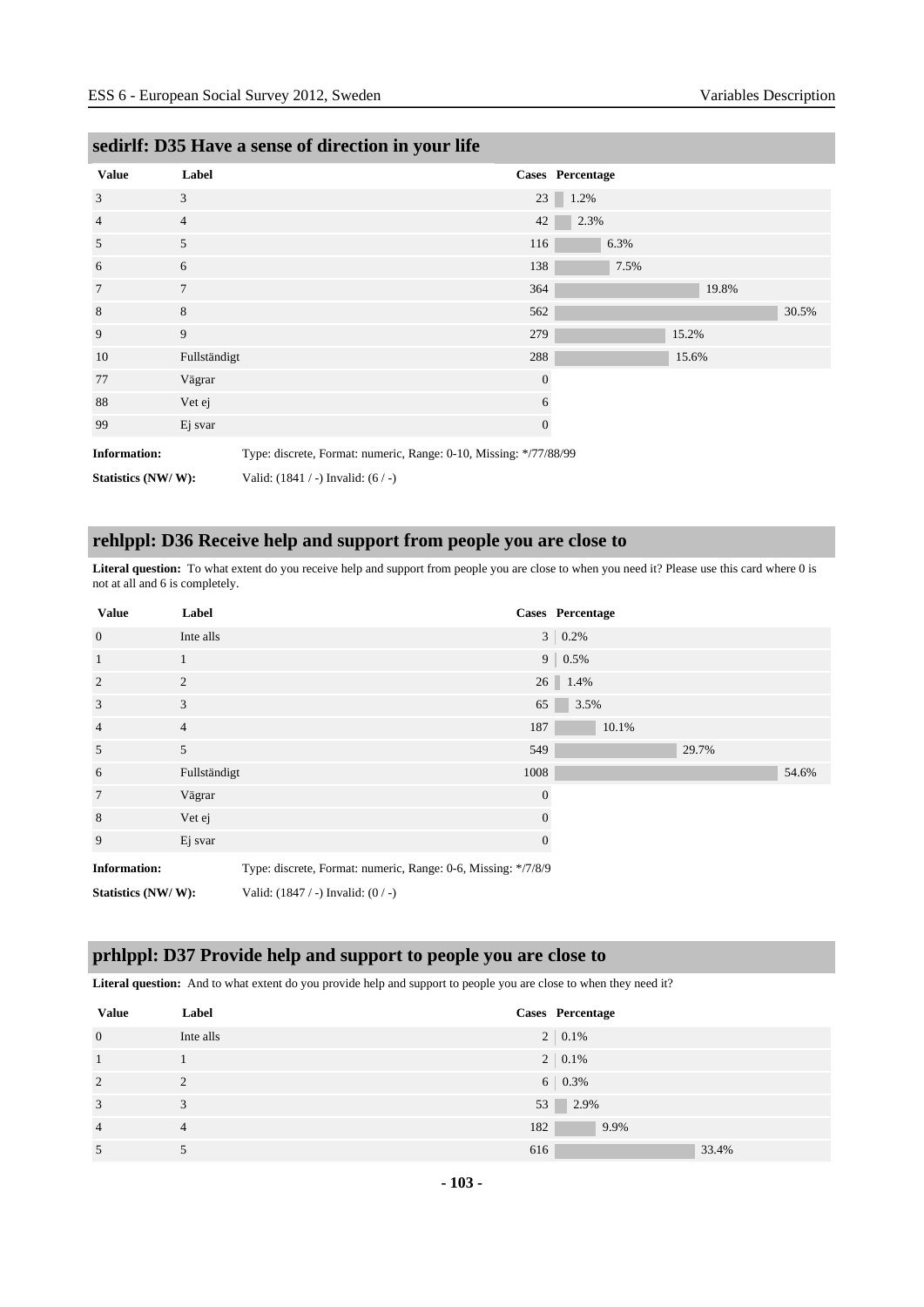| <b>Value</b>        | Label        |                                                               | Cases Percentage |
|---------------------|--------------|---------------------------------------------------------------|------------------|
| 6                   | Fullständigt |                                                               | 983              |
| 7                   | Vägrar       |                                                               | $\overline{0}$   |
| 8                   | Vet ej       |                                                               |                  |
| 9                   | Ej svar      |                                                               | 0                |
| <b>Information:</b> |              | Type: discrete, Format: numeric, Range: 0-6, Missing: */7/8/9 |                  |
| Statistics (NW/W):  |              | Valid: $(1844 / -)$ Invalid: $(3 / -)$                        |                  |

# **prhlppl: D37 Provide help and support to people you are close to**

# **plinsoc: D38 Your place in society**

**Literal question:** There are people who tend to be towards the top of our society and people who tend to be towards the bottom. On this card there is a scale that runs from top to bottom. Where would you place yourself on this scale nowadays?

| <b>Value</b>        | Label                                                             |                                     |                | Cases Percentage       |       |       |
|---------------------|-------------------------------------------------------------------|-------------------------------------|----------------|------------------------|-------|-------|
| $\mathbf{0}$        |                                                                   | Toppen av vårt samhälle             |                | $6   0.3\%$            |       |       |
| $\mathbf{1}$        | $\mathbf{1}$                                                      |                                     |                | $10 \, \vert \, 0.5\%$ |       |       |
| 2                   | 2                                                                 |                                     | 21             | 1.2%                   |       |       |
| 3                   | 3                                                                 |                                     | 50             | 2.7%                   |       |       |
| $\overline{4}$      | $\overline{4}$                                                    |                                     | 81             | 4.4%                   |       |       |
| 5                   | 5                                                                 |                                     | 391            |                        | 21.4% |       |
| 6                   | 6                                                                 |                                     | 387            |                        | 21.2% |       |
| $\tau$              | $7\phantom{.0}$                                                   |                                     | 503            |                        |       | 27.6% |
| 8                   | 8                                                                 |                                     | 290            |                        | 15.9% |       |
| 9                   | 9                                                                 |                                     | 58             | 3.2%                   |       |       |
| 10                  |                                                                   | Botten av vårt samhälle             | 26             | 1.4%                   |       |       |
| 77                  | Vägrar                                                            |                                     |                |                        |       |       |
| 88                  | Vet ej                                                            |                                     | 23             |                        |       |       |
| 99                  | Ej svar                                                           |                                     | $\overline{0}$ |                        |       |       |
| <b>Information:</b> | Type: discrete, Format: numeric, Range: 0-10, Missing: */77/88/99 |                                     |                |                        |       |       |
| Statistics (NW/W):  |                                                                   | Valid: (1823 / -) Invalid: (24 / -) |                |                        |       |       |

# **physact: D39 Physically active for 20 minutes or longer last 7 days**

Literal question: Using this card, please tell me on how many of the last 7 days you were physically active continuously for 20 minutes or longer?

| <b>Value</b>    | Label      |                | Cases Percentage |
|-----------------|------------|----------------|------------------|
| $\mathbf{0}$    | Ingen dag  | 108            | 5.9%             |
| $\mathbf{1}$    | En dag     | 99             | 5.4%             |
| $\overline{2}$  | Två dagar  | 158            | 8.6%             |
| 3               | Tre dagar  | 251            | 13.6%            |
| $\overline{4}$  | Fyra dagar | 229            | 12.4%            |
| 5               | Fem dagar  | 256            | 13.9%            |
| 6               | Sex dagar  | 134            | 7.3%             |
| $7\phantom{.0}$ | Sju dagar  | 609            | 33.0%            |
| 77              | Vägrar     | $\overline{0}$ |                  |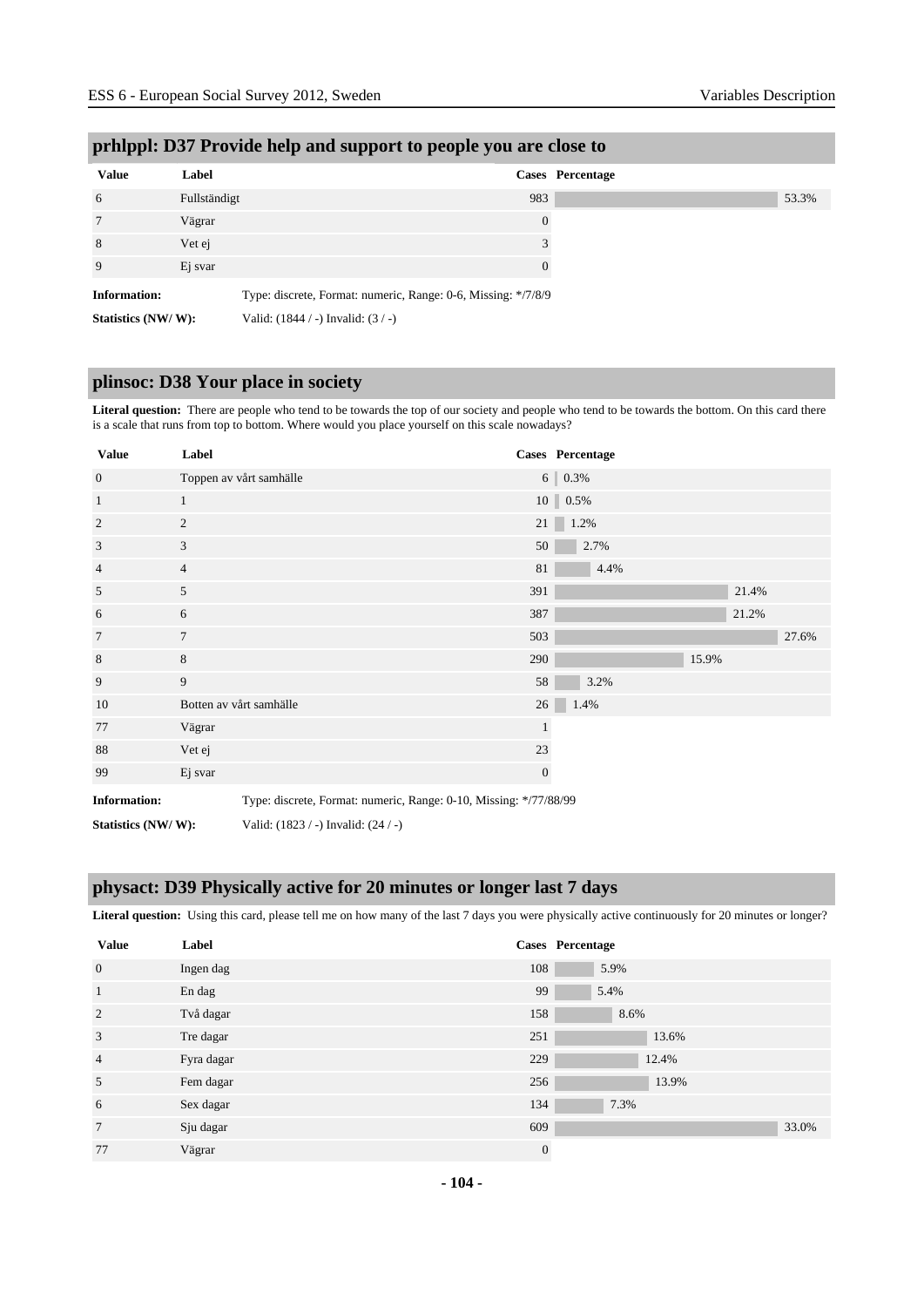| <b>Value</b>        | Label   |                                                                  |               | <b>Cases</b> Percentage |
|---------------------|---------|------------------------------------------------------------------|---------------|-------------------------|
| 88                  | Vet ej  |                                                                  | $\mathcal{F}$ |                         |
| 99                  | Ej svar |                                                                  | $\theta$      |                         |
| <b>Information:</b> |         | Type: discrete, Format: numeric, Range: 0-7, Missing: */77/88/99 |               |                         |
| Statistics (NW/W):  |         | Valid: $(1844 / -)$ Invalid: $(3 / -)$                           |               |                         |

### **physact: D39 Physically active for 20 minutes or longer last 7 days**

# **fairelc: E1 National elections are free and fair**

**Pre-question:** Now some questions about democracy. Later on I will ask you about how democracy is working in Sweden. First, however, I want you to think instead about how important you think different things are for democracy in general. There are no right or wrong answers so please just tell me what you think.

Literal question: Using this card, please tell me how important you think it is for democracy in general... ...that national elections are free and fair

| <b>Value</b>                                                                             | Label          |                                             |                | Cases Percentage  |       |
|------------------------------------------------------------------------------------------|----------------|---------------------------------------------|----------------|-------------------|-------|
| $\mathbf{0}$                                                                             |                | Inte alls viktigt för demokrati i allmänhet |                | $1 \ 0.1\%$       |       |
| $\mathbf{1}$                                                                             | $\mathbf{1}$   |                                             | $\overline{0}$ |                   |       |
| $\overline{2}$                                                                           | $\mathfrak{2}$ |                                             |                | $1 \,   \, 0.1\%$ |       |
| 3                                                                                        | 3              |                                             | $\mathbf{0}$   |                   |       |
| $\overline{4}$                                                                           | $\overline{4}$ |                                             | 11             | 0.6%              |       |
| 5                                                                                        | 5              |                                             |                | 36 2.0%           |       |
| 6                                                                                        | 6              |                                             |                | 32 $1.8%$         |       |
| $\overline{7}$                                                                           | $\overline{7}$ |                                             | 86             | 4.8%              |       |
| 8                                                                                        | 8              |                                             | 177            | 9.8%              |       |
| 9                                                                                        | 9              |                                             | 157            | 8.7%              |       |
| 10                                                                                       |                | Extremt viktigt för demokrati i allmänhet   | 1307           |                   | 72.3% |
| 77                                                                                       | Vägrar         |                                             | $\overline{0}$ |                   |       |
| 88                                                                                       | Vet ej         |                                             | 39             |                   |       |
| 99                                                                                       | Ej svar        |                                             | $\mathbf{0}$   |                   |       |
| <b>Information:</b><br>Type: discrete, Format: numeric, Range: 0-10, Missing: */77/88/99 |                |                                             |                |                   |       |
| Statistics (NW/W):                                                                       |                | Valid: (1808 / -) Invalid: (39 / -)         |                |                   |       |

# **dspplvt: E2 Voters discuss politics with people they know before deciding how to vote**

Literal question: ...that voters discuss politics with people they know before deciding how to vote?

| <b>Value</b>   | Label                                       |     | Cases Percentage |
|----------------|---------------------------------------------|-----|------------------|
| $\overline{0}$ | Inte alls viktigt för demokrati i allmänhet | 60  | 3.4%             |
| $\mathbf{1}$   |                                             | 23  | 1.3%             |
| 2              | $\mathfrak{D}$                              | 46  | 2.6%             |
| 3              | 3                                           | 52  | 2.9%             |
| $\overline{4}$ | $\overline{4}$                              | 45  | 2.5%             |
| 5              | 5                                           | 221 | 12.4%            |
| 6              | 6                                           | 135 | 7.6%             |
| $\overline{7}$ | $\overline{7}$                              | 276 | 15.5%            |
| 8              | 8                                           | 316 | 17.7%            |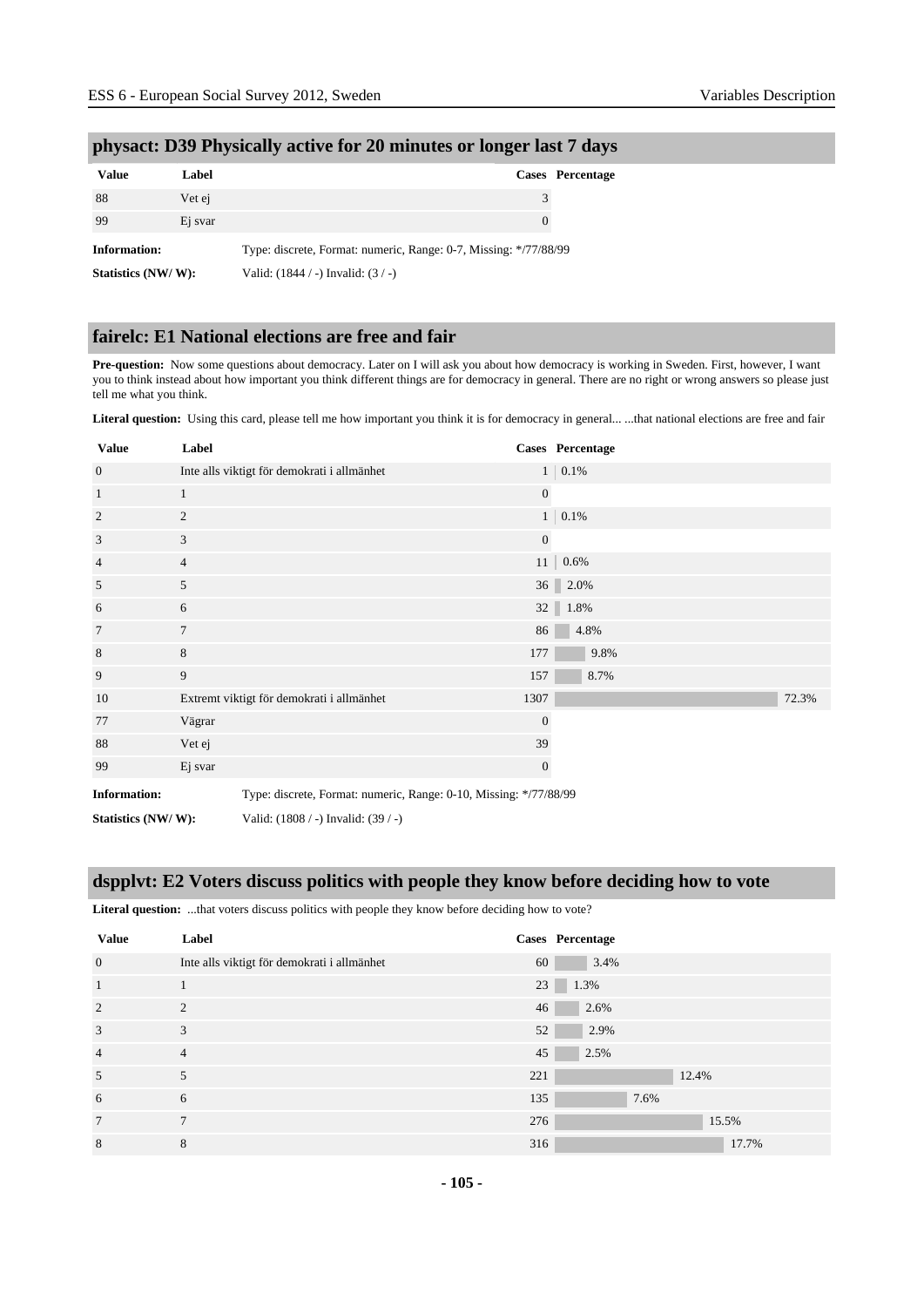| <b>Value</b>        | Label                                                             |          | Cases Percentage |       |
|---------------------|-------------------------------------------------------------------|----------|------------------|-------|
| 9                   | 9                                                                 | 195      |                  | 10.9% |
| 10                  | Extremt viktigt för demokrati i allmänhet                         | 417      |                  |       |
| 77                  | Vägrar                                                            | $\Omega$ |                  |       |
| 88                  | Vet ej                                                            | 61       |                  |       |
| 99                  | Ej svar                                                           | $\Omega$ |                  |       |
| <b>Information:</b> | Type: discrete, Format: numeric, Range: 0-10, Missing: */77/88/99 |          |                  |       |

# **dspplvt: E2 Voters discuss politics with people they know before deciding how to vote**

**Statistics (NW/ W):** Valid: (1786 / -) Invalid: (61 / -)

# **dfprtal: E3 Different political parties offer clear alternatives to one another**

**Literal question:** ...that different political parties offer clear alternatives to one another?

| <b>Value</b>        | Label          |                                                                   |              | Cases Percentage     |      |       |       |       |
|---------------------|----------------|-------------------------------------------------------------------|--------------|----------------------|------|-------|-------|-------|
| $\mathbf{0}$        |                | Inte alls viktigt för demokrati i allmänhet                       |              | 20 1.1%              |      |       |       |       |
| $\mathbf{1}$        | $\mathbf{1}$   |                                                                   |              | $4 \mid 0.2\%$       |      |       |       |       |
| $\overline{2}$      | 2              |                                                                   |              | $12 \parallel 0.7\%$ |      |       |       |       |
| 3                   | 3              |                                                                   |              | 26 1.4%              |      |       |       |       |
| $\overline{4}$      | $\overline{4}$ |                                                                   |              | 23 1.3%              |      |       |       |       |
| 5                   | 5              |                                                                   | 114          |                      | 6.3% |       |       |       |
| 6                   | 6              |                                                                   | 112          |                      | 6.2% |       |       |       |
| 7                   | $\tau$         |                                                                   | 217          |                      |      | 12.0% |       |       |
| 8                   | 8              |                                                                   | 416          |                      |      |       | 23.1% |       |
| 9                   | 9              |                                                                   | 272          |                      |      | 15.1% |       |       |
| 10                  |                | Extremt viktigt för demokrati i allmänhet                         | 588          |                      |      |       |       | 32.6% |
| 77                  | Vägrar         |                                                                   | $\mathbf{0}$ |                      |      |       |       |       |
| 88                  | Vet ej         |                                                                   | 43           |                      |      |       |       |       |
| 99                  | Ej svar        |                                                                   | $\mathbf{0}$ |                      |      |       |       |       |
| <b>Information:</b> |                | Type: discrete, Format: numeric, Range: 0-10, Missing: */77/88/99 |              |                      |      |       |       |       |
| Statistics (NW/W):  |                | Valid: (1804 / -) Invalid: (43 / -)                               |              |                      |      |       |       |       |

# **oppcrgv: E4 Opposition parties are free to criticise the government**

| <b>Literal question:</b> that opposition parties are free to criticise the government? |  |
|----------------------------------------------------------------------------------------|--|
|                                                                                        |  |

| <b>Value</b>    | Label                                       |     | Cases Percentage     |
|-----------------|---------------------------------------------|-----|----------------------|
| $\mathbf{0}$    | Inte alls viktigt för demokrati i allmänhet |     | $5 \mid 0.3\%$       |
| $\overline{1}$  |                                             |     | $1 \,   \, 0.1\%$    |
| $\overline{2}$  | $\overline{c}$                              |     | $2 \mid 0.1\%$       |
| 3               | 3                                           |     | $14 \parallel 0.8\%$ |
| $\overline{4}$  | $\overline{4}$                              |     | $15 \parallel 0.8\%$ |
| 5               | 5                                           | 62  | 3.5%                 |
| 6               | 6                                           | 62  | 3.5%                 |
| $7\phantom{.0}$ | $\tau$                                      | 130 | 7.3%                 |
| 8               | 8                                           | 245 | 13.7%                |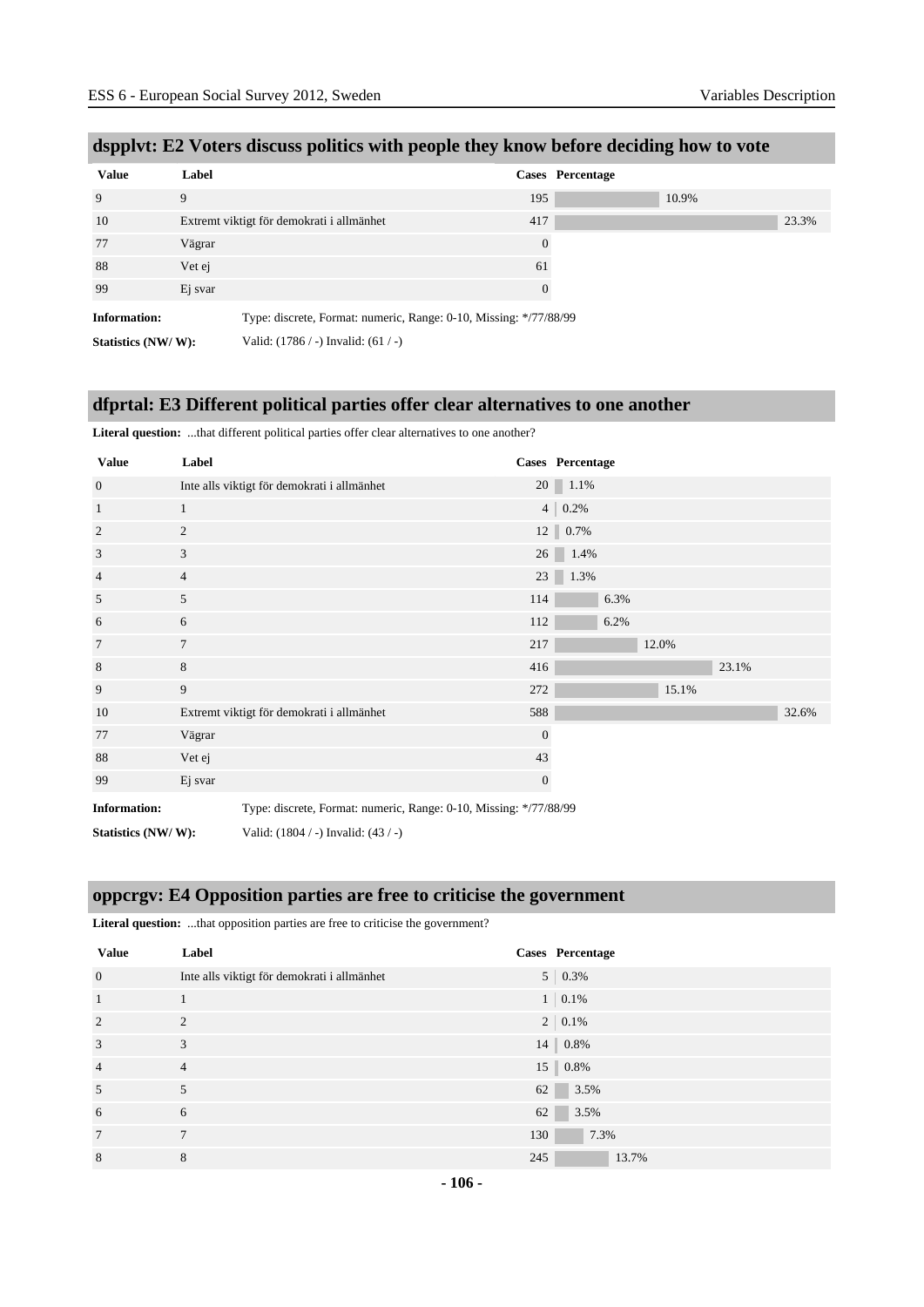| <b>Value</b>        | Label                                                             |          | Cases Percentage |
|---------------------|-------------------------------------------------------------------|----------|------------------|
| 9                   | 9                                                                 | 235      | 13.2%            |
| 10                  | Extremt viktigt för demokrati i allmänhet                         | 1011     |                  |
| 77                  | Vägrar                                                            | $\theta$ |                  |
| 88                  | Vet ej                                                            | 65       |                  |
| 99                  | Ej svar                                                           | $\Omega$ |                  |
| <b>Information:</b> | Type: discrete, Format: numeric, Range: 0-10, Missing: */77/88/99 |          |                  |
| Statistics (NW/W):  | Valid: $(1782 / -)$ Invalid: $(65 / -)$                           |          |                  |

# **oppcrgv: E4 Opposition parties are free to criticise the government**

# **medcrgv: E5 The media are free to criticise the government**

Literal question: ...that the media are free to criticise the government?

| <b>Value</b>        | Label          |                                                                   |                  | Cases Percentage |       |       |
|---------------------|----------------|-------------------------------------------------------------------|------------------|------------------|-------|-------|
| $\overline{0}$      |                | Inte alls viktigt för demokrati i allmänhet                       |                  | $5 \mid 0.3\%$   |       |       |
| $\mathbf{1}$        | 1              |                                                                   |                  | $4   0.2\%$      |       |       |
| $\overline{2}$      | $\overline{c}$ |                                                                   |                  | $3   0.2\%$      |       |       |
| 3                   | 3              |                                                                   |                  | 18   1.0%        |       |       |
| $\overline{4}$      | 4              |                                                                   |                  | 19   1.0%        |       |       |
| 5                   | 5              |                                                                   | 62               | 3.4%             |       |       |
| 6                   | 6              |                                                                   | 55               | 3.0%             |       |       |
| 7                   | $\tau$         |                                                                   | 132              |                  | 7.3%  |       |
| $\,8\,$             | 8              |                                                                   | 241              |                  | 13.3% |       |
| 9                   | 9              |                                                                   | 226              |                  | 12.4% |       |
| 10                  |                | Extremt viktigt för demokrati i allmänhet                         | 1051             |                  |       | 57.9% |
| 77                  | Vägrar         |                                                                   | $\mathbf{0}$     |                  |       |       |
| 88                  | Vet ej         |                                                                   | 31               |                  |       |       |
| 99                  | Ej svar        |                                                                   | $\boldsymbol{0}$ |                  |       |       |
| <b>Information:</b> |                | Type: discrete, Format: numeric, Range: 0-10, Missing: */77/88/99 |                  |                  |       |       |
| Statistics (NW/W):  |                | Valid: $(1816 / -)$ Invalid: $(31 / -)$                           |                  |                  |       |       |

# **meprinf: E6 The media provide citizens with reliable information to judge the government**

Literal question: And still thinking generally rather than about Sweden, how important do you think it is for democracy in general... ...that the media provide citizens with reliable information to judge the government?

| <b>Value</b>    | Label                                       |          | Cases Percentage   |
|-----------------|---------------------------------------------|----------|--------------------|
| $\mathbf{0}$    | Inte alls viktigt för demokrati i allmänhet | $\theta$ |                    |
| <sup>1</sup>    |                                             |          | $5 \mid 0.3\%$     |
| $\overline{2}$  | 2                                           |          | $2 \mid 0.1\%$     |
| 3               | 3                                           |          | $7 \mid 0.4\%$     |
| $\overline{4}$  | $\overline{4}$                              |          | $11 \,   \, 0.6\%$ |
| 5               |                                             |          | 56 3.1%            |
| 6               | 6                                           |          | 50 2.8%            |
| $7\phantom{.0}$ | $\overline{7}$                              | 111      | 6.1%               |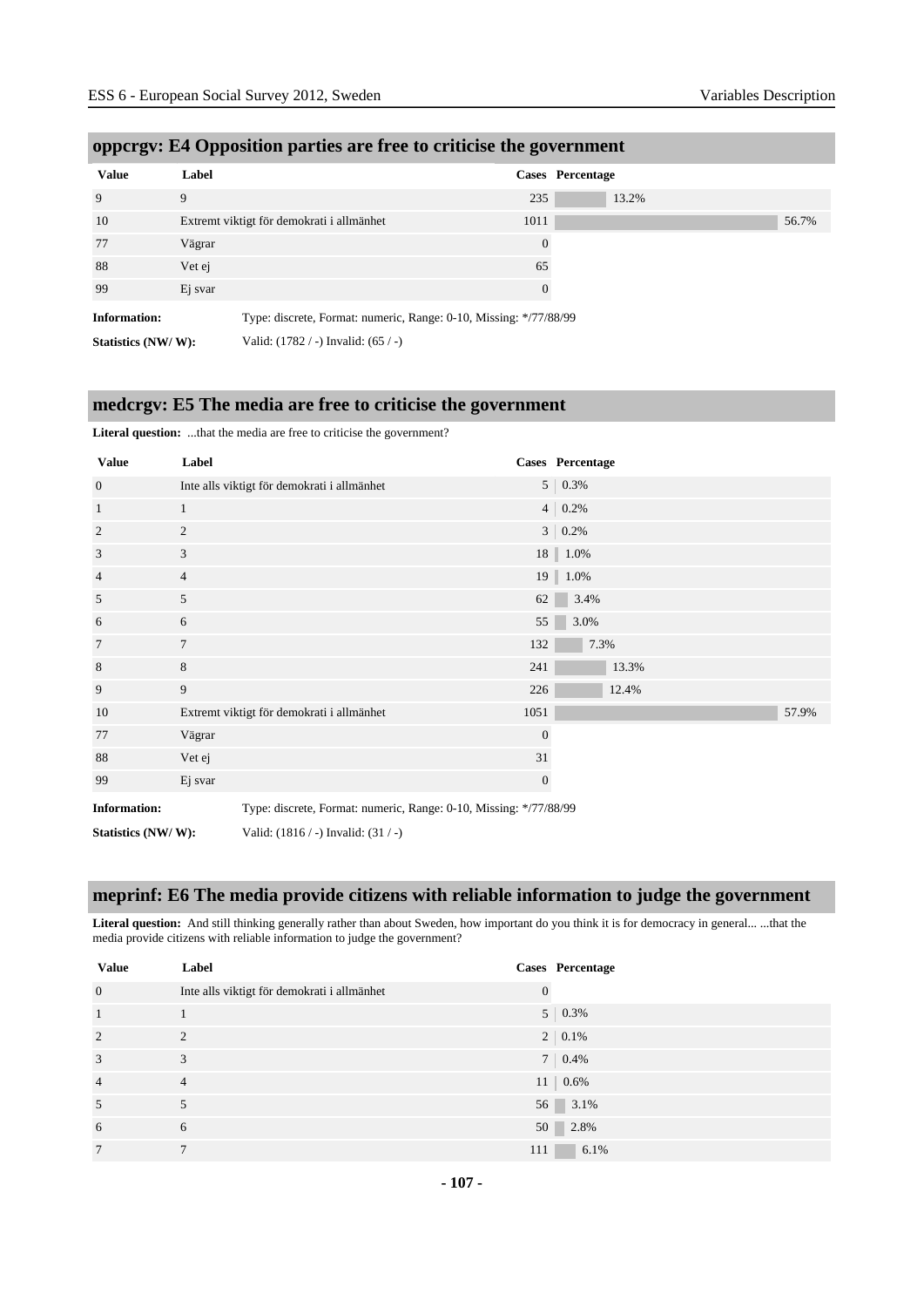| <b>Value</b>        | Label                                                             |                | Cases Percentage |  |
|---------------------|-------------------------------------------------------------------|----------------|------------------|--|
| 8                   | 8                                                                 | 192            | 10.6%            |  |
| 9                   | 9                                                                 | 209            | 11.5%            |  |
| 10                  | Extremt viktigt för demokrati i allmänhet                         | 1171           | 64.6%            |  |
| 77                  | Vägrar                                                            | $\overline{0}$ |                  |  |
| 88                  | Vet ej                                                            | 33             |                  |  |
| 99                  | Ej svar                                                           | $\theta$       |                  |  |
| <b>Information:</b> | Type: discrete, Format: numeric, Range: 0-10, Missing: */77/88/99 |                |                  |  |
| Statistics (NW/W):  | Valid: $(1814 / -)$ Invalid: $(33 / -)$                           |                |                  |  |

# **meprinf: E6 The media provide citizens with reliable information to judge the government**

#### **rghmgpr: E7 The rights of minority groups are protected**

**Literal question:** ...that the rights of minority groups are protected?

| <b>Value</b>        | Label          |                                                                   |              | Cases Percentage |
|---------------------|----------------|-------------------------------------------------------------------|--------------|------------------|
| $\mathbf{0}$        |                | Inte alls viktigt för demokrati i allmänhet                       |              | $2 \mid 0.1\%$   |
| $\mathbf{1}$        | 1              |                                                                   |              | $2 \mid 0.1\%$   |
| $\overline{2}$      | $\overline{c}$ |                                                                   |              | $5   0.3\%$      |
| 3                   | 3              |                                                                   |              | $9   0.5\%$      |
| $\overline{4}$      | $\overline{4}$ |                                                                   |              | $14$   $0.8\%$   |
| 5                   | 5              |                                                                   | 69           | 3.8%             |
| 6                   | 6              |                                                                   | 68           | 3.8%             |
| $7\phantom{.0}$     | $\overline{7}$ |                                                                   | 152          | 8.4%             |
| $\,8\,$             | 8              |                                                                   | 268          | 14.8%            |
| 9                   | 9              |                                                                   | 222          | 12.3%            |
| 10                  |                | Extremt viktigt för demokrati i allmänhet                         | 994          | 55.1%            |
| 77                  | Vägrar         |                                                                   | $\mathbf{0}$ |                  |
| 88                  | Vet ej         |                                                                   | 42           |                  |
| 99                  | Ej svar        |                                                                   | $\mathbf{0}$ |                  |
| <b>Information:</b> |                | Type: discrete, Format: numeric, Range: 0-10, Missing: */77/88/99 |              |                  |
| Statistics (NW/W):  |                | Valid: (1805 / -) Invalid: (42 / -)                               |              |                  |

# **votedir: E8 Citizens have the final say on political issues by voting directly in referendums**

Literal question: ...that citizens have the final say on the most important political issues by voting on them directly in referendums?

| <b>Value</b>   | Label                                       | Cases Percentage |
|----------------|---------------------------------------------|------------------|
| $\mathbf{0}$   | Inte alls viktigt för demokrati i allmänhet | $8 \ 0.4\%$      |
| 1              |                                             | $5 \mid 0.3\%$   |
| 2              | $\overline{c}$                              | $22 \mid 1.2\%$  |
| 3              | 3                                           | $29 \mid 1.6\%$  |
| $\overline{4}$ | $\overline{4}$                              | 27 1.5%          |
| 5              |                                             | 125<br>7.0%      |
| 6              | 6                                           | 113<br>6.3%      |
| 7              | $\overline{7}$                              | 225<br>12.5%     |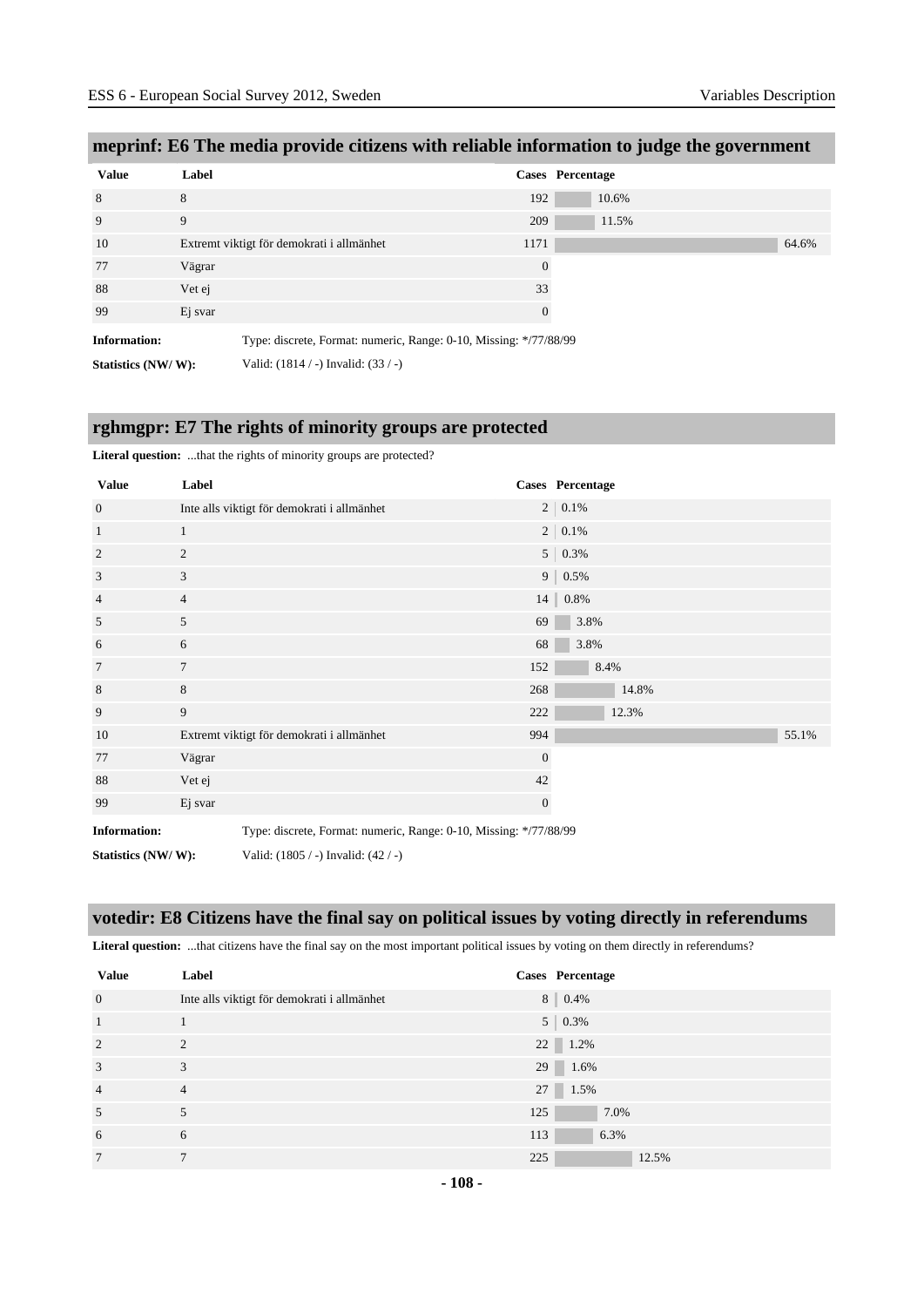| <b>Value</b>        | Label                                                             |                | Cases Percentage |
|---------------------|-------------------------------------------------------------------|----------------|------------------|
| 8                   | 8                                                                 | 368            | 20.5%            |
| 9                   | 9                                                                 | 223            | 12.4%            |
| 10                  | Extremt viktigt för demokrati i allmänhet                         | 651            | 36.2%            |
| 77                  | Vägrar                                                            | $\overline{0}$ |                  |
| 88                  | Vet ej                                                            | 51             |                  |
| 99                  | Ej svar                                                           | $\theta$       |                  |
| <b>Information:</b> | Type: discrete, Format: numeric, Range: 0-10, Missing: */77/88/99 |                |                  |
| Statistics (NW/W):  | Valid: $(1796 / -)$ Invalid: $(51 / -)$                           |                |                  |

# **votedir: E8 Citizens have the final say on political issues by voting directly in referendums**

#### **imvtctz: E9 Immigrants only get the right to vote in national elections once they become citizens**

| <b>Value</b>        | Label          |                                                                   |                  | <b>Cases</b> Percentage |
|---------------------|----------------|-------------------------------------------------------------------|------------------|-------------------------|
| $\overline{0}$      |                | Inte alls viktigt för demokrati i allmänhet                       |                  | $20 \parallel 1.1\%$    |
| 1                   | $\mathbf{1}$   |                                                                   |                  | $11 \parallel 0.6\%$    |
| 2                   | $\overline{c}$ |                                                                   |                  | $21 \ 1.2\%$            |
| 3                   | 3              |                                                                   |                  | 27 1.5%                 |
| $\overline{4}$      | $\overline{4}$ |                                                                   |                  | 26 1.5%                 |
| 5                   | 5              |                                                                   | 108              | 6.0%                    |
| 6                   | 6              |                                                                   | 79               | 4.4%                    |
| 7                   | 7              |                                                                   | 194              | 10.8%                   |
| 8                   | 8              |                                                                   | 314              | 17.5%                   |
| 9                   | 9              |                                                                   | 220              | 12.3%                   |
| 10                  |                | Extremt viktigt för demokrati i allmänhet                         | 772              | 43.1%                   |
| 77                  | Vägrar         |                                                                   | $\mathbf{0}$     |                         |
| 88                  | Vet ej         |                                                                   | 55               |                         |
| 99                  | Ej svar        |                                                                   | $\boldsymbol{0}$ |                         |
| <b>Information:</b> |                | Type: discrete, Format: numeric, Range: 0-10, Missing: */77/88/99 |                  |                         |
| Statistics (NW/W):  |                | Valid: (1792 / -) Invalid: (55 / -)                               |                  |                         |

**Literal question:** ...that immigrants only get the right to vote in national elections once they become citizens?

# **cttresa: E10 The courts treat everyone the same**

**Literal question:** ...that the courts treat everyone the same?

| <b>Value</b>   | Label                                       | Cases Percentage |
|----------------|---------------------------------------------|------------------|
| $\overline{0}$ | Inte alls viktigt för demokrati i allmänhet |                  |
| 1              |                                             |                  |
| 2              | $\overline{2}$                              | $1 \quad 0.1\%$  |
| 3              | 3                                           | $1 \ 0.1\%$      |
| $\overline{4}$ | $\overline{4}$                              | $7 \mid 0.4\%$   |
| 5              |                                             | $11 \mid 0.6\%$  |
| 6              | 6                                           | $6 \mid 0.3\%$   |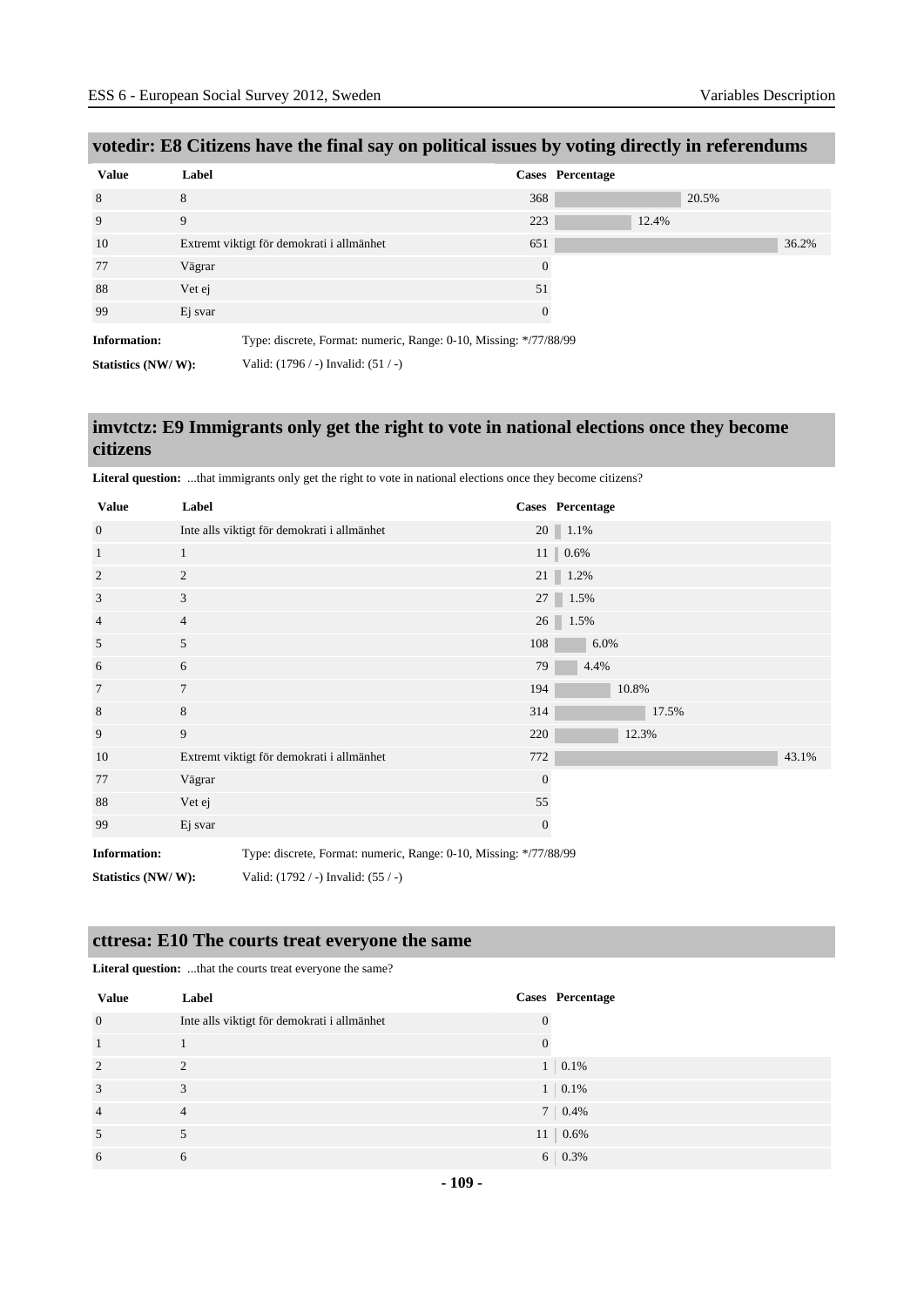| <b>Value</b>        | Label                                                             | <b>Cases</b> Percentage |       |
|---------------------|-------------------------------------------------------------------|-------------------------|-------|
| 7                   | $\overline{7}$                                                    | $27 \parallel 1.5\%$    |       |
| 8                   | 8                                                                 | 4.6%<br>84              |       |
| 9                   | 9                                                                 | 7.0%<br>128             |       |
| 10                  | Extremt viktigt för demokrati i allmänhet                         | 1559                    | 85.5% |
| 77                  | Vägrar                                                            | $\mathbf{0}$            |       |
| 88                  | Vet ej                                                            | 23                      |       |
| 99                  | Ej svar                                                           | $\mathbf{0}$            |       |
| <b>Information:</b> | Type: discrete, Format: numeric, Range: 0-10, Missing: */77/88/99 |                         |       |
| Statistics (NW/W):  | Valid: (1824 / -) Invalid: (23 / -)                               |                         |       |

#### **cttresa: E10 The courts treat everyone the same**

**ctstogv: E11 The courts able to stop the government acting beyond its authority**

| <b>Value</b>        | Label          |                                                                   |              | Cases Percentage   |
|---------------------|----------------|-------------------------------------------------------------------|--------------|--------------------|
| $\overline{0}$      |                | Inte alls viktigt för demokrati i allmänhet                       |              | 14 0.8%            |
| 1                   | 1              |                                                                   |              | $4   0.2\%$        |
| 2                   | $\mathfrak{2}$ |                                                                   |              | $6 \mid 0.3\%$     |
| 3                   | 3              |                                                                   |              | $11 \,   \, 0.6\%$ |
| 4                   | $\overline{4}$ |                                                                   |              | 13 0.7%            |
| 5                   | 5              |                                                                   | 69           | 3.9%               |
| 6                   | 6              |                                                                   |              | $14 \,   \, 0.8\%$ |
| $\overline{7}$      | 7              |                                                                   | 97           | 5.5%               |
| 8                   | 8              |                                                                   | 207          | 11.8%              |
| 9                   | 9              |                                                                   | 215          | 12.2%              |
| 10                  |                | Extremt viktigt för demokrati i allmänhet                         | 1106         | 63.0%              |
| 77                  | Vägrar         |                                                                   | $\mathbf{1}$ |                    |
| 88                  | Vet ej         |                                                                   | 90           |                    |
| 99                  | Ej svar        |                                                                   | $\mathbf{0}$ |                    |
| <b>Information:</b> |                | Type: discrete, Format: numeric, Range: 0-10, Missing: */77/88/99 |              |                    |
| Statistics (NW/W):  |                | Valid: (1756 / -) Invalid: (91 / -)                               |              |                    |

Literal question: ...that the courts are able to stop the government acting beyond its authority?

# **gptpelc: E12 Governing parties are punished in elections when they have done a bad job**

Literal question: ...that governing parties are punished in elections when they have done a bad job?

| <b>Value</b>   | Label                                       | Cases Percentage     |
|----------------|---------------------------------------------|----------------------|
| $\overline{0}$ | Inte alls viktigt för demokrati i allmänhet | 2.7%<br>47           |
| $\mathbf{1}$   |                                             | $10 \parallel 0.6\%$ |
| 2              | 2                                           | $21 \ 1.2\%$         |
| 3              | 3                                           | 2.2%<br>39           |
| $\overline{4}$ | $\overline{4}$                              | 34<br>2.0%           |
| 5              |                                             | 174<br>10.0%         |
| 6              | 6                                           | 85<br>4.9%           |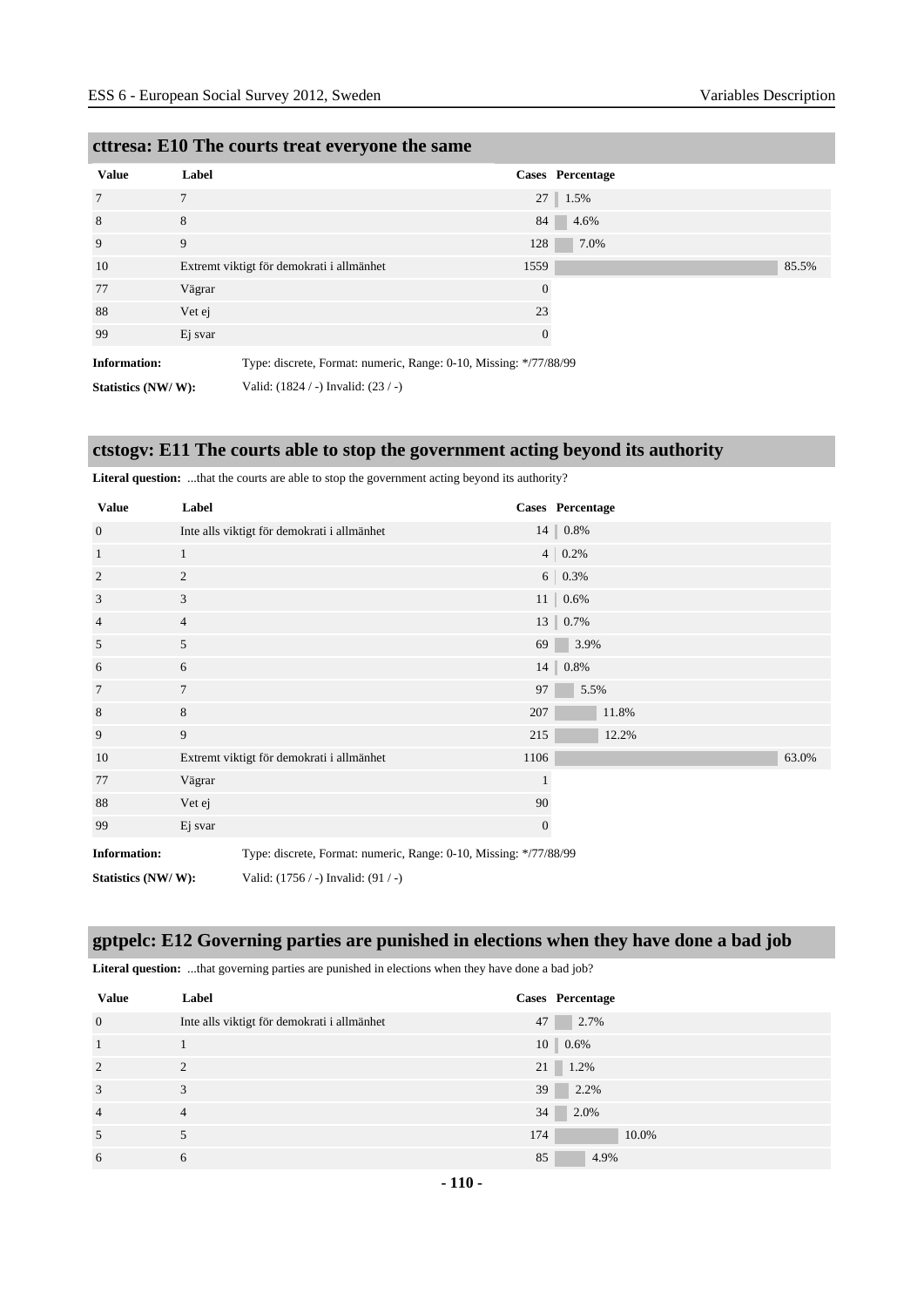| <b>Value</b>        | Label                                                             |          | Cases Percentage |  |
|---------------------|-------------------------------------------------------------------|----------|------------------|--|
| $7\phantom{.0}$     | 7                                                                 | 187      | 10.7%            |  |
| 8                   | 8                                                                 | 323      | 18.5%            |  |
| 9                   | 9                                                                 | 210      | 12.0%            |  |
| 10                  | Extremt viktigt för demokrati i allmänhet                         | 613      | 35.2%            |  |
| 77                  | Vägrar                                                            |          |                  |  |
| 88                  | Vet ej                                                            | 103      |                  |  |
| 99                  | Ej svar                                                           | $\theta$ |                  |  |
| <b>Information:</b> | Type: discrete, Format: numeric, Range: 0-10, Missing: */77/88/99 |          |                  |  |
| Statistics (NW/W):  | Valid: $(1743 / -)$ Invalid: $(104 / -)$                          |          |                  |  |

# **gptpelc: E12 Governing parties are punished in elections when they have done a bad job**

#### **gvctzpv: E13 The government protects all citizens against poverty**

|                     | <b>Enter al question.</b> that the government protects all entreths against poverty: |                                                                   |                  |                   |       |  |       |
|---------------------|--------------------------------------------------------------------------------------|-------------------------------------------------------------------|------------------|-------------------|-------|--|-------|
| <b>Value</b>        | Label                                                                                |                                                                   |                  | Cases Percentage  |       |  |       |
| $\overline{0}$      |                                                                                      | Inte alls viktigt för demokrati i allmänhet                       |                  | $6   0.3\%$       |       |  |       |
| $\mathbf{1}$        | 1                                                                                    |                                                                   |                  | $1 \,   \, 0.1\%$ |       |  |       |
| 2                   | $\overline{2}$                                                                       |                                                                   |                  | 12 0.7%           |       |  |       |
| 3                   | 3                                                                                    |                                                                   |                  | 31 1.7%           |       |  |       |
| $\overline{4}$      | $\overline{4}$                                                                       |                                                                   |                  | 20 1.1%           |       |  |       |
| 5                   | 5                                                                                    |                                                                   | 90               | 5.0%              |       |  |       |
| 6                   | 6                                                                                    |                                                                   | 66               | 3.6%              |       |  |       |
| 7                   | $\tau$                                                                               |                                                                   | 169              |                   | 9.3%  |  |       |
| 8                   | 8                                                                                    |                                                                   | 292              |                   | 16.1% |  |       |
| 9                   | 9                                                                                    |                                                                   | 231              |                   | 12.7% |  |       |
| 10                  |                                                                                      | Extremt viktigt för demokrati i allmänhet                         | 894              |                   |       |  | 49.3% |
| 77                  | Vägrar                                                                               |                                                                   | $\boldsymbol{0}$ |                   |       |  |       |
| 88                  | Vet ej                                                                               |                                                                   | 35               |                   |       |  |       |
| 99                  | Ej svar                                                                              |                                                                   | $\mathbf{0}$     |                   |       |  |       |
| <b>Information:</b> |                                                                                      | Type: discrete, Format: numeric, Range: 0-10, Missing: */77/88/99 |                  |                   |       |  |       |
| Statistics (NW/W):  |                                                                                      | Valid: (1812 / -) Invalid: (35 / -)                               |                  |                   |       |  |       |

#### **Literal question:** ...that the government protects all citizens against poverty?

#### **gvexpdc: E14 The government explains its decisions to voters**

| <b>Value</b>   | Label                                       |                | Cases Percentage |
|----------------|---------------------------------------------|----------------|------------------|
| $\mathbf{0}$   | Inte alls viktigt för demokrati i allmänhet | $\overline{0}$ |                  |
| $\mathbf{1}$   |                                             |                | $1 \ 0.1\%$      |
| 2              | $\mathcal{D}_{\mathcal{A}}$                 |                | $2 \mid 0.1\%$   |
| 3              | 3                                           |                | $2 \mid 0.1\%$   |
| $\overline{4}$ | $\overline{4}$                              |                | $8 \mid 0.4\%$   |
| 5              |                                             |                | 27 1.5%          |
| 6              | 6                                           |                | 18 1.0%          |

Literal question: ...that the government explains its decisions to voters?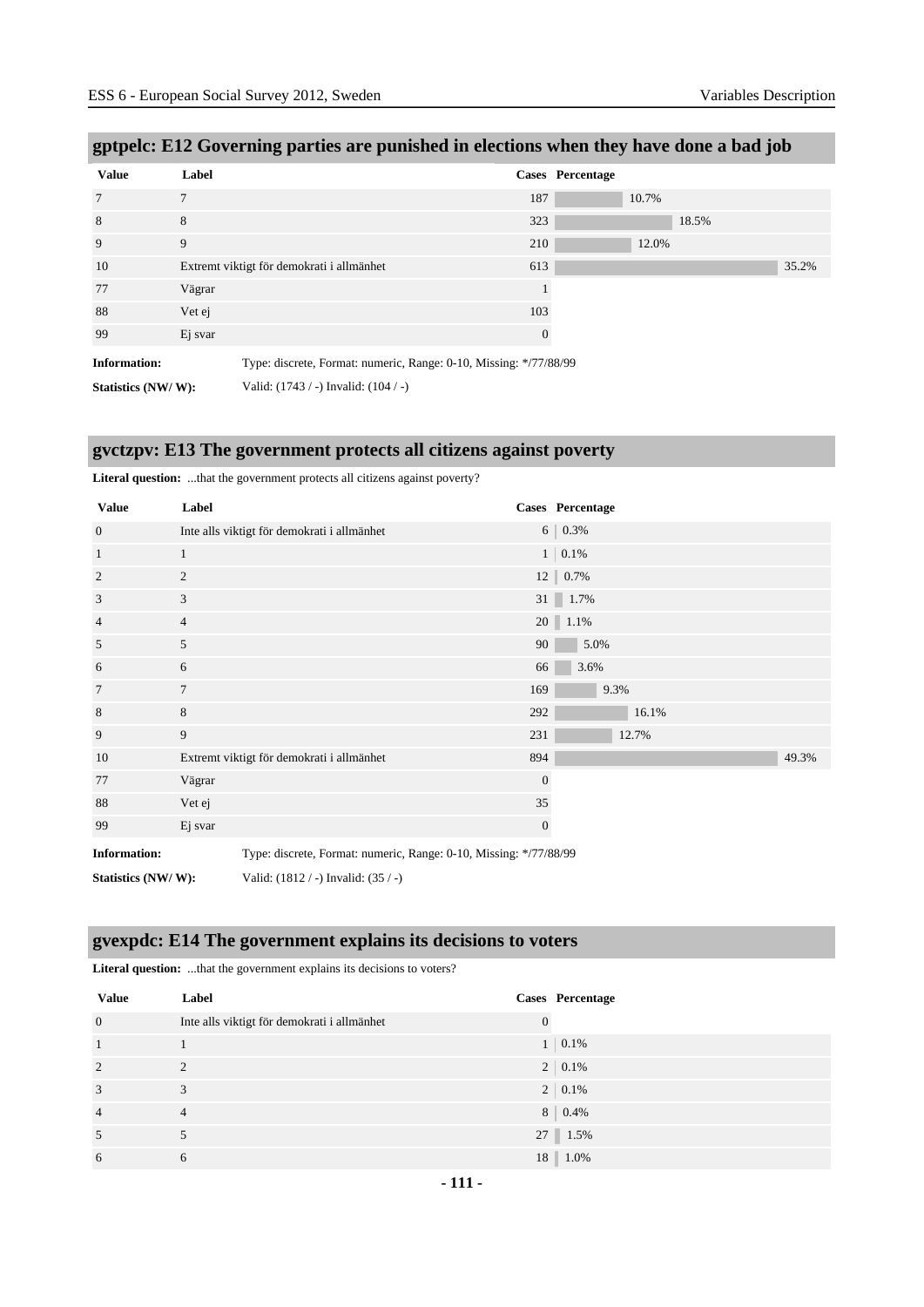| <b>Value</b>        | Label                                                             |              | <b>Cases</b> Percentage |       |
|---------------------|-------------------------------------------------------------------|--------------|-------------------------|-------|
| 7                   | $\overline{7}$                                                    | 92           | 5.1%                    |       |
| 8                   | 8                                                                 | 285          | 15.7%                   |       |
| 9                   | 9                                                                 | 308          | 16.9%                   |       |
| 10                  | Extremt viktigt för demokrati i allmänhet                         | 1075         |                         | 59.1% |
| 77                  | Vägrar                                                            | $\theta$     |                         |       |
| 88                  | Vet ej                                                            | 29           |                         |       |
| 99                  | Ej svar                                                           | $\mathbf{0}$ |                         |       |
| <b>Information:</b> | Type: discrete, Format: numeric, Range: 0-10, Missing: */77/88/99 |              |                         |       |
| Statistics (NW/W):  | Valid: (1818 / -) Invalid: (29 / -)                               |              |                         |       |

#### **gvexpdc: E14 The government explains its decisions to voters**

**grdfinc: E15 The government takes measures to reduce differences in income levels**

| <b>Value</b>        | Label                                                             |              | Cases Percentage |
|---------------------|-------------------------------------------------------------------|--------------|------------------|
| $\overline{0}$      | Inte alls viktigt för demokrati i allmänhet                       |              | 13 0.7%          |
| 1                   | 1                                                                 |              | 8 0.4%           |
| $\overline{c}$      | $\overline{2}$                                                    |              | 17 0.9%          |
| 3                   | 3                                                                 |              | 30 1.7%          |
| $\overline{4}$      | $\overline{4}$                                                    |              | $25 \ 1.4\%$     |
| 5                   | 5                                                                 | 108          | 6.0%             |
| 6                   | 6                                                                 | 99           | 5.5%             |
| 7                   | $\overline{7}$                                                    | 224          | 12.4%            |
| 8                   | 8                                                                 | 346          | 19.2%            |
| 9                   | 9                                                                 | 239          | 13.3%            |
| 10                  | Extremt viktigt för demokrati i allmänhet                         | 691          | 38.4%            |
| 77                  | Vägrar                                                            | $\mathbf{1}$ |                  |
| 88                  | Vet ej                                                            | 46           |                  |
| 99                  | Ej svar                                                           | $\mathbf{0}$ |                  |
| <b>Information:</b> | Type: discrete, Format: numeric, Range: 0-10, Missing: */77/88/99 |              |                  |

**Literal question:** ...that the government takes measures to reduce differences in income levels?

**Statistics (NW/ W):** Valid: (1800 / -) Invalid: (47 / -)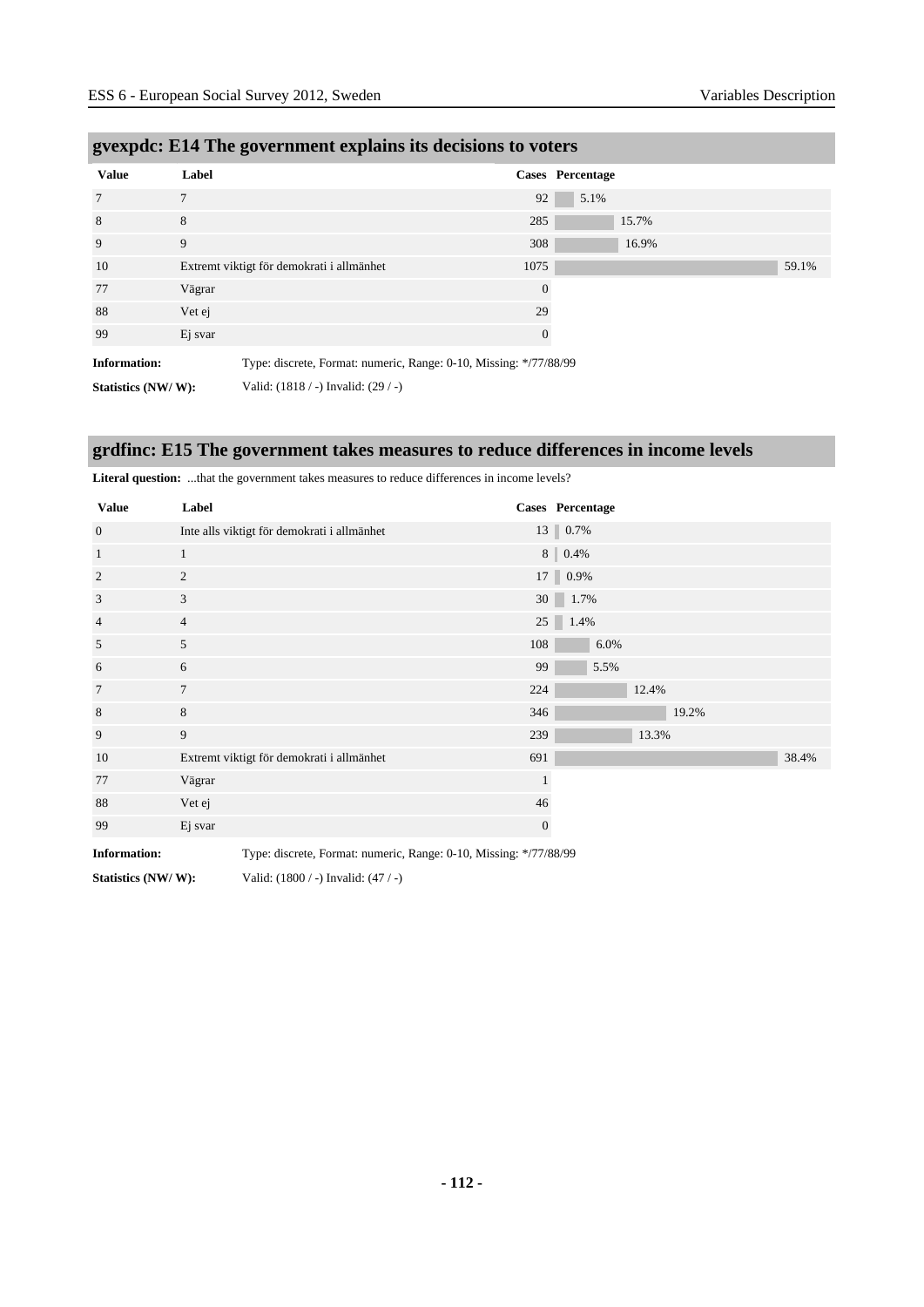# **Variables Description**

#### **Dataset contains 362 variable(s)**

#### **pltavie: E16 Politicians take into account the views of other European governments**

**Literal question:** ...that politicians take into account the views of other European governments before making decisions?

| <b>Value</b>        | Label          |                                                                   |              | Cases Percentage |      |      |       |       |
|---------------------|----------------|-------------------------------------------------------------------|--------------|------------------|------|------|-------|-------|
| $\overline{0}$      |                | Inte alls viktigt för demokrati i allmänhet                       | 108          |                  | 6.1% |      |       |       |
| $\mathbf{1}$        | $\mathbf{1}$   |                                                                   | 34           | 1.9%             |      |      |       |       |
| 2                   | 2              |                                                                   | 61           | 3.4%             |      |      |       |       |
| 3                   | 3              |                                                                   | 98           |                  | 5.5% |      |       |       |
| $\overline{4}$      | $\overline{4}$ |                                                                   | 78           | 4.4%             |      |      |       |       |
| 5                   | 5              |                                                                   | 275          |                  |      |      |       | 15.5% |
| 6                   | 6              |                                                                   | 225          |                  |      |      | 12.7% |       |
| $\tau$              | $\tau$         |                                                                   | 301          |                  |      |      |       | 17.0% |
| 8                   | 8              |                                                                   | 313          |                  |      |      |       | 17.7% |
| 9                   | 9              |                                                                   | 110          |                  | 6.2% |      |       |       |
| 10                  |                | Extremt viktigt för demokrati i allmänhet                         | 166          |                  |      | 9.4% |       |       |
| 77                  | Vägrar         |                                                                   | $\mathbf{0}$ |                  |      |      |       |       |
| 88                  | Vet ej         |                                                                   | 78           |                  |      |      |       |       |
| 99                  | Ej svar        |                                                                   | $\mathbf{0}$ |                  |      |      |       |       |
| <b>Information:</b> |                | Type: discrete, Format: numeric, Range: 0-10, Missing: */77/88/99 |              |                  |      |      |       |       |
| Statistics (NW/W):  |                | Valid: (1769 / -) Invalid: (78 / -)                               |              |                  |      |      |       |       |

#### **fairelcc: E17 In country national elections are free and fair**

**Pre-question:** Nu kommer några frågor på samma tema, men den här gången handlar det om hur du tycker att demokratin fungerar i Sverige idag. Kom ihåg att det inte finns några svar som är rätt eller fel, så säg bara vad du själv tycker.

**Literal question:** Using this card, please tell me to what extent you think each of the following statements applies in Sweden. 0 means you think the statement does not apply at all and 10 means you think it applies completely. National elections in Sweden are free and fair.

| <b>Value</b>    | Label                |              | Cases Percentage     |
|-----------------|----------------------|--------------|----------------------|
| $\mathbf{0}$    | Stämmer inte alls    |              | $3   0.2\%$          |
| $\,1\,$         | 1                    |              | $3   0.2\%$          |
| $\overline{2}$  | 2                    |              | $6   0.3\%$          |
| $\overline{3}$  | 3                    |              | $10 0.6\%$           |
| $\overline{4}$  | $\overline{4}$       |              | $21 \parallel 1.2\%$ |
| 5               | 5                    |              | 3.0%<br>54           |
| 6               | 6                    |              | 43 2.4%              |
| $7\phantom{.0}$ | $7\phantom{.0}$      | 106          | 5.9%                 |
| 8               | $8\,$                | 232          | 12.8%                |
| $\overline{9}$  | 9                    | 312          | 17.2%                |
| 10              | Stämmer fullständigt | 1021         | 56.4%                |
| 77              | Vägrar               | $\mathbf{0}$ |                      |
| 88              | Vet ej               | 36           |                      |
| 99              | Ej svar              | $\mathbf{0}$ |                      |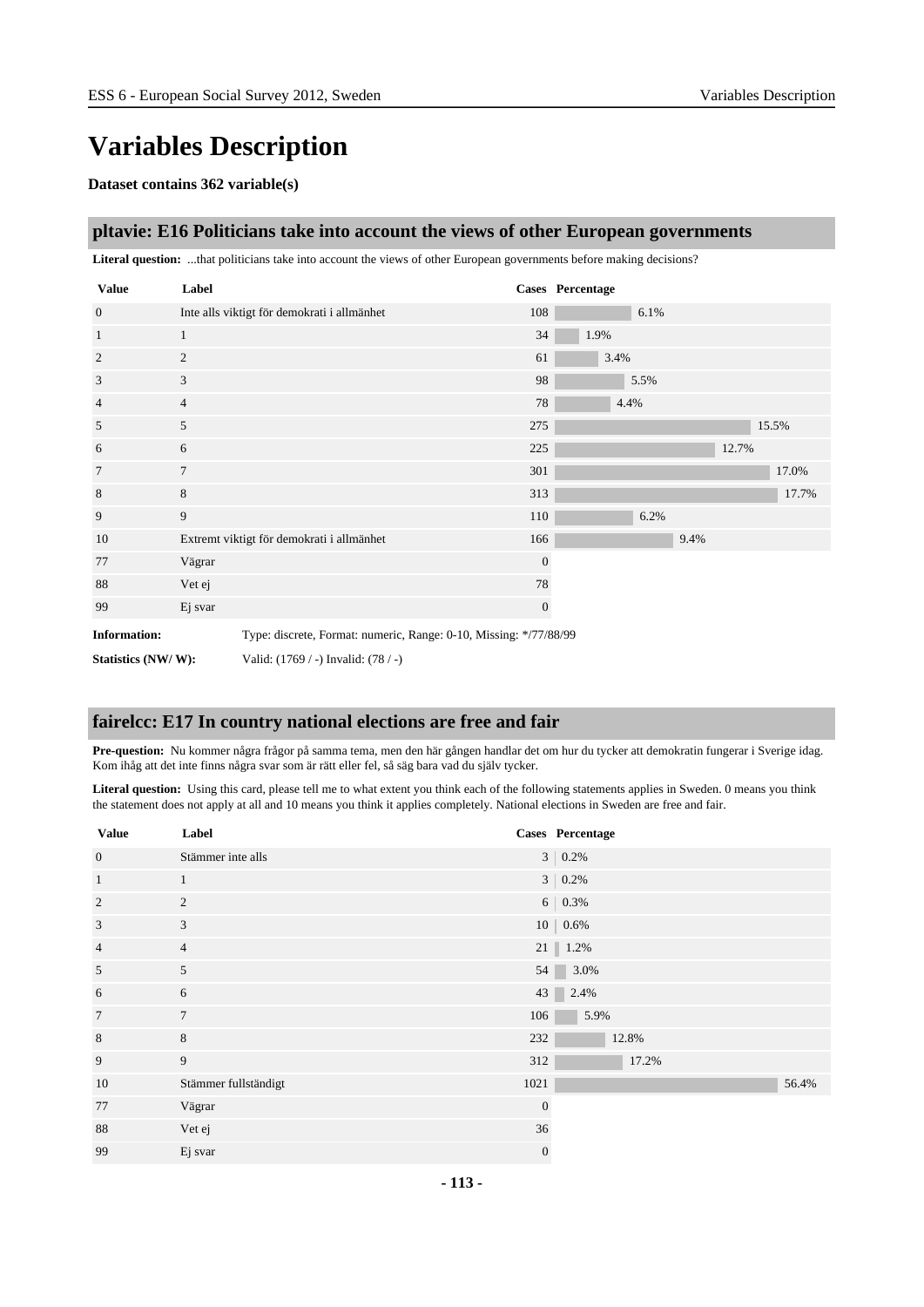# **fairelcc: E17 In country national elections are free and fair**

**Information:** Type: discrete, Format: numeric, Range: 0-10, Missing: \*/77/88/99 **Statistics (NW/ W):** Valid: (1811 / -) Invalid: (36 / -)

#### **dspplvtc: E18 In country voters discuss politics with people they know before deciding how to vote**

| <b>Value</b>        | Label                |                                                                   |                  | Cases Percentage |      |       |       |
|---------------------|----------------------|-------------------------------------------------------------------|------------------|------------------|------|-------|-------|
| $\mathbf{0}$        | Stämmer inte alls    |                                                                   | 24               | 1.4%             |      |       |       |
| $\mathbf{1}$        | $\mathbf{1}$         |                                                                   | 19               | 1.1%             |      |       |       |
| $\overline{2}$      | 2                    |                                                                   | 59               | 3.3%             |      |       |       |
| 3                   | 3                    |                                                                   | 93               | 5.3%             |      |       |       |
| $\overline{4}$      | $\overline{4}$       |                                                                   | 91               | 5.2%             |      |       |       |
| 5                   | 5                    |                                                                   | 231              |                  |      | 13.1% |       |
| 6                   | 6                    |                                                                   | 199              |                  |      | 11.3% |       |
| $7\phantom{.0}$     | $7\phantom{.0}$      |                                                                   | 323              |                  |      |       | 18.3% |
| $\,8\,$             | $\,8\,$              |                                                                   | 309              |                  |      |       | 17.5% |
| 9                   | 9                    |                                                                   | 141              |                  | 8.0% |       |       |
| 10                  | Stämmer fullständigt |                                                                   | 276              |                  |      |       | 15.6% |
| 77                  | Vägrar               |                                                                   | $\mathbf{0}$     |                  |      |       |       |
| 88                  | Vet ej               |                                                                   | 82               |                  |      |       |       |
| 99                  | Ej svar              |                                                                   | $\boldsymbol{0}$ |                  |      |       |       |
| <b>Information:</b> |                      | Type: discrete, Format: numeric, Range: 0-10, Missing: */77/88/99 |                  |                  |      |       |       |
| Statistics (NW/W):  |                      | Valid: (1765 / -) Invalid: (82 / -)                               |                  |                  |      |       |       |

**Literal question:** Voters in Sweden discuss politics with people they know before deciding how to vote.

#### **dfprtalc: E19 In country different political parties offer clear alternatives to one another**

**Literal question:** Different political parties in Sweden offer clear alternatives to one another.

| <b>Value</b>   | Label                |              | Cases Percentage  |
|----------------|----------------------|--------------|-------------------|
| $\mathbf{0}$   | Stämmer inte alls    | 17           | 0.9%              |
| $\mathbf{1}$   | $\mathbf{1}$         |              | $6 \,   \, 0.3\%$ |
| $\overline{2}$ | 2                    | 50           | 2.8%              |
| 3              | 3                    | 95           | 5.3%              |
| $\overline{4}$ | $\overline{4}$       | 133          | 7.4%              |
| 5              | 5                    | 200          | 11.1%             |
| 6              | 6                    | 189          | 10.5%             |
| $\overline{7}$ | $7\phantom{.0}$      | 287          | 16.0%             |
| 8              | 8                    | 326          | 18.2%             |
| 9              | 9                    | 159          | 8.9%              |
| 10             | Stämmer fullständigt | 333          | 18.6%             |
| 77             | Vägrar               | $\mathbf{0}$ |                   |
| 88             | Vet ej               | 52           |                   |
| 99             | Ej svar              | $\mathbf{0}$ |                   |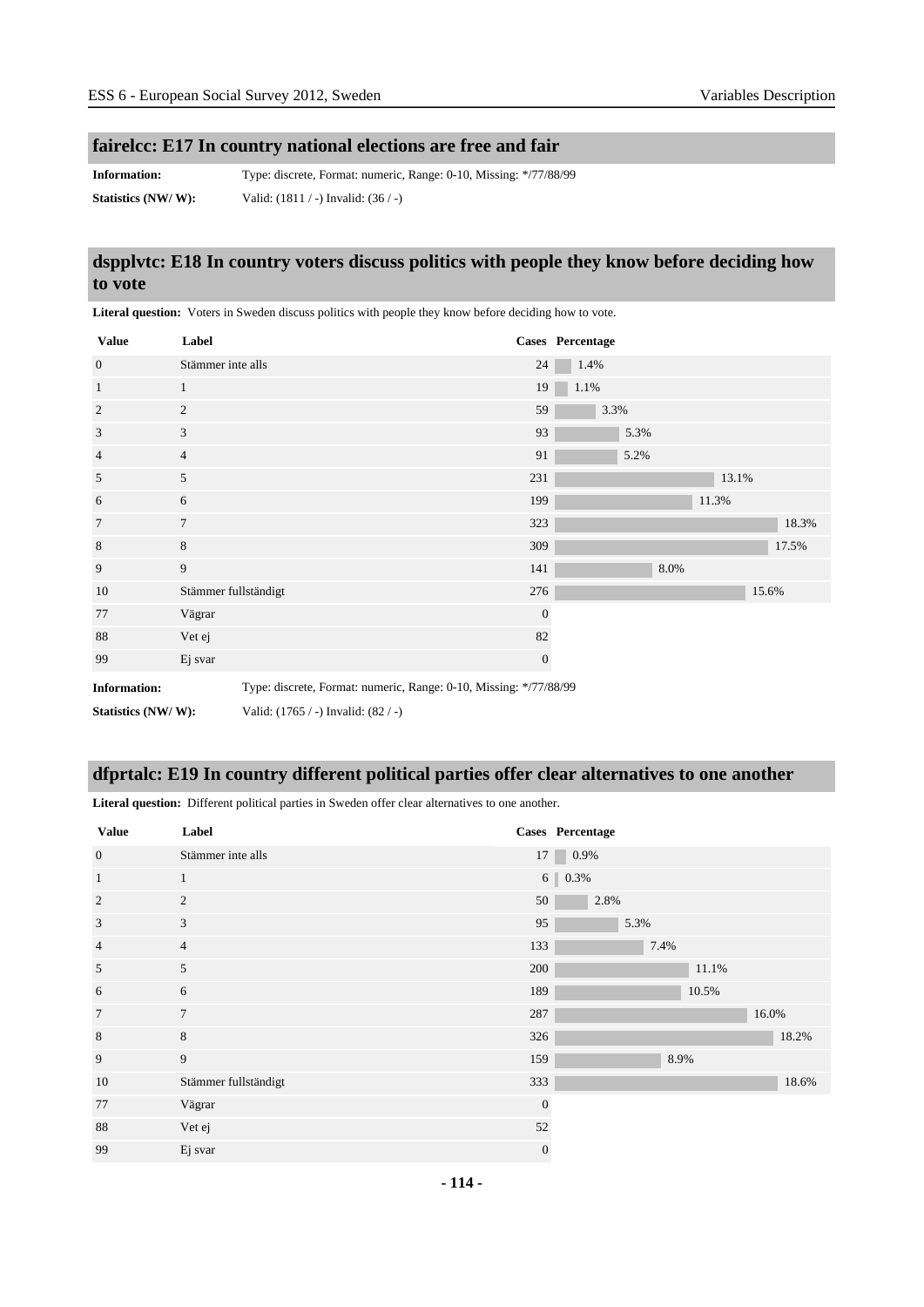#### **dfprtalc: E19 In country different political parties offer clear alternatives to one another**

**Information:** Type: discrete, Format: numeric, Range: 0-10, Missing: \*/77/88/99 **Statistics (NW/ W):** Valid: (1795 / -) Invalid: (52 / -)

#### **oppcrgvc: E20 In country opposition parties are free to criticise the government**

**Literal question:** Opposition parties in Sweden are free to criticise the government. **Value Label Cases Percentage** 0 Stämmer inte alls 3 | 0.2% 1 1 1 2 0.1% 2 2 7 0.4% 3 3 15 0.8% 4 21 1.2%  $5$  83 4.7%  $6 \t\t 63 \t 3.5\%$  $7$  and  $7$  159 9.0% 8 8 8 8 270  $15.2\%$ 9 9 281 15.8% 10 Stämmer fullständigt 1987 auch 1987 auch 1997 auch 1997 auch 1997 auch 1997 auch 1997 auch 1997 auch 1997 auch 1997 auch 1998 auch 1997 auch 1998 auch 1998 auch 1998 auch 1998 auch 1998 auch 1998 auch 1998 auch 1998 auc 77 Vägrar 0 88 Vet ej tradicional de la contradición de la contradición de la contradición de la contradición de la contradición de la contradición de la contradición de la contradición de la contradición de la contradición de la cont 99 Ej svar 0 **Information:** Type: discrete, Format: numeric, Range: 0-10, Missing: \*/77/88/99 **Statistics (NW/ W):** Valid: (1776 / -) Invalid: (71 / -)

#### **medcrgvc: E21 In country the media are free to criticise the government**

**Literal question:** The media in Sweden are free to criticise the government.

| <b>Value</b>    | Label                |                | Cases Percentage |
|-----------------|----------------------|----------------|------------------|
| $\mathbf{0}$    | Stämmer inte alls    |                | $8   0.4\%$      |
| $\mathbf{1}$    | $\mathbf{1}$         | $\overline{0}$ |                  |
| $\overline{2}$  | 2                    |                | $15$   $0.8\%$   |
| 3               | 3                    |                | 13 0.7%          |
| $\overline{4}$  | $\overline{4}$       |                | $23 \mid 1.3\%$  |
| 5               | 5                    | 65             | 3.6%             |
| 6               | 6                    | 62             | 3.4%             |
| $7\phantom{.0}$ | $7\phantom{.0}$      | 151            | 8.3%             |
| 8               | 8                    | 262            | 14.4%            |
| 9               | 9                    | 291            | 16.0%            |
| 10              | Stämmer fullständigt | 925            | 51.0%            |
| 77              | Vägrar               | $\mathbf{0}$   |                  |
| 88              | Vet ej               | 32             |                  |
| 99              | Ej svar              | $\mathbf{0}$   |                  |

**Information:** Type: discrete, Format: numeric, Range: 0-10, Missing: \*/77/88/99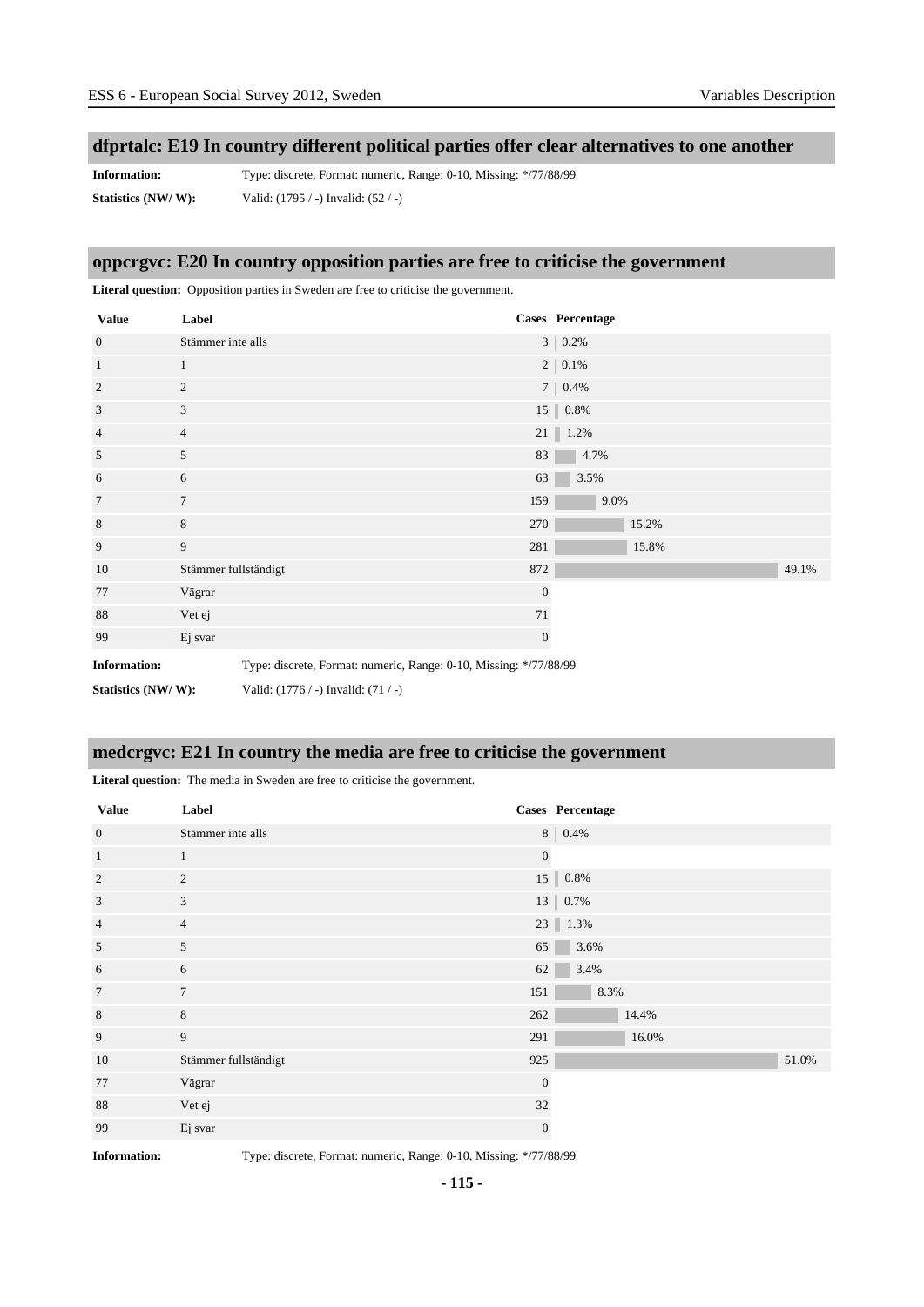# **medcrgvc: E21 In country the media are free to criticise the government**

**Statistics (NW/ W):** Valid: (1815 / -) Invalid: (32 / -)

# **meprinfc: E22 In country the media provide citizens with reliable information to judge the government**

Literal question: Using the same card please tell me to what extent you think each of these statements applies in Sweden. The media in Sweden provide citizens with reliable information to judge the government.

| <b>Value</b>        | Label                |                                                                   |              | Cases Percentage |       |       |       |
|---------------------|----------------------|-------------------------------------------------------------------|--------------|------------------|-------|-------|-------|
| $\overline{0}$      | Stämmer inte alls    |                                                                   | 28           | 1.6%             |       |       |       |
| $\mathbf{1}$        | $\mathbf{1}$         |                                                                   |              | 12 0.7%          |       |       |       |
| 2                   | $\overline{c}$       |                                                                   | 41           | 2.3%             |       |       |       |
| 3                   | $\mathbf{3}$         |                                                                   | 64           | 3.6%             |       |       |       |
| $\overline{4}$      | $\overline{4}$       |                                                                   | 89           | 4.9%             |       |       |       |
| 5                   | 5                    |                                                                   | 165          |                  | 9.2%  |       |       |
| 6                   | 6                    |                                                                   | 150          |                  | 8.3%  |       |       |
| $7\phantom{.0}$     | $\tau$               |                                                                   | 279          |                  |       | 15.5% |       |
| 8                   | 8                    |                                                                   | 297          |                  |       | 16.5% |       |
| 9                   | 9                    |                                                                   | 183          |                  | 10.2% |       |       |
| 10                  | Stämmer fullständigt |                                                                   | 491          |                  |       |       | 27.3% |
| 77                  | Vägrar               |                                                                   | $\mathbf{0}$ |                  |       |       |       |
| 88                  | Vet ej               |                                                                   | 48           |                  |       |       |       |
| 99                  | Ej svar              |                                                                   | $\mathbf{0}$ |                  |       |       |       |
| <b>Information:</b> |                      | Type: discrete, Format: numeric, Range: 0-10, Missing: */77/88/99 |              |                  |       |       |       |
| Statistics (NW/W):  |                      | Valid: (1799 / -) Invalid: (48 / -)                               |              |                  |       |       |       |

# **rghmgprc: E23 In country the rights of minority groups are protected**

**Literal question:** The rights of minority groups in Sweden are protected.

| <b>Value</b>    | Label                |                | Cases Percentage                            |
|-----------------|----------------------|----------------|---------------------------------------------|
| $\mathbf{0}$    | Stämmer inte alls    |                | $12 \begin{array}{ c c } 0.7\% \end{array}$ |
| $\mathbf{1}$    | $\mathbf{1}$         |                | $3   0.2\%$                                 |
| $\overline{2}$  | 2                    |                | $20 \ 1.1\%$                                |
| 3               | $\mathbf{3}$         | 54             | 3.1%                                        |
| $\overline{4}$  | $\overline{4}$       | 76             | 4.3%                                        |
| 5               | 5                    | 163            | 9.3%                                        |
| 6               | 6                    | 150            | 8.6%                                        |
| $7\phantom{.0}$ | $7\phantom{.0}$      | 305            | 17.4%                                       |
| 8               | $8\,$                | 342            | 19.5%                                       |
| 9               | 9                    | 200            | 11.4%                                       |
| 10              | Stämmer fullständigt | 428            | 24.4%                                       |
| 77              | Vägrar               | $\overline{0}$ |                                             |
| 88              | Vet ej               | 94             |                                             |
| 99              | Ej svar              | $\mathbf{0}$   |                                             |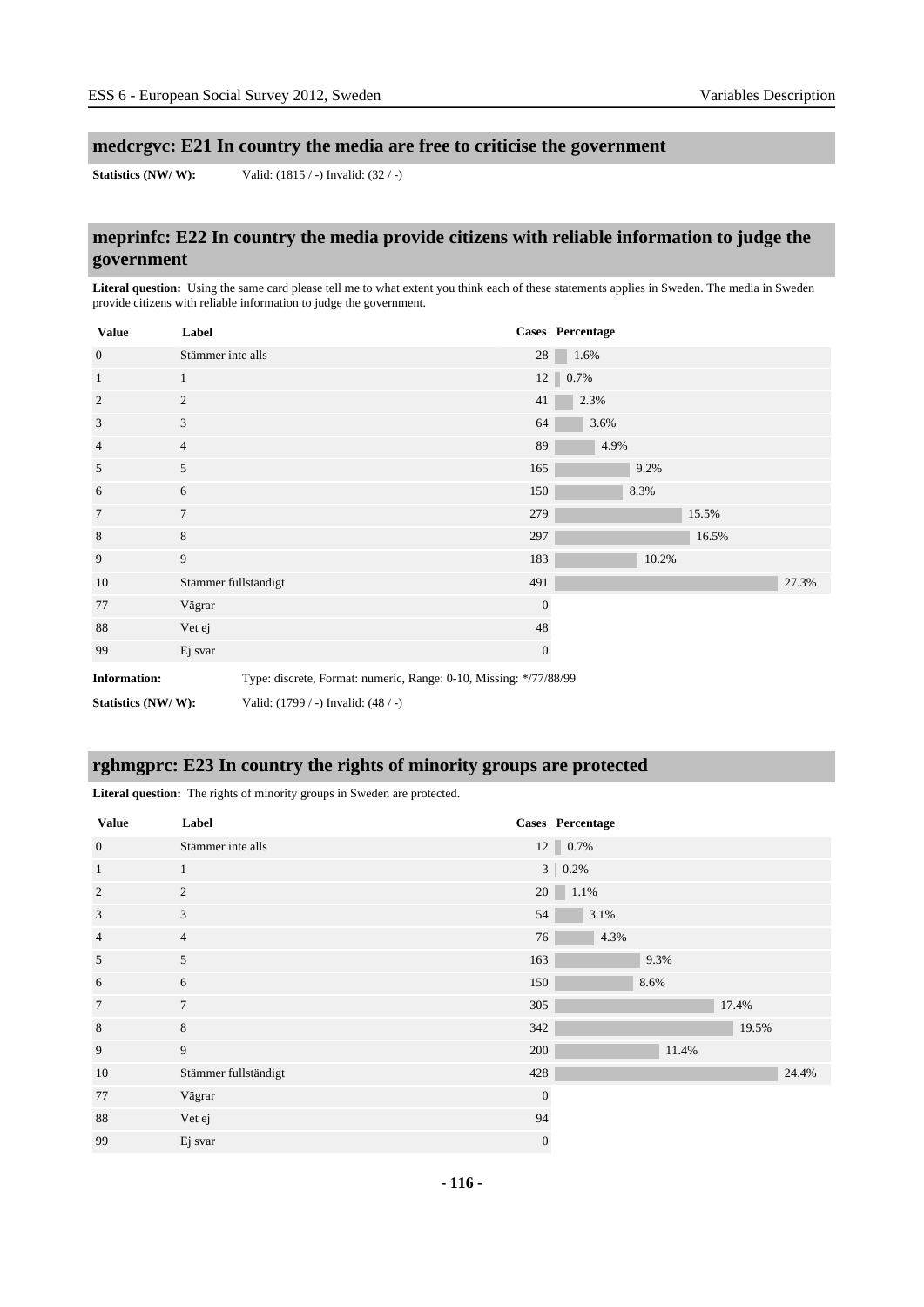#### **rghmgprc: E23 In country the rights of minority groups are protected**

**Information:** Type: discrete, Format: numeric, Range: 0-10, Missing: \*/77/88/99 **Statistics (NW/ W):** Valid: (1753 / -) Invalid: (94 / -)

#### **votedirc: E24 In country citizens have the final say on political issues by voting directly in referendums**

Literal question: Citizens in Sweden have the final say on the most important political issues by voting on them directly in referendums.

| <b>Value</b>        | Label                |                                                                   |              | Cases Percentage |      |      |       |       |       |
|---------------------|----------------------|-------------------------------------------------------------------|--------------|------------------|------|------|-------|-------|-------|
| $\mathbf{0}$        | Stämmer inte alls    |                                                                   | 65           |                  | 3.7% |      |       |       |       |
| $\mathbf{1}$        | $\mathbf{1}$         |                                                                   | 39           | 2.2%             |      |      |       |       |       |
| $\overline{2}$      | 2                    |                                                                   | $77\,$       |                  | 4.4% |      |       |       |       |
| 3                   | 3                    |                                                                   | 85           |                  | 4.8% |      |       |       |       |
| $\overline{4}$      | $\overline{4}$       |                                                                   | 91           |                  | 5.1% |      |       |       |       |
| 5                   | 5                    |                                                                   | 213          |                  |      |      | 12.0% |       |       |
| 6                   | 6                    |                                                                   | 151          |                  |      | 8.5% |       |       |       |
| $7\phantom{.0}$     | $\overline{7}$       |                                                                   | 233          |                  |      |      | 13.2% |       |       |
| $\,8\,$             | $8\,$                |                                                                   | 295          |                  |      |      |       | 16.7% |       |
| 9                   | 9                    |                                                                   | 166          |                  |      | 9.4% |       |       |       |
| 10                  | Stämmer fullständigt |                                                                   | 354          |                  |      |      |       |       | 20.0% |
| 77                  | Vägrar               |                                                                   | $\mathbf{0}$ |                  |      |      |       |       |       |
| 88                  | Vet ej               |                                                                   | 78           |                  |      |      |       |       |       |
| 99                  | Ej svar              |                                                                   | $\mathbf{0}$ |                  |      |      |       |       |       |
| <b>Information:</b> |                      | Type: discrete, Format: numeric, Range: 0-10, Missing: */77/88/99 |              |                  |      |      |       |       |       |
| Statistics (NW/W):  |                      | Valid: (1769 / -) Invalid: (78 / -)                               |              |                  |      |      |       |       |       |

#### **cttresac: E25 In country the courts treat everyone the same**

**Literal question:** The courts in Sweden treat everyone the same?

| <b>Value</b>    | Label                |              | Cases Percentage       |
|-----------------|----------------------|--------------|------------------------|
| $\mathbf{0}$    | Stämmer inte alls    |              | $28 \ 1.6\%$           |
| $\overline{1}$  | $\mathbf{1}$         |              | $15 \, \vert \, 0.8\%$ |
| $\overline{2}$  | 2                    | 33           | 1.9%                   |
| 3               | 3                    | 73           | 4.1%                   |
| $\overline{4}$  | $\overline{4}$       | 83           | 4.7%                   |
| 5               | 5                    | 138          | 7.8%                   |
| 6               | 6                    | 117          | 6.6%                   |
| $7\phantom{.0}$ | $\tau$               | 173          | 9.8%                   |
| $\,8\,$         | 8                    | 260          | 14.7%                  |
| $\overline{9}$  | 9                    | 208          | 11.7%                  |
| 10              | Stämmer fullständigt | 646          | 36.4%                  |
| 77              | Vägrar               | $\mathbf{1}$ |                        |
| 88              | Vet ej               | 72           |                        |
| 99              | Ej svar              | $\mathbf{0}$ |                        |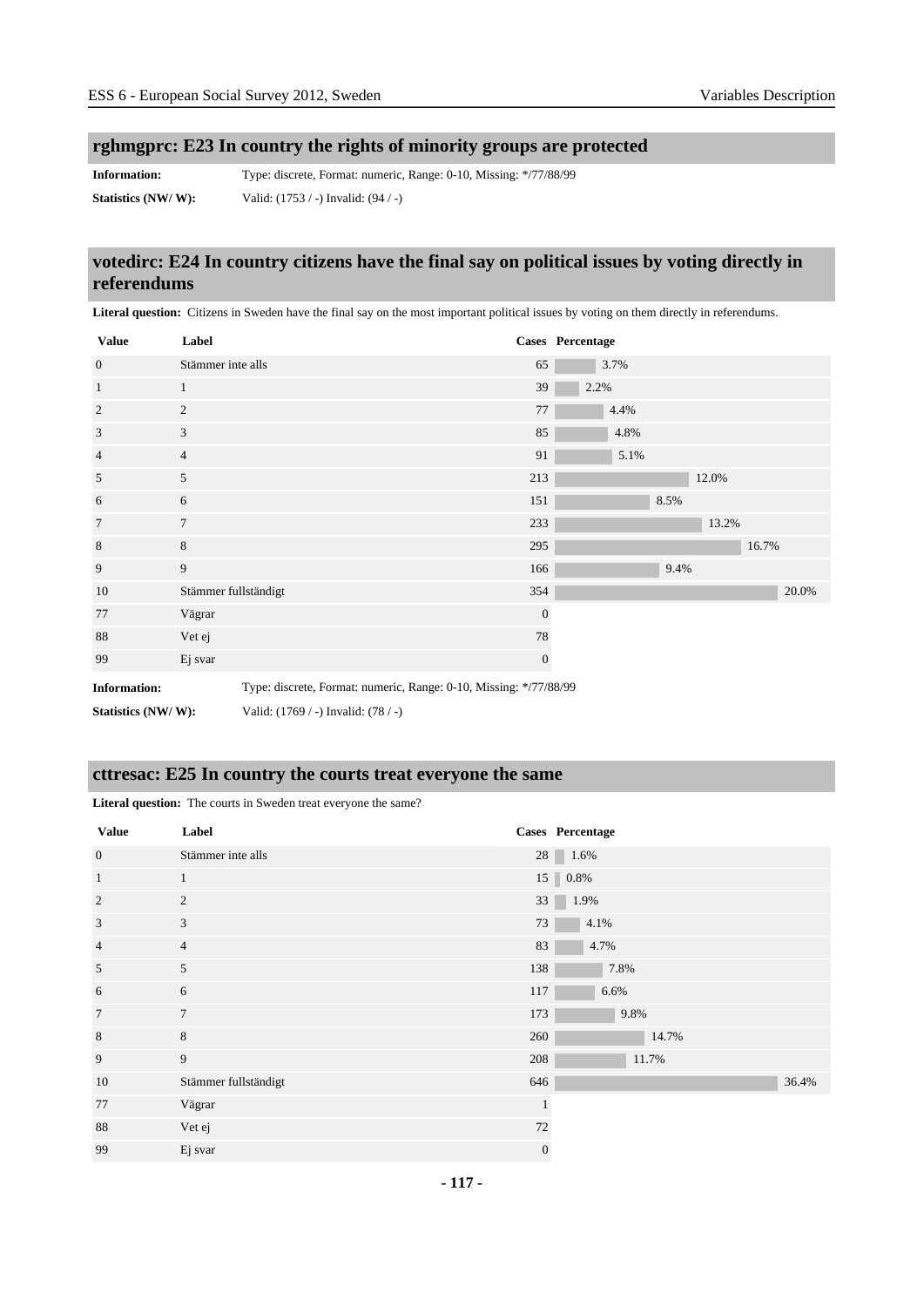# **cttresac: E25 In country the courts treat everyone the same**

**Information:** Type: discrete, Format: numeric, Range: 0-10, Missing: \*/77/88/99 **Statistics (NW/ W):** Valid: (1774 / -) Invalid: (73 / -)

# **gptpelcc: E26 In country governing parties are punished in elections when they have done a bad job**

Literal question: Governing parties in Sweden are punished in elections when they have done a bad job.

| <b>Value</b>        | Label                |                                                                   | Cases Percentage |             |      |      |       |       |       |
|---------------------|----------------------|-------------------------------------------------------------------|------------------|-------------|------|------|-------|-------|-------|
| $\overline{0}$      | Stämmer inte alls    |                                                                   | 35               |             | 2.0% |      |       |       |       |
| $\mathbf{1}$        | $\mathbf{1}$         |                                                                   |                  | $9 \ 0.5\%$ |      |      |       |       |       |
| $\overline{2}$      | $\overline{2}$       |                                                                   | 29               |             | 1.7% |      |       |       |       |
| 3                   | 3                    |                                                                   | 56               |             | 3.2% |      |       |       |       |
| $\overline{4}$      | $\overline{4}$       |                                                                   | 58               |             | 3.3% |      |       |       |       |
| 5                   | 5                    |                                                                   | 209              |             |      |      | 12.0% |       |       |
| 6                   | 6                    |                                                                   | 153              |             |      | 8.8% |       |       |       |
| $\overline{7}$      | $\overline{7}$       |                                                                   | 253              |             |      |      | 14.5% |       |       |
| 8                   | 8                    |                                                                   | 328              |             |      |      |       | 18.9% |       |
| 9                   | 9                    |                                                                   | 205              |             |      |      | 11.8% |       |       |
| 10                  | Stämmer fullständigt |                                                                   | 405              |             |      |      |       |       | 23.3% |
| 77                  | Vägrar               |                                                                   | 1                |             |      |      |       |       |       |
| 88                  | Vet ej               |                                                                   | 106              |             |      |      |       |       |       |
| 99                  | Ej svar              |                                                                   | $\mathbf{0}$     |             |      |      |       |       |       |
| <b>Information:</b> |                      | Type: discrete, Format: numeric, Range: 0-10, Missing: */77/88/99 |                  |             |      |      |       |       |       |
| Statistics (NW/W):  |                      | Valid: $(1740 / -)$ Invalid: $(107 / -)$                          |                  |             |      |      |       |       |       |

# **gvctzpvc: E27 In country the government protects all citizens against poverty**

**Literal question:** The government in Sweden protects all citizens against poverty.

| <b>Value</b>   | Label                |              | Cases Percentage |
|----------------|----------------------|--------------|------------------|
| $\mathbf{0}$   | Stämmer inte alls    | 64           | 3.5%             |
| $\mathbf{1}$   | $\mathbf{1}$         | 44           | 2.4%             |
| $\overline{2}$ | 2                    | 106          | 5.8%             |
| 3              | 3                    | 141          | 7.8%             |
| $\overline{4}$ | $\overline{4}$       | 142          | 7.8%             |
| 5              | 5                    | 216          | 11.9%            |
| 6              | 6                    | 184          | 10.2%            |
| $\overline{7}$ | $7\phantom{.0}$      | 257          | 14.2%            |
| $\,8\,$        | 8                    | 222          | 12.3%            |
| 9              | 9                    | 128          | 7.1%             |
| 10             | Stämmer fullständigt | 308          | 17.0%            |
| 77             | Vägrar               | $\mathbf{0}$ |                  |
| 88             | Vet ej               | 35           |                  |
| 99             | Ej svar              | $\mathbf{0}$ |                  |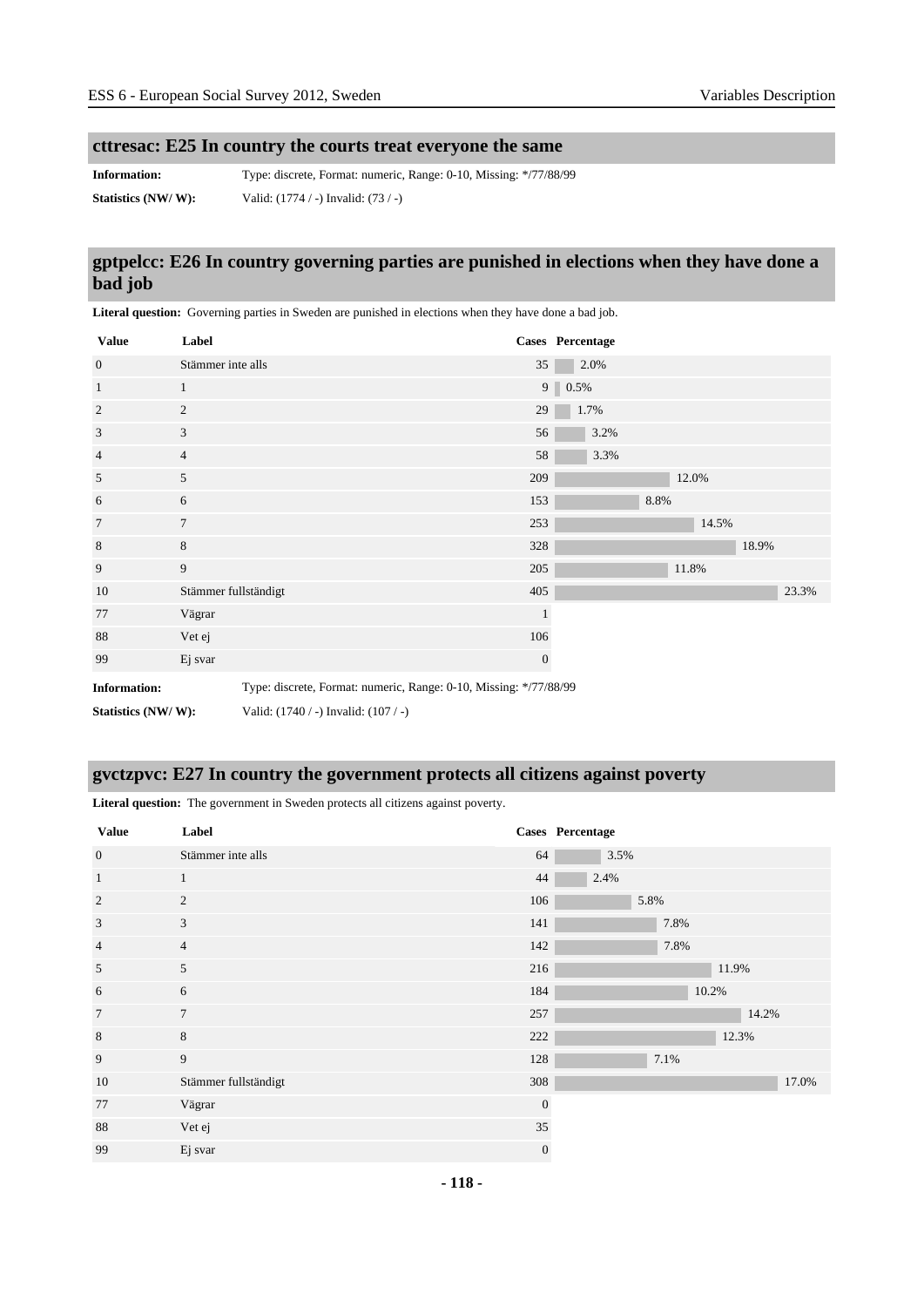#### **gvctzpvc: E27 In country the government protects all citizens against poverty**

**Information:** Type: discrete, Format: numeric, Range: 0-10, Missing: \*/77/88/99 **Statistics (NW/ W):** Valid: (1812 / -) Invalid: (35 / -)

#### **gvexpdcc: E28 In country the government explains its decisions to voters**

**Literal question:** The government in Sweden explains its decisions to voters. **Value Label Cases Percentage** 0 Stämmer inte alls 30 1.7% 1 1 22 1.2% 2 2 2 2 2 2 2 2 2 2 2 2  $\frac{47}{200}$  2.6% 3 3 3 3 3 4  $\frac{3}{2}$  5.4% 4 108 6.0% and the set of the set of the set of the set of the set of the set of the set of the set of the set of the set of the set of the set of the set of the set of the set of the set of the set of the set of the set o  $5$   $207$   $11.5%$ 6 6 6 6 166 9.2%  $7$  298 16.6% and  $7$ 8  $8$  8  $15.8\%$ 9 9 9 9 9 9 9  $165$  9.2% 10 Stämmer fullständigt 371 20.7% 77 Vägrar 0 88 Vet ej 52 99 Ej svar 0 **Information:** Type: discrete, Format: numeric, Range: 0-10, Missing: \*/77/88/99 **Statistics (NW/ W):** Valid: (1795 / -) Invalid: (52 / -)

#### **grdfincc: E29 In country the government takes measures to reduce differences in income levels**

**Literal question:** The government in Sweden takes measures to reduce differences in income levels.

| <b>Value</b>   | Label                |              | Cases Percentage |
|----------------|----------------------|--------------|------------------|
| $\mathbf{0}$   | Stämmer inte alls    | 72           | 4.0%             |
| $\mathbf{1}$   | $\mathbf{1}$         | 39           | 2.2%             |
| $\overline{2}$ | 2                    | 85           | 4.8%             |
| 3              | 3                    | 155          | 8.7%             |
| $\overline{4}$ | $\overline{4}$       | 146          | 8.2%             |
| 5              | 5                    | 244          | 13.7%            |
| 6              | 6                    | 208          | 11.7%            |
| $\overline{7}$ | $\tau$               | 270          | 15.1%            |
| 8              | $\,8\,$              | 235          | 13.2%            |
| 9              | 9                    | 112          | 6.3%             |
| 10             | Stämmer fullständigt | 217          | 12.2%            |
| 77             | Vägrar               |              |                  |
| 88             | Vet ej               | 63           |                  |
| 99             | Ej svar              | $\mathbf{0}$ |                  |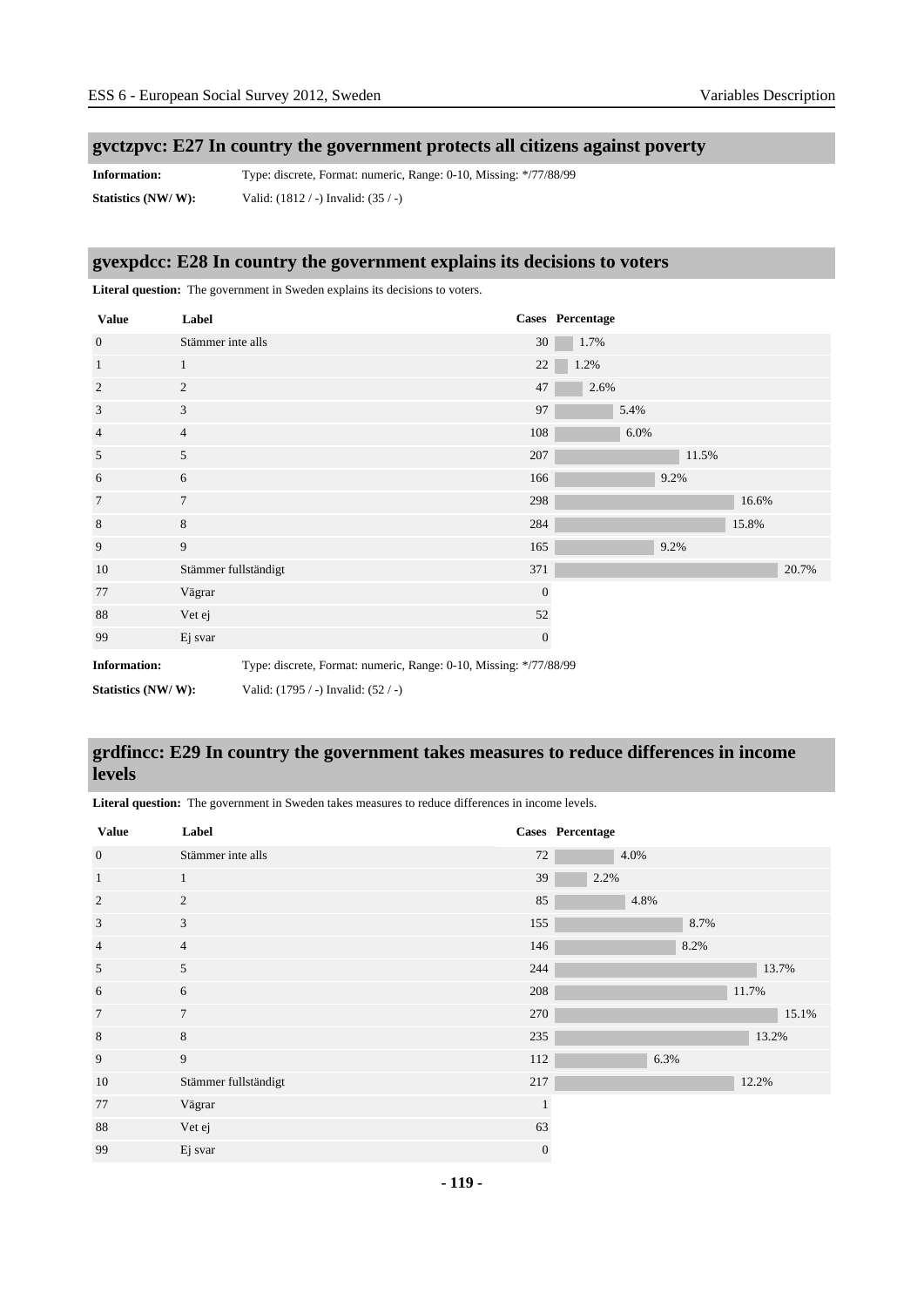#### **grdfincc: E29 In country the government takes measures to reduce differences in income levels**

**Information:** Type: discrete, Format: numeric, Range: 0-10, Missing: \*/77/88/99 **Statistics (NW/ W):** Valid: (1783 / -) Invalid: (64 / -)

#### **pltaviec: E30 In country politicians take into account the views of other European governments**

**Literal question:** And to what extent does this statement apply in Sweden? Politicians in Sweden take into account the views of other European governments before making decisions.

| <b>Value</b>        | Label                |                                                                   |              | Cases Percentage |       |       |
|---------------------|----------------------|-------------------------------------------------------------------|--------------|------------------|-------|-------|
| $\mathbf{0}$        | Stämmer inte alls    |                                                                   | 35           | 2.1%             |       |       |
| $\mathbf{1}$        | 1                    |                                                                   |              | 14 0.8%          |       |       |
| 2                   | $\overline{c}$       |                                                                   | 44           | 2.7%             |       |       |
| 3                   | 3                    |                                                                   | 70           | 4.2%             |       |       |
| $\overline{4}$      | $\overline{4}$       |                                                                   | 105          | 6.4%             |       |       |
| 5                   | 5                    |                                                                   | 313          |                  | 19.0% |       |
| 6                   | 6                    |                                                                   | 213          |                  | 12.9% |       |
| $\overline{7}$      | $\overline{7}$       |                                                                   | 364          |                  |       | 22.1% |
| $\,$ 8 $\,$         | 8                    |                                                                   | 300          |                  | 18.2% |       |
| 9                   | 9                    |                                                                   | 86           | 5.2%             |       |       |
| 10                  | Stämmer fullständigt |                                                                   | 105          | 6.4%             |       |       |
| 77                  | Vägrar               |                                                                   | $\mathbf{1}$ |                  |       |       |
| 88                  | Vet ej               |                                                                   | 197          |                  |       |       |
| 99                  | Ej svar              |                                                                   | $\mathbf{0}$ |                  |       |       |
| <b>Information:</b> |                      | Type: discrete, Format: numeric, Range: 0-10, Missing: */77/88/99 |              |                  |       |       |
| Statistics (NW/W):  |                      | Valid: (1649 / -) Invalid: (198 / -)                              |              |                  |       |       |

#### **fplvdm: E31 Best for democracy: everyone free to express political views, even extreme**

**Pre-question:** Nu följer några frågor där jag först kommer att be dig välja mellan två alternativ. Därefter kommer jag att fråga hur viktigt du tycker att ditt svar är för demokrati i allmänhet. Till sist kommer jag att be dig tänka på hur det är i Sverige idag. Kom ihåg att det inte finns några svar som är rätt eller fel, så säg bara vad du själv tycker.

**Literal question:** There are differing opinions on whether or not everyone should be free to express their political views openly in a democracy, even if they are extreme. Which one of the statements on this card describes what you think is best for democracy in general?

| <b>Value</b>   | Label                                                                                         |          | <b>Cases</b> Percentage |
|----------------|-----------------------------------------------------------------------------------------------|----------|-------------------------|
| $\overline{1}$ | Alla ska vara fria att öppet uttrycka sina politiska åsikter, även<br>om åsikterna är extrema | 1574     | 85.8%                   |
| $\overline{2}$ | De som har extrema politiska åsikter ska hindras från att öppet<br>uttrycka dem               | 146      | 8.0%                    |
| 5              | Det beror på omständigheterna                                                                 | 114      | 6.2%                    |
| 7              | Vägrar                                                                                        |          |                         |
| 8              | Vet ej                                                                                        | 12       |                         |
| 9              | Ej svar                                                                                       | $\Omega$ |                         |
| Information:   | Type: discrete, Format: numeric, Range: 1-5, Missing: */7/8/9                                 |          |                         |

**Statistics (NW/ W):** Valid: (1834 / -) Invalid: (13 / -)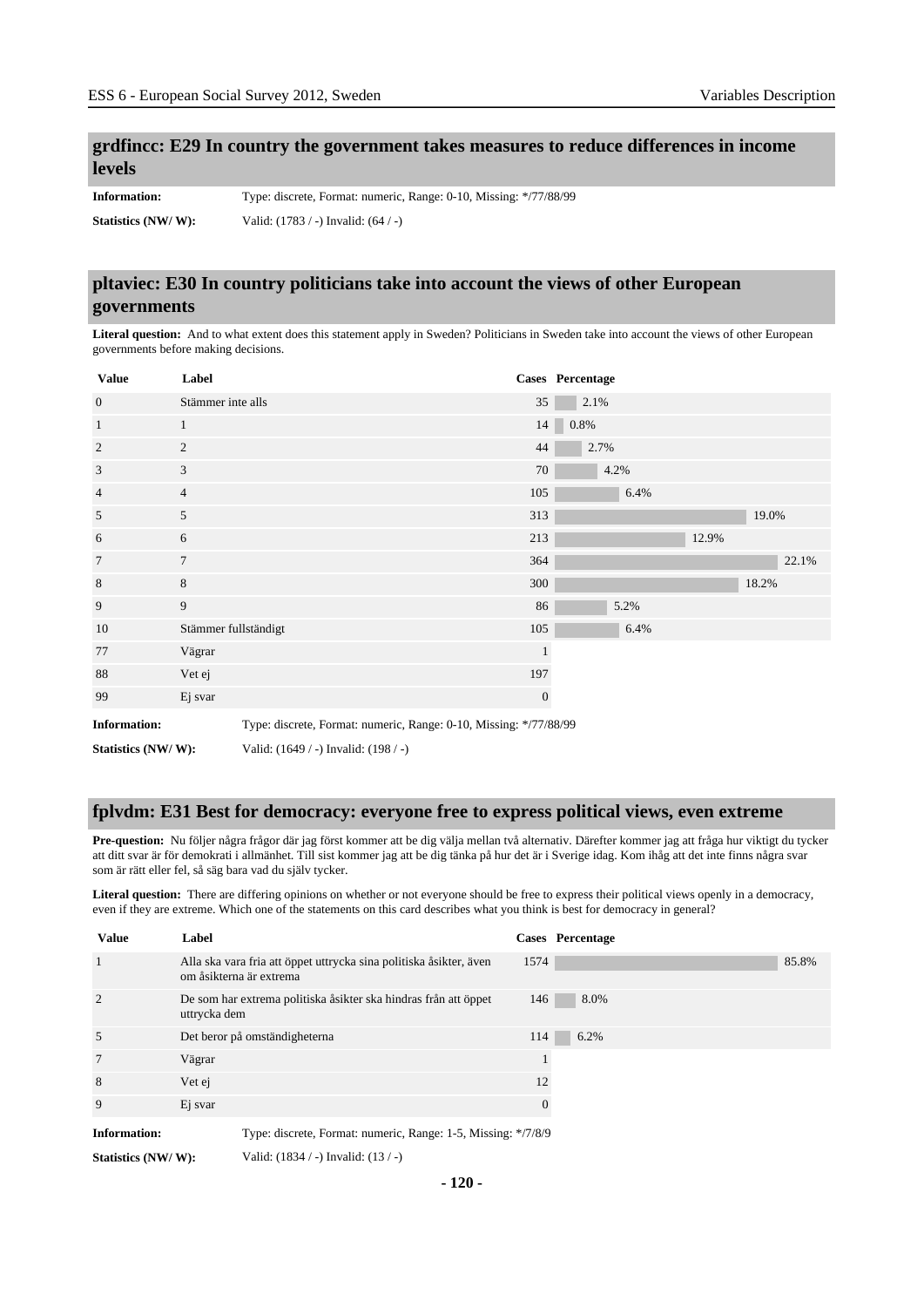#### **fplvdm: E31 Best for democracy: everyone free to express political views, even extreme**

#### **fplvdmi: E32 Important for democracy: everyone free to express political views, even extreme**

Literal question: How important do you think it is for democracy in general that everyone is free to express their political views openly, even if they are extreme? Please use this card.

| <b>Value</b>        | Label          |                                                          |              | Cases Percentage  |       |
|---------------------|----------------|----------------------------------------------------------|--------------|-------------------|-------|
| $\overline{0}$      |                | Inte alls viktigt för demokrati i allmänhet              |              | $1 \,   \, 0.1\%$ |       |
| $\mathbf{1}$        | $\mathbf{1}$   |                                                          | $\mathbf{0}$ |                   |       |
| $\overline{2}$      | 2              |                                                          |              | $1 \,   \, 0.1\%$ |       |
| 3                   | 3              |                                                          |              | $4   0.3\%$       |       |
| $\overline{4}$      | $\overline{4}$ |                                                          |              | $8 \,   \, 0.5\%$ |       |
| 5                   | 5              |                                                          | 32           | 2.0%              |       |
| 6                   | 6              |                                                          | 35           | 2.2%              |       |
| $7\phantom{.0}$     | $\overline{7}$ |                                                          | 116          | 7.4%              |       |
| 8                   | 8              |                                                          | 292          | 18.6%             |       |
| 9                   | 9              |                                                          | 277          | 17.6%             |       |
| 10                  |                | Extremt viktigt för demokrati i allmänhet                | 806          |                   | 51.3% |
| 66                  | Gäller ej      |                                                          | 272          |                   |       |
| 77                  | Vägrar         |                                                          | $\mathbf{0}$ |                   |       |
| 88                  | Vet ej         |                                                          | 2            |                   |       |
| 99                  | Ej svar        |                                                          |              |                   |       |
| <b>Information:</b> |                | Type: discrete, Format: numeric, Range: 0-10, Missing: * |              |                   |       |
| Statistics (NW/W):  |                | Valid: (1572 / -) Invalid: (275 / -)                     |              |                   |       |

#### **fplvdmc: E33 In country everyone is free to express political views, even extreme**

Literal question: Using this card, to what extent do you think everyone in Sweden today is free to express their political views openly, even if they are extreme?

| <b>Value</b>   | Label           |              | Cases Percentage  |
|----------------|-----------------|--------------|-------------------|
| $\mathbf{0}$   | Inte alls       |              | $16$ 1.0%         |
| $\mathbf{1}$   | $\mathbf{1}$    |              | $7 \,   \, 0.4\%$ |
| $\overline{2}$ | 2               | $22\,$       | 1.3%              |
| 3              | 3               | 37           | 2.2%              |
| $\overline{4}$ | $\overline{4}$  | 50           | 3.0%              |
| 5              | 5               | 95           | 5.7%              |
| 6              | 6               | 99           | 5.9%              |
| $\overline{7}$ | $7\phantom{.0}$ | 256          | 15.3%             |
| $\,8\,$        | $8\,$           | 423          | 25.3%             |
| 9              | 9               | 297          | 17.8%             |
| 10             | Fullständigt    | 369          | 22.1%             |
| 66             | Gäller ej       | 146          |                   |
| 77             | Vägrar          | $\mathbf{0}$ |                   |
| 88             | Vet ej          | 29           |                   |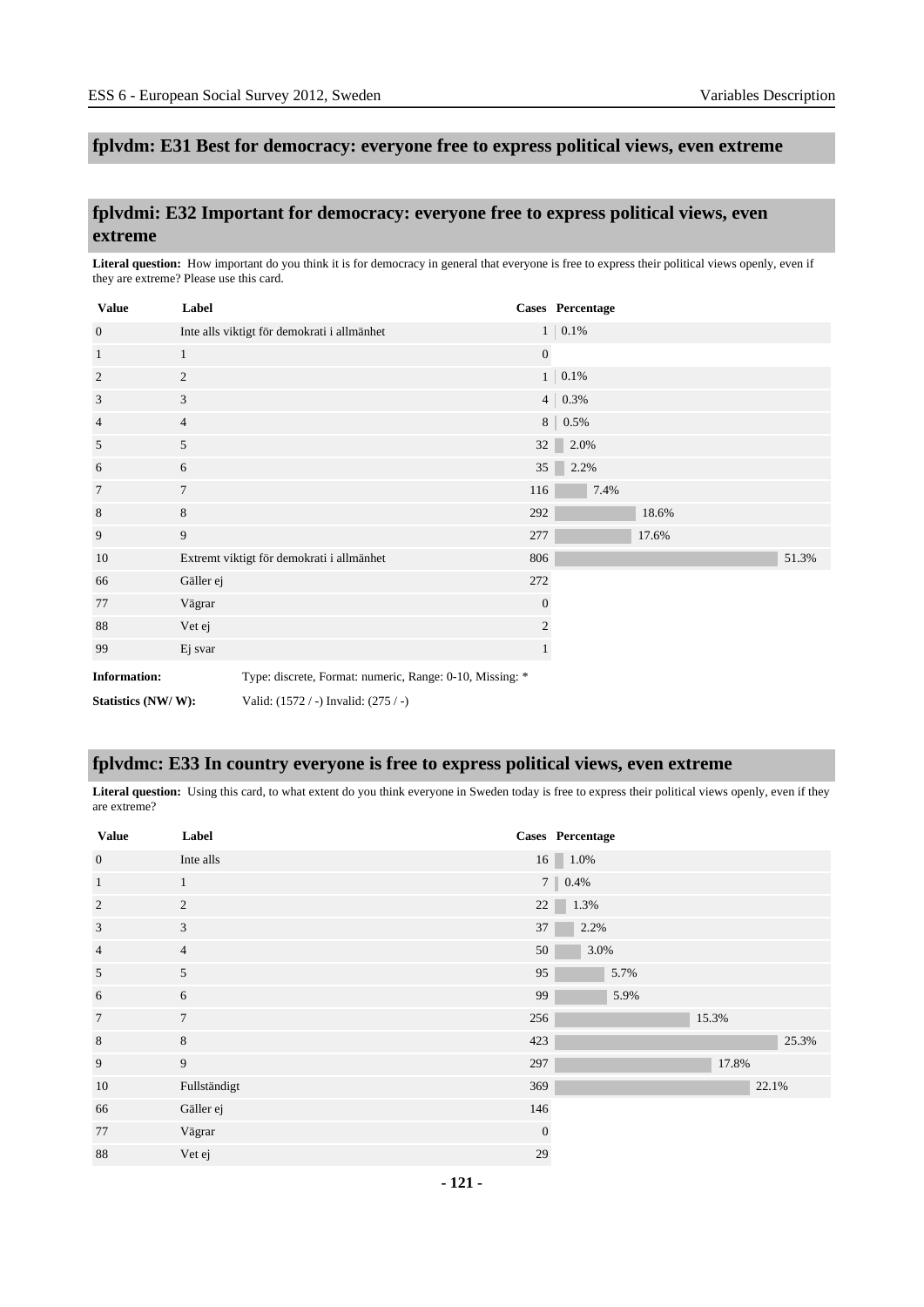#### **fplvdmc: E33 In country everyone is free to express political views, even extreme**

| Value              | Label   |                                                          | Cases Percentage |
|--------------------|---------|----------------------------------------------------------|------------------|
| -99                | Ei svar |                                                          |                  |
| Information:       |         | Type: discrete, Format: numeric, Range: 0-10, Missing: * |                  |
| Statistics (NW/W): |         | Valid: $(1671 / -)$ Invalid: $(176 / -)$                 |                  |

#### **pplvdmi: E34 Important for democracy: prevent people from expressing extreme political views**

**Literal question:** How important do you think it is for democracy in general that those who hold extreme political views are prevented from expressing them openly? Please use this card.

| <b>Value</b>        | Label           |                                                          |                | Cases Percentage |      |       |       |       |
|---------------------|-----------------|----------------------------------------------------------|----------------|------------------|------|-------|-------|-------|
| $\overline{0}$      |                 | Inte alls viktigt för demokrati i allmänhet              | $\overline{2}$ | 1.4%             |      |       |       |       |
| 1                   | $\mathbf{1}$    |                                                          | $\mathbf{0}$   |                  |      |       |       |       |
| 2                   | $\overline{c}$  |                                                          | 5              | 3.5%             |      |       |       |       |
| 3                   | 3               |                                                          | $\overline{4}$ | 2.8%             |      |       |       |       |
| $\overline{4}$      | $\overline{4}$  |                                                          | 6              | 4.2%             |      |       |       |       |
| 5                   | 5               |                                                          | 18             |                  |      | 12.5% |       |       |
| 6                   | 6               |                                                          | 14             |                  | 9.7% |       |       |       |
| 7                   | $7\phantom{.0}$ |                                                          | 31             |                  |      |       | 21.5% |       |
| 8                   | 8               |                                                          | 34             |                  |      |       |       | 23.6% |
| 9                   | 9               |                                                          | $13\,$         |                  | 9.0% |       |       |       |
| 10                  |                 | Extremt viktigt för demokrati i allmänhet                | 17             |                  |      | 11.8% |       |       |
| 66                  | Gäller ej       |                                                          | 1700           |                  |      |       |       |       |
| 77                  | Vägrar          |                                                          | $\mathbf{0}$   |                  |      |       |       |       |
| 88                  | Vet ej          |                                                          | $\overline{2}$ |                  |      |       |       |       |
| 99                  | Ej svar         |                                                          |                |                  |      |       |       |       |
| <b>Information:</b> |                 | Type: discrete, Format: numeric, Range: 0-10, Missing: * |                |                  |      |       |       |       |
| Statistics (NW/W):  |                 | Valid: (144 / -) Invalid: (1703 / -)                     |                |                  |      |       |       |       |

#### **pplvdmc: E35 In country people with extreme political views are prevented from expressing them**

**Literal question:** Using this card, to what extent do you think those who hold extreme political views in Sweden today are prevented from expressing them openly?

| <b>Value</b>   | Label          |    | Cases Percentage |
|----------------|----------------|----|------------------|
| $\mathbf{0}$   | Inte alls      | 9  | 6.5%             |
| 1              |                | 5  | 3.6%             |
| 2              | $\mathfrak{D}$ | 11 | 7.9%             |
| 3              | 3              | 17 | 12.2%            |
| $\overline{4}$ | $\overline{4}$ | 9  | 6.5%             |
| 5              | 5              | 28 | 20.1%            |
| 6              | 6              | 14 | 10.1%            |
| $\overline{7}$ | $\mathcal{I}$  | 14 | 10.1%            |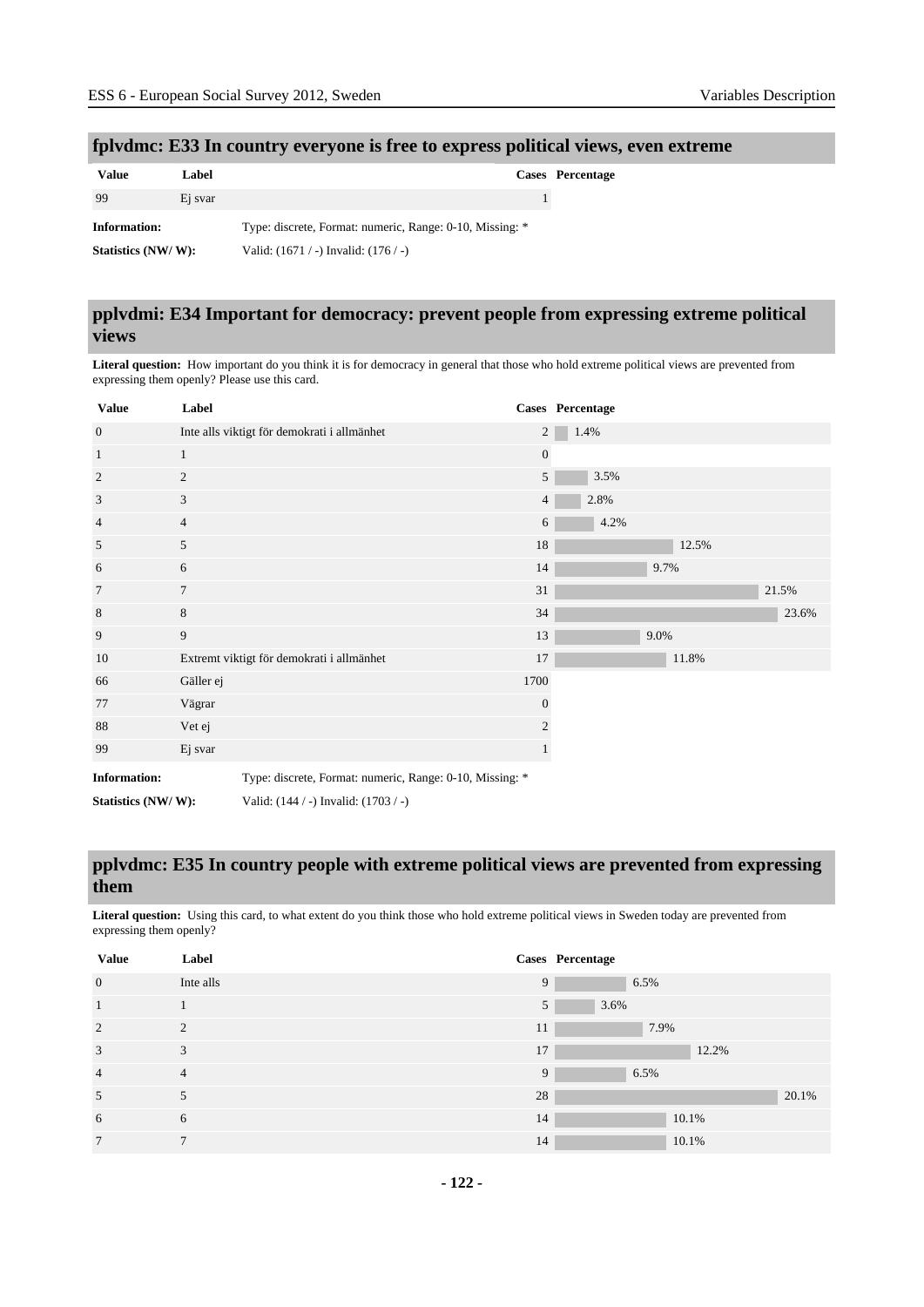# **pplvdmc: E35 In country people with extreme political views are prevented from expressing them**

| <b>Value</b>        | Label        |                                                          | <b>Cases</b> Percentage |  |
|---------------------|--------------|----------------------------------------------------------|-------------------------|--|
| 8                   | 8            |                                                          | 19                      |  |
| 9                   | 9            |                                                          | $\overline{4}$          |  |
| 10                  | Fullständigt |                                                          | 9                       |  |
| 66                  | Gäller ej    |                                                          | 1700                    |  |
| 77                  | Vägrar       |                                                          | $\theta$                |  |
| 88                  | Vet ej       |                                                          | 7                       |  |
| 99                  | Ej svar      |                                                          |                         |  |
| <b>Information:</b> |              | Type: discrete, Format: numeric, Range: 0-10, Missing: * |                         |  |
| Statistics (NW/W):  |              | Valid: (139 / -) Invalid: (1708 / -)                     |                         |  |

#### **chpldm: E36 Best for democracy: government changes policies in response to what most people think**

Literal question: Sometimes the government disagrees with what most people think is best for the country. Which one of the statements on this card describes what you think is best for democracy in general?

| <b>Value</b>        | Label                                                                                        |          | Cases Percentage |
|---------------------|----------------------------------------------------------------------------------------------|----------|------------------|
| <sup>1</sup>        | Regeringen bör ändra sin planerade politik utifrån vad de<br>flesta människor tycker         | 1128     | 62.7%            |
| $\overline{2}$      | Regeringen bör stå fast vid sin planerade politik oavsett vad<br>det flesta människor tycker | 477      | 26.5%            |
| 5                   | Det beror på omständigheterna                                                                | 194      | 10.8%            |
| 7                   | Refusal                                                                                      | 2        |                  |
| 8                   | Vet ej                                                                                       | 46       |                  |
| 9                   | Ej svar                                                                                      | $\theta$ |                  |
| <b>Information:</b> | Type: discrete, Format: numeric, Range: 1-5, Missing: */7/8/9                                |          |                  |
| Statistics (NW/W):  | Valid: (1799 / -) Invalid: (48 / -)                                                          |          |                  |

# **chpldmi: E37 Important for democracy: government changes policies in response to what most people think**

Literal question: How important do you think it is for democracy in general that the government changes its planned policies in response to what most people think? Please use this card.

| <b>Value</b>    | Label                                       |     | Cases Percentage    |
|-----------------|---------------------------------------------|-----|---------------------|
| $\mathbf{0}$    | Inte alls viktigt för demokrati i allmänhet |     |                     |
| $\mathbf{1}$    |                                             |     | $1 \,   \, 0.1\%$   |
| 2               | $\mathfrak{D}$                              |     | $4 \mid 0.4\%$      |
| 3               | 3                                           |     | $9 \ 0.8\%$         |
| $\overline{4}$  | $\overline{4}$                              |     | $6 \parallel 0.5\%$ |
| 5               | 5                                           | 41  | 3.7%                |
| 6               | 6                                           | 69  | 6.2%                |
| $7\phantom{.0}$ | $\tau$                                      | 160 | 14.3%               |
| 8               | 8                                           | 311 | 27.9%               |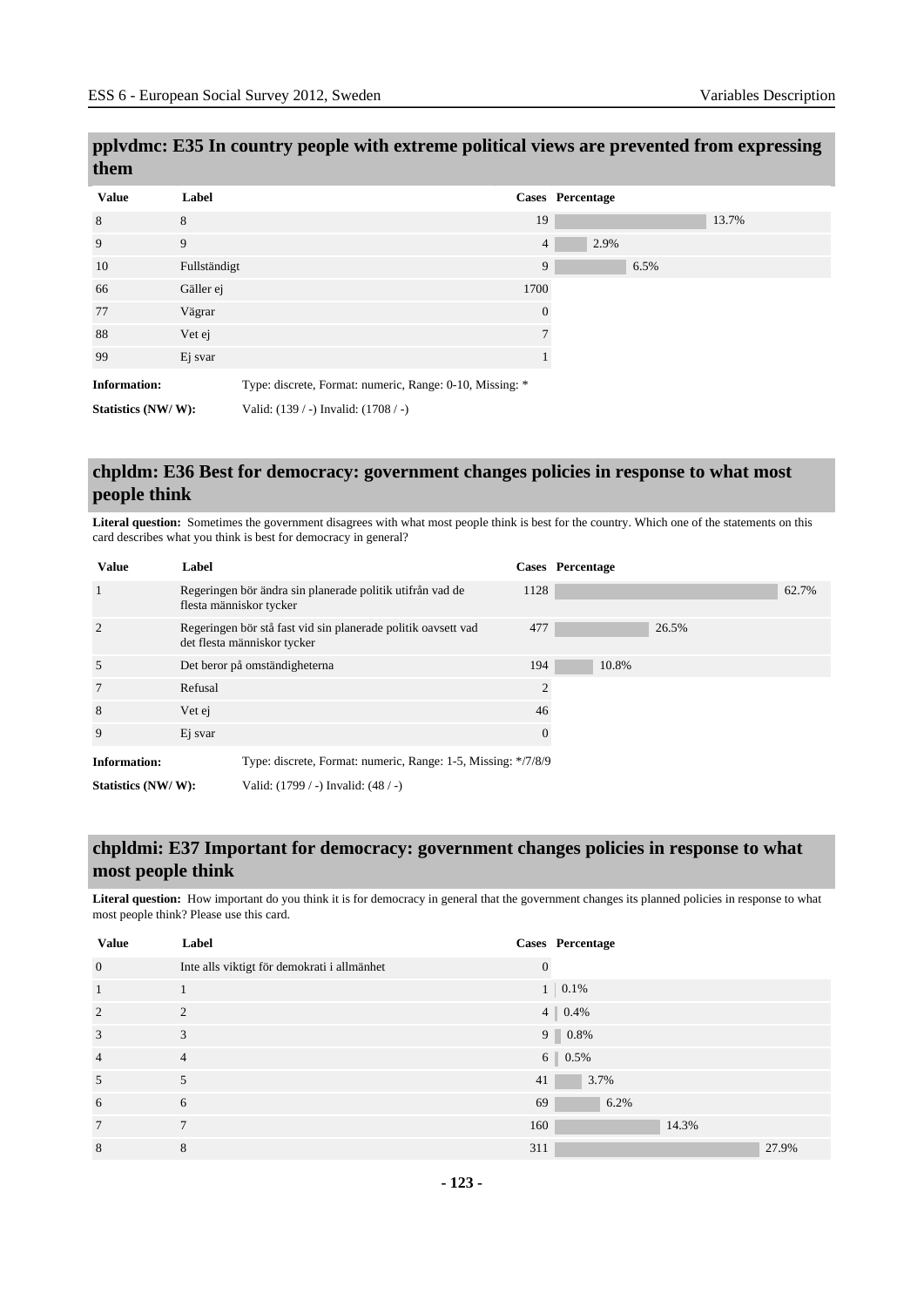# **chpldmi: E37 Important for democracy: government changes policies in response to what most people think**

| <b>Value</b>        | Label     |                                                          |                | Cases Percentage |
|---------------------|-----------|----------------------------------------------------------|----------------|------------------|
| 9                   | 9         |                                                          | 175            |                  |
| 10                  |           | Extremt viktigt för demokrati i allmänhet                | 340            |                  |
| 66                  | Gäller ej |                                                          | 717            |                  |
| 77                  | Vägrar    |                                                          | $\theta$       |                  |
| 88                  | Vet ej    |                                                          | 12             |                  |
| 99                  | Ej svar   |                                                          | $\mathfrak{D}$ |                  |
| <b>Information:</b> |           | Type: discrete, Format: numeric, Range: 0-10, Missing: * |                |                  |
| Statistics (NW/W):  |           | Valid: $(1116 / -)$ Invalid: $(731 / -)$                 |                |                  |

#### **chpldmc: E38 In country government changes policies in response to what most people think**

Literal question: Using this card, please tell me how often you think the government in Sweden today changes its planned policies in response to what most people think?

| <b>Value</b>        | Label          |                                                          |              | Cases Percentage |      |       |       |       |
|---------------------|----------------|----------------------------------------------------------|--------------|------------------|------|-------|-------|-------|
| $\mathbf{0}$        | Inte alls      |                                                          | 40           | 3.4%             |      |       |       |       |
| $\mathbf{1}$        | $\mathbf{1}$   |                                                          | 44           | 3.7%             |      |       |       |       |
| 2                   | 2              |                                                          | 85           |                  | 7.2% |       |       |       |
| 3                   | 3              |                                                          | 122          |                  |      | 10.3% |       |       |
| $\overline{4}$      | $\overline{4}$ |                                                          | 111          |                  |      | 9.3%  |       |       |
| 5                   | 5              |                                                          | 230          |                  |      |       |       | 19.4% |
| 6                   | 6              |                                                          | 168          |                  |      |       | 14.1% |       |
| $7\phantom{.0}$     | $\tau$         |                                                          | 194          |                  |      |       | 16.3% |       |
| 8                   | $8\,$          |                                                          | 131          |                  |      | 11.0% |       |       |
| 9                   | $\overline{9}$ |                                                          | 34           | 2.9%             |      |       |       |       |
| 10                  | Fullständigt   |                                                          | 29           | 2.4%             |      |       |       |       |
| 66                  | Gäller ej      |                                                          | 477          |                  |      |       |       |       |
| 77                  | Vägrar         |                                                          | $\mathbf{0}$ |                  |      |       |       |       |
| 88                  | Vet ej         |                                                          | 180          |                  |      |       |       |       |
| 99                  | Ej svar        |                                                          | $\sqrt{2}$   |                  |      |       |       |       |
| <b>Information:</b> |                | Type: discrete, Format: numeric, Range: 0-10, Missing: * |              |                  |      |       |       |       |
| Statistics (NW/W):  |                | Valid: (1188 / -) Invalid: (659 / -)                     |              |                  |      |       |       |       |

# **stpldmi: E39 Important for democracy: government sticks to policies regardless of most people think**

Literal question: How important do you think it is for democracy in general that the government sticks to its planned policies regardless of what most people think? Please use this card.

| <b>Value</b> | Label                                       | Cases Percentage |
|--------------|---------------------------------------------|------------------|
| $\Omega$     | Inte alls viktigt för demokrati i allmänhet |                  |
|              |                                             |                  |
|              |                                             | $3 \mid 0.6\%$   |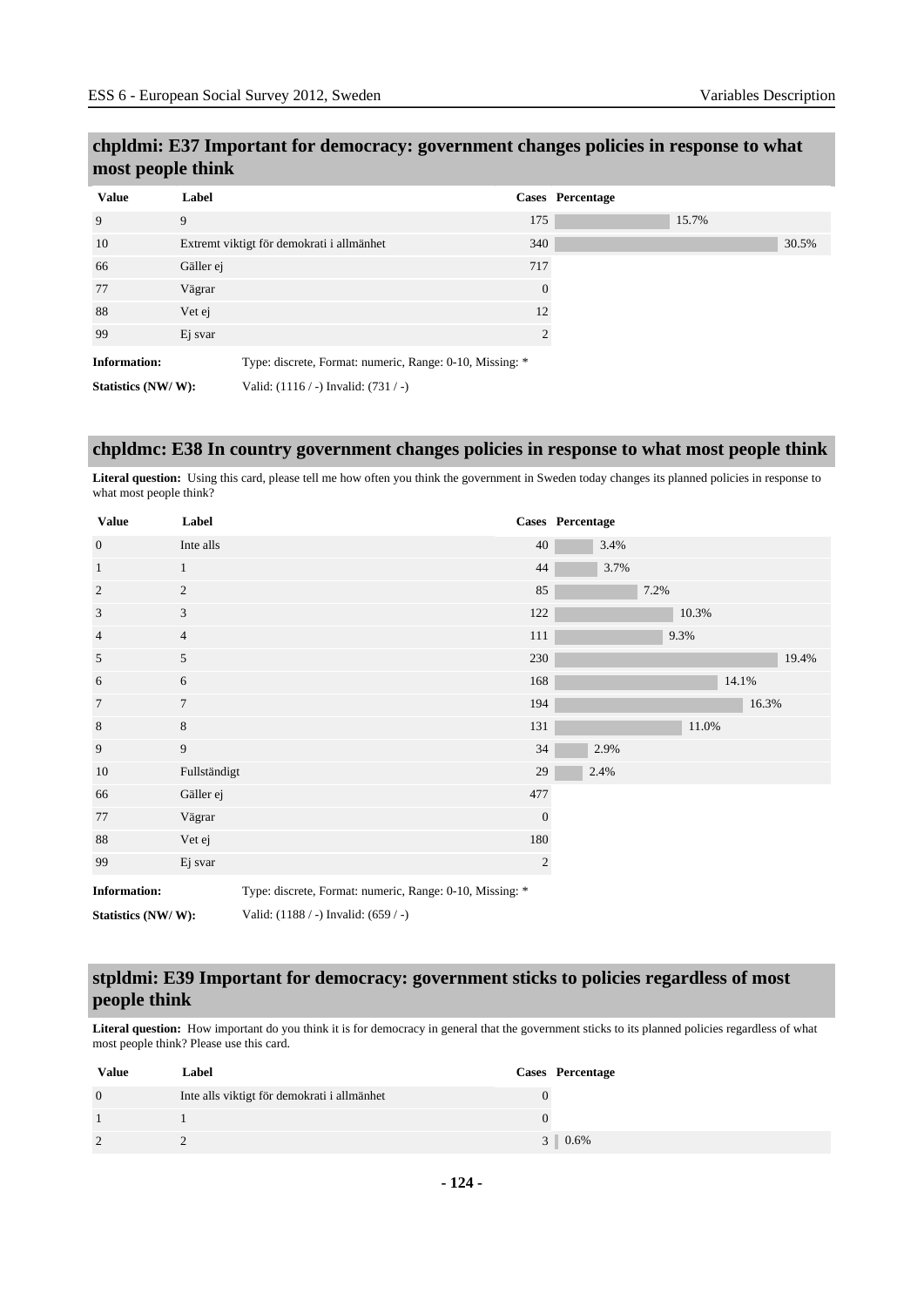| people think        |                |                                                          |                |                  |       |       |       |       |
|---------------------|----------------|----------------------------------------------------------|----------------|------------------|-------|-------|-------|-------|
| <b>Value</b>        | Label          |                                                          |                | Cases Percentage |       |       |       |       |
| 3                   | 3              |                                                          |                | $2   0.4\%$      |       |       |       |       |
| $\overline{4}$      | $\overline{4}$ |                                                          |                | $3   0.6\%$      |       |       |       |       |
| 5                   | 5              |                                                          | 31             | 6.6%             |       |       |       |       |
| 6                   | 6              |                                                          | 20             | 4.2%             |       |       |       |       |
| 7                   | $\overline{7}$ |                                                          | 113            |                  |       |       | 23.9% |       |
| 8                   | $\,8\,$        |                                                          | 170            |                  |       |       |       | 35.9% |
| 9                   | 9              |                                                          | 49             |                  | 10.4% |       |       |       |
| 10                  |                | Extremt viktigt för demokrati i allmänhet                | 82             |                  |       | 17.3% |       |       |
| 66                  | Gäller ej      |                                                          | 1368           |                  |       |       |       |       |
| 77                  | Vägrar         |                                                          | $\mathbf{0}$   |                  |       |       |       |       |
| 88                  | Vet ej         |                                                          | 4              |                  |       |       |       |       |
| 99                  | Ej svar        |                                                          | $\overline{c}$ |                  |       |       |       |       |
| <b>Information:</b> |                | Type: discrete, Format: numeric, Range: 0-10, Missing: * |                |                  |       |       |       |       |
| Statistics (NW/W):  |                | Valid: (473 / -) Invalid: (1374 / -)                     |                |                  |       |       |       |       |

# **stpldmi: E39 Important for democracy: government sticks to policies regardless of most people think**

#### **stpldmc: E40 In country government sticks to policies regardless of most people think**

Literal question: Using this card, please tell me how often you think the government in [country] today sticks to its planned policies regardless of what most people think?

| <b>Value</b>        | Label            |                                                          |                | Cases Percentage  |       |       |       |
|---------------------|------------------|----------------------------------------------------------|----------------|-------------------|-------|-------|-------|
| $\overline{0}$      | Aldrig           |                                                          |                | $2$   $0.4\%$     |       |       |       |
| $\mathbf{1}$        | $\mathbf{1}$     |                                                          |                | $1 \,   \, 0.2\%$ |       |       |       |
| $\overline{2}$      | $\overline{c}$   |                                                          | 9 <sup>1</sup> | 2.0%              |       |       |       |
| 3                   | 3                |                                                          | 10             | 2.2%              |       |       |       |
| $\overline{4}$      | $\overline{4}$   |                                                          | 17             | 3.7%              |       |       |       |
| 5                   | 5                |                                                          | $48\,$         |                   | 10.4% |       |       |
| 6                   | 6                |                                                          | 48             |                   | 10.4% |       |       |
| $\overline{7}$      | $\tau$           |                                                          | 104            |                   |       | 22.6% |       |
| $\,$ 8 $\,$         | $\,8$            |                                                          | 146            |                   |       |       | 31.7% |
| 9                   | $\boldsymbol{9}$ |                                                          | 51             |                   | 11.1% |       |       |
| 10                  | Alltid           |                                                          | $25\,$         | 5.4%              |       |       |       |
| 66                  | Gäller ej        |                                                          | 1368           |                   |       |       |       |
| 77                  | Vägrar           |                                                          | $\mathbf{0}$   |                   |       |       |       |
| 88                  | Vet ej           |                                                          | 16             |                   |       |       |       |
| 99                  | Ej svar          |                                                          | 2              |                   |       |       |       |
| <b>Information:</b> |                  | Type: discrete, Format: numeric, Range: 0-10, Missing: * |                |                   |       |       |       |
| Statistics (NW/W):  |                  | Valid: $(461 / -)$ Invalid: $(1386 / -)$                 |                |                   |       |       |       |

# **gvspcdm: E41 Best for democracy: government formed by single party or coalition**

Literal question: The government in some countries is formed by a single party; in other countries by two or more parties in coalition. Which option on this card describes what you think is best for democracy in general?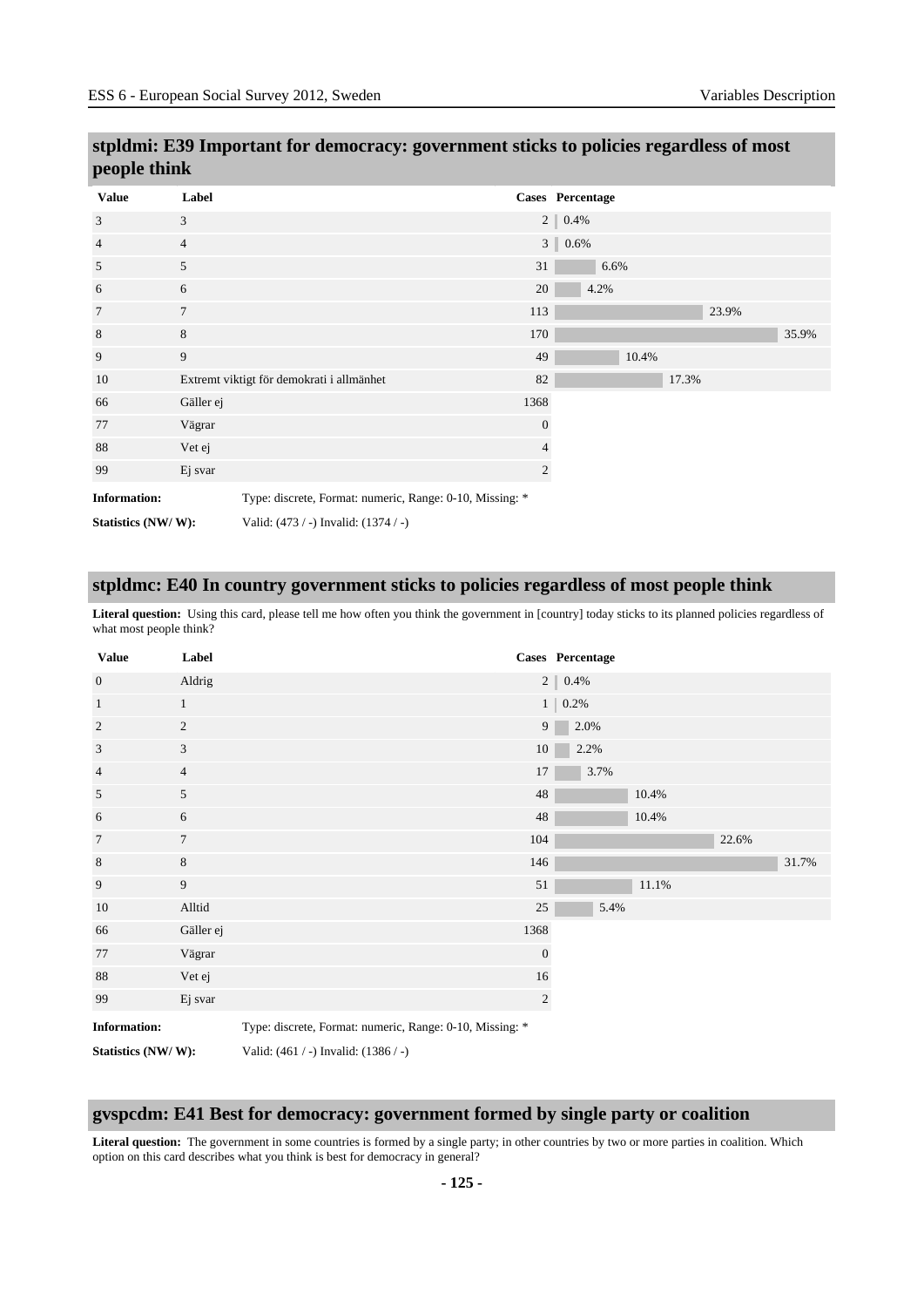| <b>Value</b>        | Label                                                         |          | Cases Percentage |       |       |
|---------------------|---------------------------------------------------------------|----------|------------------|-------|-------|
|                     | Ett enda parti bildar regering                                | 459      |                  | 26.1% |       |
| 2                   | Två eller flera partier i koalition bildar regering           | 1138     |                  |       | 64.7% |
| 5                   | Det beror på omständigheterna                                 | 163      | 9.3%             |       |       |
|                     | Vägrar                                                        |          |                  |       |       |
| 8                   | Vet ej                                                        | 86       |                  |       |       |
| 9                   | Ej svar                                                       | $\theta$ |                  |       |       |
| <b>Information:</b> | Type: discrete, Format: numeric, Range: 1-5, Missing: */7/8/9 |          |                  |       |       |
| Statistics (NW/W):  | Valid: (1760 / -) Invalid: (87 / -)                           |          |                  |       |       |

# **gvspcdm: E41 Best for democracy: government formed by single party or coalition**

#### **gvspdmi: E42 Important for democracy: government formed by single party**

**Literal question:** How important do you think it is for democracy in general that the government is formed by a single party? Please use this card.

| <b>Value</b>        | Label          |                                                          | Cases Percentage |                   |      |       |       |       |
|---------------------|----------------|----------------------------------------------------------|------------------|-------------------|------|-------|-------|-------|
| $\overline{0}$      |                | Inte alls viktigt för demokrati i allmänhet              |                  | $3$   $0.7\%$     |      |       |       |       |
| $\mathbf{1}$        | 1              |                                                          |                  | $1 \ 0.2\%$       |      |       |       |       |
| $\boldsymbol{2}$    | $\overline{c}$ |                                                          |                  | $2 \,   \, 0.4\%$ |      |       |       |       |
| 3                   | 3              |                                                          | 15               |                   | 3.3% |       |       |       |
| $\overline{4}$      | $\overline{4}$ |                                                          | $2 \parallel$    | 0.4%              |      |       |       |       |
| 5                   | 5              |                                                          | 51               |                   |      | 11.3% |       |       |
| 6                   | 6              |                                                          | 61               |                   |      | 13.5% |       |       |
| 7                   | 7              |                                                          | 86               |                   |      |       | 19.1% |       |
| 8                   | 8              |                                                          | 132              |                   |      |       |       | 29.3% |
| 9                   | 9              |                                                          | 20               |                   | 4.4% |       |       |       |
| 10                  |                | Extremt viktigt för demokrati i allmänhet                | 78               |                   |      |       | 17.3% |       |
| 66                  | Gäller ej      |                                                          | 1387             |                   |      |       |       |       |
| 77                  | Vägrar         |                                                          | $\mathbf{0}$     |                   |      |       |       |       |
| 88                  | Vet ej         |                                                          | 8                |                   |      |       |       |       |
| 99                  | Ej svar        |                                                          | $\mathbf{1}$     |                   |      |       |       |       |
| <b>Information:</b> |                | Type: discrete, Format: numeric, Range: 0-10, Missing: * |                  |                   |      |       |       |       |
| Statistics (NW/W):  |                | Valid: (451 / -) Invalid: (1396 / -)                     |                  |                   |      |       |       |       |

#### **gvspdmc: E43 In country government formed by single party**

**Literal question:** Using this card, please tell me how often you think the government in Sweden is formed by a single party?

| <b>Value</b>   | Label          |    | Cases Percentage |
|----------------|----------------|----|------------------|
| $\mathbf{0}$   | Aldrig         | 53 | 12.3%            |
| $\mathbf{1}$   |                | 24 | 5.6%             |
| 2              | 2              | 32 | 7.4%             |
| 3              | 3              | 36 | 8.4%             |
| $\overline{4}$ | $\overline{4}$ | 28 | 6.5%             |
| 5              | 5              | 71 | 16.5%            |
| 6              | 6              | 32 | 7.4%             |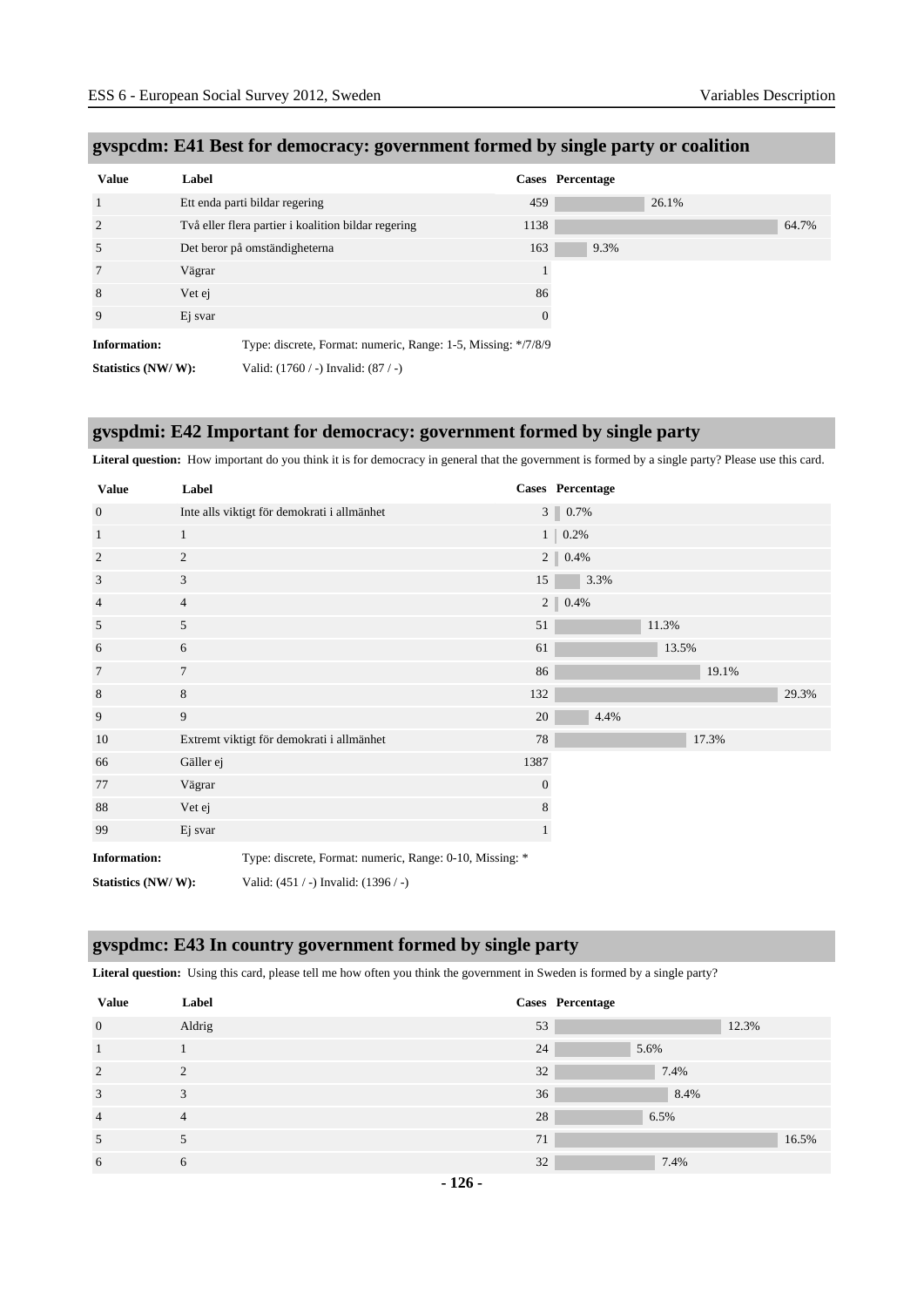| $\sigma$ i          |                | $\mathbf{v}$ $\mathbf{\sigma}$                           | $\bullet$<br>$\circ$<br>$\mathbf{r}$ | ັ                       |       |  |
|---------------------|----------------|----------------------------------------------------------|--------------------------------------|-------------------------|-------|--|
| <b>Value</b>        | Label          |                                                          |                                      | <b>Cases</b> Percentage |       |  |
| $7\phantom{.0}$     | $\overline{7}$ |                                                          | 49                                   |                         | 11.4% |  |
| 8                   | 8              |                                                          | 65                                   |                         | 15.1% |  |
| 9                   | 9              |                                                          | 24                                   | 5.6%                    |       |  |
| 10                  | Alltid         |                                                          | 16                                   | 3.7%                    |       |  |
| 66                  | Gäller ej      |                                                          | 1387                                 |                         |       |  |
| 77                  | Vägrar         |                                                          | $\mathbf{0}$                         |                         |       |  |
| 88                  | Vet ej         |                                                          | 29                                   |                         |       |  |
| 99                  | Ej svar        |                                                          | $\mathbf{1}$                         |                         |       |  |
| <b>Information:</b> |                | Type: discrete, Format: numeric, Range: 0-10, Missing: * |                                      |                         |       |  |
| Statistics (NW/W):  |                | Valid: (430 / -) Invalid: (1417 / -)                     |                                      |                         |       |  |

#### **gvspdmc: E43 In country government formed by single party**

# **gvcodmi: E44 Important for democracy: government formed by coalition**

Literal question: How important do you think it is for democracy in general that the government is formed by two or more parties in coalition? Please use this card.

| <b>Value</b>        | Label          |                                                          |                | Cases Percentage |       |       |       |
|---------------------|----------------|----------------------------------------------------------|----------------|------------------|-------|-------|-------|
| $\mathbf{0}$        |                | Inte alls viktigt för demokrati i allmänhet              |                | 4   0.4%         |       |       |       |
| $\mathbf{1}$        | $\mathbf{1}$   |                                                          |                | 4   0.4%         |       |       |       |
| $\overline{2}$      | 2              |                                                          |                | $8 \ 0.7\%$      |       |       |       |
| 3                   | 3              |                                                          | 21             | 1.9%             |       |       |       |
| 4                   | $\overline{4}$ |                                                          |                | $10$ 0.9%        |       |       |       |
| 5                   | 5              |                                                          | 114            |                  | 10.1% |       |       |
| 6                   | 6              |                                                          | 113            |                  | 10.0% |       |       |
| 7                   | $\overline{7}$ |                                                          | 261            |                  |       | 23.1% |       |
| 8                   | 8              |                                                          | 337            |                  |       |       | 29.8% |
| 9                   | 9              |                                                          | 124            |                  | 11.0% |       |       |
| 10                  |                | Extremt viktigt för demokrati i allmänhet                | 134            |                  | 11.9% |       |       |
| 66                  | Gäller ej      |                                                          | 708            |                  |       |       |       |
| 77                  | Vägrar         |                                                          | $\overline{0}$ |                  |       |       |       |
| 88                  | Vet ej         |                                                          | 8              |                  |       |       |       |
| 99                  | Ej svar        |                                                          |                |                  |       |       |       |
| <b>Information:</b> |                | Type: discrete, Format: numeric, Range: 0-10, Missing: * |                |                  |       |       |       |
| Statistics (NW/W):  |                | Valid: $(1130 / -)$ Invalid: $(717 / -)$                 |                |                  |       |       |       |

#### **gvcodmc: E45 In country government formed by coalition**

**Pre-question:** Nu kommer sista frågan på det här temat.

**Literal question:** Using this card, please tell me how often you think the government in Sweden is formed by two or more parties in coalition?

| <b>Value</b>   | Label  | Cases Percentage |
|----------------|--------|------------------|
| $\overline{0}$ | Aldrig | $5 \t 0.4\%$     |
| 1              |        | $11 \quad 0.9\%$ |
| 2              |        | 1.8%<br>22       |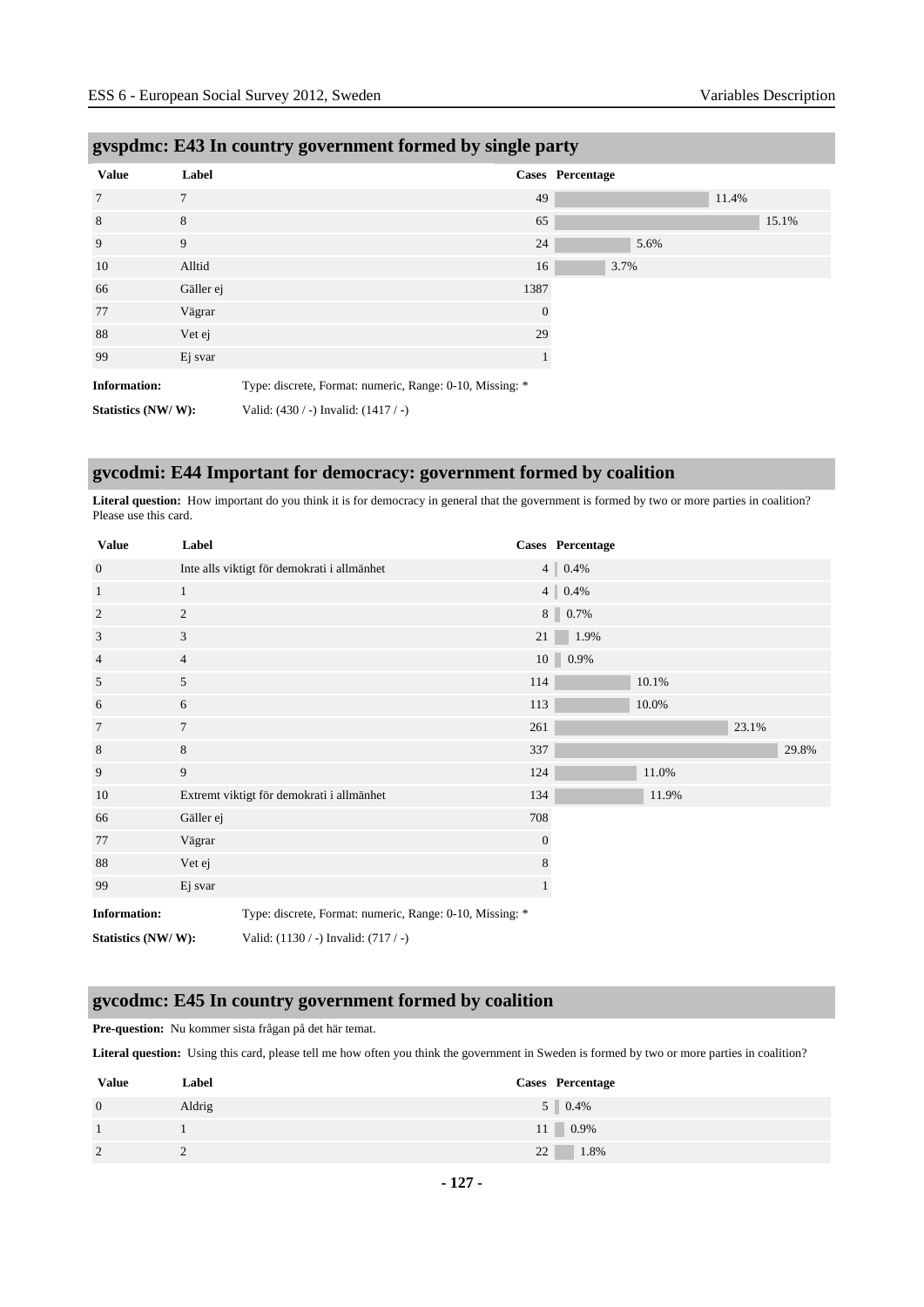| <b>Value</b>        | Label          |                                                          |     | Cases Percentage |       |       |       |  |
|---------------------|----------------|----------------------------------------------------------|-----|------------------|-------|-------|-------|--|
| 3                   | 3              |                                                          | 47  | 3.8%             |       |       |       |  |
| $\overline{4}$      | $\overline{4}$ |                                                          | 44  | 3.5%             |       |       |       |  |
| 5                   | 5              |                                                          | 154 |                  | 12.4% |       |       |  |
| 6                   | 6              |                                                          | 113 |                  | 9.1%  |       |       |  |
| $7\phantom{.0}$     | $\tau$         |                                                          | 189 |                  |       | 15.2% |       |  |
| $\,$ 8 $\,$         | $8\,$          |                                                          | 260 |                  |       |       | 20.9% |  |
| 9                   | 9              |                                                          | 163 |                  |       | 13.1% |       |  |
| 10                  | Alltid         |                                                          | 234 |                  |       |       | 18.8% |  |
| 66                  | Gäller ej      |                                                          | 459 |                  |       |       |       |  |
| 77                  | Vägrar         |                                                          |     |                  |       |       |       |  |
| 88                  | Vet ej         |                                                          | 144 |                  |       |       |       |  |
| 99                  | Ej svar        |                                                          |     |                  |       |       |       |  |
| <b>Information:</b> |                | Type: discrete, Format: numeric, Range: 0-10, Missing: * |     |                  |       |       |       |  |
| Statistics (NW/W):  |                | Valid: $(1242 / -)$ Invalid: $(605 / -)$                 |     |                  |       |       |       |  |

# **gvcodmc: E45 In country government formed by coalition**

#### **hhmmb: F1 Number of people living regularly as member of household**

**Pre-question:** Now, I would like to ask you some details about yourself and others in your household.

**Literal question:** Including yourself, how many people - including children - live here regularly as members of this household?

| <b>Value</b>        | Label          | Cases Percentage                                                    |       |
|---------------------|----------------|---------------------------------------------------------------------|-------|
| $\mathbf{1}$        | $\mathbf{1}$   | 20.9%<br>386                                                        |       |
| $\overline{2}$      | $\overline{c}$ | 698                                                                 | 37.8% |
| 3                   | 3              | 290<br>15.7%                                                        |       |
| $\overline{4}$      | $\overline{4}$ | 315<br>17.1%                                                        |       |
| 5                   | 5              | 6.1%<br>113                                                         |       |
| 6                   | 6              | $32 \ 1.7\%$                                                        |       |
| $7\phantom{.0}$     | $\tau$         | $7   0.4\%$                                                         |       |
| $\,8\,$             | 8              | $4   0.2\%$                                                         |       |
| 11                  | 11             | $1 \,   \, 0.1\%$                                                   |       |
| 14                  | 14             | $1 \,   \, 0.1\%$                                                   |       |
| 77                  | Vägrar         | $\overline{0}$                                                      |       |
| 88                  | Vet ej         | $\mathbf{0}$                                                        |       |
| 99                  | Ej svar        | $\overline{0}$                                                      |       |
| <b>Information:</b> |                | Type: continuous, Format: numeric, Range: 1-14, Missing: */77/88/99 |       |

**Statistics (NW/ W):** Valid: (1847 / -) Invalid: (0 / -) Mean: (2.585 / -) StdDev: (1.352 / -)

#### **gndr: F2 Gender**

**Pre-question:** Nu kommer frågor angående familjemedlemmar. Börja med RESPONDENTEN SJÄLV! Sedan fallande åldersordning (börja med den äldsta)

**Literal question:** Kön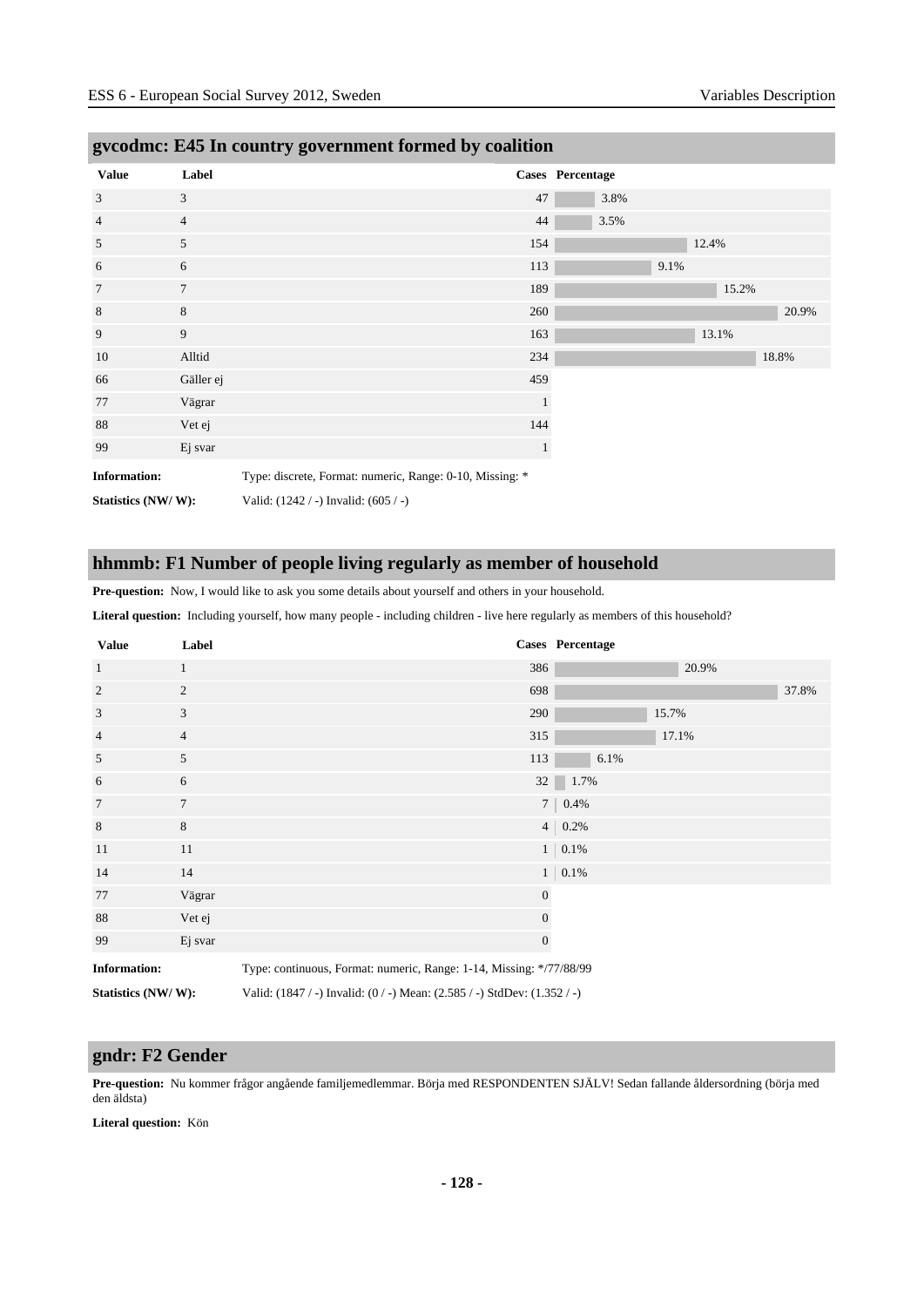# **gndr: F2 Gender**

| Value               | Label     |                                                           | Cases Percentage |
|---------------------|-----------|-----------------------------------------------------------|------------------|
|                     | Male      | 947                                                       |                  |
|                     | Female    | 900                                                       |                  |
|                     | No answer | 0                                                         |                  |
| <b>Information:</b> |           | Type: discrete, Format: numeric, Range: 1-2, Missing: */9 |                  |

**Statistics (NW/ W):** Valid: (1847 / -) Invalid: (0 / -)

# **gndr2: F2a Gender of second person in household**

#### **Literal question:** Kön

| <b>Value</b>        | Label      | Cases Percentage                                              |
|---------------------|------------|---------------------------------------------------------------|
| 1                   | Man        | 721                                                           |
| 2                   | Kvinna     | 738                                                           |
| 6                   | Gäller ej  | 386                                                           |
| $7\phantom{.0}$     | Vägrar     | 2                                                             |
| 9                   | Inget svar | $\Omega$                                                      |
| <b>Information:</b> |            | Type: discrete, Format: numeric, Range: 1-2, Missing: */6/7/9 |
| Statistics (NW/W):  |            | Valid: (1459 / -) Invalid: (388 / -)                          |

#### **gndr3: F2b Gender of third person in household**

#### **Literal question:** Kön

| <b>Value</b>        | Label      |                                                               |          | Cases Percentage |       |
|---------------------|------------|---------------------------------------------------------------|----------|------------------|-------|
|                     | Man        |                                                               | 378      |                  | 49.6% |
| $\overline{2}$      | Kvinna     |                                                               | 384      |                  | 50.4% |
| 6                   | Gäller ej  |                                                               | 1084     |                  |       |
| 7                   | Vägrar     |                                                               |          |                  |       |
| 9                   | Inget svar |                                                               | $\Omega$ |                  |       |
| <b>Information:</b> |            | Type: discrete, Format: numeric, Range: 1-2, Missing: */6/7/9 |          |                  |       |
| Statistics (NW/W):  |            | Valid: $(762 / -)$ Invalid: $(1085 / -)$                      |          |                  |       |

# **gndr4: F2c Gender of fourth person in household**

| Literal question: Kön |            |                                                               |                  |       |  |  |
|-----------------------|------------|---------------------------------------------------------------|------------------|-------|--|--|
| <b>Value</b>          | Label      |                                                               | Cases Percentage |       |  |  |
|                       | Man        | 232                                                           |                  | 49.3% |  |  |
| 2                     | Kvinna     | 239                                                           |                  | 50.7% |  |  |
| 6                     | Gäller ej  | 1374                                                          |                  |       |  |  |
| 7                     | Vägrar     | $\mathcal{D}_{\mathcal{A}}$                                   |                  |       |  |  |
| 9                     | Inget svar | $\overline{0}$                                                |                  |       |  |  |
| <b>Information:</b>   |            | Type: discrete, Format: numeric, Range: 1-2, Missing: */6/7/9 |                  |       |  |  |
| Statistics (NW/W):    |            | Valid: $(471 / -)$ Invalid: $(1376 / -)$                      |                  |       |  |  |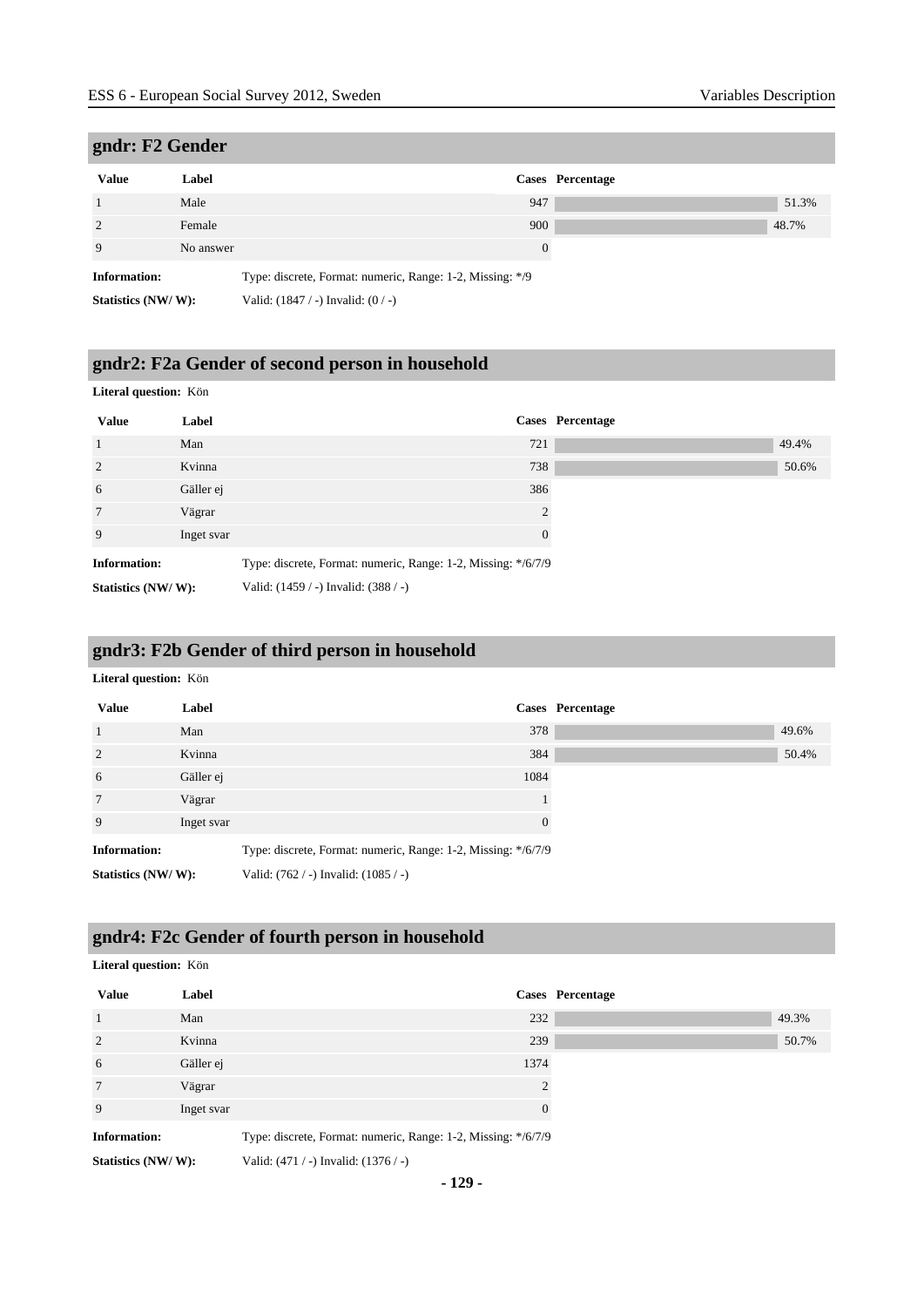# **gndr4: F2c Gender of fourth person in household**

# **gndr5: F2d Gender of fifth person in household**

| Literal question: Kön |            |                                                               |                  |       |
|-----------------------|------------|---------------------------------------------------------------|------------------|-------|
| <b>Value</b>          | Label      |                                                               | Cases Percentage |       |
| $\mathbf{1}$          | Man        | 80                                                            |                  | 51.3% |
| 2                     | Kvinna     | 76                                                            |                  | 48.7% |
| 6                     | Gäller ej  | 1689                                                          |                  |       |
| $7\phantom{.0}$       | Vägrar     | 2                                                             |                  |       |
| 9                     | Inget svar | $\theta$                                                      |                  |       |
| <b>Information:</b>   |            | Type: discrete, Format: numeric, Range: 1-2, Missing: */6/7/9 |                  |       |
| Statistics (NW/W):    |            | Valid: $(156 / -)$ Invalid: $(1691 / -)$                      |                  |       |

# **gndr6: F2e Gender of sixth person in household**

| Literal question: Kön |            |                                                               |                  |  |  |
|-----------------------|------------|---------------------------------------------------------------|------------------|--|--|
| <b>Value</b>          | Label      |                                                               | Cases Percentage |  |  |
| $\mathbf{1}$          | Man        | 22                                                            | 50.0%            |  |  |
| 2                     | Kvinna     | 22                                                            | 50.0%            |  |  |
| 6                     | Gäller ej  | 1802                                                          |                  |  |  |
| 7                     | Vägrar     |                                                               |                  |  |  |
| 9                     | Inget svar | $\theta$                                                      |                  |  |  |
| <b>Information:</b>   |            | Type: discrete, Format: numeric, Range: 1-2, Missing: */6/7/9 |                  |  |  |
| Statistics (NW/W):    |            | Valid: (44 / -) Invalid: (1803 / -)                           |                  |  |  |

#### **gndr7: F2f Gender of seventh person in household**

#### **Literal question:** Kön

| <b>Value</b>        | Label      |                                                               |          | Cases Percentage |       |       |
|---------------------|------------|---------------------------------------------------------------|----------|------------------|-------|-------|
| 1                   | Man        |                                                               | 4        |                  | 33.3% |       |
| $\overline{2}$      | Kvinna     |                                                               | 8        |                  |       | 66.7% |
| 6                   | Gäller ej  |                                                               | 1834     |                  |       |       |
| 7                   | Vägrar     |                                                               |          |                  |       |       |
| 9                   | Inget svar |                                                               | $\Omega$ |                  |       |       |
| <b>Information:</b> |            | Type: discrete, Format: numeric, Range: 1-2, Missing: */6/7/9 |          |                  |       |       |
| Statistics (NW/W):  |            | Valid: $(12 / -)$ Invalid: $(1835 / -)$                       |          |                  |       |       |

# **gndr8: F2g Gender of eighth person in household**

| <b>Literal question:</b> Kön |       |   |                  |       |  |  |
|------------------------------|-------|---|------------------|-------|--|--|
| <b>Value</b>                 | Label |   | Cases Percentage |       |  |  |
|                              | Man   | ∼ |                  | 40.0% |  |  |
|                              |       |   |                  |       |  |  |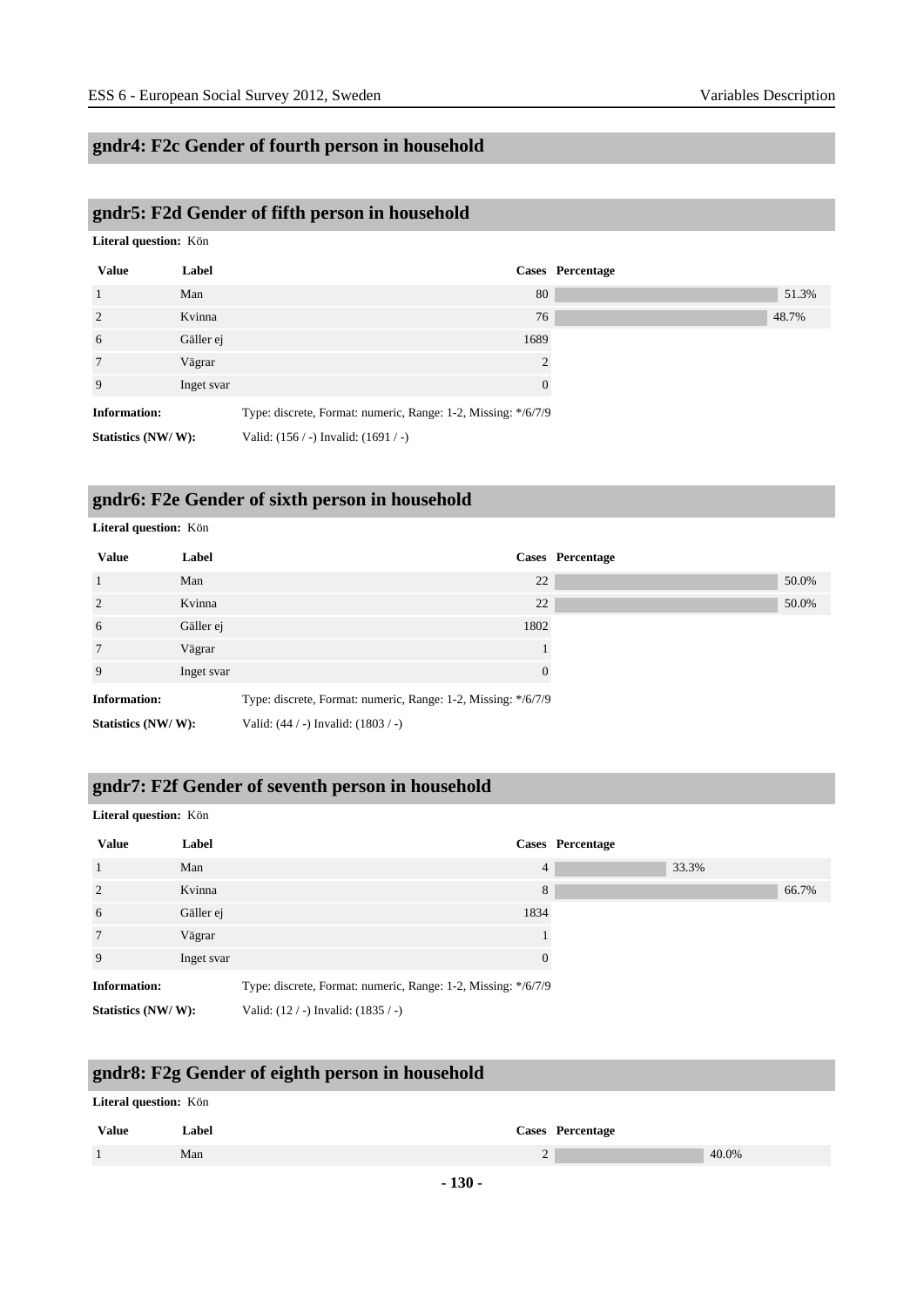| <b>Value</b>        | Label      | Cases Percentage                                              |
|---------------------|------------|---------------------------------------------------------------|
| 2                   | Kvinna     | 3                                                             |
| 6                   | Gäller ej  | 1841                                                          |
| 7                   | Vägrar     |                                                               |
| 9                   | Inget svar | $\Omega$                                                      |
| <b>Information:</b> |            | Type: discrete, Format: numeric, Range: 1-2, Missing: */6/7/9 |
| Statistics (NW/W):  |            | Valid: (5 / -) Invalid: (1842 / -)                            |

#### **gndr8: F2g Gender of eighth person in household**

# **gndr9: F2h Gender of ninth person in household**

#### **Literal question:** Kön

| <b>Value</b>        | Label      | Cases Percentage                                              |
|---------------------|------------|---------------------------------------------------------------|
| $\overline{1}$      | Man        | $\mathbf{I}$                                                  |
| 2                   | Kvinna     | $\overline{0}$                                                |
| 6                   | Gäller ej  | 1845                                                          |
| $7\phantom{.0}$     | Vägrar     |                                                               |
| 9                   | Inget svar | $\theta$                                                      |
| <b>Information:</b> |            | Type: discrete, Format: numeric, Range: 1-2, Missing: */6/7/9 |
| Statistics (NW/W):  |            | Valid: $(1/-)$ Invalid: $(1846/-)$                            |

# **gndr10: F2i Gender of tenth person in household**

| Literal question: Kön |            |                                                               |                  |  |
|-----------------------|------------|---------------------------------------------------------------|------------------|--|
| <b>Value</b>          | Label      |                                                               | Cases Percentage |  |
| $\mathbf{1}$          | Man        | Τ.                                                            |                  |  |
| 2                     | Kvinna     | $\overline{0}$                                                |                  |  |
| 6                     | Gäller ej  | 1845                                                          |                  |  |
| 7                     | Vägrar     |                                                               |                  |  |
| 9                     | Inget svar | $\Omega$                                                      |                  |  |
| <b>Information:</b>   |            | Type: discrete, Format: numeric, Range: 1-2, Missing: */6/7/9 |                  |  |
| Statistics (NW/W):    |            | Valid: $(1 / -)$ Invalid: $(1846 / -)$                        |                  |  |

# **gndr11: F2j Gender of eleventh person in household**

#### **Literal question:** Kön

| <b>Value</b>   | Label      |      | Cases Percentage |
|----------------|------------|------|------------------|
|                | Man        |      | 100.0%           |
| $\overline{2}$ | Kvinna     | 0    |                  |
| 6              | Gäller ej  | 1845 |                  |
| 7              | Vägrar     |      |                  |
| 9              | Inget svar | 0    |                  |
|                |            |      |                  |

**Information:** Type: discrete, Format: numeric, Range: 1-2, Missing: \*/6/7/9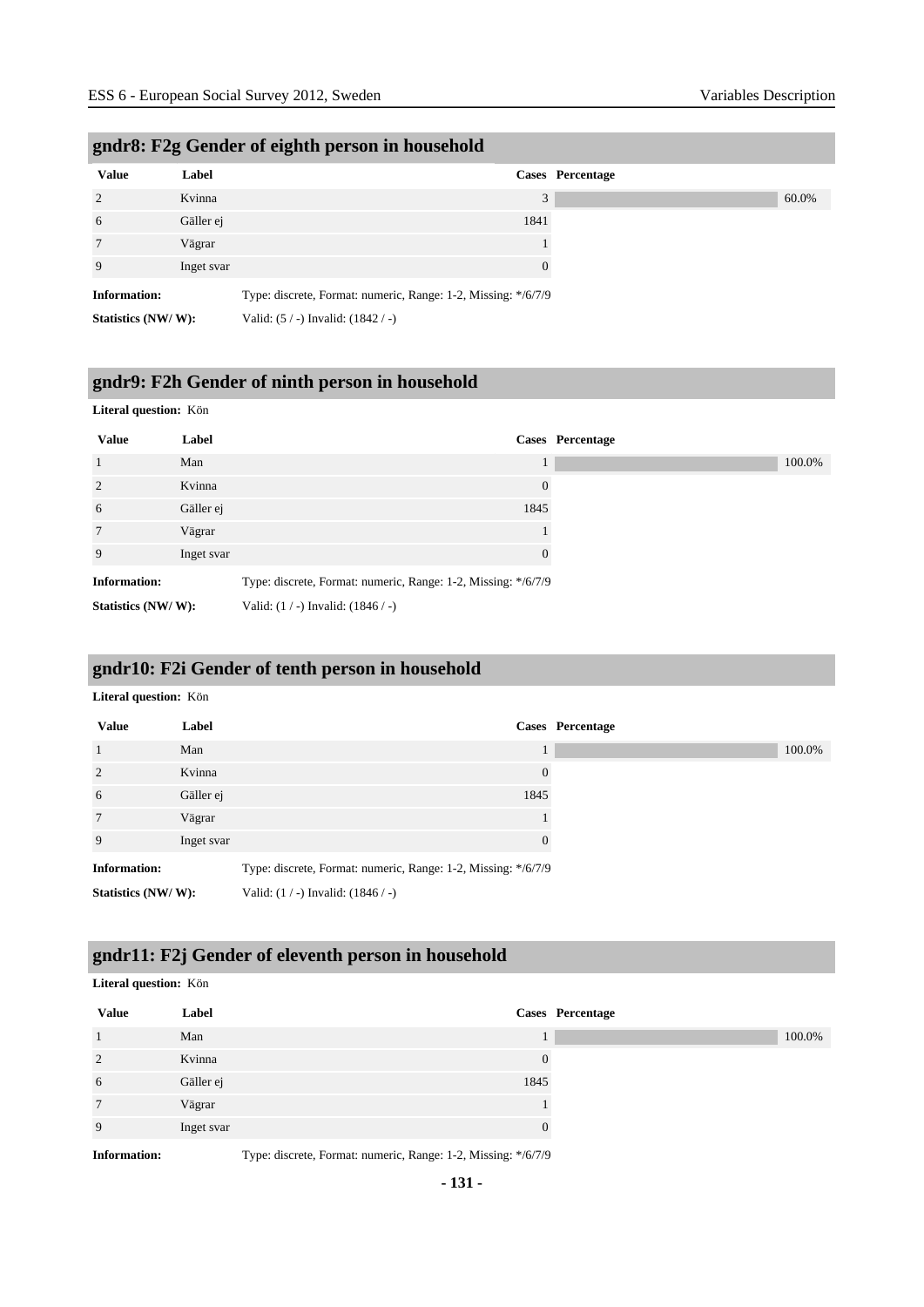#### **gndr11: F2j Gender of eleventh person in household**

**Statistics (NW/ W):** Valid: (1 / -) Invalid: (1846 / -)

#### **gndr12: F2k Gender of twelfth person in household**

#### **Literal question:** Kön

| <b>Value</b>        | Label      |                                                               | Cases Percentage |
|---------------------|------------|---------------------------------------------------------------|------------------|
|                     | Man        | 0                                                             |                  |
| 2                   | Kvinna     | $\boldsymbol{0}$                                              |                  |
| 6                   | Gäller ej  | 1846                                                          |                  |
| 7                   | Vägrar     |                                                               |                  |
| 9                   | Inget svar | $\theta$                                                      |                  |
| <b>Information:</b> |            | Type: discrete, Format: numeric, Range: 1-2, Missing: */6/7/9 |                  |
| Statistics (NW/W):  |            | Valid: $(0/-)$ Invalid: $(1847/-)$                            |                  |

#### **gndr13: F2l Gender of thirteenth person in household**

#### **Literal question:** Kön

| <b>Value</b>        | Label      |                                                               | Cases Percentage |
|---------------------|------------|---------------------------------------------------------------|------------------|
|                     | Man        | $\theta$                                                      |                  |
| $\overline{2}$      | Kvinna     | 0                                                             |                  |
| 6                   | Gäller ej  | 1846                                                          |                  |
| 7                   | Vägrar     |                                                               |                  |
| 9                   | Inget svar | $\Omega$                                                      |                  |
| <b>Information:</b> |            | Type: discrete, Format: numeric, Range: 1-2, Missing: */6/7/9 |                  |
| Statistics (NW/W):  |            | Valid: $(0/-)$ Invalid: $(1847/-)$                            |                  |

#### **gndr14: F2m Gender of fourteenth person in household**

| Literal question: Kön |            |                                                               |                         |
|-----------------------|------------|---------------------------------------------------------------|-------------------------|
| <b>Value</b>          | Label      |                                                               | <b>Cases</b> Percentage |
| $\overline{1}$        | Man        | $\left($                                                      |                         |
| $\overline{c}$        | Kvinna     |                                                               |                         |
| 6                     | Gäller ej  | 1846                                                          |                         |
| $\overline{7}$        | Vägrar     |                                                               |                         |
| 9                     | Inget svar |                                                               |                         |
| <b>Information:</b>   |            | Type: discrete, Format: numeric, Range: 1-2, Missing: */6/7/9 |                         |

**Statistics (NW/ W):** Valid: (0 / -) Invalid: (1847 / -)

#### **gndr15: F2n Gender of fifteenth person in household**

**Literal question:** Kön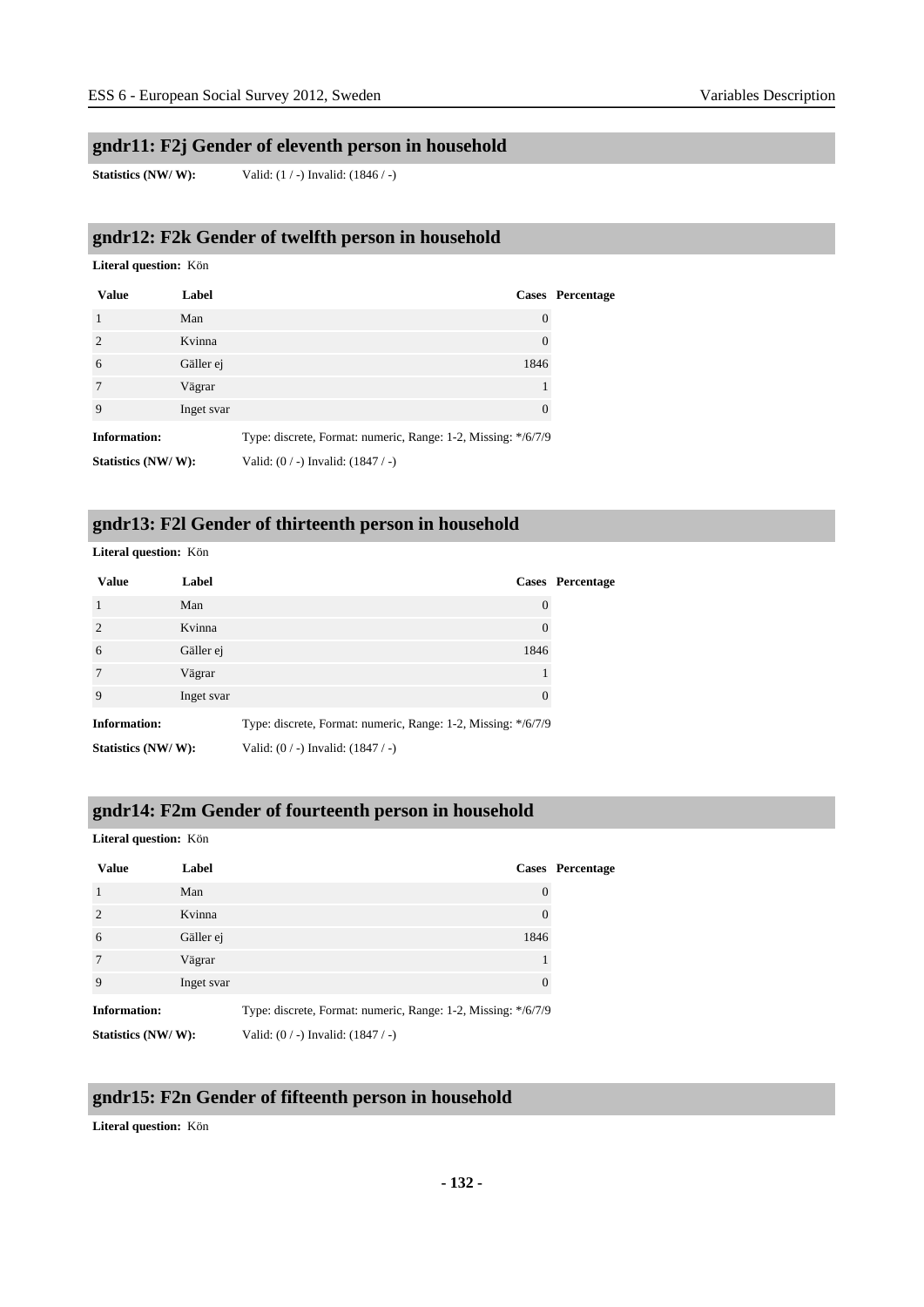# **gndr15: F2n Gender of fifteenth person in household**

| <b>Value</b>        | Label      |                                                               | Cases Percentage |
|---------------------|------------|---------------------------------------------------------------|------------------|
| $\mathbf{1}$        | Man        | $\theta$                                                      |                  |
| $\mathcal{D}$       | Kvinna     | $\Omega$                                                      |                  |
| 6                   | Gäller ej  | $\Omega$                                                      |                  |
| 7                   | Vägrar     | $\Omega$                                                      |                  |
| 9                   | Inget svar | $\Omega$                                                      |                  |
| <b>Sysmiss</b>      |            | 1847                                                          |                  |
| <b>Information:</b> |            | Type: discrete, Format: numeric, Range: 1-2, Missing: */6/7/9 |                  |
| Statistics (NW/W):  |            | Valid: $(0/-)$ Invalid: $(1847/-)$                            |                  |

#### **agea: F3a Age of respondent, calculated**

#### **Definition:** Age of respondent, calculated

**Literal question:** Ålder

| <b>Value</b>       | Label           |                                                                            | Cases Percentage |
|--------------------|-----------------|----------------------------------------------------------------------------|------------------|
| 999                | Ej tillgängligt |                                                                            |                  |
| Information:       |                 | Type: continuous, Format: numeric, Range: 15-96, Missing: */999            |                  |
| Statistics (NW/W): |                 | Valid: (1845 / -) Invalid: (2 / -) Mean: (47.827 / -) StdDev: (19.012 / -) |                  |

#### **yrbrn: F3b Year of birth**

**Literal question:** Och vilket år är du född?

| <b>Value</b>        | Label      |                                                                                | Cases Percentage |
|---------------------|------------|--------------------------------------------------------------------------------|------------------|
| 7777                | Vägrar     |                                                                                |                  |
| 8888                | Vet ej     |                                                                                |                  |
| 9999                | Inget svar |                                                                                |                  |
| <b>Information:</b> |            | Type: continuous, Format: numeric, Range: 1916-1997, Missing: */7777/8888/9999 |                  |
| Statistics (NW/W):  |            | Valid: (1845 / -) Invalid: (2 / -) Mean: (1964.606 / -) StdDev: (19.108 / -)   |                  |

#### **yrbrn2: F3c Year of birth of second person in household**

|                     |            | <b>Literal question:</b> Och vilket år är han\hon född?                        |                  |
|---------------------|------------|--------------------------------------------------------------------------------|------------------|
| <b>Value</b>        | Label      |                                                                                | Cases Percentage |
| 6666                | Gäller ej  | 386                                                                            |                  |
| 7777                | Vägrar     | 2                                                                              |                  |
| 8888                | Vet ej     | 3                                                                              |                  |
| 9999                | Inget svar | 0                                                                              |                  |
| <b>Information:</b> |            | Type: continuous, Format: numeric, Range: 1923-2012, Missing: *                |                  |
| Statistics (NW/W):  |            | Valid: (1456 / -) Invalid: (391 / -) Mean: (1963.984 / -) StdDev: (17.417 / -) |                  |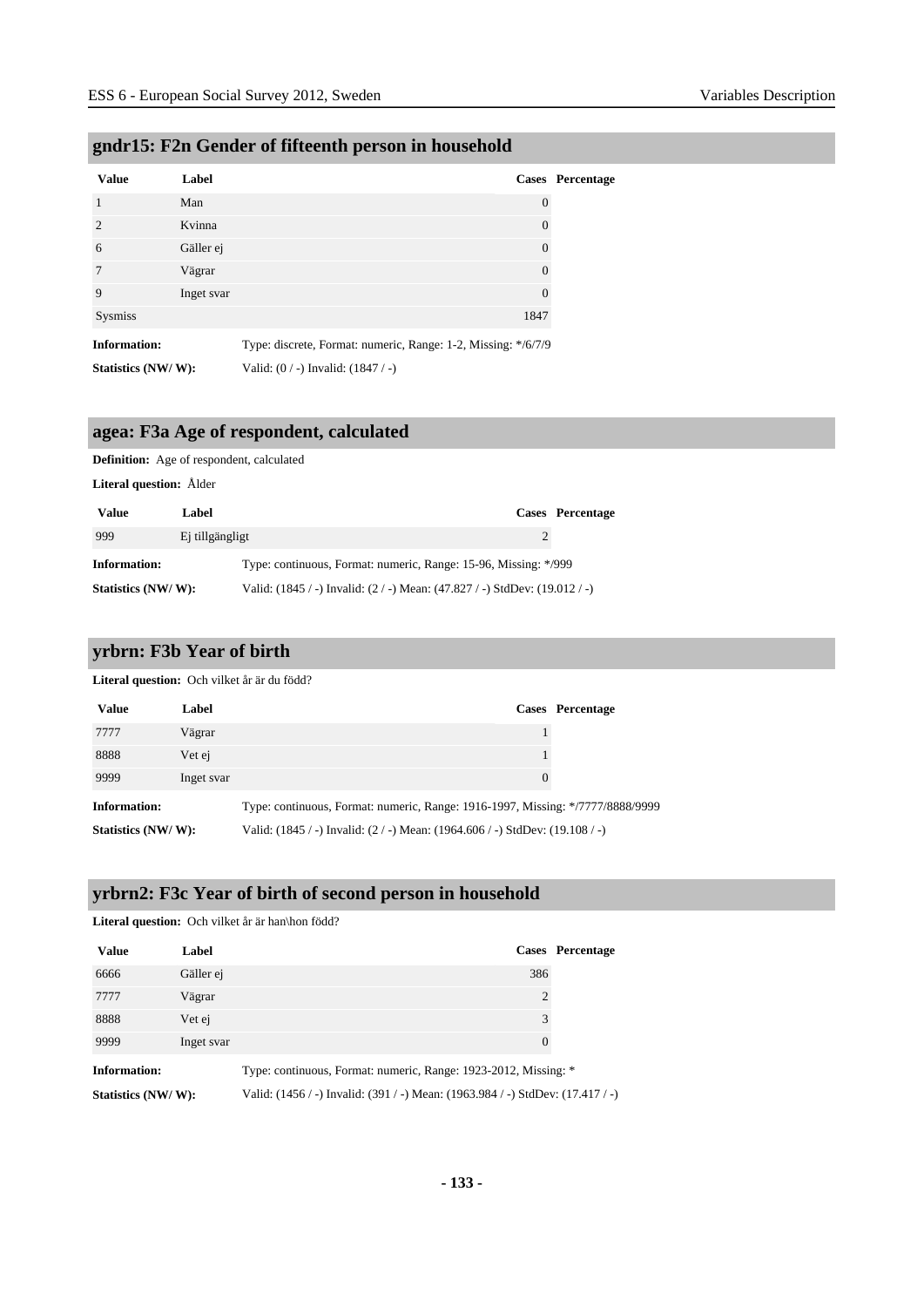# **yrbrn3: F3d Year of birth of third person in household**

Literal question: Och vilket år är han\hon född?

| <b>Value</b>        | Label      | Cases Percentage                                                               |  |
|---------------------|------------|--------------------------------------------------------------------------------|--|
| 6666                | Gäller ej  | 1084                                                                           |  |
| 7777                | Vägrar     | $\overline{0}$                                                                 |  |
| 8888                | Vet ej     | 3                                                                              |  |
| 9999                | Inget svar | $\theta$                                                                       |  |
| <b>Information:</b> |            | Type: continuous, Format: numeric, Range: 1912-2012, Missing: *                |  |
| Statistics (NW/W):  |            | Valid: (760 / -) Invalid: (1087 / -) Mean: (1991.703 / -) StdDev: (16.886 / -) |  |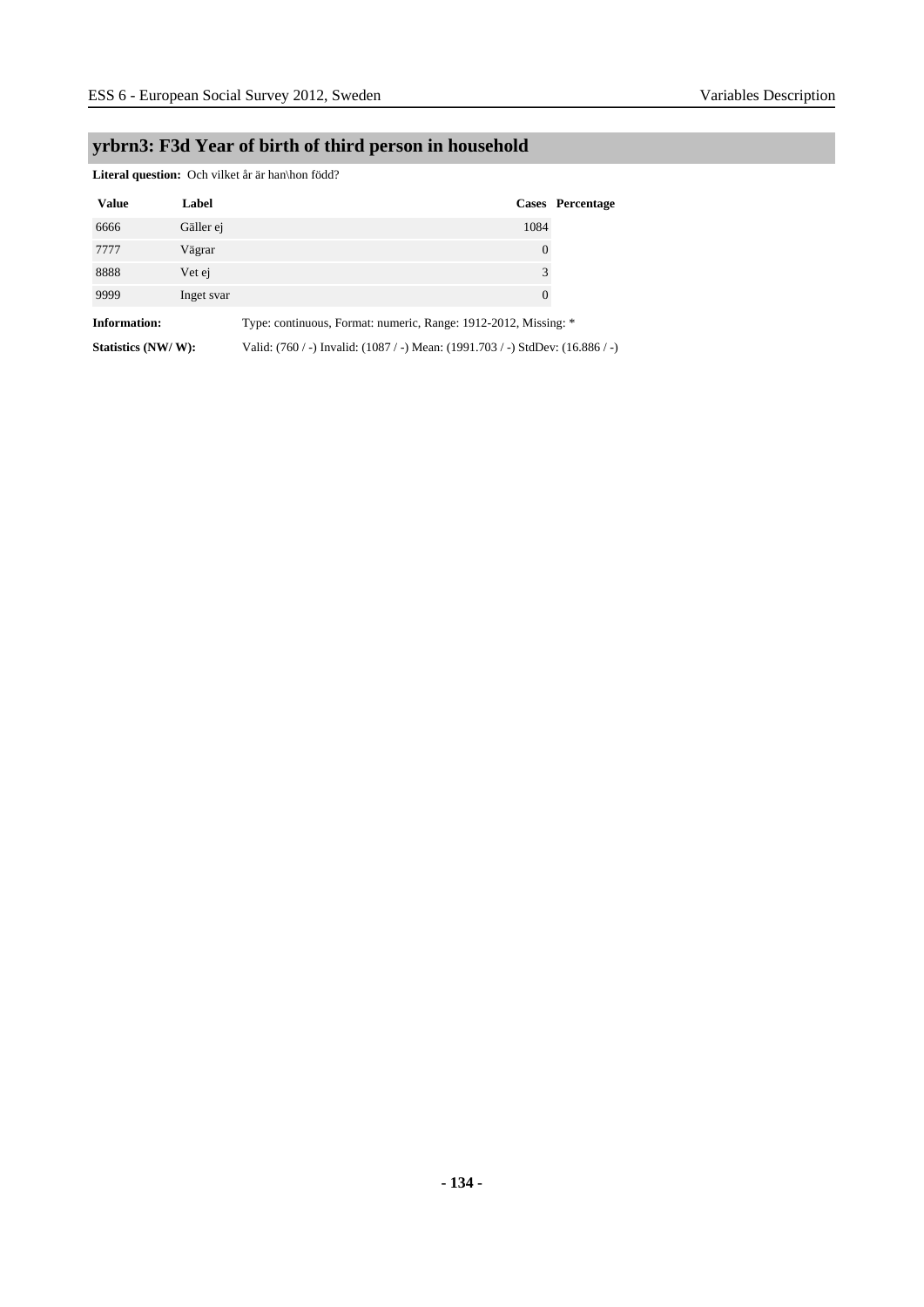# **Variables Description**

**Dataset contains 362 variable(s)**

#### **yrbrn4: F3e Year of birth of fourth person in household**

**Literal question:** Och vilket år är han\hon född?

| <b>Value</b>        | Label      |                                                                               | Cases Percentage |
|---------------------|------------|-------------------------------------------------------------------------------|------------------|
| 6666                | Gäller ej  | 1374                                                                          |                  |
| 7777                | Vägrar     |                                                                               |                  |
| 8888                | Vet ej     | 2                                                                             |                  |
| 9999                | Inget svar | $\theta$                                                                      |                  |
| <b>Information:</b> |            | Type: continuous, Format: numeric, Range: 1900-2012, Missing: *               |                  |
| Statistics (NW/W):  |            | Valid: (470 / -) Invalid: (1377 / -) Mean: (1998.74 / -) StdDev: (11.312 / -) |                  |

# **yrbrn5: F3f Year of birth of fifth person in household**

**Literal question:** Och vilket år är han\hon född?

| <b>Value</b>        | Label      |                                                                                   | Cases Percentage |
|---------------------|------------|-----------------------------------------------------------------------------------|------------------|
| 6666                | Gäller ei  | 1689                                                                              |                  |
| 7777                | Vägrar     |                                                                                   |                  |
| 8888                | Vet ej     |                                                                                   |                  |
| 9999                | Inget svar | 0                                                                                 |                  |
| <b>Information:</b> |            | Type: continuous, Format: numeric, Range: 1966-2012, Missing: *                   |                  |
| Statistics (NW/W):  |            | Valid: $(156/$ -) Invalid: $(1691/$ -) Mean: $(2000.974/$ -) StdDev: $(8.486/$ -) |                  |

#### **yrbrn6: F3g Year of birth of sixth person in household**

**Literal question:** Och vilket år är han\hon född?

| <b>Value</b>        | Label      |                                                                          | <b>Cases</b> Percentage |
|---------------------|------------|--------------------------------------------------------------------------|-------------------------|
| 6666                | Gäller ej  | 1802                                                                     |                         |
| 7777                | Vägrar     | $\theta$                                                                 |                         |
| 8888                | Vet ej     |                                                                          |                         |
| 9999                | Inget svar | $\Omega$                                                                 |                         |
| <b>Information:</b> |            | Type: continuous, Format: numeric, Range: 1994-2012, Missing: *          |                         |
| Statistics (NW/W):  |            | Valid: (44 / -) Invalid: (1803 / -) Mean: (2004 / -) StdDev: (5.835 / -) |                         |

#### **yrbrn7: F3h Year of birth of seventh person in household**

Literal question: Och vilket år är han\hon född?

| <b>Value</b> | Label     |      | Cases Percentage |
|--------------|-----------|------|------------------|
| 6666         | Gäller ej | 1834 |                  |
| 7777         | Vägrar    | U    |                  |
| 8888         | Vet ej    |      |                  |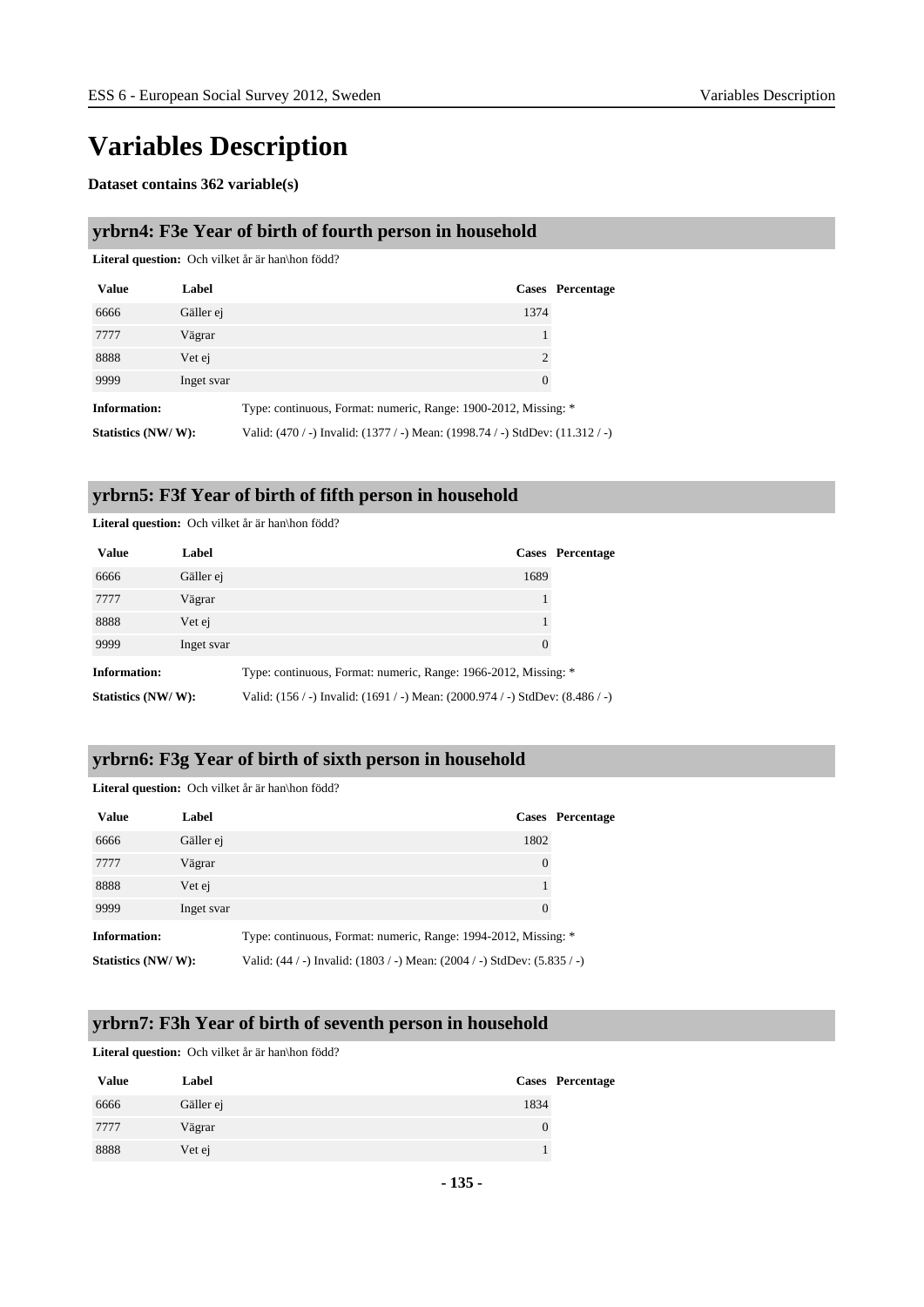#### **yrbrn7: F3h Year of birth of seventh person in household**

| Value               | Label      |                                                                                    | Cases Percentage |
|---------------------|------------|------------------------------------------------------------------------------------|------------------|
| 9999                | Inget svar | $\theta$                                                                           |                  |
| <b>Information:</b> |            | Type: continuous, Format: numeric, Range: 1995-2012, Missing: *                    |                  |
| Statistics (NW/W):  |            | Valid: $(12 / -)$ Invalid: $(1835 / -)$ Mean: $(2005.75 / -)$ StdDev: $(6.21 / -)$ |                  |

#### **yrbrn8: F3i Year of birth of eighth person in household**

**Literal question:** Och vilket år är han\hon född?

| <b>Value</b>        | Label      |                                                                            | <b>Cases</b> Percentage |  |
|---------------------|------------|----------------------------------------------------------------------------|-------------------------|--|
| 6666                | Gäller ej  | 1841                                                                       |                         |  |
| 7777                | Vägrar     | $\overline{0}$                                                             |                         |  |
| 8888                | Vet ej     |                                                                            |                         |  |
| 9999                | Inget svar | $\Omega$                                                                   |                         |  |
| <b>Information:</b> |            | Type: continuous, Format: numeric, Range: 1935-2012, Missing: *            |                         |  |
| Statistics (NW/W):  |            | Valid: (5 / -) Invalid: (1842 / -) Mean: (1993.2 / -) StdDev: (32.874 / -) |                         |  |

#### **yrbrn9: F3j Year of birth of ninth person in household**

#### Literal question: Och vilket år är han\hon född?

| <b>Value</b>        | Label      |                                                                 | Cases Percentage |
|---------------------|------------|-----------------------------------------------------------------|------------------|
| 6666                | Gäller ej  | 1845                                                            |                  |
| 7777                | Vägrar     | 0                                                               |                  |
| 8888                | Vet ej     |                                                                 |                  |
| 9999                | Inget svar | 0                                                               |                  |
| <b>Information:</b> |            | Type: continuous, Format: numeric, Range: 2009-2009, Missing: * |                  |
| Statistics (NW/W):  |            | Valid: $(1/-)$ Invalid: $(1846/-)$ Mean: $(2009/-)$             |                  |

#### **yrbrn10: F3k Year of birth of tenth person in household**

Literal question: Och vilket år är han\hon född?

| <b>Value</b>        | Label      |                                                                 | Cases Percentage |
|---------------------|------------|-----------------------------------------------------------------|------------------|
| 6666                | Gäller ej  | 1845                                                            |                  |
| 7777                | Vägrar     | 0                                                               |                  |
| 8888                | Vet ej     |                                                                 |                  |
| 9999                | Inget svar | 0                                                               |                  |
| <b>Information:</b> |            | Type: continuous, Format: numeric, Range: 2010-2010, Missing: * |                  |
| Statistics (NW/W):  |            | Valid: $(1/-)$ Invalid: $(1846/-)$ Mean: $(2010/-)$             |                  |

#### **yrbrn11: F3l Year of birth of eleventh person in household**

Literal question: Och vilket år är han\hon född?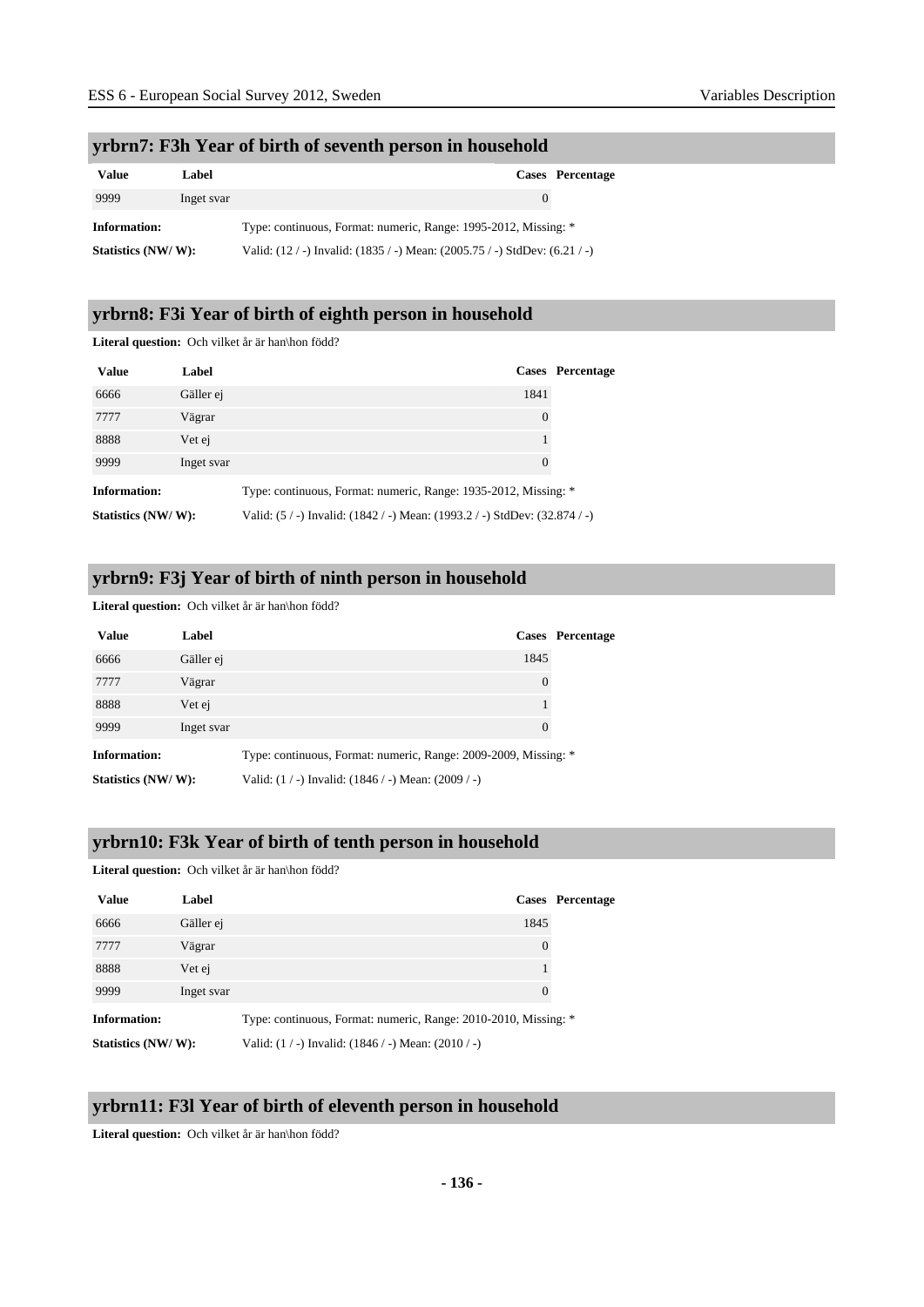| <b>Value</b>        | Label      |                                                                 | Cases Percentage |
|---------------------|------------|-----------------------------------------------------------------|------------------|
| 6666                | Gäller ej  | 1845                                                            |                  |
| 7777                | Vägrar     | $\theta$                                                        |                  |
| 8888                | Vet ej     |                                                                 |                  |
| 9999                | Inget svar | $\theta$                                                        |                  |
| <b>Information:</b> |            | Type: continuous, Format: numeric, Range: 2012-2012, Missing: * |                  |

#### **yrbrn11: F3l Year of birth of eleventh person in household**

**Statistics (NW/ W):** Valid: (1/-) Invalid: (1846/-) Mean: (2012/-)

# **yrbrn12: F3m Year of birth of twelfth person in household**

#### **Literal question:** Och vilket år är han\hon född?

| <b>Value</b>        | Label      |                                               |          | <b>Cases</b> Percentage |
|---------------------|------------|-----------------------------------------------|----------|-------------------------|
| 6666                | Gäller ej  |                                               | 1846     |                         |
| 7777                | Vägrar     |                                               | 0        |                         |
| 8888                | Vet ej     |                                               |          |                         |
| 9999                | Inget svar |                                               | $\theta$ |                         |
| <b>Information:</b> |            | Type: continuous, Format: numeric, Missing: * |          |                         |
| Statistics (NW/W):  |            | Valid: $(0/-)$ Invalid: $(1847/-)$            |          |                         |

#### **yrbrn13: F3n Year of birth of thirteenth person in household**

Literal question: Och vilket år är han\hon född?

Literal question: Och vilket år är han\hon född?

| <b>Value</b>        | Label      |                                               |          | <b>Cases</b> Percentage |
|---------------------|------------|-----------------------------------------------|----------|-------------------------|
| 6666                | Gäller ej  |                                               | 1846     |                         |
| 7777                | Vägrar     |                                               | $\theta$ |                         |
| 8888                | Vet ej     |                                               |          |                         |
| 9999                | Inget svar |                                               | $\theta$ |                         |
| <b>Information:</b> |            | Type: continuous, Format: numeric, Missing: * |          |                         |
| Statistics (NW/W):  |            | Valid: $(0/-)$ Invalid: $(1847/-)$            |          |                         |

#### **yrbrn14: F3o Year of birth of fourteenth person in household**

| <b>Value</b>        | Label      |                                               |          | <b>Cases</b> Percentage |
|---------------------|------------|-----------------------------------------------|----------|-------------------------|
| 6666                | Gäller ej  |                                               | 1846     |                         |
| 7777                | Vägrar     |                                               | 0        |                         |
| 8888                | Vet ej     |                                               |          |                         |
| 9999                | Inget svar |                                               | $\theta$ |                         |
| <b>Information:</b> |            | Type: continuous, Format: numeric, Missing: * |          |                         |
| Statistics (NW/W):  |            | Valid: $(0/-)$ Invalid: $(1847/-)$            |          |                         |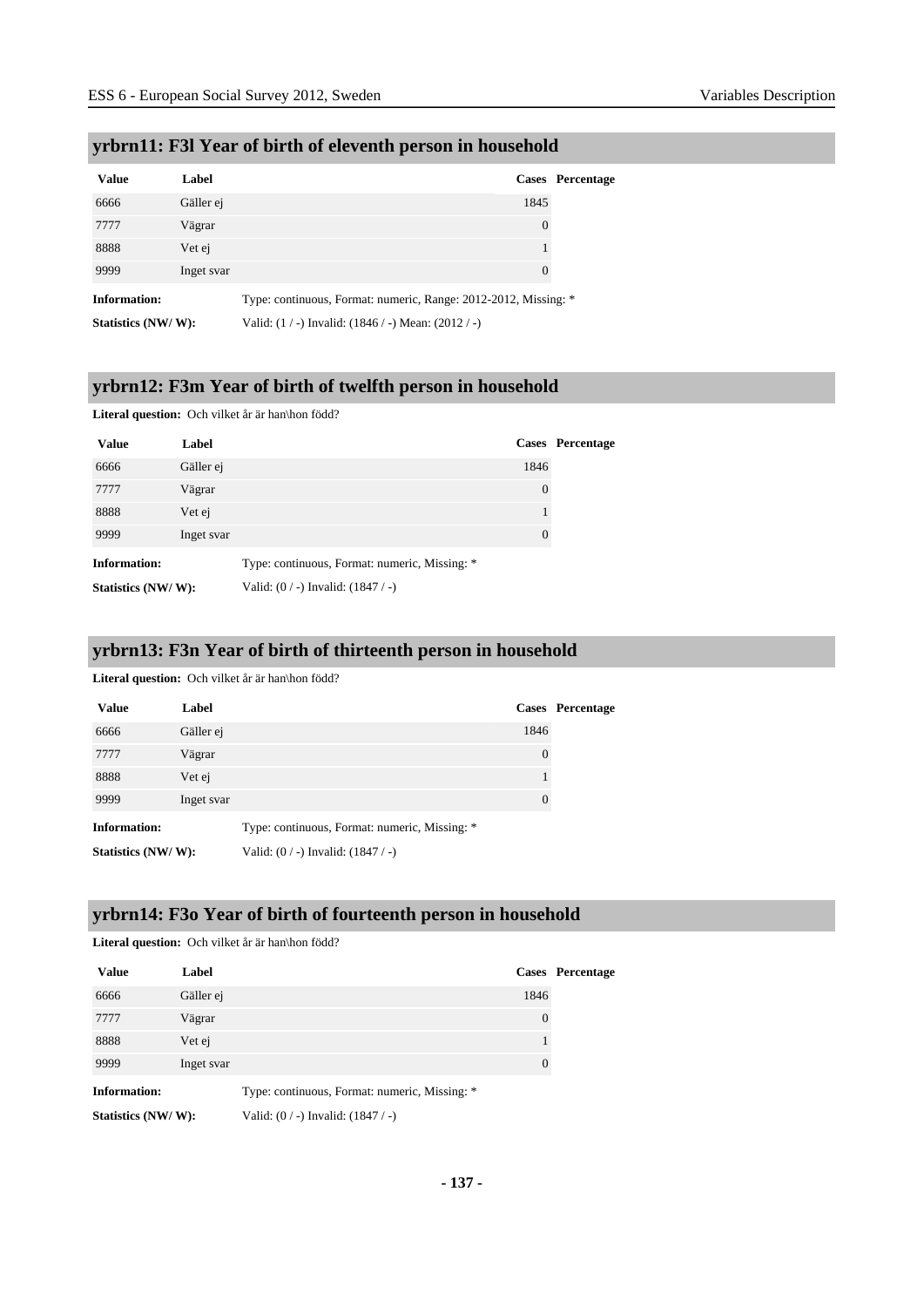#### **yrbrn15: F3p Year of birth of fifteenth person in household**

**Literal question:** Och vilket år är han\hon född?

| <b>Value</b>        | Label      |                                               | <b>Cases</b> Percentage |
|---------------------|------------|-----------------------------------------------|-------------------------|
| 6666                | Gäller ej  |                                               |                         |
| 7777                | Vägrar     |                                               |                         |
| 8888                | Vet ej     |                                               |                         |
| 9999                | Inget svar |                                               |                         |
| <b>Information:</b> |            | Type: continuous, Format: numeric, Missing: * |                         |
| Statistics (NW/W):  |            | Valid: $(0/-)$ Invalid: $(1847/-)$            |                         |

#### **rshipa2: F4a Second person in household: Relationship to respondent**

Literal question: Titta på det här kortet och ange vilken relation han\hon har till dig?

| <b>Value</b>        | Label                |                                                         |                 | <b>Cases</b> Percentage |
|---------------------|----------------------|---------------------------------------------------------|-----------------|-------------------------|
| 1                   | Husband/wife/partner |                                                         | 1149            | 78.8%                   |
| 2                   |                      | Son/daughter/step/adopted/foster                        | 89              | 6.1%                    |
| 3                   | Parent/parent-in-law |                                                         | 176             | 12.1%                   |
| $\overline{4}$      |                      | Brother/sister/step/adopted/foster                      |                 | 29 2.0%                 |
| 5                   | Other relative       |                                                         | 3 <sup>1</sup>  | 0.2%                    |
| 6                   | Other non-relative   |                                                         | 13 <sup>1</sup> | $  0.9\%$               |
| 66                  | Not applicable       |                                                         | 386             |                         |
| 77                  | Refusal              |                                                         | 0               |                         |
| 88                  | Don't know           |                                                         | $\overline{0}$  |                         |
| 99                  | No answer            |                                                         | 2               |                         |
| <b>Information:</b> |                      | Type: discrete, Format: numeric, Range: 1-6, Missing: * |                 |                         |
| Statistics (NW/W):  |                      | Valid: (1459 / -) Invalid: (388 / -)                    |                 |                         |

#### **rshipa3: F4b Third person in household: Relationship to respondent**

Literal question: Titta på det här kortet och ange vilken relation han\hon har till dig?

| <b>Value</b>                                                    | Label                                                                                                    |                | Cases Percentage |
|-----------------------------------------------------------------|----------------------------------------------------------------------------------------------------------|----------------|------------------|
| -1                                                              | Husband/wife/partner                                                                                     | 4 <sup>1</sup> | 0.5%             |
| $\overline{2}$                                                  | Son/daughter/step/adopted/foster                                                                         | 559            | 73.5%            |
| 3                                                               | Parent/parent-in-law                                                                                     | 162            | 21.3%            |
| $\overline{4}$                                                  | Brother/sister/step/adopted/foster                                                                       | 24             | 3.2%             |
| 5                                                               | Other relative                                                                                           | 3 <sup>1</sup> | 0.4%             |
| 6                                                               | Other non-relative                                                                                       | 9 <sup>1</sup> | 1.2%             |
| 66                                                              | Not applicable                                                                                           | 1084           |                  |
| 77                                                              | Refusal                                                                                                  | $\theta$       |                  |
| 88                                                              | Don't know                                                                                               | $\mathbf{0}$   |                  |
| 99                                                              | No answer                                                                                                | 2              |                  |
| $\mathbf{L} \cdot \mathbf{R}$ and $\mathbf{L} \cdot \mathbf{R}$ | $T_{\text{max}}$ . Hence, $T_{\text{max}}$ , and $T_{\text{max}}$ , $T_{\text{max}}$ of $T_{\text{max}}$ |                |                  |

**Information:** Type: discrete, Format: numeric, Range: 1-6, Missing:

**Statistics (NW/ W):** Valid: (761 / -) Invalid: (1086 / -)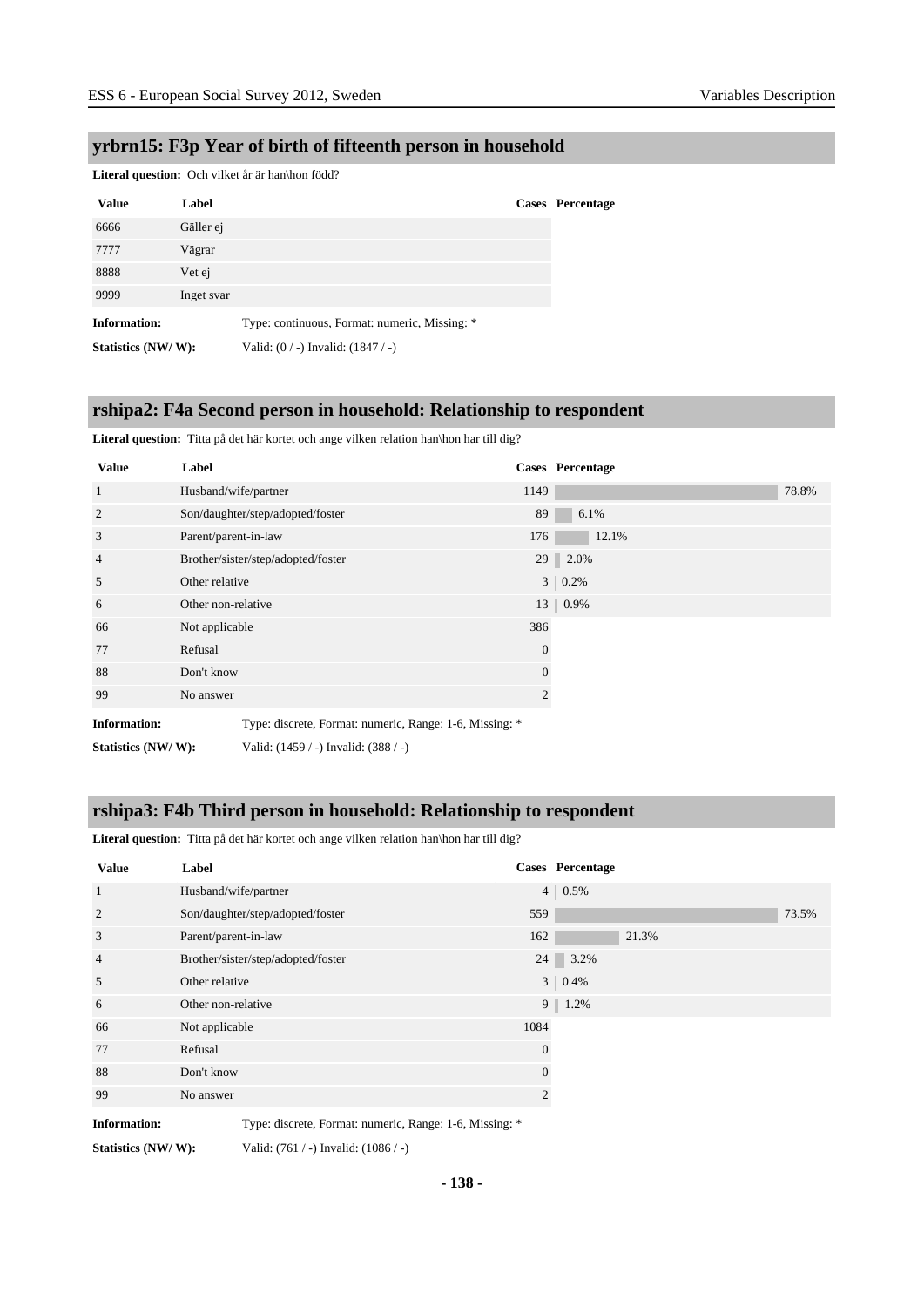#### **rshipa3: F4b Third person in household: Relationship to respondent**

#### **rshipa4: F4c Fourth person in household: Relationship to respondent**

Literal question: Titta på det här kortet och ange vilken relation han\hon har till dig?

| <b>Value</b>        | Label                |                                                         |          | <b>Cases</b> Percentage |  |
|---------------------|----------------------|---------------------------------------------------------|----------|-------------------------|--|
| 1                   | Husband/wife/partner |                                                         |          | 0.2%<br>1 <sup>1</sup>  |  |
| $\overline{2}$      |                      | Son/daughter/step/adopted/foster                        | 328      | 69.5%                   |  |
| 3                   | Parent/parent-in-law |                                                         | 19       | 4.0%                    |  |
| 4                   |                      | Brother/sister/step/adopted/foster                      | 114      | 24.2%                   |  |
| 5                   | Other relative       |                                                         |          | $5 \mid 1.1\%$          |  |
| 6                   | Other non-relative   |                                                         |          | $5 \t1.1\%$             |  |
| 66                  | Not applicable       |                                                         | 1374     |                         |  |
| 77                  | Refusal              |                                                         | $\theta$ |                         |  |
| 88                  | Don't know           |                                                         | $\theta$ |                         |  |
| 99                  | No answer            |                                                         |          |                         |  |
| <b>Information:</b> |                      | Type: discrete, Format: numeric, Range: 1-6, Missing: * |          |                         |  |
| Statistics (NW/W):  |                      | Valid: (472 / -) Invalid: (1375 / -)                    |          |                         |  |

#### **rshipa5: F4d Fifth person in household: Relationship to respondent**

Literal question: Titta på det här kortet och ange vilken relation han\hon har till dig?

| <b>Value</b>        | Label                |                                                         |                | <b>Cases</b> Percentage |       |       |
|---------------------|----------------------|---------------------------------------------------------|----------------|-------------------------|-------|-------|
| $\mathbf{1}$        | Husband/wife/partner |                                                         | 1 <sup>1</sup> | 0.6%                    |       |       |
| 2                   |                      | Son/daughter/step/adopted/foster                        | 100            |                         |       | 63.3% |
| 3                   | Parent/parent-in-law |                                                         |                | $3 \mid 1.9\%$          |       |       |
| $\overline{4}$      |                      | Brother/sister/step/adopted/foster                      | 45             |                         | 28.5% |       |
| 5                   | Other relative       |                                                         | 4 <sup>1</sup> | 2.5%                    |       |       |
| 6                   | Other non-relative   |                                                         | 5 <sup>1</sup> | 3.2%                    |       |       |
| 66                  | Not applicable       |                                                         | 1689           |                         |       |       |
| 77                  | Refusal              |                                                         | $\Omega$       |                         |       |       |
| 88                  | Don't know           |                                                         | $\Omega$       |                         |       |       |
| 99                  | No answer            |                                                         | $\mathbf{0}$   |                         |       |       |
| <b>Information:</b> |                      | Type: discrete, Format: numeric, Range: 1-6, Missing: * |                |                         |       |       |
| Statistics (NW/W):  |                      | Valid: (158 / -) Invalid: (1689 / -)                    |                |                         |       |       |

#### **rshipa6: F4e Sixth person in household: Relationship to respondent**

Literal question: Titta på det här kortet och ange vilken relation han\hon har till dig?

| Value          | Label                              |    | Cases Percentage |
|----------------|------------------------------------|----|------------------|
|                | Husband/wife/partner               |    |                  |
| 2              | Son/daughter/step/adopted/foster   | 28 | 62.2%            |
| 3              | Parent/parent-in-law               |    |                  |
| $\overline{4}$ | Brother/sister/step/adopted/foster | 15 | 33.3%            |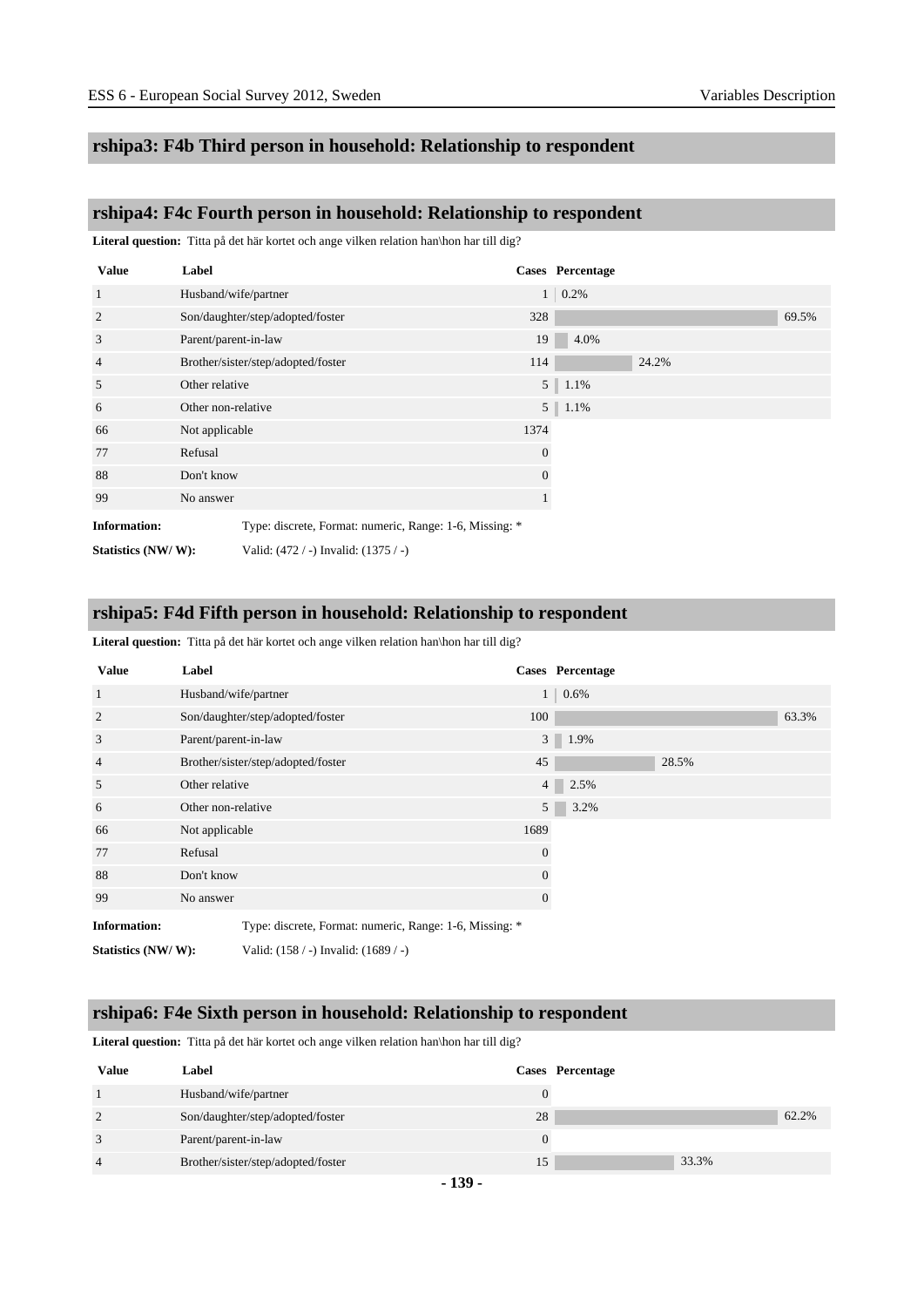| <b>Value</b>        | Label                                                   | Cases Percentage |
|---------------------|---------------------------------------------------------|------------------|
| 5                   | Other relative                                          | $1 \square$      |
| 6                   | Other non-relative                                      | $1 \square$      |
| 66                  | Not applicable                                          | 1802             |
| 77                  | Refusal                                                 | $\boldsymbol{0}$ |
| 88                  | Don't know                                              | $\boldsymbol{0}$ |
| 99                  | No answer                                               | $\overline{0}$   |
| <b>Information:</b> | Type: discrete, Format: numeric, Range: 1-6, Missing: * |                  |
| Statistics (NW/W):  | Valid: $(45 / -)$ Invalid: $(1802 / -)$                 |                  |

# **rshipa6: F4e Sixth person in household: Relationship to respondent**

#### **rshipa7: F4f Seventh person in household: Relationship to respondent**

Literal question: Titta på det här kortet och ange vilken relation han\hon har till dig?

| <b>Value</b>        | Label                |                                                         |                  | <b>Cases</b> Percentage |
|---------------------|----------------------|---------------------------------------------------------|------------------|-------------------------|
| $\mathbf{1}$        | Husband/wife/partner |                                                         | $\overline{0}$   |                         |
| 2                   |                      | Son/daughter/step/adopted/foster                        | 6                |                         |
| 3                   | Parent/parent-in-law |                                                         | $\mathbf{0}$     |                         |
| $\overline{4}$      |                      | Brother/sister/step/adopted/foster                      | 6                |                         |
| 5                   | Other relative       |                                                         | $\boldsymbol{0}$ |                         |
| 6                   | Other non-relative   |                                                         | $\overline{0}$   |                         |
| 66                  | Not applicable       |                                                         | 1834             |                         |
| 77                  | Refusal              |                                                         | 0                |                         |
| 88                  | Don't know           |                                                         |                  |                         |
| 99                  | No answer            |                                                         | 0                |                         |
| <b>Information:</b> |                      | Type: discrete, Format: numeric, Range: 1-6, Missing: * |                  |                         |
| Statistics (NW/W):  |                      | Valid: (12 / -) Invalid: (1835 / -)                     |                  |                         |

#### **rshipa8: F4g Eighth person in household: Relationship to respondent**

**Literal question:** Titta på det här kortet och ange vilken relation han\hon har till dig?

| <b>Value</b>   | Label                              |                | Cases Percentage |
|----------------|------------------------------------|----------------|------------------|
| 1              | Husband/wife/partner               | $\theta$       |                  |
| $\overline{2}$ | Son/daughter/step/adopted/foster   | $\mathfrak{2}$ | 40.0%            |
| 3              | Parent/parent-in-law               | $\overline{0}$ |                  |
| $\overline{4}$ | Brother/sister/step/adopted/foster | $\overline{2}$ | 40.0%            |
| 5              | Other relative                     | 1              | 20.0%            |
| 6              | Other non-relative                 | $\theta$       |                  |
| 66             | Not applicable                     | 1841           |                  |
| 77             | Refusal                            |                |                  |
| 88             | Don't know                         | $\theta$       |                  |
| 99             | No answer                          | 0              |                  |

**Information:** Type: discrete, Format: numeric, Range: 1-6, Missing: \*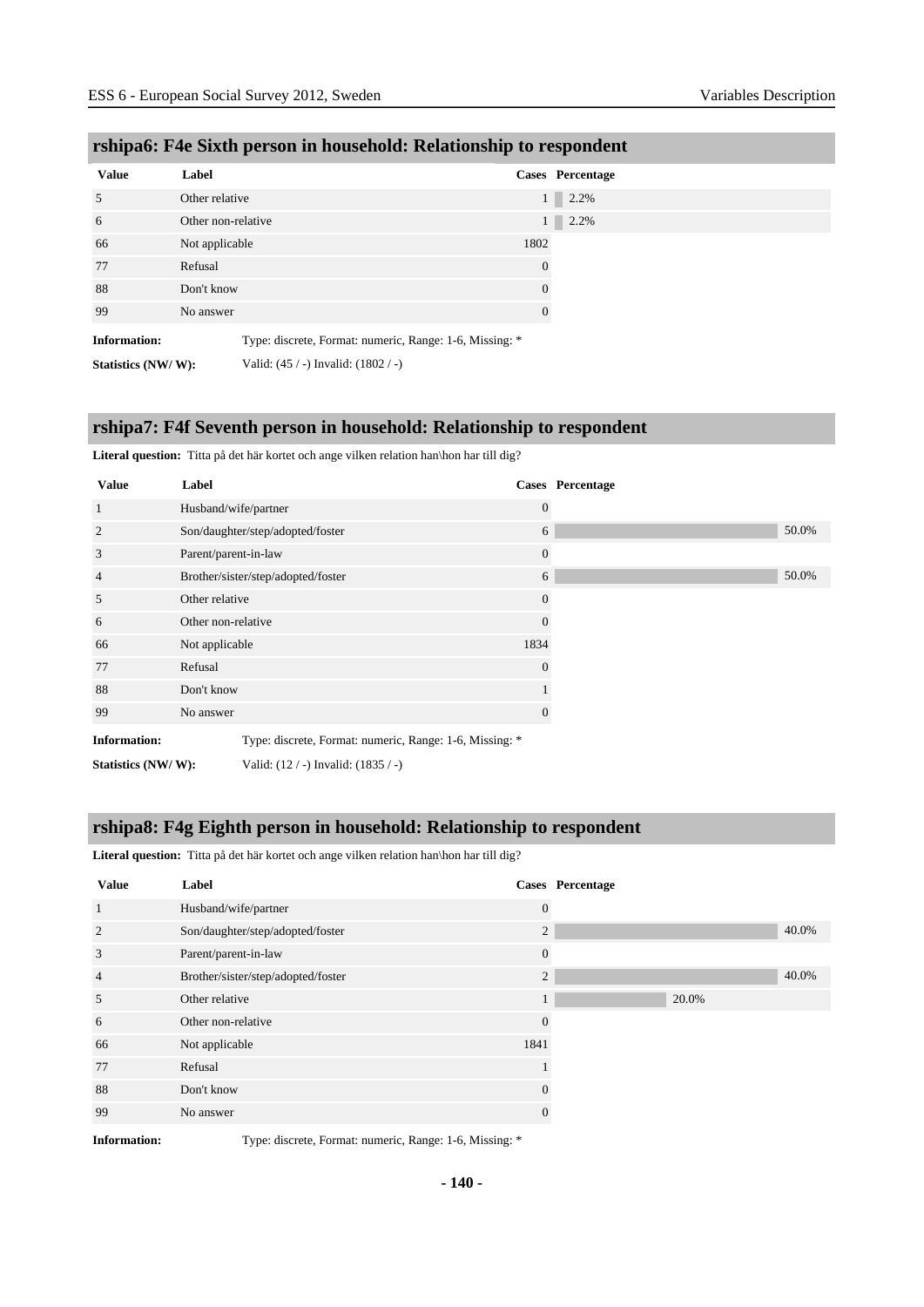#### **rshipa8: F4g Eighth person in household: Relationship to respondent**

**Statistics (NW/ W):** Valid: (5 / -) Invalid: (1842 / -)

# **rshipa9: F4h Ninth person in household: Relationship to respondent**

Literal question: Titta på det här kortet och ange vilken relation han\hon har till dig?

| <b>Value</b>        | Label                |                                                         | Cases Percentage |
|---------------------|----------------------|---------------------------------------------------------|------------------|
| $\mathbf{1}$        | Husband/wife/partner |                                                         | $\Omega$         |
| $\overline{2}$      |                      | Son/daughter/step/adopted/foster                        | $\mathbf{I}$     |
| 3                   | Parent/parent-in-law |                                                         | 0                |
| $\overline{4}$      |                      | Brother/sister/step/adopted/foster                      | 0                |
| 5                   | Other relative       |                                                         | 0                |
| 6                   | Other non-relative   |                                                         | 0                |
| 66                  | Not applicable       |                                                         | 1845             |
| 77                  | Refusal              |                                                         |                  |
| 88                  | Don't know           |                                                         | $\theta$         |
| 99                  | No answer            |                                                         | $\Omega$         |
| <b>Information:</b> |                      | Type: discrete, Format: numeric, Range: 1-6, Missing: * |                  |
| Statistics (NW/W):  |                      | Valid: $(1 / -)$ Invalid: $(1846 / -)$                  |                  |

#### **rshipa10: F4i Tenth person in household: Relationship to respondent**

Literal question: Titta på det här kortet och ange vilken relation han\hon har till dig?

| <b>Value</b>        | Label                |                                                         | <b>Cases</b> Percentage |
|---------------------|----------------------|---------------------------------------------------------|-------------------------|
| -1                  | Husband/wife/partner |                                                         | $\overline{0}$          |
| $\overline{2}$      |                      | Son/daughter/step/adopted/foster                        | 1                       |
| 3                   | Parent/parent-in-law |                                                         | $\overline{0}$          |
| $\overline{4}$      |                      | Brother/sister/step/adopted/foster                      | 0                       |
| 5                   | Other relative       |                                                         | 0                       |
| 6                   | Other non-relative   |                                                         | 0                       |
| 66                  | Not applicable       |                                                         | 1845                    |
| 77                  | Refusal              |                                                         |                         |
| 88                  | Don't know           |                                                         | 0                       |
| 99                  | No answer            |                                                         | 0                       |
| <b>Information:</b> |                      | Type: discrete, Format: numeric, Range: 1-6, Missing: * |                         |
| Statistics (NW/W):  |                      | Valid: $(1 / -)$ Invalid: $(1846 / -)$                  |                         |

#### **rshipa11: F4j Eleventh person in household: Relationship to respondent**

Literal question: Titta på det här kortet och ange vilken relation han\hon har till dig?

| <b>Value</b> | Label                            | Cases Percentage |
|--------------|----------------------------------|------------------|
|              | Husband/wife/partner             |                  |
|              | Son/daughter/step/adopted/foster | 100.0%           |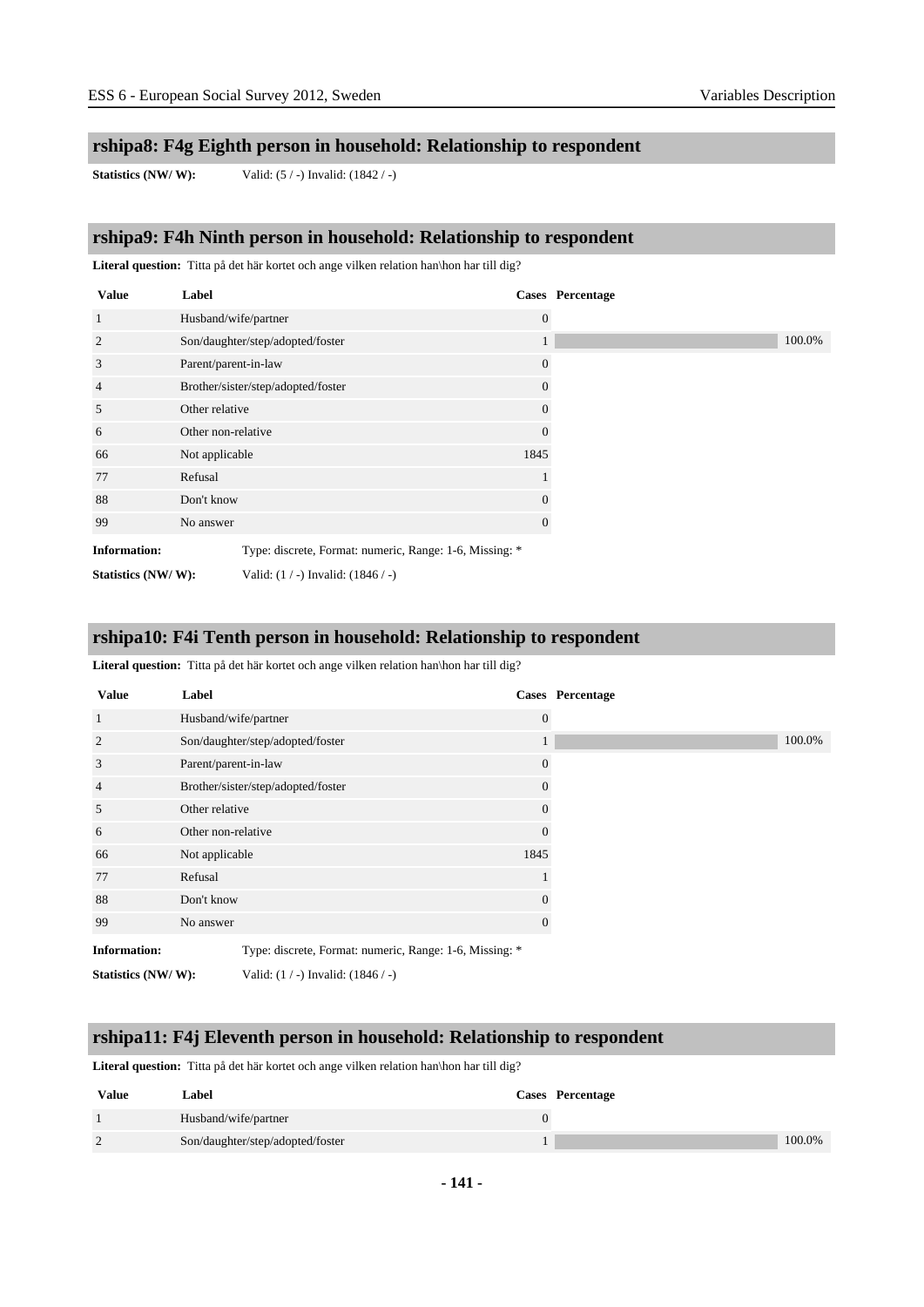| <b>Value</b>        | Label                                                   |          | Cases Percentage |
|---------------------|---------------------------------------------------------|----------|------------------|
| 3                   | Parent/parent-in-law                                    | $\theta$ |                  |
| $\overline{4}$      | Brother/sister/step/adopted/foster                      | $\Omega$ |                  |
| 5                   | Other relative                                          | $\Omega$ |                  |
| 6                   | Other non-relative                                      | $\Omega$ |                  |
| 66                  | Not applicable                                          | 1845     |                  |
| 77                  | Refusal                                                 |          |                  |
| 88                  | Don't know                                              | $\Omega$ |                  |
| 99                  | No answer                                               | $\theta$ |                  |
| <b>Information:</b> | Type: discrete, Format: numeric, Range: 1-6, Missing: * |          |                  |
| Statistics (NW/W):  | Valid: $(1 / -)$ Invalid: $(1846 / -)$                  |          |                  |

# **rshipa11: F4j Eleventh person in household: Relationship to respondent**

# **rshipa12: F4k Twelfth person in household: Relationship to respondent**

Literal question: Titta på det här kortet och ange vilken relation han\hon har till dig?

| <b>Value</b>        | Label                                                   |          | Cases Percentage |
|---------------------|---------------------------------------------------------|----------|------------------|
| 1                   | Husband/wife/partner                                    | $\theta$ |                  |
| $\overline{2}$      | Son/daughter/step/adopted/foster                        | $\Omega$ |                  |
| 3                   | Parent/parent-in-law                                    | $\Omega$ |                  |
| $\overline{4}$      | Brother/sister/step/adopted/foster                      | $\theta$ |                  |
| 5                   | Other relative                                          | $\theta$ |                  |
| 6                   | Other non-relative                                      | $\Omega$ |                  |
| 66                  | Not applicable                                          | 1846     |                  |
| 77                  | Refusal                                                 | $\Omega$ |                  |
| 88                  | Don't know                                              |          |                  |
| 99                  | No answer                                               | $\theta$ |                  |
| <b>Information:</b> | Type: discrete, Format: numeric, Range: 1-6, Missing: * |          |                  |
| Statistics (NW/W):  | Valid: $(0/-)$ Invalid: $(1847/-)$                      |          |                  |

#### **rshipa13: F4l Thirteenth person in household: Relationship to respondent**

Literal question: Titta på det här kortet och ange vilken relation han\hon har till dig?

| <b>Value</b>   | Label                              |          | Cases Percentage |
|----------------|------------------------------------|----------|------------------|
| 1              | Husband/wife/partner               | $\left($ |                  |
| $\overline{2}$ | Son/daughter/step/adopted/foster   | $\left($ |                  |
| 3              | Parent/parent-in-law               | $\left($ |                  |
| $\overline{4}$ | Brother/sister/step/adopted/foster | $\Omega$ |                  |
| 5              | Other relative                     | $\left($ |                  |
| 6              | Other non-relative                 | $\Omega$ |                  |
| 66             | Not applicable                     | 1846     |                  |
| 77             | Refusal                            | $\Omega$ |                  |
| 88             | Don't know                         |          |                  |
| 99             | No answer                          |          |                  |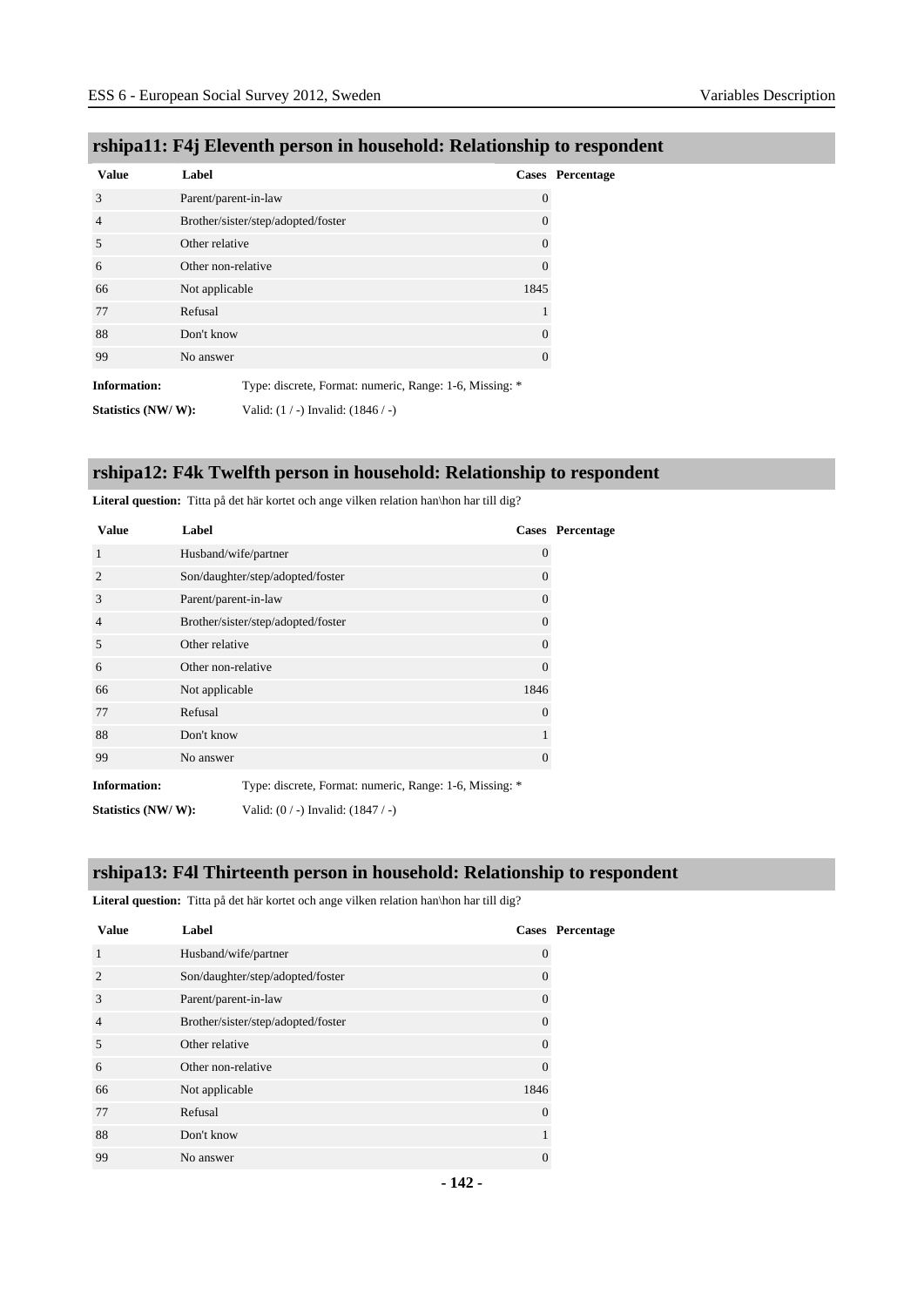# **rshipa13: F4l Thirteenth person in household: Relationship to respondent**

**Information:** Type: discrete, Format: numeric, Range: 1-6, Missing: \* **Statistics (NW/ W):** Valid: (0 / -) Invalid: (1847 / -)

#### **rshipa14: F4m Fourteenth person in household: Relationship to respondent**

Literal question: Titta på det här kortet och ange vilken relation han\hon har till dig?

| <b>Value</b>        | Label                                                   |          | <b>Cases</b> Percentage |
|---------------------|---------------------------------------------------------|----------|-------------------------|
| 1                   | Husband/wife/partner                                    | $\theta$ |                         |
| $\overline{2}$      | Son/daughter/step/adopted/foster                        | $\theta$ |                         |
| 3                   | Parent/parent-in-law                                    | $\Omega$ |                         |
| $\overline{4}$      | Brother/sister/step/adopted/foster                      | $\theta$ |                         |
| 5                   | Other relative                                          | $\theta$ |                         |
| 6                   | Other non-relative                                      | $\Omega$ |                         |
| 66                  | Not applicable                                          | 1846     |                         |
| 77                  | Refusal                                                 | $\Omega$ |                         |
| 88                  | Don't know                                              |          |                         |
| 99                  | No answer                                               | $\Omega$ |                         |
| <b>Information:</b> | Type: discrete, Format: numeric, Range: 1-6, Missing: * |          |                         |
| Statistics (NW/W):  | Valid: $(0/-)$ Invalid: $(1847/-)$                      |          |                         |

#### **rshipa15: F4n Fifteenth person in household: Relationship to respondent**

Literal question: Titta på det här kortet och ange vilken relation han\hon har till dig?

| <b>Value</b>        | Label                                                   |          | Cases Percentage |
|---------------------|---------------------------------------------------------|----------|------------------|
| $\mathbf{1}$        | Husband/wife/partner                                    | $\Omega$ |                  |
| $\overline{2}$      | Son/daughter/step/adopted/foster                        | $\theta$ |                  |
| 3                   | Parent/parent-in-law                                    | $\Omega$ |                  |
| $\overline{4}$      | Brother/sister/step/adopted/foster                      | $\Omega$ |                  |
| 5                   | Other relative                                          | 0        |                  |
| 6                   | Other non-relative                                      | 0        |                  |
| 66                  | Not applicable                                          | $\Omega$ |                  |
| 77                  | Refusal                                                 | $\theta$ |                  |
| 88                  | Don't know                                              | $\Omega$ |                  |
| 99                  | No answer                                               | $\Omega$ |                  |
| Sysmiss             |                                                         | 1847     |                  |
| <b>Information:</b> | Type: discrete, Format: numeric, Range: 1-6, Missing: * |          |                  |

**Statistics (NW/ W):** Valid: (0 / -) Invalid: (1847 / -)

# **icpart1: F5 Interviewer code, lives with husband/wife/partner**

| <b>Value</b> | Label           | Cases Percentage |       |
|--------------|-----------------|------------------|-------|
|              | Make\Maka\Sambo | 152              | 62.4% |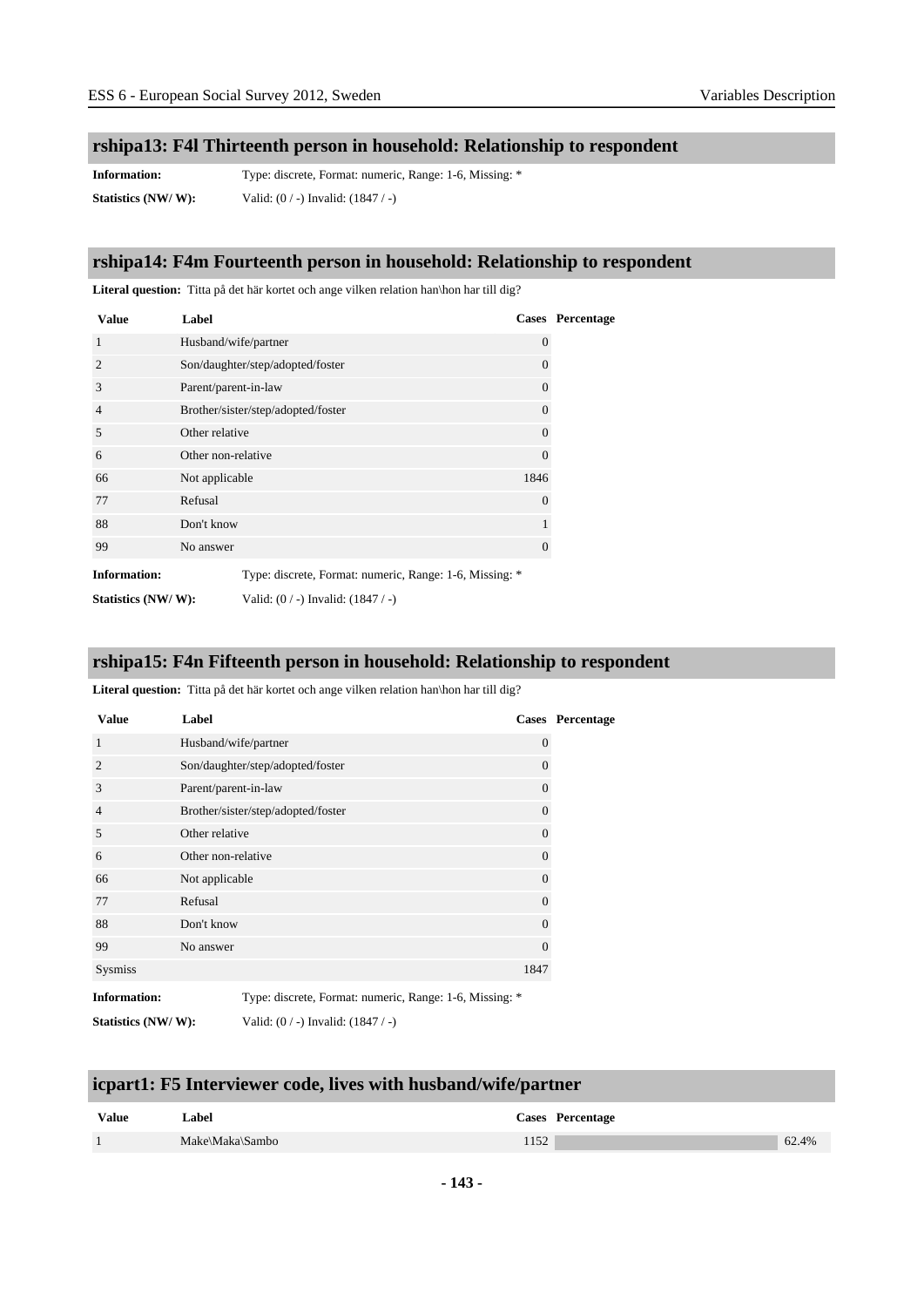# **icpart1: F5 Interviewer code, lives with husband/wife/partner Value Label Cases Percentage** 2 Övriga  $\frac{1}{2}$  Övriga  $\frac{1}{2}$   $\frac{1}{2}$   $\frac{1}{2}$   $\frac{1}{2}$   $\frac{1}{2}$   $\frac{1}{2}$   $\frac{1}{2}$   $\frac{1}{2}$   $\frac{1}{2}$   $\frac{1}{2}$   $\frac{1}{2}$   $\frac{1}{2}$   $\frac{1}{2}$   $\frac{1}{2}$   $\frac{1}{2}$   $\frac{1}{2}$   $\frac{1}{2}$   $\frac{1}{2}$   $\frac{1}{2}$   $\frac{1$ 9 Inte tillgänglig 1 **Information:** Type: discrete, Format: numeric, Range: 1-2, Missing: \*/9 **Statistics (NW/ W):** Valid: (1846 / -) Invalid: (1 / -)

# **rshpsts: F6 Relationship with husband/wife/partner currently living with**

#### **Definition:** If code 1 at F5

Literal question: You just told me that you live with your husband/wife/partner. Which one of the descriptions on this card describes your relationship to them?

| <b>Value</b>        | Label         |                                                         |          | Cases Percentage |       |       |
|---------------------|---------------|---------------------------------------------------------|----------|------------------|-------|-------|
| 1                   | Gift          |                                                         | 827      |                  |       | 71.9% |
| $\overline{2}$      |               | Registrerat partnerskap                                 | 8        | 0.7%             |       |       |
| $\overline{4}$      | Sambo         |                                                         | 313      |                  | 27.2% |       |
| 6                   |               | Skild/Registrerat partnerskap upplöst                   |          | $3 \mid 0.3\%$   |       |       |
| 66                  | Ej tillämplig |                                                         | 694      |                  |       |       |
| 77                  | Vägrar        |                                                         | $\Omega$ |                  |       |       |
| 88                  | Vet ej        |                                                         |          |                  |       |       |
| 99                  | Inget svar    |                                                         |          |                  |       |       |
| <b>Information:</b> |               | Type: discrete, Format: numeric, Range: 1-6, Missing: * |          |                  |       |       |
| Statistics (NW/W):  |               | Valid: $(1151 / -)$ Invalid: $(696 / -)$                |          |                  |       |       |

#### **lvgptnea: F7 Ever lived with a partner, without being married**

Literal question: And can I just check have you ever lived with a partner, without being married to them (or in a civil union)?

| <b>Value</b>        | Label         |                                                         |          | Cases Percentage |
|---------------------|---------------|---------------------------------------------------------|----------|------------------|
| $\overline{1}$      | Ja            |                                                         | 730      | 47.7%            |
| 2                   | Nej           |                                                         | 800      | 52.3%            |
| 6                   | Ej tillämplig |                                                         | 313      |                  |
| $7\phantom{.0}$     | Vägrar        |                                                         |          |                  |
| 8                   | Vet ej        |                                                         |          |                  |
| 9                   | Inget svar    |                                                         | $\Omega$ |                  |
| <b>Information:</b> |               | Type: discrete, Format: numeric, Range: 1-2, Missing: * |          |                  |
| Statistics (NW/W):  |               | Valid: (1530 / -) Invalid: (317 / -)                    |          |                  |

#### **dvrcdeva: F8 Ever been divorced/had civil union dissolved**

Literal question: Can I just check have you ever been divorced or had a civil union dissolved?

| <b>Value</b>    | Label | <b>Cases</b> Percentage |
|-----------------|-------|-------------------------|
|                 | Ja    | 301<br>16.3%            |
| $\bigcirc$<br>∸ | Nej   | 83.7%<br>1546           |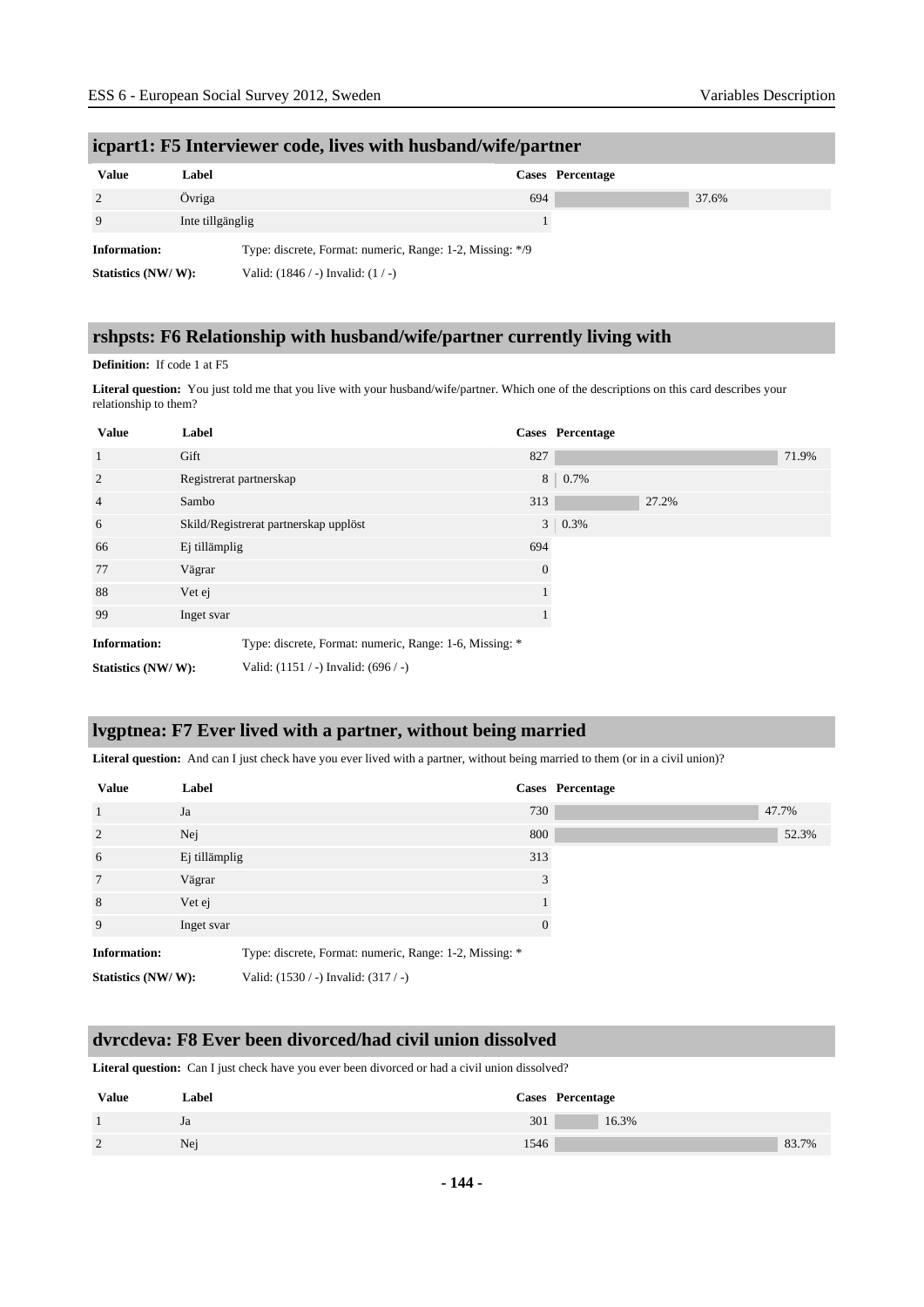| <b>Value</b>        | Label      |                                                               | Cases Percentage |
|---------------------|------------|---------------------------------------------------------------|------------------|
|                     | Vägrar     | $\theta$                                                      |                  |
| 8                   | Vet ej     | $\theta$                                                      |                  |
|                     | Inget svar | $\theta$                                                      |                  |
| <b>Information:</b> |            | Type: discrete, Format: numeric, Range: 1-2, Missing: */7/8/9 |                  |
| Statistics (NW/W):  |            | Valid: $(1847 / -)$ Invalid: $(0 / -)$                        |                  |

#### **dvrcdeva: F8 Ever been divorced/had civil union dissolved**

### **icpart2: F9 Interviewer code, lives with husband/wife/partner**

| <b>Value</b>        | Label                                                     |      | Cases Percentage |       |
|---------------------|-----------------------------------------------------------|------|------------------|-------|
|                     | Respondent bor med Make/Maka/Sambo                        | 1152 |                  | 62.4% |
| 2                   | Övriga                                                    | 694  | 37.6%            |       |
| 9                   | Inte tillgänglig                                          |      |                  |       |
| <b>Information:</b> | Type: discrete, Format: numeric, Range: 1-2, Missing: */9 |      |                  |       |
| Statistics (NW/W):  | Valid: $(1846 / -)$ Invalid: $(1 / -)$                    |      |                  |       |

### **iccohbt: F10 Interviewer code, respondent cohabiting**

| <b>Value</b>        | Label                                                       |     | Cases Percentage |       |
|---------------------|-------------------------------------------------------------|-----|------------------|-------|
|                     | Bor i samboförhållande                                      | 313 | 27.2%            |       |
| $\overline{2}$      | Övriga                                                      | 839 |                  | 72.8% |
| 6                   | Ej tillämplig                                               | 694 |                  |       |
| 9                   | Inte tillgänglig                                            |     |                  |       |
| <b>Information:</b> | Type: discrete, Format: numeric, Range: 1-2, Missing: */6/9 |     |                  |       |
| Statistics (NW/W):  | Valid: $(1152 / -)$ Invalid: $(695 / -)$                    |     |                  |       |

#### **marsts: F11a Legal marital status**

**Definition:** Asked if code 2 at F9 or code 1 at F10 (IF NOT LIVING WITH A HUSBAND/WIFE/PARTNER OR ARE COHABITING)

**Pre-question:** This question is about your legal marital status not about who you may or may not be living with.

**Literal question:** Which one of the descriptions on this card describes your legal marital status now?

| <b>Value</b>   | Label                                                                                 | <b>Cases</b> Percentage |  |
|----------------|---------------------------------------------------------------------------------------|-------------------------|--|
| $\overline{1}$ | Gift                                                                                  | 15 1.5%                 |  |
| $\overline{2}$ | Registrerat partnerskap                                                               | $13 \parallel 1.3\%$    |  |
| 3              | Skild/Registrerat partnerskap upplöst                                                 | $\theta$                |  |
| $\overline{4}$ | Legally divorced/civil union dissolved                                                | 16.8%<br>167            |  |
| 5              | Änkling\ Änka\ Partner i registrerat partnerskap avliden                              | 90<br>9.0%              |  |
| 6              | Ingen av dessa (har ALDRIG varit gift eller partner i ett<br>registrerat partnerskap) | 710<br>71.4%            |  |
| 66             | Ej tillämplig                                                                         | 839                     |  |
| 77             | Vägrar                                                                                | $\theta$                |  |
| 88             | Vet ej                                                                                | 13                      |  |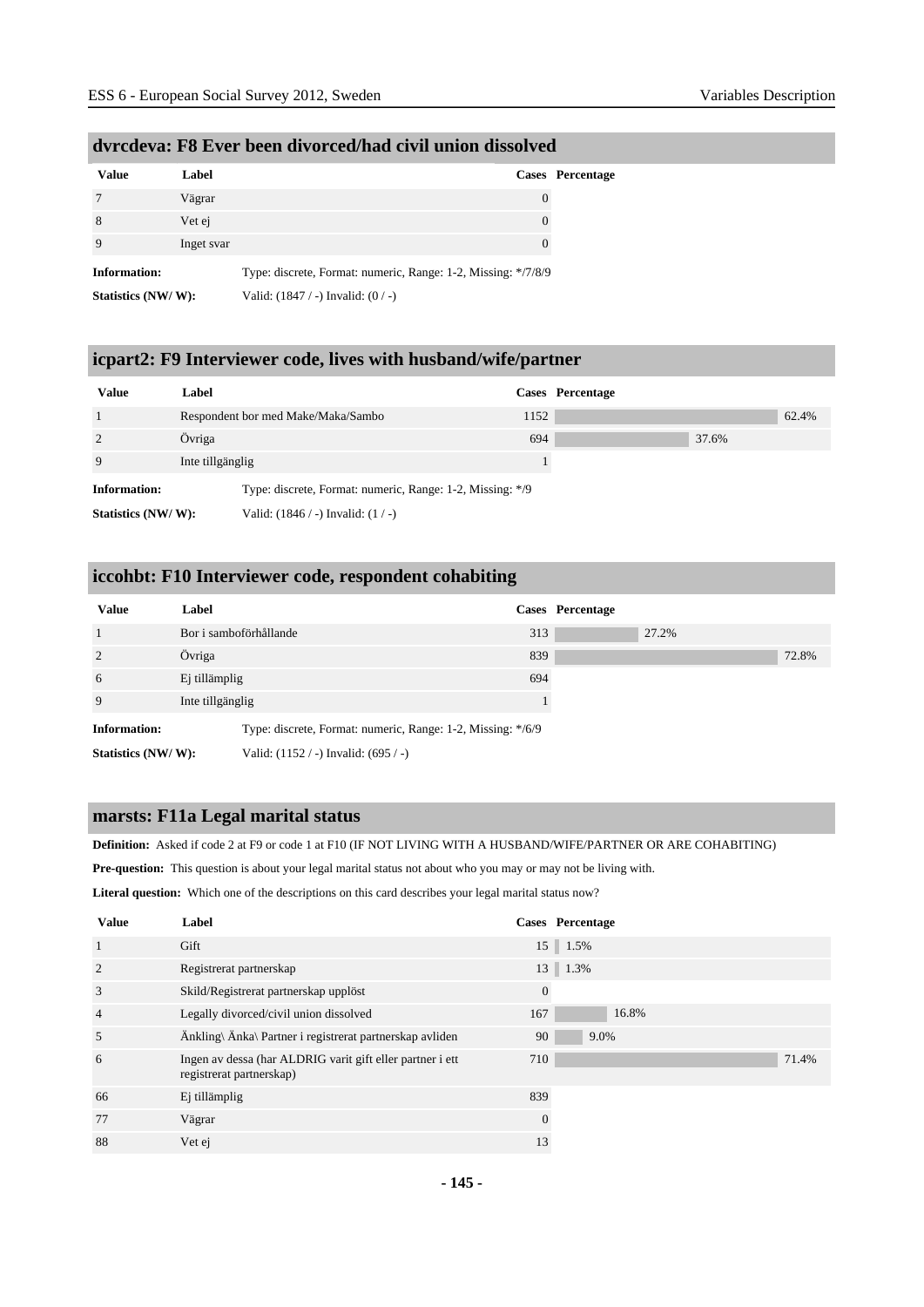#### **marsts: F11a Legal marital status**

| Value              | Label      |                                                         | Cases Percentage |
|--------------------|------------|---------------------------------------------------------|------------------|
| 99                 | Inget svar | $\theta$                                                |                  |
| Information:       |            | Type: discrete, Format: numeric, Range: 1-6, Missing: * |                  |
| Statistics (NW/W): |            | Valid: $(995 / -)$ Invalid: $(852 / -)$                 |                  |

#### **maritalb: F11b Legal marital status, post coded**

**Definition:** Post coded variable based on F6 (RSHPSTS) and F11 (MARSTS). **Value Label Cases Percentage** 1 Gift 642  $\frac{1}{2}$  Gift 65.9% and  $\frac{1}{2}$  642  $\frac{1}{2}$  642  $\frac{1}{2}$  645.9% and  $\frac{1}{2}$  65.9% and  $\frac{1}{2}$  65.9% and  $\frac{1}{2}$  65.9% and  $\frac{1}{2}$  65.9% and  $\frac{1}{2}$  65.9% and  $\frac{1}{2}$  65.9% and  $\frac{1}{2}$  65.9% 2 Registrerat partnerskap 21 | 1.1% 3 Skild/Registrerat partnerskap upplöst 0 4 Legally divorced/civil union dissolved 170 9.3% 5 Änkling\ Änka\ Partner i registrerat partnerskap avliden 90 4.9% 6 Ingen av dessa (har ALDRIG varit gift eller partner i ett registrerat partnerskap) 710 38.7% 66 Ej tillämplig 0 77 Vägrar 0 88 Vet ej tiet van die 14de eeu n.C. In 14de eeu n.C. In 14de eeu n.C. In 14de eeu n.C. In 14de eeu n.C. In 14 99 Inget svar 0 **Information:** Type: discrete, Format: numeric, Range: 1-6, Missing: \*/77/88/99 **Statistics (NW/ W):** Valid: (1833 / -) Invalid: (14 / -)

#### **chldhm: F12 Children living at home or not**

| <b>Value</b>        | Label                  |                                                           |          | Cases Percentage |       |       |
|---------------------|------------------------|-----------------------------------------------------------|----------|------------------|-------|-------|
|                     | Barn finns i hushållet |                                                           | 614      |                  | 33.2% |       |
| 2                   | Övriga                 |                                                           | 1233     |                  |       | 66.8% |
| 9                   | Inte tillgänglig       |                                                           | $\Omega$ |                  |       |       |
| <b>Information:</b> |                        | Type: discrete, Format: numeric, Range: 1-2, Missing: */9 |          |                  |       |       |
| Statistics (NW/W):  |                        | Valid: $(1847 / -)$ Invalid: $(0 / -)$                    |          |                  |       |       |

#### **chldhhe: F13 Ever had children living in household**

Literal question: Have you ever had any children of your own, step-children, adopted children, foster children or a partner's children living in your household?

| <b>Value</b>    | Label          |     | Cases Percentage |
|-----------------|----------------|-----|------------------|
|                 | Ja             | 673 | 54.6%            |
| 2               | Nej            | 560 | 45.4%            |
| 6               | Ej tillämpligt | 614 |                  |
| $7\phantom{.0}$ | Vägrar         |     |                  |
| 8               | Vet ej         |     |                  |
| 9               | Inget svar     |     |                  |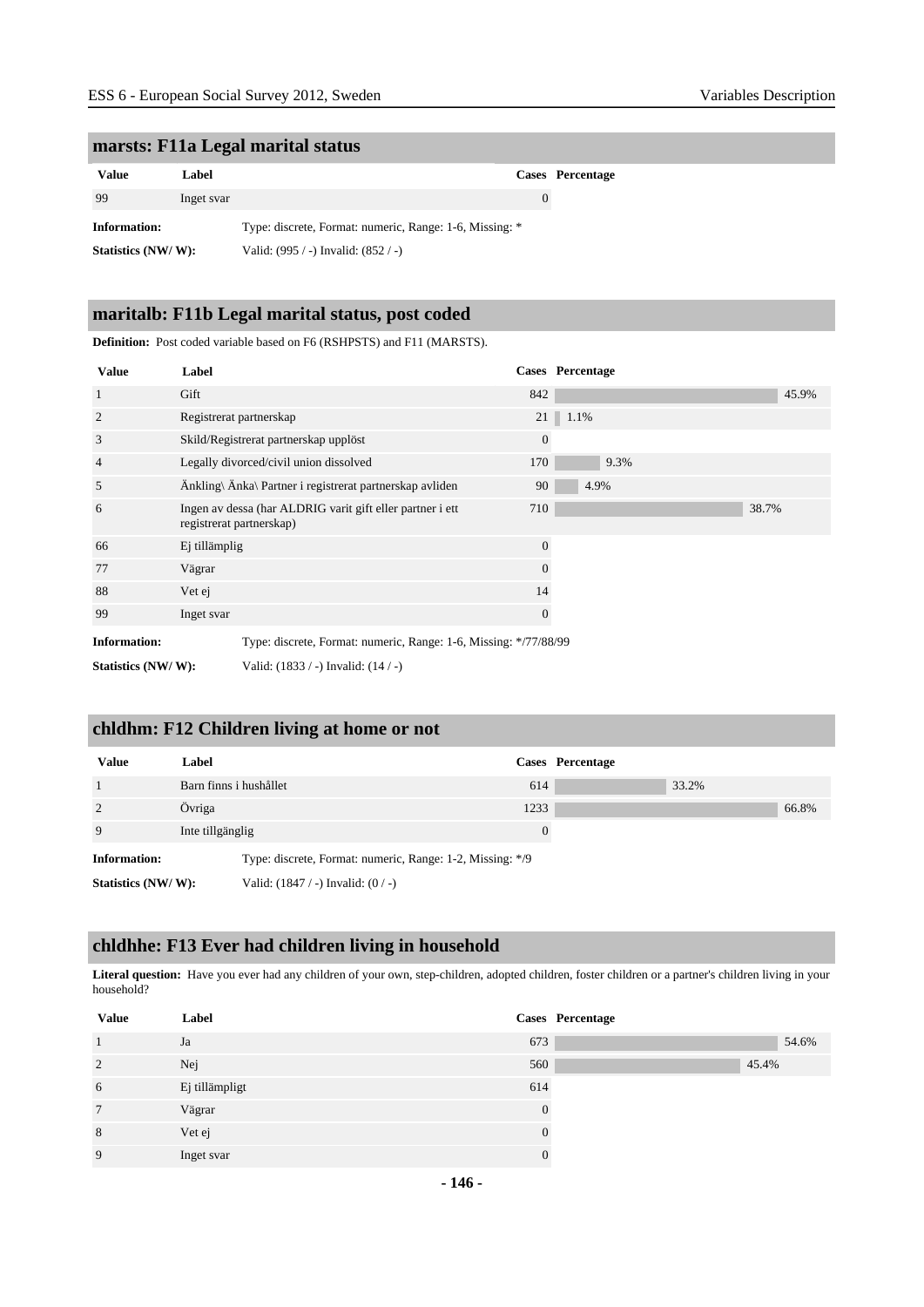#### **chldhhe: F13 Ever had children living in household**

**Information:** Type: discrete, Format: numeric, Range: 1-2, Missing: \* **Statistics (NW/ W):** Valid: (1233 / -) Invalid: (614 / -)

### **domicil: F14 Domicile, respondent's description**

**Literal question:** Which phrase on this card best describes the area where you live?

| <b>Value</b>        | Label                                                         |          | <b>Cases</b> Percentage |       |
|---------------------|---------------------------------------------------------------|----------|-------------------------|-------|
| <sup>1</sup>        | En storstad                                                   | 255      | 13.8%                   |       |
| 2                   | En förort eller utkanten av en storstad                       | 481      |                         | 26.0% |
| 3                   | En liten eller mellanstor stad                                | 576      |                         | 31.2% |
| $\overline{4}$      | En by                                                         | 341      |                         | 18.5% |
| 5                   | En gård eller ett hus på landet                               | 194      | 10.5%                   |       |
| $7\phantom{.0}$     | Vägrar                                                        | $\theta$ |                         |       |
| 8                   | Vet ej                                                        | 0        |                         |       |
| 9                   | Inget svar                                                    | 0        |                         |       |
| <b>Information:</b> | Type: discrete, Format: numeric, Range: 1-5, Missing: */7/8/9 |          |                         |       |
| Statistics (NW/W):  | Valid: $(1847 / -)$ Invalid: $(0 / -)$                        |          |                         |       |

#### **edulvlb: F15a Highest level of education**

**Literal question:** What is the highest level of education you have successfully completed?

| <b>Value</b>   | Label                                                           |                  | <b>Cases</b> Percentage |       |
|----------------|-----------------------------------------------------------------|------------------|-------------------------|-------|
| $\overline{0}$ | Not completed ISCED level 1                                     | 26               | 1.4%                    |       |
| 113            | ISCED 1, completed primary education                            | 144              | 7.8%                    |       |
| 129            | Vocational ISCED $2C < 2$ years, no access ISCED 3              | $\overline{0}$   |                         |       |
| 212            | General/pre-vocational ISCED 2A/2B, access ISCED 3<br>vocationa | $\Omega$         |                         |       |
| 213            | General ISCED 2A, access ISCED 3A general/all 3                 | 253              |                         | 13.7% |
| 221            | Vocational ISCED $2C \ge 2$ years, no access ISCED 3            | $\boldsymbol{0}$ |                         |       |
| 222            | Vocational ISCED 2A/2B, access ISCED 3 vocational               | $\overline{0}$   |                         |       |
| 223            | Vocational ISCED 2, access ISCED 3 general/all                  | $\overline{0}$   |                         |       |
| 229            | Vocational ISCED $3C < 2$ years, no access ISCED 5              | $\Omega$         |                         |       |
| 311            | General ISCED 3 >=2 years, no access ISCED 5                    | $\overline{0}$   |                         |       |
| 312            | General ISCED 3A/3B, access ISCED 5B/lower tier 5A              | $\Omega$         |                         |       |
| 313            | General ISCED 3A, access upper tier ISCED 5A/all 5              | 175              | 9.5%                    |       |
| 321            | Vocational ISCED $3C = 2$ years, no access ISCED 5              | 213              |                         | 11.5% |
| 322            | Vocational ISCED 3A, access ISCED 5B/lower tier 5A              | $\overline{0}$   |                         |       |
| 323            | Vocational ISCED 3A, access upper tier ISCED 5A/all 5           | 250              |                         | 13.5% |
| 412            | General ISCED 4A/4B, access ISCED 5B/lower tier 5A              | $\overline{0}$   |                         |       |
| 413            | General ISCED 4A, access upper tier ISCED 5A/all 5              | 47               | 2.5%                    |       |
| 421            | ISCED 4 programmes without access ISCED 5                       | $\overline{0}$   |                         |       |
| 422            | Vocational ISCED 4A/4B, access ISCED 5B/lower tier 5A           | $\Omega$         |                         |       |
| 423            | Vocational ISCED 4A, access upper tier ISCED 5A/all 5           | 137              | 7.4%                    |       |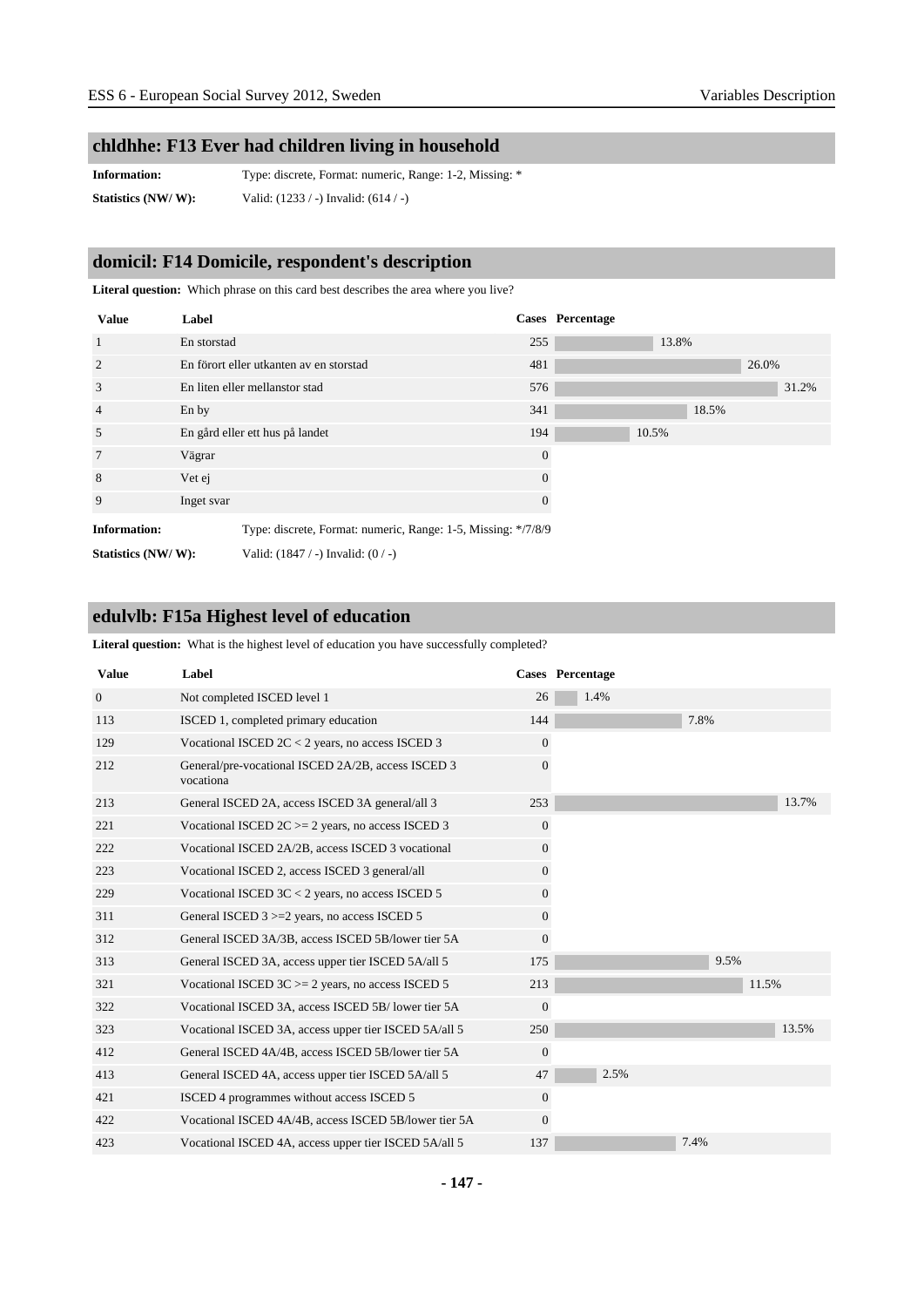|                     | $\frac{1}{2}$                                                             |                |                  |
|---------------------|---------------------------------------------------------------------------|----------------|------------------|
| <b>Value</b>        | Label                                                                     |                | Cases Percentage |
| 510                 | ISCED 5A short, intermediate/academic/general tertiary<br>below           | $\Omega$       |                  |
| 520                 | ISCED 5B short, advanced vocational qualifications                        | 172            | 9.3%             |
| 610                 | ISCED 5A medium, bachelor/equivalent from lower tier<br>tertiar           | 123            | 6.7%             |
| 620                 | ISCED 5A medium, bachelor/equivalent from upper/single<br>tier            | 90             | 4.9%             |
| 710                 | ISCED 5A long, master/equivalent from lower tier tertiary                 | 74             | 4.0%             |
| 720                 | ISCED 5A long, master/equivalent from upper/single tier tert              | 120            | 6.5%             |
| 800                 | ISCED 6, doctoral degree                                                  | 14             | 0.8%             |
| 5555                | Other                                                                     | 9 <sup>1</sup> | 0.5%             |
| 7777                | Refusal                                                                   | $\mathbf{0}$   |                  |
| 8888                | Don't know                                                                | $\Omega$       |                  |
| 9999                | No answer                                                                 | $\theta$       |                  |
| <b>Information:</b> | Type: discrete, Format: numeric, Range: 0-5555, Missing: */7777/8888/9999 |                |                  |

#### **edulvlb: F15a Highest level of education**

**Statistics (NW/ W):** Valid: (1847 / -) Invalid: (0 / -)

#### **eisced: F15b Highest level of education, ES - ISCED**

**Literal question:** Vilken är din högsta avklarade utbildning? Använd detta kort när Du svarar.

| <b>Value</b>        | Label      |                                                                   |                | Cases Percentage |       |       |
|---------------------|------------|-------------------------------------------------------------------|----------------|------------------|-------|-------|
| $\overline{0}$      |            | Not possible to harmonise into ES-ISCED                           | $\overline{0}$ |                  |       |       |
| 1                   |            | ES-ISCED I, less than lower secondary                             | 170            |                  | 9.2%  |       |
| $\overline{2}$      |            | ES-ISCED II, lower secondary                                      | 253            |                  | 13.7% |       |
| 3                   |            | ES-ISCED IIIb, lower tier upper secondary                         | 213            |                  | 11.5% |       |
| $\overline{4}$      |            | ES-ISCED IIIa, upper tier upper secondary                         | 425            |                  |       | 23.0% |
| 5                   |            | ES-ISCED IV, advanced vocational, sub-degree                      | 356            |                  |       | 19.3% |
| 6                   |            | ES-ISCED V1, lower tertiary education, BA level                   | 213            |                  | 11.5% |       |
| $7\phantom{.0}$     |            | ES-ISCED V2, higher tertiary education, $>= MA$ level             | 208            |                  | 11.3% |       |
| 55                  | Other      |                                                                   |                | 9 0.5%           |       |       |
| 77                  | Refusal    |                                                                   | $\mathbf{0}$   |                  |       |       |
| 88                  | Don't know |                                                                   | $\theta$       |                  |       |       |
| 99                  | No answer  |                                                                   | $\Omega$       |                  |       |       |
| <b>Information:</b> |            | Type: discrete, Format: numeric, Range: 0-55, Missing: */77/88/99 |                |                  |       |       |
| Statistics (NW/W):  |            | Valid: $(1847 / -)$ Invalid: $(0 / -)$                            |                |                  |       |       |

#### **edlvdse: F15c Highest level of education, Sweden**

**Definition:** What is the highest level of education you have successfully completed? (Sweden)

**Literal question:** Vilken är din högsta avklarade utbildning? Använd detta kort när Du svarar.

| Value | Label                                       |     | Cases Percentage |
|-------|---------------------------------------------|-----|------------------|
|       | Ej avslutad folkskola/grundskola skolår 1-6 | 26  | 1.4%             |
|       | Avslutad Folkskola, Grundskolan skolår 7-8  | 144 | 7.8%             |

**- 148 -**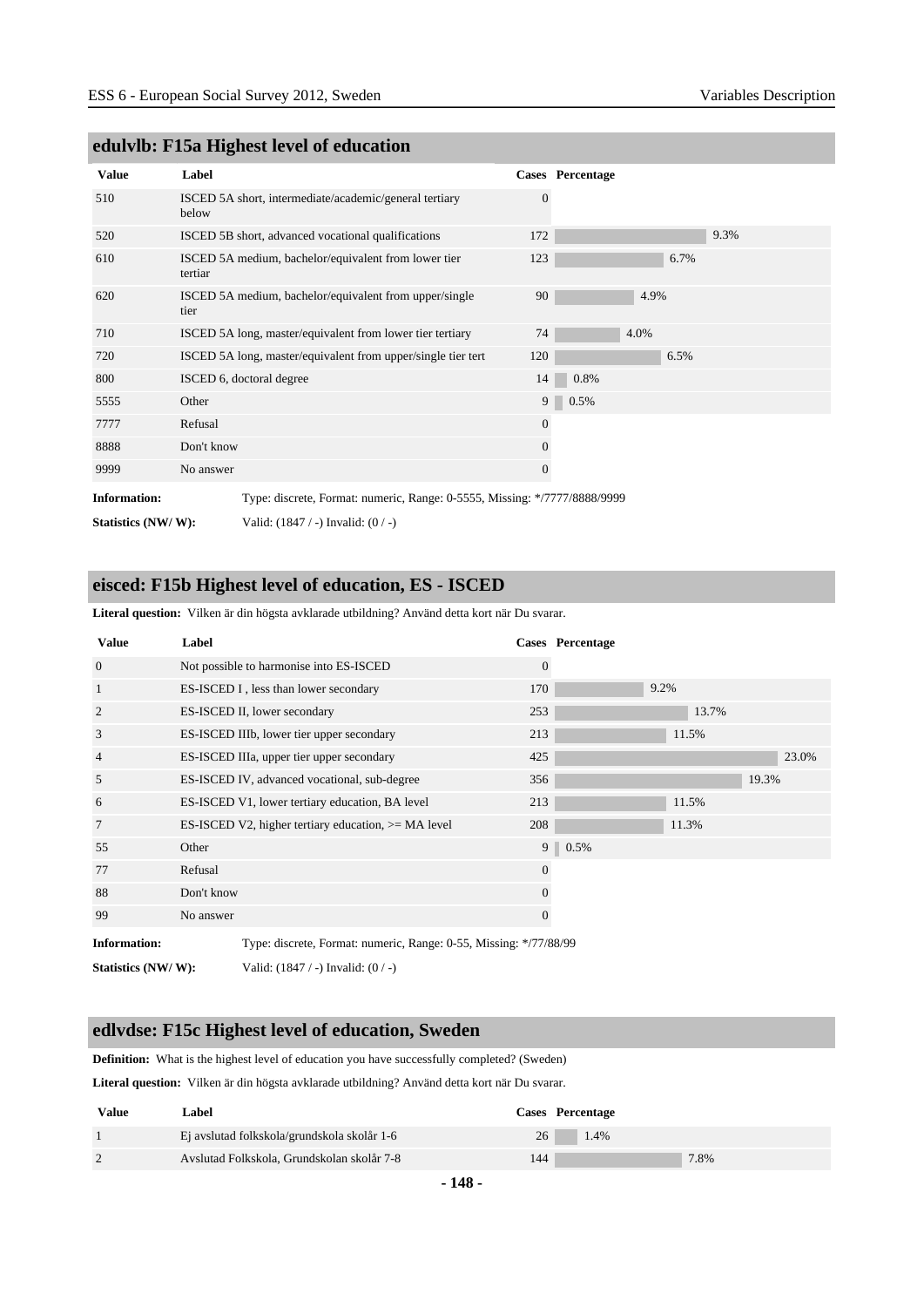| <b>Value</b>        | Label                  |                                                                           |                  | Cases Percentage |      |      |      |       |
|---------------------|------------------------|---------------------------------------------------------------------------|------------------|------------------|------|------|------|-------|
| 3                   |                        | Avslutad Grundskola skolår 9                                              | 253              |                  |      |      |      | 13.7% |
| $\overline{4}$      | yrkesskola             | Fackskola (1963-1970) - 2-årig gymnasielinje, 2-årig                      | 95               |                  |      | 5.1% |      |       |
| 5                   |                        | Studieförberedande gymnasieprogram (3 år)                                 | 175              |                  |      |      | 9.5% |       |
| 6                   |                        | Gamla gymnasieutbildningar på två år                                      | 118              |                  |      | 6.4% |      |       |
| 7                   |                        | Yrkesinriktade gymnasieprogram (3 år)                                     | 250              |                  |      |      |      | 13.5% |
| 8                   |                        | 4-årig gymnasielinje (före 1995)/Tekniskt basår                           | 47               | 2.5%             |      |      |      |       |
| 9                   |                        | Universitet/Högskola, 1 år, med examen                                    | 47               | 2.5%             |      |      |      |       |
| 10                  |                        | Eftergymnasial utbildning, ej Universitet/Högskola, 1 år                  | 90               |                  | 4.9% |      |      |       |
| 11                  |                        | Universitet/Högskola, 2 år, med examen (högskoleexamen)                   | 88               |                  | 4.8% |      |      |       |
| 12                  | Universitetsutbildning | 2-3 år KY-utbildning, Eftergymnasial utbildning, ej                       | $\rm 84$         |                  | 4.5% |      |      |       |
| 13                  |                        | Kandidat och/eller yrkesexamen från Högskola, 3-4 år                      | 123              |                  |      | 6.7% |      |       |
| 14                  | etc.                   | Kandidat och/eller yrkesexamen från Universitet, KTH, CTH,                | 90               |                  | 4.9% |      |      |       |
| 15                  |                        | Magisterexamen och/eller yrkesexamen från Högskola, >4 år                 | 62               |                  | 3.4% |      |      |       |
| 16                  |                        | Mastersexamen från Högskola                                               | 12               | 0.6%             |      |      |      |       |
| 17                  | etc                    | Magisterexamen och/eller yrkesexamen från universitet, KTH,               | 69               |                  | 3.7% |      |      |       |
| 18                  | Handelshögskolan       | Mastersexamen från Universitet, KTH, CTH,                                 | 38               | 2.1%             |      |      |      |       |
| 19                  |                        | Forskarutbildning: Licentiatexamen                                        | 13               | 0.7%             |      |      |      |       |
| 20                  |                        | Forskarutbildning: Doktorsexamen                                          | 14               | 0.8%             |      |      |      |       |
| 5555                | Annat                  |                                                                           | 9                | 0.5%             |      |      |      |       |
| 7777                | Vägrar                 |                                                                           | $\boldsymbol{0}$ |                  |      |      |      |       |
| 8888                | Vet ej                 |                                                                           | 0                |                  |      |      |      |       |
| 9999                | Inget svar             |                                                                           | $\boldsymbol{0}$ |                  |      |      |      |       |
| <b>Information:</b> |                        | Type: discrete, Format: numeric, Range: 1-5555, Missing: */7777/8888/9999 |                  |                  |      |      |      |       |
| Statistics (NW/W):  |                        | Valid: $(1847 / -)$ Invalid: $(0 / -)$                                    |                  |                  |      |      |      |       |

### **edlvdse: F15c Highest level of education, Sweden**

#### **eduyrs: F16 Years of full-time education completed**

**Literal question:** About how many years of education have you completed, whether full-time or part-time? Please report these in full-time equivalents and include compulsory years of schooling.

| <b>Value</b>        | Label   |                                                                     | Cases Percentage |
|---------------------|---------|---------------------------------------------------------------------|------------------|
| -77                 | Vägrar  |                                                                     |                  |
| 88                  | Vet ej  |                                                                     |                  |
| -99                 | Ej svar |                                                                     |                  |
| <b>Information:</b> |         | Type: continuous, Format: numeric, Range: 1-27, Missing: */77/88/99 |                  |

**Statistics (NW/ W):** Valid: (1846 / -) Invalid: (1 / -) Mean: (12.85 / -) StdDev: (3.375 / -)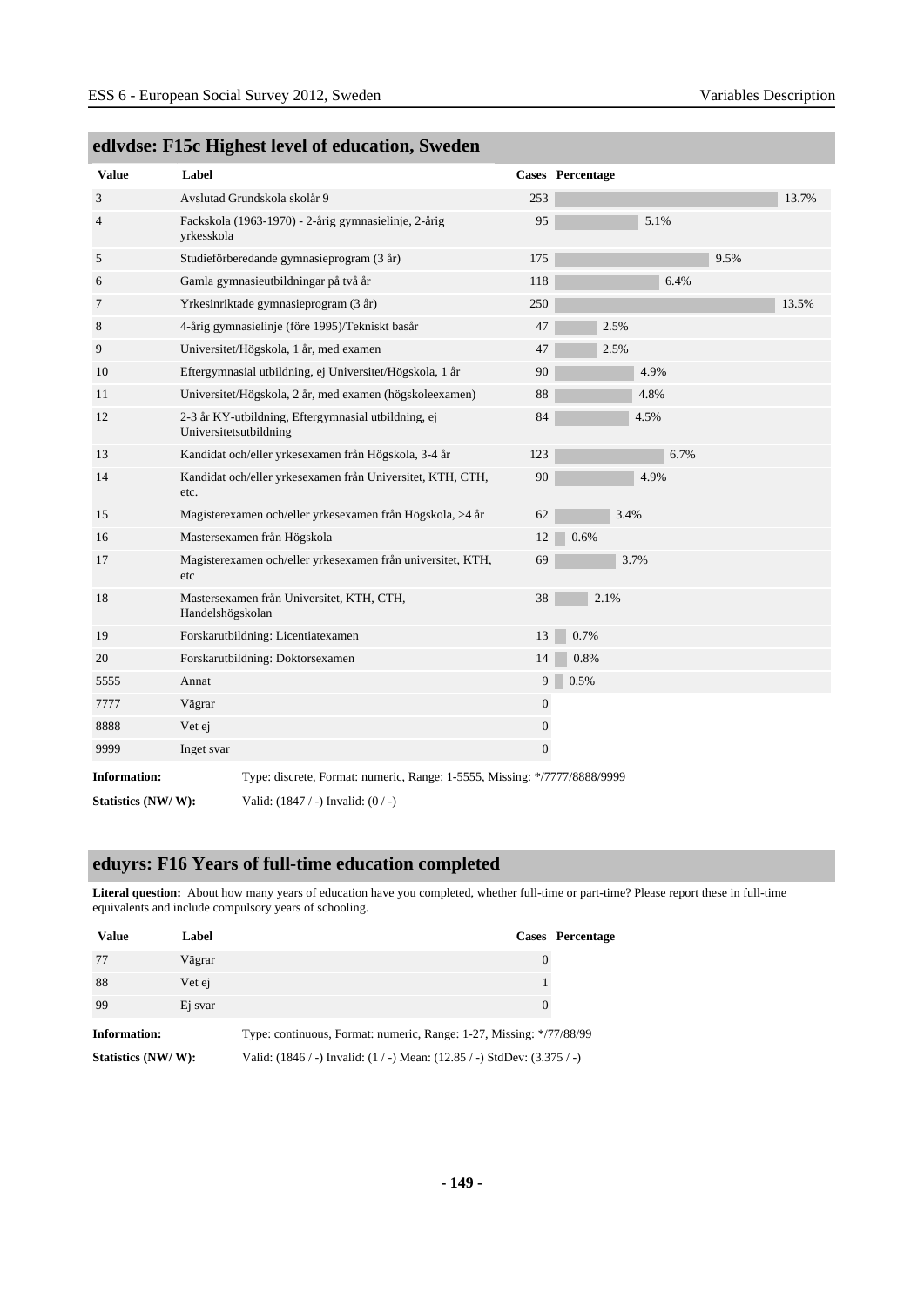#### **pdwrk: F17a1 Doing last 7 days: paid work**

**Literal question:** Using this card, which of these descriptions applies to what you have been doing for the last 7 days? In paid work (or away temporarily) (employee, self-employed, working for your family business)

| <b>Value</b>        | Label       |                                                         | Cases Percentage |       |       |
|---------------------|-------------|---------------------------------------------------------|------------------|-------|-------|
| $\Omega$            | Ej markerad | 824                                                     |                  | 44.6% |       |
|                     | Markerad    | 1023                                                    |                  |       | 55.4% |
| <b>Information:</b> |             | Type: discrete, Format: numeric, Range: 0-1, Missing: * |                  |       |       |
| Statistics (NW/W):  |             | Valid: $(1847 / -)$ Invalid: $(0 / -)$                  |                  |       |       |

#### **edctn: F17a2 Doing last 7 days: education**

**Literal question:** Using this card, which of these descriptions applies to what you have been doing for the last 7 days? In education (not paid for by employer) even if on vacation

| <b>Value</b>       | Label       | Cases Percentage                                        |  |
|--------------------|-------------|---------------------------------------------------------|--|
| $\overline{0}$     | Ej markerad | 87.2%<br>1611                                           |  |
|                    | Markerad    | 236<br>12.8%                                            |  |
| Information:       |             | Type: discrete, Format: numeric, Range: 0-1, Missing: * |  |
| Statistics (NW/W): |             | Valid: $(1847 / -)$ Invalid: $(0 / -)$                  |  |

#### **uempla: F17a3 Doing last 7 days: unemployed, actively looking for job**

**Literal question:** Using this card, which of these descriptions applies to what you have been doing for the last 7 days? Unemployed and actively looking for a job

| <b>Value</b>       | Label       |                                                         |      | Cases Percentage |       |
|--------------------|-------------|---------------------------------------------------------|------|------------------|-------|
| $\overline{0}$     | Ej markerad |                                                         | 1757 |                  | 95.1% |
|                    | Markerad    |                                                         | 90   | 4.9%             |       |
| Information:       |             | Type: discrete, Format: numeric, Range: 0-1, Missing: * |      |                  |       |
| Statistics (NW/W): |             | Valid: $(1847 / -)$ Invalid: $(0 / -)$                  |      |                  |       |

#### **uempli: F17a4 Doing last 7 days: unemployed, not actively looking for job**

**Literal question:** Using this card, which of these descriptions applies to what you have been doing for the last 7 days? Unemployed, wanting a job but not actively looking for a job

| <b>Value</b>       | Label       |                                                         | Cases Percentage |       |
|--------------------|-------------|---------------------------------------------------------|------------------|-------|
| $\overline{0}$     | Ej markerad | 1830                                                    |                  | 99.1% |
|                    | Markerad    |                                                         | $17 \pm 0.9\%$   |       |
| Information:       |             | Type: discrete, Format: numeric, Range: 0-1, Missing: * |                  |       |
| Statistics (NW/W): |             | Valid: $(1847 / -)$ Invalid: $(0 / -)$                  |                  |       |

#### **dsbld: F17a5 Doing last 7 days: permanently sick or disabled**

**Literal question:** Using this card, which of these descriptions applies to what you have been doing for the last 7 days? Permanently sick or disabled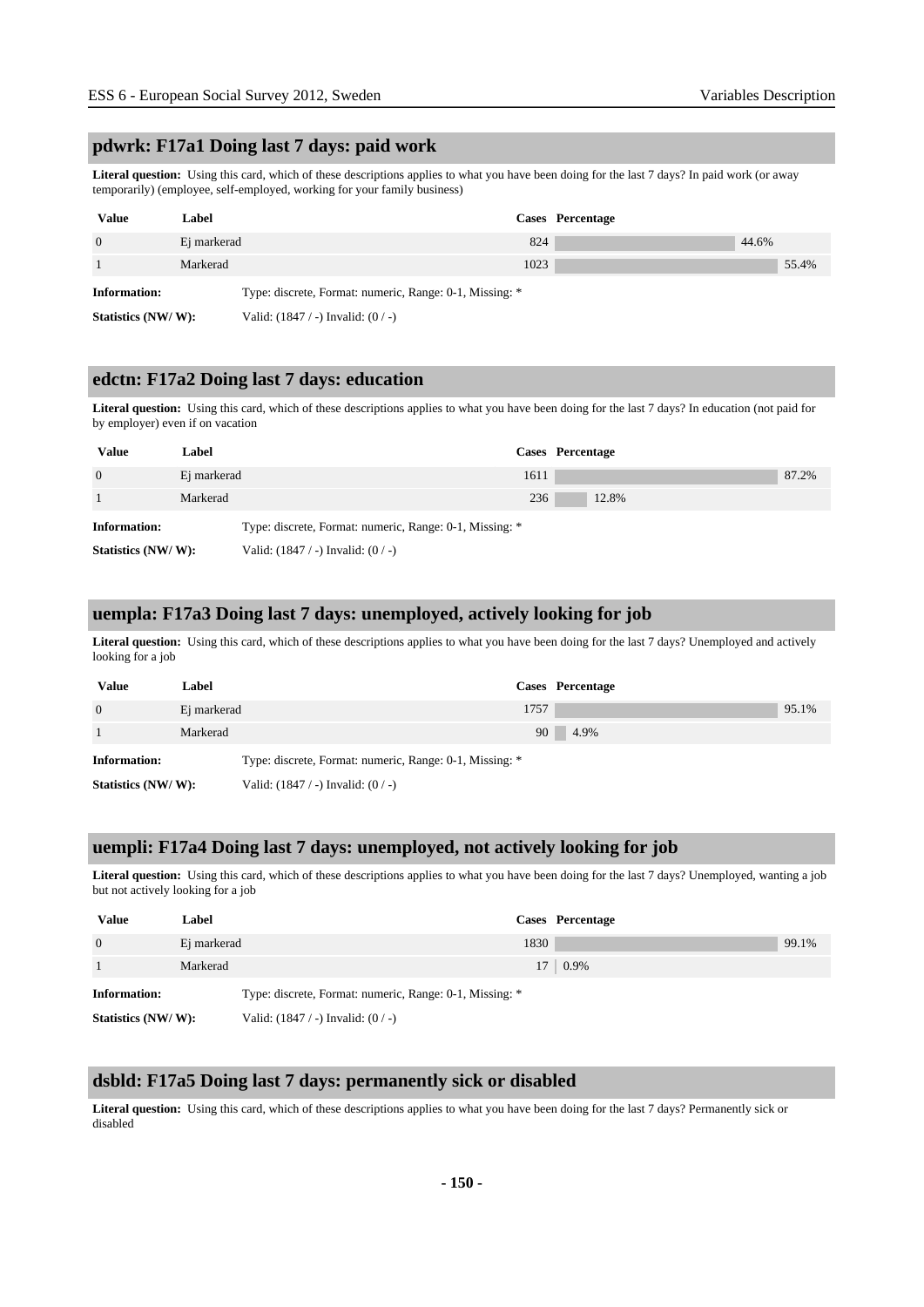### **dsbld: F17a5 Doing last 7 days: permanently sick or disabled**

| Value              | Label       |                                                         | Cases Percentage |       |
|--------------------|-------------|---------------------------------------------------------|------------------|-------|
| $\overline{0}$     | Ej markerad | 1777                                                    |                  | 96.2% |
|                    | Markerad    |                                                         | 70 3.8%          |       |
| Information:       |             | Type: discrete, Format: numeric, Range: 0-1, Missing: * |                  |       |
| Statistics (NW/W): |             | Valid: $(1847 / -)$ Invalid: $(0 / -)$                  |                  |       |

#### **rtrd: F17a6 Doing last 7 days: retired**

**Literal question:** Using this card, which of these descriptions applies to what you have been doing for the last 7 days? Retired

| <b>Value</b>       | Label       |                                                         |      | Cases Percentage |       |
|--------------------|-------------|---------------------------------------------------------|------|------------------|-------|
| $\overline{0}$     | Ej markerad |                                                         | 1426 |                  | 77.2% |
|                    | Markerad    |                                                         | 421  | 22.8%            |       |
| Information:       |             | Type: discrete, Format: numeric, Range: 0-1, Missing: * |      |                  |       |
| Statistics (NW/W): |             | Valid: $(1847 / -)$ Invalid: $(0 / -)$                  |      |                  |       |

#### **cmsrv: F17a7 Doing last 7 days: community or military service**

**Literal question:** Using this card, which of these descriptions applies to what you have been doing for the last 7 days? In community or military service

| <b>Value</b>       | Label       |                                                         |      | Cases Percentage |       |
|--------------------|-------------|---------------------------------------------------------|------|------------------|-------|
| $\overline{0}$     | Ej markerad |                                                         | 1845 |                  | 99.9% |
|                    | Markerad    |                                                         |      | $2 \mid 0.1\%$   |       |
| Information:       |             | Type: discrete, Format: numeric, Range: 0-1, Missing: * |      |                  |       |
| Statistics (NW/W): |             | Valid: $(1847 / -)$ Invalid: $(0 / -)$                  |      |                  |       |

#### **hswrk: F17a8 Doing last 7 days: housework, looking after children, others**

**Literal question:** Using this card, which of these descriptions applies to what you have been doing for the last 7 days? Doing housework, looking after children or other persons

| <b>Value</b>       | Label       |                                                         |      | Cases Percentage |       |
|--------------------|-------------|---------------------------------------------------------|------|------------------|-------|
| $\overline{0}$     | Ej markerad |                                                         | 1697 |                  | 91.9% |
|                    | Markerad    |                                                         | 150  | 8.1%             |       |
| Information:       |             | Type: discrete, Format: numeric, Range: 0-1, Missing: * |      |                  |       |
| Statistics (NW/W): |             | Valid: $(1847 / -)$ Invalid: $(0 / -)$                  |      |                  |       |

#### **dngoth: F17a9 Doing last 7 days: other**

**Literal question:** Using this card, which of these descriptions applies to what you have been doing for the last 7 days? Other

| <b>Value</b>   | Label       |      | Cases Percentage |       |
|----------------|-------------|------|------------------|-------|
| $\overline{0}$ | Ej markerad | 1808 |                  | 97.9% |
|                | Markerad    |      | 39 2.1%          |       |

**Information:** Type: discrete, Format: numeric, Range: 0-1, Missing: \*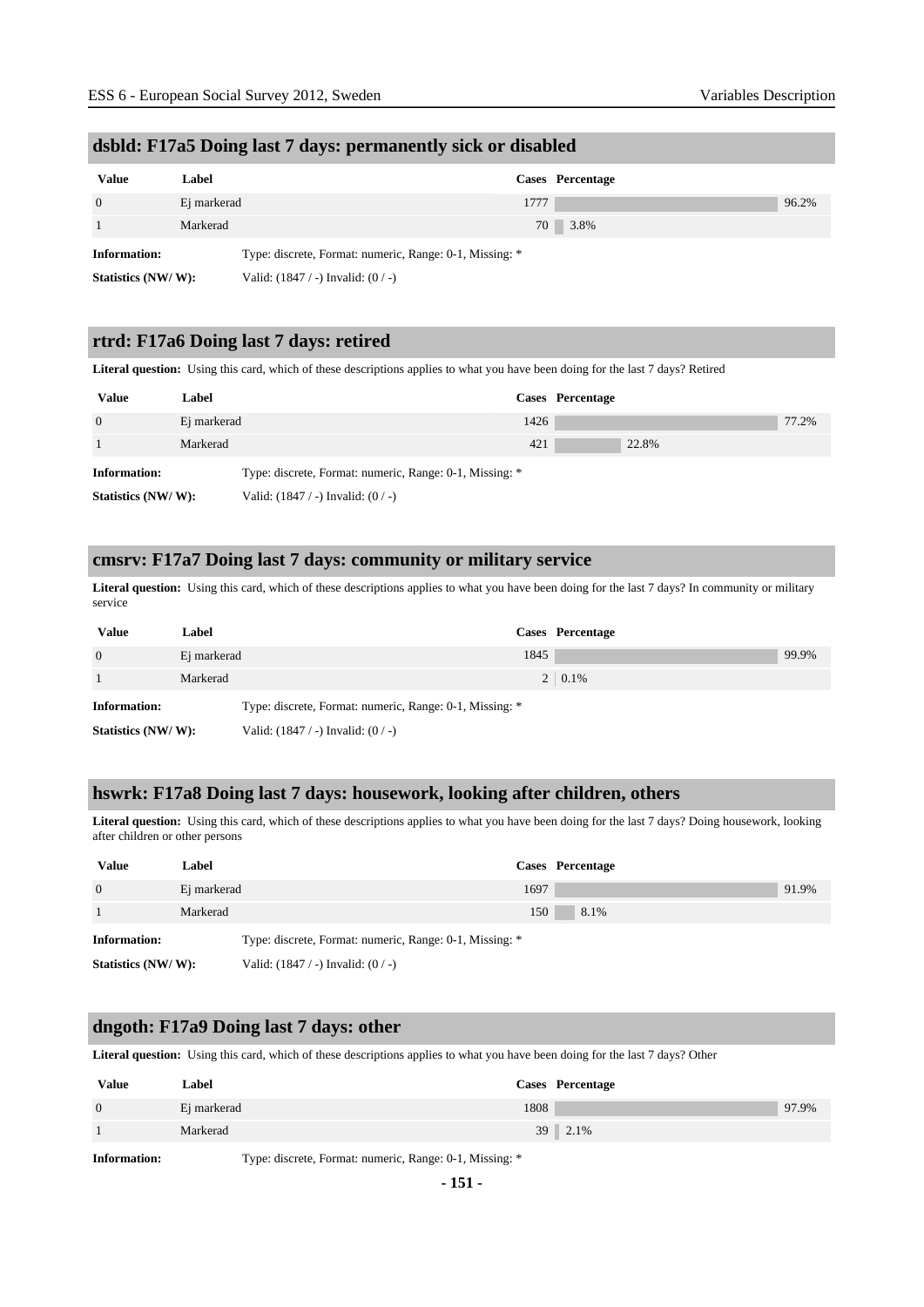### **dngoth: F17a9 Doing last 7 days: other**

**Statistics (NW/ W):** Valid: (1847 / -) Invalid: (0 / -)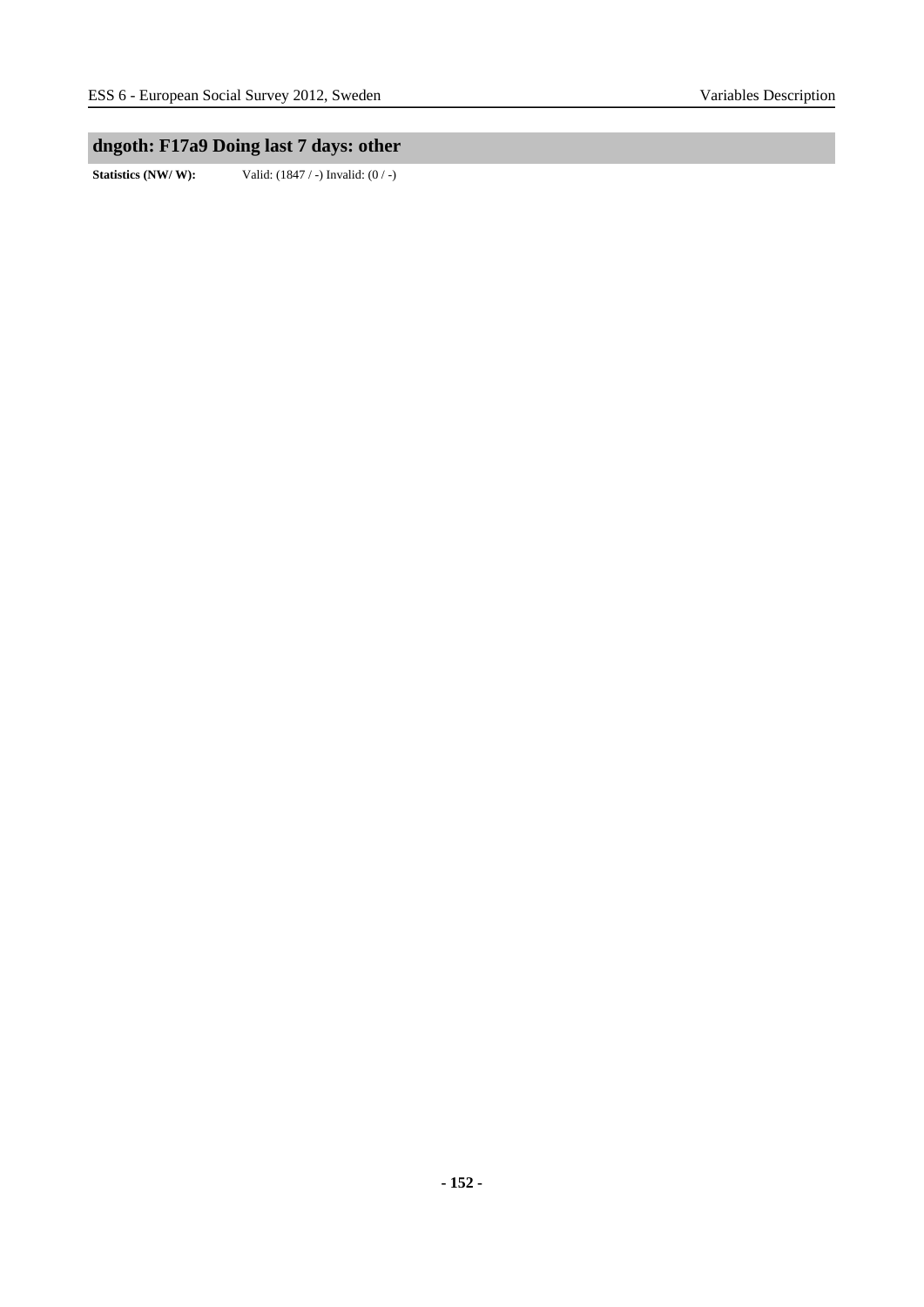# **Variables Description**

#### **Dataset contains 362 variable(s)**

#### **dngdk: F17a88 Doing last 7 days: don't know**

**Literal question:** Using this card, which of these descriptions applies to what you have been doing for the last 7 days? Don't know

| <b>Value</b>        | Label       |                                                         |      | Cases Percentage |        |
|---------------------|-------------|---------------------------------------------------------|------|------------------|--------|
| $\overline{0}$      | Ej markerad |                                                         | 1847 |                  | 100.0% |
|                     | Markerad    |                                                         |      |                  |        |
| <b>Information:</b> |             | Type: discrete, Format: numeric, Range: 0-1, Missing: * |      |                  |        |
| Statistics (NW/W):  |             | Valid: $(1847 / -)$ Invalid: $(0 / -)$                  |      |                  |        |

#### **dngref: F17a77 Doing last 7 days: refusal**

**Literal question:** Using this card, which of these descriptions applies to what you have been doing for the last 7 days? Refusal

| <b>Value</b>        | Label       |                                                         |          | Cases Percentage |        |
|---------------------|-------------|---------------------------------------------------------|----------|------------------|--------|
| $\overline{0}$      | Ej markerad |                                                         | 1847     |                  | 100.0% |
|                     | Markerad    |                                                         | $\theta$ |                  |        |
| <b>Information:</b> |             | Type: discrete, Format: numeric, Range: 0-1, Missing: * |          |                  |        |
| Statistics (NW/W):  |             | Valid: $(1847 / -)$ Invalid: $(0 / -)$                  |          |                  |        |

#### **dngna: F17a99 Doing last 7 days: no answer**

**Literal question:** Using this card, which of these descriptions applies to what you have been doing for the last 7 days? No answer

| <b>Value</b>        | Label       |                                                         | Cases Percentage |        |
|---------------------|-------------|---------------------------------------------------------|------------------|--------|
| $\overline{0}$      | Ej markerad | 1847                                                    |                  | 100.0% |
|                     | Markerad    |                                                         |                  |        |
| <b>Information:</b> |             | Type: discrete, Format: numeric, Range: 0-1, Missing: * |                  |        |
| Statistics (NW/W):  |             | Valid: $(1847 / -)$ Invalid: $(0 / -)$                  |                  |        |

#### **icomdng: F17b Interviewer code, one/more than one doing last 7 days**

| <b>Value</b>        | Label                                                     | Cases Percentage |       |
|---------------------|-----------------------------------------------------------|------------------|-------|
|                     | More than one coded                                       | 178<br>9.6%      |       |
| $\overline{2}$      | Only one coded                                            | 1669             | 90.4% |
| 9                   | Not available                                             | $\overline{0}$   |       |
| <b>Information:</b> | Type: discrete, Format: numeric, Range: 1-2, Missing: */9 |                  |       |
| Statistics (NW/W):  | Valid: $(1847 / -)$ Invalid: $(0 / -)$                    |                  |       |

#### **mainact: F17c Main activity last 7 days**

**Literal question:** Vilken av dessa passar bäst in på vad du har gjort under de senaste sju dagarna? Använd samma kort igen. Välj endast ett alternativ.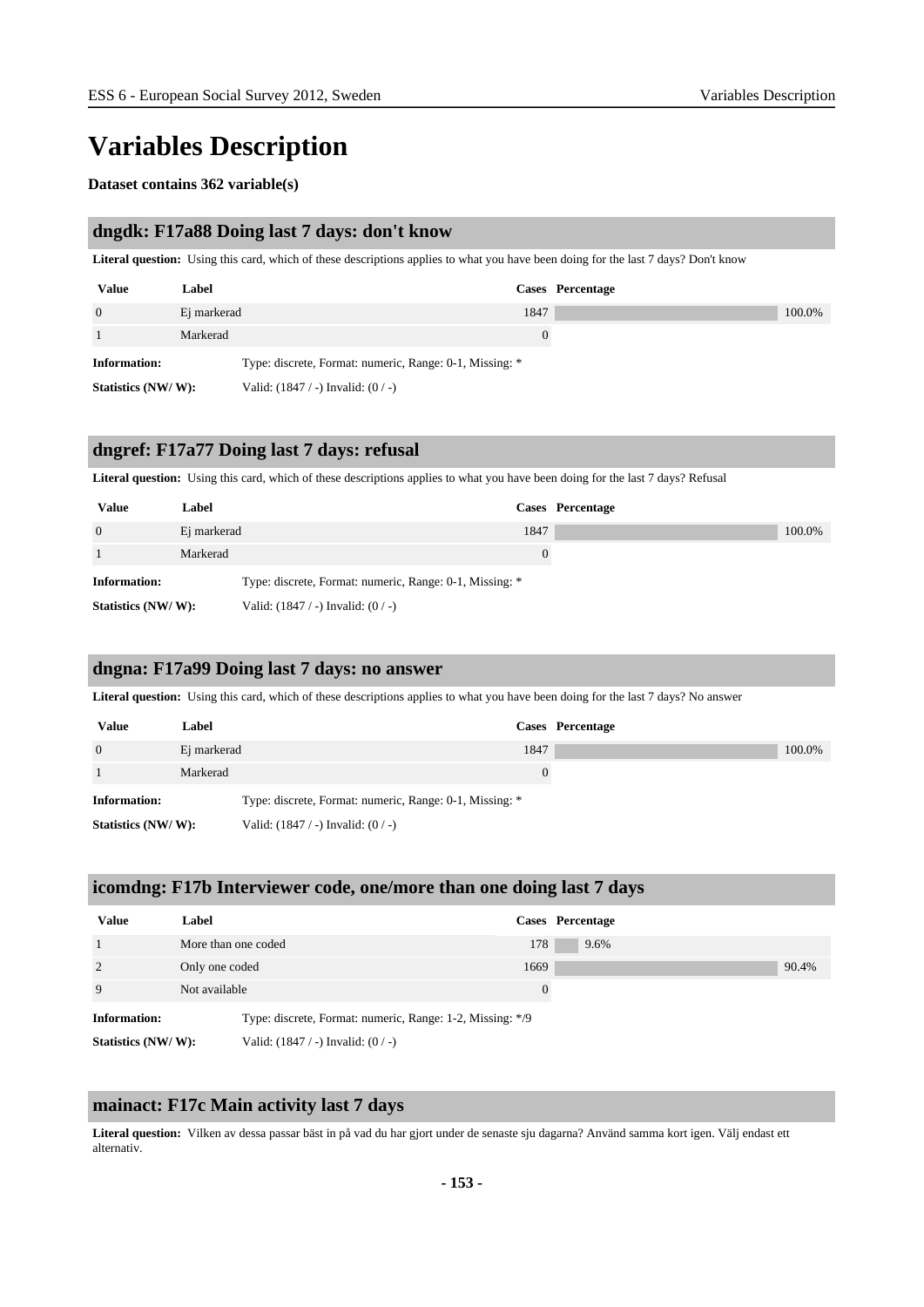| <b>Value</b>                                                                   | Label             |                                                                                                                                 |                | Cases Percentage |       |       |
|--------------------------------------------------------------------------------|-------------------|---------------------------------------------------------------------------------------------------------------------------------|----------------|------------------|-------|-------|
| $\mathbf{1}$                                                                   |                   | Förvärvsarbete (eller för tillfället ledig \ bortrest \ på<br>semester), (anställd, egenföretagare, arbetat i familjeföretaget) | 97             |                  |       | 55.1% |
| 2                                                                              | arbetsgivare)     | Utbildning, även under lov\ledighet (ej utbildning betald av en                                                                 | 14             | 8.0%             |       |       |
| 3                                                                              |                   | Arbetslös och aktivt arbetssökande                                                                                              | 6              | 3.4%             |       |       |
| $\overline{4}$                                                                 |                   | Arbetslös, vill ha ett arbete men är inte aktivt arbetssökande                                                                  | $\mathbf{1}$   | 0.6%             |       |       |
| 5                                                                              | funktionshinder)  | Sjukersättning (Förtidspension p.g.a. sjukdom eller                                                                             | 7              | 4.0%             |       |       |
| 6                                                                              | Ålderspensionerad |                                                                                                                                 | 32             |                  | 18.2% |       |
| 7                                                                              |                   | Militärtjänstgöring eller samhällstjänst                                                                                        | $\mathbf{0}$   |                  |       |       |
| 8                                                                              |                   | Skötte eget hushåll (ej som löneanställd)                                                                                       | 14             | 8.0%             |       |       |
| 9                                                                              | Annat             |                                                                                                                                 | 5 <sup>1</sup> | 2.8%             |       |       |
| 66                                                                             | Ej tillämpligt    |                                                                                                                                 | 1669           |                  |       |       |
| 77                                                                             | Vägrar            |                                                                                                                                 | $\mathbf{0}$   |                  |       |       |
| 88                                                                             | Vet ej            |                                                                                                                                 | 2              |                  |       |       |
| 99                                                                             | Inget svar        |                                                                                                                                 | 0              |                  |       |       |
| Type: discrete, Format: numeric, Range: 1-9, Missing: *<br><b>Information:</b> |                   |                                                                                                                                 |                |                  |       |       |
| Statistics (NW/W):                                                             |                   | Valid: $(176 / -)$ Invalid: $(1671 / -)$                                                                                        |                |                  |       |       |

### **mainact: F17c Main activity last 7 days**

### **mnactic: F17d Main activity, last 7 days. All respondents. Post coded**

| <b>Value</b>        | Label                                                                                                                               |              | Cases Percentage   |
|---------------------|-------------------------------------------------------------------------------------------------------------------------------------|--------------|--------------------|
| -1                  | Förvärvsarbete (eller för tillfället ledig \ bortrest \ $p\aa$<br>semester), (anställd, egenföretagare, arbetat i familjeföretaget) | 999          | 54.1%              |
| $\overline{2}$      | Utbildning, även under lov\ledighet (ej utbildning betald av en<br>arbetsgivare)                                                    | 222          | 12.0%              |
| 3                   | Arbetslös och aktivt arbetssökande                                                                                                  | 81           | 4.4%               |
| $\overline{4}$      | Arbetslös, vill ha ett arbete men är inte aktivt arbetssökande                                                                      |              | $14 \,   \, 0.8\%$ |
| 5                   | Sjukersättning (Förtidspension p.g.a. sjukdom eller<br>funktionshinder)                                                             | 64           | 3.5%               |
| 6                   | Alderspensionerad                                                                                                                   | 399          | 21.6%              |
| 7                   | Militärtjänstgöring eller samhällstjänst                                                                                            |              | $1 \ 0.1\%$        |
| 8                   | Skötte eget hushåll (ej som löneanställd)                                                                                           | 36           | 2.0%               |
| 9                   | Annat                                                                                                                               | 29           | 1.6%               |
| 66                  | Ej tillämpligt                                                                                                                      | $\mathbf{0}$ |                    |
| 77                  | Vägrar                                                                                                                              | $\mathbf{0}$ |                    |
| 88                  | Vet ej                                                                                                                              | 2            |                    |
| 99                  | Inget svar                                                                                                                          | $\mathbf{0}$ |                    |
| <b>Information:</b> | Type: discrete, Format: numeric, Range: 1-9, Missing: *                                                                             |              |                    |

**Statistics (NW/ W):** Valid: (1845 / -) Invalid: (2 / -)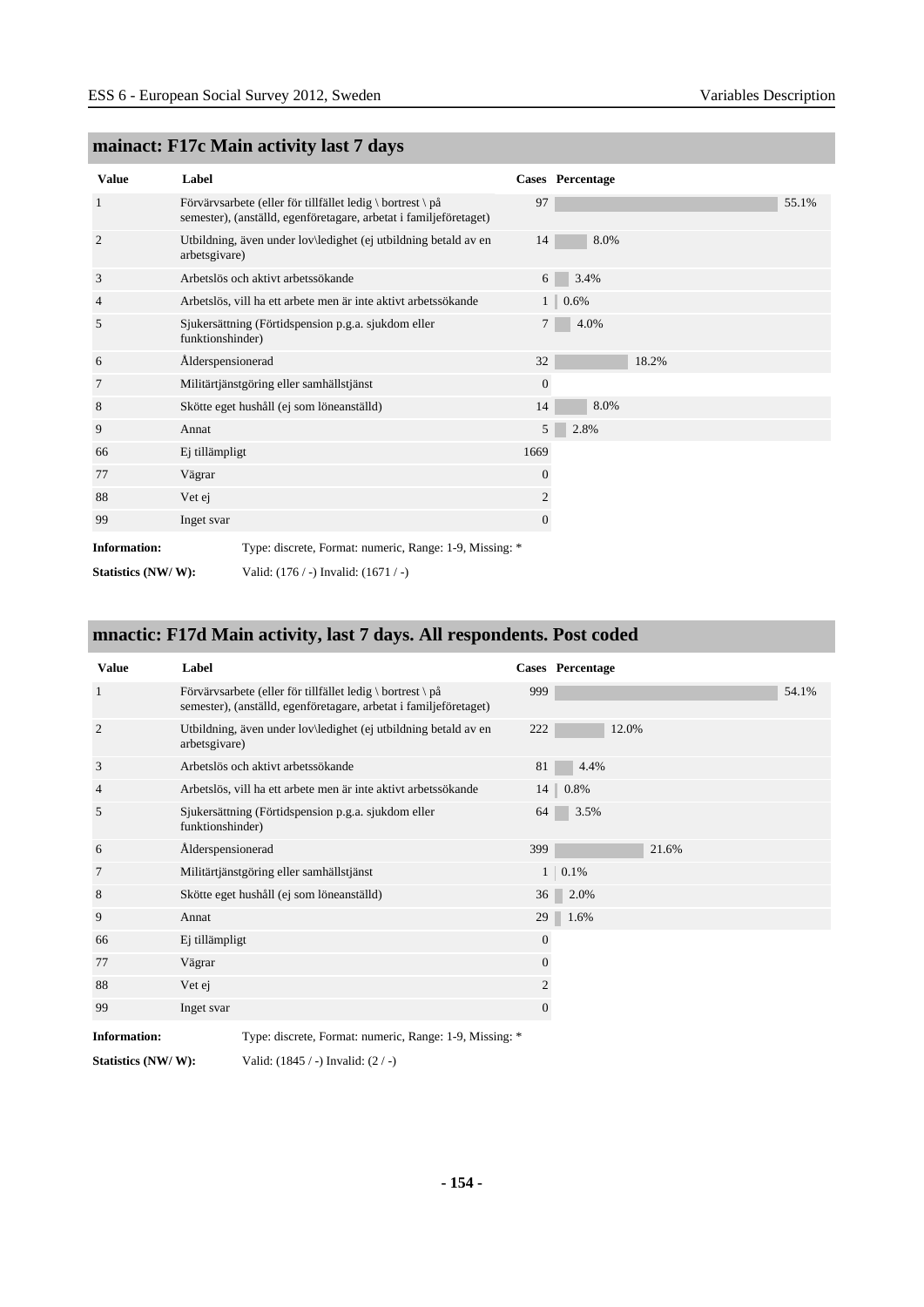| <b>Value</b>        | Label                                                       | Cases Percentage |
|---------------------|-------------------------------------------------------------|------------------|
|                     | UP i förvärvsarbete på F17A (kod 1 på F17A)                 | 1023             |
| 2                   | UP inte i förvärvsarbete på F17A (alla ej kodade 1 på F17A) | 824              |
| 9                   | Inte tillgänglig                                            | $\Omega$         |
| <b>Information:</b> | Type: discrete, Format: numeric, Range: 1-2, Missing: */9   |                  |
| Statistics (NW/W):  | Valid: $(1847 / -)$ Invalid: $(0 / -)$                      |                  |

#### **icpdwrk: F17e Interviewer code, respondent in paid work**

### **crpdwk: F18 Control paid work last 7 days**

Literal question: Can I just check, did you do any paid work of an hour or more in the last seven days?

| <b>Value</b>        | Label                                    | Cases Percentage                                        |
|---------------------|------------------------------------------|---------------------------------------------------------|
| <sup>1</sup>        | Ja                                       | 86                                                      |
| 2                   | Nej                                      | 738                                                     |
| 6                   | Ej tillämpligt                           | 1023                                                    |
| $7\phantom{.0}$     | Vägrar                                   | $\theta$                                                |
| 8                   | Vet ej                                   | $\theta$                                                |
| 9                   | Inget svar                               | $\theta$                                                |
| <b>Information:</b> |                                          | Type: discrete, Format: numeric, Range: 1-2, Missing: * |
| Statistics (NW/W):  | Valid: $(824 / -)$ Invalid: $(1023 / -)$ |                                                         |

#### **pdjobev: F19 Ever had a paid job**

#### Literal question: Have you ever had a paid job?

| <b>Value</b>        | Label                                                   | <b>Cases</b> Percentage |       |
|---------------------|---------------------------------------------------------|-------------------------|-------|
| $\overline{1}$      | Ja                                                      | 635                     | 86.0% |
| $\overline{2}$      | Nej                                                     | 103                     | 14.0% |
| 6                   | Ej tillämpligt                                          | 1109                    |       |
| $7\phantom{.0}$     | Vägrar                                                  | $\Omega$                |       |
| 8                   | Vet ej                                                  | $\Omega$                |       |
| 9                   | Inget svar                                              | $\Omega$                |       |
| <b>Information:</b> | Type: discrete, Format: numeric, Range: 1-2, Missing: * |                         |       |
| Statistics (NW/W):  | Valid: (738 / -) Invalid: (1109 / -)                    |                         |       |

#### **pdjobyr: F20 Year last in paid job**

Literal question: In what year were you last in a paid job?

| <b>Value</b> | Label          |          | Cases Percentage |
|--------------|----------------|----------|------------------|
| 6666         | Ej tillämpligt | 1212     |                  |
| 7777         | Vägrar         | $\theta$ |                  |
| 8888         | Vet ej         | $\theta$ |                  |
| 9999         | Inget svar     |          |                  |
|              |                |          |                  |

**Information:** Type: continuous, Format: numeric, Range: 1956-2012, Missing: \*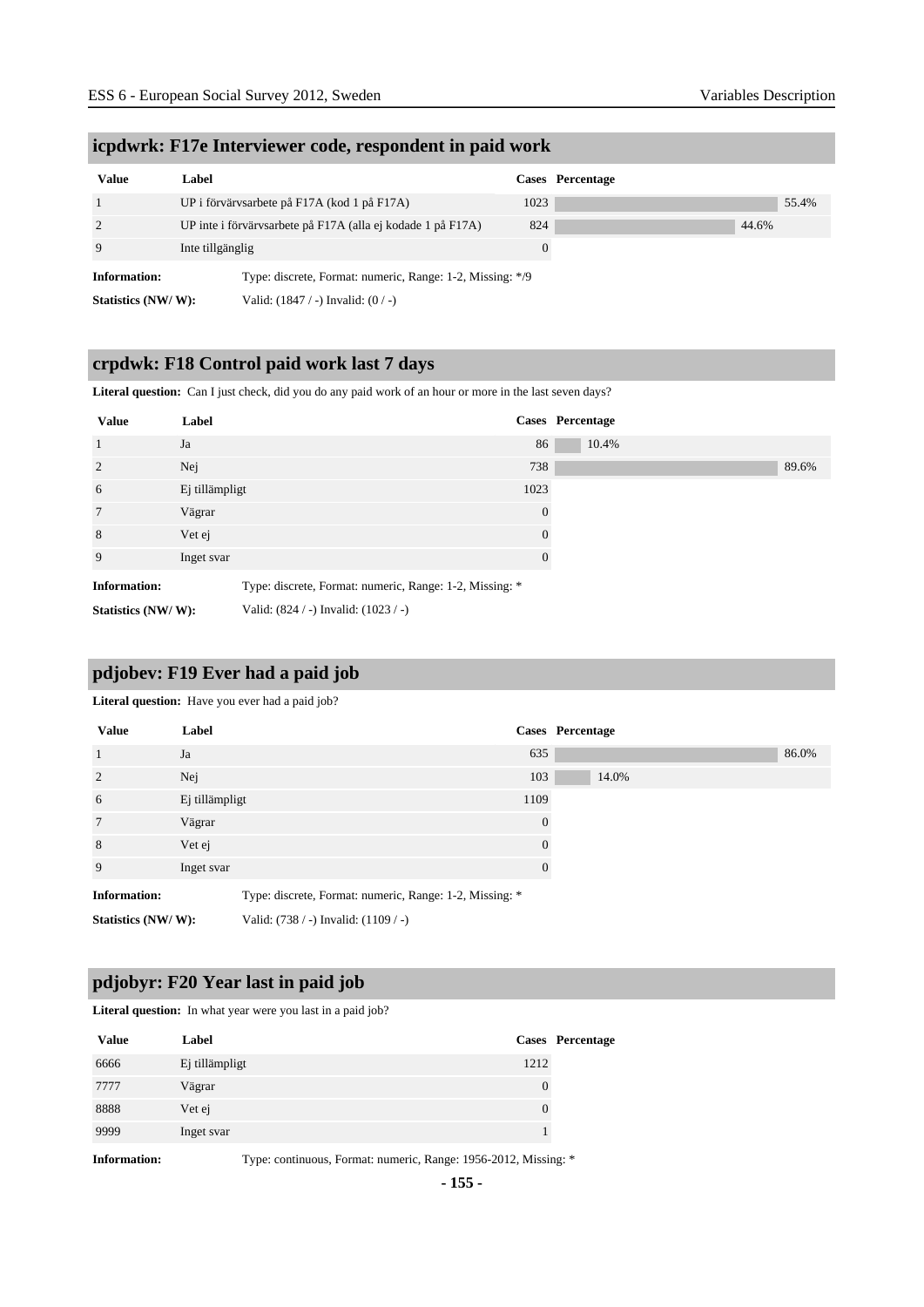#### **pdjobyr: F20 Year last in paid job**

**Statistics (NW/ W):** Valid: (634 / -) Invalid: (1213 / -) Mean: (2004.998 / -) StdDev: (8.631 / -)

#### **emplrel: F21 Employment relation**

Literal question: In your main job are/were you...

| <b>Value</b>        | Label           |                                                         |                | Cases Percentage |
|---------------------|-----------------|---------------------------------------------------------|----------------|------------------|
| <sup>1</sup>        | Anställd        |                                                         | 1493           | 86.1%            |
| 2                   | Egen företagare |                                                         | 189            | 10.9%            |
| 3                   |                 | Arbetande i familjeföretaget                            |                | 52 3.0%          |
| 6                   | Ej tillämplig   |                                                         | 103            |                  |
| $7\phantom{.0}$     | Vägrar          |                                                         | $\theta$       |                  |
| 8                   | Vet ej          |                                                         | 10             |                  |
| 9                   | Inget svar      |                                                         | $\overline{0}$ |                  |
| <b>Information:</b> |                 | Type: discrete, Format: numeric, Range: 1-3, Missing: * |                |                  |
| Statistics (NW/W):  |                 | Valid: (1734 / -) Invalid: (113 / -)                    |                |                  |

#### **emplno: F22 Number of employees respondent has/had**

Literal question: How many employees (if any) do/did you have?

| <b>Value</b>        | Label          |                                                                               | <b>Cases</b> Percentage |
|---------------------|----------------|-------------------------------------------------------------------------------|-------------------------|
| 66666               | Ej tillgänglig | 1658                                                                          |                         |
| 77777               | Vägrar         | 0                                                                             |                         |
| 88888               | Vet ej         | 0                                                                             |                         |
| 99999               | Inget svar     | $\Omega$                                                                      |                         |
| <b>Information:</b> |                | Type: continuous, Format: numeric, Range: 0-3000, Missing: *                  |                         |
| Statistics (NW/W):  |                | Valid: (189 / -) Invalid: (1658 / -) Mean: (20.709 / -) StdDev: (218.268 / -) |                         |

#### **wrkctra: F23 Employment contract unlimited or limited duration**

Literal question: Do/did you have a work contract of ...

| <b>Value</b>        | Label                                                   |              | Cases Percentage |
|---------------------|---------------------------------------------------------|--------------|------------------|
| $\overline{1}$      | Tillsvidareanställd                                     | 1243         | 80.3%            |
| 2                   | Tidsbegränsat anställd                                  | 233          | 15.1%            |
| 3                   | Har \ hade du inget anställningsbevis?                  | 71           | 4.6%             |
| 6                   | Ej tillämplig                                           | 292          |                  |
| $7\phantom{.0}$     | Vägrar                                                  | $\theta$     |                  |
| 8                   | Vet ej                                                  | 8            |                  |
| 9                   | Inget svar                                              | $\mathbf{0}$ |                  |
| <b>Information:</b> | Type: discrete, Format: numeric, Range: 1-3, Missing: * |              |                  |
| Statistics (NW/W):  | Valid: $(1547 / -)$ Invalid: $(300 / -)$                |              |                  |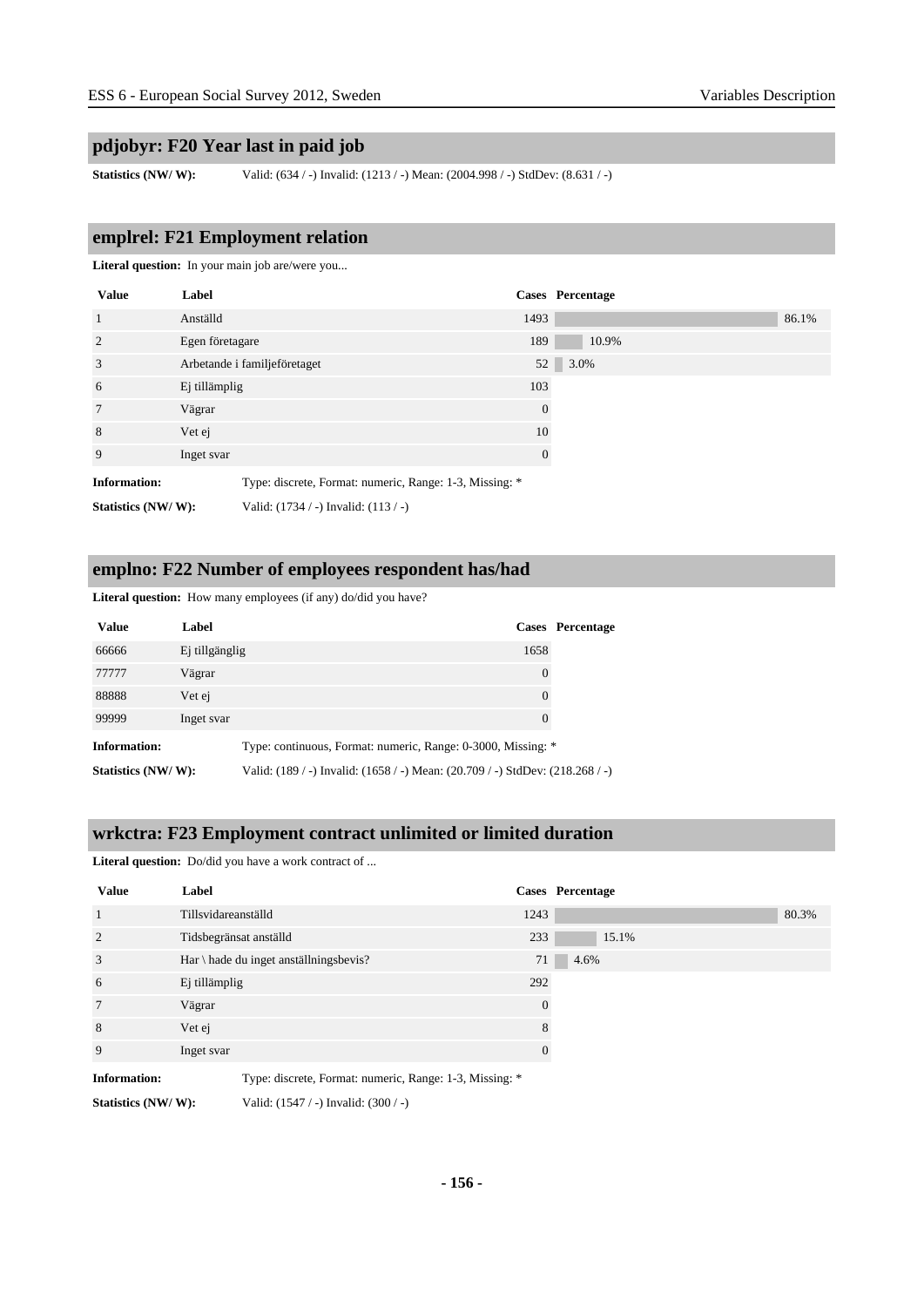#### **estsz: F24 Establishment size**

**Literal question:** Including yourself, about how many people are/were employed at the place where you usually work/worked?

| <b>Value</b>                                                                   | Label          |                                      |              | <b>Cases</b> Percentage |       |       |
|--------------------------------------------------------------------------------|----------------|--------------------------------------|--------------|-------------------------|-------|-------|
| $\mathbf{1}$                                                                   | Under 10       |                                      | 502          |                         |       | 29.3% |
| $\overline{2}$                                                                 | 10 till 24     |                                      | 343          |                         | 20.0% |       |
| 3                                                                              | 25 till 99     |                                      | 443          |                         |       | 25.8% |
| $\overline{4}$                                                                 | 100 till 499   |                                      | 245          | 14.3%                   |       |       |
| 5                                                                              | 500 eller fler |                                      | 183          | 10.7%                   |       |       |
| 6                                                                              | Ej tillämplig  |                                      | 103          |                         |       |       |
| $7\phantom{.0}$                                                                | Vägrar         |                                      | $\theta$     |                         |       |       |
| 8                                                                              | Vet ej         |                                      | 28           |                         |       |       |
| 9                                                                              | Inget svar     |                                      | $\mathbf{0}$ |                         |       |       |
| <b>Information:</b><br>Type: discrete, Format: numeric, Range: 1-5, Missing: * |                |                                      |              |                         |       |       |
| Statistics (NW/W):                                                             |                | Valid: (1716 / -) Invalid: (131 / -) |              |                         |       |       |

#### **jbspv: F25 Responsible for supervising other employees**

Literal question: In your main job, do/did you have any responsibility for supervising the work of other employees?

| <b>Value</b>        | Label          |                                                         | Cases Percentage |       |       |
|---------------------|----------------|---------------------------------------------------------|------------------|-------|-------|
| <sup>1</sup>        | Ja             | 606                                                     |                  | 34.9% |       |
| 2                   | Nej            | 1131                                                    |                  |       | 65.1% |
| 6                   | Ej tillämpligt | 103                                                     |                  |       |       |
| $7\phantom{.0}$     | Vägrar         | $\overline{0}$                                          |                  |       |       |
| 8                   | Vet ej         |                                                         |                  |       |       |
| 9                   | Inget svar     | $\Omega$                                                |                  |       |       |
| <b>Information:</b> |                | Type: discrete, Format: numeric, Range: 1-2, Missing: * |                  |       |       |
| Statistics (NW/W):  |                | Valid: $(1737 / -)$ Invalid: $(110 / -)$                |                  |       |       |

#### **njbspv: F26 Number of people responsible for in job**

Literal question: How many people are/were you responsible for?

| <b>Value</b>       | Label         |                                                                              | Cases Percentage |
|--------------------|---------------|------------------------------------------------------------------------------|------------------|
| 66666              | Ej tillämplig | 1241                                                                         |                  |
| 77777              | Vägrar        | $\overline{0}$                                                               |                  |
| 88888              | Vet ej        | $\overline{0}$                                                               |                  |
| 99999              | Inget svar    | $\theta$                                                                     |                  |
| Information:       |               | Type: continuous, Format: numeric, Range: 0-3000, Missing: *                 |                  |
| Statistics (NW/W): |               | Valid: (606 / -) Invalid: (1241 / -) Mean: (22.37 / -) StdDev: (141.602 / -) |                  |

#### **wkdcorga: F27 Allowed to decide how daily work is organised**

**Pre-question:** I am going to read out a list of things about your working life.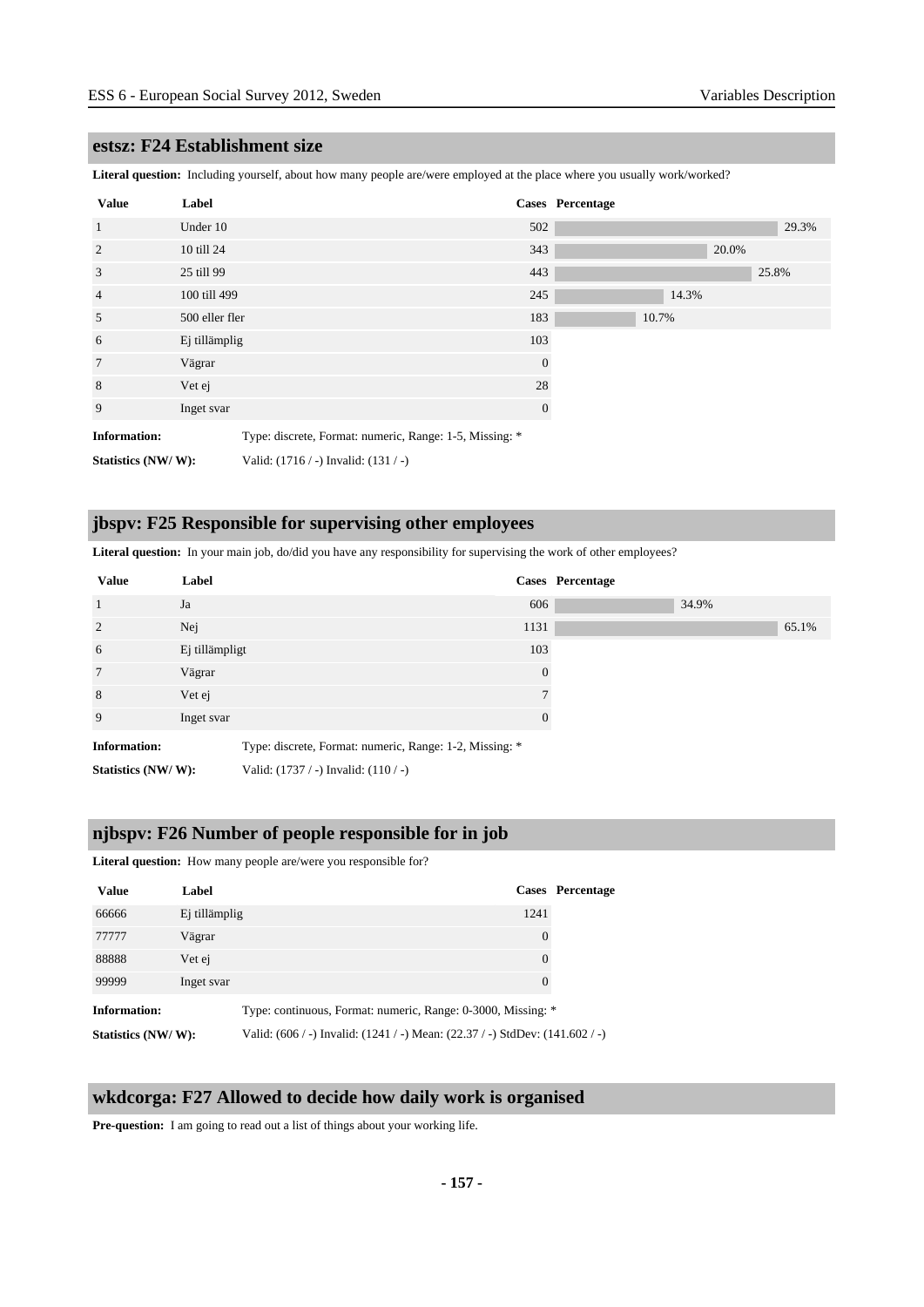#### **wkdcorga: F27 Allowed to decide how daily work is organised**

**Literal question:** Using this card, please say how much the management at your work allows/allowed you? ?to decide how your own daily work is/was organised?

| <b>Value</b>                                                   | Label          |                                                          |                  | Cases Percentage |       |       |       |
|----------------------------------------------------------------|----------------|----------------------------------------------------------|------------------|------------------|-------|-------|-------|
| $\mathbf{0}$                                                   |                | Jag har\hade inget inflytande                            | 112              | 6.5%             |       |       |       |
| $\mathbf{1}$                                                   | 1              |                                                          |                  | $17 \ 1.0\%$     |       |       |       |
| $\boldsymbol{2}$                                               | $\overline{c}$ |                                                          | 41               | 2.4%             |       |       |       |
| $\mathfrak{Z}$                                                 | 3              |                                                          | 60               | 3.5%             |       |       |       |
| $\overline{4}$                                                 | $\overline{4}$ |                                                          | 31               | 1.8%             |       |       |       |
| 5                                                              | 5              |                                                          | 92               | 5.3%             |       |       |       |
| 6                                                              | 6              |                                                          | 79               | 4.6%             |       |       |       |
| 7                                                              | $\tau$         |                                                          | 214              |                  | 12.3% |       |       |
| 8                                                              | 8              |                                                          | 370              |                  |       | 21.3% |       |
| 9                                                              | 9              |                                                          | 231              |                  | 13.3% |       |       |
| 10                                                             |                | Jag har\hade full kontroll                               | 489              |                  |       |       | 28.2% |
| 66                                                             | Ej tillämpligt |                                                          | 103              |                  |       |       |       |
| 77                                                             | Vägrar         |                                                          | $\boldsymbol{0}$ |                  |       |       |       |
| 88                                                             | Vet ej         |                                                          | 8                |                  |       |       |       |
| 99                                                             | Inget svar     |                                                          | $\mathbf{0}$     |                  |       |       |       |
| <b>Information:</b>                                            |                | Type: discrete, Format: numeric, Range: 0-10, Missing: * |                  |                  |       |       |       |
| Valid: $(1736 / -)$ Invalid: $(111 / -)$<br>Statistics (NW/W): |                |                                                          |                  |                  |       |       |       |

### **iorgact: F28 Allowed to influence policy decisions about activities of organisation**

Literal question: Using this card, please say how much the management at your work allows/allowed you? ?to influence policy decisions about the activities of the organisation?

| <b>Value</b>        | Label                                                    |              | Cases Percentage |
|---------------------|----------------------------------------------------------|--------------|------------------|
| $\mathbf{0}$        | Jag har\hade inget inflytande                            | 281          | 16.3%            |
| $\mathbf{1}$        | $\mathbf{1}$                                             | 79           | 4.6%             |
| $\overline{2}$      | $\overline{c}$                                           | 118          | 6.8%             |
| 3                   | 3                                                        | 125          | 7.2%             |
| $\overline{4}$      | $\overline{4}$                                           | 85           | 4.9%             |
| 5                   | 5                                                        | 183          | 10.6%            |
| 6                   | 6                                                        | 128          | 7.4%             |
| $\tau$              | $7\phantom{.0}$                                          | 204          | 11.8%            |
| 8                   | 8                                                        | 207          | 12.0%            |
| 9                   | 9                                                        | 80           | 4.6%             |
| 10                  | Jag har\hade full kontroll                               | 237          | 13.7%            |
| 66                  | Ej tillämpligt                                           | 103          |                  |
| 77                  | Vägrar                                                   | $\mathbf{0}$ |                  |
| 88                  | Vet ej                                                   | 17           |                  |
| 99                  | Inget svar                                               | $\mathbf{0}$ |                  |
| <b>Information:</b> | Type: discrete, Format: numeric, Range: 0-10, Missing: * |              |                  |

**Statistics (NW/ W):** Valid: (1727 / -) Invalid: (120 / -)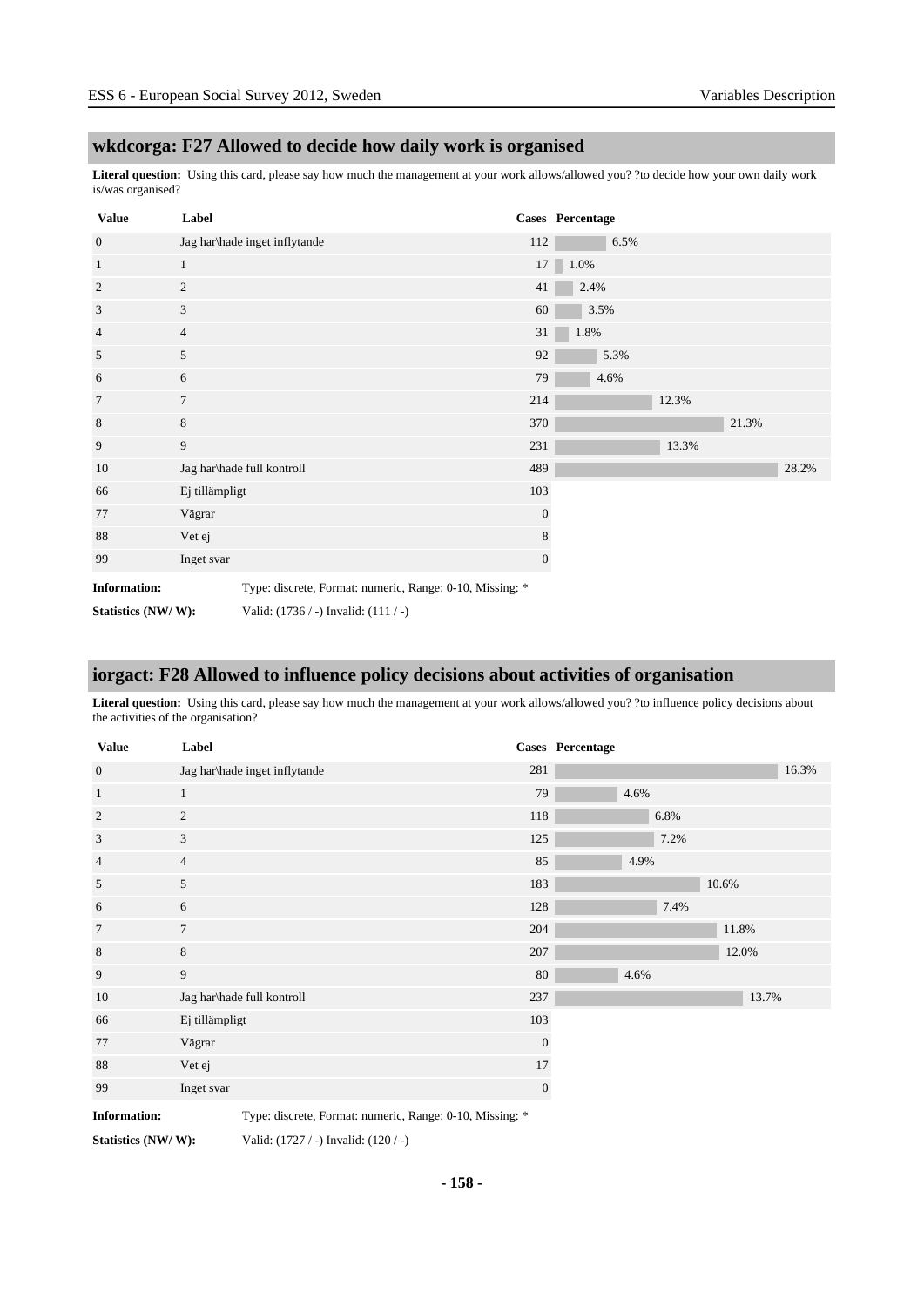#### **iorgact: F28 Allowed to influence policy decisions about activities of organisation**

#### **wkhct: F29 Total contracted hours per week in main job overtime excluded**

Literal question: What are/were your total 'basic' or contracted hours each week (in your main job), excluding any paid and unpaid overtime?

| <b>Value</b>        | Label          |                                                                              | <b>Cases</b> Percentage |
|---------------------|----------------|------------------------------------------------------------------------------|-------------------------|
| 666                 | Ej tillämpligt | 103                                                                          |                         |
| 777                 | Vägrar         | $\theta$                                                                     |                         |
| 888                 | Vet ej         | 16                                                                           |                         |
| 999                 | Inget svar     | $\Omega$                                                                     |                         |
| <b>Information:</b> |                | Type: continuous, Format: numeric, Range: 0-80, Missing: *                   |                         |
| Statistics (NW/W):  |                | Valid: (1728 / -) Invalid: (119 / -) Mean: (36.338 / -) StdDev: (10.455 / -) |                         |

#### **wkhtot: F30 Total hours normally worked per week in main job overtime included**

Literal question: Regardless of your basic or contracted hours, how many hours do/did you normally work a week (in your main job), including any paid or unpaid overtime

| <b>Value</b>        | Label          |                                                                              | Cases Percentage |
|---------------------|----------------|------------------------------------------------------------------------------|------------------|
| 666                 | Ej tillämpligt | 103                                                                          |                  |
| 777                 | Vägrar         | 0                                                                            |                  |
| 888                 | Vet ej         | 7                                                                            |                  |
| 999                 | Inget svar     | $\theta$                                                                     |                  |
| <b>Information:</b> |                | Type: continuous, Format: numeric, Range: 0-126, Missing: *                  |                  |
| Statistics (NW/W):  |                | Valid: (1737 / -) Invalid: (110 / -) Mean: (38.744 / -) StdDev: (12.458 / -) |                  |

#### **nacer2: F31 Industry, NACE rev.2**

Literal question: What does/did the firm/organisation you work/worked for mainly make or do?

| <b>Value</b>   | Label                                                           |                | Cases Percentage |
|----------------|-----------------------------------------------------------------|----------------|------------------|
| 1              | Crop and animal production, hunting and related service acti    | 29             | 1.7%             |
| $\overline{2}$ | Forestry and logging                                            | 13             | 0.8%             |
| 3              | Fishing and aquaculture                                         | $\overline{0}$ |                  |
| 5              | Mining of coal and lignite                                      | 1 <sup>1</sup> | 0.1%             |
| 6              | Extraction of crude petroleum and natural gas                   |                | $1 \ 0.1\%$      |
| 7              | Mining of metal ores                                            | $\overline{0}$ |                  |
| 8              | Other mining and quarrying                                      | 1              | 0.1%             |
| 9              | Mining support service activities                               | 1 <sup>1</sup> | 0.1%             |
| 10             | Manufacture of food products                                    | 25             | 1.4%             |
| 11             | Manufacture of beverages                                        | $\overline{0}$ |                  |
| 12             | Manufacture of tobacco products                                 | $\mathbf{0}$   |                  |
| 13             | Manufacture of textiles                                         | 8              | 0.5%             |
| 14             | Manufacture of wearing apparel                                  | $\overline{0}$ |                  |
| 15             | Manufacture of leather and related products                     | 1              | 0.1%             |
| 16             | Manufacture of wood and of products of wood and cork,<br>except | 14             | 0.8%             |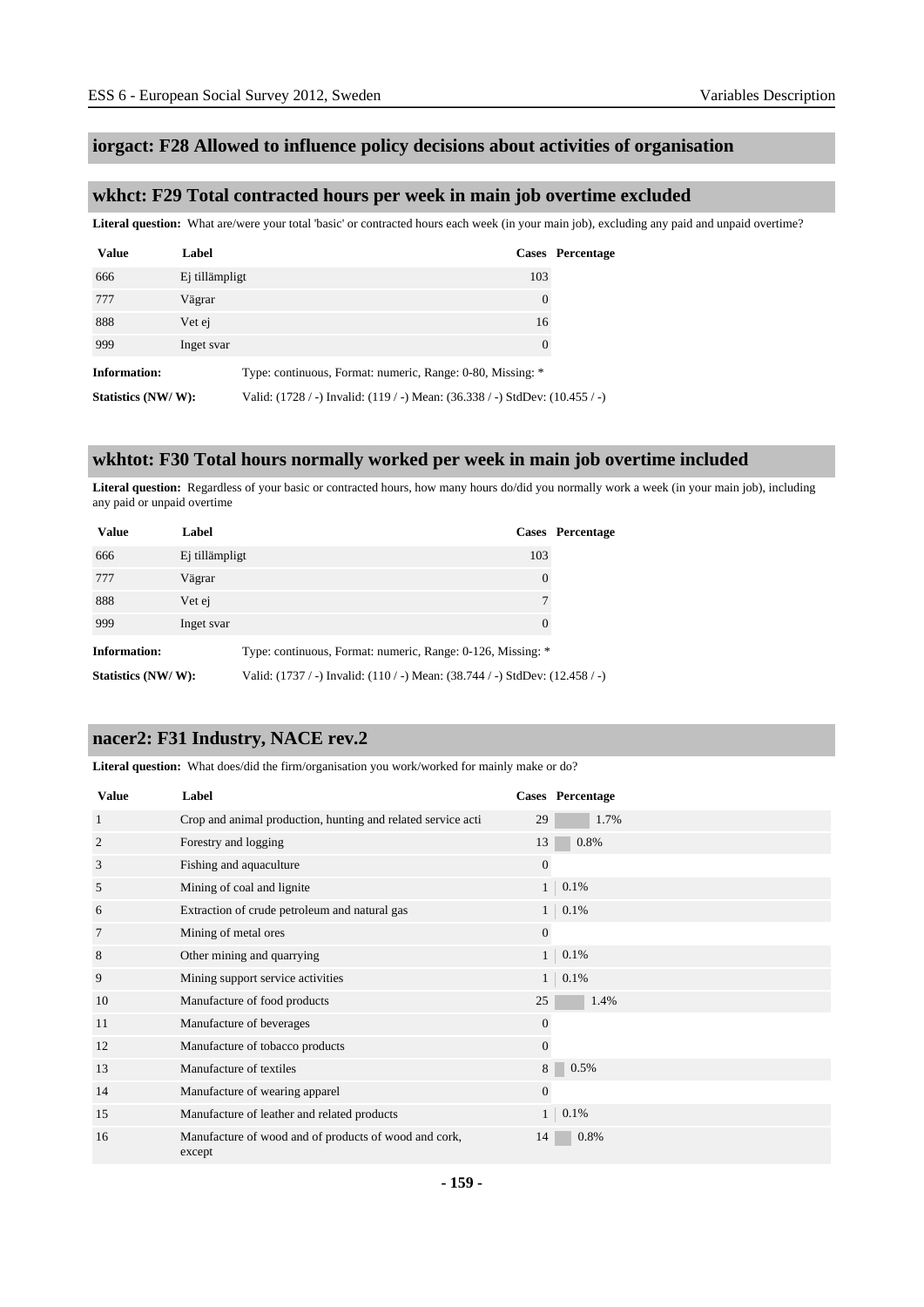### **nacer2: F31 Industry, NACE rev.2**

| <b>Value</b> | Label                                                           |                  | Cases Percentage       |
|--------------|-----------------------------------------------------------------|------------------|------------------------|
| 17           | Manufacture of paper and paper products                         | 15               | 0.9%                   |
| 18           | Printing and reproduction of recorded media                     | 10               | 0.6%                   |
| 19           | Manufacture of coke and refined petroleum products              | $\mathbf{0}$     |                        |
| 20           | Manufacture of chemicals and chemical products                  | 6                | 0.3%                   |
| 21           | Manufacture of basic pharmaceutical products and<br>pharmaceuti |                  | 3 <sup>1</sup><br>0.2% |
| 22           | Manufacture of rubber and plastic products                      | 7                | 0.4%                   |
| 23           | Manufacture of other non-metallic mineral products              | 5                | 0.3%                   |
| 24           | Manufacture of basic metals                                     | 22               | 1.3%                   |
| 25           | Manufacture of fabricated metal products, except machinery a    | 14               | 0.8%                   |
| 26           | Manufacture of computer, electronic and optical products        | 10               | 0.6%                   |
| 27           | Manufacture of electrical equipment                             |                  | 0.4%                   |
| 28           | Manufacture of machinery and equipment n.e.c.                   | 25               | 1.4%                   |
| 29           | Manufacture of motor vehicles, trailers and semi-trailers       | 24               | 1.4%                   |
| 30           | Manufacture of other transport equipment                        | 9                | 0.5%                   |
| 31           | Manufacture of furniture                                        | 5                | 0.3%                   |
| 32           | Other manufacturing                                             | 12               | 0.7%                   |
| 33           | Repair and installation of machinery and equipment              | 16               | 0.9%                   |
| 35           | Electricity, gas, steam and air conditioning supply             | 17               | 1.0%                   |
| 36           | Water collection, treatment and supply                          | $\boldsymbol{0}$ |                        |
| 37           | Sewerage                                                        | $\boldsymbol{0}$ |                        |
| 38           | Waste collection, treatment and disposal activities; materia    | $\mathbf{1}$     | 0.1%                   |
| 39           | Remediation activities and other waste management services      | $\boldsymbol{0}$ |                        |
| 41           | Construction of buildings                                       | 34               | 2.0%                   |
| 42           | Civil engineering                                               | 18               | 1.0%                   |
| 43           | Specialised construction activities                             | 49               | 2.8%                   |
| 45           | Wholesale and retail trade and repair of motor vehicles and     | 19               | 1.1%                   |
| 46           | Wholesale trade, except of motor vehicles and motorcycles       | 40               | 2.3%                   |
| 47           | Retail trade, except of motor vehicles and motorcycles          | 164              | 9.5%                   |
| 49           | Land transport and transport via pipelines                      | 71               | 4.1%                   |
| 50           | Water transport                                                 |                  | 4<br>0.2%              |
| 51           | Air transport                                                   |                  | 0.3%<br>5 <sup>1</sup> |
| 52           | Warehousing and support activities for transportation           | 16               | 0.9%                   |
| 53           | Postal and courier activities                                   | 19               | 1.1%                   |
| 55           | Accommodation                                                   | 16               | 0.9%                   |
| 56           | Food and beverage service activities                            | 52               | 3.0%                   |
| 58           | Publishing activities                                           | 7                | 0.4%                   |
| 59           | Motion picture, video and television programme production, s    |                  | 0.3%<br>5 <sup>1</sup> |
| 60           | Programming and broadcasting activities                         | 1 <sup>1</sup>   | 0.1%                   |
| 61           | Telecommunications                                              | 17               | 1.0%                   |
| 62           | Computer programming, consultancy and related activities        | 24               | 1.4%                   |
| 63           | Information service activities                                  |                  | $3   0.2\%$            |
| 64           | Financial service activities, except insurance and pension f    | 17               | 1.0%                   |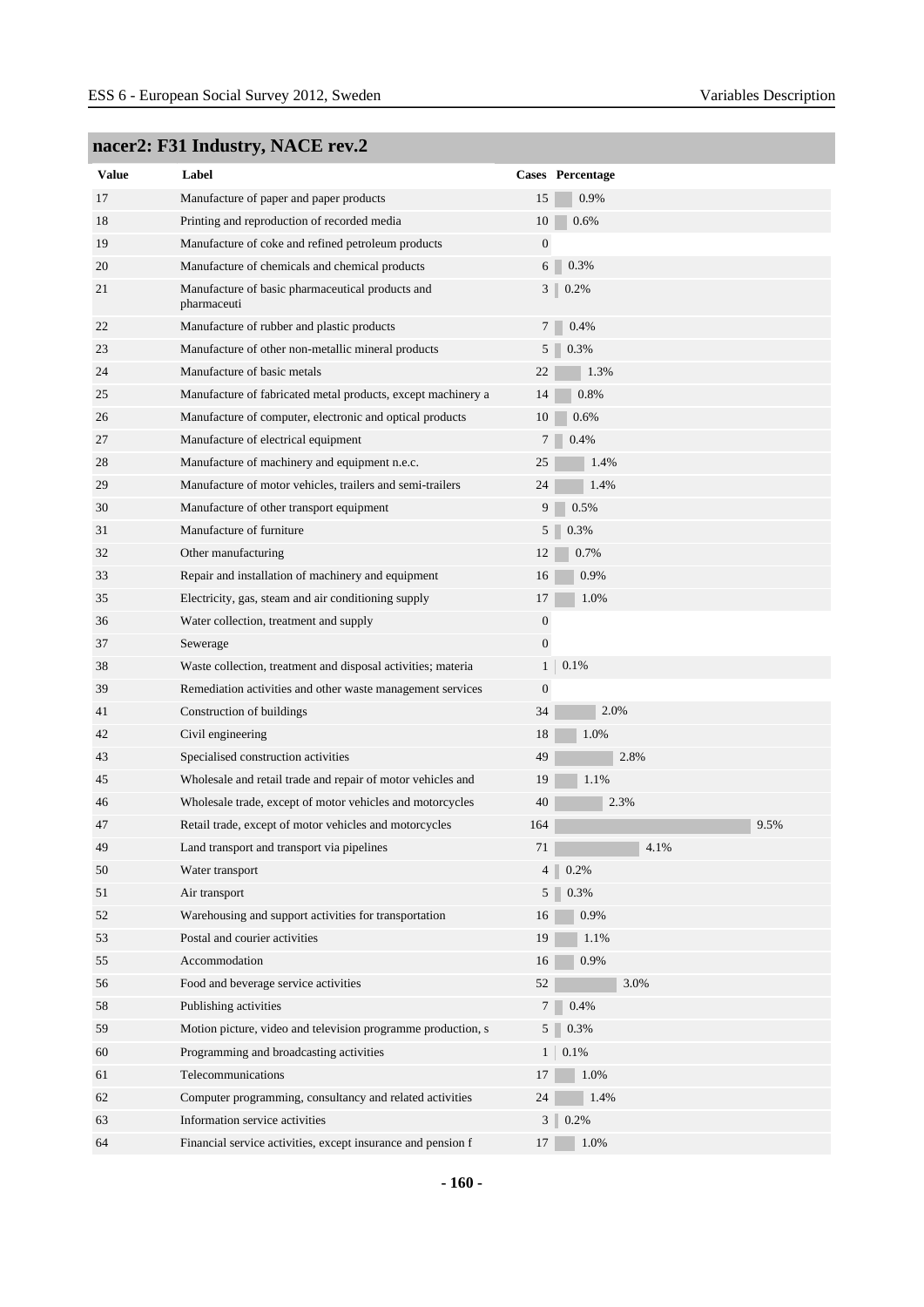| <b>Value</b>        | Label                  |                                                              |                  | Cases Percentage |
|---------------------|------------------------|--------------------------------------------------------------|------------------|------------------|
| 65                  |                        | Insurance, reinsurance and pension funding, except compulsor | 7                | 0.4%             |
| 66                  |                        | Activities auxiliary to financial services and insurance act | $\boldsymbol{0}$ |                  |
| 68                  | Real estate activities |                                                              | 11               | 0.6%             |
| 69                  |                        | Legal and accounting activities                              | 36               | 2.1%             |
| 70                  |                        | Activities of head offices; management consultancy activitie | 11               | 0.6%             |
| 71                  |                        | Architectural and engineering activities; technical testing  | 16               | 0.9%             |
| 72                  |                        | Scientific research and development                          | 10               | 0.6%             |
| 73                  |                        | Advertising and market research                              | 9                | 0.5%             |
| 74                  |                        | Other professional, scientific and technical activities      | 8                | 0.5%             |
| 75                  | Veterinary activities  |                                                              | 2                | 0.1%             |
| 77                  |                        | Rental and leasing activities                                | 4                | 0.2%             |
| 78                  |                        | <b>Employment activities</b>                                 | 11               | 0.6%             |
| 79                  |                        | Travel agency, tour operator and other reservation service a | 8                | 0.5%             |
| 80                  |                        | Security and investigation activities                        | 7                | 0.4%             |
| 81                  |                        | Services to buildings and landscape activities               | 53               | 3.1%             |
| 82                  |                        | Office administrative, office support and other business sup | 21               | 1.2%             |
| 84                  |                        | Public administration and defence; compulsory social securit | 83               | 4.8%             |
| 85                  | Education              |                                                              | 184              | 10.6%            |
| 86                  |                        | Human health activities                                      | 187              | 10.8%            |
| 87                  |                        | Residential care activities                                  | 62               | 3.6%             |
| 88                  |                        | Social work activities without accommodation                 | 29               | 1.7%             |
| 90                  |                        | Creative, arts and entertainment activities                  | 19               | 1.1%             |
| 91                  |                        | Libraries, archives, museums and other cultural activities   | $\overline{c}$   | 0.1%             |
| 92                  |                        | Gambling and betting activities                              | 1                | 0.1%             |
| 93                  |                        | Sports activities and amusement and recreation activities    | 29               | 1.7%             |
| 94                  |                        | Activities of membership organisations                       | 21               | 1.2%             |
| 95                  |                        | Repair of computers and personal and household goods         | 5 <sup>1</sup>   | 0.3%             |
| 96                  |                        | Other personal service activities                            | 6                | 0.3%             |
| 97                  |                        | Activities of households as employers of domestic personnel  | 2                | 0.1%             |
| 98                  |                        | Undifferentiated goods- and services-producing activities of | 0                |                  |
| 99                  |                        | Activities of extraterritorial organisations and bodies      | $\mathbf{1}$     | 0.1%             |
| 666                 | Not applicable         |                                                              | 103              |                  |
| 777                 | Refusal                |                                                              | $\mathbf{1}$     |                  |
| 888                 | Don't know             |                                                              | 14               |                  |
| 999                 | No answer              |                                                              | $\,1$            |                  |
| <b>Information:</b> |                        | Type: discrete, Format: numeric, Range: 1-99, Missing: *     |                  |                  |
| Statistics (NW/W):  |                        | Valid: (1728 / -) Invalid: (119 / -)                         |                  |                  |

### **nacer2: F31 Industry, NACE rev.2**

### **tporgwk: F32 What type of organisation work/worked for**

**Literal question:** Which of the types of organisation on this card do/did you work for?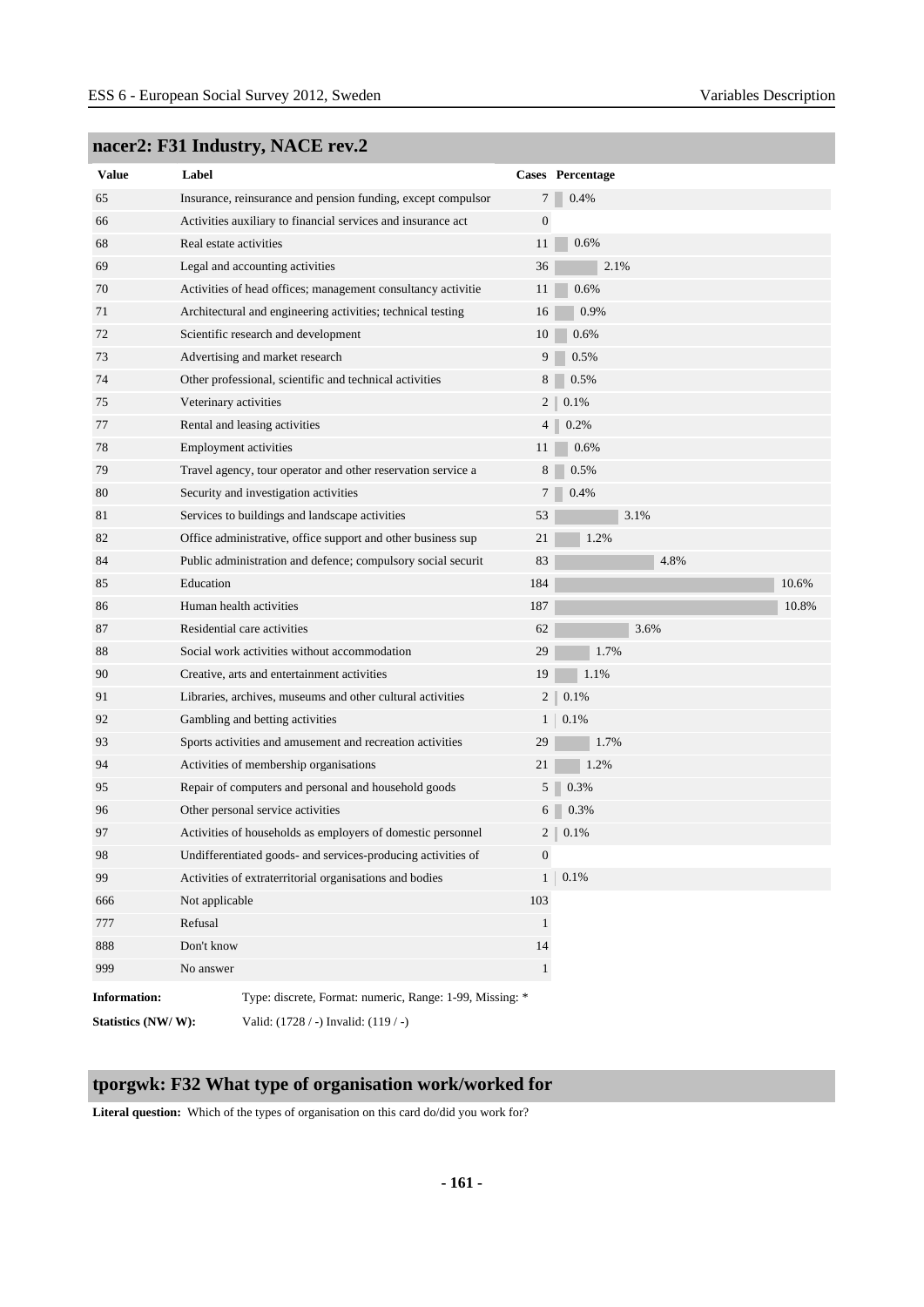| <b>Value</b>                                                                   | Label              |                                                  |                  | Cases Percentage |       |
|--------------------------------------------------------------------------------|--------------------|--------------------------------------------------|------------------|------------------|-------|
| $\mathbf{1}$                                                                   |                    | Statlig eller kommunal förvaltning               | 357              | 20.5%            |       |
| 2                                                                              |                    | Offentlig sektor (t.ex. skolan eller sjukvården) | 246              | 14.2%            |       |
| 3                                                                              | Offentligt företag |                                                  | 66               | 3.8%             |       |
| 4                                                                              | Privat företag     |                                                  | 869              |                  | 50.0% |
| 5                                                                              | Egenföretagare     |                                                  | 158              | 9.1%             |       |
| 6                                                                              | Annat              |                                                  | 42               | 2.4%             |       |
| 66                                                                             | Ej tillämpligt     |                                                  | 103              |                  |       |
| 77                                                                             | Vägrar             |                                                  | $\mathbf{0}$     |                  |       |
| 88                                                                             | Vet ej             |                                                  | 6                |                  |       |
| 99                                                                             | Inget svar         |                                                  | $\boldsymbol{0}$ |                  |       |
| <b>Information:</b><br>Type: discrete, Format: numeric, Range: 1-6, Missing: * |                    |                                                  |                  |                  |       |
| Statistics (NW/W):                                                             |                    | Valid: $(1738 / -)$ Invalid: $(109 / -)$         |                  |                  |       |

### **tporgwk: F32 What type of organisation work/worked for**

### **isco08: F33 Occupation, ISCO08**

**Literal question:** What is/was the name or title of your main job? In your main job, what kind of work do/did you do most of the time? What training or qualifications are/were needed for the job?

| <b>Value</b> | Label                                                       |                | Cases Percentage |
|--------------|-------------------------------------------------------------|----------------|------------------|
| $\mathbf{0}$ | Armed forces occupations                                    | $\mathbf{0}$   |                  |
| 100          | Commissioned armed forces officers                          | $\overline{0}$ |                  |
| 110          | Commissioned armed forces officers                          | 1 <sup>1</sup> | 0.1%             |
| 200          | Non-commissioned armed forces officers                      | $\mathbf{0}$   |                  |
| 210          | Non-commissioned armed forces officers                      | $\mathbf{0}$   |                  |
| 300          | Armed forces occupations, other ranks                       | $\overline{0}$ |                  |
| 310          | Armed forces occupations, other ranks                       | 2 <sup>1</sup> | 0.1%             |
| 1000         | Managers                                                    | $\mathbf{0}$   |                  |
| 1100         | Chief executives, senior officials and legislators          | $\mathbf{0}$   |                  |
| 1110         | Legislators and senior officials                            | $\overline{0}$ |                  |
| 1111         | Legislators                                                 | 6              | 0.3%             |
| 1112         | Senior government officials                                 | $\overline{0}$ |                  |
| 1113         | Traditional chiefs and heads of village                     | $\overline{0}$ |                  |
| 1114         | Senior officials of special-interest organizations          | $\mathbf{1}$   | 0.1%             |
| 1120         | Managing directors and chief executives                     | 24             | 1.4%             |
| 1200         | Administrative and commercial managers                      | $\overline{0}$ |                  |
| 1210         | Business services and administration managers               | $\overline{0}$ |                  |
| 1211         | Finance managers                                            | $\tau$         | 0.4%             |
| 1212         | Human resource managers                                     | 8              | 0.5%             |
| 1213         | Policy and planning managers                                | $\overline{4}$ | 0.2%             |
| 1219         | Business services and administration managers not elsewhere | 10             | 0.6%             |
| 1220         | Sales, marketing and development managers                   | $\overline{0}$ |                  |
| 1221         | Sales and marketing managers                                | 10             | 0.6%             |
| 1222         | Advertising and public relations managers                   | $\overline{0}$ |                  |
| 1223         | Research and development managers                           | $\overline{2}$ | 0.1%             |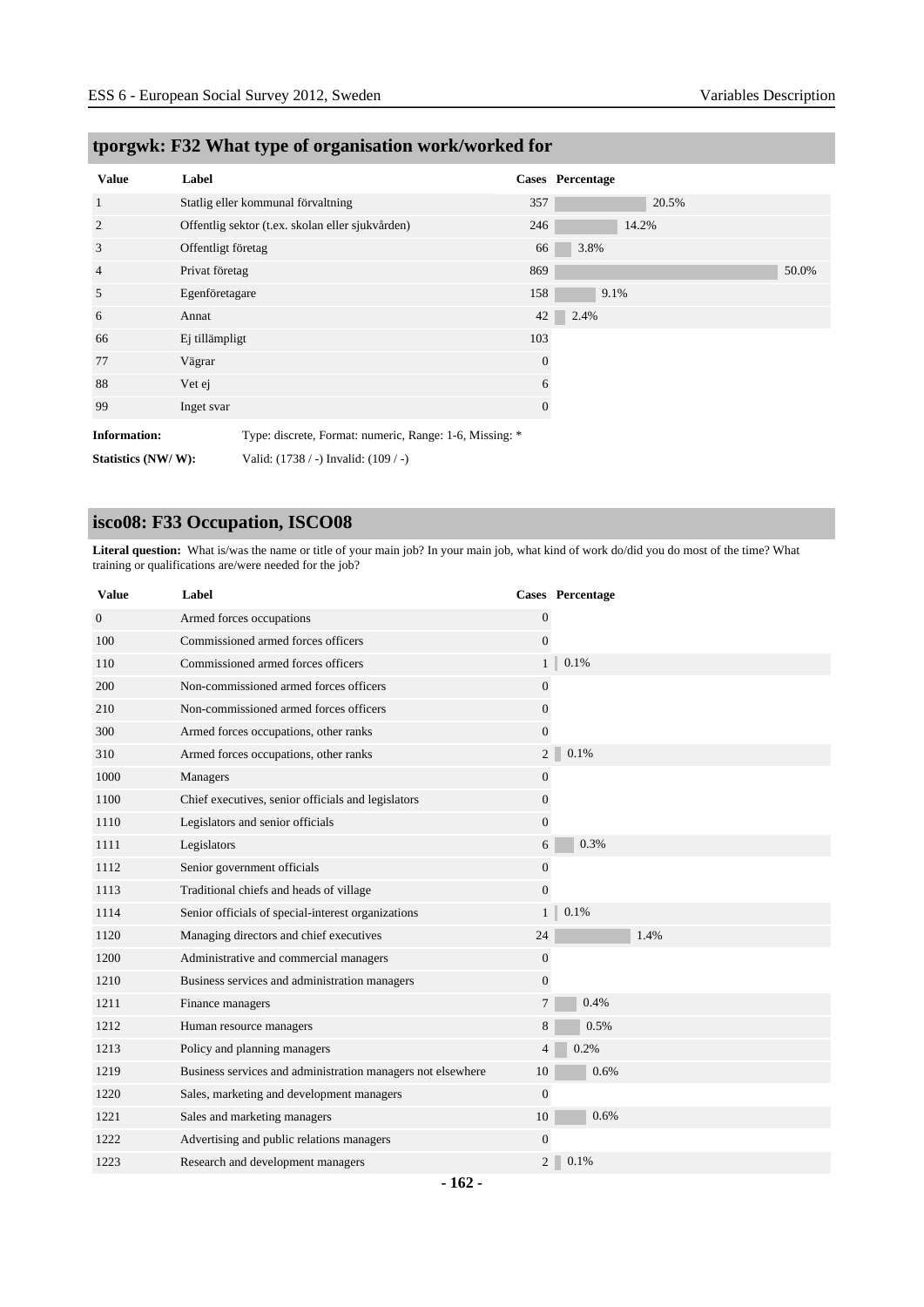| <b>Value</b> | Label                                                         |                  | Cases Percentage |
|--------------|---------------------------------------------------------------|------------------|------------------|
| 1300         | Production and specialised services managers                  | $\boldsymbol{0}$ |                  |
| 1310         | Production managers in agriculture, forestry and fisheries    | $\boldsymbol{0}$ |                  |
| 1311         | Agricultural and forestry production managers                 | $\boldsymbol{0}$ |                  |
| 1312         | Aquaculture and fisheries production managers                 | $\overline{0}$   |                  |
| 1320         | Manufacturing, mining, construction, and distribution manage  | $\boldsymbol{0}$ |                  |
| 1321         | Manufacturing managers                                        | $\tau$           | 0.4%             |
| 1322         | Mining managers                                               | $\boldsymbol{0}$ |                  |
| 1323         | Construction managers                                         | 2 <sup>1</sup>   | 0.1%             |
| 1324         | Supply, distribution and related managers                     | 1 <sub>1</sub>   | 0.1%             |
| 1330         | Information and communications technology service<br>managers | 8                | 0.5%             |
| 1340         | Professional services managers                                | $\mathbf{0}$     |                  |
| 1341         | Child care services managers                                  | $\boldsymbol{0}$ |                  |
| 1342         | Health services managers                                      | 8                | 0.5%             |
| 1343         | Aged care services managers                                   | 1 <sub>1</sub>   | 0.1%             |
| 1344         | Social welfare managers                                       | $1 \mid$         | 0.1%             |
| 1345         | <b>Education</b> managers                                     | 5                | 0.3%             |
| 1346         | Financial and insurance services branch managers              | $\boldsymbol{0}$ |                  |
| 1349         | Professional services managers not elsewhere classified       | 2                | 0.1%             |
| 1400         | Hospitality, retail and other services managers               | $\boldsymbol{0}$ |                  |
| 1410         | Hotel and restaurant managers                                 | $\boldsymbol{0}$ |                  |
| 1411         | Hotel managers                                                | $\boldsymbol{0}$ |                  |
| 1412         | Restaurant managers                                           | 6                | 0.3%             |
| 1420         | Retail and wholesale trade managers                           | 3 <sup>1</sup>   | 0.2%             |
| 1430         | Other services managers                                       | $\boldsymbol{0}$ |                  |
| 1431         | Sports, recreation and cultural centre managers               | $\boldsymbol{0}$ |                  |
| 1439         | Services managers not elsewhere classified                    | 9                | 0.5%             |
| 2000         | Professionals                                                 | $\boldsymbol{0}$ |                  |
| 2100         | Science and engineering professionals                         | $\boldsymbol{0}$ |                  |
| 2110         | Physical and earth science professionals                      | $\boldsymbol{0}$ |                  |
| 2111         | Physicists and astronomers                                    | $\boldsymbol{0}$ |                  |
| 2112         | Meteorologists                                                | $\mathbf{1}$     | 0.1%             |
| 2113         | Chemists                                                      | 2 <sup>1</sup>   | 0.1%             |
| 2114         | Geologists and geophysicists                                  | 2 <sup>1</sup>   | 0.1%             |
| 2120         | Mathematicians, actuaries and statisticians                   | $\mathbf{1}$     | $0.1\%$          |
| 2130         | Life science professionals                                    | $\boldsymbol{0}$ |                  |
| 2131         | Biologists, botanists, zoologists and related professionals   | $\boldsymbol{0}$ |                  |
| 2132         | Farming, forestry and fisheries advisers                      | $\overline{0}$   |                  |
| 2133         | Environmental protection professionals                        | $\mathbf{1}$     | $0.1\%$          |
| 2140         | Engineering professionals (excluding electrotechnology)       | $\boldsymbol{0}$ |                  |
| 2141         | Industrial and production engineers                           | 2 <sup>1</sup>   | $0.1\%$          |
| 2142         | Civil engineers                                               | 4                | 0.2%             |
| 2143         | Environmental engineers                                       | $\overline{0}$   |                  |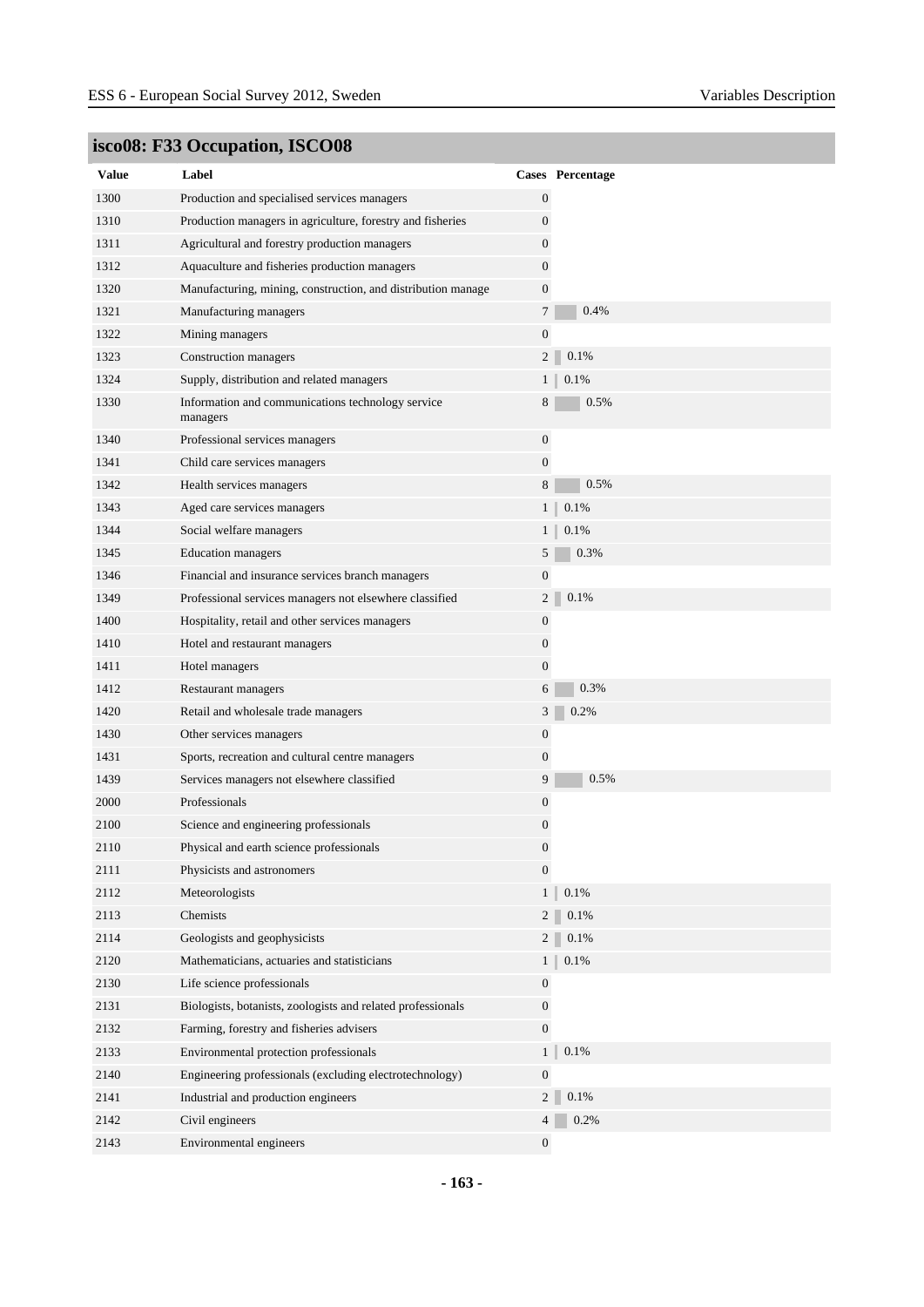| <b>Value</b> | Label                                                           |                  | <b>Cases</b> Percentage |
|--------------|-----------------------------------------------------------------|------------------|-------------------------|
| 2144         | Mechanical engineers                                            | $\boldsymbol{0}$ |                         |
| 2145         | Chemical engineers                                              | $\boldsymbol{0}$ |                         |
| 2146         | Mining engineers, metallurgists and related professionals       |                  | 0.1%<br>1 <sub>1</sub>  |
| 2149         | Engineering professionals not elsewhere classified              | 6                | 0.3%                    |
| 2150         | Electrotechnology engineers                                     | $\boldsymbol{0}$ |                         |
| 2151         | Electrical engineers                                            | 1 <sup>1</sup>   | 0.1%                    |
| 2152         | Electronics engineers                                           | 1 <sup>1</sup>   | 0.1%                    |
| 2153         | Telecommunications engineers                                    |                  | $2\vert$<br>0.1%        |
| 2160         | Architects, planners, surveyors and designers                   | $\boldsymbol{0}$ |                         |
| 2161         | Building architects                                             | 3                | 0.2%                    |
| 2162         | Landscape architects                                            | $\boldsymbol{0}$ |                         |
| 2163         | Product and garment designers                                   | 5                | 0.3%                    |
| 2164         | Town and traffic planners                                       | $\boldsymbol{0}$ |                         |
| 2165         | Cartographers and surveyors                                     | $\boldsymbol{0}$ |                         |
| 2166         | Graphic and multimedia designers                                | $\boldsymbol{2}$ | 0.1%                    |
| 2200         | Health professionals                                            | $\boldsymbol{0}$ |                         |
| 2210         | Medical doctors                                                 | $\boldsymbol{0}$ |                         |
| 2211         | Generalist medical practitioners                                | $\tau$           | 0.4%                    |
| 2212         | Specialist medical practitioners                                | 11               | 0.6%                    |
| 2220         | Nursing and midwifery professionals                             | $\mathbf{0}$     |                         |
| 2221         | Nursing professionals                                           | 11               | 0.6%                    |
| 2222         | Midwifery professionals                                         |                  | $0.1\%$<br>$2\vert$     |
| 2230         | Traditional and complementary medicine professionals            |                  | 1 <sub>1</sub><br>0.1%  |
| 2240         | Paramedical practitioners                                       | $\boldsymbol{0}$ |                         |
| 2250         | Veterinarians                                                   | $\boldsymbol{0}$ |                         |
| 2260         | Other health professionals                                      | $\boldsymbol{0}$ |                         |
| 2261         | Dentists                                                        | $\overline{4}$   | 0.2%                    |
| 2262         | Pharmacists                                                     | $\overline{c}$   | 0.1%                    |
| 2263         | Environmental and occupational health and hygiene<br>profession |                  | 0.1%<br>1 <sub>1</sub>  |
| 2264         | Physiotherapists                                                | 8                | 0.5%                    |
| 2265         | Dieticians and nutritionists                                    | $\mathfrak{Z}$   | 0.2%                    |
| 2266         | Audiologists and speech therapists                              | $\boldsymbol{0}$ |                         |
| 2267         | Optometrists and ophthalmic opticians                           |                  | $0.1\%$<br>$2\vert$     |
| 2269         | Health professionals not elsewhere classified                   | $\tau$           | 0.4%                    |
| 2300         | Teaching professionals                                          | $\boldsymbol{0}$ |                         |
| 2310         | University and higher education teachers                        | 14               | $0.8\%$                 |
| 2320         | Vocational education teachers                                   | 9                | 0.5%                    |
| 2330         | Secondary education teachers                                    | $20\,$           | 1.1%                    |
| 2340         | Primary school and early childhood teachers                     | $\boldsymbol{0}$ |                         |
| 2341         | Primary school teachers                                         | 32               | 1.8%                    |
| 2342         | Early childhood educators                                       | 30               | 1.7%                    |
| 2350         | Other teaching professionals                                    | $\boldsymbol{0}$ |                         |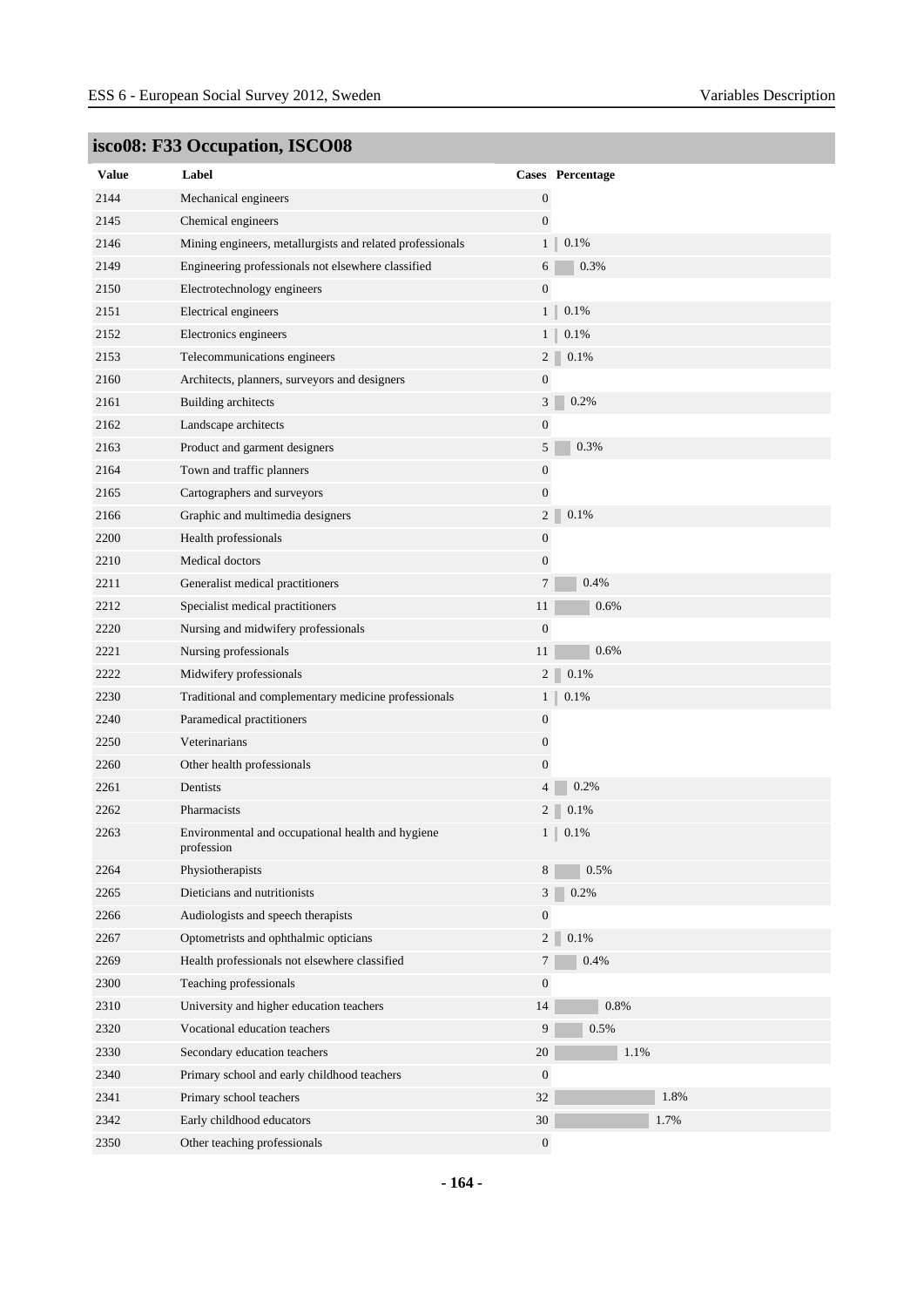| <b>Value</b> | Label                                                           |                  | Cases Percentage       |
|--------------|-----------------------------------------------------------------|------------------|------------------------|
| 2351         | Education methods specialists                                   | $\mathbf{0}$     |                        |
| 2352         | Special needs teachers                                          | 6                | 0.3%                   |
| 2353         | Other language teachers                                         | 5                | 0.3%                   |
| 2354         | Other music teachers                                            | 5                | 0.3%                   |
| 2355         | Other arts teachers                                             | 1 <sub>1</sub>   | 0.1%                   |
| 2356         | Information technology trainers                                 | $\boldsymbol{0}$ |                        |
| 2359         | Teaching professionals not elsewhere classified                 | $\boldsymbol{0}$ |                        |
| 2400         | Business and administration professionals                       | $\boldsymbol{0}$ |                        |
| 2410         | Finance professionals                                           | $\mathbf{0}$     |                        |
| 2411         | Accountants                                                     | 10               | 0.6%                   |
| 2412         | Financial and investment advisers                               |                  | 2 <sup>1</sup><br>0.1% |
| 2413         | Financial analysts                                              | 1 <sub>1</sub>   | 0.1%                   |
| 2420         | Administration professionals                                    | $\boldsymbol{0}$ |                        |
| 2421         | Management and organization analysts                            | $\overline{7}$   | 0.4%                   |
| 2422         | Policy administration professionals                             | 18               | 1.0%                   |
| 2423         | Personnel and careers professionals                             | 2 <sup>1</sup>   | 0.1%                   |
| 2424         | Training and staff development professionals                    | 6                | 0.3%                   |
| 2430         | Sales, marketing and public relations professionals             | $\boldsymbol{0}$ |                        |
| 2431         | Advertising and marketing professionals                         | 5                | 0.3%                   |
| 2432         | Public relations professionals                                  | 8                | 0.5%                   |
| 2433         | Technical and medical sales professionals (excluding ICT)       | $\boldsymbol{0}$ |                        |
| 2434         | Information and communications technology sales<br>professional | $\mathbf{1}$     | 0.1%                   |
| 2500         | Information and communications technology professionals         | $\boldsymbol{0}$ |                        |
| 2510         | Software and applications developers and analysts               | $\boldsymbol{0}$ |                        |
| 2511         | Systems analysts                                                | $\overline{4}$   | 0.2%                   |
| 2512         | Software developers                                             | 5                | 0.3%                   |
| 2513         | Web and multimedia developers                                   |                  | $2^{\dagger}$<br>0.1%  |
| 2514         | Applications programmers                                        | $\boldsymbol{0}$ |                        |
| 2519         | Software and applications developers and analysts not elsewh    |                  | $3 \ 0.2\%$            |
| 2520         | Database and network professionals                              | $\boldsymbol{0}$ |                        |
| 2521         | Database designers and administrators                           | $\boldsymbol{0}$ |                        |
| 2522         | Systems administrators                                          | 1 <sup>1</sup>   | 0.1%                   |
| 2523         | Computer network professionals                                  | $1 \mid$         | $0.1\%$                |
| 2529         | Database and network professionals not elsewhere classified     | $\boldsymbol{0}$ |                        |
| 2600         | Legal, social and cultural professionals                        | $\boldsymbol{0}$ |                        |
| 2610         | Legal professionals                                             | $\boldsymbol{0}$ |                        |
| 2611         | Lawyers                                                         | 3 <sup>1</sup>   | 0.2%                   |
| 2612         | Judges                                                          | $1 \square$      | $0.1\%$                |
| 2619         | Legal professionals not elsewhere classified                    | 8                | 0.5%                   |
| 2620         | Librarians, archivists and curators                             | $\boldsymbol{0}$ |                        |
| 2621         | Archivists and curators                                         |                  | 0.1%<br>$1 \parallel$  |
| 2622         | Librarians and related information professionals                |                  | $1$   $0.1\%$          |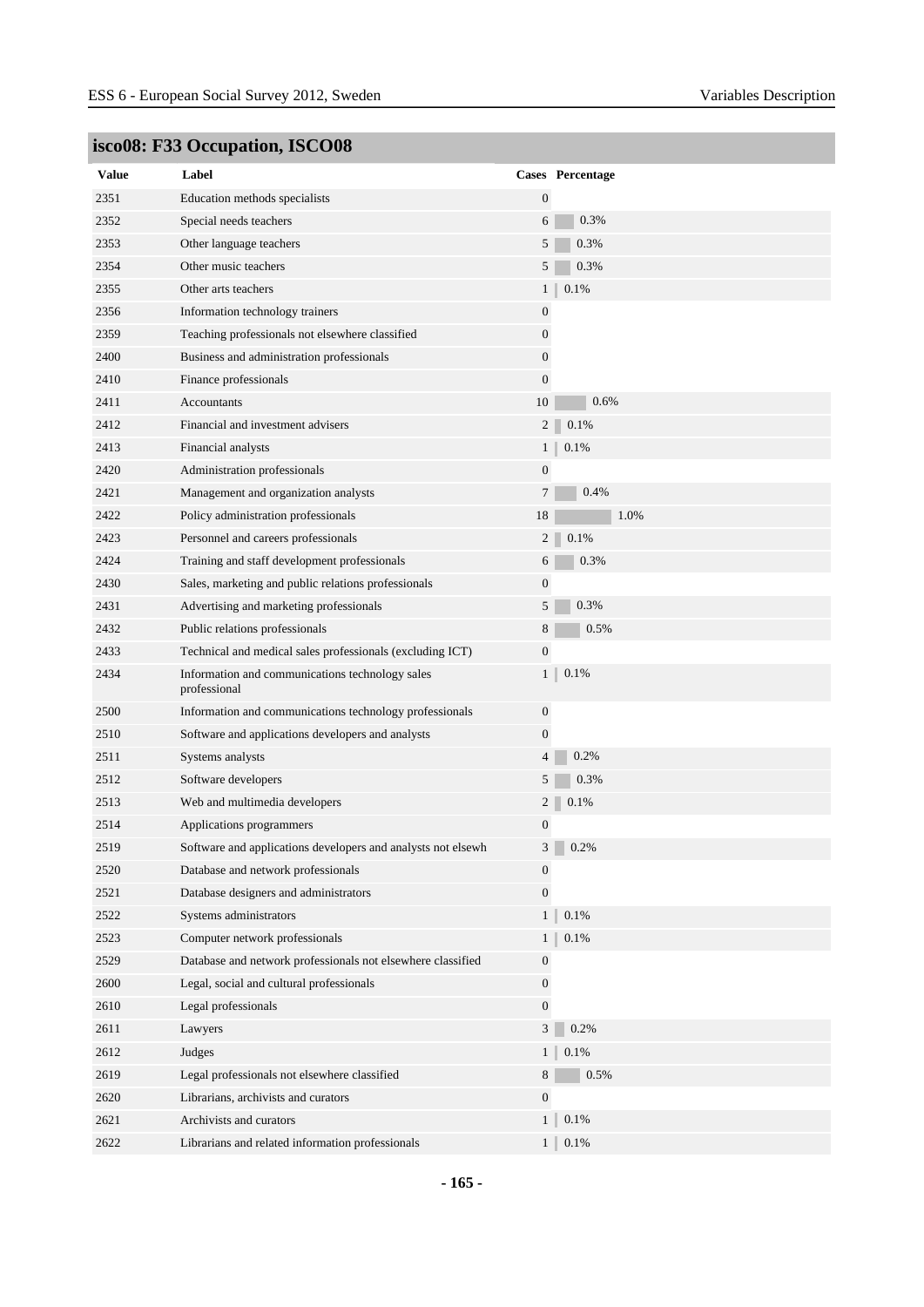| <b>Value</b> | Label                                                        |                  | Cases Percentage |
|--------------|--------------------------------------------------------------|------------------|------------------|
| 2630         | Social and religious professionals                           | $\mathbf{0}$     |                  |
| 2631         | Economists                                                   | $\mathbf{1}$     | 0.1%             |
| 2632         | Sociologists, anthropologists and related professionals      | $\boldsymbol{0}$ |                  |
| 2633         | Philosophers, historians and political scientists            | $\mathbf{0}$     |                  |
| 2634         | Psychologists                                                | $\overline{c}$   | 0.1%             |
| 2635         | Social work and counselling professionals                    | 8                | 0.5%             |
| 2636         | Religious professionals                                      | 3                | 0.2%             |
| 2640         | Authors, journalists and linguists                           | $\boldsymbol{0}$ |                  |
| 2641         | Authors and related writers                                  | 3                | 0.2%             |
| 2642         | Journalists                                                  | 10               | 0.6%             |
| 2643         | Translators, interpreters and other linguists                | 5                | 0.3%             |
| 2650         | Creative and performing artists                              | $\mathbf{0}$     |                  |
| 2651         | Visual artists                                               | $\overline{c}$   | 0.1%             |
| 2652         | Musicians, singers and composers                             | 3                | 0.2%             |
| 2653         | Dancers and choreographers                                   | 2 <sup>1</sup>   | 0.1%             |
| 2654         | Film, stage and related directors and producers              | $\overline{c}$   | 0.1%             |
| 2655         | Actors                                                       | 4                | 0.2%             |
| 2656         | Announcers on radio, television and other media              | $\boldsymbol{0}$ |                  |
| 2659         | Creative and performing artists not elsewhere classified     | $\overline{c}$   | 0.1%             |
| 3000         | Technicians and associate professionals                      | $\boldsymbol{0}$ |                  |
| 3100         | Science and engineering associate professionals              | 0                |                  |
| 3110         | Physical and engineering science technicians                 | $\boldsymbol{0}$ |                  |
| 3111         | Chemical and physical science technicians                    | 4                | 0.2%             |
| 3112         | Civil engineering technicians                                | 12               | 0.7%             |
| 3113         | Electrical engineering technicians                           | 3                | 0.2%             |
| 3114         | Electronics engineering technicians                          | 3                | 0.2%             |
| 3115         | Mechanical engineering technicians                           | 10               | 0.6%             |
| 3116         | Chemical engineering technicians                             | $\boldsymbol{0}$ |                  |
| 3117         | Mining and metallurgical technicians                         | 0                |                  |
| 3118         | Draughtspersons                                              | $\boldsymbol{0}$ |                  |
| 3119         | Physical and engineering science technicians not elsewhere c | 18               | 1.0%             |
| 3120         | Mining, manufacturing and construction supervisors           | $\mathbf{0}$     |                  |
| 3121         | Mining supervisors                                           | $\mathbf{0}$     |                  |
| 3122         | Manufacturing supervisors                                    | 12               | 0.7%             |
| 3123         | Construction supervisors                                     | 5                | 0.3%             |
| 3130         | Process control technicians                                  | $\mathbf{0}$     |                  |
| 3131         | Power production plant operators                             | $\boldsymbol{0}$ |                  |
| 3132         | Incinerator and water treatment plant operators              | $\boldsymbol{0}$ |                  |
| 3133         | Chemical processing plant controllers                        | $\overline{2}$   | 0.1%             |
| 3134         | Petroleum and natural gas refining plant operators           | $\boldsymbol{0}$ |                  |
| 3135         | Metal production process controllers                         | $\boldsymbol{0}$ |                  |
| 3139         | Process control technicians not elsewhere classified         | 6                | $0.3\%$          |
| 3140         | Life science technicians and related associate professionals | $\mathbf{0}$     |                  |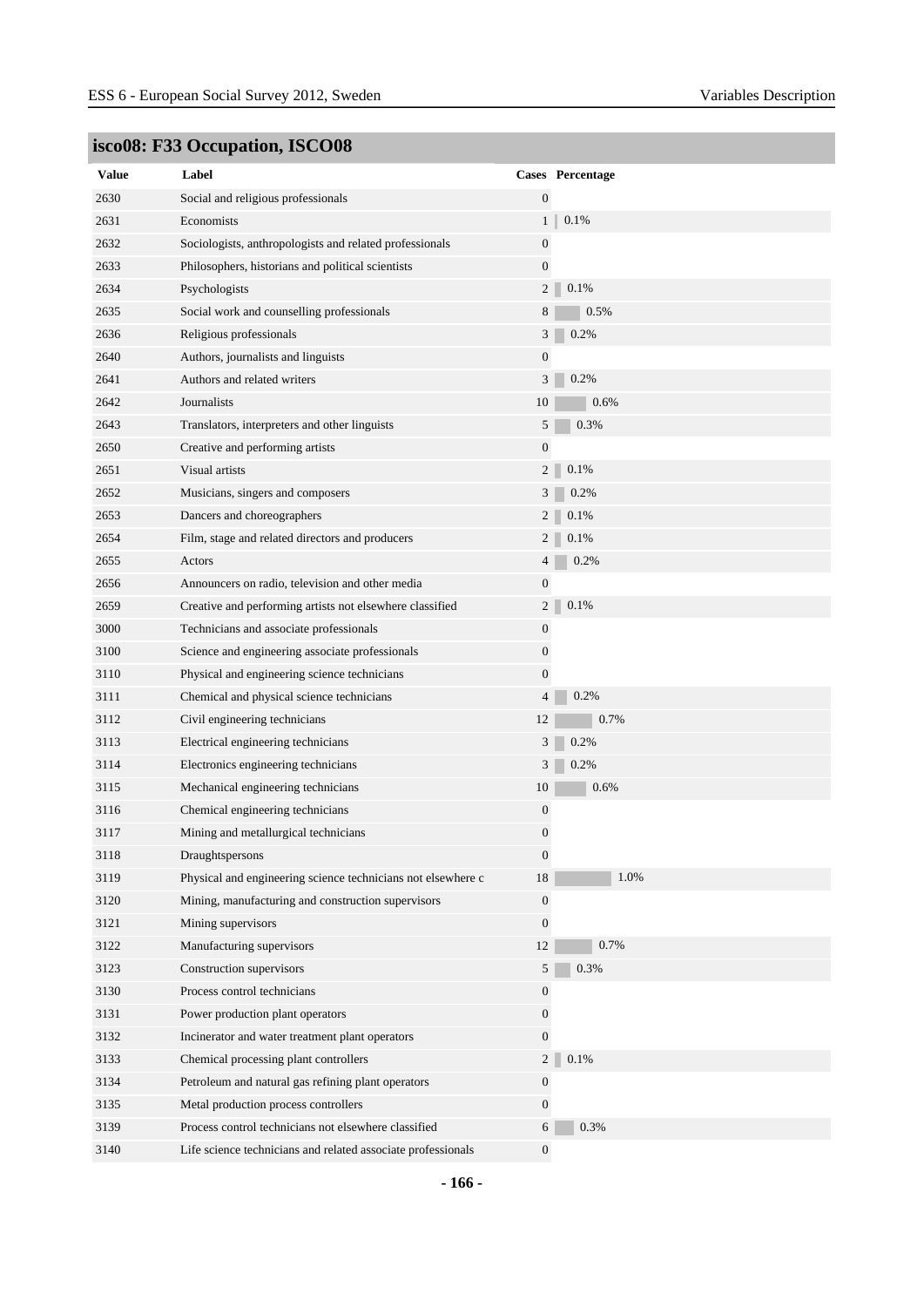| <b>Value</b> | Label                                                           |                  | Cases Percentage |
|--------------|-----------------------------------------------------------------|------------------|------------------|
| 3141         | Life science technicians (excluding medical)                    | $\mathbf{0}$     |                  |
| 3142         | Agricultural technicians                                        | $\mathbf{0}$     |                  |
| 3143         | Forestry technicians                                            | 1 <sub>1</sub>   | 0.1%             |
| 3150         | Ship and aircraft controllers and technicians                   | $\boldsymbol{0}$ |                  |
| 3151         | Ships' engineers                                                | 0                |                  |
| 3152         | Ships' deck officers and pilots                                 | $\overline{0}$   |                  |
| 3153         | Aircraft pilots and related associate professionals             | 3                | 0.2%             |
| 3154         | Air traffic controllers                                         | $\boldsymbol{0}$ |                  |
| 3155         | Air traffic safety electronics technicians                      | $\mathbf{1}$     | 0.1%             |
| 3200         | Health associate professionals                                  | $\boldsymbol{0}$ |                  |
| 3210         | Medical and pharmaceutical technicians                          | $\boldsymbol{0}$ |                  |
| 3211         | Medical imaging and therapeutic equipment technicians           | $1 \square$      | 0.1%             |
| 3212         | Medical and pathology laboratory technicians                    | 5                | 0.3%             |
| 3213         | Pharmaceutical technicians and assistants                       | $1 \square$      | 0.1%             |
| 3214         | Medical and dental prosthetic technicians                       | 1 <sub>1</sub>   | 0.1%             |
| 3220         | Nursing and midwifery associate professionals                   | $\boldsymbol{0}$ |                  |
| 3221         | Nursing associate professionals                                 | 24               | 1.4%             |
| 3222         | Midwifery associate professionals                               | $\overline{c}$   | 0.1%             |
| 3230         | Traditional and complementary medicine associate<br>professiona | $\boldsymbol{0}$ |                  |
| 3240         | Veterinary technicians and assistants                           | $\overline{c}$   | 0.1%             |
| 3250         | Other health associate professionals                            | $\boldsymbol{0}$ |                  |
| 3251         | Dental assistants and therapists                                | 6                | 0.3%             |
| 3252         | Medical records and health information technicians              | 1 <sub>1</sub>   | 0.1%             |
| 3253         | Community health workers                                        | $\boldsymbol{0}$ |                  |
| 3254         | Dispensing opticians                                            | $\boldsymbol{0}$ |                  |
| 3255         | Physiotherapy technicians and assistants                        | $\boldsymbol{0}$ |                  |
| 3256         | Medical assistants                                              | 1 <sub>1</sub>   | 0.1%             |
| 3257         | Environmental and occupational health inspectors and associa    | 3                | 0.2%             |
| 3258         | Ambulance workers                                               | 0                |                  |
| 3259         | Health associate professionals not elsewhere classified         | $\boldsymbol{0}$ |                  |
| 3300         | Business and administration associate professionals             | 0                |                  |
| 3310         | Financial and mathematical associate professionals              | $\overline{0}$   |                  |
| 3311         | Securities and finance dealers and brokers                      | 1 <sup>1</sup>   | 0.1%             |
| 3312         | Credit and loans officers                                       | 12               | 0.7%             |
| 3313         | Accounting associate professionals                              | 25               | 1.4%             |
| 3314         | Statistical, mathematical and related associate professional    | $\mathbf{0}$     |                  |
| 3315         | Valuers and loss assessors                                      | $\mathbf{0}$     |                  |
| 3320         | Sales and purchasing agents and brokers                         | $\overline{0}$   |                  |
| 3321         | Insurance representatives                                       | 9                | 0.5%             |
| 3322         | Commercial sales representatives                                | 9                | 0.5%             |
| 3323         | <b>Buyers</b>                                                   | 9                | 0.5%             |
| 3324         | Trade brokers                                                   | $\boldsymbol{0}$ |                  |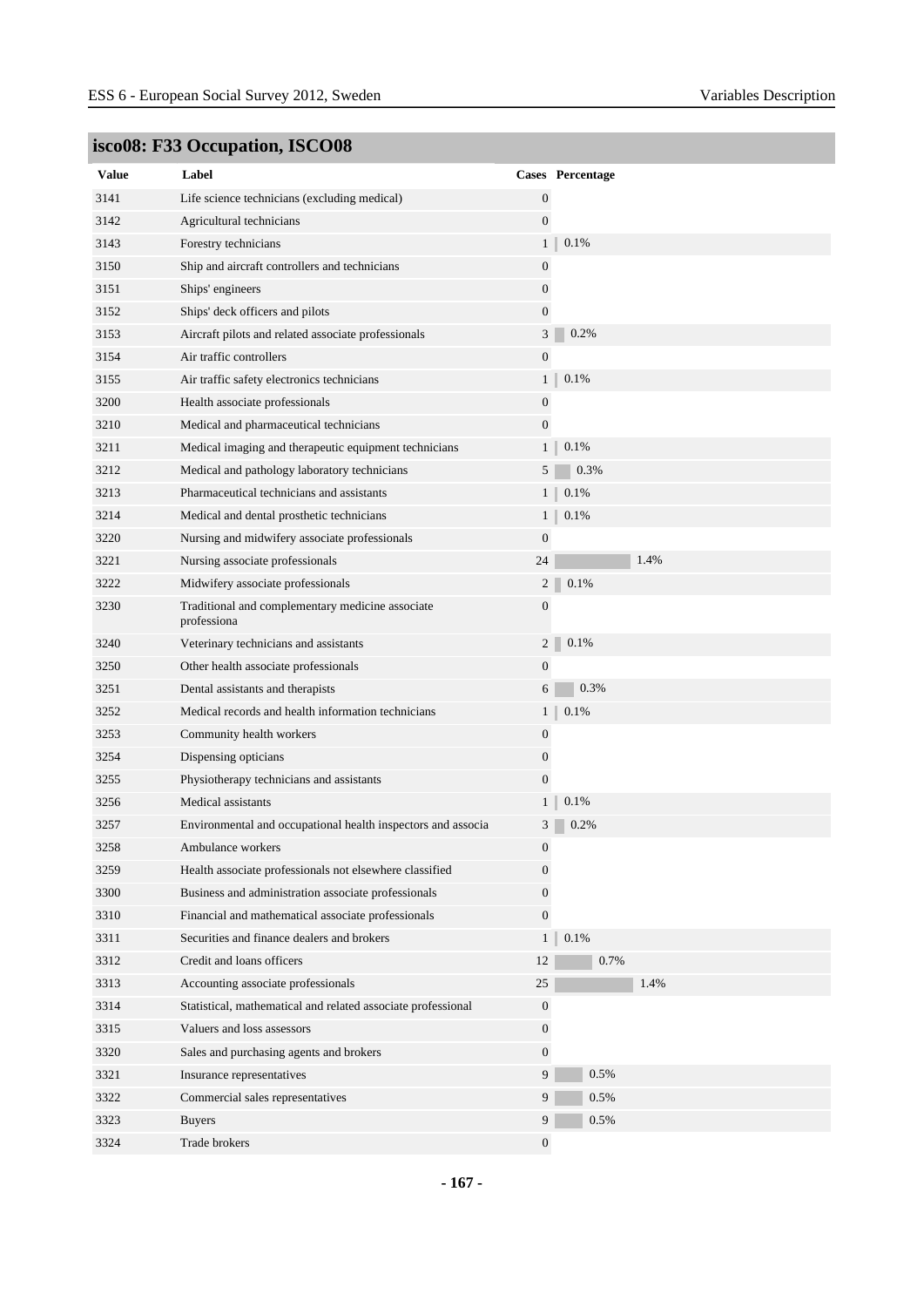| <b>Value</b> | Label                                                           |                  | Cases Percentage         |
|--------------|-----------------------------------------------------------------|------------------|--------------------------|
| 3330         | Business services agents                                        | $\mathbf{0}$     |                          |
| 3331         | Clearing and forwarding agents                                  | 2 <sup>1</sup>   | 0.1%                     |
| 3332         | Conference and event planners                                   | $\overline{4}$   | 0.2%                     |
| 3333         | Employment agents and contractors                               | 10               | 0.6%                     |
| 3334         | Real estate agents and property managers                        | 6                | 0.3%                     |
| 3339         | Business services agents not elsewhere classified               | $\boldsymbol{0}$ |                          |
| 3340         | Administrative and specialised secretaries                      | $\mathbf{0}$     |                          |
| 3341         | Office supervisors                                              | 5                | 0.3%                     |
| 3342         | Legal secretaries                                               | $\mathbf{0}$     |                          |
| 3343         | Administrative and executive secretaries                        | 18               | 1.0%                     |
| 3344         | Medical secretaries                                             | 6                | 0.3%                     |
| 3350         | Regulatory government associate professionals                   | $\boldsymbol{0}$ |                          |
| 3351         | Customs and border inspectors                                   | $\mathbf{1}$     | 0.1%                     |
| 3352         | Government tax and excise officials                             | $\mathbf{0}$     |                          |
| 3353         | Government social benefits officials                            |                  | 1<br>0.1%                |
| 3354         | Government licensing officials                                  | $\overline{c}$   | 0.1%                     |
| 3355         | Police inspectors and detectives                                | $\boldsymbol{0}$ |                          |
| 3359         | Regulatory government associate professionals not elsewhere     | $\mathbf{0}$     |                          |
| 3400         | Legal, social, cultural and related associate professionals     | $\overline{0}$   |                          |
| 3410         | Legal, social and religious associate professionals             | $\mathbf{0}$     |                          |
| 3411         | Police inspectors and detectives                                | $\mathbf{0}$     |                          |
| 3412         | Social work associate professionals                             | 8                | 0.5%                     |
| 3413         | Religious associate professionals                               |                  | 2<br>0.1%                |
| 3420         | Sports and fitness workers                                      | $\boldsymbol{0}$ |                          |
| 3421         | Athletes and sports players                                     | 2 <sup>1</sup>   | 0.1%                     |
| 3422         | Sports coaches, instructors and officials                       | 10               | 0.6%                     |
| 3423         | Fitness and recreation instructors and program leaders          | 6                | 0.3%                     |
| 3430         | Artistic, cultural and culinary associate professionals         | $\boldsymbol{0}$ |                          |
| 3431         | Photographers                                                   | $\overline{4}$   | 0.2%                     |
| 3432         | Interior designers and decorators                               | 1                | 0.1%                     |
| 3433         | Gallery, museum and library technicians                         | $\mathbf{0}$     |                          |
| 3434         | Chefs                                                           |                  | 0.1%<br>$1 \parallel$    |
| 3435         | Other artistic and cultural associate professionals             | $\mathbf{0}$     |                          |
| 3500         | Information and communications technicians                      | $\overline{0}$   |                          |
| 3510         | Information and communications technology operations and<br>use | $\overline{0}$   |                          |
| 3511         | Information and communications technology operations<br>technic | $\tau$           | 0.4%                     |
| 3512         | Information and communications technology user support<br>techn | 8                | 0.5%                     |
| 3513         | Computer network and systems technicians                        |                  | $0.1\%$<br>$1 \parallel$ |
| 3514         | Web technicians                                                 | $\mathbf{0}$     |                          |
| 3520         | Telecommunications and broadcasting technicians                 | $\mathbf{0}$     |                          |
| 3521         | Broadcasting and audio-visual technicians                       | $\overline{0}$   |                          |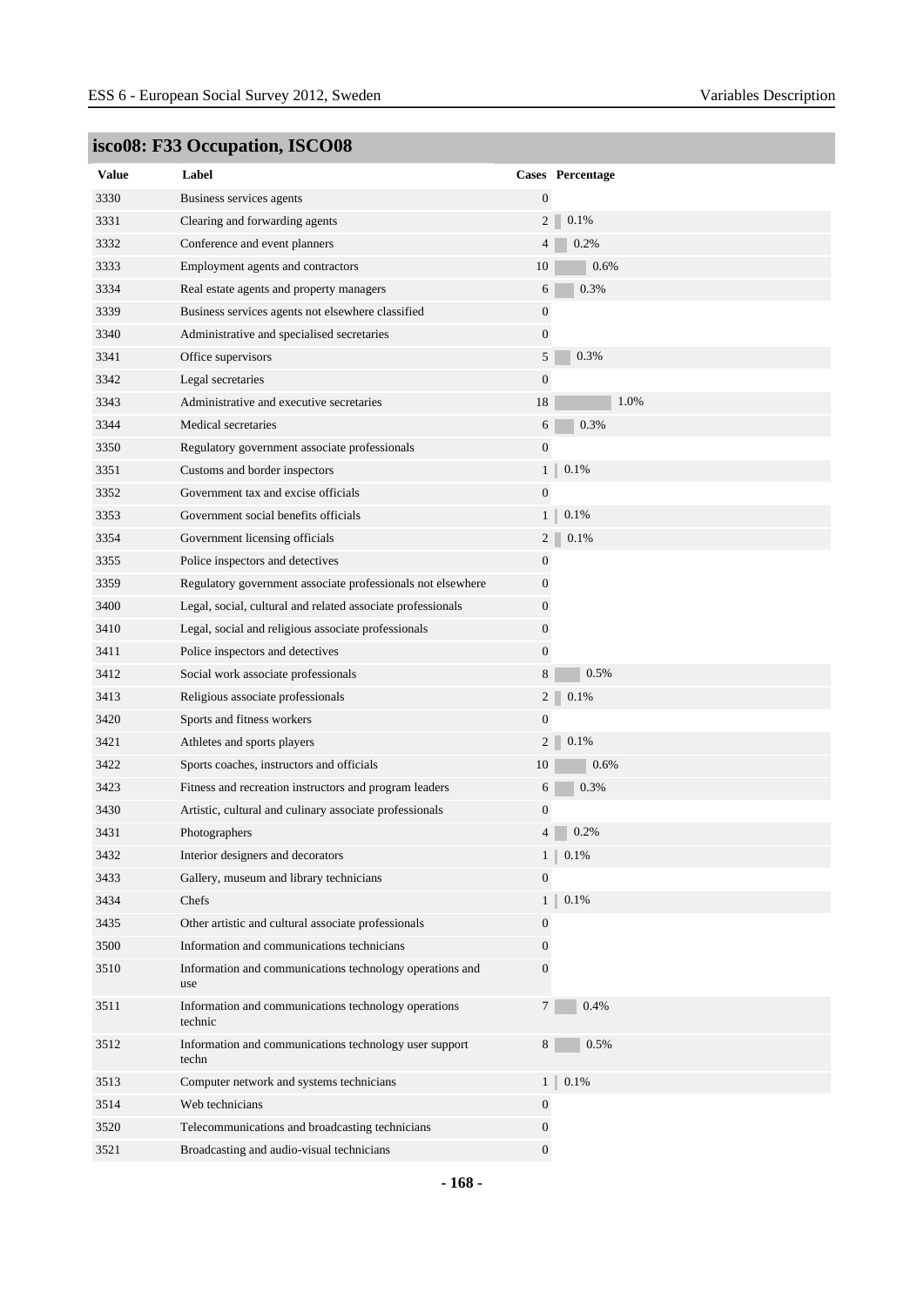| Value | Label                                               |                  | Cases Percentage |
|-------|-----------------------------------------------------|------------------|------------------|
| 3522  | Telecommunications engineering technicians          | $\overline{c}$   | 0.1%             |
| 4000  | Clerical support workers                            | $\boldsymbol{0}$ |                  |
| 4100  | General and keyboard clerks                         | $\mathbf{0}$     |                  |
| 4110  | General office clerks                               | 14               | 0.8%             |
| 4120  | Secretaries (general)                               | 18               | 1.0%             |
| 4130  | Keyboard operators                                  | $\mathbf{0}$     |                  |
| 4131  | Typists and word processing operators               | 1 <sub>1</sub>   | 0.1%             |
| 4132  | Data entry clerks                                   | $\overline{2}$   | 0.1%             |
| 4200  | Customer services clerks                            | 0                |                  |
| 4210  | Tellers, money collectors and related clerks        | $\boldsymbol{0}$ |                  |
| 4211  | Bank tellers and related clerks                     | $\mathbf{0}$     |                  |
| 4212  | Bookmakers, croupiers and related gaming workers    | 1 <sup>1</sup>   | 0.1%             |
| 4213  | Pawnbrokers and money-lenders                       | $\boldsymbol{0}$ |                  |
| 4214  | Debt-collectors and related workers                 | $\overline{c}$   | 0.1%             |
| 4220  | Client information workers                          | $\boldsymbol{0}$ |                  |
| 4221  | Travel consultants and clerks                       | 1 <sub>1</sub>   | 0.1%             |
| 4222  | Contact centre information clerks                   | 7                | 0.4%             |
| 4223  | Telephone switchboard operators                     | 4                | 0.2%             |
| 4224  | Hotel receptionists                                 | 6                | 0.3%             |
| 4225  | <b>Enquiry clerks</b>                               | $\boldsymbol{0}$ |                  |
| 4226  | Receptionists (general)                             | 14               | 0.8%             |
| 4227  | Survey and market research interviewers             | 1 <sub>1</sub>   | 0.1%             |
| 4229  | Client information workers not elsewhere classified | $\mathbf{1}$     | 0.1%             |
| 4300  | Numerical and material recording clerks             | $\boldsymbol{0}$ |                  |
| 4310  | Numerical clerks                                    | $\boldsymbol{0}$ |                  |
| 4311  | Accounting and bookkeeping clerks                   | 8                | 0.5%             |
| 4312  | Statistical, finance and insurance clerks           | $\boldsymbol{0}$ |                  |
| 4313  | Payroll clerks                                      | 5                | 0.3%             |
| 4320  | Material-recording and transport clerks             | $\boldsymbol{0}$ |                  |
| 4321  | Stock clerks                                        | 11               | 0.6%             |
| 4322  | Production clerks                                   | $\mathbf{0}$     |                  |
| 4323  | Transport clerks                                    | 5                | 0.3%             |
| 4400  | Other clerical support workers                      | $\boldsymbol{0}$ |                  |
| 4410  | Other clerical support workers                      | $\boldsymbol{0}$ |                  |
| 4411  | Library clerks                                      | 1 <sup>1</sup>   | $0.1\%$          |
| 4412  | Mail carriers and sorting clerks                    | 9                | 0.5%             |
| 4413  | Coding, proof-reading and related clerks            | $\boldsymbol{0}$ |                  |
| 4414  | Scribes and related workers                         | $\mathbf{0}$     |                  |
| 4415  | Filing and copying clerks                           | $\boldsymbol{0}$ |                  |
| 4416  | Personnel clerks                                    | 2 <sup>1</sup>   | 0.1%             |
| 4419  | Clerical support workers not elsewhere classified   | 1 <sup>1</sup>   | $0.1\%$          |
| 5000  | Service and sales workers                           | $\boldsymbol{0}$ |                  |
| 5100  | Personal service workers                            | $\boldsymbol{0}$ |                  |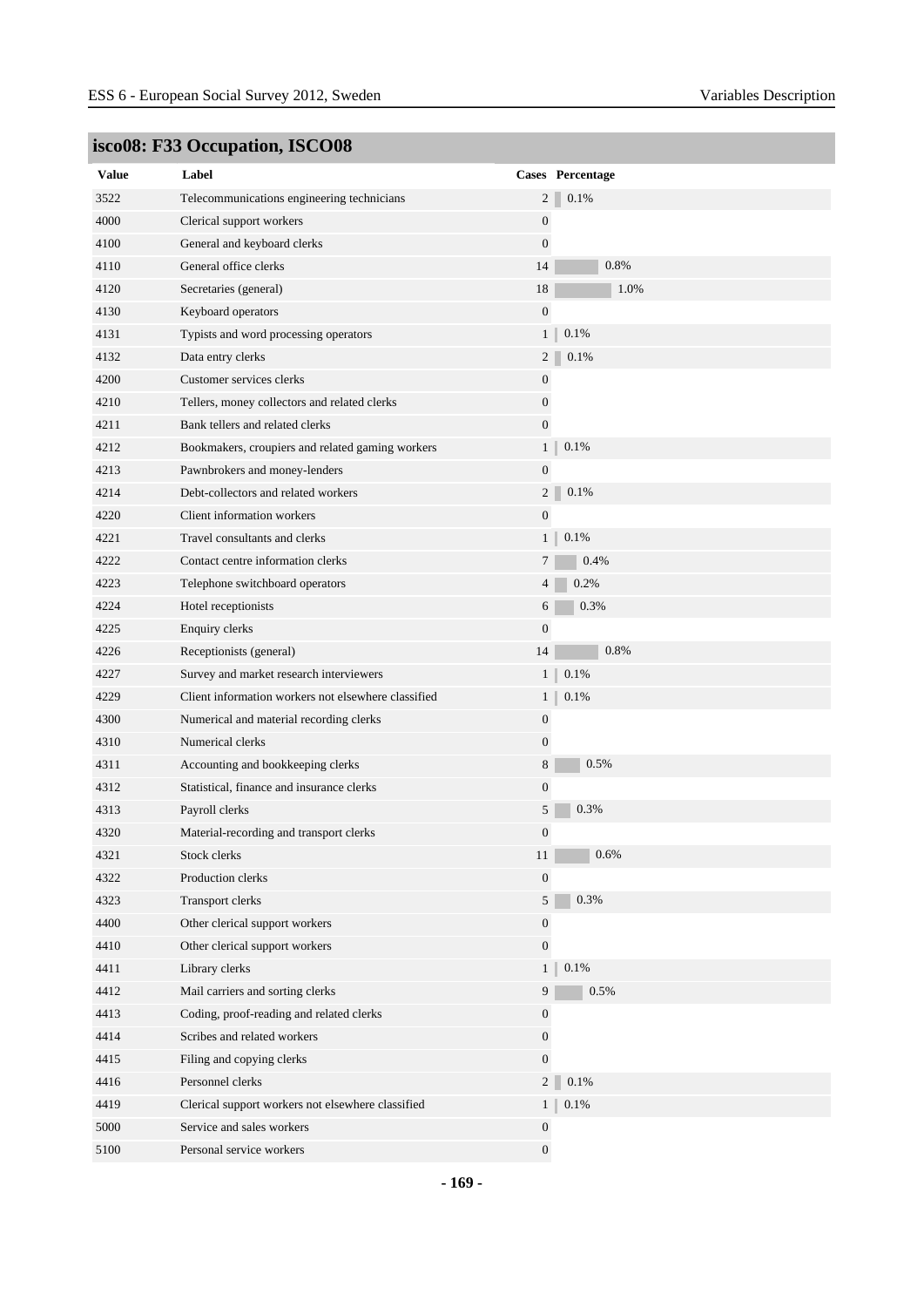|              | <b>Beover 1 cc occupation, 190000</b>                        |                  |                  |
|--------------|--------------------------------------------------------------|------------------|------------------|
| <b>Value</b> | Label                                                        |                  | Cases Percentage |
| 5110         | Travel attendants, conductors and guides                     | $\boldsymbol{0}$ |                  |
| 5111         | Travel attendants and travel stewards                        | 1 <sub>1</sub>   | 0.1%             |
| 5112         | Transport conductors                                         | $\mathbf{0}$     |                  |
| 5113         | Travel guides                                                | $1 \parallel$    | 0.1%             |
| 5120         | Cooks                                                        | 15               | 0.9%             |
| 5130         | Waiters and bartenders                                       | $\mathbf{0}$     |                  |
| 5131         | Waiters                                                      | $7\phantom{.0}$  | 0.4%             |
| 5132         | <b>Bartenders</b>                                            | $\overline{4}$   | 0.2%             |
| 5140         | Hairdressers, beauticians and related workers                | $\boldsymbol{0}$ |                  |
| 5141         | Hairdressers                                                 | $\overline{4}$   | 0.2%             |
| 5142         | Beauticians and related workers                              | $1 \parallel$    | 0.1%             |
| 5150         | Building and housekeeping supervisors                        | $\boldsymbol{0}$ |                  |
| 5151         | Cleaning and housekeeping supervisors in offices, hotels and | 1 <sup>1</sup>   | 0.1%             |
| 5152         | Domestic housekeepers                                        | $\boldsymbol{0}$ |                  |
| 5153         | <b>Building caretakers</b>                                   | 16               | 0.9%             |
| 5160         | Other personal services workers                              | $\boldsymbol{0}$ |                  |
| 5161         | Astrologers, fortune-tellers and related workers             | $\boldsymbol{0}$ |                  |
| 5162         | Companions and valets                                        | $\mathbf{0}$     |                  |
| 5163         | Undertakers and embalmers                                    | 1 <sub>1</sub>   | 0.1%             |
| 5164         | Pet groomers and animal care workers                         | $\overline{4}$   | 0.2%             |
| 5165         | Driving instructors                                          | 2 <sup>1</sup>   | 0.1%             |
| 5169         | Personal services workers not elsewhere classified           | $\boldsymbol{0}$ |                  |
| 5200         | Sales workers                                                | $\boldsymbol{0}$ |                  |
| 5210         | Street and market salespersons                               | $\mathbf{0}$     |                  |
| 5211         | Stall and market salespersons                                | $\boldsymbol{0}$ |                  |
| 5212         | Street food salespersons                                     | $\boldsymbol{0}$ |                  |
| 5220         | Shop salespersons                                            | $\mathbf{0}$     |                  |
| 5221         | Shop keepers                                                 | 6                | 0.3%             |
| 5222         | Shop supervisors                                             | 14               | 0.8%             |
| 5223         | Shop sales assistants                                        | 68               | 3.9%             |
| 5230         | Cashiers and ticket clerks                                   | $25\,$           | 1.4%             |
| 5240         | Other sales workers                                          | $\boldsymbol{0}$ |                  |
| 5241         | Fashion and other models                                     | 1 <sub>1</sub>   | $0.1\%$          |
| 5242         | Sales demonstrators                                          | $\boldsymbol{0}$ |                  |
| 5243         | Door to door salespersons                                    | $\overline{0}$   |                  |
| 5244         | Contact centre salespersons                                  | $\tau$           | 0.4%             |
| 5245         | Service station attendants                                   | $\overline{4}$   | 0.2%             |
| 5246         | Food service counter attendants                              | 7                | 0.4%             |
| 5249         | Sales workers not elsewhere classified                       | 32               | 1.8%             |
| 5300         | Personal care workers                                        | $\boldsymbol{0}$ |                  |
| 5310         | Child care workers and teachers' aides                       | $\mathbf{0}$     |                  |
| 5311         | Child care workers                                           | 31               | 1.8%             |
| 5312         | Teachers' aides                                              | 4 <sup>1</sup>   | 0.2%             |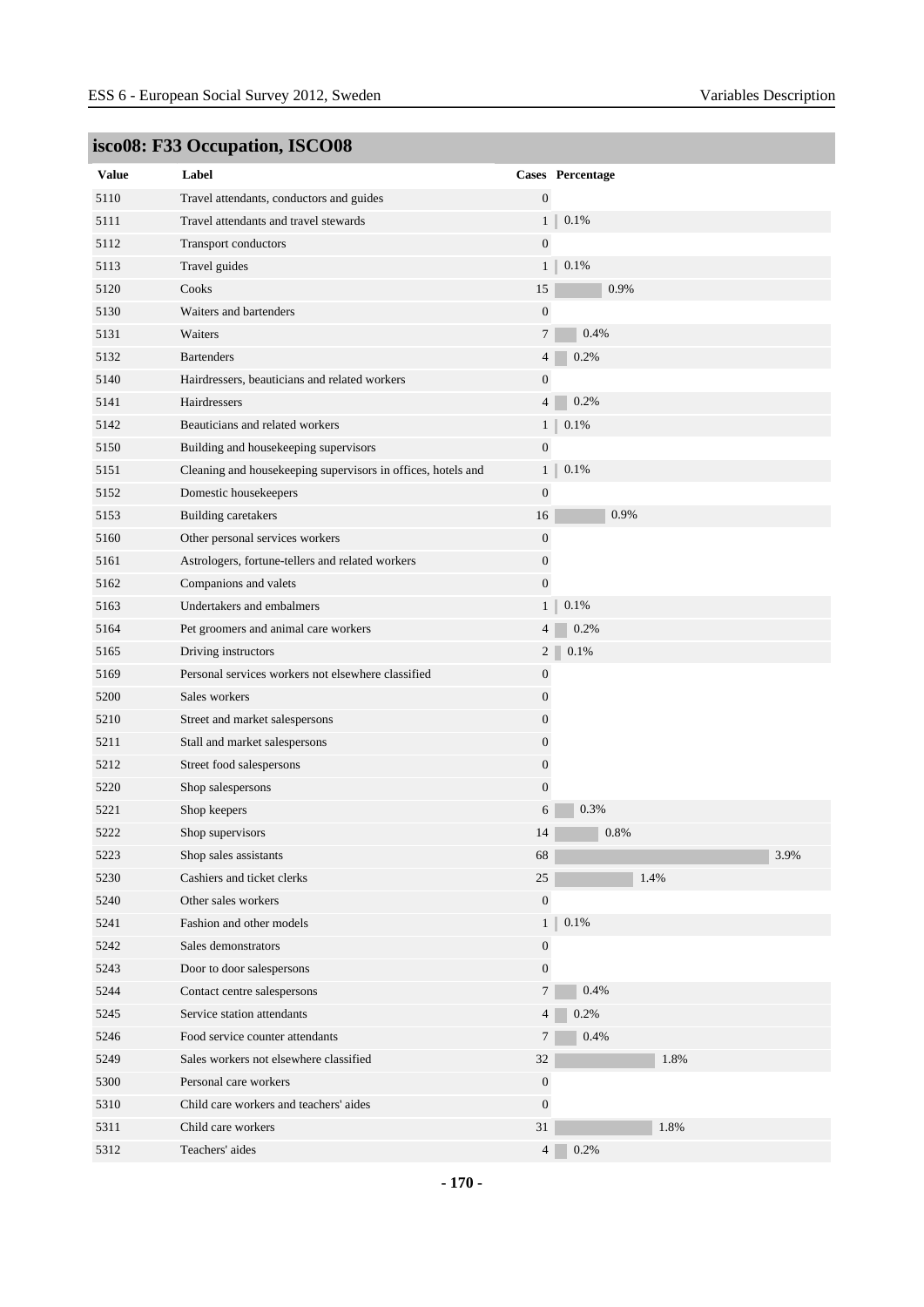| <b>Value</b> | Label                                                        |                  | Cases Percentage    |  |
|--------------|--------------------------------------------------------------|------------------|---------------------|--|
| 5320         | Personal care workers in health services                     | $\mathbf{0}$     |                     |  |
| 5321         | Health care assistants                                       | 71               | 4.1%                |  |
| 5322         | Home-based personal care workers                             | 44               | 2.5%                |  |
|              |                                                              |                  |                     |  |
| 5329         | Personal care workers in health services not elsewhere class | 17               | 1.0%                |  |
| 5400         | Protective services workers                                  | $\boldsymbol{0}$ |                     |  |
| 5410         | Protective services workers                                  | $\boldsymbol{0}$ |                     |  |
| 5411         | Fire-fighters                                                | 5                | 0.3%                |  |
| 5412         | Police officers                                              | 10               | 0.6%                |  |
| 5413         | Prison guards                                                |                  | 0.1%<br>$1 \square$ |  |
| 5414         | Security guards                                              | 4                | 0.2%                |  |
| 5419         | Protective services workers not elsewhere classified         | 0                |                     |  |
| 6000         | Skilled agricultural, forestry and fishery workers           | 0                |                     |  |
| 6100         | Market-oriented skilled agricultural workers                 | $\boldsymbol{0}$ |                     |  |
| 6110         | Market gardeners and crop growers                            | $\boldsymbol{0}$ |                     |  |
| 6111         | Field crop and vegetable growers                             | 1 <sub>1</sub>   | 0.1%                |  |
| 6112         | Tree and shrub crop growers                                  | $\boldsymbol{0}$ |                     |  |
| 6113         | Gardeners, horticultural and nursery growers                 | 6                | 0.3%                |  |
| 6114         | Mixed crop growers                                           | 1 <sub>1</sub>   | 0.1%                |  |
| 6120         | Animal producers                                             | $\boldsymbol{0}$ |                     |  |
| 6121         | Livestock and dairy producers                                | 0                |                     |  |
| 6122         | Poultry producers                                            | $\boldsymbol{0}$ |                     |  |
| 6123         | Apiarists and sericulturists                                 | $\boldsymbol{0}$ |                     |  |
| 6129         | Animal producers not elsewhere classified                    | 7                | 0.4%                |  |
| 6130         | Mixed crop and animal producers                              | 9                | 0.5%                |  |
| 6200         | Market-oriented skilled forestry, fishery and hunting worker | 0                |                     |  |
| 6210         | Forestry and related workers                                 | 9                | 0.5%                |  |
| 6220         | Fishery workers, hunters and trappers                        | $\boldsymbol{0}$ |                     |  |
| 6221         | Aquaculture workers                                          | 0                |                     |  |
| 6222         | Inland and coastal waters fishery workers                    | $\boldsymbol{0}$ |                     |  |
| 6223         | Deep-sea fishery workers                                     | 0                |                     |  |
| 6224         | Hunters and trappers                                         | $\boldsymbol{0}$ |                     |  |
| 6300         | Subsistence farmers, fishers, hunters and gatherers          | $\boldsymbol{0}$ |                     |  |
| 6310         | Subsistence crop farmers                                     | $\mathbf{0}$     |                     |  |
| 6320         | Subsistence livestock farmers                                | $\overline{0}$   |                     |  |
| 6330         | Subsistence mixed crop and livestock farmers                 | $\overline{0}$   |                     |  |
| 6340         | Subsistence fishers, hunters, trappers and gatherers         | $\overline{0}$   |                     |  |
| 7000         | Craft and related trades workers                             | $\boldsymbol{0}$ |                     |  |
| 7100         | Building and related trades workers, excluding electricians  | $\overline{0}$   |                     |  |
| 7110         | Building frame and related trades workers                    | $\overline{0}$   |                     |  |
| 7111         | House builders                                               | 6                | 0.3%                |  |
| 7112         | Bricklayers and related workers                              | 3                | 0.2%                |  |
| 7113         | Stonemasons, stone cutters, splitters and carvers            | $\boldsymbol{0}$ |                     |  |
| 7114         | Concrete placers, concrete finishers and related workers     | 3 <sup>1</sup>   | 0.2%                |  |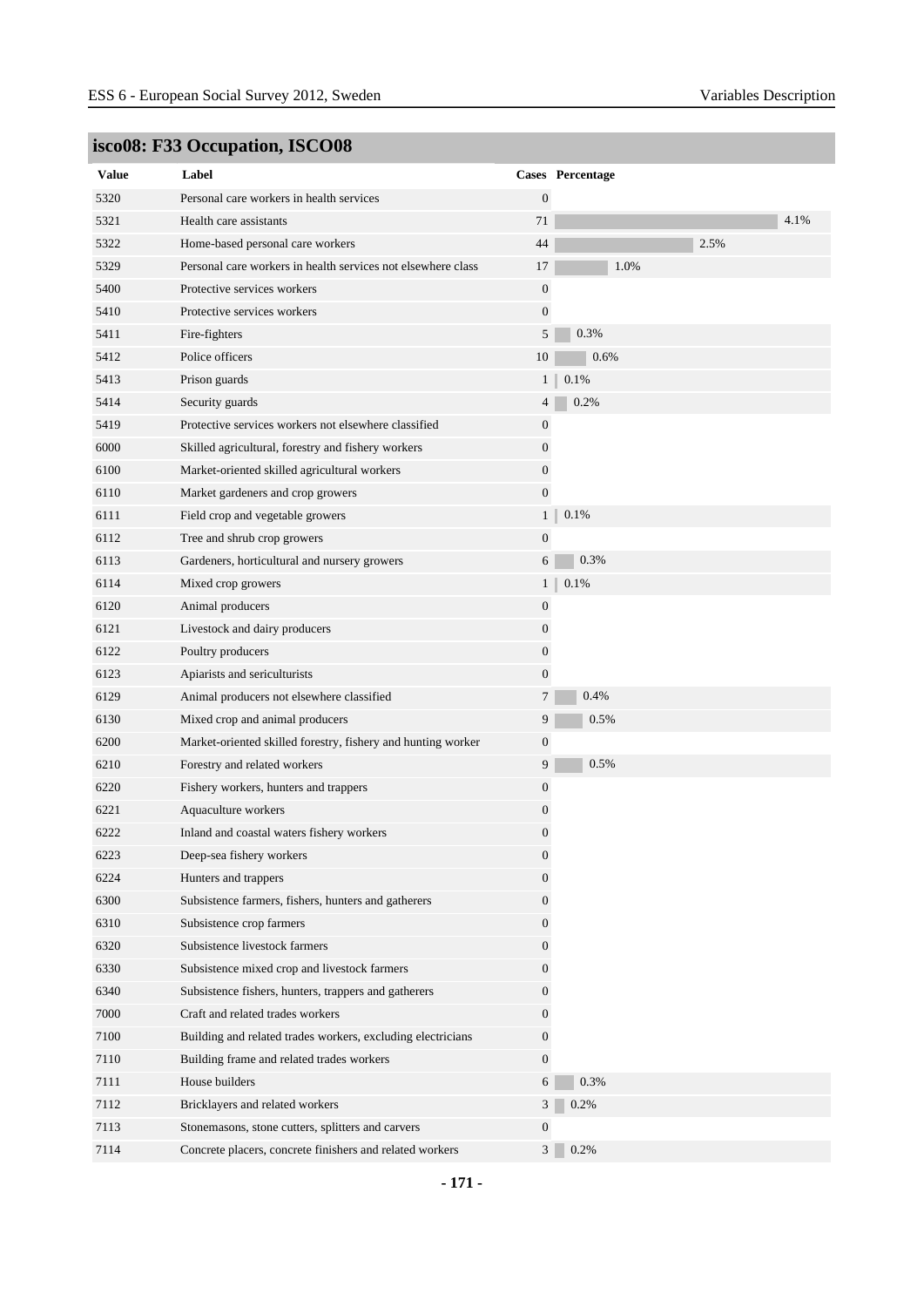| <b>Value</b> | Label                                                        |                  | Cases Percentage |
|--------------|--------------------------------------------------------------|------------------|------------------|
| 7115         | Carpenters and joiners                                       | 11               | 0.6%             |
| 7119         | Building frame and related trades workers not elsewhere clas | 3                | 0.2%             |
| 7120         | Building finishers and related trades workers                | $\mathbf{0}$     |                  |
| 7121         | Roofers                                                      | 3                | 0.2%             |
| 7122         | Floor layers and tile setters                                | 3                | 0.2%             |
| 7123         | Plasterers                                                   | $\boldsymbol{0}$ |                  |
| 7124         | <b>Insulation workers</b>                                    | $\boldsymbol{0}$ |                  |
| 7125         | <b>Glaziers</b>                                              | $1 \parallel$    | 0.1%             |
| 7126         | Plumbers and pipe fitters                                    | 9                | 0.5%             |
| 7127         | Air conditioning and refrigeration mechanics                 | 0                |                  |
| 7130         | Painters, building structure cleaners and related trades wor | $\boldsymbol{0}$ |                  |
| 7131         | Painters and related workers                                 | 8                | 0.5%             |
| 7132         | Spray painters and varnishers                                | $1 \parallel$    | 0.1%             |
| 7133         | Building structure cleaners                                  | 0                |                  |
| 7200         | Metal, machinery and related trades workers                  | $\boldsymbol{0}$ |                  |
| 7210         | Sheet and structural metal workers, moulders and welders, an | $\boldsymbol{0}$ |                  |
| 7211         | Metal moulders and coremakers                                | 1 <sub>1</sub>   | 0.1%             |
| 7212         | Welders and flamecutters                                     | 3                | 0.2%             |
| 7213         | Sheet-metal workers                                          | 6                | 0.3%             |
| 7214         | Structural-metal preparers and erectors                      | 3 <sup>1</sup>   | 0.2%             |
| 7215         | Riggers and cable splicers                                   | 1 <sub>1</sub>   | 0.1%             |
| 7220         | Blacksmiths, toolmakers and related trades workers           | $\boldsymbol{0}$ |                  |
| 7221         | Blacksmiths, hammersmiths and forging press workers          | $1 \parallel$    | 0.1%             |
| 7222         | Toolmakers and related workers                               | 4                | 0.2%             |
| 7223         | Metal working machine tool setters and operators             | 0                |                  |
| 7224         | Metal polishers, wheel grinders and tool sharpeners          | 6                | 0.3%             |
| 7230         | Machinery mechanics and repairers                            | $\boldsymbol{0}$ |                  |
| 7231         | Motor vehicle mechanics and repairers                        | 10               | 0.6%             |
| 7232         | Aircraft engine mechanics and repairers                      | $1 \parallel$    | 0.1%             |
| 7233         | Agricultural and industrial machinery mechanics and repairer |                  | $4\Box$<br>0.2%  |
| 7234         | Bicycle and related repairers                                | 0                |                  |
| 7300         | Handicraft and printing workers                              | $\boldsymbol{0}$ |                  |
| 7310         | Handicraft workers                                           | $\mathbf{0}$     |                  |
| 7311         | Precision-instrument makers and repairers                    | $\mathbf{0}$     |                  |
| 7312         | Musical instrument makers and tuners                         | $\overline{0}$   |                  |
| 7313         | Jewellery and precious-metal workers                         | $\overline{0}$   |                  |
| 7314         | Potters and related workers                                  | $\overline{0}$   |                  |
| 7315         | Glass makers, cutters, grinders and finishers                | $\boldsymbol{0}$ |                  |
| 7316         | Sign writers, decorative painters, engravers and etchers     | $\overline{0}$   |                  |
| 7317         | Handicraft workers in wood, basketry and related materials   | $\boldsymbol{0}$ |                  |
| 7318         | Handicraft workers in textile, leather and related materials | $\overline{0}$   |                  |
| 7319         | Handicraft workers not elsewhere classified                  | $\overline{4}$   | 0.2%             |
| 7320         | Printing trades workers                                      | $\overline{0}$   |                  |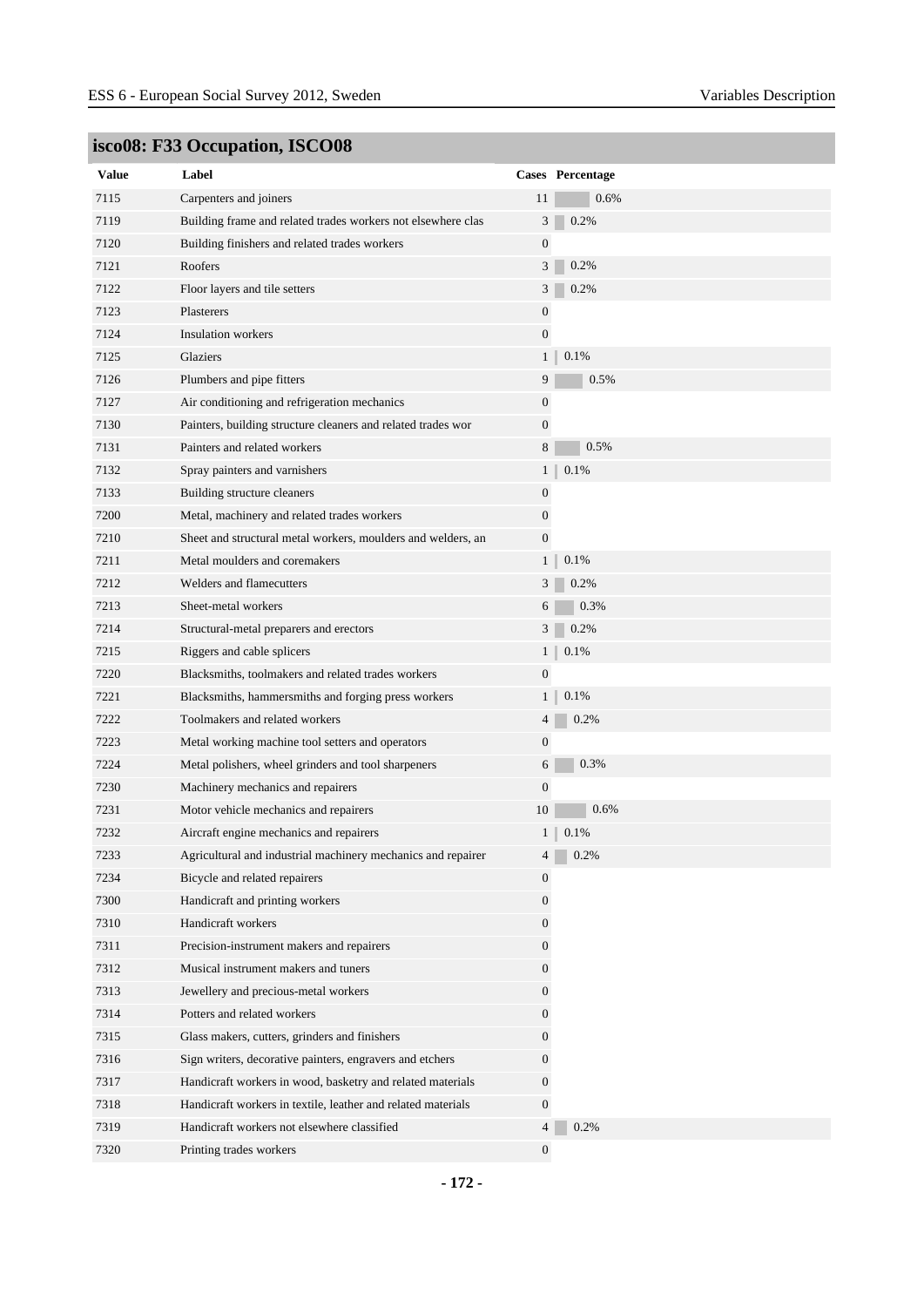| <b>Value</b> | Label                                                        |                  | Cases Percentage |
|--------------|--------------------------------------------------------------|------------------|------------------|
| 7321         | Pre-press technicians                                        | $1 \parallel$    | 0.1%             |
| 7322         | Printers                                                     | 6                | 0.3%             |
| 7323         | Print finishing and binding workers                          | 2 <sup>1</sup>   | 0.1%             |
| 7400         | Electrical and electronic trades workers                     | $\boldsymbol{0}$ |                  |
| 7410         | Electrical equipment installers and repairers                | $\mathbf{0}$     |                  |
| 7411         | Building and related electricians                            | 12               | 0.7%             |
| 7412         | Electrical mechanics and fitters                             | 1 <sup>1</sup>   | $0.1\%$          |
| 7413         | Electrical line installers and repairers                     | $\boldsymbol{0}$ |                  |
| 7420         | Electronics and telecommunications installers and repairers  | $\mathbf{0}$     |                  |
| 7421         | Electronics mechanics and servicers                          | 5                | 0.3%             |
| 7422         | Information and communications technology installers and ser | $1 \parallel$    | 0.1%             |
| 7500         | Food processing, wood working, garment and other craft and r | $\mathbf{0}$     |                  |
| 7510         | Food processing and related trades workers                   | $\mathbf{0}$     |                  |
| 7511         | Butchers, fishmongers and related food preparers             | $\mathfrak{2}$   | 0.1%             |
| 7512         | Bakers, pastry-cooks and confectionery makers                | 5                | 0.3%             |
| 7513         | Dairy-products makers                                        | $2^{\mid}$       | 0.1%             |
| 7514         | Fruit, vegetable and related preservers                      | $1 \parallel$    | 0.1%             |
| 7515         | Food and beverage tasters and graders                        | $1 \parallel$    | 0.1%             |
| 7516         | Tobacco preparers and tobacco products makers                | $\mathbf{0}$     |                  |
| 7520         | Wood treaters, cabinet-makers and related trades workers     | $\overline{0}$   |                  |
| 7521         | Wood treaters                                                | $\overline{0}$   |                  |
| 7522         | Cabinet-makers and related workers                           | $\overline{4}$   | 0.2%             |
| 7523         | Woodworking-machine tool setters and operators               | $\boldsymbol{0}$ |                  |
| 7530         | Garment and related trades workers                           | $\mathbf{0}$     |                  |
| 7531         | Tailors, dressmakers, furriers and hatters                   | $\overline{2}$   | 0.1%             |
| 7532         | Garment and related pattern-makers and cutters               | $\mathbf{0}$     |                  |
| 7533         | Sewing, embroidery and related workers                       | $\overline{4}$   | 0.2%             |
| 7534         | Upholsterers and related workers                             | 3                | 0.2%             |
| 7535         | Pelt dressers, tanners and fellmongers                       | $\boldsymbol{0}$ |                  |
| 7536         | Shoemakers and related workers                               |                  | 0.1%             |
| 7540         | Other craft and related workers                              | $\mathbf{0}$     |                  |
| 7541         | Underwater divers                                            | $\overline{0}$   |                  |
| 7542         | Shotfirers and blasters                                      | $\overline{0}$   |                  |
| 7543         | Product graders and testers (excluding foods and beverages)  | $\tau$           | 0.4%             |
| 7544         | Fumigators and other pest and weed controllers               | $\mathbf{0}$     |                  |
| 7549         | Craft and related workers not elsewhere classified           | $\overline{4}$   | 0.2%             |
| 8000         | Plant and machine operators, and assemblers                  | $\mathbf{0}$     |                  |
| 8100         | Stationary plant and machine operators                       | $\overline{0}$   |                  |
| 8110         | Mining and mineral processing plant operators                | $\overline{0}$   |                  |
| 8111         | Miners and quarriers                                         | $\mathbf{0}$     |                  |
| 8112         | Mineral and stone processing plant operators                 | $\mathbf{0}$     |                  |
| 8113         | Well drillers and borers and related workers                 | $\overline{0}$   |                  |
| 8114         | Cement, stone and other mineral products machine operators   | 1 <sup>1</sup>   | 0.1%             |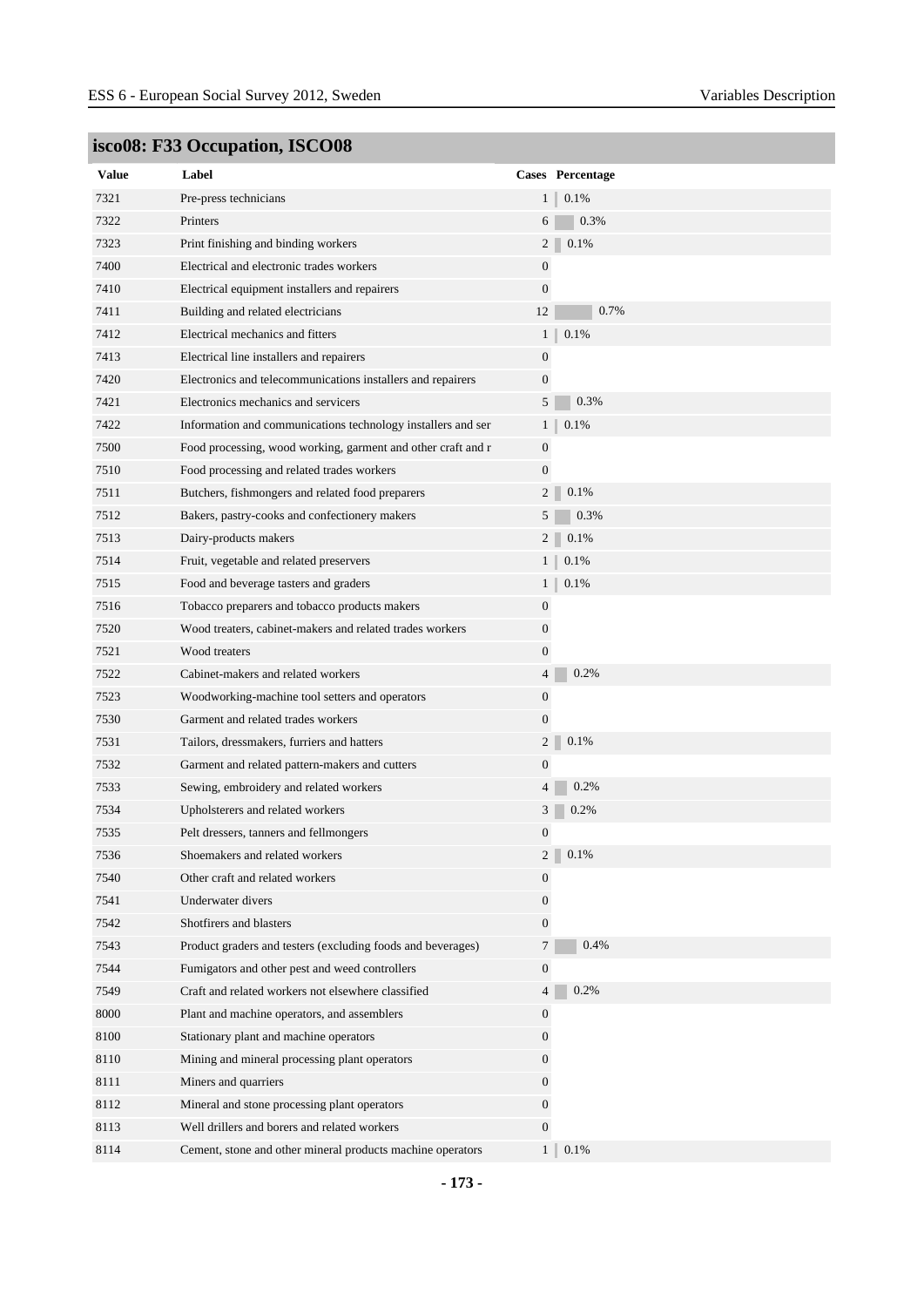| <b>Value</b> | Label                                                           |                  | Cases Percentage |
|--------------|-----------------------------------------------------------------|------------------|------------------|
| 8120         | Metal processing and finishing plant operators                  | $\boldsymbol{0}$ |                  |
| 8121         | Metal processing plant operators                                | $\overline{4}$   | 0.2%             |
| 8122         | Metal finishing, plating and coating machine operators          | 1 <sub>1</sub>   | 0.1%             |
| 8130         | Chemical and photographic products plant and machine<br>operato | $\boldsymbol{0}$ |                  |
| 8131         | Chemical products plant and machine operators                   | $\boldsymbol{0}$ |                  |
| 8132         | Photographic products machine operators                         | $\boldsymbol{0}$ |                  |
| 8140         | Rubber, plastic and paper products machine operators            | $\boldsymbol{0}$ |                  |
| 8141         | Rubber products machine operators                               | $\boldsymbol{0}$ |                  |
| 8142         | Plastic products machine operators                              | 1 <sup>1</sup>   | 0.1%             |
| 8143         | Paper products machine operators                                | 3                | 0.2%             |
| 8150         | Textile, fur and leather products machine operators             | $\boldsymbol{0}$ |                  |
| 8151         | Fibre preparing, spinning and winding machine operators         | $\boldsymbol{0}$ |                  |
| 8152         | Weaving and knitting machine operators                          | $\boldsymbol{0}$ |                  |
| 8153         | Sewing machine operators                                        | $\boldsymbol{0}$ |                  |
| 8154         | Bleaching, dyeing and fabric cleaning machine operators         | $\boldsymbol{0}$ |                  |
| 8155         | Fur and leather preparing machine operators                     | $\boldsymbol{0}$ |                  |
| 8156         | Shoemaking and related machine operators                        | $\boldsymbol{0}$ |                  |
| 8157         | Laundry machine operators                                       | $\boldsymbol{0}$ |                  |
| 8159         | Textile, fur and leather products machine operators not else    | $\boldsymbol{0}$ |                  |
| 8160         | Food and related products machine operators                     | $\mathbf{1}$     | 0.1%             |
| 8170         | Wood processing and papermaking plant operators                 | $\boldsymbol{0}$ |                  |
| 8171         | Pulp and papermaking plant operators                            | $\overline{4}$   | 0.2%             |
| 8172         | Wood processing plant operators                                 | $\overline{c}$   | 0.1%             |
| 8180         | Other stationary plant and machine operators                    | $\boldsymbol{0}$ |                  |
| 8181         | Glass and ceramics plant operators                              | $\mathbf{1}$     | 0.1%             |
| 8182         | Steam engine and boiler operators                               | $\boldsymbol{0}$ |                  |
| 8183         | Packing, bottling and labelling machine operators               | 2                | 0.1%             |
| 8189         | Stationary plant and machine operators not elsewhere classif    | 16               | 0.9%             |
| 8200         | Assemblers                                                      | $\mathbf{0}$     |                  |
| 8210         | Assemblers                                                      | $\mathbf{0}$     |                  |
| 8211         | Mechanical machinery assemblers                                 | 3                | 0.2%             |
| 8212         | Electrical and electronic equipment assemblers                  | 6                | 0.3%             |
| 8219         | Assemblers not elsewhere classified                             | 9                | 0.5%             |
| 8300         | Drivers and mobile plant operators                              | $\mathbf{0}$     |                  |
| 8310         | Locomotive engine drivers and related workers                   | $\boldsymbol{0}$ |                  |
| 8311         | Locomotive engine drivers                                       | $\sqrt{2}$       | 0.1%             |
| 8312         | Railway brake, signal and switch operators                      | $\boldsymbol{0}$ |                  |
| 8320         | Car, van and motorcycle drivers                                 | $\mathbf{0}$     |                  |
| 8321         | Motorcycle drivers                                              | $\mathbf{0}$     |                  |
| 8322         | Car, taxi and van drivers                                       | 11               | 0.6%             |
| 8330         | Heavy truck and bus drivers                                     | $\boldsymbol{0}$ |                  |
| 8331         | Bus and tram drivers                                            | 10               | 0.6%             |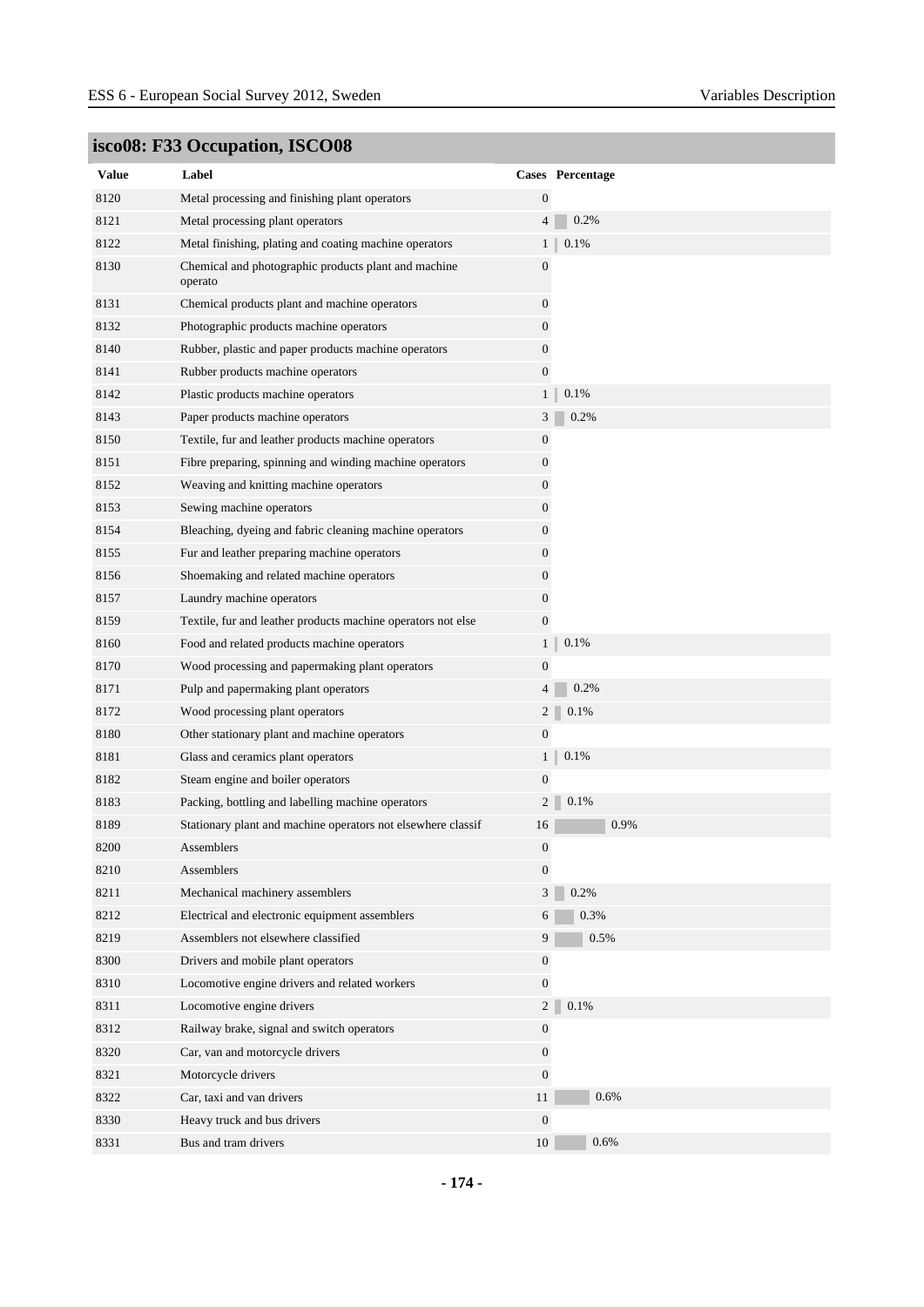| <b>Value</b> | Label                                                        |                  | Cases Percentage |
|--------------|--------------------------------------------------------------|------------------|------------------|
| 8332         | Heavy truck and lorry drivers                                | 24               | 1.4%             |
| 8340         | Mobile plant operators                                       | $\mathbf{0}$     |                  |
| 8341         | Mobile farm and forestry plant operators                     | 1 <sub>1</sub>   | 0.1%             |
| 8342         | Earthmoving and related plant operators                      | 10               | 0.6%             |
| 8343         | Crane, hoist and related plant operators                     | $\boldsymbol{0}$ |                  |
| 8344         | Lifting truck operators                                      | 10               | 0.6%             |
| 8350         | Ships' deck crews and related workers                        | 3                | 0.2%             |
| 9000         | Elementary occupations                                       | $\boldsymbol{0}$ |                  |
| 9100         | Cleaners and helpers                                         | $\boldsymbol{0}$ |                  |
| 9110         | Domestic, hotel and office cleaners and helpers              | $\boldsymbol{0}$ |                  |
| 9111         | Domestic cleaners and helpers                                | $\mathbf{0}$     |                  |
| 9112         | Cleaners and helpers in offices, hotels and other establishm | 32               | 1.8%             |
| 9120         | Vehicle, window, laundry and other hand cleaning workers     | $\mathbf{0}$     |                  |
| 9121         | Hand launderers and pressers                                 | $1\vert$         | 0.1%             |
| 9122         | Vehicle cleaners                                             | $\mathbf{0}$     |                  |
| 9123         | Window cleaners                                              | $\boldsymbol{0}$ |                  |
| 9129         | Other cleaning workers                                       | 1 <sup>1</sup>   | 0.1%             |
| 9200         | Agricultural, forestry and fishery labourers                 | $\boldsymbol{0}$ |                  |
| 9210         | Agricultural, forestry and fishery labourers                 | $\mathbf{0}$     |                  |
| 9211         | Crop farm labourers                                          | $\overline{c}$   | 0.1%             |
| 9212         | Livestock farm labourers                                     | 3                | 0.2%             |
| 9213         | Mixed crop and livestock farm labourers                      | $\boldsymbol{0}$ |                  |
| 9214         | Garden and horticultural labourers                           | 10               | 0.6%             |
| 9215         | Forestry labourers                                           | $\overline{c}$   | 0.1%             |
| 9216         | Fishery and aquaculture labourers                            | $\boldsymbol{0}$ |                  |
| 9300         | Labourers in mining, construction, manufacturing and transpo | $\mathbf{0}$     |                  |
| 9310         | Mining and construction labourers                            | $\boldsymbol{0}$ |                  |
| 9311         | Mining and quarrying labourers                               | $\mathbf{0}$     |                  |
| 9312         | Civil engineering labourers                                  | 1 <sub>1</sub>   | 0.1%             |
| 9313         | Building construction labourers                              | $\boldsymbol{0}$ |                  |
| 9320         | Manufacturing labourers                                      | $\overline{0}$   |                  |
| 9321         | Hand packers                                                 | $\overline{4}$   | 0.2%             |
| 9329         | Manufacturing labourers not elsewhere classified             | 9                | 0.5%             |
| 9330         | Transport and storage labourers                              | $\mathbf{0}$     |                  |
| 9331         | Hand and pedal vehicle drivers                               | $\boldsymbol{0}$ |                  |
| 9332         | Drivers of animal-drawn vehicles and machinery               | $\mathbf{0}$     |                  |
| 9333         | Freight handlers                                             | 6                | 0.3%             |
| 9334         | Shelf fillers                                                | 8                | 0.5%             |
| 9400         | Food preparation assistants                                  | $\boldsymbol{0}$ |                  |
| 9410         | Food preparation assistants                                  | $\mathbf{0}$     |                  |
| 9411         | Fast food preparers                                          | $7\overline{ }$  | 0.4%             |
| 9412         | Kitchen helpers                                              | $18\,$           | 1.0%             |
| 9500         | Street and related sales and service workers                 | $\boldsymbol{0}$ |                  |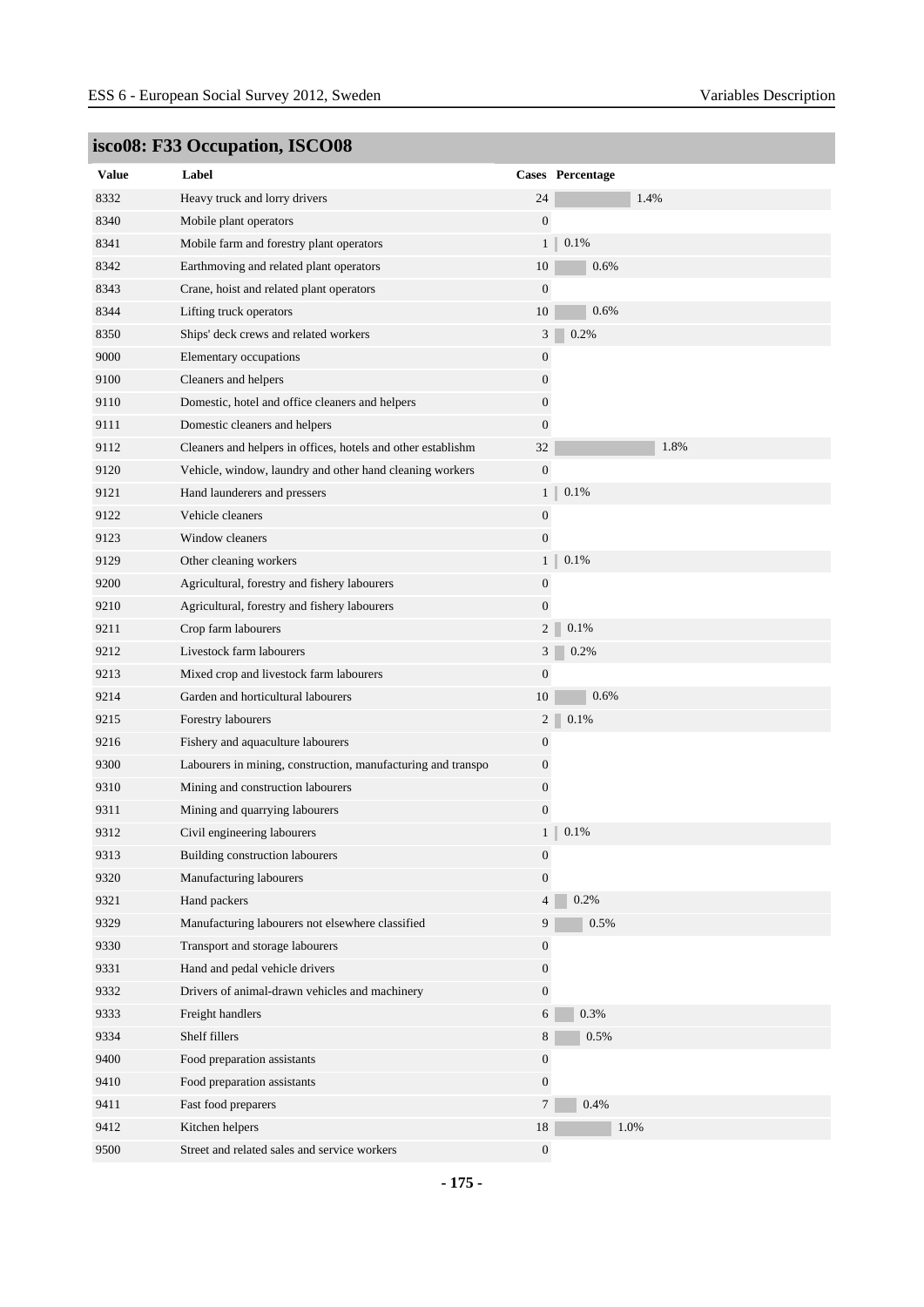| <b>Value</b>        | Label                                                      |                  | <b>Cases</b> Percentage |
|---------------------|------------------------------------------------------------|------------------|-------------------------|
| 9510                | Street and related service workers                         | $\mathbf{0}$     |                         |
| 9520                | Street vendors (excluding food)                            | $\theta$         |                         |
| 9600                | Refuse workers and other elementary workers                | $\theta$         |                         |
| 9610                | Refuse workers                                             | $\mathbf{0}$     |                         |
| 9611                | Garbage and recycling collectors                           | 3 <sup>1</sup>   | 0.2%                    |
| 9612                | Refuse sorters                                             | $\mathbf{0}$     |                         |
| 9613                | Sweepers and related labourers                             | 1                | 0.1%                    |
| 9620                | Other elementary workers                                   | $\mathbf{0}$     |                         |
| 9621                | Messengers, package deliverers and luggage porters         | 4                | 0.2%                    |
| 9622                | Odd job persons                                            | $\tau$           | 0.4%                    |
| 9623                | Meter readers and vending-machine collectors               | 2 <sup>1</sup>   | 0.1%                    |
| 9624                | Water and firewood collectors                              | $\boldsymbol{0}$ |                         |
| 9629                | Elementary workers not elsewhere classified                | $\theta$         |                         |
| 66666               | Not applicable                                             | 103              |                         |
| 77777               | Refusal                                                    | $\mathbf{0}$     |                         |
| 88888               | Don't know                                                 | 4                |                         |
| 99999               | No answer                                                  | $\mathbf{0}$     |                         |
| <b>Information:</b> | Type: discrete, Format: numeric, Range: 0-9629, Missing: * |                  |                         |
| Statistics (NW/W):  | Valid: (1740 / -) Invalid: (107 / -)                       |                  |                         |

#### **wrkac6m: F35 Paid work in another country, period more than 6 months last 10 years**

Literal question: In the last 10 years have you done any paid work in another country for a period of 6 months or more?

| <b>Value</b>        | Label          |                                                         |          | Cases Percentage |       |
|---------------------|----------------|---------------------------------------------------------|----------|------------------|-------|
| $\mathbf{1}$        | Ja             |                                                         | 131      | 7.5%             |       |
| 2                   | Nej            |                                                         | 1613     |                  | 92.5% |
| 6                   | Ej tillämpligt |                                                         | 103      |                  |       |
| 7                   | Vägrar         |                                                         | $\Omega$ |                  |       |
| 8                   | Vet ej         |                                                         | 0        |                  |       |
| 9                   | Inget svar     |                                                         | 0        |                  |       |
| <b>Information:</b> |                | Type: discrete, Format: numeric, Range: 1-2, Missing: * |          |                  |       |
| Statistics (NW/W):  |                | Valid: (1744 / -) Invalid: (103 / -)                    |          |                  |       |

### **icpdwk2: F35a Interviewer code, in paid work**

| <b>Value</b>        | Label                                                     |                | Cases Percentage |
|---------------------|-----------------------------------------------------------|----------------|------------------|
|                     | Respondent in paid work at F17d                           | 1023           |                  |
| $\overline{2}$      | Respondent not in paid work at F17d                       | 824            | 44.6%            |
| 9                   | Not available                                             | $\overline{0}$ |                  |
| <b>Information:</b> | Type: discrete, Format: numeric, Range: 1-2, Missing: */9 |                |                  |
| Statistics (NW/W):  | Valid: $(1847 / -)$ Invalid: $(0 / -)$                    |                |                  |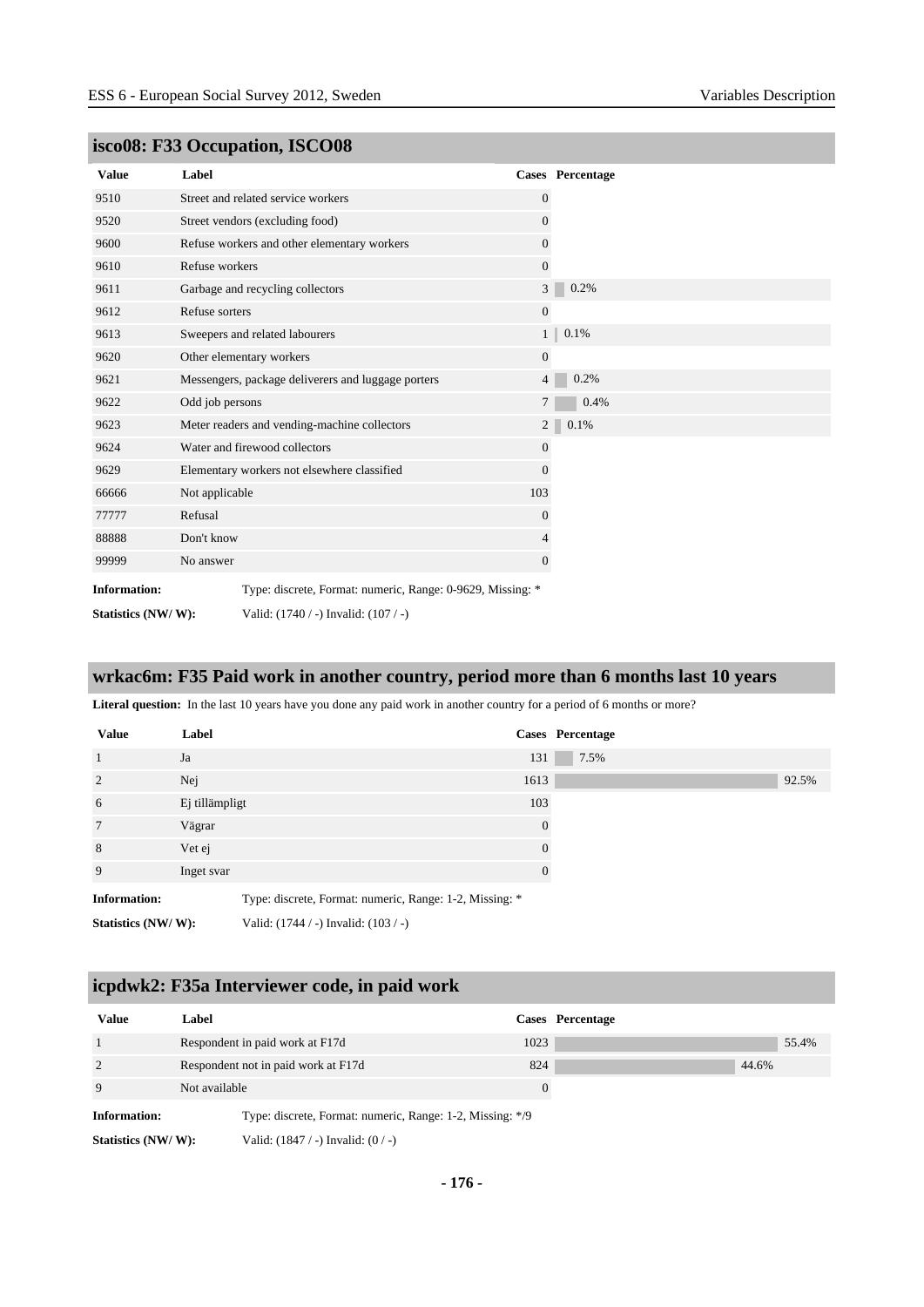### **icpdwk2: F35a Interviewer code, in paid work**

### **stfjb: F35b How satisfied with job**

**Literal question:** All things considered, how satisfied are you with your present job?

| <b>Value</b>        | Label            |                                                          | Cases Percentage |                   |      |      |       |       |
|---------------------|------------------|----------------------------------------------------------|------------------|-------------------|------|------|-------|-------|
| $\mathbf{0}$        | Extremt missnöjd |                                                          |                  | $4 \,   \, 0.4\%$ |      |      |       |       |
| $\mathbf{1}$        | $\mathbf{1}$     |                                                          |                  | $5 \,   \, 0.5\%$ |      |      |       |       |
| $\overline{2}$      | $\overline{c}$   |                                                          |                  | 7 0.7%            |      |      |       |       |
| 3                   | 3                |                                                          | 20               |                   | 2.0% |      |       |       |
| $\overline{4}$      | $\overline{4}$   |                                                          | 15               |                   | 1.5% |      |       |       |
| 5                   | 5                |                                                          | 54               |                   |      | 5.3% |       |       |
| 6                   | 6                |                                                          | 65               |                   |      | 6.4% |       |       |
| $\tau$              | $\tau$           |                                                          | 169              |                   |      |      | 16.5% |       |
| $\,8\,$             | $\,8\,$          |                                                          | 329              |                   |      |      |       | 32.2% |
| 9                   | 9                |                                                          | 185              |                   |      |      | 18.1% |       |
| 10                  | Extremt nöjd     |                                                          | 169              |                   |      |      | 16.5% |       |
| 66                  | Ej tillämpligt   |                                                          | 824              |                   |      |      |       |       |
| 77                  | Vägrar           |                                                          | $\mathbf{0}$     |                   |      |      |       |       |
| 88                  | Vet ej           |                                                          | $\mathbf{1}$     |                   |      |      |       |       |
| 99                  | Inget svar       |                                                          | $\mathbf{0}$     |                   |      |      |       |       |
| <b>Information:</b> |                  | Type: discrete, Format: numeric, Range: 0-10, Missing: * |                  |                   |      |      |       |       |
| Statistics (NW/W):  |                  | Valid: (1022 / -) Invalid: (825 / -)                     |                  |                   |      |      |       |       |

#### **stfjbot: F35c Satisfied with balance between time on job and time on other aspects**

Literal question: How satisfied are you with the balance between the time you spend on your paid work and the time you spend on other aspects of your life?

| <b>Value</b>    | Label            |              | Cases Percentage |      |       |       |       |
|-----------------|------------------|--------------|------------------|------|-------|-------|-------|
| $\mathbf{0}$    | Extremt missnöjd |              | $6 \ 0.6\%$      |      |       |       |       |
| $\mathbf{1}$    | $\mathbf{1}$     |              | $5 \ 0.5\%$      |      |       |       |       |
| 2               | 2                | 26           | 2.5%             |      |       |       |       |
| $\sqrt{3}$      | 3                | 51           | 5.0%             |      |       |       |       |
| $\overline{4}$  | $\overline{4}$   | 71           | 7.0%             |      |       |       |       |
| $\sqrt{5}$      | 5                | 126          |                  |      | 12.4% |       |       |
| 6               | 6                | 124          |                  |      | 12.2% |       |       |
| $7\phantom{.0}$ | $\tau$           | 185          |                  |      |       | 18.1% |       |
| $\,8\,$         | $8\,$            | 211          |                  |      |       |       | 20.7% |
| 9               | 9                | $115\,$      |                  |      | 11.3% |       |       |
| 10              | Extremt nöjd     | 100          |                  | 9.8% |       |       |       |
| 66              | Ej tillämpligt   | 824          |                  |      |       |       |       |
| 77              | Vägrar           | $\mathbf{0}$ |                  |      |       |       |       |
| 88              | Vet ej           | 3            |                  |      |       |       |       |
| 99              | Inget svar       | $\mathbf{0}$ |                  |      |       |       |       |

**Information:** Type: discrete, Format: numeric, Range: 0-10, Missing: \*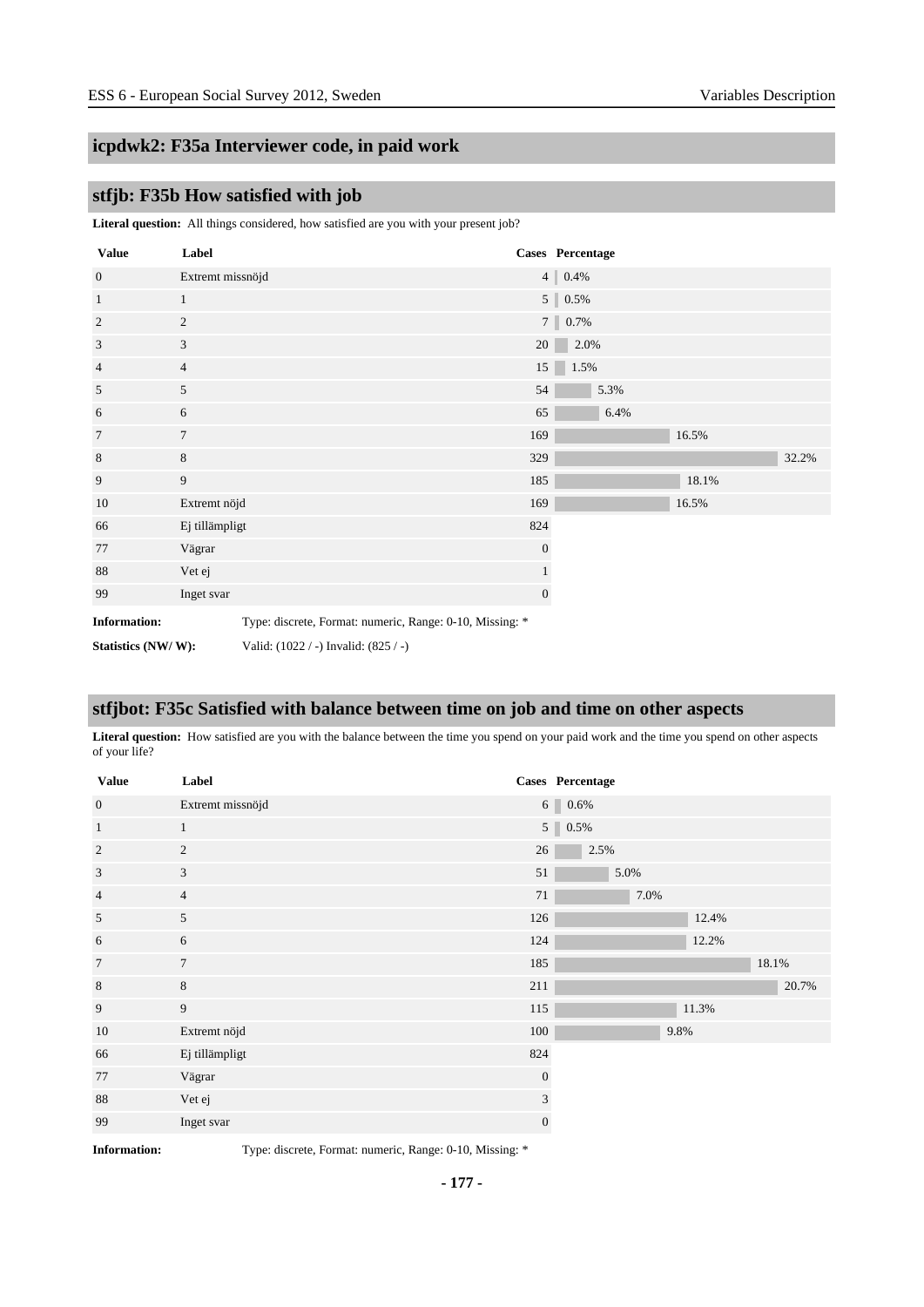#### **stfjbot: F35c Satisfied with balance between time on job and time on other aspects**

**Statistics (NW/ W):** Valid: (1020 / -) Invalid: (827 / -)

#### **uemp3m: F36 Ever unemployed and seeking work for a period more than three months**

Literal question: Have you ever been unemployed and seeking work for a period of more than three months?

| <b>Value</b>        | Label      |                                                               |          | Cases Percentage |       |       |
|---------------------|------------|---------------------------------------------------------------|----------|------------------|-------|-------|
| $\mathbf{1}$        | Ja         |                                                               | 465      |                  | 25.2% |       |
| 2                   | Nej        |                                                               | 1379     |                  |       | 74.8% |
| 7                   | Vägrar     |                                                               | $\theta$ |                  |       |       |
| 8                   | Vet ej     |                                                               | 3        |                  |       |       |
| 9                   | Inget svar |                                                               | $\Omega$ |                  |       |       |
| <b>Information:</b> |            | Type: discrete, Format: numeric, Range: 1-2, Missing: */7/8/9 |          |                  |       |       |
| Statistics (NW/W):  |            | Valid: $(1844 / -)$ Invalid: $(3 / -)$                        |          |                  |       |       |

#### **uemp12m: F37 Any period of unemployment and work seeking lasted 12 months or more**

Literal question: Have any of these periods lasted for 12 months or more?

| <b>Value</b>        | Label         |                                                         |          | Cases Percentage |       |       |
|---------------------|---------------|---------------------------------------------------------|----------|------------------|-------|-------|
| $\mathbf{1}$        | Ja            |                                                         | 157      |                  | 33.9% |       |
| 2                   | Nej           |                                                         | 306      |                  |       | 66.1% |
| 6                   | Ej tillämplig |                                                         | 1382     |                  |       |       |
| $7\phantom{.0}$     | Vägrar        |                                                         | $\Omega$ |                  |       |       |
| 8                   | Vet ej        |                                                         |          |                  |       |       |
| 9                   | Inget svar    |                                                         | $\Omega$ |                  |       |       |
| <b>Information:</b> |               | Type: discrete, Format: numeric, Range: 1-2, Missing: * |          |                  |       |       |
| Statistics (NW/W):  |               | Valid: (463 / -) Invalid: (1384 / -)                    |          |                  |       |       |

### **uemp5yr: F38 Any period of unemployment and work seeking within last 5 years**

Literal question: Have any of these periods been within the past 5 years?

| <b>Value</b>        | Label         | Cases Percentage                                        |
|---------------------|---------------|---------------------------------------------------------|
| $\overline{1}$      | Ja            | 197                                                     |
| $\overline{2}$      | Nej           | 268                                                     |
| 6                   | Ej tillämplig | 1382                                                    |
| $7\phantom{.0}$     | Vägrar        | $\Omega$                                                |
| 8                   | Vet ej        |                                                         |
| 9                   | Inget svar    |                                                         |
| <b>Information:</b> |               | Type: discrete, Format: numeric, Range: 1-2, Missing: * |

**Statistics (NW/ W):** Valid: (465 / -) Invalid: (1382 / -)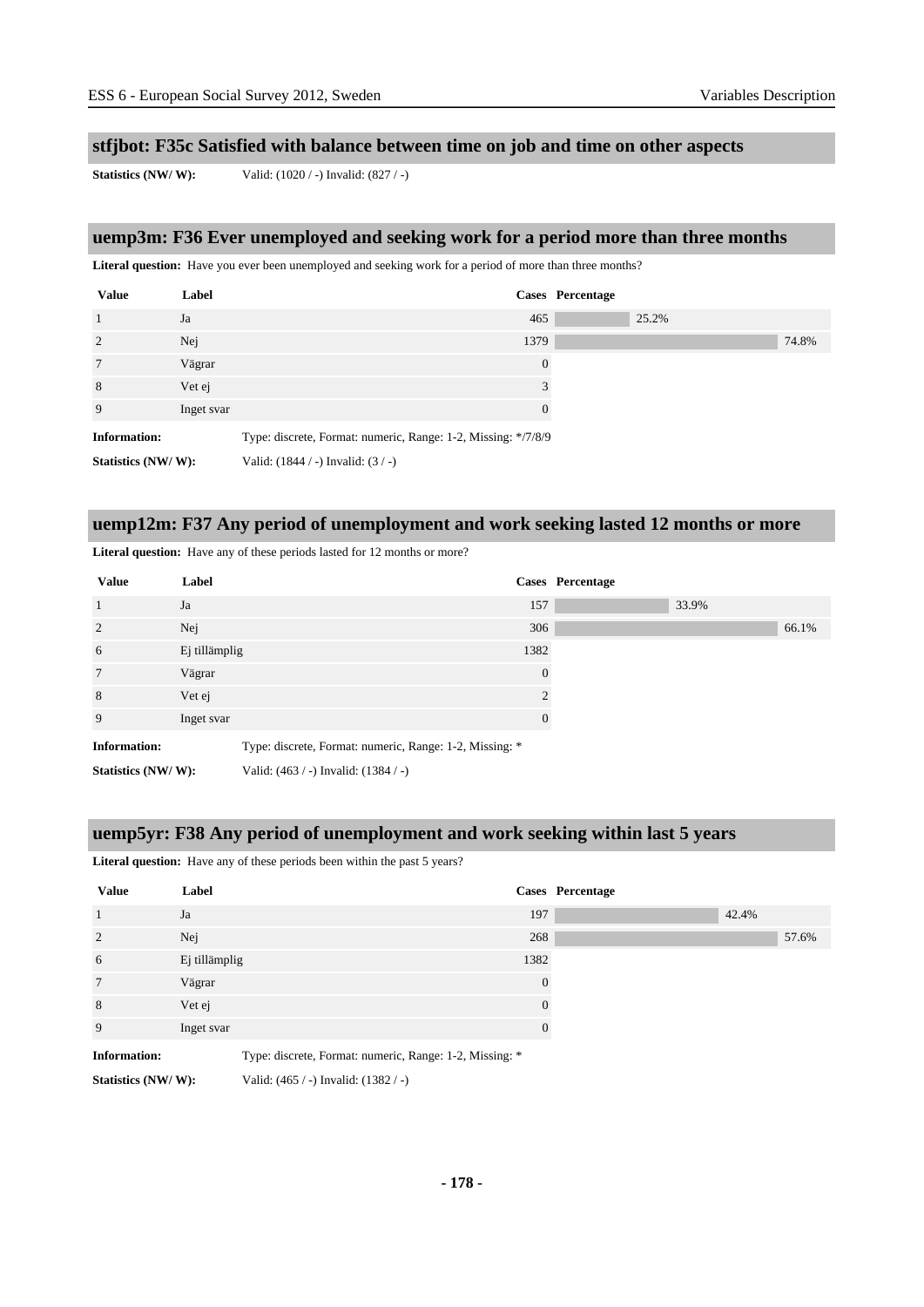#### **mbtru: F39 Member of trade union or similar organisation**

**Literal question:** Are you or have you ever been a member of a trade union or similar organisation?

| <b>Value</b>        | Label                                                         |          | Cases Percentage |       |       |
|---------------------|---------------------------------------------------------------|----------|------------------|-------|-------|
| 1                   | Ja, är för närvarande medlem                                  | 839      |                  |       | 45.6% |
| 2                   | Ja, har tidigare varit medlem                                 | 476      |                  | 25.9% |       |
| 3                   | Nej                                                           | 526      |                  | 28.6% |       |
| $7\phantom{.0}$     | Vägrar                                                        | $\Omega$ |                  |       |       |
| 8                   | Vet ej                                                        | 6        |                  |       |       |
| 9                   | Inget svar                                                    | 0        |                  |       |       |
| <b>Information:</b> | Type: discrete, Format: numeric, Range: 1-3, Missing: */7/8/9 |          |                  |       |       |
| Statistics (NW/W):  | Valid: $(1841 / -)$ Invalid: $(6 / -)$                        |          |                  |       |       |

#### **hincsrca: F40 Main source of household income**

**Literal question:** Please consider the income of all household members and any income which may be received by the household as a whole. What is the main source of income in your household?

| <b>Value</b>        | Label                                                            |              | Cases Percentage |       |
|---------------------|------------------------------------------------------------------|--------------|------------------|-------|
| $\mathbf{1}$        | Wages or salaries                                                | 1190         |                  | 64.7% |
| 2                   | Income from self-employment (excluding farming)                  | 76           | 4.1%             |       |
| 3                   | Income from farming                                              |              | $6 \mid 0.3\%$   |       |
| $\overline{4}$      | Pensions                                                         | 420          | 22.8%            |       |
| 5                   | Unemployment/redundancy benefit                                  |              | 27 1.5%          |       |
| 6                   | Any other social benefits or grants                              | 97           | 5.3%             |       |
| 7                   | Income from investments, savings etc.                            |              | 15 0.8%          |       |
| 8                   | Income from other sources                                        | 8            | 0.4%             |       |
| 77                  | Refusal                                                          |              |                  |       |
| 88                  | Don't know                                                       |              |                  |       |
| 99                  | No answer                                                        | $\mathbf{0}$ |                  |       |
| <b>Information:</b> | Type: discrete, Format: numeric, Range: 1-8, Missing: */77/88/99 |              |                  |       |

**Statistics (NW/ W):** Valid: (1839 / -) Invalid: (8 / -)

#### **hinctnta: F41 Household's total net income, all sources**

**Literal question:** Using this card, please tell me which letter describes your household's total income, after tax and compulsory deductions, from all sources? If you don't know the exact figure, please give an estimate. Use the part of the card that you know best: weekly, monthly or annual income.

| <b>Value</b>   | Label               |     | <b>Cases</b> Percentage |
|----------------|---------------------|-----|-------------------------|
|                | J - 1:a decilen     | 104 | 6.2%                    |
| 2              | $R - 2$ : a decilen | 143 | 8.5%                    |
| 3              | $C - 3$ : e decilen | 157 | 9.4%                    |
| $\overline{4}$ | $M - 4$ : e decilen | 139 | 8.3%                    |
| 5              | $F - 5$ : e decilen | 126 | 7.5%                    |
| 6              | $S - 6$ : e decilen | 161 | 9.6%                    |
| $\overline{7}$ | $K - 7$ : e decilen | 147 | 8.8%                    |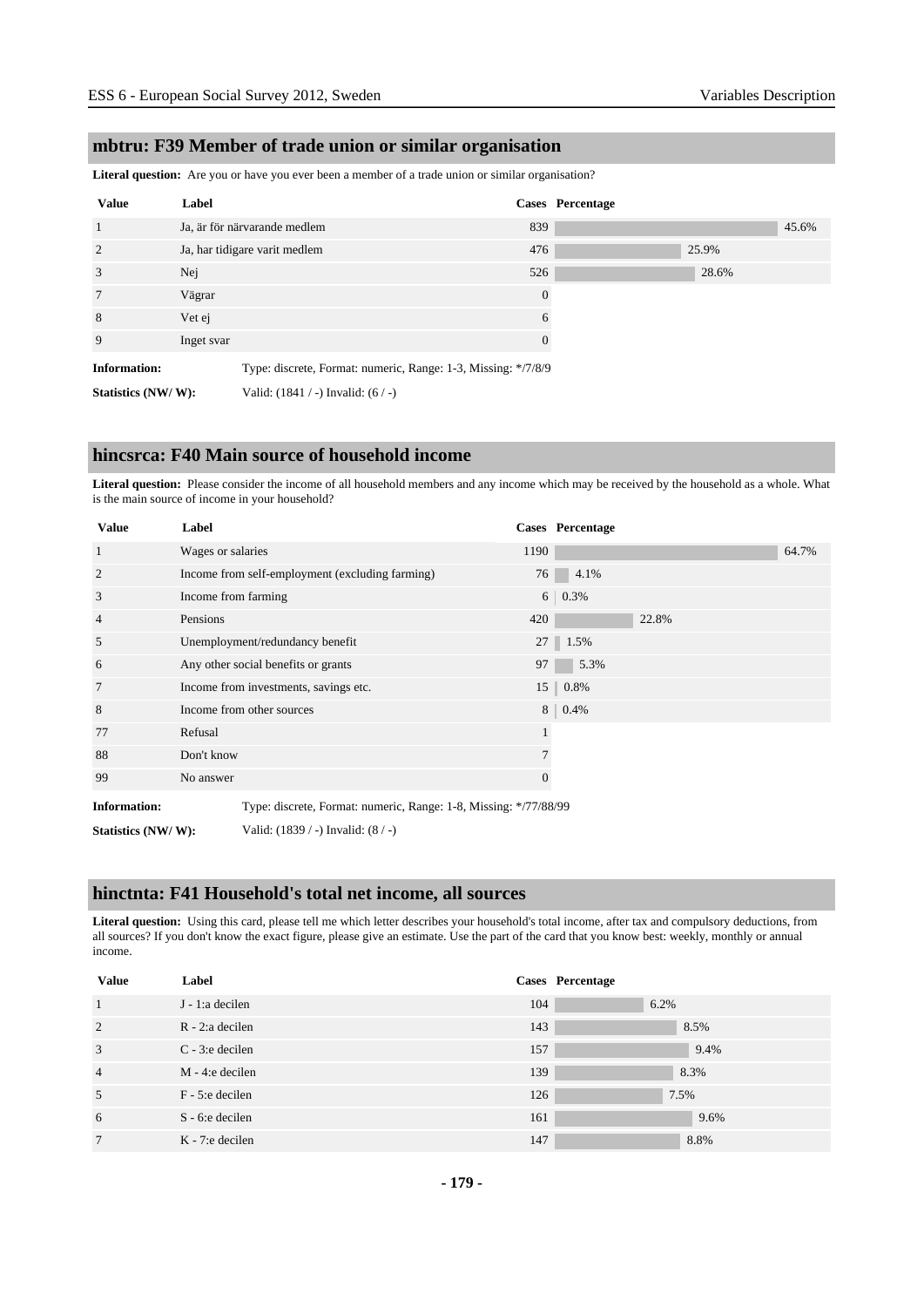| <b>Value</b>        | Label                                    |                                                                   | Cases Percentage |
|---------------------|------------------------------------------|-------------------------------------------------------------------|------------------|
| 8                   | $P - 8$ : e decilen                      | 211                                                               | 12.6%            |
| 9                   | D - 9:e decilen                          | 261                                                               |                  |
| 10                  | $H - 10$ : e decilen                     | 226                                                               | 13.5%            |
| 77                  | Vägrar                                   | 29                                                                |                  |
| 88                  | Vet ej                                   | 143                                                               |                  |
| 99                  | Inget svar                               | $\theta$                                                          |                  |
| <b>Information:</b> |                                          | Type: discrete, Format: numeric, Range: 1-10, Missing: */77/88/99 |                  |
| Statistics (NW/W):  | Valid: $(1675 / -)$ Invalid: $(172 / -)$ |                                                                   |                  |

#### **hinctnta: F41 Household's total net income, all sources**

#### **hincfel: F42 Feeling about household's income nowadays**

**Literal question:** Which of the descriptions on this card comes closest to how you feel about your household's income nowadays?

| <b>Value</b>                                                                         | Label                                |          | Cases Percentage |       |       |
|--------------------------------------------------------------------------------------|--------------------------------------|----------|------------------|-------|-------|
| 1                                                                                    | Living comfortably on present income | 988      |                  |       | 54.4% |
| $\overline{2}$                                                                       | Coping on present income             | 603      |                  | 33.2% |       |
| 3                                                                                    | Difficult on present income          | 163      | 9.0%             |       |       |
| $\overline{4}$                                                                       | Very difficult on present income     | 61       | 3.4%             |       |       |
| $7\phantom{.0}$                                                                      | Refusal                              |          |                  |       |       |
| 8                                                                                    | Don't know                           | 25       |                  |       |       |
| 9                                                                                    | No answer                            | $\Omega$ |                  |       |       |
| <b>Information:</b><br>Type: discrete, Format: numeric, Range: 1-4, Missing: */7/8/9 |                                      |          |                  |       |       |
| Statistics (NW/W):                                                                   | Valid: (1815 / -) Invalid: (32 / -)  |          |                  |       |       |

### **icpart3: F43 Interviewer code, lives with husband/wife/partner**

| <b>Value</b>       | Label          |                                                           |      | Cases Percentage |       |       |
|--------------------|----------------|-----------------------------------------------------------|------|------------------|-------|-------|
|                    |                | Make \ maka \ sambo finns i hushållet                     | 1152 |                  |       | 62.4% |
| 2                  | Övriga         |                                                           | 694  |                  | 37.6% |       |
| 9                  | Ej tillgänglig |                                                           |      |                  |       |       |
| Information:       |                | Type: discrete, Format: numeric, Range: 1-2, Missing: */9 |      |                  |       |       |
| Statistics (NW/W): |                | Valid: $(1846 / -)$ Invalid: $(1 / -)$                    |      |                  |       |       |

#### **edulvlpb: F44 Partner's highest level of education**

**Literal question:** What is the highest level of education your husband/wife/partner has successfully completed?

| Value          | Label                                                           |    | Cases Percentage |
|----------------|-----------------------------------------------------------------|----|------------------|
| $\overline{0}$ | Not completed ISCED level 1                                     | 17 | 1.5%             |
| 113            | ISCED 1, completed primary education                            | 76 | 6.7%             |
| 129            | Vocational ISCED $2C < 2$ years, no access ISCED 3              |    |                  |
| 212            | General/pre-vocational ISCED 2A/2B, access ISCED 3<br>vocationa |    |                  |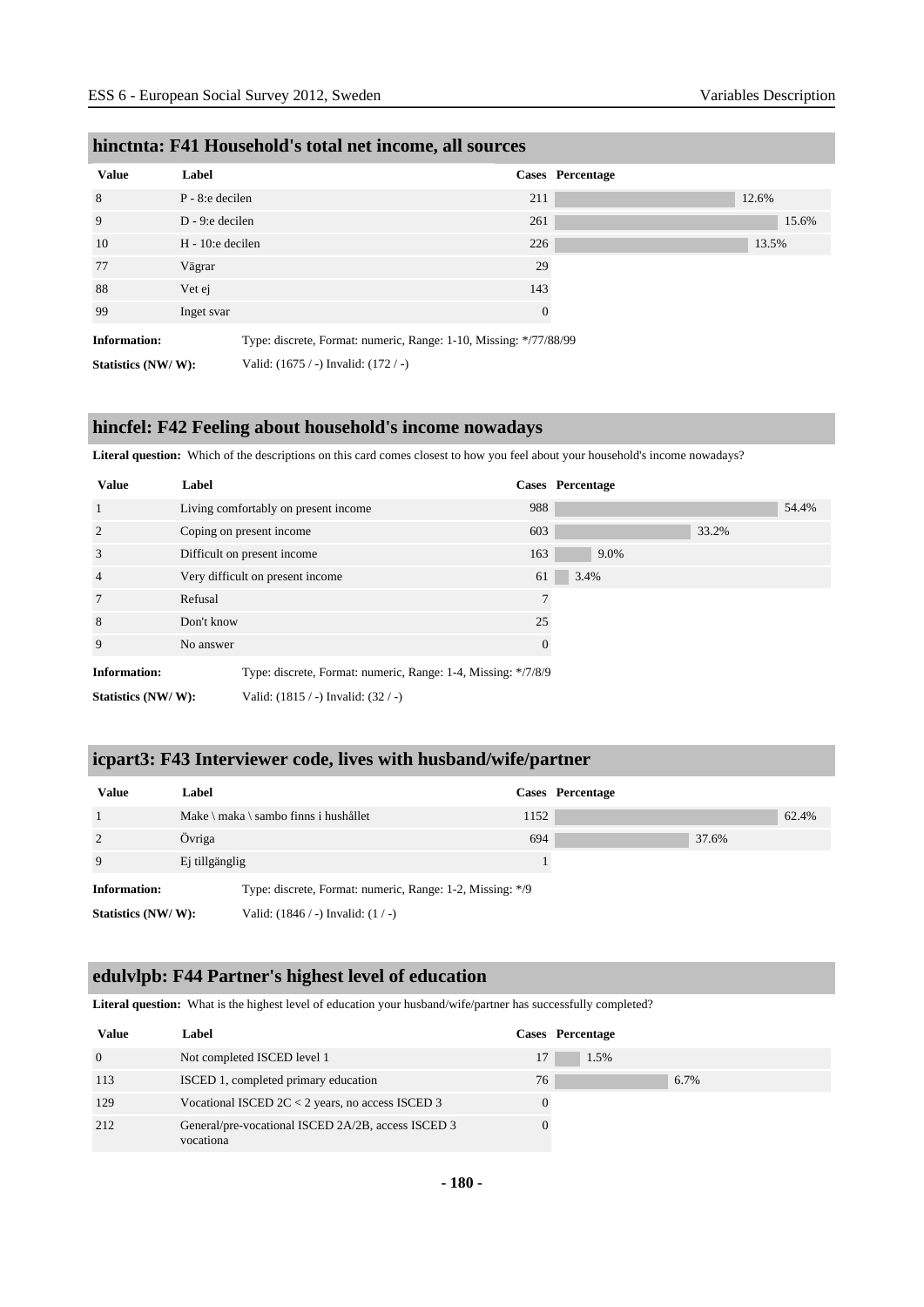| <b>Value</b>        | Label          |                                                              |                  | <b>Cases</b> Percentage |
|---------------------|----------------|--------------------------------------------------------------|------------------|-------------------------|
| 213                 |                | General ISCED 2A, access ISCED 3A general/all 3              | 127              | 11.2%                   |
| 221                 |                | Vocational ISCED $2C \ge 2$ years, no access ISCED 3         | $\boldsymbol{0}$ |                         |
| 222                 |                | Vocational ISCED 2A/2B, access ISCED 3 vocational            | $\boldsymbol{0}$ |                         |
| 223                 |                | Vocational ISCED 2, access ISCED 3 general/all               | $\boldsymbol{0}$ |                         |
| 229                 |                | Vocational ISCED $3C < 2$ years, no access ISCED 5           | $\boldsymbol{0}$ |                         |
| 311                 |                | General ISCED $3 \ge 2$ years, no access ISCED 5             | $\overline{0}$   |                         |
| 312                 |                | General ISCED 3A/3B, access ISCED 5B/lower tier 5A           | $\overline{0}$   |                         |
| 313                 |                | General ISCED 3A, access upper tier ISCED 5A/all 5           | 57               | 5.0%                    |
| 321                 |                | Vocational ISCED $3C \ge 2$ years, no access ISCED 5         | 139              | 12.2%                   |
| 322                 |                | Vocational ISCED 3A, access ISCED 5B/lower tier 5A           | $\boldsymbol{0}$ |                         |
| 323                 |                | Vocational ISCED 3A, access upper tier ISCED 5A/all 5        | 150              | 13.2%                   |
| 412                 |                | General ISCED 4A/4B, access ISCED 5B/lower tier 5A           | $\mathbf{0}$     |                         |
| 413                 |                | General ISCED 4A, access upper tier ISCED 5A/all 5           | 41               | 3.6%                    |
| 421                 |                | ISCED 4 programmes without access ISCED 5                    | $\boldsymbol{0}$ |                         |
| 422                 |                | Vocational ISCED 4A/4B, access ISCED 5B/lower tier 5A        | $\boldsymbol{0}$ |                         |
| 423                 |                | Vocational ISCED 4A, access upper tier ISCED 5A/all 5        | 86               | 7.6%                    |
| 510                 | below          | ISCED 5A short, intermediate/academic/general tertiary       | $\boldsymbol{0}$ |                         |
| 520                 |                | ISCED 5B short, advanced vocational qualifications           | 127              | 11.2%                   |
| 610                 | tertiar        | ISCED 5A medium, bachelor/equivalent from lower tier         | 89               | 7.8%                    |
| 620                 | tier           | ISCED 5A medium, bachelor/equivalent from upper/single       | 56               | 4.9%                    |
| 710                 |                | ISCED 5A long, master/equivalent from lower tier tertiary    | 63               | 5.5%                    |
| 720                 |                | ISCED 5A long, master/equivalent from upper/single tier tert | 77               | 6.8%                    |
| 800                 |                | ISCED 6, doctoral degree                                     | 18               | 1.6%                    |
| 5555                | Other          |                                                              | 13               | 1.1%                    |
| 6666                | Not applicable |                                                              | 694              |                         |
| 7777                | Refusal        |                                                              | $\Omega$         |                         |
| 8888                | Don't know     |                                                              | 16               |                         |
| 9999                | No answer      |                                                              | $\mathbf{1}$     |                         |
| <b>Information:</b> |                | Type: discrete, Format: numeric, Range: 0-5555, Missing: *   |                  |                         |
| Statistics (NW/W):  |                | Valid: (1136 / -) Invalid: (711 / -)                         |                  |                         |

# **edulvlpb: F44 Partner's highest level of education**

# **eiscedp: F44 Partner's highest level of education, ES - ISCED**

**Definition:** Generated variable: Partner's highest level of education, ES - ISCED

Literal question: Vilken är din makes \ makas \ sambos högsta utbildning?

| <b>Value</b> | Label                                     |     | Cases Percentage |
|--------------|-------------------------------------------|-----|------------------|
| $\Omega$     | Not possible to harmonise into ES-ISCED   |     |                  |
|              | ES-ISCED I, less than lower secondary     | 93  | 8.2%             |
| 2            | ES-ISCED II, lower secondary              | 127 | 11.2%            |
|              | ES-ISCED IIIb, lower tier upper secondary | 139 | 12.2%            |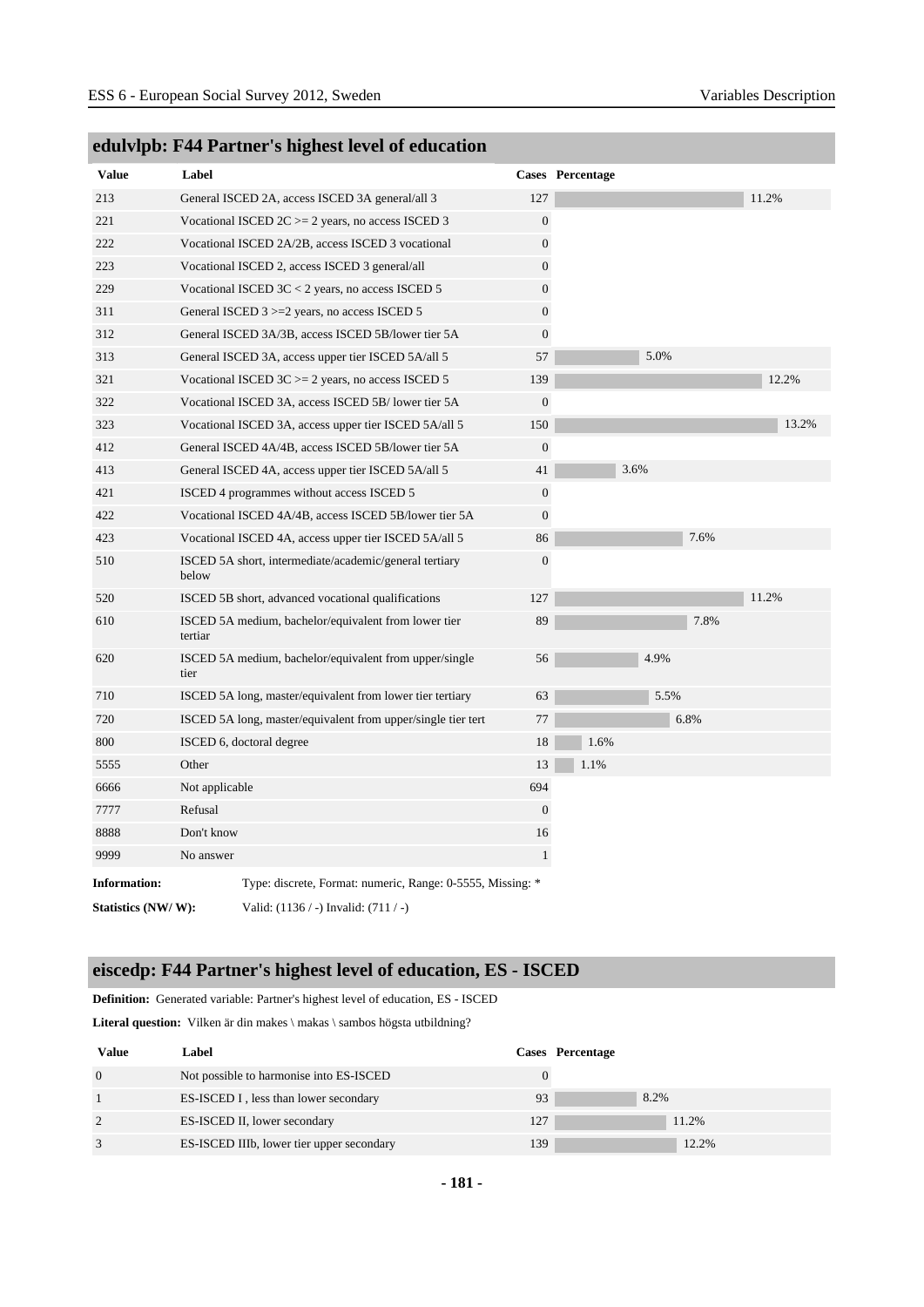| <b>Value</b>        | Label          |                                                          |                  | Cases Percentage |       |       |
|---------------------|----------------|----------------------------------------------------------|------------------|------------------|-------|-------|
| $\overline{4}$      |                | ES-ISCED IIIa, upper tier upper secondary                | 207              |                  | 18.2% |       |
| 5                   |                | ES-ISCED IV, advanced vocational, sub-degree             | 254              |                  |       | 22.4% |
| 6                   |                | ES-ISCED V1, lower tertiary education, BA level          | 145              |                  | 12.8% |       |
| 7                   |                | ES-ISCED V2, higher tertiary education, $>= MA$ level    | 158              |                  | 13.9% |       |
| 55                  | Other          |                                                          | 13               | 1.1%             |       |       |
| 66                  | Not applicable |                                                          | 694              |                  |       |       |
| 77                  | Refusal        |                                                          | $\boldsymbol{0}$ |                  |       |       |
| 88                  | Don't know     |                                                          | 16               |                  |       |       |
| 99                  | No answer      |                                                          |                  |                  |       |       |
| <b>Information:</b> |                | Type: discrete, Format: numeric, Range: 0-55, Missing: * |                  |                  |       |       |
| Statistics (NW/W):  |                | Valid: $(1136 / -)$ Invalid: $(711 / -)$                 |                  |                  |       |       |

# **eiscedp: F44 Partner's highest level of education, ES - ISCED**

# **edlvpdse: F44SE Partner's highest level of education, Sweden**

**Literal question:** What is the highest level of education your husband/wife/partner has successfully completed? (Sweden)

| <b>Value</b>   | Label                                                                         |                | Cases Percentage |
|----------------|-------------------------------------------------------------------------------|----------------|------------------|
| $\mathbf{1}$   | Ej avslutad folkskola/grundskola skolår 1-6                                   | 17             | 1.5%             |
| $\mathfrak{2}$ | Avslutad Folkskola, Grundskolan skolår 7-8                                    | 76             | 6.7%             |
| 3              | Avslutad Grundskola skolår 9                                                  | 127            | 11.2%            |
| 4              | Fackskola (1963-1970) - 2-årig gymnasielinje, 2-årig<br>yrkesskola            | 58             | 5.1%             |
| 5              | Studieförberedande gymnasieprogram (3 år)                                     | 57             | 5.0%             |
| 6              | Gamla gymnasieutbildningar på två år                                          | 81             | 7.1%             |
| 7              | Yrkesinriktade gymnasieprogram (3 år)                                         | 150            | 13.2%            |
| 8              | 4-årig gymnasielinje (före 1995)/Tekniskt basår                               | 41             | 3.6%             |
| 9              | Universitet/Högskola, 1 år, med examen                                        | 26             | 2.3%             |
| 10             | Eftergymnasial utbildning, ej Universitet/Högskola, 1 år                      | 60             | 5.3%             |
| 11             | Universitet/Högskola, 2 år, med examen (högskoleexamen)                       | 65             | 5.7%             |
| 12             | 2-3 år KY-utbildning, Eftergymnasial utbildning, ej<br>Universitetsutbildning | 62             | 5.5%             |
| 13             | Kandidat och/eller yrkesexamen från Högskola, 3-4 år                          | 89             | 7.8%             |
| 14             | Kandidat och/eller yrkesexamen från Universitet, KTH, CTH,<br>etc.            | 56             | 4.9%             |
| 15             | Magisterexamen och/eller yrkesexamen från Högskola, >4 år                     | 56             | 4.9%             |
| 16             | Mastersexamen från Högskola                                                   | 7              | 0.6%             |
| 17             | Magisterexamen och/eller yrkesexamen från universitet, KTH,<br>etc            | 48             | 4.2%             |
| 18             | Mastersexamen från Universitet, KTH, CTH,<br>Handelshögskolan                 | 24             | 2.1%             |
| 19             | Forskarutbildning: Licentiatexamen                                            | 5 <sup>1</sup> | 0.4%             |
| 20             | Forskarutbildning: Doktorsexamen                                              | 18             | 1.6%             |
| 5555           | Annat                                                                         | 13             | 1.1%             |
| 6666           | Not applicable                                                                | 694            |                  |
| 7777           | Vägrar                                                                        | $\overline{0}$ |                  |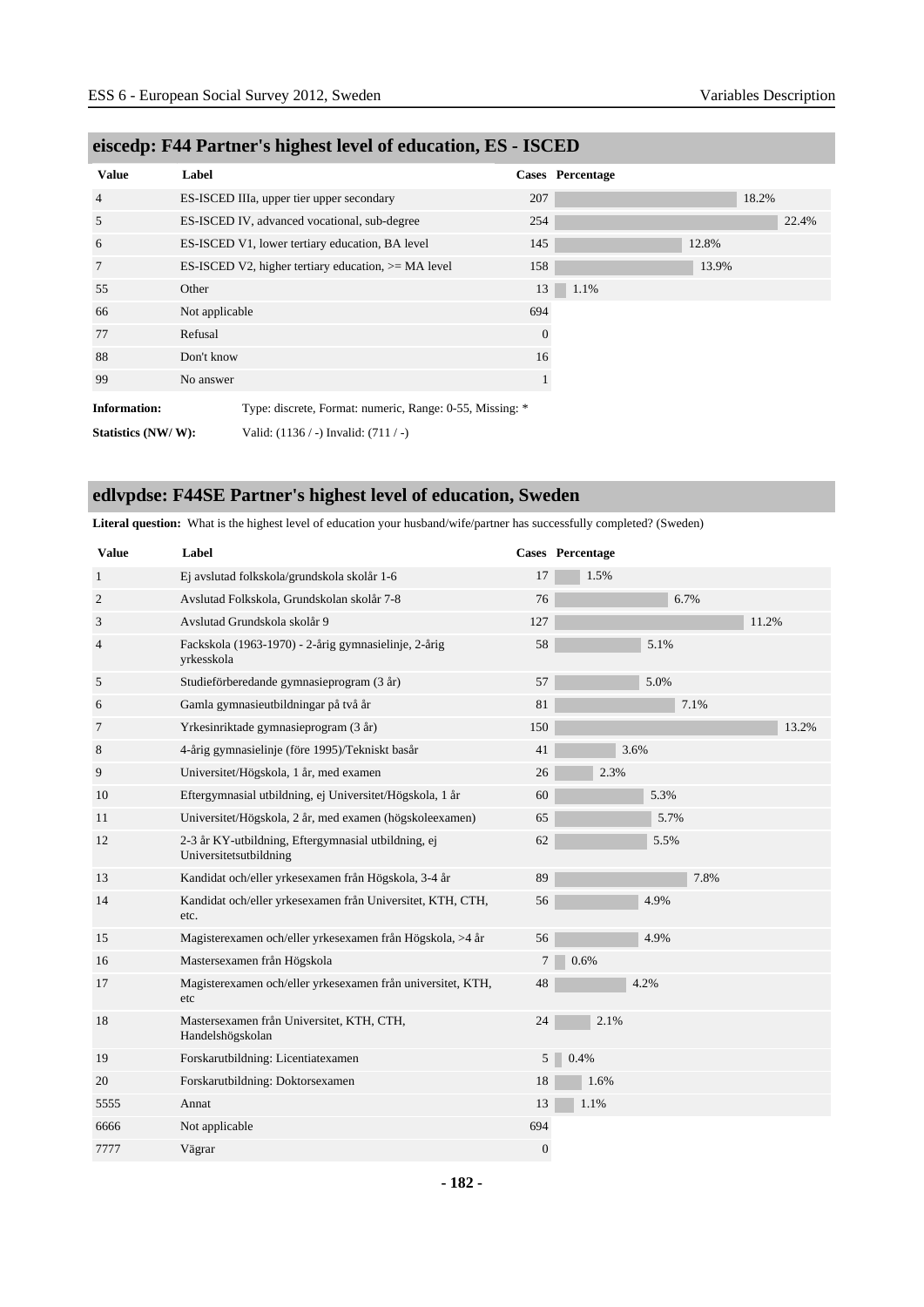| <b>Value</b>        | Label      |                                                            | <b>Cases</b> Percentage |
|---------------------|------------|------------------------------------------------------------|-------------------------|
| 8888                | Vet ej     | 16                                                         |                         |
| 9999                | Inget svar |                                                            |                         |
| <b>Information:</b> |            | Type: discrete, Format: numeric, Range: 1-5555, Missing: * |                         |
| Statistics (NW/W):  |            | Valid: $(1136 / -)$ Invalid: $(711 / -)$                   |                         |

### **edlvpdse: F44SE Partner's highest level of education, Sweden**

### **pdwrkp: F45a1 Partner doing last 7 days: paid work**

**Literal question:** Which of the descriptions on this card applies to what he/she has been doing for the last 7 days? In paid work (or away temporarily) (employee, self-employed, working for your family business)

| <b>Value</b>        | Label      |                                                         |      | Cases Percentage |       |       |
|---------------------|------------|---------------------------------------------------------|------|------------------|-------|-------|
| $\Omega$            | Not marked |                                                         | 1102 |                  |       | 59.7% |
|                     | Marked     |                                                         | 745  |                  | 40.3% |       |
| <b>Information:</b> |            | Type: discrete, Format: numeric, Range: 0-1, Missing: * |      |                  |       |       |
| Statistics (NW/W):  |            | Valid: $(1847 / -)$ Invalid: $(0 / -)$                  |      |                  |       |       |

### **edctnp: F45a2 Partner doing last 7 days: education**

**Literal question:** Which of the descriptions on this card applies to what he/she has been doing for the last 7 days? In education (not paid for by employer) even if on vacation

| <b>Value</b>        | Label      |                                                         | Cases Percentage |  |
|---------------------|------------|---------------------------------------------------------|------------------|--|
| $\Omega$            | Not marked | 1806                                                    | 97.8%            |  |
|                     | Marked     |                                                         | $41 \, 2.2\%$    |  |
| <b>Information:</b> |            | Type: discrete, Format: numeric, Range: 0-1, Missing: * |                  |  |
| Statistics (NW/W):  |            | Valid: $(1847 / -)$ Invalid: $(0 / -)$                  |                  |  |

#### **uemplap: F45a3 Partner doing last 7 days: unemployed, actively looking for job**

**Literal question:** Which of the descriptions on this card applies to what he/she has been doing for the last 7 days? Unemployed and actively looking for a job

| <b>Value</b>       | Label      |                                                         | Cases Percentage |       |
|--------------------|------------|---------------------------------------------------------|------------------|-------|
| $\Omega$           | Not marked | 1804                                                    |                  | 97.7% |
|                    | Marked     |                                                         | 43 2.3%          |       |
| Information:       |            | Type: discrete, Format: numeric, Range: 0-1, Missing: * |                  |       |
| Statistics (NW/W): |            | Valid: $(1847 / -)$ Invalid: $(0 / -)$                  |                  |       |

#### **uemplip: F45a4 Partner doing last 7 days: unemployed, not actively looking for job**

Literal question: Which of the descriptions on this card applies to what he/she has been doing for the last 7 days? Unemployed, wanting a job but not actively looking for a job

| <b>Value</b>   | Label      |      | Cases Percentage   |       |
|----------------|------------|------|--------------------|-------|
| $\overline{0}$ | Not marked | 1833 |                    | 99.2% |
|                | Marked     |      | $14 \,   \, 0.8\%$ |       |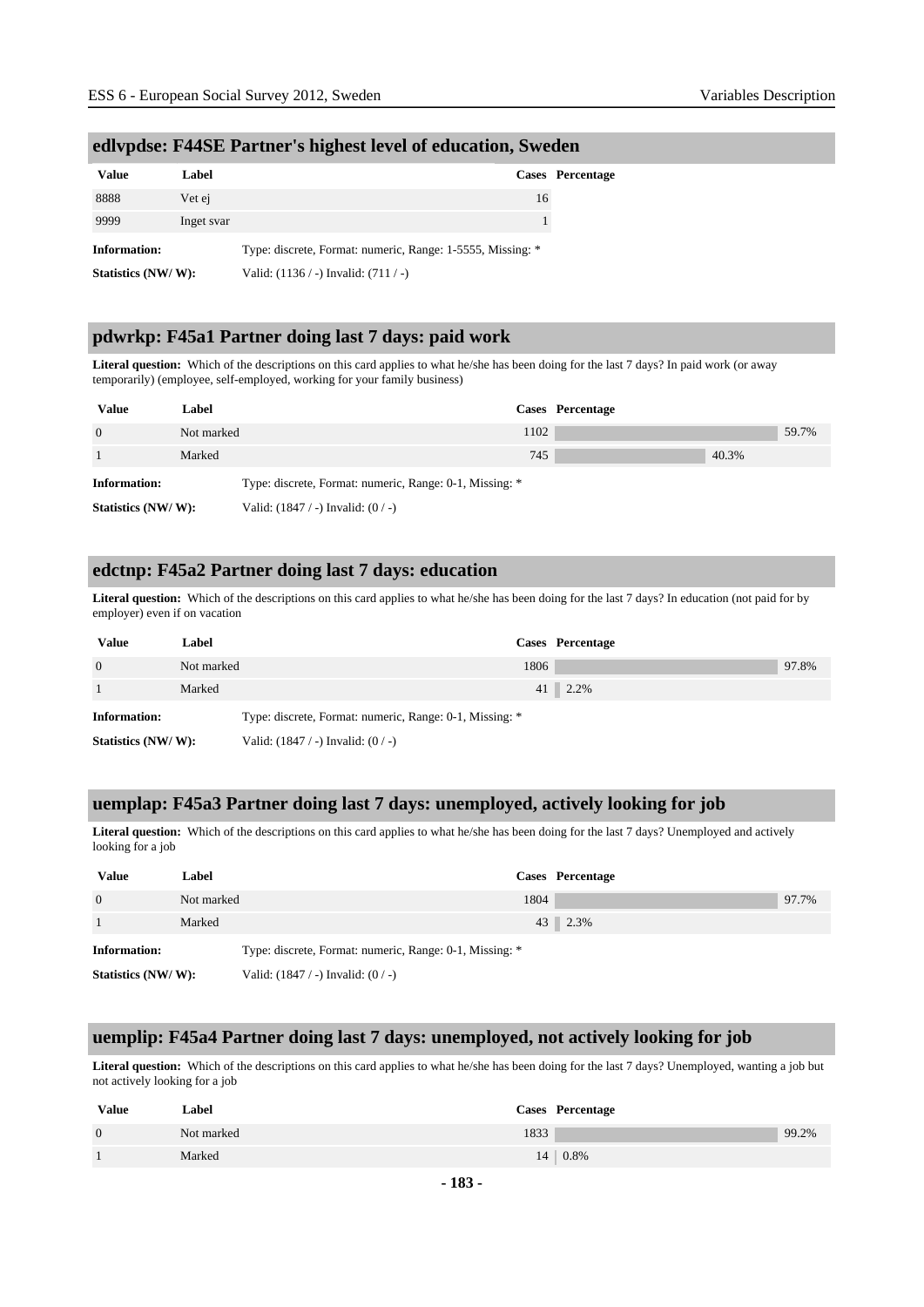#### **uemplip: F45a4 Partner doing last 7 days: unemployed, not actively looking for job**

**Information:** Type: discrete, Format: numeric, Range: 0-1, Missing: \* **Statistics (NW/ W):** Valid: (1847 / -) Invalid: (0 / -)

#### **dsbldp: F45a5 Partner doing last 7 days: permanently sick or disabled**

**Literal question:** Which of the descriptions on this card applies to what he/she has been doing for the last 7 days? Permanently sick or disabled

| <b>Value</b>        | Label      |                                                         | Cases Percentage     |       |
|---------------------|------------|---------------------------------------------------------|----------------------|-------|
| $\Omega$            | Not marked | 1812                                                    |                      | 98.1% |
|                     | Marked     |                                                         | $35 \parallel 1.9\%$ |       |
| <b>Information:</b> |            | Type: discrete, Format: numeric, Range: 0-1, Missing: * |                      |       |
| Statistics (NW/W):  |            | Valid: $(1847 / -)$ Invalid: $(0 / -)$                  |                      |       |

#### **rtrdp: F45a6 Partner doing last 7 days: retired**

**Literal question:** Which of the descriptions on this card applies to what he/she has been doing for the last 7 days? Retired

| <b>Value</b>        | Label      |                                                         |     | Cases Percentage |       |
|---------------------|------------|---------------------------------------------------------|-----|------------------|-------|
| $\Omega$            | Not marked | 1578                                                    |     |                  | 85.4% |
|                     | Marked     |                                                         | 269 | 14.6%            |       |
| <b>Information:</b> |            | Type: discrete, Format: numeric, Range: 0-1, Missing: * |     |                  |       |
| Statistics (NW/W):  |            | Valid: $(1847 / -)$ Invalid: $(0 / -)$                  |     |                  |       |

#### **cmsrvp: F45a7 Partner doing last 7 days: community or military service**

Literal question: Which of the descriptions on this card applies to what he/she has been doing for the last 7 days? In community or military service

| <b>Value</b>       | Label      |                                                         | Cases Percentage |
|--------------------|------------|---------------------------------------------------------|------------------|
| $\Omega$           | Not marked | 1846                                                    | 99.9%            |
|                    | Marked     |                                                         | $1 \quad 0.1\%$  |
| Information:       |            | Type: discrete, Format: numeric, Range: 0-1, Missing: * |                  |
| Statistics (NW/W): |            | Valid: $(1847 / -)$ Invalid: $(0 / -)$                  |                  |

#### **hswrkp: F45a8 Partner doing last 7 days: housework, looking after children, others**

Literal question: Which of the descriptions on this card applies to what he/she has been doing for the last 7 days? Doing housework, looking after children or other persons

| Value               | Label      |                                                         | Cases Percentage |       |
|---------------------|------------|---------------------------------------------------------|------------------|-------|
| $\Omega$            | Not marked | 1769                                                    |                  | 95.8% |
|                     | Marked     |                                                         | 78 4.2%          |       |
| <b>Information:</b> |            | Type: discrete, Format: numeric, Range: 0-1, Missing: * |                  |       |
| Statistics (NW/W):  |            | Valid: $(1847 / -)$ Invalid: $(0 / -)$                  |                  |       |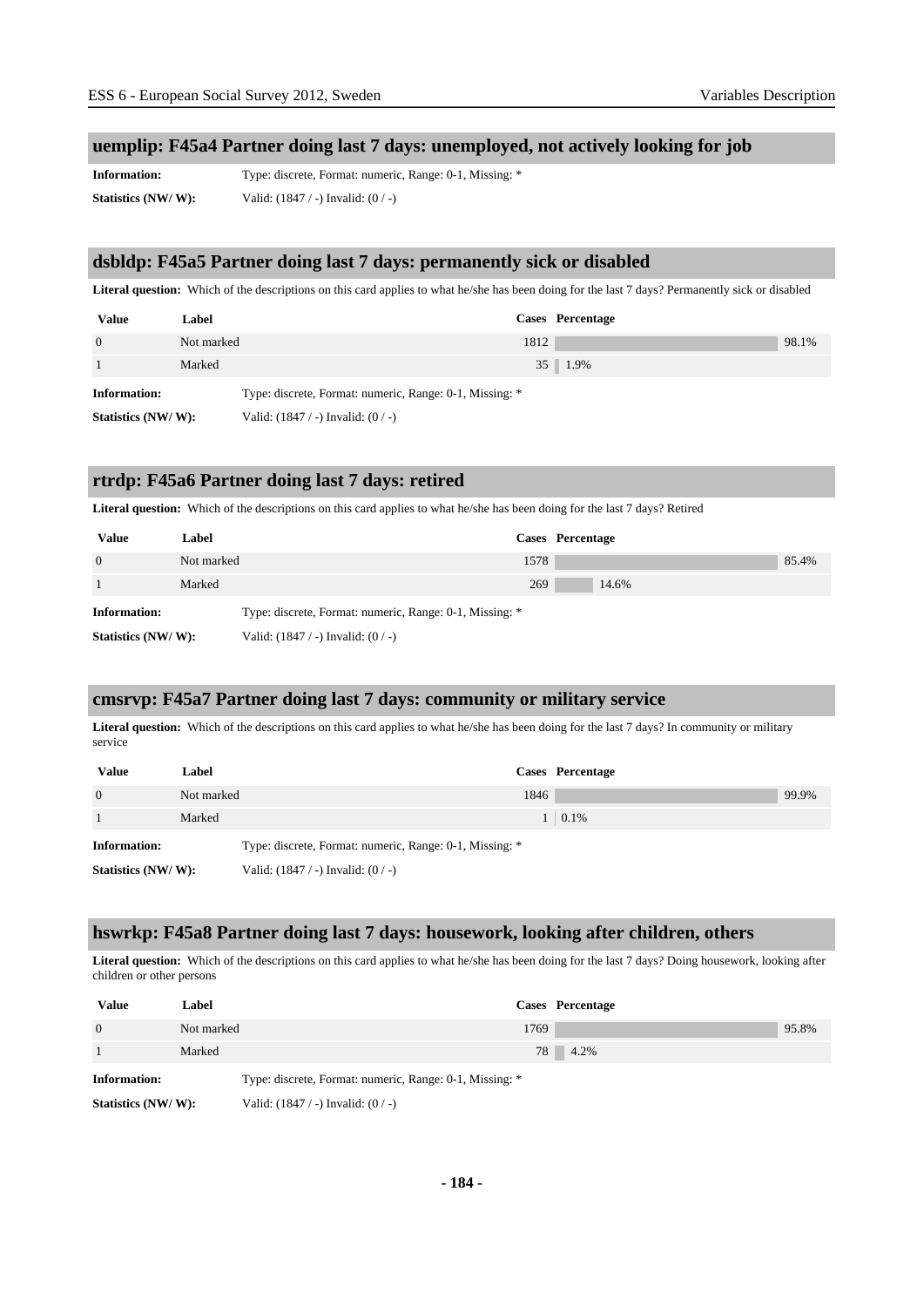### **dngothp: F45a9 Partner doing last 7 days: other**

**Literal question:** Which of the descriptions on this card applies to what he/she has been doing for the last 7 days? Other

| <b>Value</b>       | Label      |                                                         | Cases Percentage |       |
|--------------------|------------|---------------------------------------------------------|------------------|-------|
| $\Omega$           | Not marked | 1824                                                    |                  | 98.8% |
|                    | Marked     |                                                         | $23 \mid 1.2\%$  |       |
| Information:       |            | Type: discrete, Format: numeric, Range: 0-1, Missing: * |                  |       |
| Statistics (NW/W): |            | Valid: $(1847 / -)$ Invalid: $(0 / -)$                  |                  |       |

### **dngdkp: F45a88 Partner doing last 7 days: don't know**

**Literal question:** Which of the descriptions on this card applies to what he/she has been doing for the last 7 days? Don't know

| <b>Value</b>       | Label      |                                                         | Cases Percentage  |       |
|--------------------|------------|---------------------------------------------------------|-------------------|-------|
| $\overline{0}$     | Not marked | 1846                                                    |                   | 99.9% |
|                    | Marked     |                                                         | $1 \,   \, 0.1\%$ |       |
| Information:       |            | Type: discrete, Format: numeric, Range: 0-1, Missing: * |                   |       |
| Statistics (NW/W): |            | Valid: $(1847 / -)$ Invalid: $(0 / -)$                  |                   |       |

#### **dngnapp: F45a66 Partner doing last 7 days: not applicable**

**Literal question:** Which of the descriptions on this card applies to what he/she has been doing for the last 7 days? Not applicable

| <b>Value</b>        | Label      |                                                         |      | Cases Percentage |       |       |
|---------------------|------------|---------------------------------------------------------|------|------------------|-------|-------|
| $\Omega$            | Not marked |                                                         | 1153 |                  |       | 62.4% |
|                     | Marked     |                                                         | 694  |                  | 37.6% |       |
| <b>Information:</b> |            | Type: discrete, Format: numeric, Range: 0-1, Missing: * |      |                  |       |       |
| Statistics (NW/W):  |            | Valid: $(1847 / -)$ Invalid: $(0 / -)$                  |      |                  |       |       |

#### **dngrefp: F45a77 Partner doing last 7 days: refusal**

**Literal question:** Which of the descriptions on this card applies to what he/she has been doing for the last 7 days? Refusal

| <b>Value</b>        | Label      |                                                         |      | Cases Percentage |
|---------------------|------------|---------------------------------------------------------|------|------------------|
| $\Omega$            | Not marked |                                                         | 1847 |                  |
|                     | Marked     |                                                         | 0    |                  |
| <b>Information:</b> |            | Type: discrete, Format: numeric, Range: 0-1, Missing: * |      |                  |
| Statistics (NW/W):  |            | Valid: $(1847 / -)$ Invalid: $(0 / -)$                  |      |                  |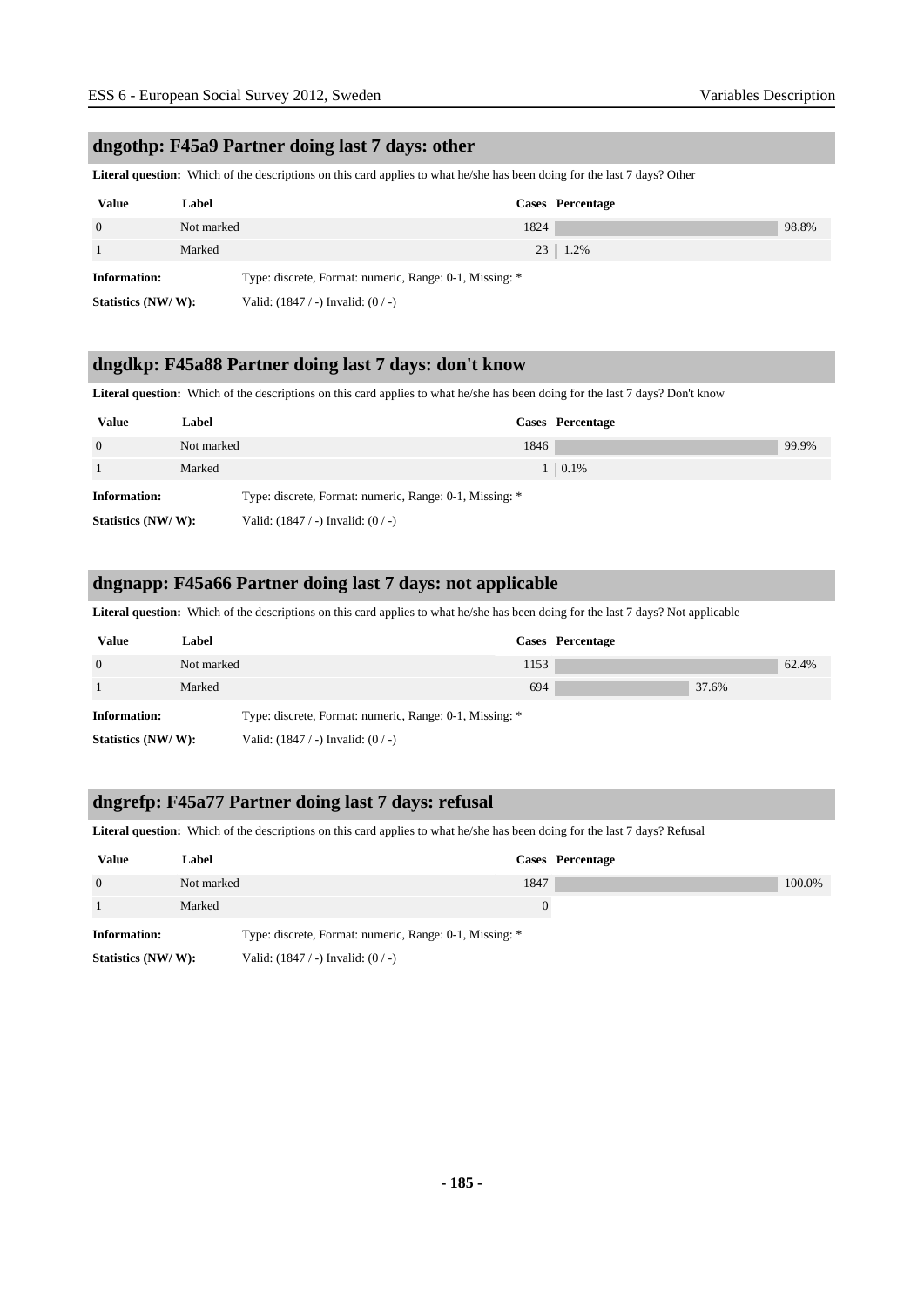# **Variables Description**

#### **Dataset contains 362 variable(s)**

#### **dngnap: F45a99 Partner doing last 7 days: no answer**

**Literal question:** Which of the descriptions on this card applies to what he/she has been doing for the last 7 days? No answer

| <b>Value</b>        | Label      |                                                         |      | Cases Percentage  |       |
|---------------------|------------|---------------------------------------------------------|------|-------------------|-------|
| $\Omega$            | Not marked |                                                         | 1846 |                   | 99.9% |
|                     | Marked     |                                                         |      | $1 \,   \, 0.1\%$ |       |
| <b>Information:</b> |            | Type: discrete, Format: numeric, Range: 0-1, Missing: * |      |                   |       |
| Statistics (NW/W):  |            | Valid: $(1847 / -)$ Invalid: $(0 / -)$                  |      |                   |       |

#### **icomdnp: F45b Interviewer code, one/more than one doing partner last 7 days**

| <b>Value</b>        | Label                                                       | Cases Percentage |       |
|---------------------|-------------------------------------------------------------|------------------|-------|
|                     | More than one coded                                         | 88               | 7.6%  |
| 2                   | Only one coded                                              | 1064             | 92.4% |
| 6                   | Not applicable                                              | 694              |       |
| 9                   | No answer                                                   |                  |       |
| <b>Information:</b> | Type: discrete, Format: numeric, Range: 1-2, Missing: */6/9 |                  |       |
| Statistics (NW/W):  | Valid: (1152 / -) Invalid: (695 / -)                        |                  |       |

### **mnactp: F45c Partner's main activity last 7 days**

Literal question: And which of the descriptions on this card best describes his/her situation (in the last 7 days)?

| <b>Value</b>        | Label                                                                                                                               |                | <b>Cases</b> Percentage |
|---------------------|-------------------------------------------------------------------------------------------------------------------------------------|----------------|-------------------------|
| $\mathbf{1}$        | Förvärvsarbete (eller för tillfället ledig \ bortrest \ $p\aa$<br>semester), (anställd, egenföretagare, arbetat i familjeföretaget) | 48             | 54.5%                   |
| 2                   | Utbildning, även under lov\ledighet (ej utbildning betald av en<br>arbetsgivare)                                                    | $\tau$         | 8.0%                    |
| 3                   | Arbetslös och aktivt arbetssökande                                                                                                  | $\overline{0}$ |                         |
| $\overline{4}$      | Arbetslös, vill ha ett arbete men är inte aktivt arbetssökande                                                                      | 1              | 1.1%                    |
| 5                   | Sjukersättning (Förtidspension p.g.a. sjukdom eller<br>funktionshinder)                                                             | 4              | 4.5%                    |
| 6                   | Alderspensionerad                                                                                                                   | 15             | 17.0%                   |
| 7                   | Militärtjänstgöring eller samhällstjänst                                                                                            | $\mathbf{0}$   |                         |
| 8                   | Skötte eget hushåll (ej som löneanställd)                                                                                           | 11             | 12.5%                   |
| 9                   | Annat                                                                                                                               | $\overline{2}$ | 2.3%                    |
| 66                  | Ej tillämpligt                                                                                                                      | 1758           |                         |
| 77                  | Vägrar                                                                                                                              | $\theta$       |                         |
| 88                  | Vet ej                                                                                                                              | 0              |                         |
| 99                  | Inget svar                                                                                                                          |                |                         |
| <b>Information:</b> | Type: discrete, Format: numeric, Range: 1-9, Missing: *                                                                             |                |                         |

**Statistics (NW/ W):** Valid: (88 / -) Invalid: (1759 / -)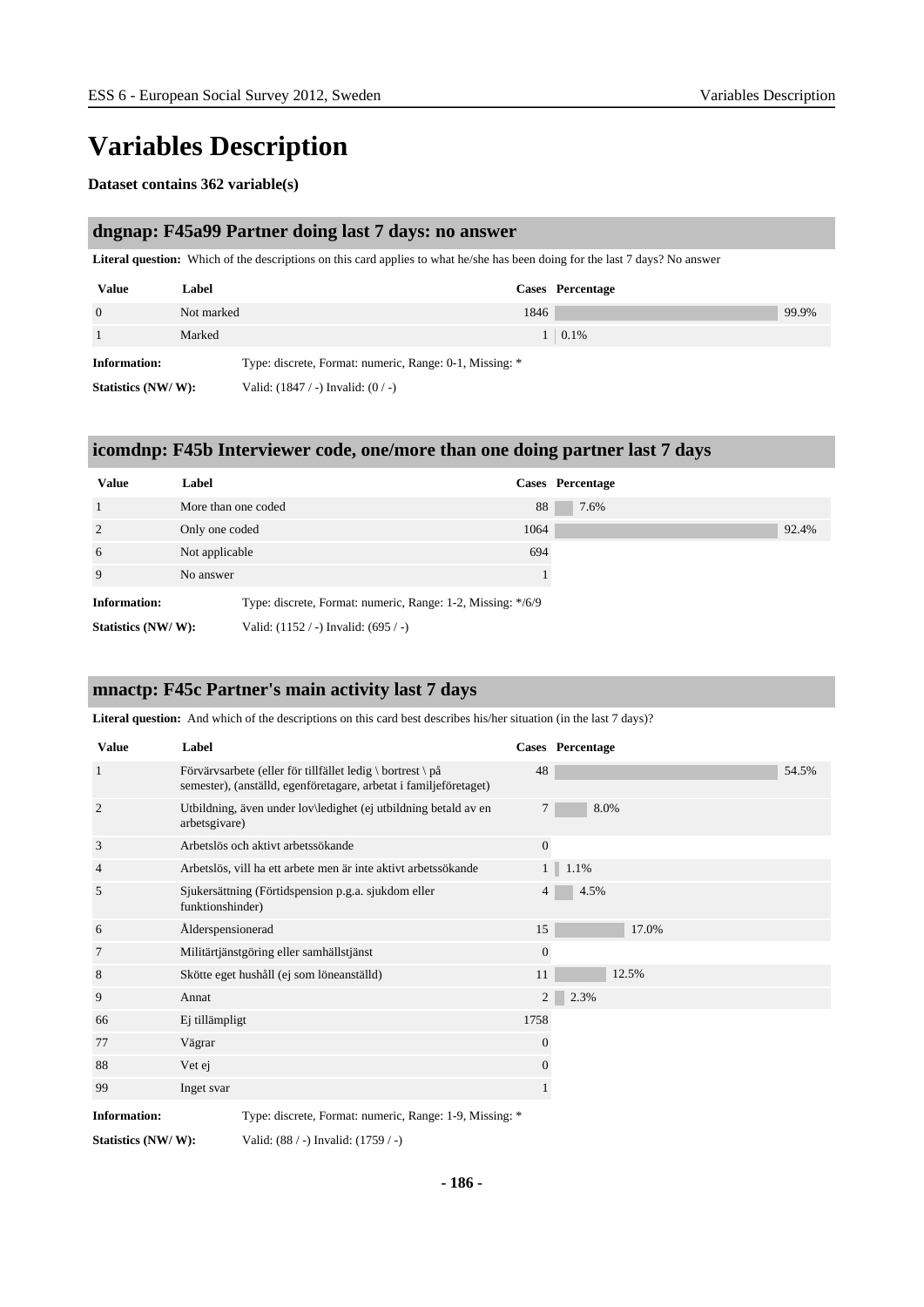### **mnactp: F45c Partner's main activity last 7 days**

#### **icppdwk: F45d Interviewer code, respondents partner in paid work**

| <b>Value</b>        | Label            |                                                             |     | Cases Percentage |  |
|---------------------|------------------|-------------------------------------------------------------|-----|------------------|--|
| 1                   |                  | Partner förvärvsarbetar på F45a1 - gå till F47              | 745 |                  |  |
| 2                   |                  | Partner förvärvsarbetar ej på F45a1 - F46                   | 407 |                  |  |
| 6                   | Inte tillämpbart |                                                             | 694 |                  |  |
| 9                   | Ej svar          |                                                             |     |                  |  |
| <b>Information:</b> |                  | Type: discrete, Format: numeric, Range: 1-2, Missing: */6/9 |     |                  |  |
| Statistics (NW/W):  |                  | Valid: (1152 / -) Invalid: (695 / -)                        |     |                  |  |

# **crpdwkp: F46 Partner, control paid work last 7 days**

Literal question: Can I just check, did he/she do any paid work (of an hour or more) in the last 7 days?

| <b>Value</b>        | Label                                                   |              | Cases Percentage |
|---------------------|---------------------------------------------------------|--------------|------------------|
| $\overline{1}$      | Yes                                                     | 28           | 6.9%             |
| 2                   | No                                                      | 379          | 93.1%            |
| 6                   | Not applicable                                          | 1439         |                  |
| $7\phantom{.0}$     | Refusal                                                 | $\mathbf{0}$ |                  |
| 8                   | Don't know                                              | $\theta$     |                  |
| 9                   | No answer                                               |              |                  |
| <b>Information:</b> | Type: discrete, Format: numeric, Range: 1-2, Missing: * |              |                  |
| Statistics (NW/W):  | Valid: $(407 / -)$ Invalid: $(1440 / -)$                |              |                  |

# **isco08p: F47-49 Occupation partner, ISCO08**

Literal question: What is the name or title of his/her main job? In his/her main job, what kind of work does he/she do most of the time? What training or qualifications are needed for the job?

| <b>Value</b>   | Label                                              |                | Cases Percentage |
|----------------|----------------------------------------------------|----------------|------------------|
| $\overline{0}$ | Armed forces occupations                           | $\overline{0}$ |                  |
| 100            | Commissioned armed forces officers                 | $\overline{0}$ |                  |
| 110            | Commissioned armed forces officers                 |                | 0.1%             |
| 200            | Non-commissioned armed forces officers             | $\Omega$       |                  |
| 210            | Non-commissioned armed forces officers             | $\overline{0}$ |                  |
| 300            | Armed forces occupations, other ranks              | $\overline{0}$ |                  |
| 310            | Armed forces occupations, other ranks              | 2              | 0.3%             |
| 1000           | Managers                                           | $\overline{0}$ |                  |
| 1100           | Chief executives, senior officials and legislators | 0              |                  |
| 1110           | Legislators and senior officials                   | $\overline{0}$ |                  |
| 1111           | Legislators                                        | 3              | 0.4%             |
| 1112           | Senior government officials                        | $\overline{0}$ |                  |
| 1113           | Traditional chiefs and heads of village            | $\overline{0}$ |                  |
| 1114           | Senior officials of special-interest organizations | $\overline{4}$ | 0.5%             |
| 1120           | Managing directors and chief executives            | 8              | 1.0%             |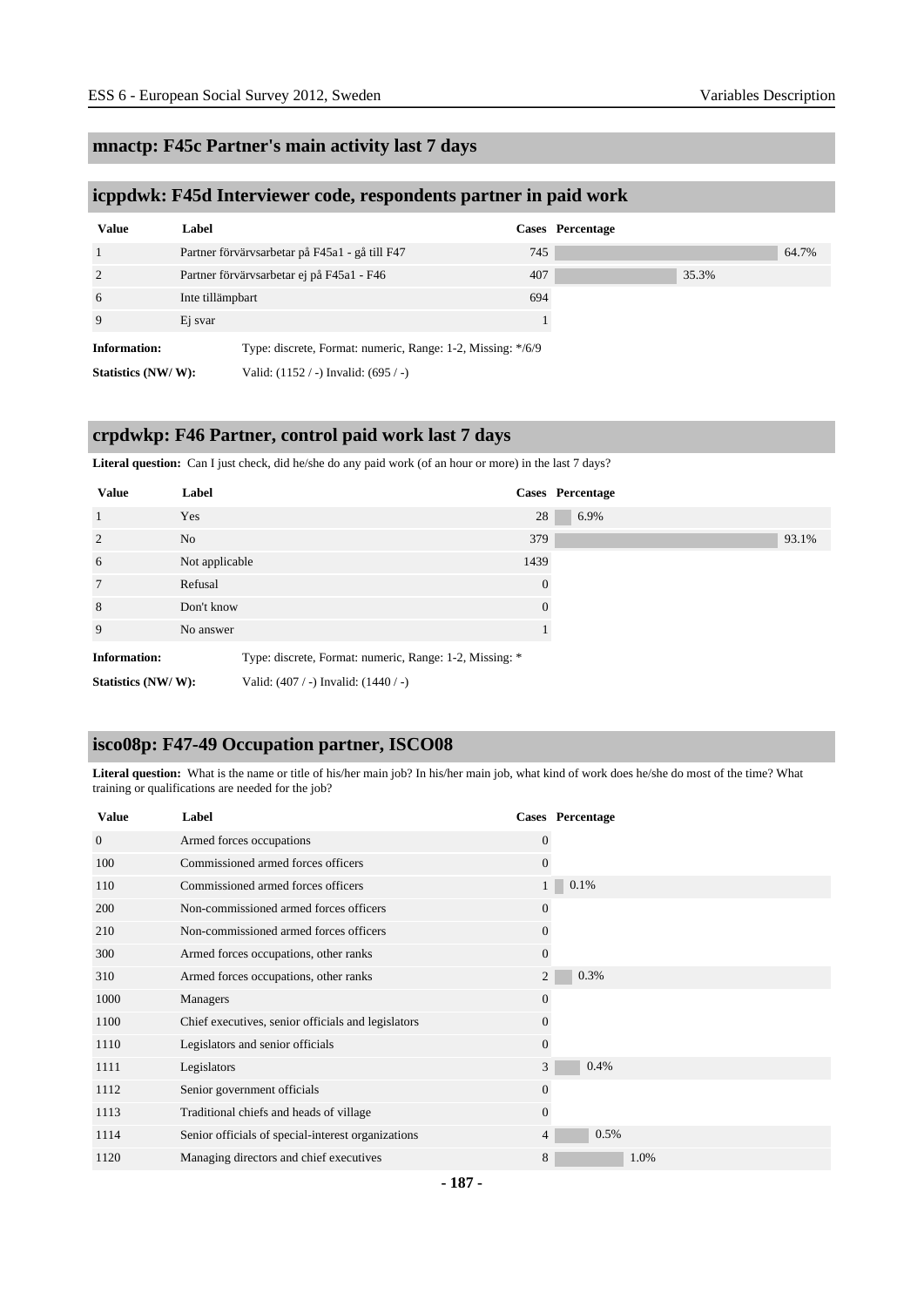| <b>Value</b> | Label                                                         |                  | Cases Percentage    |
|--------------|---------------------------------------------------------------|------------------|---------------------|
| 1200         | Administrative and commercial managers                        | $\mathbf{0}$     |                     |
| 1210         | Business services and administration managers                 | $\boldsymbol{0}$ |                     |
| 1211         | Finance managers                                              | 8                | 1.0%                |
| 1212         | Human resource managers                                       | 3                | 0.4%                |
| 1213         | Policy and planning managers                                  | 2                | 0.3%                |
| 1219         | Business services and administration managers not elsewhere   | 8                | 1.0%                |
| 1220         | Sales, marketing and development managers                     | $\boldsymbol{0}$ |                     |
| 1221         | Sales and marketing managers                                  | $\tau$           | 0.9%                |
| 1222         | Advertising and public relations managers                     | $\boldsymbol{0}$ |                     |
| 1223         | Research and development managers                             | 0                |                     |
| 1300         | Production and specialised services managers                  | $\boldsymbol{0}$ |                     |
| 1310         | Production managers in agriculture, forestry and fisheries    | 0                |                     |
| 1311         | Agricultural and forestry production managers                 | $\boldsymbol{0}$ |                     |
| 1312         | Aquaculture and fisheries production managers                 | $\boldsymbol{0}$ |                     |
| 1320         | Manufacturing, mining, construction, and distribution manage  | $\boldsymbol{0}$ |                     |
| 1321         | Manufacturing managers                                        | 3                | 0.4%                |
| 1322         | Mining managers                                               | $\boldsymbol{0}$ |                     |
| 1323         | Construction managers                                         | $\boldsymbol{0}$ |                     |
| 1324         | Supply, distribution and related managers                     | $\mathbf{1}$     | 0.1%                |
| 1330         | Information and communications technology service<br>managers |                  | 0.1%<br>$1 \square$ |
| 1340         | Professional services managers                                | $\boldsymbol{0}$ |                     |
| 1341         | Child care services managers                                  | $\boldsymbol{0}$ |                     |
| 1342         | Health services managers                                      | 3                | 0.4%                |
| 1343         | Aged care services managers                                   | $\boldsymbol{0}$ |                     |
| 1344         | Social welfare managers                                       | 3                | 0.4%                |
| 1345         | <b>Education</b> managers                                     | 6                | 0.8%                |
| 1346         | Financial and insurance services branch managers              | 1 <sup>1</sup>   | 0.1%                |
| 1349         | Professional services managers not elsewhere classified       | 2                | 0.3%                |
| 1400         | Hospitality, retail and other services managers               | $\boldsymbol{0}$ |                     |
| 1410         | Hotel and restaurant managers                                 | $\boldsymbol{0}$ |                     |
| 1411         | Hotel managers                                                | 1                | $0.1\%$             |
| 1412         | Restaurant managers                                           | $\mathfrak{Z}$   | 0.4%                |
| 1420         | Retail and wholesale trade managers                           | 0                |                     |
| 1430         | Other services managers                                       | $\boldsymbol{0}$ |                     |
| 1431         | Sports, recreation and cultural centre managers               | $\boldsymbol{0}$ |                     |
| 1439         | Services managers not elsewhere classified                    | $\boldsymbol{0}$ |                     |
| 2000         | Professionals                                                 | $\boldsymbol{0}$ |                     |
| 2100         | Science and engineering professionals                         | $\boldsymbol{0}$ |                     |
| 2110         | Physical and earth science professionals                      | $\boldsymbol{0}$ |                     |
| 2111         | Physicists and astronomers                                    | $\mathbf{1}$     | 0.1%                |
| 2112         | Meteorologists                                                | $\boldsymbol{0}$ |                     |
| 2113         | Chemists                                                      | $\overline{2}$   | 0.3%                |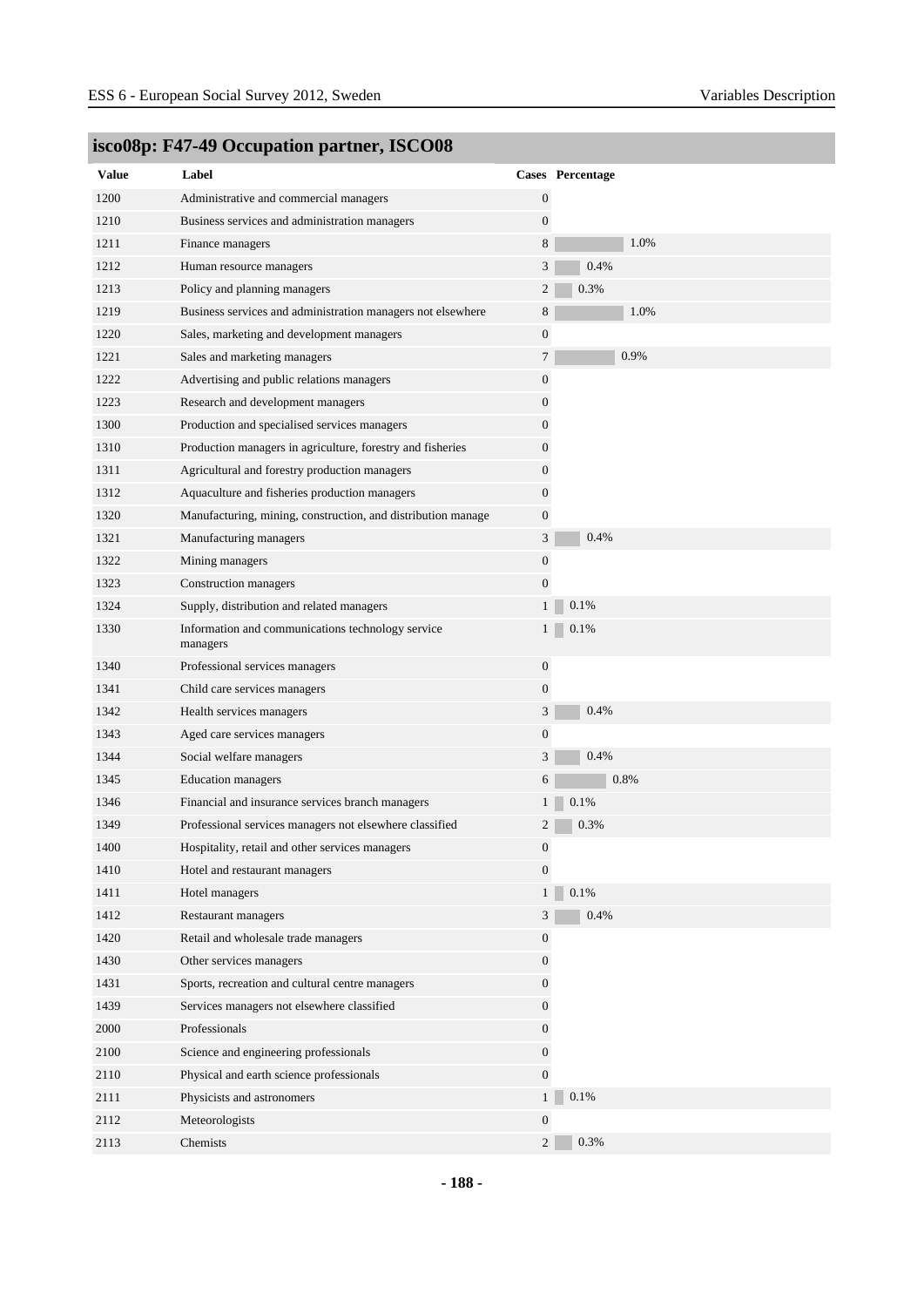| <b>Value</b> | Label                                                           |                  | Cases Percentage |
|--------------|-----------------------------------------------------------------|------------------|------------------|
| 2114         | Geologists and geophysicists                                    | $\boldsymbol{0}$ |                  |
| 2120         | Mathematicians, actuaries and statisticians                     | $\overline{c}$   | 0.3%             |
| 2130         | Life science professionals                                      | $\boldsymbol{0}$ |                  |
| 2131         | Biologists, botanists, zoologists and related professionals     | $\overline{c}$   | 0.3%             |
| 2132         | Farming, forestry and fisheries advisers                        | $\boldsymbol{0}$ |                  |
| 2133         | Environmental protection professionals                          | $\overline{c}$   | 0.3%             |
| 2140         | Engineering professionals (excluding electrotechnology)         | $\boldsymbol{0}$ |                  |
| 2141         | Industrial and production engineers                             | $\boldsymbol{0}$ |                  |
| 2142         | Civil engineers                                                 | $\mathbf{1}$     | 0.1%             |
| 2143         | Environmental engineers                                         | $\boldsymbol{0}$ |                  |
| 2144         | Mechanical engineers                                            | $\overline{c}$   | 0.3%             |
| 2145         | Chemical engineers                                              | $\boldsymbol{0}$ |                  |
| 2146         | Mining engineers, metallurgists and related professionals       | $\boldsymbol{0}$ |                  |
| 2149         | Engineering professionals not elsewhere classified              | 10               | 1.3%             |
| 2150         | Electrotechnology engineers                                     | $\boldsymbol{0}$ |                  |
| 2151         | Electrical engineers                                            | $\mathbf{1}$     | 0.1%             |
| 2152         | Electronics engineers                                           | $\mathbf{1}$     | 0.1%             |
| 2153         | Telecommunications engineers                                    | $\boldsymbol{0}$ |                  |
| 2160         | Architects, planners, surveyors and designers                   | $\boldsymbol{0}$ |                  |
| 2161         | <b>Building</b> architects                                      | 5                | 0.6%             |
| 2162         | Landscape architects                                            | $\boldsymbol{0}$ |                  |
| 2163         | Product and garment designers                                   | $\boldsymbol{0}$ |                  |
| 2164         | Town and traffic planners                                       | $\boldsymbol{0}$ |                  |
| 2165         | Cartographers and surveyors                                     | $\boldsymbol{0}$ |                  |
| 2166         | Graphic and multimedia designers                                | $\mathbf{2}$     | 0.3%             |
| 2200         | Health professionals                                            | $\boldsymbol{0}$ |                  |
| 2210         | Medical doctors                                                 | $\boldsymbol{0}$ |                  |
| 2211         | Generalist medical practitioners                                | 4                | 0.5%             |
| 2212         | Specialist medical practitioners                                | $\mathbf{1}$     | 0.1%             |
| 2220         | Nursing and midwifery professionals                             | $\theta$         |                  |
| 2221         | Nursing professionals                                           | 5                | 0.6%             |
| 2222         | Midwifery professionals                                         | $\boldsymbol{0}$ |                  |
| 2230         | Traditional and complementary medicine professionals            | $\mathbf{0}$     |                  |
| 2240         | Paramedical practitioners                                       | $\overline{0}$   |                  |
| 2250         | Veterinarians                                                   | $\mathbf{0}$     |                  |
| 2260         | Other health professionals                                      | $\overline{0}$   |                  |
| 2261         | Dentists                                                        | $\mathbf{1}$     | 0.1%             |
| 2262         | Pharmacists                                                     | 2                | 0.3%             |
| 2263         | Environmental and occupational health and hygiene<br>profession | $\boldsymbol{0}$ |                  |
| 2264         | Physiotherapists                                                | $\mathfrak{Z}$   | 0.4%             |
| 2265         | Dieticians and nutritionists                                    | $1 \square$      | 0.1%             |
| 2266         | Audiologists and speech therapists                              | 2 <sup>1</sup>   | 0.3%             |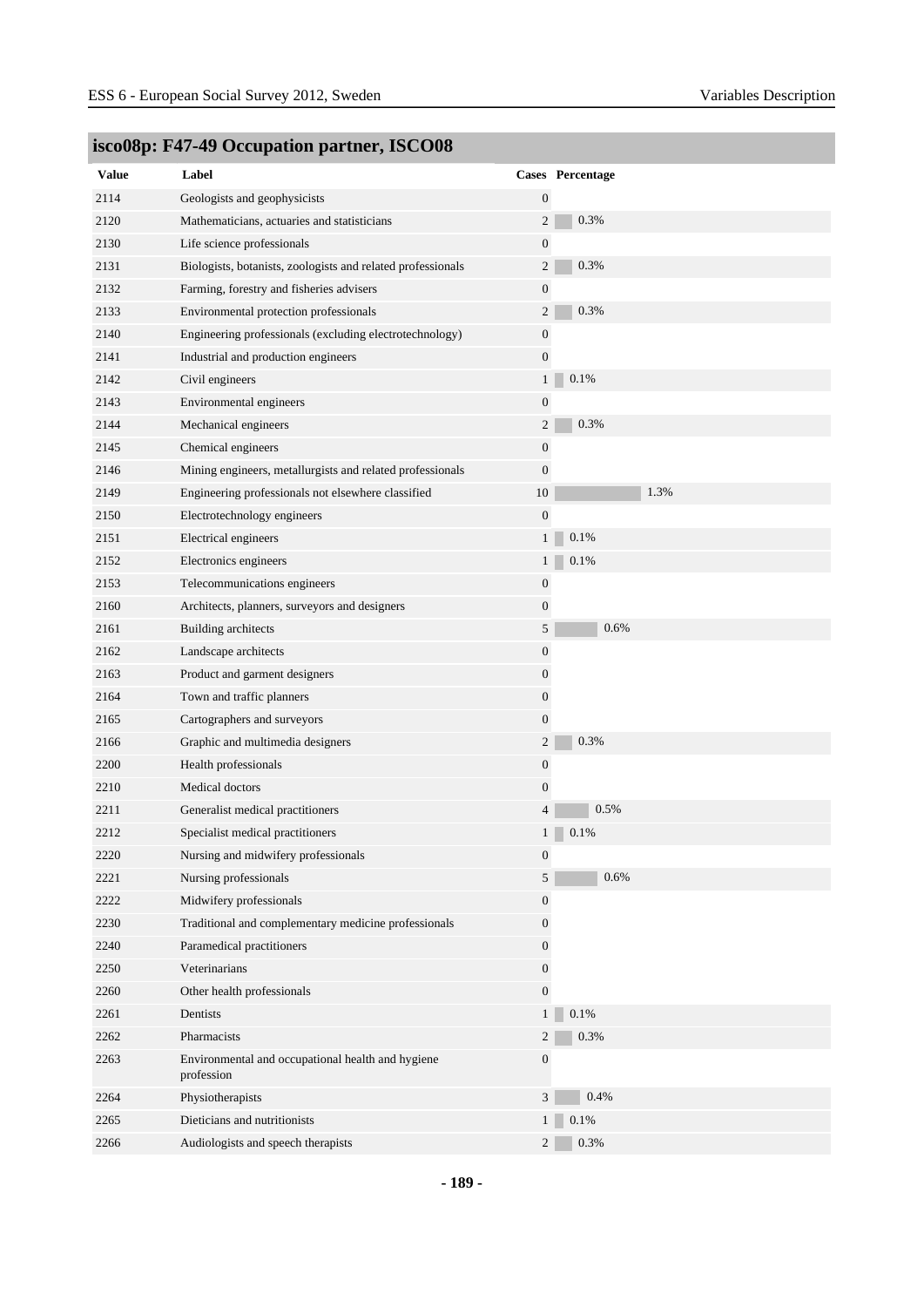| Value | Label                                                           |                  | Cases Percentage |
|-------|-----------------------------------------------------------------|------------------|------------------|
| 2267  | Optometrists and ophthalmic opticians                           | $\mathbf{1}$     | 0.1%             |
| 2269  | Health professionals not elsewhere classified                   | 5                | 0.6%             |
| 2300  | Teaching professionals                                          | $\mathbf{0}$     |                  |
| 2310  | University and higher education teachers                        | $\overline{4}$   | 0.5%             |
| 2320  | Vocational education teachers                                   | 1                | 0.1%             |
| 2330  | Secondary education teachers                                    | 12               | 1.6%             |
| 2340  | Primary school and early childhood teachers                     | $\boldsymbol{0}$ |                  |
| 2341  | Primary school teachers                                         | 16               | 2.1%             |
| 2342  | Early childhood educators                                       | $21\,$           | 2.7%             |
| 2350  | Other teaching professionals                                    | $\boldsymbol{0}$ |                  |
| 2351  | Education methods specialists                                   | $\mathbf{0}$     |                  |
| 2352  | Special needs teachers                                          | $\mathbf{1}$     | 0.1%             |
| 2353  | Other language teachers                                         | 3                | 0.4%             |
| 2354  | Other music teachers                                            | 1                | 0.1%             |
| 2355  | Other arts teachers                                             | 2                | 0.3%             |
| 2356  | Information technology trainers                                 | $\overline{c}$   | 0.3%             |
| 2359  | Teaching professionals not elsewhere classified                 | $\boldsymbol{0}$ |                  |
| 2400  | Business and administration professionals                       | $\boldsymbol{0}$ |                  |
| 2410  | Finance professionals                                           | $\mathbf{0}$     |                  |
| 2411  | Accountants                                                     | 3                | 0.4%             |
| 2412  | Financial and investment advisers                               | 1                | $0.1\%$          |
| 2413  | Financial analysts                                              | 2                | 0.3%             |
| 2420  | Administration professionals                                    | $\boldsymbol{0}$ |                  |
| 2421  | Management and organization analysts                            | $\mathbf{2}$     | 0.3%             |
| 2422  | Policy administration professionals                             | 10               | 1.3%             |
| 2423  | Personnel and careers professionals                             | 2                | 0.3%             |
| 2424  | Training and staff development professionals                    | $\tau$           | 0.9%             |
| 2430  | Sales, marketing and public relations professionals             | $\boldsymbol{0}$ |                  |
| 2431  | Advertising and marketing professionals                         | $\boldsymbol{0}$ |                  |
| 2432  | Public relations professionals                                  |                  | $1 \ 0.1\%$      |
| 2433  | Technical and medical sales professionals (excluding ICT)       | $\overline{2}$   | 0.3%             |
| 2434  | Information and communications technology sales<br>professional | $1 \square$      | 0.1%             |
| 2500  | Information and communications technology professionals         | $\boldsymbol{0}$ |                  |
| 2510  | Software and applications developers and analysts               | $\boldsymbol{0}$ |                  |
| 2511  | Systems analysts                                                | $\mathfrak{Z}$   | 0.4%             |
| 2512  | Software developers                                             | 2                | 0.3%             |
| 2513  | Web and multimedia developers                                   | $\mathfrak{Z}$   | 0.4%             |
| 2514  | Applications programmers                                        | $\mathbf{1}$     | $0.1\%$          |
| 2519  | Software and applications developers and analysts not elsewh    | 2                | 0.3%             |
| 2520  | Database and network professionals                              | $\boldsymbol{0}$ |                  |
| 2521  | Database designers and administrators                           | $\boldsymbol{0}$ |                  |
| 2522  | Systems administrators                                          | $\mathbf{0}$     |                  |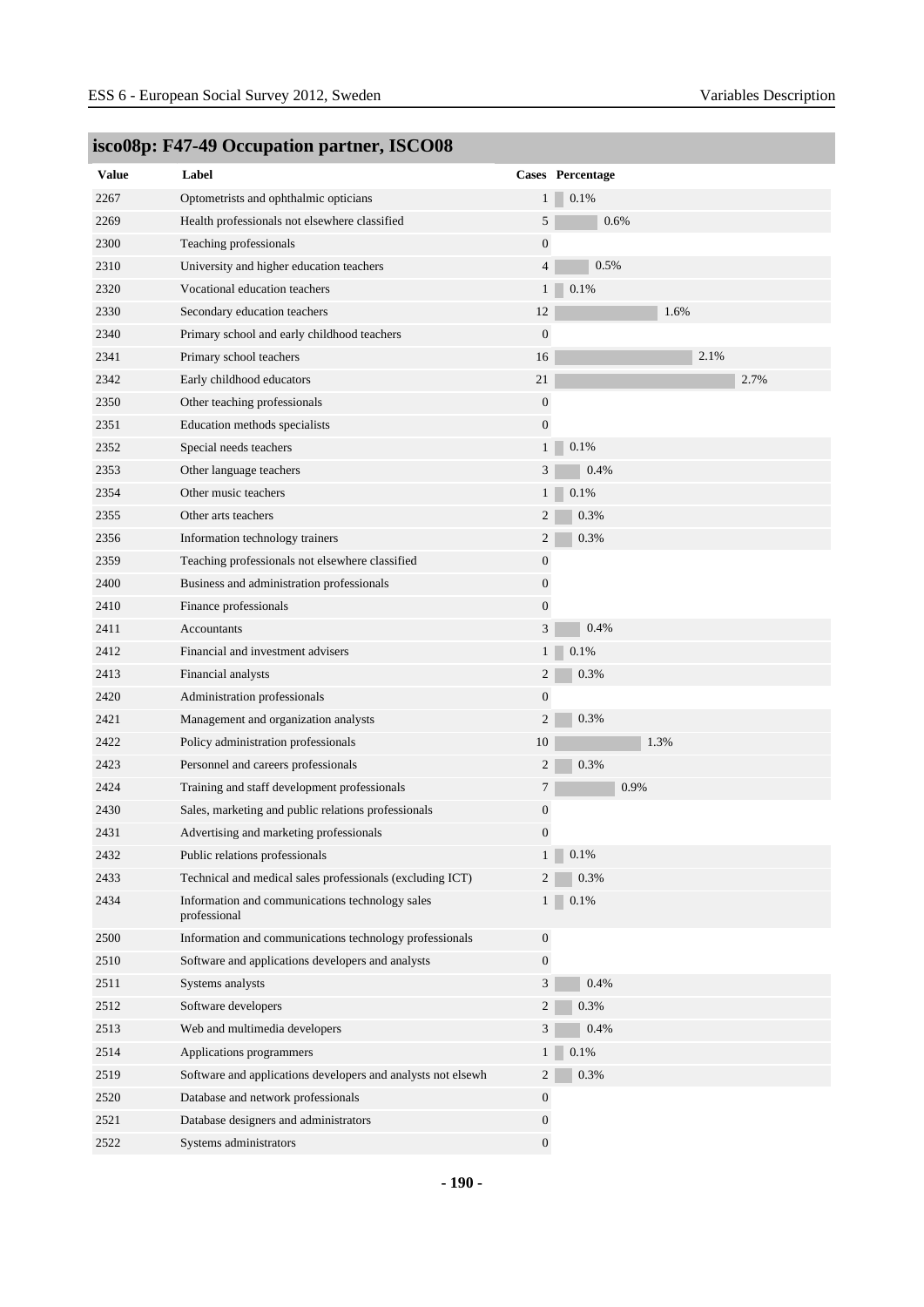| <b>Value</b> | Label                                                        |                  | Cases Percentage |
|--------------|--------------------------------------------------------------|------------------|------------------|
| 2523         | Computer network professionals                               | $\boldsymbol{0}$ |                  |
| 2529         | Database and network professionals not elsewhere classified  | 0                |                  |
| 2600         | Legal, social and cultural professionals                     | 0                |                  |
| 2610         | Legal professionals                                          | $\boldsymbol{0}$ |                  |
| 2611         | Lawyers                                                      | $\boldsymbol{0}$ |                  |
| 2612         | Judges                                                       | $\boldsymbol{0}$ |                  |
| 2619         | Legal professionals not elsewhere classified                 | 6                | 0.8%             |
| 2620         | Librarians, archivists and curators                          | $\boldsymbol{0}$ |                  |
| 2621         | Archivists and curators                                      | $\boldsymbol{0}$ |                  |
| 2622         | Librarians and related information professionals             | $\overline{c}$   | 0.3%             |
| 2630         | Social and religious professionals                           | $\boldsymbol{0}$ |                  |
| 2631         | Economists                                                   | $1\vert$         | 0.1%             |
| 2632         | Sociologists, anthropologists and related professionals      | $\boldsymbol{0}$ |                  |
| 2633         | Philosophers, historians and political scientists            | 1 <sup>1</sup>   | 0.1%             |
| 2634         | Psychologists                                                | 1 <sub>1</sub>   | 0.1%             |
| 2635         | Social work and counselling professionals                    | 7                | 0.9%             |
| 2636         | Religious professionals                                      | 3                | 0.4%             |
| 2640         | Authors, journalists and linguists                           | $\boldsymbol{0}$ |                  |
| 2641         | Authors and related writers                                  | $\overline{c}$   | 0.3%             |
| 2642         | Journalists                                                  | 5                | 0.6%             |
| 2643         | Translators, interpreters and other linguists                | $\boldsymbol{0}$ |                  |
| 2650         | Creative and performing artists                              | $\boldsymbol{0}$ |                  |
| 2651         | Visual artists                                               | $\boldsymbol{0}$ |                  |
| 2652         | Musicians, singers and composers                             | $\overline{c}$   | 0.3%             |
| 2653         | Dancers and choreographers                                   | 0                |                  |
| 2654         | Film, stage and related directors and producers              | 0                |                  |
| 2655         | Actors                                                       | 0                |                  |
| 2656         | Announcers on radio, television and other media              | $\boldsymbol{0}$ |                  |
| 2659         | Creative and performing artists not elsewhere classified     | $\boldsymbol{0}$ |                  |
| $3000\,$     | Technicians and associate professionals                      | $\boldsymbol{0}$ |                  |
| 3100         | Science and engineering associate professionals              | $\boldsymbol{0}$ |                  |
| 3110         | Physical and engineering science technicians                 | $\mathbf{0}$     |                  |
| 3111         | Chemical and physical science technicians                    | 1 <sub>1</sub>   | 0.1%             |
| 3112         | Civil engineering technicians                                | 4                | 0.5%             |
| 3113         | Electrical engineering technicians                           | 2                | $0.3\%$          |
| 3114         | Electronics engineering technicians                          | $\overline{2}$   | 0.3%             |
| 3115         | Mechanical engineering technicians                           | 6                | 0.8%             |
| 3116         | Chemical engineering technicians                             | 3 <sup>7</sup>   | 0.4%             |
| 3117         | Mining and metallurgical technicians                         | $\boldsymbol{0}$ |                  |
| 3118         | Draughtspersons                                              | $\overline{c}$   | 0.3%             |
| 3119         | Physical and engineering science technicians not elsewhere c | 11               | 1.4%             |
| 3120         | Mining, manufacturing and construction supervisors           | $\boldsymbol{0}$ |                  |
| 3121         | Mining supervisors                                           | $\mathbf{0}$     |                  |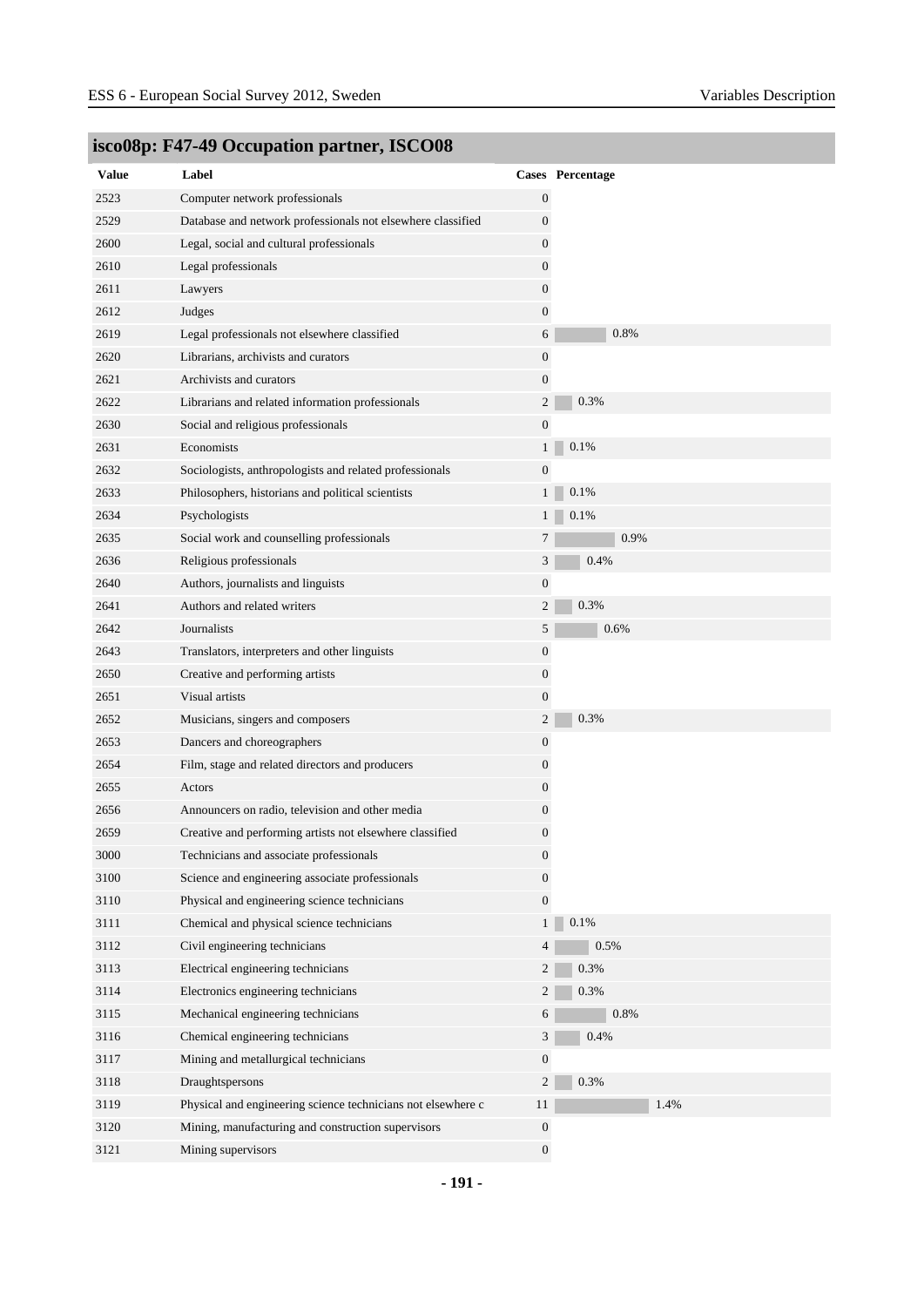| <b>Value</b> | Label                                                           |                  | Cases Percentage |
|--------------|-----------------------------------------------------------------|------------------|------------------|
| 3122         | Manufacturing supervisors                                       | $\mathbf{1}$     | 0.1%             |
| 3123         | Construction supervisors                                        | $\boldsymbol{0}$ |                  |
| 3130         | Process control technicians                                     | 0                |                  |
| 3131         | Power production plant operators                                | 0                |                  |
| 3132         | Incinerator and water treatment plant operators                 | 0                |                  |
| 3133         | Chemical processing plant controllers                           | 0                |                  |
| 3134         | Petroleum and natural gas refining plant operators              | 0                |                  |
| 3135         | Metal production process controllers                            | 0                |                  |
| 3139         | Process control technicians not elsewhere classified            | 0                |                  |
| 3140         | Life science technicians and related associate professionals    | $\overline{0}$   |                  |
| 3141         | Life science technicians (excluding medical)                    | 0                |                  |
| 3142         | Agricultural technicians                                        | $\overline{0}$   |                  |
| 3143         | Forestry technicians                                            | $\mathbf{1}$     | 0.1%             |
| 3150         | Ship and aircraft controllers and technicians                   | 0                |                  |
| 3151         | Ships' engineers                                                | 0                |                  |
| 3152         | Ships' deck officers and pilots                                 | 0                |                  |
| 3153         | Aircraft pilots and related associate professionals             | 0                |                  |
| 3154         | Air traffic controllers                                         | 0                |                  |
| 3155         | Air traffic safety electronics technicians                      | $\boldsymbol{0}$ |                  |
| 3200         | Health associate professionals                                  | 0                |                  |
| 3210         | Medical and pharmaceutical technicians                          | 0                |                  |
| 3211         | Medical imaging and therapeutic equipment technicians           | 0                |                  |
| 3212         | Medical and pathology laboratory technicians                    | $\mathfrak{Z}$   | 0.4%             |
| 3213         | Pharmaceutical technicians and assistants                       | $\boldsymbol{0}$ |                  |
| 3214         | Medical and dental prosthetic technicians                       | $\overline{2}$   | 0.3%             |
| 3220         | Nursing and midwifery associate professionals                   | $\boldsymbol{0}$ |                  |
| 3221         | Nursing associate professionals                                 | 25               | 3.2%             |
| 3222         | Midwifery associate professionals                               | $\mathbf{1}$     | 0.1%             |
| 3230         | Traditional and complementary medicine associate<br>professiona | 0                |                  |
| 3240         | Veterinary technicians and assistants                           | 0                |                  |
| 3250         | Other health associate professionals                            | 0                |                  |
| 3251         | Dental assistants and therapists                                | 3                | 0.4%             |
| 3252         | Medical records and health information technicians              | $\mathbf{0}$     |                  |
| 3253         | Community health workers                                        | 0                |                  |
| 3254         | Dispensing opticians                                            | 0                |                  |
| 3255         | Physiotherapy technicians and assistants                        | $\overline{0}$   |                  |
| 3256         | Medical assistants                                              | 0                |                  |
| 3257         | Environmental and occupational health inspectors and associa    | $\mathbf{1}$     | 0.1%             |
| 3258         | Ambulance workers                                               | 0                |                  |
| 3259         | Health associate professionals not elsewhere classified         | 0                |                  |
| 3300         | Business and administration associate professionals             | 0                |                  |
| 3310         | Financial and mathematical associate professionals              | 0                |                  |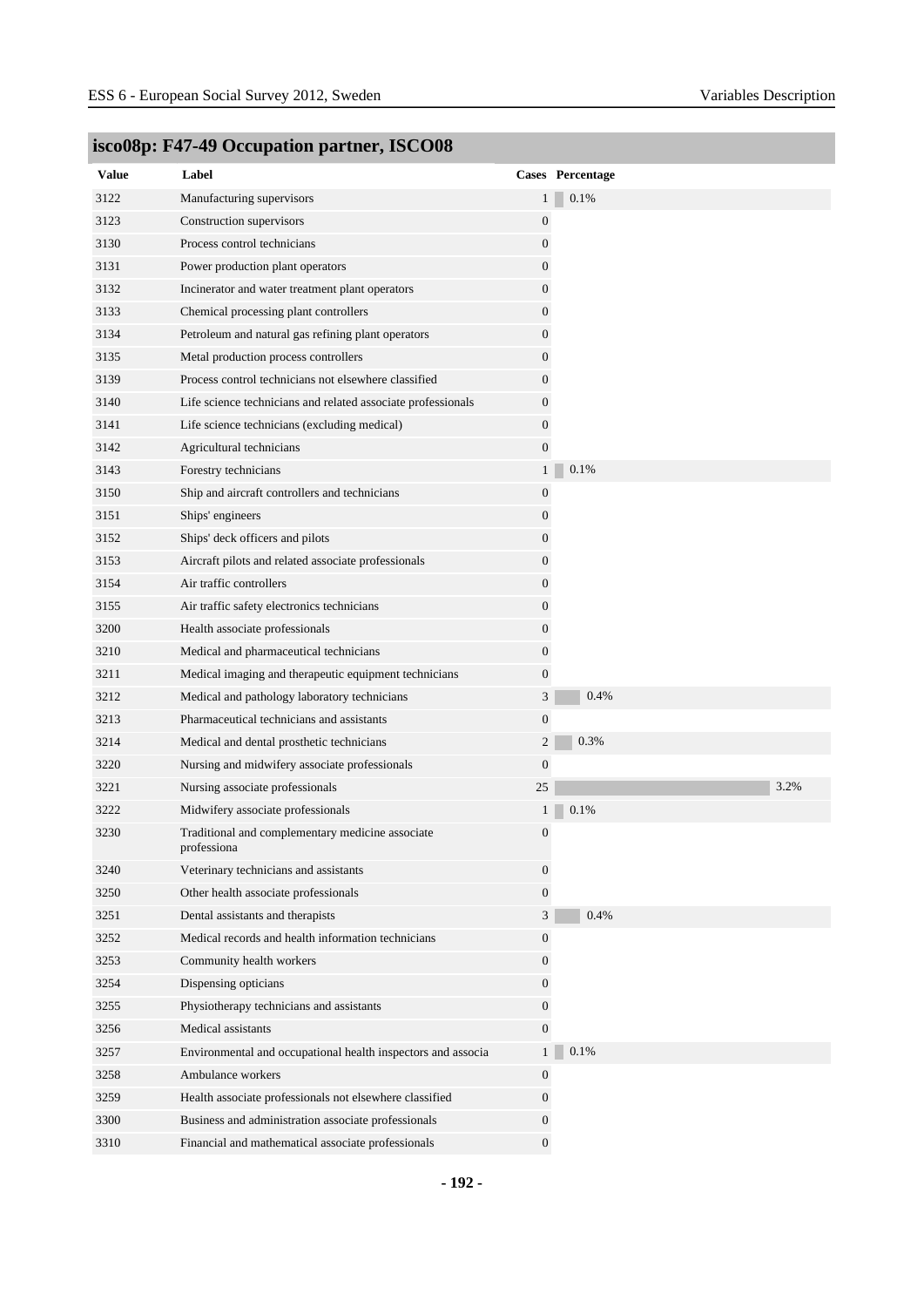| <b>Value</b> | Label                                                        |                  | Cases Percentage |
|--------------|--------------------------------------------------------------|------------------|------------------|
| 3311         | Securities and finance dealers and brokers                   | 1 <sub>1</sub>   | 0.1%             |
| 3312         | Credit and loans officers                                    | 2                | 0.3%             |
| 3313         | Accounting associate professionals                           | 14               | 1.8%             |
| 3314         | Statistical, mathematical and related associate professional | $\boldsymbol{0}$ |                  |
| 3315         | Valuers and loss assessors                                   | $\mathbf{0}$     |                  |
| 3320         | Sales and purchasing agents and brokers                      | $\mathbf{0}$     |                  |
| 3321         | Insurance representatives                                    | 6                | 0.8%             |
| 3322         | Commercial sales representatives                             | 3                | 0.4%             |
| 3323         | <b>Buyers</b>                                                | 3                | 0.4%             |
| 3324         | Trade brokers                                                | $\boldsymbol{0}$ |                  |
| 3330         | Business services agents                                     | $\mathbf{0}$     |                  |
| 3331         | Clearing and forwarding agents                               | $\overline{c}$   | 0.3%             |
| 3332         | Conference and event planners                                | $\mathbf{0}$     |                  |
| 3333         | Employment agents and contractors                            | 6                | 0.8%             |
| 3334         | Real estate agents and property managers                     | 7                | 0.9%             |
| 3339         | Business services agents not elsewhere classified            | $\boldsymbol{0}$ |                  |
| 3340         | Administrative and specialised secretaries                   | $\boldsymbol{0}$ |                  |
| 3341         | Office supervisors                                           | 5                | 0.6%             |
| 3342         | Legal secretaries                                            | 1                | 0.1%             |
| 3343         | Administrative and executive secretaries                     | 13               | 1.7%             |
| 3344         | Medical secretaries                                          | $\overline{4}$   | 0.5%             |
| 3350         | Regulatory government associate professionals                | $\boldsymbol{0}$ |                  |
| 3351         | Customs and border inspectors                                | $\boldsymbol{0}$ |                  |
| 3352         | Government tax and excise officials                          | $1\vert$         | 0.1%             |
| 3353         | Government social benefits officials                         | 1 <sub>1</sub>   | 0.1%             |
| 3354         | Government licensing officials                               | $\mathbf{1}$     | 0.1%             |
| 3355         | Police inspectors and detectives                             | $\boldsymbol{0}$ |                  |
| 3359         | Regulatory government associate professionals not elsewhere  | $\boldsymbol{0}$ |                  |
| 3400         | Legal, social, cultural and related associate professionals  | $\boldsymbol{0}$ |                  |
| 3410         | Legal, social and religious associate professionals          | $\boldsymbol{0}$ |                  |
| 3411         | Police inspectors and detectives                             | $\mathbf{0}$     |                  |
| 3412         | Social work associate professionals                          | 1 <sup>1</sup>   | 0.1%             |
| 3413         | Religious associate professionals                            | $\boldsymbol{0}$ |                  |
| 3420         | Sports and fitness workers                                   | $\boldsymbol{0}$ |                  |
| 3421         | Athletes and sports players                                  | $\boldsymbol{0}$ |                  |
| 3422         | Sports coaches, instructors and officials                    | 1 <sup>1</sup>   | 0.1%             |
| 3423         | Fitness and recreation instructors and program leaders       | 1 <sup>1</sup>   | 0.1%             |
| 3430         | Artistic, cultural and culinary associate professionals      | $\boldsymbol{0}$ |                  |
| 3431         | Photographers                                                | $\overline{2}$   | 0.3%             |
| 3432         | Interior designers and decorators                            | $\overline{2}$   | 0.3%             |
| 3433         | Gallery, museum and library technicians                      | 1 <sub>1</sub>   | 0.1%             |
| 3434         | Chefs                                                        | $\boldsymbol{0}$ |                  |
| 3435         | Other artistic and cultural associate professionals          | 1 <sup>1</sup>   | 0.1%             |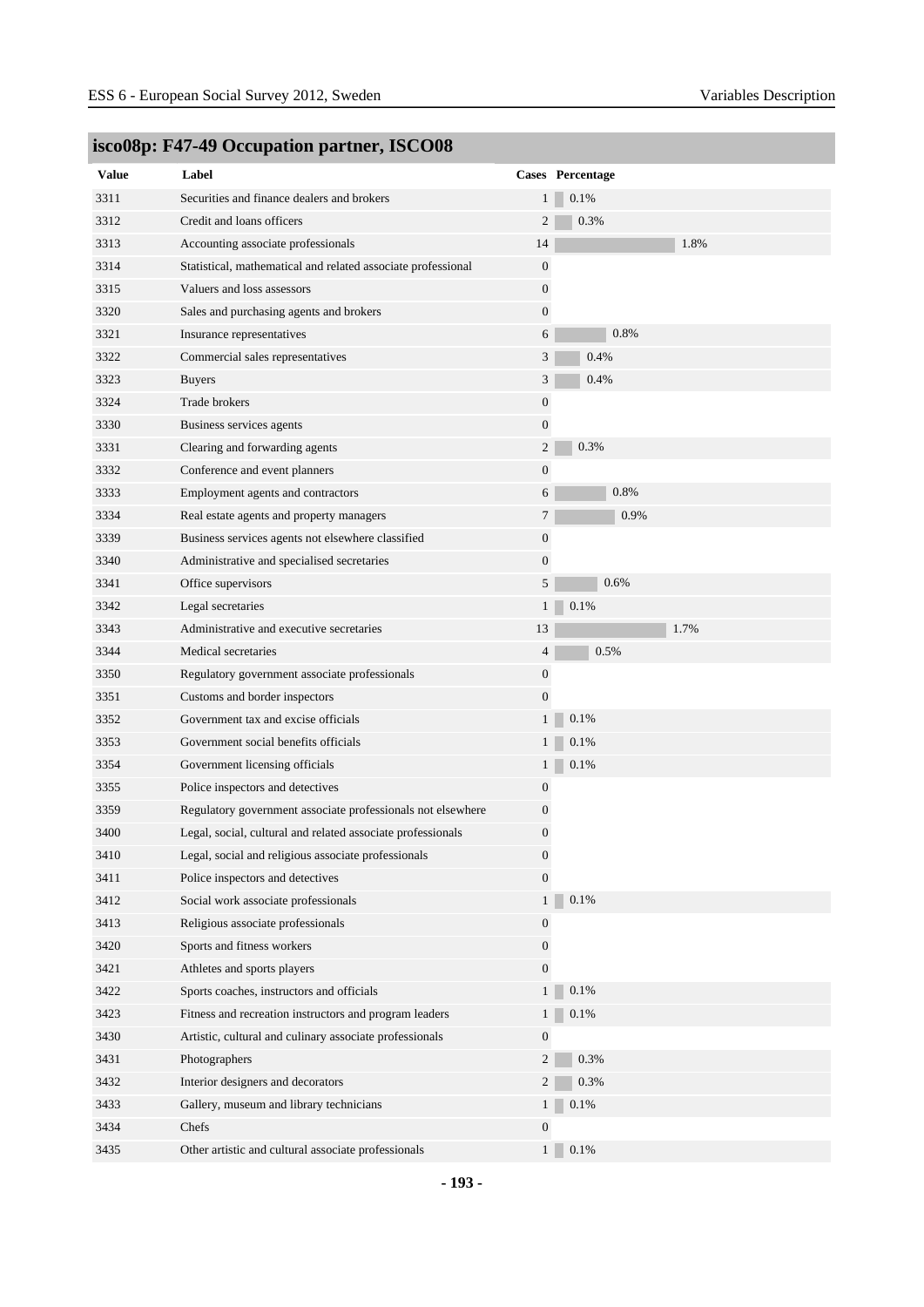| <b>Value</b> | Label                                                           |                  | Cases Percentage |
|--------------|-----------------------------------------------------------------|------------------|------------------|
| 3500         | Information and communications technicians                      | $\boldsymbol{0}$ |                  |
| 3510         | Information and communications technology operations and        | $\boldsymbol{0}$ |                  |
|              | use                                                             |                  |                  |
| 3511         | Information and communications technology operations<br>technic | 2                | 0.3%             |
| 3512         | Information and communications technology user support<br>techn | 6                | 0.8%             |
| 3513         | Computer network and systems technicians                        | $\mathbf{1}$     | 0.1%             |
| 3514         | Web technicians                                                 | $\boldsymbol{0}$ |                  |
| 3520         | Telecommunications and broadcasting technicians                 | $\mathbf{0}$     |                  |
| 3521         | Broadcasting and audio-visual technicians                       | $\mathbf{0}$     |                  |
| 3522         | Telecommunications engineering technicians                      | $\boldsymbol{0}$ |                  |
| 4000         | Clerical support workers                                        | $\mathbf{0}$     |                  |
| 4100         | General and keyboard clerks                                     | $\mathbf{0}$     |                  |
| 4110         | General office clerks                                           | 12               | 1.6%             |
| 4120         | Secretaries (general)                                           | $\mathfrak{Z}$   | 0.4%             |
| 4130         | Keyboard operators                                              | $\boldsymbol{0}$ |                  |
| 4131         | Typists and word processing operators                           | $\boldsymbol{0}$ |                  |
| 4132         | Data entry clerks                                               | $\mathbf{1}$     | 0.1%             |
| 4200         | Customer services clerks                                        | $\boldsymbol{0}$ |                  |
| 4210         | Tellers, money collectors and related clerks                    | $\boldsymbol{0}$ |                  |
| 4211         | Bank tellers and related clerks                                 | $\mathbf{1}$     | 0.1%             |
| 4212         | Bookmakers, croupiers and related gaming workers                | $\boldsymbol{0}$ |                  |
| 4213         | Pawnbrokers and money-lenders                                   | $\boldsymbol{0}$ |                  |
| 4214         | Debt-collectors and related workers                             | 2                | 0.3%             |
| 4220         | Client information workers                                      | $\boldsymbol{0}$ |                  |
| 4221         | Travel consultants and clerks                                   | $\mathbf{1}$     | 0.1%             |
| 4222         | Contact centre information clerks                               | 3                | 0.4%             |
| 4223         | Telephone switchboard operators                                 | $\boldsymbol{0}$ |                  |
| 4224         | Hotel receptionists                                             | $\boldsymbol{0}$ |                  |
| 4225         | <b>Enquiry clerks</b>                                           | 0                |                  |
| 4226         | Receptionists (general)                                         | $\overline{0}$   |                  |
| 4227         | Survey and market research interviewers                         | $\mathbf{1}$     | 0.1%             |
| 4229         | Client information workers not elsewhere classified             | $\boldsymbol{0}$ |                  |
| 4300         | Numerical and material recording clerks                         | $\mathbf{0}$     |                  |
| 4310         | Numerical clerks                                                | $\overline{0}$   |                  |
| 4311         | Accounting and bookkeeping clerks                               | 2                | 0.3%             |
| 4312         | Statistical, finance and insurance clerks                       | $\mathbf{0}$     |                  |
| 4313         | Payroll clerks                                                  | $\overline{2}$   | 0.3%             |
| 4320         | Material-recording and transport clerks                         | $\mathbf{0}$     |                  |
| 4321         | Stock clerks                                                    | $\overline{2}$   | 0.3%             |
| 4322         | Production clerks                                               | $\boldsymbol{0}$ |                  |
| 4323         | Transport clerks                                                | $\mathbf{3}$     | 0.4%             |
| 4400         | Other clerical support workers                                  | $\overline{0}$   |                  |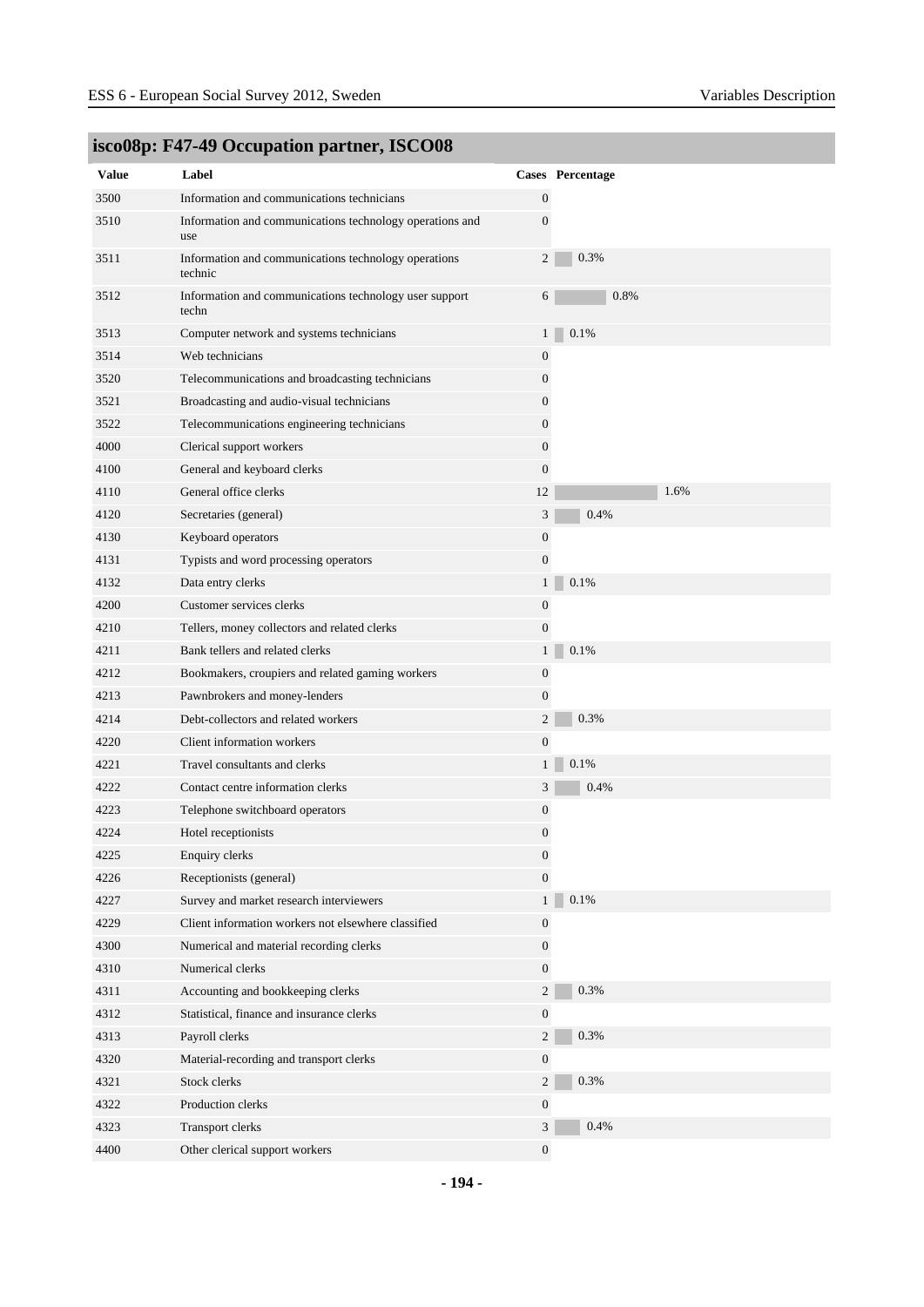| <b>Value</b> | Label                                                        |                  | Cases Percentage |
|--------------|--------------------------------------------------------------|------------------|------------------|
| 4410         | Other clerical support workers                               | $\mathbf{0}$     |                  |
| 4411         | Library clerks                                               | 1 <sup>1</sup>   | 0.1%             |
| 4412         | Mail carriers and sorting clerks                             | 4                | 0.5%             |
| 4413         | Coding, proof-reading and related clerks                     | $\boldsymbol{0}$ |                  |
| 4414         | Scribes and related workers                                  | $\boldsymbol{0}$ |                  |
| 4415         | Filing and copying clerks<br>Personnel clerks                | $\boldsymbol{0}$ | 0.1%             |
| 4416         |                                                              | $1\vert$         |                  |
| 4419         | Clerical support workers not elsewhere classified            | $\boldsymbol{0}$ |                  |
| 5000         | Service and sales workers                                    | 0                |                  |
| 5100         | Personal service workers                                     | $\boldsymbol{0}$ |                  |
| 5110         | Travel attendants, conductors and guides                     | $\overline{0}$   |                  |
| 5111         | Travel attendants and travel stewards                        | 1 <sub>1</sub>   | $0.1\%$          |
| 5112         | Transport conductors                                         | $\overline{c}$   | 0.3%             |
| 5113         | Travel guides                                                | $\boldsymbol{0}$ |                  |
| 5120         | Cooks                                                        | $\tau$           | 0.9%             |
| 5130         | Waiters and bartenders                                       | $\boldsymbol{0}$ |                  |
| 5131         | Waiters                                                      | $\mathfrak{Z}$   | 0.4%             |
| 5132         | <b>Bartenders</b>                                            | 1                | 0.1%             |
| 5140         | Hairdressers, beauticians and related workers                | $\boldsymbol{0}$ |                  |
| 5141         | Hairdressers                                                 | $\overline{c}$   | 0.3%             |
| 5142         | Beauticians and related workers                              | $\boldsymbol{0}$ |                  |
| 5150         | Building and housekeeping supervisors                        | $\boldsymbol{0}$ |                  |
| 5151         | Cleaning and housekeeping supervisors in offices, hotels and | 0                |                  |
| 5152         | Domestic housekeepers                                        | $\boldsymbol{0}$ |                  |
| 5153         | <b>Building caretakers</b>                                   | 3                | 0.4%             |
| 5160         | Other personal services workers                              | $\boldsymbol{0}$ |                  |
| 5161         | Astrologers, fortune-tellers and related workers             | 0                |                  |
| 5162         | Companions and valets                                        | 0                |                  |
| 5163         | Undertakers and embalmers                                    | $\boldsymbol{0}$ |                  |
| 5164         | Pet groomers and animal care workers                         | $\boldsymbol{0}$ |                  |
| 5165         | Driving instructors                                          | 1 <sup>1</sup>   | $0.1\%$          |
| 5169         | Personal services workers not elsewhere classified           | 1                | 0.1%             |
| 5200         | Sales workers                                                | $\boldsymbol{0}$ |                  |
| 5210         | Street and market salespersons                               | $\mathbf{0}$     |                  |
| 5211         | Stall and market salespersons                                | $\boldsymbol{0}$ |                  |
| 5212         | Street food salespersons                                     | $\boldsymbol{0}$ |                  |
| 5220         | Shop salespersons                                            | $\boldsymbol{0}$ |                  |
| 5221         | Shop keepers                                                 | $\overline{4}$   | 0.5%             |
| 5222         | Shop supervisors                                             | $\overline{c}$   | 0.3%             |
| 5223         | Shop sales assistants                                        | 14               | 1.8%             |
| 5230         | Cashiers and ticket clerks                                   | $\overline{2}$   | 0.3%             |
| 5240         | Other sales workers                                          | $\boldsymbol{0}$ |                  |
| 5241         | Fashion and other models                                     | $\mathbf{0}$     |                  |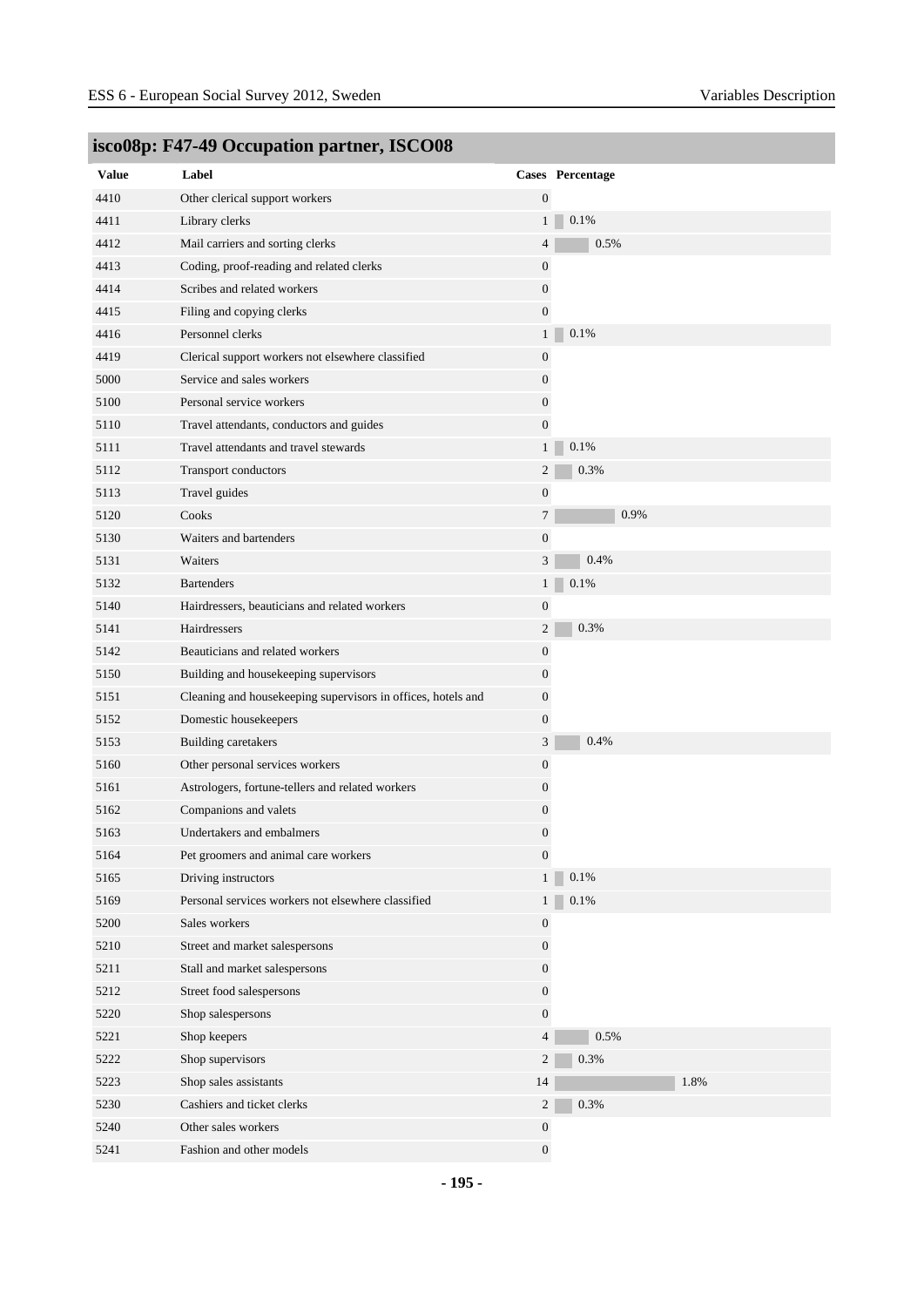| <b>Value</b> | Label                                                        |                  | Cases Percentage |
|--------------|--------------------------------------------------------------|------------------|------------------|
| 5242         | Sales demonstrators                                          | $\boldsymbol{0}$ |                  |
| 5243         | Door to door salespersons                                    | $\overline{0}$   |                  |
| 5244         | Contact centre salespersons                                  | $\overline{0}$   |                  |
| 5245         | Service station attendants                                   | 1 <sup>1</sup>   | 0.1%             |
| 5246         | Food service counter attendants                              | 1 <sup>1</sup>   | 0.1%             |
| 5249         | Sales workers not elsewhere classified                       | 17               | 2.2%             |
| 5300         | Personal care workers                                        | 0                |                  |
| 5310         | Child care workers and teachers' aides                       | $\boldsymbol{0}$ |                  |
| 5311         | Child care workers                                           | 14               | 1.8%             |
| 5312         | Teachers' aides                                              | 3                | 0.4%             |
| 5320         | Personal care workers in health services                     | $\overline{0}$   |                  |
| 5321         | Health care assistants                                       | 26               | 3.4%             |
| 5322         | Home-based personal care workers                             | 20               | 2.6%             |
| 5329         | Personal care workers in health services not elsewhere class | 2                | 0.3%             |
| 5400         | Protective services workers                                  | $\boldsymbol{0}$ |                  |
| 5410         | Protective services workers                                  | $\boldsymbol{0}$ |                  |
| 5411         | Fire-fighters                                                | $\overline{2}$   | 0.3%             |
| 5412         | Police officers                                              | $\overline{c}$   | 0.3%             |
| 5413         | Prison guards                                                | $\overline{2}$   | 0.3%             |
| 5414         | Security guards                                              | $\overline{2}$   | 0.3%             |
| 5419         | Protective services workers not elsewhere classified         | 3                | 0.4%             |
| 6000         | Skilled agricultural, forestry and fishery workers           | 0                |                  |
| 6100         | Market-oriented skilled agricultural workers                 | 0                |                  |
| 6110         | Market gardeners and crop growers                            | $\boldsymbol{0}$ |                  |
| 6111         | Field crop and vegetable growers                             | $\overline{0}$   |                  |
| 6112         | Tree and shrub crop growers                                  | $\overline{0}$   |                  |
| 6113         | Gardeners, horticultural and nursery growers                 | $\mathbf{1}$     | 0.1%             |
| 6114         | Mixed crop growers                                           | 0                |                  |
| 6120         | Animal producers                                             | 0                |                  |
| 6121         | Livestock and dairy producers                                | $\mathbf{1}$     | $\Box$ 0.1%      |
| 6122         | Poultry producers                                            | $\boldsymbol{0}$ |                  |
| 6123         | Apiarists and sericulturists                                 | $\mathbf{0}$     |                  |
| 6129         | Animal producers not elsewhere classified                    | $\boldsymbol{0}$ |                  |
| 6130         | Mixed crop and animal producers                              | $\overline{4}$   | 0.5%             |
| 6200         | Market-oriented skilled forestry, fishery and hunting worker | $\boldsymbol{0}$ |                  |
| 6210         | Forestry and related workers                                 | $\overline{2}$   | 0.3%             |
| 6220         | Fishery workers, hunters and trappers                        | $\boldsymbol{0}$ |                  |
| 6221         | Aquaculture workers                                          | 0                |                  |
| 6222         | Inland and coastal waters fishery workers                    | $\mathbf{0}$     |                  |
| 6223         | Deep-sea fishery workers                                     | $\boldsymbol{0}$ |                  |
| 6224         | Hunters and trappers                                         | 0                |                  |
| 6300         | Subsistence farmers, fishers, hunters and gatherers          | 0                |                  |
| 6310         |                                                              | $\overline{0}$   |                  |
|              | Subsistence crop farmers                                     |                  |                  |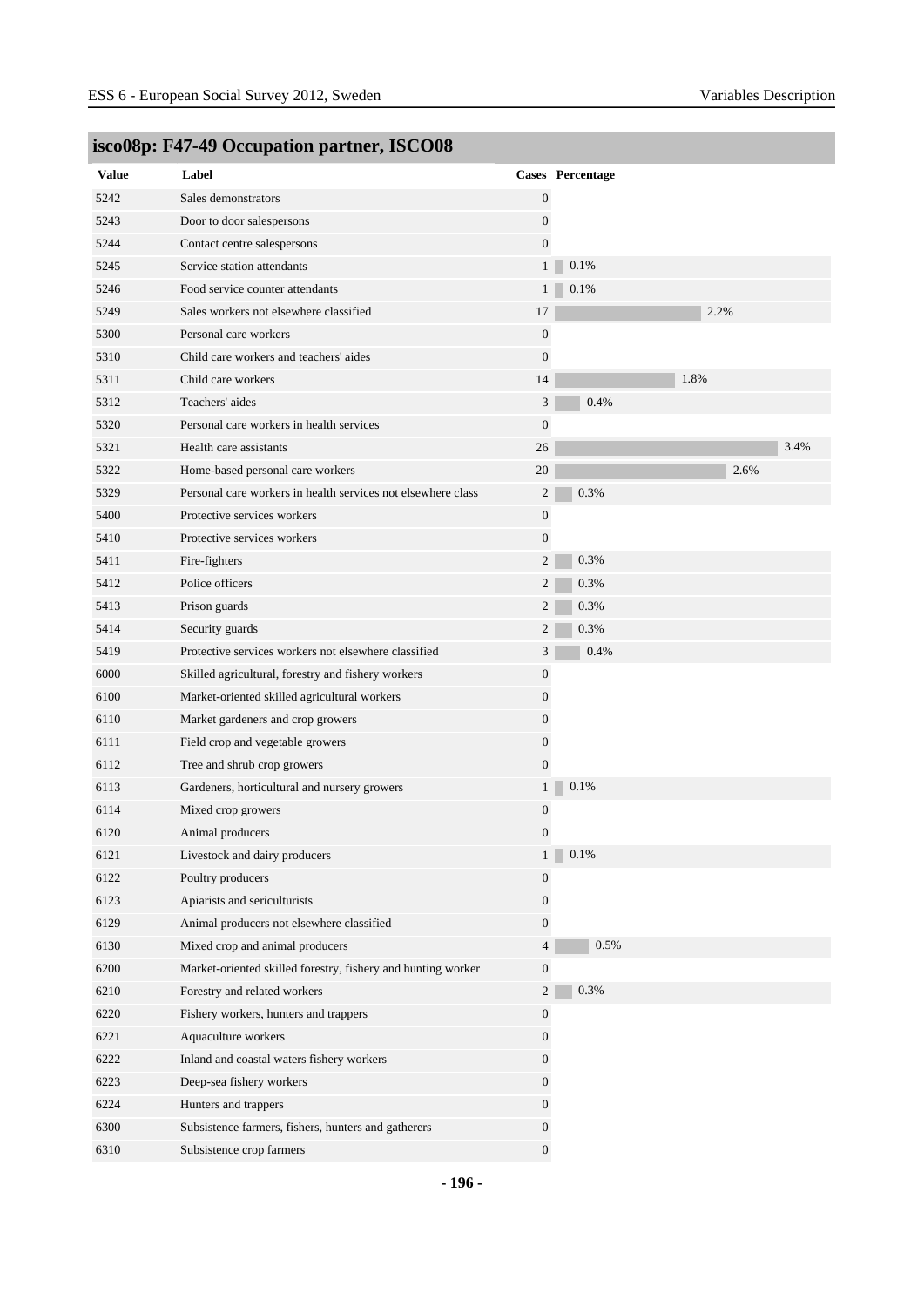| <b>Value</b> | Label                                                        |                  | Cases Percentage |
|--------------|--------------------------------------------------------------|------------------|------------------|
| 6320         | Subsistence livestock farmers                                | $\boldsymbol{0}$ |                  |
| 6330         | Subsistence mixed crop and livestock farmers                 | 0                |                  |
| 6340         | Subsistence fishers, hunters, trappers and gatherers         | $\boldsymbol{0}$ |                  |
| 7000         | Craft and related trades workers                             | 0                |                  |
| 7100         | Building and related trades workers, excluding electricians  | $\boldsymbol{0}$ |                  |
| 7110         | Building frame and related trades workers                    | $\boldsymbol{0}$ |                  |
| 7111         | House builders                                               | 5                | 0.6%             |
| 7112         | Bricklayers and related workers                              | 4                | 0.5%             |
| 7113         | Stonemasons, stone cutters, splitters and carvers            | $\boldsymbol{0}$ |                  |
| 7114         | Concrete placers, concrete finishers and related workers     | $\overline{2}$   | 0.3%             |
| 7115         | Carpenters and joiners                                       | 10               | 1.3%             |
| 7119         | Building frame and related trades workers not elsewhere clas | $\overline{2}$   | 0.3%             |
| 7120         | Building finishers and related trades workers                | $\boldsymbol{0}$ |                  |
| 7121         | Roofers                                                      | $\boldsymbol{0}$ |                  |
| 7122         | Floor layers and tile setters                                | 2                | 0.3%             |
| 7123         | Plasterers                                                   | $\boldsymbol{0}$ |                  |
| 7124         | <b>Insulation workers</b>                                    | $\boldsymbol{0}$ |                  |
| 7125         | Glaziers                                                     | 1 <sup>1</sup>   | 0.1%             |
| 7126         | Plumbers and pipe fitters                                    | $\overline{4}$   | 0.5%             |
| 7127         | Air conditioning and refrigeration mechanics                 | $\boldsymbol{0}$ |                  |
| 7130         | Painters, building structure cleaners and related trades wor | $\boldsymbol{0}$ |                  |
| 7131         | Painters and related workers                                 | $\mathfrak{Z}$   | 0.4%             |
| 7132         | Spray painters and varnishers                                | $\boldsymbol{0}$ |                  |
| 7133         | Building structure cleaners                                  | 0                |                  |
| 7200         | Metal, machinery and related trades workers                  | $\boldsymbol{0}$ |                  |
| 7210         | Sheet and structural metal workers, moulders and welders, an | $\boldsymbol{0}$ |                  |
| 7211         | Metal moulders and coremakers                                | 0                |                  |
| 7212         | Welders and flamecutters                                     | 5                | 0.6%             |
| 7213         | Sheet-metal workers                                          | 0                |                  |
| 7214         | Structural-metal preparers and erectors                      | $\boldsymbol{0}$ |                  |
| 7215         | Riggers and cable splicers                                   | 0                |                  |
| 7220         | Blacksmiths, toolmakers and related trades workers           | $\overline{0}$   |                  |
| 7221         | Blacksmiths, hammersmiths and forging press workers          | $\overline{0}$   |                  |
| 7222         | Toolmakers and related workers                               | $\boldsymbol{0}$ |                  |
| 7223         | Metal working machine tool setters and operators             | $\boldsymbol{0}$ |                  |
| 7224         | Metal polishers, wheel grinders and tool sharpeners          | $\overline{0}$   |                  |
| 7230         | Machinery mechanics and repairers                            | $\overline{0}$   |                  |
| 7231         | Motor vehicle mechanics and repairers                        | 9                | 1.2%             |
| 7232         | Aircraft engine mechanics and repairers                      | $\boldsymbol{0}$ |                  |
| 7233         | Agricultural and industrial machinery mechanics and repairer | 9                | 1.2%             |
| 7234         | Bicycle and related repairers                                | $\boldsymbol{0}$ |                  |
| 7300         | Handicraft and printing workers                              | $\boldsymbol{0}$ |                  |
| 7310         | Handicraft workers                                           | $\boldsymbol{0}$ |                  |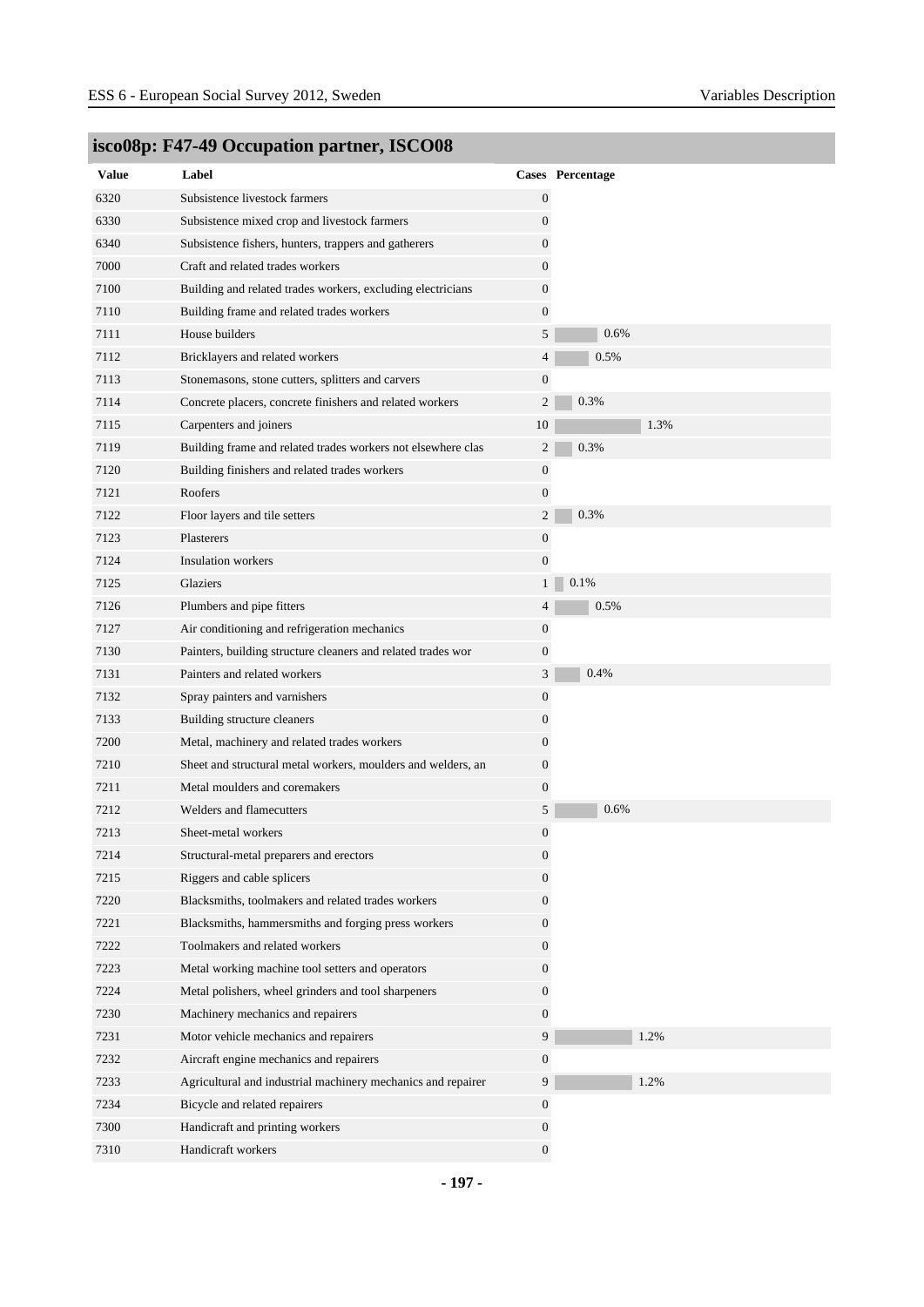| <b>Value</b> | Label                                                        |                  | Cases Percentage |
|--------------|--------------------------------------------------------------|------------------|------------------|
| 7311         | Precision-instrument makers and repairers                    | $\boldsymbol{0}$ |                  |
| 7312         | Musical instrument makers and tuners                         | $\boldsymbol{0}$ |                  |
| 7313         | Jewellery and precious-metal workers                         | $\mathbf{0}$     |                  |
| 7314         | Potters and related workers                                  | $\boldsymbol{0}$ |                  |
| 7315         | Glass makers, cutters, grinders and finishers                | $\boldsymbol{0}$ |                  |
| 7316         | Sign writers, decorative painters, engravers and etchers     | $\boldsymbol{0}$ |                  |
| 7317         | Handicraft workers in wood, basketry and related materials   | $\mathbf{0}$     |                  |
| 7318         | Handicraft workers in textile, leather and related materials | $\boldsymbol{0}$ |                  |
| 7319         | Handicraft workers not elsewhere classified                  | $\overline{2}$   | 0.3%             |
| 7320         | Printing trades workers                                      | $\boldsymbol{0}$ |                  |
| 7321         | Pre-press technicians                                        | $\boldsymbol{0}$ |                  |
| 7322         | Printers                                                     | $\mathbf{0}$     |                  |
| 7323         | Print finishing and binding workers                          | $\boldsymbol{0}$ |                  |
| 7400         | Electrical and electronic trades workers                     | $\mathbf{0}$     |                  |
| 7410         | Electrical equipment installers and repairers                | $\boldsymbol{0}$ |                  |
| 7411         | Building and related electricians                            | $\overline{4}$   | 0.5%             |
| 7412         | Electrical mechanics and fitters                             | $\boldsymbol{0}$ |                  |
| 7413         | Electrical line installers and repairers                     | $\boldsymbol{0}$ |                  |
| 7420         | Electronics and telecommunications installers and repairers  | $\boldsymbol{0}$ |                  |
| 7421         | Electronics mechanics and servicers                          | 1                | 0.1%             |
| 7422         | Information and communications technology installers and ser | $\mathbf{0}$     |                  |
| 7500         | Food processing, wood working, garment and other craft and r | $\mathbf{0}$     |                  |
| 7510         | Food processing and related trades workers                   | $\boldsymbol{0}$ |                  |
| 7511         | Butchers, fishmongers and related food preparers             | $\mathbf{1}$     | 0.1%             |
| 7512         | Bakers, pastry-cooks and confectionery makers                | $1\vert$         | 0.1%             |
| 7513         | Dairy-products makers                                        | $\boldsymbol{0}$ |                  |
| 7514         | Fruit, vegetable and related preservers                      | 0                |                  |
| 7515         | Food and beverage tasters and graders                        | $\mathbf{0}$     |                  |
| 7516         | Tobacco preparers and tobacco products makers                | 0                |                  |
| 7520         | Wood treaters, cabinet-makers and related trades workers     | 0                |                  |
| 7521         | Wood treaters                                                | $\boldsymbol{0}$ |                  |
| 7522         | Cabinet-makers and related workers                           | $\mathbf{1}$     | 0.1%             |
| 7523         | Woodworking-machine tool setters and operators               | $\mathbf{0}$     |                  |
| 7530         | Garment and related trades workers                           | $\boldsymbol{0}$ |                  |
| 7531         | Tailors, dressmakers, furriers and hatters                   | $\mathbf{0}$     |                  |
| 7532         | Garment and related pattern-makers and cutters               | $\mathbf{0}$     |                  |
| 7533         | Sewing, embroidery and related workers                       | $\mathbf{0}$     |                  |
| 7534         | Upholsterers and related workers                             | $\mathbf{1}$     | 0.1%             |
| 7535         | Pelt dressers, tanners and fellmongers                       | $\boldsymbol{0}$ |                  |
| 7536         | Shoemakers and related workers                               | $\boldsymbol{0}$ |                  |
| 7540         | Other craft and related workers                              | $\mathbf{0}$     |                  |
| 7541         | Underwater divers                                            | $\mathbf{0}$     |                  |
| 7542         | Shotfirers and blasters                                      | $\boldsymbol{0}$ |                  |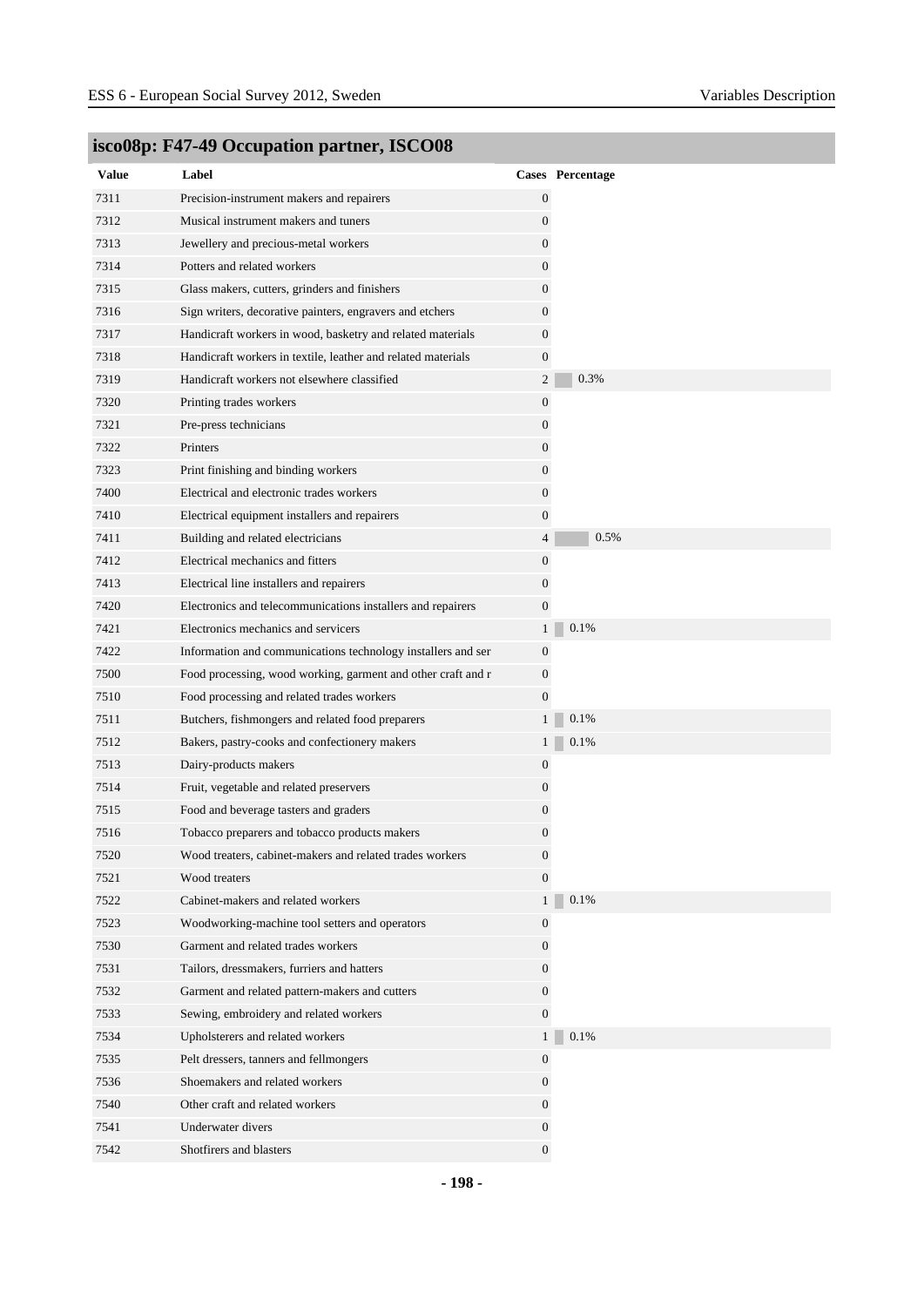| <b>Value</b> | Label                                                           |                  | Cases Percentage |
|--------------|-----------------------------------------------------------------|------------------|------------------|
| 7543         | Product graders and testers (excluding foods and beverages)     | 4                | 0.5%             |
| 7544         | Fumigators and other pest and weed controllers                  | $\boldsymbol{0}$ |                  |
| 7549         | Craft and related workers not elsewhere classified              | 0                |                  |
| 8000         | Plant and machine operators, and assemblers                     | 0                |                  |
| 8100         | Stationary plant and machine operators                          | $\boldsymbol{0}$ |                  |
| 8110         | Mining and mineral processing plant operators                   | $\boldsymbol{0}$ |                  |
| 8111         | Miners and quarriers                                            | $\overline{0}$   |                  |
| 8112         | Mineral and stone processing plant operators                    | 0                |                  |
| 8113         | Well drillers and borers and related workers                    | 0                |                  |
| 8114         | Cement, stone and other mineral products machine operators      | $\boldsymbol{0}$ |                  |
| 8120         | Metal processing and finishing plant operators                  | $\boldsymbol{0}$ |                  |
| 8121         | Metal processing plant operators                                | 1 <sup>1</sup>   | 0.1%             |
| 8122         | Metal finishing, plating and coating machine operators          | $\boldsymbol{0}$ |                  |
| 8130         | Chemical and photographic products plant and machine<br>operato | 0                |                  |
| 8131         | Chemical products plant and machine operators                   | $\boldsymbol{0}$ |                  |
| 8132         | Photographic products machine operators                         | $\mathbf{1}$     | 0.1%             |
| 8140         | Rubber, plastic and paper products machine operators            | 0                |                  |
| 8141         | Rubber products machine operators                               | 0                |                  |
| 8142         | Plastic products machine operators                              | $\boldsymbol{0}$ |                  |
| 8143         | Paper products machine operators                                | $\overline{0}$   |                  |
| 8150         | Textile, fur and leather products machine operators             | 0                |                  |
| 8151         | Fibre preparing, spinning and winding machine operators         | 0                |                  |
| 8152         | Weaving and knitting machine operators                          | 0                |                  |
| 8153         | Sewing machine operators                                        | 0                |                  |
| 8154         | Bleaching, dyeing and fabric cleaning machine operators         | 0                |                  |
| 8155         | Fur and leather preparing machine operators                     | 0                |                  |
| 8156         | Shoemaking and related machine operators                        | 0                |                  |
| 8157         | Laundry machine operators                                       | $\boldsymbol{0}$ |                  |
| 8159         | Textile, fur and leather products machine operators not else    | $\boldsymbol{0}$ |                  |
| 8160         | Food and related products machine operators                     | $\boldsymbol{0}$ |                  |
| 8170         | Wood processing and papermaking plant operators                 | $\boldsymbol{0}$ |                  |
| 8171         | Pulp and papermaking plant operators                            | $\overline{0}$   |                  |
| 8172         | Wood processing plant operators                                 | $\boldsymbol{0}$ |                  |
| 8180         | Other stationary plant and machine operators                    | $\overline{0}$   |                  |
| 8181         | Glass and ceramics plant operators                              | $\boldsymbol{0}$ |                  |
| 8182         | Steam engine and boiler operators                               | $\mathbf{0}$     |                  |
| 8183         | Packing, bottling and labelling machine operators               | $\mathbf{0}$     |                  |
| 8189         | Stationary plant and machine operators not elsewhere classif    | 8                | 1.0%             |
| 8200         | Assemblers                                                      | $\boldsymbol{0}$ |                  |
| 8210         | Assemblers                                                      | $\mathbf{0}$     |                  |
| 8211         | Mechanical machinery assemblers                                 | $\mathbf{0}$     |                  |
| 8212         | Electrical and electronic equipment assemblers                  | $\overline{2}$   | 0.3%             |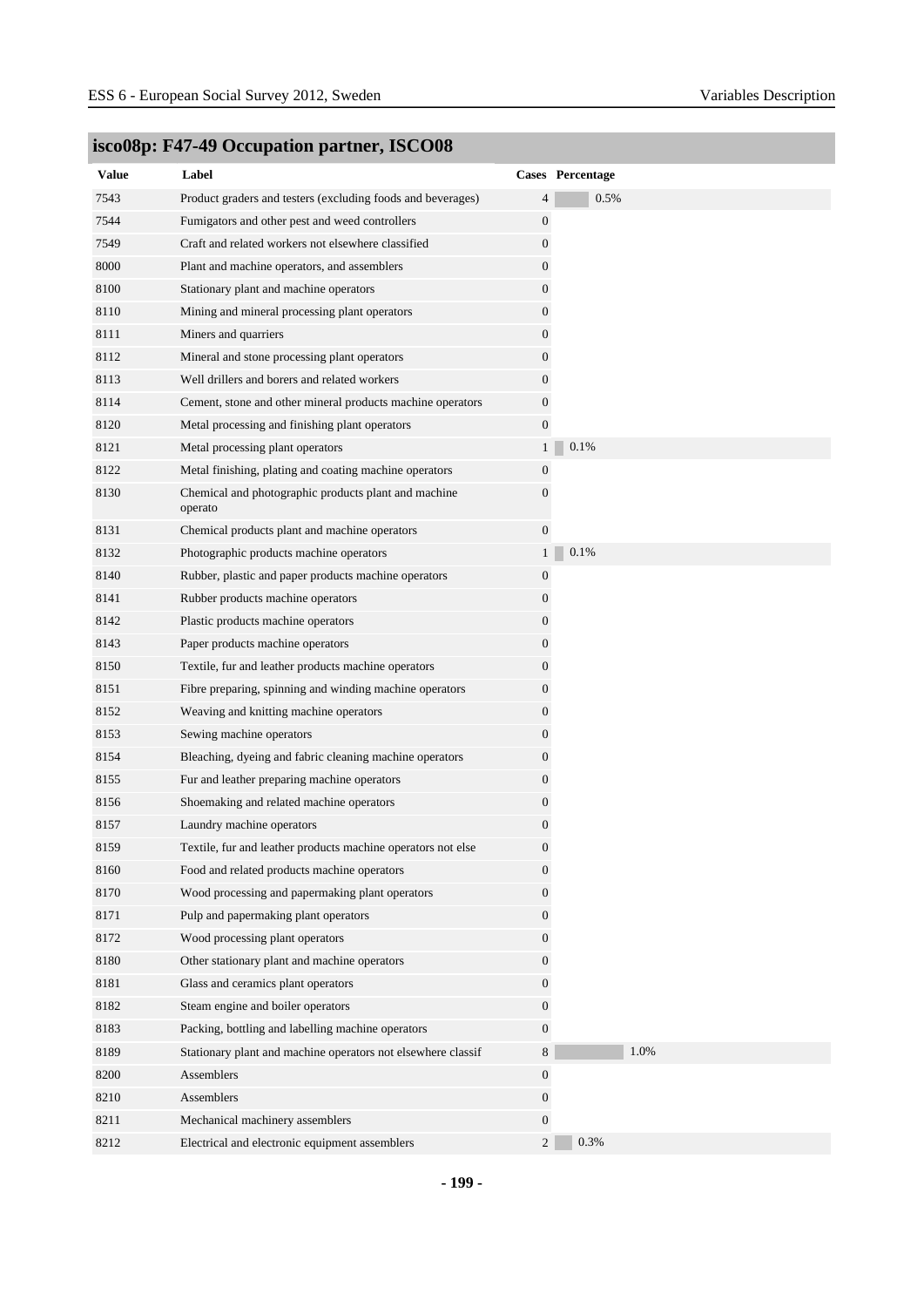| <b>Value</b> | Label                                                        |                  | Cases Percentage |
|--------------|--------------------------------------------------------------|------------------|------------------|
| 8219         | Assemblers not elsewhere classified                          | 5                | 0.6%             |
| 8300         | Drivers and mobile plant operators                           | $\boldsymbol{0}$ |                  |
| 8310         | Locomotive engine drivers and related workers                | $\boldsymbol{0}$ |                  |
| 8311         | Locomotive engine drivers                                    | 1 <sup>1</sup>   | 0.1%             |
| 8312         | Railway brake, signal and switch operators                   | $\boldsymbol{0}$ |                  |
| 8320         | Car, van and motorcycle drivers                              | 0                |                  |
| 8321         | Motorcycle drivers                                           | 0                |                  |
| 8322         | Car, taxi and van drivers                                    | 10               | 1.3%             |
| 8330         | Heavy truck and bus drivers                                  | $\boldsymbol{0}$ |                  |
| 8331         | Bus and tram drivers                                         | 3                | 0.4%             |
| 8332         | Heavy truck and lorry drivers                                | 13               | 1.7%             |
| 8340         | Mobile plant operators                                       | $\boldsymbol{0}$ |                  |
| 8341         | Mobile farm and forestry plant operators                     | 3                | 0.4%             |
| 8342         | Earthmoving and related plant operators                      | 5                | 0.6%             |
| 8343         | Crane, hoist and related plant operators                     | 2                | 0.3%             |
| 8344         | Lifting truck operators                                      | 6                | 0.8%             |
| 8350         | Ships' deck crews and related workers                        | 0                |                  |
| 9000         | Elementary occupations                                       | 0                |                  |
| 9100         | Cleaners and helpers                                         | $\boldsymbol{0}$ |                  |
| 9110         | Domestic, hotel and office cleaners and helpers              | $\overline{0}$   |                  |
| 9111         | Domestic cleaners and helpers                                | $\mathbf{1}$     | 0.1%             |
| 9112         | Cleaners and helpers in offices, hotels and other establishm | 14               | 1.8%             |
| 9120         | Vehicle, window, laundry and other hand cleaning workers     | 0                |                  |
| 9121         | Hand launderers and pressers                                 | 0                |                  |
| 9122         | Vehicle cleaners                                             | $\boldsymbol{0}$ |                  |
| 9123         | Window cleaners                                              | $\mathbf{1}$     | 0.1%             |
| 9129         | Other cleaning workers                                       | 0                |                  |
| 9200         | Agricultural, forestry and fishery labourers                 | $\boldsymbol{0}$ |                  |
| 9210         | Agricultural, forestry and fishery labourers                 | 0                |                  |
| 9211         | Crop farm labourers                                          | $\boldsymbol{0}$ |                  |
| 9212         | Livestock farm labourers                                     | 0                |                  |
| 9213         | Mixed crop and livestock farm labourers                      | $\boldsymbol{0}$ |                  |
| 9214         | Garden and horticultural labourers                           | $\boldsymbol{0}$ |                  |
| 9215         | Forestry labourers                                           | $\boldsymbol{0}$ |                  |
| 9216         | Fishery and aquaculture labourers                            | $\mathbf{0}$     |                  |
| 9300         | Labourers in mining, construction, manufacturing and transpo | 0                |                  |
| 9310         | Mining and construction labourers                            | 0                |                  |
| 9311         | Mining and quarrying labourers                               | $\boldsymbol{0}$ |                  |
| 9312         | Civil engineering labourers                                  | 1 <sup>1</sup>   | 0.1%             |
| 9313         | Building construction labourers                              | $\boldsymbol{0}$ |                  |
| 9320         | Manufacturing labourers                                      | $\boldsymbol{0}$ |                  |
| 9321         | Hand packers                                                 | $\boldsymbol{0}$ |                  |
| 9329         | Manufacturing labourers not elsewhere classified             | 6                | 0.8%             |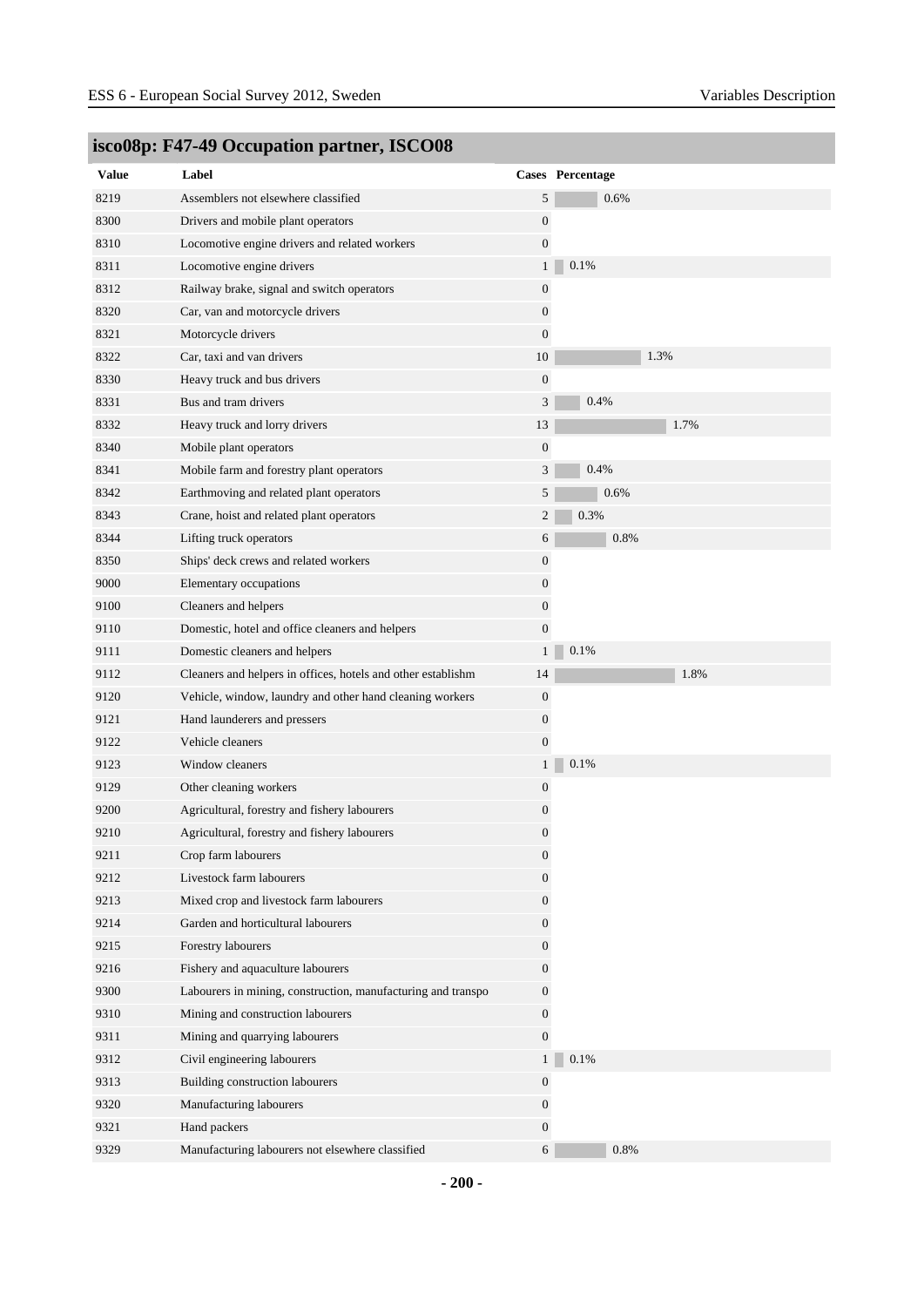| <b>Value</b>        | Label               |                                                            |                  | Cases Percentage |
|---------------------|---------------------|------------------------------------------------------------|------------------|------------------|
| 9330                |                     | Transport and storage labourers                            | $\boldsymbol{0}$ |                  |
| 9331                |                     | Hand and pedal vehicle drivers                             | $\mathbf{0}$     |                  |
| 9332                |                     | Drivers of animal-drawn vehicles and machinery             | $\mathbf{0}$     |                  |
| 9333                | Freight handlers    |                                                            | 5                | 0.6%             |
| 9334                | Shelf fillers       |                                                            | 3                | 0.4%             |
| 9400                |                     | Food preparation assistants                                | $\boldsymbol{0}$ |                  |
| 9410                |                     | Food preparation assistants                                | $\boldsymbol{0}$ |                  |
| 9411                | Fast food preparers |                                                            | 1 <sup>1</sup>   | 0.1%             |
| 9412                | Kitchen helpers     |                                                            | 5                | 0.6%             |
| 9500                |                     | Street and related sales and service workers               | $\boldsymbol{0}$ |                  |
| 9510                |                     | Street and related service workers                         | $\mathbf{0}$     |                  |
| 9520                |                     | Street vendors (excluding food)                            | $\boldsymbol{0}$ |                  |
| 9600                |                     | Refuse workers and other elementary workers                | $\mathbf{0}$     |                  |
| 9610                | Refuse workers      |                                                            | $\boldsymbol{0}$ |                  |
| 9611                |                     | Garbage and recycling collectors                           | $\boldsymbol{0}$ |                  |
| 9612                | Refuse sorters      |                                                            | $\mathbf{0}$     |                  |
| 9613                |                     | Sweepers and related labourers                             | $\boldsymbol{0}$ |                  |
| 9620                |                     | Other elementary workers                                   | $\boldsymbol{0}$ |                  |
| 9621                |                     | Messengers, package deliverers and luggage porters         | $\boldsymbol{0}$ |                  |
| 9622                | Odd job persons     |                                                            | $\mathbf{0}$     |                  |
| 9623                |                     | Meter readers and vending-machine collectors               | $\boldsymbol{0}$ |                  |
| 9624                |                     | Water and firewood collectors                              | $\mathbf{0}$     |                  |
| 9629                |                     | Elementary workers not elsewhere classified                | $\overline{0}$   |                  |
| 66666               | Not applicable      |                                                            | 1073             |                  |
| 77777               | Refusal             |                                                            | $\mathbf{1}$     |                  |
| 88888               | Don't know          |                                                            | $\boldsymbol{2}$ |                  |
| 99999               | No answer           |                                                            | $\mathbf{1}$     |                  |
| <b>Information:</b> |                     | Type: discrete, Format: numeric, Range: 0-9629, Missing: * |                  |                  |
| Statistics (NW/W):  |                     | Valid: (770 / -) Invalid: (1077 / -)                       |                  |                  |

# **emprelp: F50 Partner's employment relation**

**Literal question:** In his/her main job is he/she...

| <b>Value</b>   | Label                           |      | Cases Percentage |  |
|----------------|---------------------------------|------|------------------|--|
| $\mathbf{1}$   | Employee                        | 663  | 86.2%            |  |
| 2              | Self-employed                   | 84   | 10.9%            |  |
| 3              | Working for own family business | 22   | 2.9%             |  |
| 6              | Not applicable                  | 1073 |                  |  |
| $\overline{7}$ | Refusal                         |      |                  |  |
| 8              | Don't know                      |      |                  |  |
| 9              | No answer                       |      |                  |  |
|                |                                 |      |                  |  |

**Information:** Type: discrete, Format: numeric, Range: 1-3, Missing: \*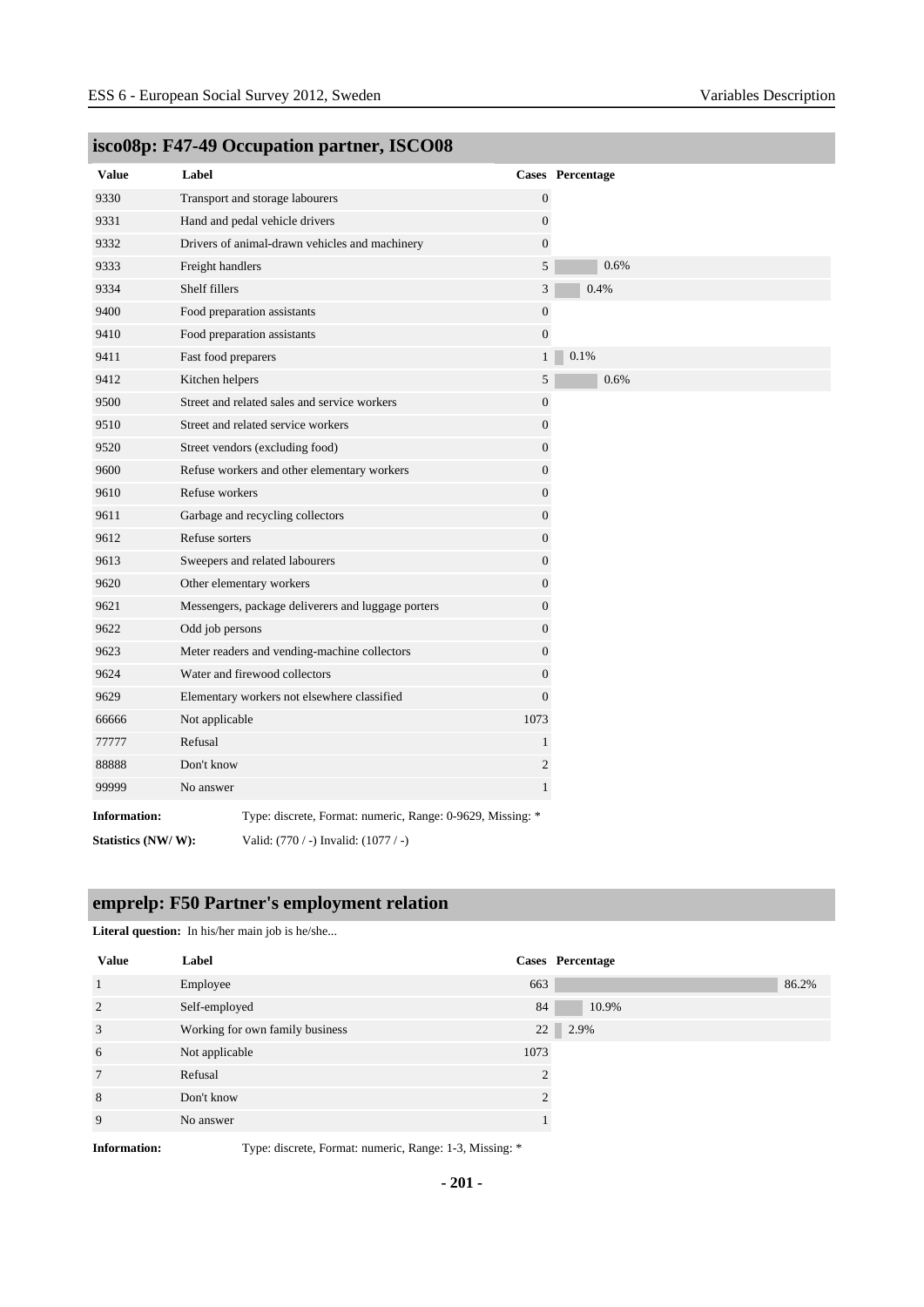### **emprelp: F50 Partner's employment relation**

**Statistics (NW/ W):** Valid: (769 / -) Invalid: (1078 / -)

### **wkhtotp: F51 Hours normally worked a week in main job overtime included, partner**

Literal question: How many hours does he/she normally work a week (in his/her main job)? Please include any paid or unpaid overtime.

| <b>Value</b>        | Label          |                                                                            |                | Cases Percentage |
|---------------------|----------------|----------------------------------------------------------------------------|----------------|------------------|
| 666                 | Not applicable |                                                                            | 1073           |                  |
| 777                 | Refusal        |                                                                            | 2              |                  |
| 888                 | Don't know     |                                                                            | $\overline{4}$ |                  |
| 999                 | No answer      |                                                                            |                |                  |
| <b>Information:</b> |                | Type: continuous, Format: numeric, Range: 0-168, Missing: *                |                |                  |
| Statistics (NW/W):  |                | Valid: (767 / -) Invalid: (1080 / -) Mean: (38.673 / -) StdDev: (11.2 / -) |                |                  |

### **edulvlfb: F52 Father's highest level of education**

**Literal question:** What is the highest level of education your father successfully completed?

| <b>Value</b>   | Label                                                           |                | Cases Percentage |
|----------------|-----------------------------------------------------------------|----------------|------------------|
| $\overline{0}$ | Not completed ISCED level 1                                     | 282            | 17.1%            |
| 113            | ISCED 1, completed primary education                            | 377            | 22.8%            |
| 129            | Vocational ISCED $2C < 2$ years, no access ISCED 3              | $\overline{0}$ |                  |
| 212            | General/pre-vocational ISCED 2A/2B, access ISCED 3<br>vocationa | $\Omega$       |                  |
| 213            | General ISCED 2A, access ISCED 3A general/all 3                 | 159            | 9.6%             |
| 221            | Vocational ISCED $2C = 2$ years, no access ISCED 3              | $\overline{0}$ |                  |
| 222            | Vocational ISCED 2A/2B, access ISCED 3 vocational               | $\overline{0}$ |                  |
| 223            | Vocational ISCED 2, access ISCED 3 general/all                  | $\overline{0}$ |                  |
| 229            | Vocational ISCED $3C < 2$ years, no access ISCED 5              | $\overline{0}$ |                  |
| 311            | General ISCED 3 >=2 years, no access ISCED 5                    | $\overline{0}$ |                  |
| 312            | General ISCED 3A/3B, access ISCED 5B/lower tier 5A              | $\overline{0}$ |                  |
| 313            | General ISCED 3A, access upper tier ISCED 5A/all 5              | 21             | 1.3%             |
| 321            | Vocational ISCED $3C = 2$ years, no access ISCED 5              | 144            | 8.7%             |
| 322            | Vocational ISCED 3A, access ISCED 5B/lower tier 5A              | $\overline{0}$ |                  |
| 323            | Vocational ISCED 3A, access upper tier ISCED 5A/all 5           | 95             | 5.8%             |
| 412            | General ISCED 4A/4B, access ISCED 5B/lower tier 5A              | $\mathbf{0}$   |                  |
| 413            | General ISCED 4A, access upper tier ISCED 5A/all 5              | 43             | 2.6%             |
| 421            | ISCED 4 programmes without access ISCED 5                       | $\overline{0}$ |                  |
| 422            | Vocational ISCED 4A/4B, access ISCED 5B/lower tier 5A           | $\overline{0}$ |                  |
| 423            | Vocational ISCED 4A, access upper tier ISCED 5A/all 5           | 78             | 4.7%             |
| 510            | ISCED 5A short, intermediate/academic/general tertiary<br>below | $\theta$       |                  |
| 520            | ISCED 5B short, advanced vocational qualifications              | 108            | 6.5%             |
| 610            | ISCED 5A medium, bachelor/equivalent from lower tier<br>tertiar | 70             | 4.2%             |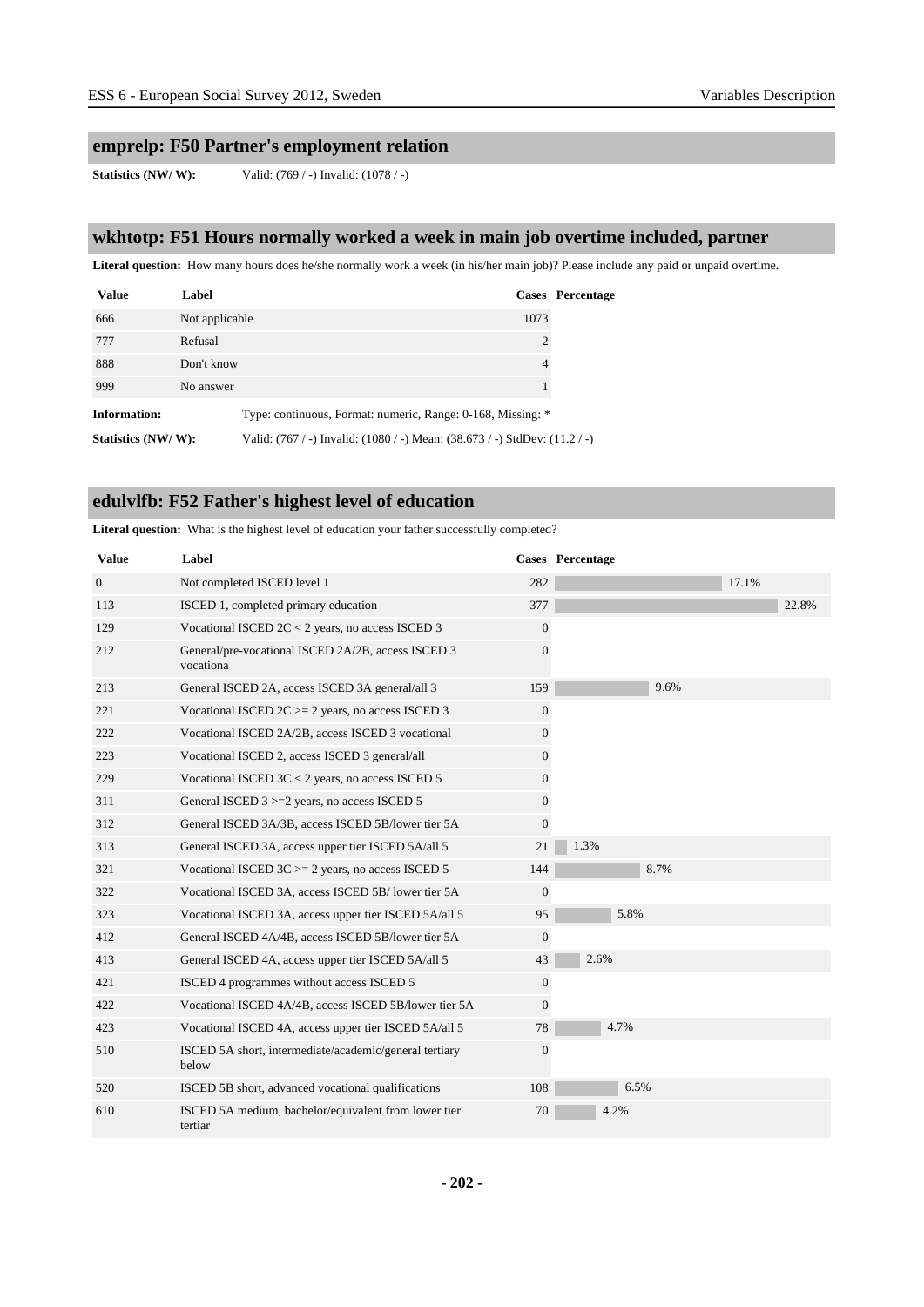| <b>Value</b>        | Label      |                                                                           |              | Cases Percentage |
|---------------------|------------|---------------------------------------------------------------------------|--------------|------------------|
| 620                 | tier       | ISCED 5A medium, bachelor/equivalent from upper/single                    | 59           | 3.6%             |
| 710                 |            | ISCED 5A long, master/equivalent from lower tier tertiary                 | 45           | 2.7%             |
| 720                 |            | ISCED 5A long, master/equivalent from upper/single tier tert              | 85           | 5.2%             |
| 800                 |            | ISCED 6, doctoral degree                                                  | 21           | 1.3%             |
| 5555                | Other      |                                                                           | 63           | 3.8%             |
| 7777                | Refusal    |                                                                           | $\mathbf{1}$ |                  |
| 8888                | Don't know |                                                                           | 196          |                  |
| 9999                | No answer  |                                                                           | $\mathbf{0}$ |                  |
| <b>Information:</b> |            | Type: discrete, Format: numeric, Range: 0-5555, Missing: */7777/8888/9999 |              |                  |
| Statistics (NW/W):  |            | Valid: (1650 / -) Invalid: (197 / -)                                      |              |                  |

### **edulvlfb: F52 Father's highest level of education**

### **eiscedf: F52 Father's highest level of education, ES - ISCED**

#### **Definition:** Generated variable: Father's highest level of education, ES - ISCED

Literal question: Vilken är\var din fars högsta utbildning?

| <b>Value</b>        | Label                                                             |              | <b>Cases</b> Percentage |
|---------------------|-------------------------------------------------------------------|--------------|-------------------------|
| $\overline{0}$      | Not possible to harmonise into ES-ISCED                           | $\mathbf{0}$ |                         |
| 1                   | ES-ISCED I, less than lower secondary                             | 659          | 39.9%                   |
| 2                   | ES-ISCED II, lower secondary                                      | 159          | 9.6%                    |
| 3                   | ES-ISCED IIIb, lower tier upper secondary                         | 144          | 8.7%                    |
| 4                   | ES-ISCED IIIa, upper tier upper secondary                         | 116          | 7.0%                    |
| 5                   | ES-ISCED IV, advanced vocational, sub-degree                      | 229          | 13.9%                   |
| 6                   | ES-ISCED V1, lower tertiary education, BA level                   | 129          | 7.8%                    |
| 7                   | ES-ISCED V2, higher tertiary education, $>= MA$ level             | 151          | 9.2%                    |
| 55                  | Other                                                             | 63           | 3.8%                    |
| 77                  | Refusal                                                           |              |                         |
| 88                  | Don't know                                                        | 196          |                         |
| 99                  | No answer                                                         | $\theta$     |                         |
| <b>Information:</b> | Type: discrete, Format: numeric, Range: 0-55, Missing: */77/88/99 |              |                         |

**Statistics (NW/ W):** Valid: (1650 / -) Invalid: (197 / -)

### **edlvfdse: F52SE Father's highest level of education, Sweden**

**Literal question:** What is the highest level of education your father successfully completed? (Sweden)

| <b>Value</b>   | Label                                                              |     | Cases Percentage |
|----------------|--------------------------------------------------------------------|-----|------------------|
|                | Ej avslutad folkskola/grundskola skolår 1-6                        | 282 | 17.1%            |
| $\overline{2}$ | Avslutad Folkskola, Grundskolan skolår 7-8                         | 377 | 22.8%            |
| 3              | Avslutad Grundskola skolår 9                                       | 159 | 9.6%             |
| $\overline{4}$ | Fackskola (1963-1970) - 2-årig gymnasielinje, 2-årig<br>yrkesskola | 87  | 5.3%             |
|                | Studieförberedande gymnasieprogram (3 år)                          |     | 1.3%             |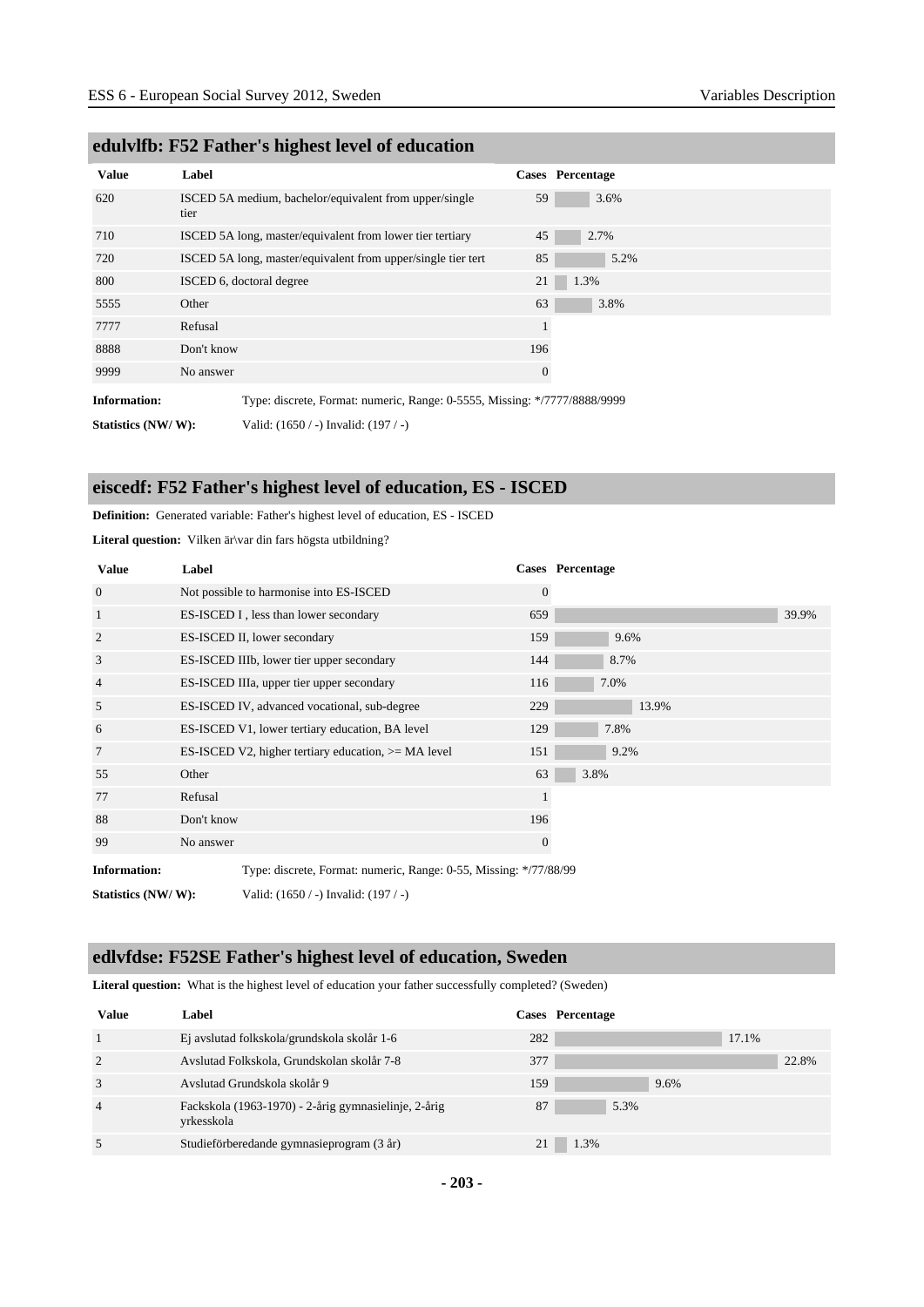| <b>Value</b>        | Label                                                                         |                | Cases Percentage |
|---------------------|-------------------------------------------------------------------------------|----------------|------------------|
| 6                   | Gamla gymnasieutbildningar på två år                                          | 57             | 3.5%             |
| $\tau$              | Yrkesinriktade gymnasieprogram (3 år)                                         | 95             | 5.8%             |
| 8                   | 4-årig gymnasielinje (före 1995)/Tekniskt basår                               | 43             | 2.6%             |
| 9                   | Universitet/Högskola, 1 år, med examen                                        | 16             | 1.0%             |
| 10                  | Eftergymnasial utbildning, ej Universitet/Högskola, 1 år                      | 62             | 3.8%             |
| 11                  | Universitet/Högskola, 2 år, med examen (högskoleexamen)                       | 59             | 3.6%             |
| 12                  | 2-3 år KY-utbildning, Eftergymnasial utbildning, ej<br>Universitetsutbildning | 49             | 3.0%             |
| 13                  | Kandidat och/eller yrkesexamen från Högskola, 3-4 år                          | 70             | 4.2%             |
| 14                  | Kandidat och/eller yrkesexamen från Universitet, KTH, CTH,<br>etc.            | 59             | 3.6%             |
| 15                  | Magisterexamen och/eller yrkesexamen från Högskola, >4 år                     | 36             | 2.2%             |
| 16                  | Mastersexamen från Högskola                                                   | 9 <sup>1</sup> | 0.5%             |
| 17                  | Magisterexamen och/eller yrkesexamen från universitet, KTH,<br>etc            | 42             | 2.5%             |
| 18                  | Mastersexamen från Universitet, KTH, CTH,<br>Handelshögskolan                 | 29             | 1.8%             |
| 19                  | Forskarutbildning: Licentiatexamen                                            | 14             | 0.8%             |
| 20                  | Forskarutbildning: Doktorsexamen                                              | 21             | 1.3%             |
| 5555                | Annat                                                                         | 63             | 3.8%             |
| 6666                | Not applicable                                                                | $\mathbf{0}$   |                  |
| 7777                | Vägrar                                                                        | $\mathbf{1}$   |                  |
| 8888                | Vet ej                                                                        | 196            |                  |
| 9999                | Inget svar                                                                    | $\mathbf{0}$   |                  |
| <b>Information:</b> | Type: discrete, Format: numeric, Range: 1-6666, Missing: */7777/8888/9999     |                |                  |

# **edlvfdse: F52SE Father's highest level of education, Sweden**

**Statistics (NW/ W):** Valid: (1650 / -) Invalid: (197 / -)

# **emprf14: F53 Father's employment status when respondent 14**

Literal question: When you were 14, did your father work as an employee, was he self-employed, or was he not working then?

| <b>Value</b>        | Label                                                         |          | Cases Percentage |
|---------------------|---------------------------------------------------------------|----------|------------------|
| $\mathbf{1}$        | Employee                                                      | 1244     | 68.6%            |
| $\overline{2}$      | Self-employed                                                 | 429      | 23.6%            |
| 3                   | Working for own family business                               | 49       | 2.7%             |
| $\overline{4}$      | $\overline{4}$                                                | 92       | 5.1%             |
| 6                   | Not applicable                                                | $\Omega$ |                  |
| $7\phantom{.0}$     | Refusal                                                       |          |                  |
| 8                   | Don't know                                                    | 32       |                  |
| 9                   | No answer                                                     | $\theta$ |                  |
| <b>Information:</b> | Type: discrete, Format: numeric, Range: 1-4, Missing: */7/8/9 |          |                  |

**Statistics (NW/ W):** Valid: (1814 / -) Invalid: (33 / -)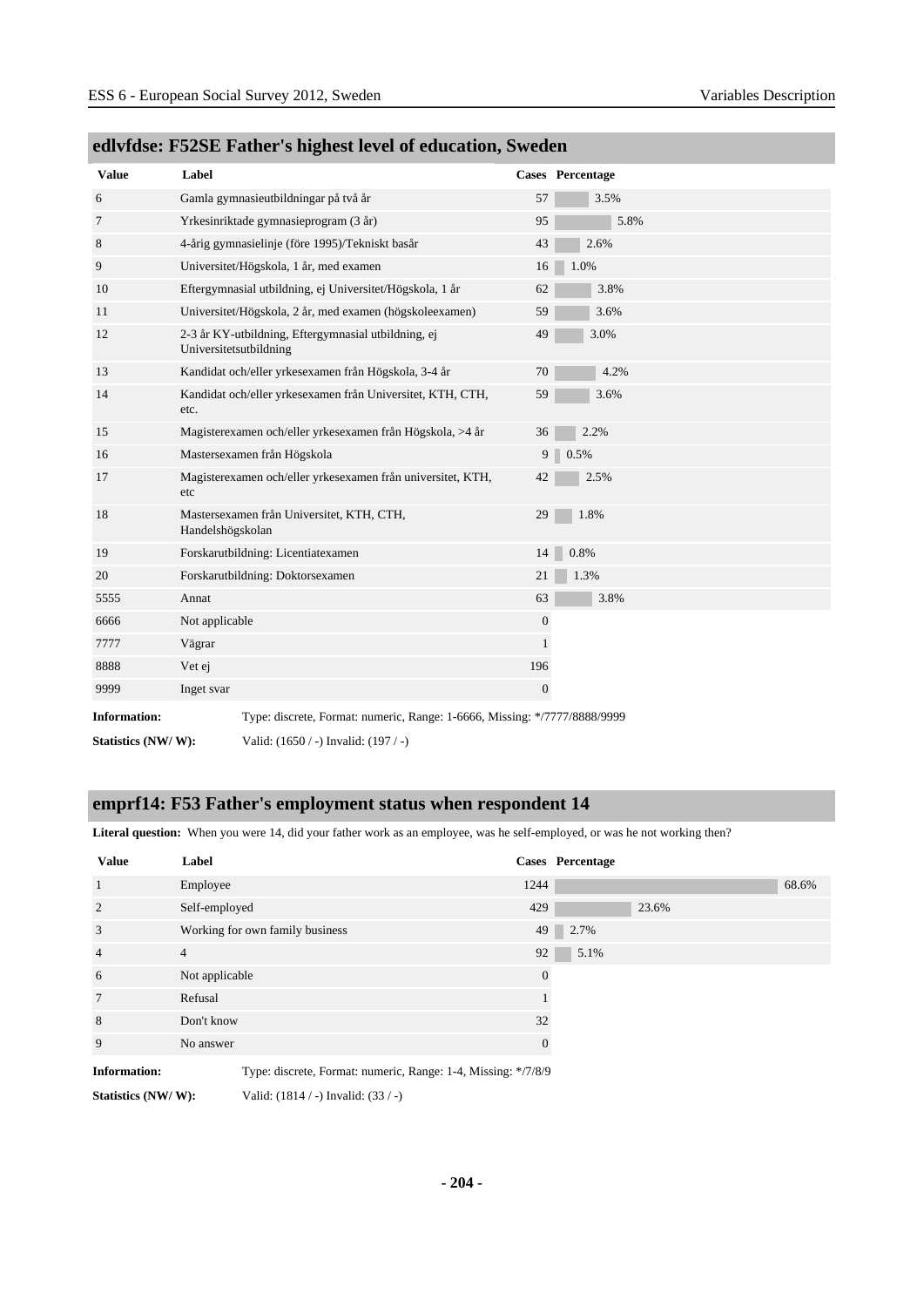### **occf14b: F55 Father's occupation when respondent 14**

**Literal question:** Which of the descriptions on this card best describes the sort of work he did when you were 14?

| <b>Value</b>        | Label                |                                                         |              | <b>Cases</b> Percentage |      |       |       |
|---------------------|----------------------|---------------------------------------------------------|--------------|-------------------------|------|-------|-------|
| $\mathbf{1}$        |                      | Professional and technical occupations                  | 266          |                         |      | 16.1% |       |
| $\overline{c}$      |                      | Higher administrator occupations                        | 114          | 6.9%                    |      |       |       |
| 3                   | Clerical occupations |                                                         | 90           | 5.4%                    |      |       |       |
| $\overline{4}$      | Sales occupations    |                                                         | 136          |                         | 8.2% |       |       |
| 5                   | Service occupations  |                                                         | 116          | 7.0%                    |      |       |       |
| 6                   | Skilled worker       |                                                         | 366          |                         |      |       | 22.1% |
| $7\phantom{.0}$     | Semi-skilled worker  |                                                         | 287          |                         |      | 17.3% |       |
| 8                   | Unskilled worker     |                                                         | 136          |                         | 8.2% |       |       |
| 9                   | Farm worker          |                                                         | 145          |                         | 8.8% |       |       |
| 66                  | Not applicable       |                                                         | 142          |                         |      |       |       |
| 77                  | Refusal              |                                                         | $\perp$      |                         |      |       |       |
| 88                  | Don't know           |                                                         | 48           |                         |      |       |       |
| 99                  | No answer            |                                                         | $\mathbf{0}$ |                         |      |       |       |
| <b>Information:</b> |                      | Type: discrete, Format: numeric, Range: 1-9, Missing: * |              |                         |      |       |       |
| Statistics (NW/W):  |                      | Valid: $(1656 / -)$ Invalid: $(191 / -)$                |              |                         |      |       |       |

# **edulvlmb: F56 Mother's highest level of education**

**Literal question:** What is the highest level of education your mother successfully completed?

| <b>Value</b>   | Label                                                           |                | <b>Cases</b> Percentage |
|----------------|-----------------------------------------------------------------|----------------|-------------------------|
| $\overline{0}$ | Not completed ISCED level 1                                     | 260            | 15.3%                   |
| 113            | ISCED 1, completed primary education                            | 422            | 24.9%                   |
| 129            | Vocational ISCED $2C < 2$ years, no access ISCED 3              | $\overline{0}$ |                         |
| 212            | General/pre-vocational ISCED 2A/2B, access ISCED 3<br>vocationa | $\Omega$       |                         |
| 213            | General ISCED 2A, access ISCED 3A general/all 3                 | 180            | 10.6%                   |
| 221            | Vocational ISCED $2C \ge 2$ years, no access ISCED 3            | $\overline{0}$ |                         |
| 222            | Vocational ISCED 2A/2B, access ISCED 3 vocational               | $\overline{0}$ |                         |
| 223            | Vocational ISCED 2, access ISCED 3 general/all                  | 0              |                         |
| 229            | Vocational ISCED $3C < 2$ years, no access ISCED 5              | 0              |                         |
| 311            | General ISCED 3 >=2 years, no access ISCED 5                    | 0              |                         |
| 312            | General ISCED 3A/3B, access ISCED 5B/lower tier 5A              | $\overline{0}$ |                         |
| 313            | General ISCED 3A, access upper tier ISCED 5A/all 5              | 40             | 2.4%                    |
| 321            | Vocational ISCED $3C = 2$ years, no access ISCED 5              | 209            | 12.3%                   |
| 322            | Vocational ISCED 3A, access ISCED 5B/lower tier 5A              | $\overline{0}$ |                         |
| 323            | Vocational ISCED 3A, access upper tier ISCED 5A/all 5           | 90             | 5.3%                    |
| 412            | General ISCED 4A/4B, access ISCED 5B/lower tier 5A              | $\overline{0}$ |                         |
| 413            | General ISCED 4A, access upper tier ISCED 5A/all 5              | 15             | 0.9%                    |
| 421            | ISCED 4 programmes without access ISCED 5                       | 0              |                         |
| 422            | Vocational ISCED 4A/4B, access ISCED 5B/lower tier 5A           | $\overline{0}$ |                         |
| 423            | Vocational ISCED 4A, access upper tier ISCED 5A/all 5           | 69             | 4.1%                    |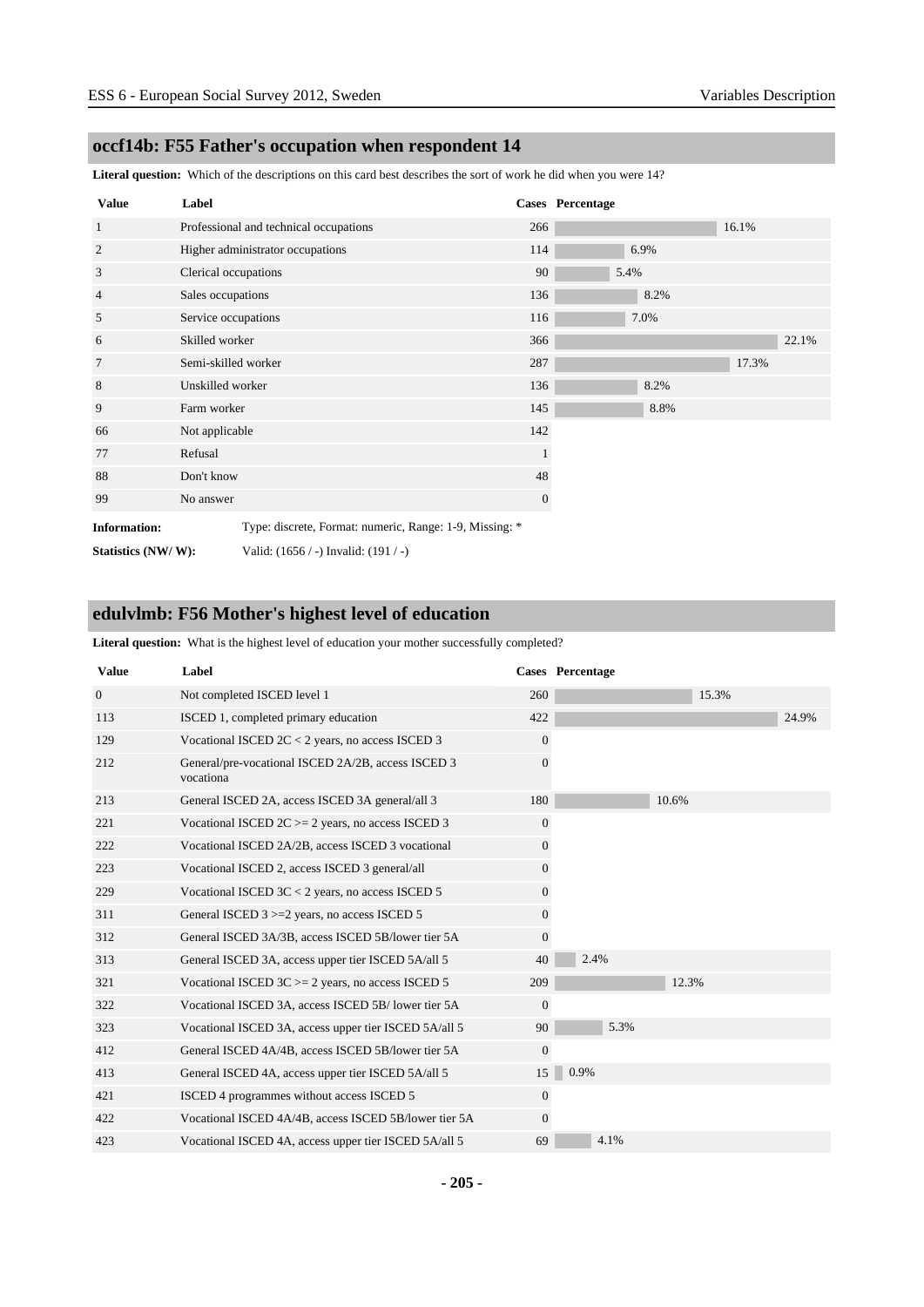| <b>Value</b>        | Label                                                                     |              | Cases Percentage |
|---------------------|---------------------------------------------------------------------------|--------------|------------------|
| 510                 | ISCED 5A short, intermediate/academic/general tertiary<br>below           | $\Omega$     |                  |
| 520                 | ISCED 5B short, advanced vocational qualifications                        | 136          | 8.0%             |
| 610                 | ISCED 5A medium, bachelor/equivalent from lower tier<br>tertiar           | 102          | 6.0%             |
| 620                 | ISCED 5A medium, bachelor/equivalent from upper/single<br>tier            | 37           | 2.2%             |
| 710                 | ISCED 5A long, master/equivalent from lower tier tertiary                 | 46           | 2.7%             |
| 720                 | ISCED 5A long, master/equivalent from upper/single tier tert              | 28           | 1.7%             |
| 800                 | ISCED 6, doctoral degree                                                  |              | $7 \ 0.4\%$      |
| 5555                | Other                                                                     | 54           | 3.2%             |
| 7777                | Refusal                                                                   |              |                  |
| 8888                | Don't know                                                                | 151          |                  |
| 9999                | No answer                                                                 | $\mathbf{0}$ |                  |
| <b>Information:</b> | Type: discrete, Format: numeric, Range: 0-5555, Missing: */7777/8888/9999 |              |                  |

#### **edulvlmb: F56 Mother's highest level of education**

# **eiscedm: F56 Mother's highest level of education, ES - ISCED**

**Definition:** Generated variable: Mother's highest level of education, ES - ISCED

Literal question: Vilken är\var din mors högsta utbildning?

**Statistics (NW/ W):** Valid: (1695 / -) Invalid: (152 / -)

| <b>Value</b>        | Label      |                                                                   |                | <b>Cases</b> Percentage |
|---------------------|------------|-------------------------------------------------------------------|----------------|-------------------------|
| $\overline{0}$      |            | Not possible to harmonise into ES-ISCED                           | $\overline{0}$ |                         |
| $\mathbf{1}$        |            | ES-ISCED I, less than lower secondary                             | 682            | 40.2%                   |
| 2                   |            | ES-ISCED II, lower secondary                                      | 180            | 10.6%                   |
| 3                   |            | ES-ISCED IIIb, lower tier upper secondary                         | 209            | 12.3%                   |
| $\overline{4}$      |            | ES-ISCED IIIa, upper tier upper secondary                         | 130            | 7.7%                    |
| 5                   |            | ES-ISCED IV, advanced vocational, sub-degree                      | 220            | 13.0%                   |
| 6                   |            | ES-ISCED V1, lower tertiary education, BA level                   | 139            | 8.2%                    |
| 7                   |            | ES-ISCED V2, higher tertiary education, $>= MA$ level             | 81             | 4.8%                    |
| 55                  | Other      |                                                                   | 54             | 3.2%                    |
| 77                  | Refusal    |                                                                   |                |                         |
| 88                  | Don't know |                                                                   | 151            |                         |
| 99                  | No answer  |                                                                   | $\mathbf{0}$   |                         |
| <b>Information:</b> |            | Type: discrete, Format: numeric, Range: 0-55, Missing: */77/88/99 |                |                         |
| Statistics (NW/W):  |            | Valid: (1695 / -) Invalid: (152 / -)                              |                |                         |

### **edlvmdse: F56SE Mother's highest level of education, Sweden**

**Literal question:** What is the highest level of education your mother successfully completed? (Sweden)

| Value | Label                                       |     | Cases Percentage |       |       |
|-------|---------------------------------------------|-----|------------------|-------|-------|
|       | Ej avslutad folkskola/grundskola skolår 1-6 | 260 |                  | 15.3% |       |
|       | Avslutad Folkskola, Grundskolan skolår 7-8  | 422 |                  |       | 24.9% |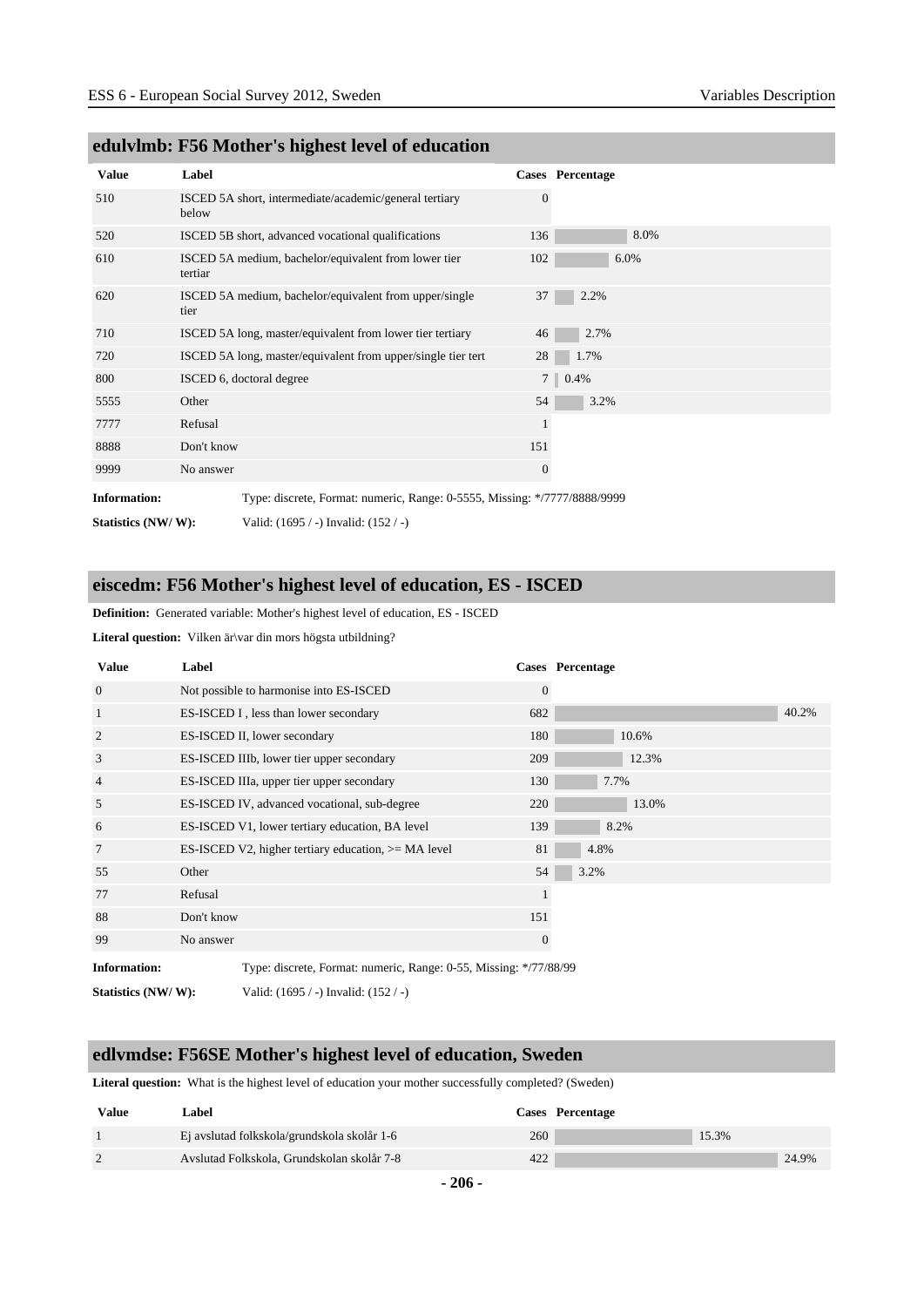| <b>Value</b>        | Label                                                                         |                  | <b>Cases</b> Percentage |
|---------------------|-------------------------------------------------------------------------------|------------------|-------------------------|
| 3                   | Avslutad Grundskola skolår 9                                                  | 180              | 10.6%                   |
| 4                   | Fackskola (1963-1970) - 2-årig gymnasielinje, 2-årig<br>yrkesskola            | 80               | 4.7%                    |
| 5                   | Studieförberedande gymnasieprogram (3 år)                                     | 40               | 2.4%                    |
| 6                   | Gamla gymnasieutbildningar på två år                                          | 129              | 7.6%                    |
| $\tau$              | Yrkesinriktade gymnasieprogram (3 år)                                         | 90               | 5.3%                    |
| 8                   | 4-årig gymnasielinje (före 1995)/Tekniskt basår                               | 15               | 0.9%                    |
| 9                   | Universitet/Högskola, 1 år, med examen                                        | 19               | 1.1%                    |
| 10                  | Eftergymnasial utbildning, ej Universitet/Högskola, 1 år                      | 50               | 2.9%                    |
| 11                  | Universitet/Högskola, 2 år, med examen (högskoleexamen)                       | 84               | 5.0%                    |
| 12                  | 2-3 år KY-utbildning, Eftergymnasial utbildning, ej<br>Universitetsutbildning | 52               | 3.1%                    |
| 13                  | Kandidat och/eller yrkesexamen från Högskola, 3-4 år                          | 102              | 6.0%                    |
| 14                  | Kandidat och/eller yrkesexamen från Universitet, KTH, CTH,<br>etc.            | 37               | 2.2%                    |
| 15                  | Magisterexamen och/eller yrkesexamen från Högskola, >4 år                     | 41               | 2.4%                    |
| 16                  | Mastersexamen från Högskola                                                   | 5                | 0.3%                    |
| 17                  | Magisterexamen och/eller yrkesexamen från universitet, KTH,<br>etc            | 20               | 1.2%                    |
| 18                  | Mastersexamen från Universitet, KTH, CTH,<br>Handelshögskolan                 | 7 <sup>1</sup>   | 0.4%                    |
| 19                  | Forskarutbildning: Licentiatexamen                                            | 1                | 0.1%                    |
| 20                  | Forskarutbildning: Doktorsexamen                                              | 7                | 0.4%                    |
| 5555                | Annat                                                                         | 54               | 3.2%                    |
| 6666                | Not applicable                                                                | $\boldsymbol{0}$ |                         |
| 7777                | Vägrar                                                                        | $\mathbf{1}$     |                         |
| 8888                | Vet ej                                                                        | 151              |                         |
| 9999                | Inget svar                                                                    | $\boldsymbol{0}$ |                         |
| <b>Information:</b> | Type: discrete, Format: numeric, Range: 1-6666, Missing: */7777/8888/9999     |                  |                         |
| Statistics (NW/W):  | Valid: (1695 / -) Invalid: (152 / -)                                          |                  |                         |

# **edlvmdse: F56SE Mother's highest level of education, Sweden**

### **emprm14: F57 Mother's employment status when respondent 14**

**Literal question:** When you were 14, did your mother work as an employee, was she self-employed, or was she not working then?

| <b>Value</b>    | Label                           |          | <b>Cases</b> Percentage |  |
|-----------------|---------------------------------|----------|-------------------------|--|
| $\mathbf{1}$    | Employee                        | 1055     | 57.6%                   |  |
| 2               | Self-employed                   | 148      | 8.1%                    |  |
| 3               | Working for own family business | 593      | 32.4%                   |  |
| $\overline{4}$  | $\overline{4}$                  | 37       | 2.0%                    |  |
| 6               | Not applicable                  | $\Omega$ |                         |  |
| $7\phantom{.0}$ | Refusal                         |          |                         |  |
| 8               | Don't know                      | 13       |                         |  |
| 9               | No answer                       |          |                         |  |

**Information:** Type: discrete, Format: numeric, Range: 1-4, Missing: \*/7/8/9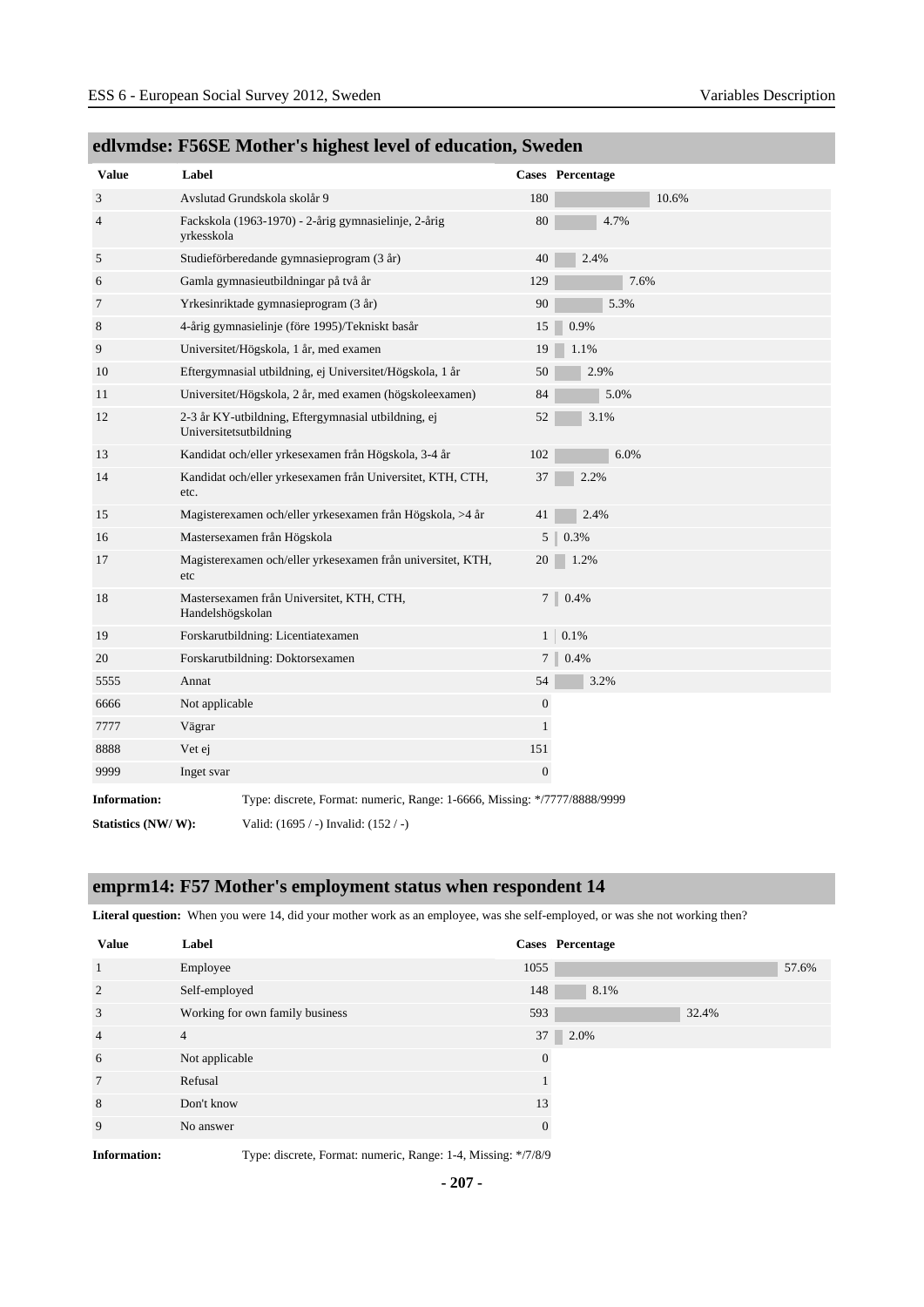#### **emprm14: F57 Mother's employment status when respondent 14**

**Statistics (NW/ W):** Valid: (1833 / -) Invalid: (14 / -)

#### **occm14b: F59 Mother's occupation when respondent 14**

**Literal question:** Which of the descriptions on this card best describes the sort of work she did when you were 14?

| <b>Value</b>        | Label                |                                                         |              | <b>Cases</b> Percentage |      |       |       |       |
|---------------------|----------------------|---------------------------------------------------------|--------------|-------------------------|------|-------|-------|-------|
| $\mathbf{1}$        |                      | Professional and technical occupations                  | 197          |                         |      |       | 16.5% |       |
| $\overline{2}$      |                      | Higher administrator occupations                        | 26           | 2.2%                    |      |       |       |       |
| 3                   | Clerical occupations |                                                         | 219          |                         |      |       | 18.4% |       |
| $\overline{4}$      | Sales occupations    |                                                         | 115          |                         | 9.6% |       |       |       |
| 5                   | Service occupations  |                                                         | 262          |                         |      |       |       | 22.0% |
| 6                   | Skilled worker       |                                                         | 92           |                         | 7.7% |       |       |       |
| $\overline{7}$      | Semi-skilled worker  |                                                         | 83           |                         | 7.0% |       |       |       |
| 8                   | Unskilled worker     |                                                         | 139          |                         |      | 11.7% |       |       |
| 9                   | Farm worker          |                                                         | 60           | 5.0%                    |      |       |       |       |
| 66                  | Not applicable       |                                                         | 631          |                         |      |       |       |       |
| 77                  | Refusal              |                                                         | $\mathbf{0}$ |                         |      |       |       |       |
| 88                  | Don't know           |                                                         | 23           |                         |      |       |       |       |
| 99                  | No answer            |                                                         | $\mathbf{0}$ |                         |      |       |       |       |
| <b>Information:</b> |                      | Type: discrete, Format: numeric, Range: 1-9, Missing: * |              |                         |      |       |       |       |
| Statistics (NW/W):  |                      | Valid: $(1193 / -)$ Invalid: $(654 / -)$                |              |                         |      |       |       |       |

#### **atncrse: F60 Improve knowledge/skills: course/lecture/conference, last 12 months**

**Literal question:** During the last twelve months, have you taken any course or attended any lecture or conference to improve your knowledge or skills for work?

| <b>Value</b>        | Label          |                                                               |          | Cases Percentage |       |
|---------------------|----------------|---------------------------------------------------------------|----------|------------------|-------|
| $\overline{1}$      | Yes            |                                                               | 853      |                  | 46.3% |
| $\overline{2}$      | N <sub>o</sub> |                                                               | 988      |                  | 53.7% |
| 7                   | Refusal        |                                                               |          |                  |       |
| 8                   | Don't know     |                                                               |          |                  |       |
| 9                   | No answer      |                                                               | $\Omega$ |                  |       |
| <b>Information:</b> |                | Type: discrete, Format: numeric, Range: 1-2, Missing: */7/8/9 |          |                  |       |
| Statistics (NW/W):  |                | Valid: $(1841 / -)$ Invalid: $(6 / -)$                        |          |                  |       |

#### **ipcrtiv: H1a Important to think new ideas and being creative**

**Pre-question:** Now I will briefly describe some people. Please listen to each description and tell me how much each person is or is not like you.

Literal question: Use this card for your answer. Thinking up new ideas and being creative is important to her/him. She/he likes to do things in her/ his own original way.

| <b>Value</b> | <b>Label</b>      |     | Cases Percentage |       |
|--------------|-------------------|-----|------------------|-------|
|              | Very much like me | 520 |                  | 28.3% |
|              | Like me           | 507 |                  | 27.6% |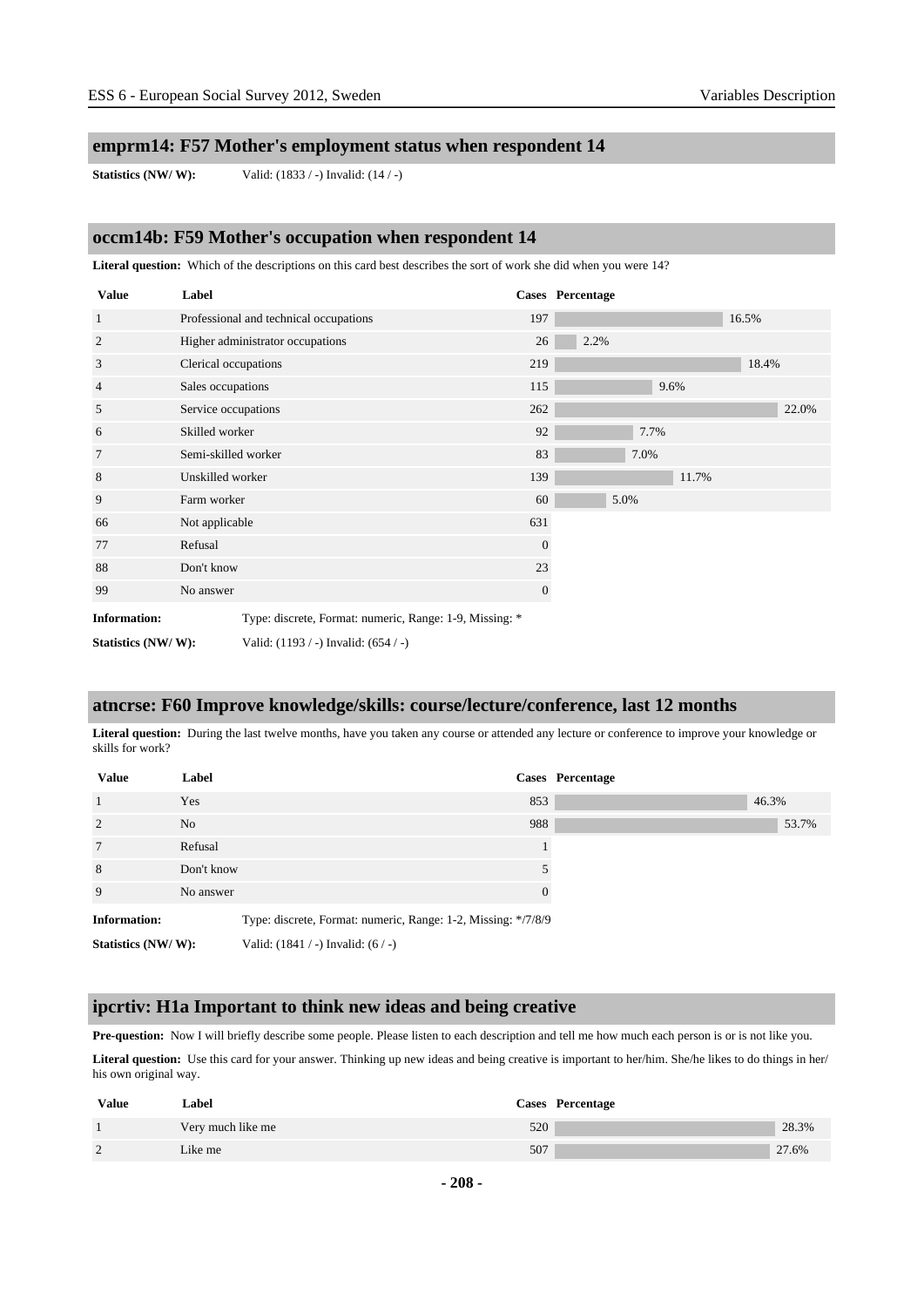| <b>Value</b>        | Label              |                                                               | Cases Percentage |       |       |
|---------------------|--------------------|---------------------------------------------------------------|------------------|-------|-------|
| 3                   | Somewhat like me   | 526                                                           |                  |       | 28.7% |
| $\overline{4}$      | A little like me   | 197                                                           |                  | 10.7% |       |
| 5                   | Not like me        | 68                                                            | 3.7%             |       |       |
| 6                   | Not like me at all | 17                                                            | 0.9%             |       |       |
| 7                   | Refusal            |                                                               |                  |       |       |
| 8                   | Don't know         | 11                                                            |                  |       |       |
| 9                   | No answer          | $\mathbf{0}$                                                  |                  |       |       |
| <b>Information:</b> |                    | Type: discrete, Format: numeric, Range: 1-6, Missing: */7/8/9 |                  |       |       |
| Statistics (NW/W):  |                    | Valid: (1835 / -) Invalid: (12 / -)                           |                  |       |       |

# **ipcrtiv: H1a Important to think new ideas and being creative**

**imprich: H1b Important to be rich, have money and expensive things**

**Literal question:** It is important to her/him to be rich. She/he wants to have a lot of money and expensive things.

| <b>Value</b>        | Label              |                                                               |        | <b>Cases</b> Percentage |       |       |       |
|---------------------|--------------------|---------------------------------------------------------------|--------|-------------------------|-------|-------|-------|
| $\mathbf{1}$        | Very much like me  |                                                               | 40     | 2.2%                    |       |       |       |
| 2                   | Like me            |                                                               | 108    | 5.9%                    |       |       |       |
| 3                   | Somewhat like me   |                                                               | 296    |                         | 16.1% |       |       |
| $\overline{4}$      | A little like me   |                                                               | 438    |                         |       | 23.8% |       |
| 5                   | Not like me        |                                                               | 656    |                         |       |       | 35.7% |
| 6                   | Not like me at all |                                                               | 301    |                         | 16.4% |       |       |
| $7\phantom{.0}$     | Refusal            |                                                               |        |                         |       |       |       |
| 8                   | Don't know         |                                                               | $\tau$ |                         |       |       |       |
| 9                   | No answer          |                                                               |        |                         |       |       |       |
| <b>Information:</b> |                    | Type: discrete, Format: numeric, Range: 1-6, Missing: */7/8/9 |        |                         |       |       |       |
| Statistics (NW/W):  |                    | Valid: $(1839 / -)$ Invalid: $(8 / -)$                        |        |                         |       |       |       |

### **ipeqopt: H1c Important that people are treated equally and have equal opportunities**

**Literal question:** She/he thinks it is important that every person in the world should be treated equally. She/he believes everyone should have equal opportunities in life.

| <b>Value</b>        | Label                                                         |          | <b>Cases</b> Percentage |
|---------------------|---------------------------------------------------------------|----------|-------------------------|
| $\mathbf{1}$        | Very much like me                                             | 753      | 40.9%                   |
| 2                   | Like me                                                       | 771      | 41.9%                   |
| 3                   | Somewhat like me                                              | 190      | 10.3%                   |
| $\overline{4}$      | A little like me                                              | 93       | 5.1%                    |
| 5                   | Not like me                                                   |          | 23 1.2%                 |
| 6                   | Not like me at all                                            |          | $10 \,   \, 0.5\%$      |
| 7                   | Refusal                                                       |          |                         |
| 8                   | Don't know                                                    | 6        |                         |
| 9                   | No answer                                                     | $\theta$ |                         |
| <b>Information:</b> | Type: discrete, Format: numeric, Range: 1-6, Missing: */7/8/9 |          |                         |

**Statistics (NW/ W):** Valid: (1840 / -) Invalid: (7 / -)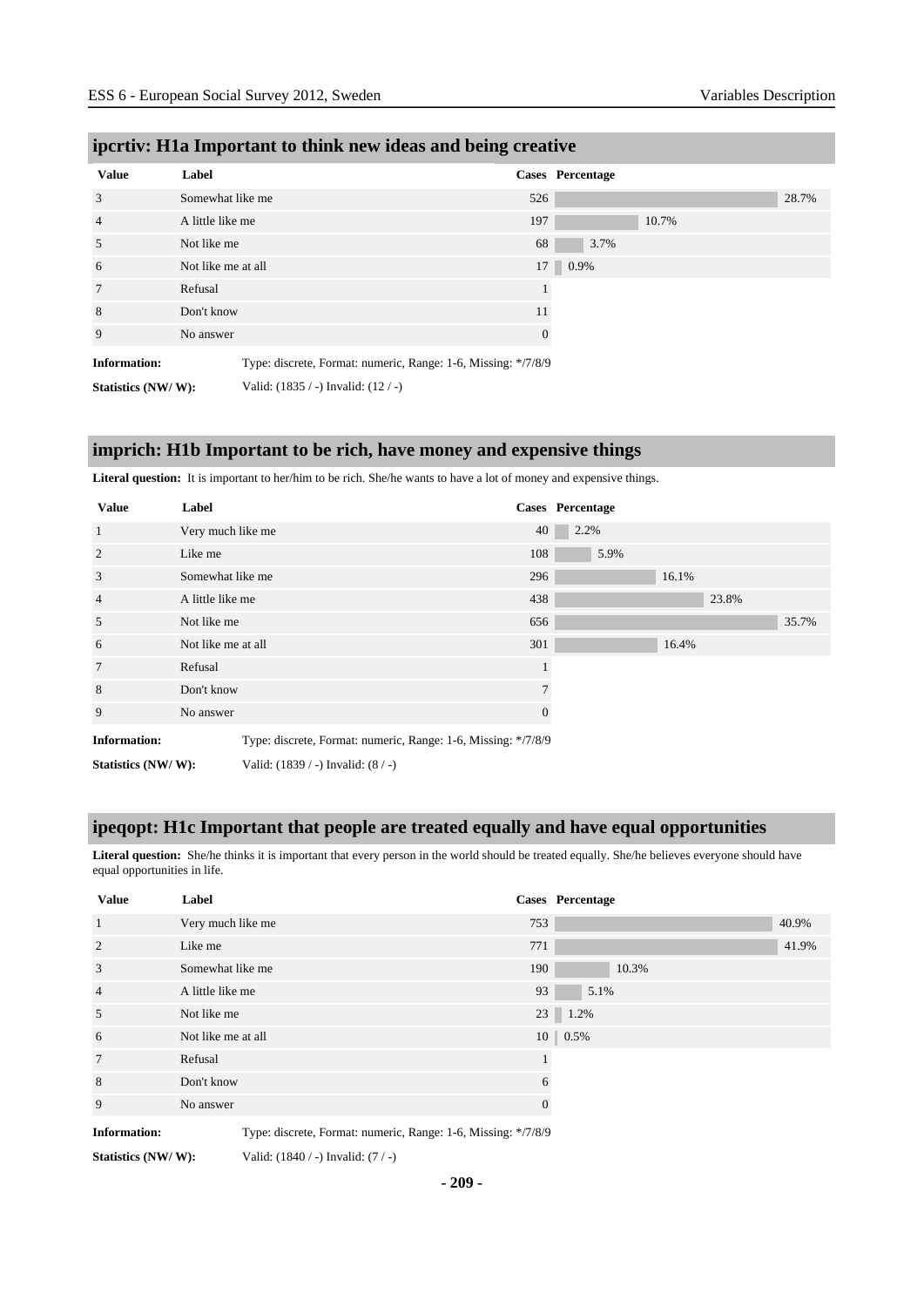### **ipeqopt: H1c Important that people are treated equally and have equal opportunities**

### **ipshabt: H1d Important to show abilities and be admired**

Literal question: It's important to her/him to show her/his abilities. She/he wants people to admire what she/he does.

| <b>Value</b>        | Label              |                                                               |              | <b>Cases</b> Percentage |      |       |       |
|---------------------|--------------------|---------------------------------------------------------------|--------------|-------------------------|------|-------|-------|
| 1                   | Very much like me  |                                                               | 163          |                         | 8.8% |       |       |
| 2                   | Like me            |                                                               | 379          |                         |      | 20.6% |       |
| 3                   | Somewhat like me   |                                                               | 497          |                         |      |       | 27.0% |
| $\overline{4}$      | A little like me   |                                                               | 370          |                         |      | 20.1% |       |
| 5                   | Not like me        |                                                               | 348          |                         |      | 18.9% |       |
| 6                   | Not like me at all |                                                               | 85           | 4.6%                    |      |       |       |
| 7                   | Refusal            |                                                               |              |                         |      |       |       |
| 8                   | Don't know         |                                                               | 4            |                         |      |       |       |
| 9                   | No answer          |                                                               | $\mathbf{0}$ |                         |      |       |       |
| <b>Information:</b> |                    | Type: discrete, Format: numeric, Range: 1-6, Missing: */7/8/9 |              |                         |      |       |       |
| Statistics (NW/W):  |                    | Valid: $(1842 / -)$ Invalid: $(5 / -)$                        |              |                         |      |       |       |

#### **impsafe: H1e Important to live in secure and safe surroundings**

Literal question: It is important to her/him to live in secure surroundings. She/he avoids anything that might endanger her/his safety.

| <b>Value</b>        | Label              |                                                               |          | Cases Percentage |       |       |
|---------------------|--------------------|---------------------------------------------------------------|----------|------------------|-------|-------|
| $\mathbf{1}$        | Very much like me  |                                                               | 318      |                  | 17.3% |       |
| 2                   | Like me            |                                                               | 456      |                  |       | 24.8% |
| 3                   | Somewhat like me   |                                                               | 463      |                  |       | 25.1% |
| $\overline{4}$      | A little like me   |                                                               | 292      |                  | 15.9% |       |
| 5                   | Not like me        |                                                               | 269      |                  | 14.6% |       |
| 6                   | Not like me at all |                                                               | 43       | 2.3%             |       |       |
| $7\phantom{.0}$     | Refusal            |                                                               |          |                  |       |       |
| 8                   | Don't know         |                                                               | 5        |                  |       |       |
| 9                   | No answer          |                                                               | $\theta$ |                  |       |       |
| <b>Information:</b> |                    | Type: discrete, Format: numeric, Range: 1-6, Missing: */7/8/9 |          |                  |       |       |
| Statistics (NW/W):  |                    | Valid: $(1841 / -)$ Invalid: $(6 / -)$                        |          |                  |       |       |

#### **impdiff: H1f Important to try new and different things in life**

**Literal question:** She/he likes surprises and is always looking for new things to do. She/he thinks it is important to do lots of different things in life.

| <b>Value</b>   | Label             |     | Cases Percentage |
|----------------|-------------------|-----|------------------|
|                | Very much like me | 252 | 13.7%            |
| 2              | Like me           | 464 | 25.2%            |
| 3              | Somewhat like me  | 477 | 25.9%            |
| $\overline{4}$ | A little like me  | 367 | 19.9%            |
| 5              | Not like me       | 239 | 13.0%            |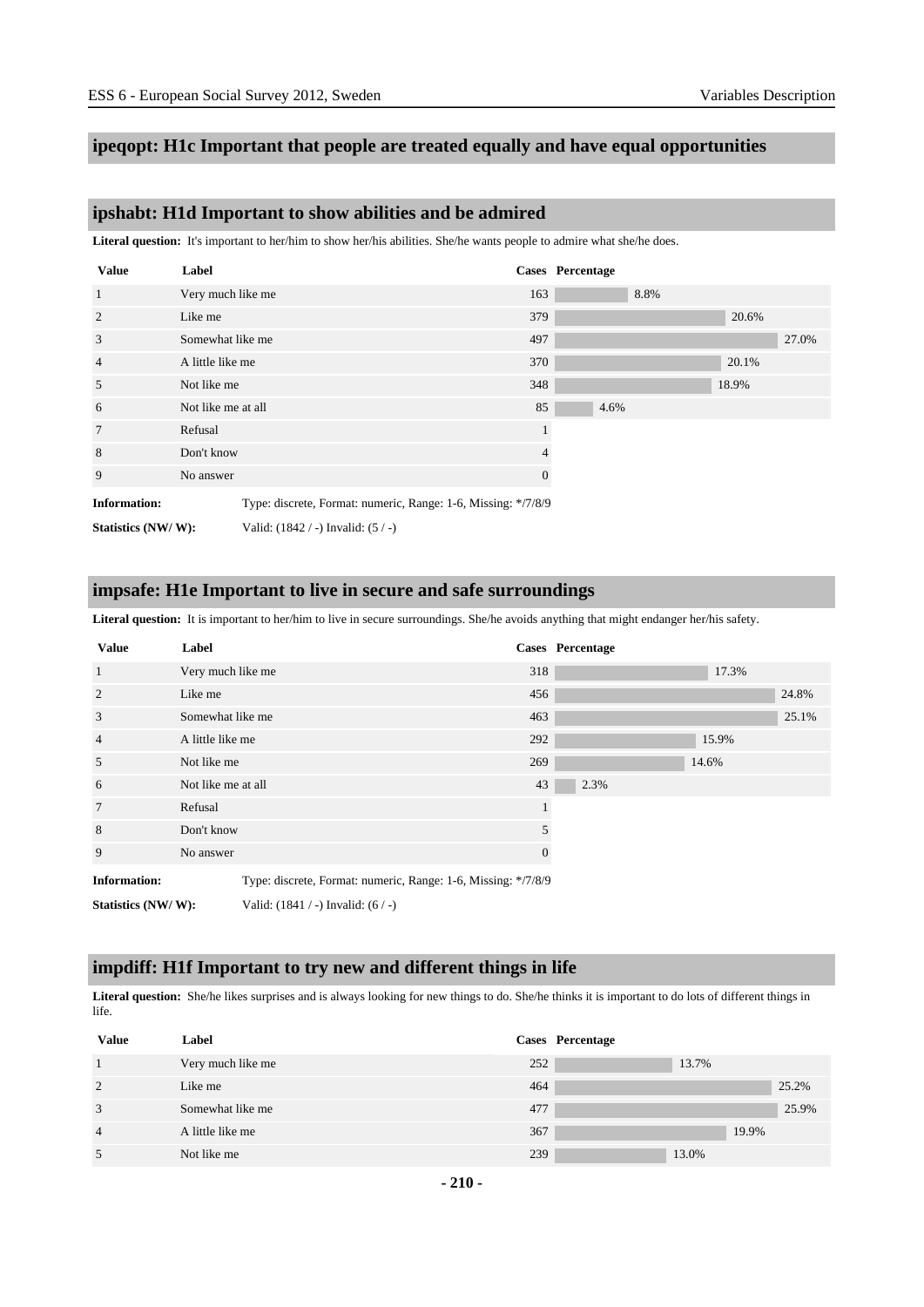| <b>Value</b>        | Label              |                                        | Cases Percentage                                              |
|---------------------|--------------------|----------------------------------------|---------------------------------------------------------------|
| 6                   | Not like me at all |                                        | 42                                                            |
| 7                   | Refusal            |                                        |                                                               |
| 8                   | Don't know         |                                        |                                                               |
| 9                   | No answer          |                                        | $\Omega$                                                      |
| <b>Information:</b> |                    |                                        | Type: discrete, Format: numeric, Range: 1-6, Missing: */7/8/9 |
| Statistics (NW/W):  |                    | Valid: $(1841 / -)$ Invalid: $(6 / -)$ |                                                               |

### **impdiff: H1f Important to try new and different things in life**

### **ipfrule: H1g Important to do what is told and follow rules**

Literal question: She/he believes that people should do what they're told. She/he thinks people should follow rules at all times, even when no-one is watching.

| <b>Value</b>        | Label              |                                                               |              | Cases Percentage |       |       |
|---------------------|--------------------|---------------------------------------------------------------|--------------|------------------|-------|-------|
| $\overline{1}$      | Very much like me  |                                                               | 225          |                  | 12.3% |       |
| 2                   | Like me            |                                                               | 427          |                  |       | 23.3% |
| 3                   | Somewhat like me   |                                                               | 389          |                  |       | 21.2% |
| $\overline{4}$      | A little like me   |                                                               | 336          |                  |       | 18.3% |
| 5                   | Not like me        |                                                               | 337          |                  |       | 18.4% |
| 6                   | Not like me at all |                                                               | 119          | 6.5%             |       |       |
| $7\phantom{.0}$     | Refusal            |                                                               | 2            |                  |       |       |
| 8                   | Don't know         |                                                               | 12           |                  |       |       |
| 9                   | No answer          |                                                               | $\mathbf{0}$ |                  |       |       |
| <b>Information:</b> |                    | Type: discrete, Format: numeric, Range: 1-6, Missing: */7/8/9 |              |                  |       |       |
| Statistics (NW/W):  |                    | Valid: $(1833 / -)$ Invalid: $(14 / -)$                       |              |                  |       |       |

### **ipudrst: H1h Important to understand different people**

Literal question: It is important to her/him to listen to people who are different from her/him. Even when she/he disagrees with them, she/he still wants to understand them.

| <b>Value</b>        | Label                                                         |          | <b>Cases</b> Percentage |
|---------------------|---------------------------------------------------------------|----------|-------------------------|
| $\mathbf{1}$        | Very much like me                                             | 441      | 24.0%                   |
| 2                   | Like me                                                       | 762      | 41.5%                   |
| 3                   | Somewhat like me                                              | 424      | 23.1%                   |
| $\overline{4}$      | A little like me                                              | 165      | 9.0%                    |
| 5                   | Not like me                                                   | 33       | 1.8%                    |
| 6                   | Not like me at all                                            |          | 13 0.7%                 |
| $7\phantom{.0}$     | Refusal                                                       |          |                         |
| 8                   | Don't know                                                    | 8        |                         |
| 9                   | No answer                                                     | $\theta$ |                         |
| <b>Information:</b> | Type: discrete, Format: numeric, Range: 1-6, Missing: */7/8/9 |          |                         |

**Statistics (NW/ W):** Valid: (1838 / -) Invalid: (9 / -)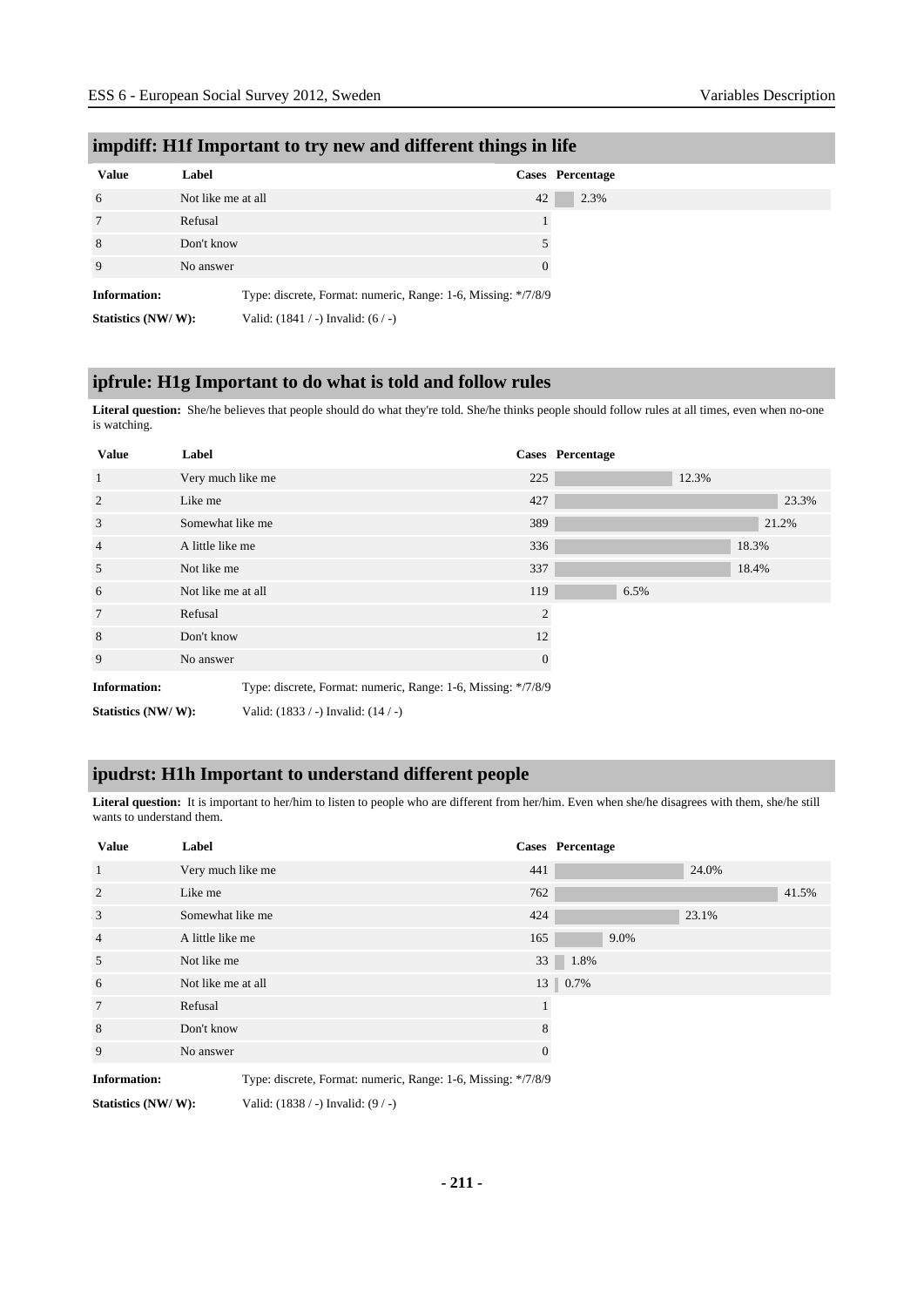### **ipmodst: H1i Important to be humble and modest, not draw attention**

**Literal question:** It is important to her/him to be humble and modest. She/he tries not to draw attention to herself/himself.

| <b>Value</b>        | Label              |                                                               |              | <b>Cases</b> Percentage |       |       |
|---------------------|--------------------|---------------------------------------------------------------|--------------|-------------------------|-------|-------|
| $\mathbf{1}$        | Very much like me  |                                                               | 240          | 13.1%                   |       |       |
| 2                   | Like me            |                                                               | 661          |                         |       | 36.0% |
| 3                   | Somewhat like me   |                                                               | 484          |                         | 26.4% |       |
| $\overline{4}$      | A little like me   |                                                               | 274          | 14.9%                   |       |       |
| 5                   | Not like me        |                                                               | 151          | 8.2%                    |       |       |
| 6                   | Not like me at all |                                                               | 24           | 1.3%                    |       |       |
| $7\phantom{.0}$     | Refusal            |                                                               |              |                         |       |       |
| 8                   | Don't know         |                                                               | 12           |                         |       |       |
| 9                   | No answer          |                                                               | $\mathbf{0}$ |                         |       |       |
| <b>Information:</b> |                    | Type: discrete, Format: numeric, Range: 1-6, Missing: */7/8/9 |              |                         |       |       |
| Statistics (NW/W):  |                    | Valid: $(1834 / -)$ Invalid: $(13 / -)$                       |              |                         |       |       |

### **ipgdtim: H1j Important to have a good time**

**Literal question:** Having a good time is important to her/him. She/he likes to ?spoil? herself/himself.

| <b>Value</b>        | Label              |                                                               |          | <b>Cases</b> Percentage |       |       |
|---------------------|--------------------|---------------------------------------------------------------|----------|-------------------------|-------|-------|
| $\mathbf{1}$        | Very much like me  |                                                               | 252      |                         | 13.7% |       |
| 2                   | Like me            |                                                               | 510      |                         |       | 27.7% |
| 3                   | Somewhat like me   |                                                               | 478      |                         |       | 26.0% |
| $\overline{4}$      | A little like me   |                                                               | 336      |                         | 18.3% |       |
| 5                   | Not like me        |                                                               | 216      |                         | 11.7% |       |
| 6                   | Not like me at all |                                                               | 47       | 2.6%                    |       |       |
| $7\phantom{.0}$     | Refusal            |                                                               |          |                         |       |       |
| 8                   | Don't know         |                                                               |          |                         |       |       |
| 9                   | No answer          |                                                               | $\theta$ |                         |       |       |
| <b>Information:</b> |                    | Type: discrete, Format: numeric, Range: 1-6, Missing: */7/8/9 |          |                         |       |       |
| Statistics (NW/W):  |                    | Valid: (1839 / -) Invalid: (8 / -)                            |          |                         |       |       |

### **impfree: H1k Important to make own decisions and be free**

Literal question: It is important to her/him to make her/his own decisions about what she/he does. She/he likes to be free and not depend on others.

| <b>Value</b>   | Label              |     | Cases Percentage   |       |
|----------------|--------------------|-----|--------------------|-------|
| 1              | Very much like me  | 549 |                    | 29.9% |
| 2              | Like me            | 682 |                    | 37.1% |
| 3              | Somewhat like me   | 395 | 21.5%              |       |
| $\overline{4}$ | A little like me   | 147 | 8.0%               |       |
| 5              | Not like me        | 55  | 3.0%               |       |
| 6              | Not like me at all |     | $11 \,   \, 0.6\%$ |       |
| 7              | Refusal            |     |                    |       |
| 8              | Don't know         |     |                    |       |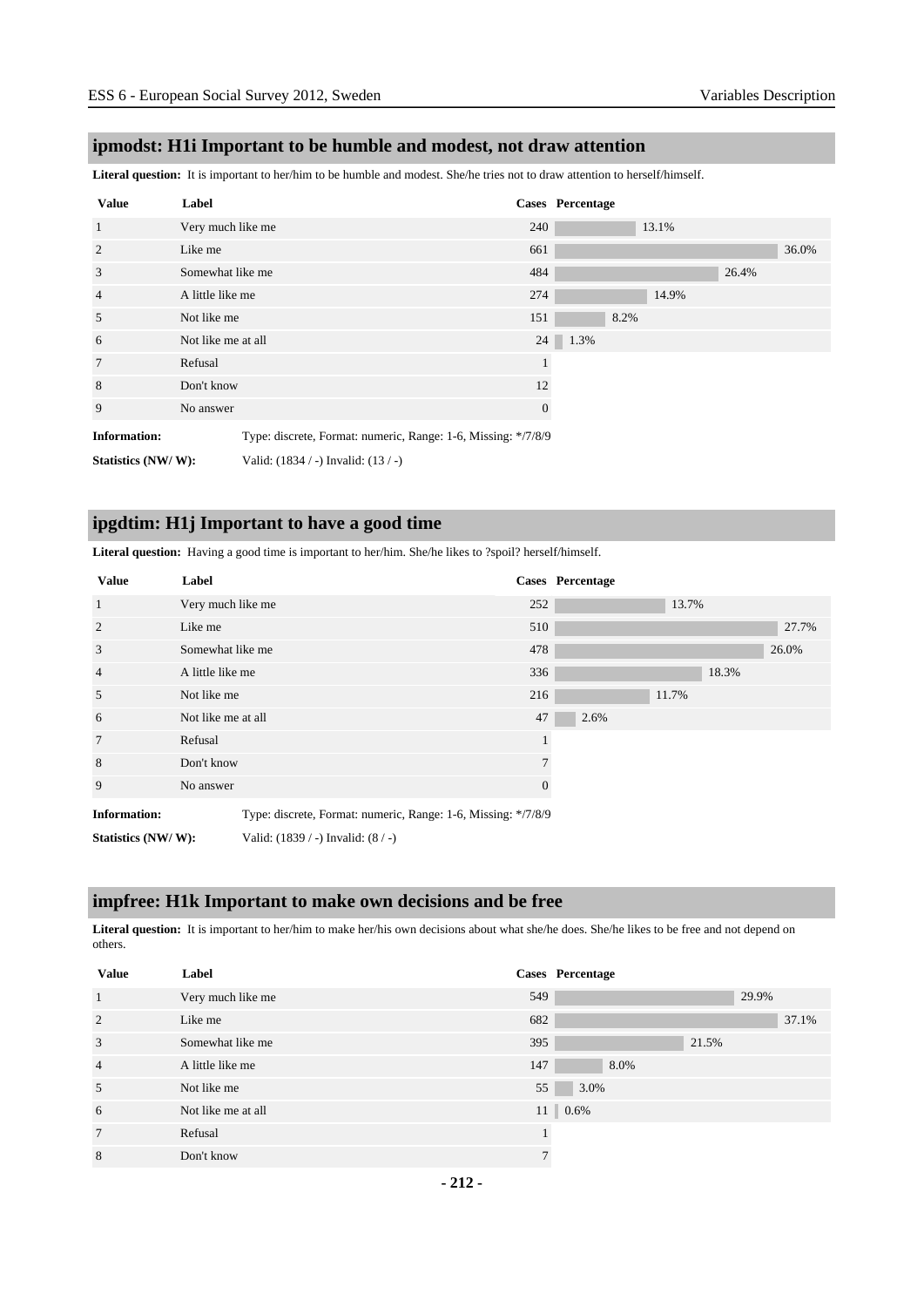#### **impfree: H1k Important to make own decisions and be free**

| Value              | Label     |                                                               | <b>Cases</b> Percentage |
|--------------------|-----------|---------------------------------------------------------------|-------------------------|
|                    | No answer |                                                               |                         |
| Information:       |           | Type: discrete, Format: numeric, Range: 1-6, Missing: */7/8/9 |                         |
| Statistics (NW/W): |           | Valid: $(1839 / -)$ Invalid: $(8 / -)$                        |                         |

### **iphlppl: H1l Important to help people and care for others well-being**

**Literal question:** It's very important to her/him to help the people around her/him. She/he wants to care for their well-being.

| <b>Value</b>        | Label              |                                                               |                | <b>Cases</b> Percentage |       |       |       |
|---------------------|--------------------|---------------------------------------------------------------|----------------|-------------------------|-------|-------|-------|
| $\mathbf{1}$        | Very much like me  |                                                               | 582            |                         |       | 31.7% |       |
| $\overline{2}$      | Like me            |                                                               | 811            |                         |       |       | 44.2% |
| 3                   | Somewhat like me   |                                                               | 335            |                         | 18.2% |       |       |
| $\overline{4}$      |                    | A little like me                                              |                | 5.1%                    |       |       |       |
| 5                   | Not like me        |                                                               |                | $10 \mid 0.5\%$         |       |       |       |
| 6                   | Not like me at all |                                                               | $4\vert$       | 0.2%                    |       |       |       |
| $\tau$              | Refusal            |                                                               | $\mathbf{1}$   |                         |       |       |       |
| 8                   | Don't know         |                                                               | 10             |                         |       |       |       |
| 9                   | No answer          |                                                               | $\overline{0}$ |                         |       |       |       |
| <b>Information:</b> |                    | Type: discrete, Format: numeric, Range: 1-6, Missing: */7/8/9 |                |                         |       |       |       |
| Statistics (NW/W):  |                    | Valid: $(1836 / -)$ Invalid: $(11 / -)$                       |                |                         |       |       |       |

### **ipsuces: H1m Important to be successful and that people recognize achievements**

**Literal question:** Being very successful is important to her/him. She/he hopes people will recognise her/his achievements.

| <b>Value</b>        | Label              |                                                               |              | <b>Cases</b> Percentage |       |       |       |
|---------------------|--------------------|---------------------------------------------------------------|--------------|-------------------------|-------|-------|-------|
| $\overline{1}$      | Very much like me  |                                                               | 121          | 6.6%                    |       |       |       |
| 2                   | Like me            |                                                               | 223          |                         | 12.2% |       |       |
| 3                   | Somewhat like me   |                                                               | 427          |                         |       | 23.3% |       |
| $\overline{4}$      | A little like me   |                                                               | 419          |                         |       | 22.9% |       |
| 5                   | Not like me        |                                                               | 512          |                         |       |       | 27.9% |
| 6                   | Not like me at all |                                                               | 130          | 7.1%                    |       |       |       |
| $7\phantom{.0}$     | Refusal            |                                                               |              |                         |       |       |       |
| 8                   | Don't know         |                                                               | 14           |                         |       |       |       |
| 9                   | No answer          |                                                               | $\mathbf{0}$ |                         |       |       |       |
| <b>Information:</b> |                    | Type: discrete, Format: numeric, Range: 1-6, Missing: */7/8/9 |              |                         |       |       |       |
| Statistics (NW/W):  |                    | Valid: (1832 / -) Invalid: (15 / -)                           |              |                         |       |       |       |

### **ipstrgv: H1n Important that government is strong and ensures safety**

Literal question: It is important to her/him that the government ensures her/his safety against all threats. She/he wants the state to be strong so it can defend its citizens.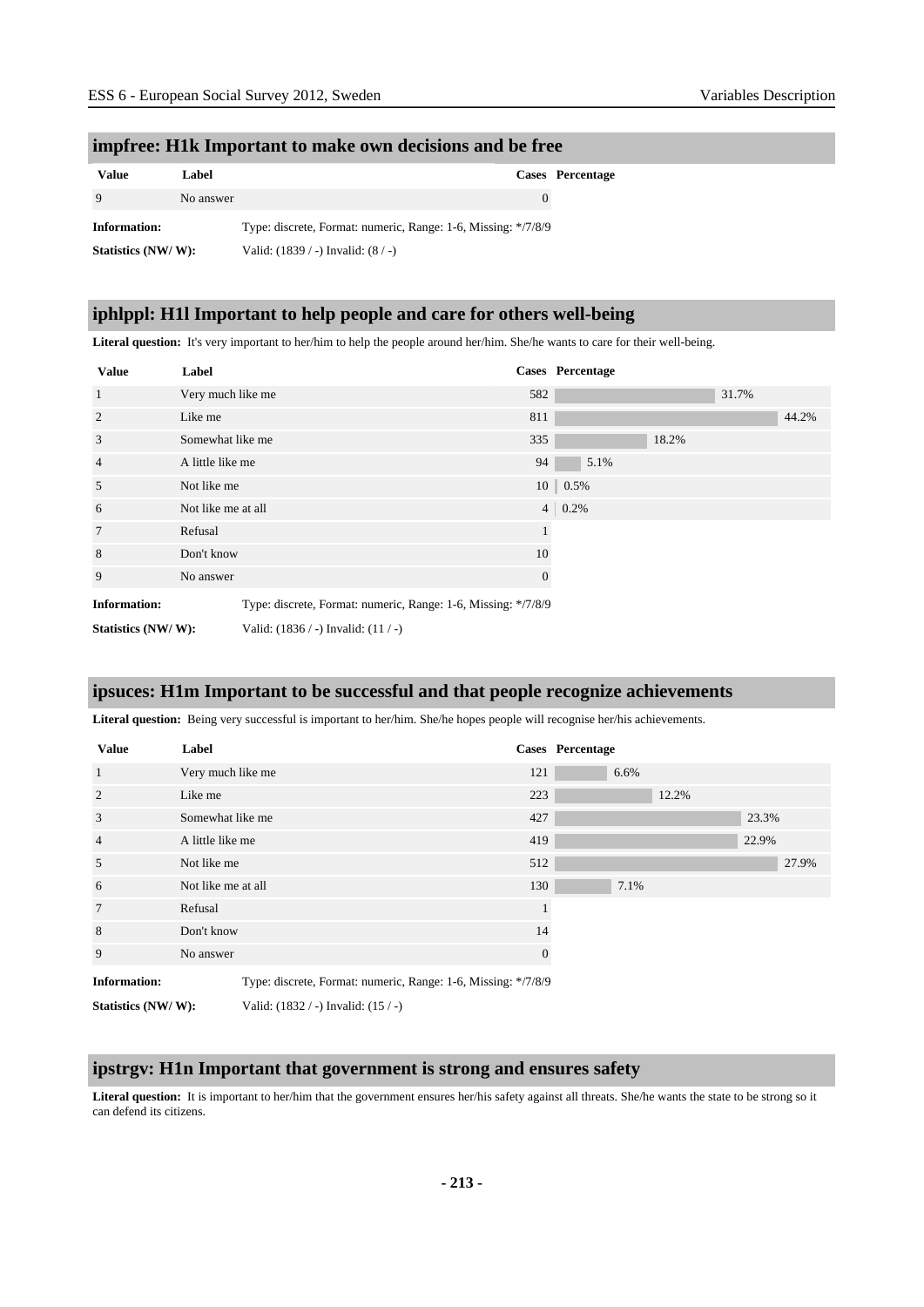| <b>Value</b>        | Label              |                                                               |              | <b>Cases</b> Percentage |       |       |       |
|---------------------|--------------------|---------------------------------------------------------------|--------------|-------------------------|-------|-------|-------|
| $\mathbf{1}$        | Very much like me  |                                                               | 308          |                         |       | 17.0% |       |
| 2                   | Like me            |                                                               | 503          |                         |       |       | 27.7% |
| 3                   | Somewhat like me   |                                                               | 457          |                         |       |       | 25.2% |
| $\overline{4}$      | A little like me   |                                                               | 317          |                         |       | 17.5% |       |
| 5                   | Not like me        |                                                               | 194          |                         | 10.7% |       |       |
| 6                   | Not like me at all |                                                               | 37           | 2.0%                    |       |       |       |
| 7                   | Refusal            |                                                               |              |                         |       |       |       |
| 8                   | Don't know         |                                                               | 30           |                         |       |       |       |
| 9                   | No answer          |                                                               | $\mathbf{0}$ |                         |       |       |       |
| <b>Information:</b> |                    | Type: discrete, Format: numeric, Range: 1-6, Missing: */7/8/9 |              |                         |       |       |       |
| Statistics (NW/W):  |                    | Valid: $(1816 / -)$ Invalid: $(31 / -)$                       |              |                         |       |       |       |

# **ipstrgv: H1n Important that government is strong and ensures safety**

# **ipadvnt: H1o Important to seek adventures and have an exciting life**

**Literal question:** She/he looks for adventures and likes to take risks. She/he wants to have an exciting life.

| <b>Value</b>        | Label              |                                                               |          | <b>Cases</b> Percentage |      |       |       |       |
|---------------------|--------------------|---------------------------------------------------------------|----------|-------------------------|------|-------|-------|-------|
| 1                   | Very much like me  |                                                               | 138      |                         | 7.5% |       |       |       |
| $\overline{c}$      | Like me            |                                                               | 269      |                         |      | 14.6% |       |       |
| 3                   | Somewhat like me   |                                                               | 399      |                         |      |       | 21.7% |       |
| $\overline{4}$      | A little like me   |                                                               | 372      |                         |      |       | 20.2% |       |
| 5                   | Not like me        |                                                               | 508      |                         |      |       |       | 27.6% |
| 6                   | Not like me at all |                                                               | 152      |                         | 8.3% |       |       |       |
| $7\phantom{.0}$     | Refusal            |                                                               |          |                         |      |       |       |       |
| 8                   | Don't know         |                                                               | 8        |                         |      |       |       |       |
| 9                   | No answer          |                                                               | $\theta$ |                         |      |       |       |       |
| <b>Information:</b> |                    | Type: discrete, Format: numeric, Range: 1-6, Missing: */7/8/9 |          |                         |      |       |       |       |
| Statistics (NW/W):  |                    | Valid: $(1838 / -)$ Invalid: $(9 / -)$                        |          |                         |      |       |       |       |

### **ipbhprp: H1p Important to behave properly**

Literal question: It is important to her/him always to behave properly. She/he wants to avoid doing anything people would say is wrong.

| <b>Value</b>    | Label              |          | <b>Cases</b> Percentage |
|-----------------|--------------------|----------|-------------------------|
| $\mathbf{1}$    | Very much like me  | 277      | 15.1%                   |
| 2               | Like me            | 497      | 27.0%                   |
| 3               | Somewhat like me   | 436      | 23.7%                   |
| $\overline{4}$  | A little like me   | 294      | 16.0%                   |
| 5               | Not like me        | 273      | 14.9%                   |
| 6               | Not like me at all | 61       | 3.3%                    |
| $7\phantom{.0}$ | Refusal            |          |                         |
| 8               | Don't know         | 8        |                         |
| 9               | No answer          | $\Omega$ |                         |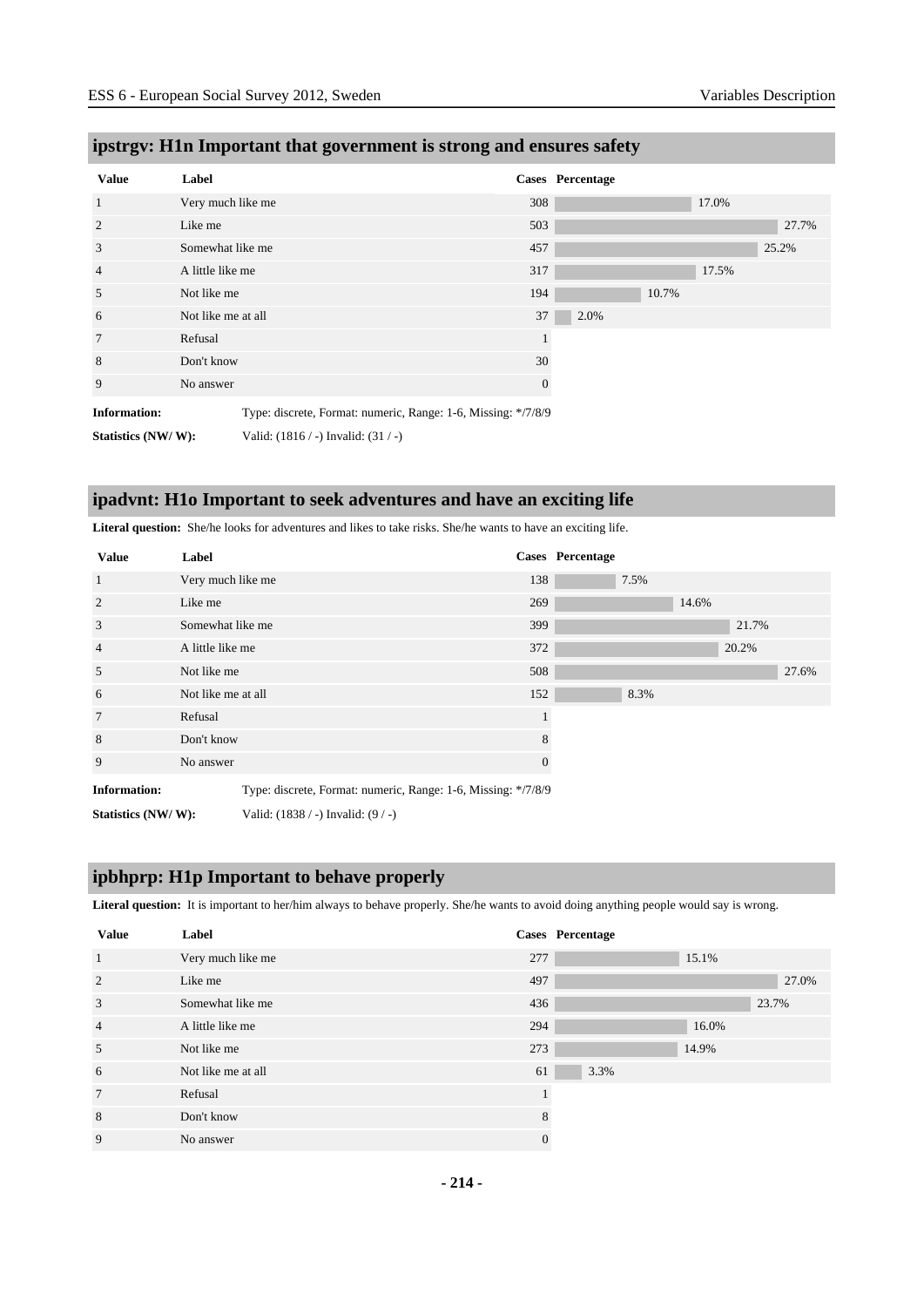### **ipbhprp: H1p Important to behave properly**

**Information:** Type: discrete, Format: numeric, Range: 1-6, Missing: \*/7/8/9 **Statistics (NW/ W):** Valid: (1838 / -) Invalid: (9 / -)

#### **iprspot: H1q Important to get respect from others**

Literal question: It is important to her/him to get respect from others. She/he wants people to do what she/he says.

| <b>Value</b>        | Label              |                                                               |          | <b>Cases</b> Percentage |       |       |       |       |
|---------------------|--------------------|---------------------------------------------------------------|----------|-------------------------|-------|-------|-------|-------|
| 1                   | Very much like me  |                                                               | 190      |                         | 10.4% |       |       |       |
| 2                   | Like me            |                                                               | 370      |                         |       |       | 20.2% |       |
| 3                   | Somewhat like me   |                                                               | 502      |                         |       |       |       | 27.4% |
| $\overline{4}$      | A little like me   |                                                               | 417      |                         |       |       | 22.8% |       |
| 5                   | Not like me        |                                                               | 299      |                         |       | 16.3% |       |       |
| 6                   | Not like me at all |                                                               | 54       | 2.9%                    |       |       |       |       |
| $7\phantom{.0}$     | Refusal            |                                                               |          |                         |       |       |       |       |
| 8                   | Don't know         |                                                               | 14       |                         |       |       |       |       |
| 9                   | No answer          |                                                               | $\theta$ |                         |       |       |       |       |
| <b>Information:</b> |                    | Type: discrete, Format: numeric, Range: 1-6, Missing: */7/8/9 |          |                         |       |       |       |       |
| Statistics (NW/W):  |                    | Valid: (1832 / -) Invalid: (15 / -)                           |          |                         |       |       |       |       |

### **iplylfr: H1r Important to be loyal to friends and devote to people close**

**Literal question:** It is important to her/him to be loyal to her/his friends. She/he wants to devote herself/himself to people close to her/him.

| <b>Value</b>        | Label              |                                                               |                | Cases Percentage |
|---------------------|--------------------|---------------------------------------------------------------|----------------|------------------|
| $\mathbf{1}$        | Very much like me  |                                                               | 750            | 40.8%            |
| 2                   | Like me            |                                                               | 828            | 45.1%            |
| 3                   | Somewhat like me   |                                                               | 202            | 11.0%            |
| $\overline{4}$      | A little like me   |                                                               | 44             | 2.4%             |
| 5                   | Not like me        |                                                               | 8 <sup>1</sup> | 0.4%             |
| 6                   | Not like me at all |                                                               |                | $5 \mid 0.3\%$   |
| 7                   | Refusal            |                                                               |                |                  |
| 8                   | Don't know         |                                                               | 9              |                  |
| 9                   | No answer          |                                                               | $\overline{0}$ |                  |
| <b>Information:</b> |                    | Type: discrete, Format: numeric, Range: 1-6, Missing: */7/8/9 |                |                  |
| Statistics (NW/W):  |                    | Valid: $(1837 / -)$ Invalid: $(10 / -)$                       |                |                  |

#### **impenv: H1s Important to care for nature and environment**

**Literal question:** She/he strongly believes that people should care for nature. Looking after the environment is important to her/him.

| Value | Label             |     | Cases Percentage |
|-------|-------------------|-----|------------------|
|       | Very much like me | 564 | 30.7%            |
| 2     | Like me           | 663 | 36.1%            |
| 3     | Somewhat like me  | 381 | 20.7%            |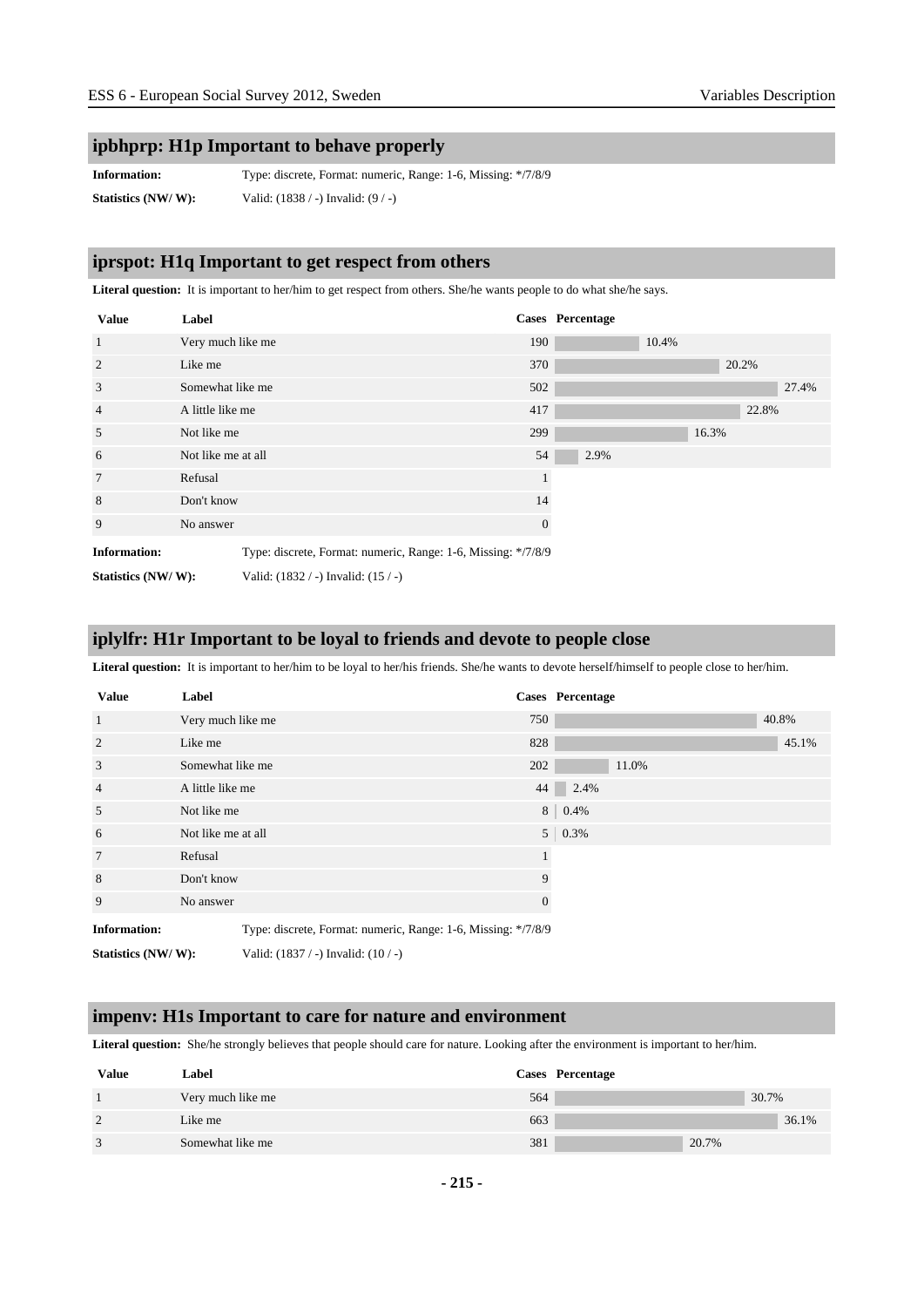| <b>Value</b>        | Label              |                                                               |          | Cases Percentage |
|---------------------|--------------------|---------------------------------------------------------------|----------|------------------|
| $\overline{4}$      | A little like me   |                                                               | 156      | 8.5%             |
| 5                   | Not like me        |                                                               | 62       | 3.4%             |
| 6                   | Not like me at all |                                                               |          | 12 0.7%          |
| 7                   | Refusal            |                                                               |          |                  |
| 8                   | Don't know         |                                                               | 8        |                  |
| 9                   | No answer          |                                                               | $\theta$ |                  |
| <b>Information:</b> |                    | Type: discrete, Format: numeric, Range: 1-6, Missing: */7/8/9 |          |                  |
| Statistics (NW/W):  |                    | Valid: (1838 / -) Invalid: (9 / -)                            |          |                  |

#### **impenv: H1s Important to care for nature and environment**

#### **imptrad: H1t Important to follow traditions and customs**

**Literal question:** Tradition is important to her/him. She/he tries to follow the customs handed down by her/his religion or her/his family.

| <b>Value</b>               | Label              |                                                               |     | <b>Cases</b> Percentage |      |       |       |
|----------------------------|--------------------|---------------------------------------------------------------|-----|-------------------------|------|-------|-------|
| $\mathbf{1}$               | Very much like me  |                                                               | 281 |                         |      | 15.3% |       |
| $\overline{2}$             | Like me            |                                                               | 485 |                         |      |       | 26.4% |
| 3                          | Somewhat like me   |                                                               | 433 |                         |      |       | 23.5% |
| $\overline{4}$             | A little like me   |                                                               | 302 |                         |      | 16.4% |       |
| 5                          | Not like me        |                                                               | 243 |                         |      | 13.2% |       |
| 6                          | Not like me at all |                                                               | 95  |                         | 5.2% |       |       |
| $7\phantom{.0}$            | Refusal            |                                                               |     |                         |      |       |       |
| 8                          | Don't know         |                                                               | 7   |                         |      |       |       |
| 9                          | No answer          |                                                               | 0   |                         |      |       |       |
| <b>Information:</b>        |                    | Type: discrete, Format: numeric, Range: 1-6, Missing: */7/8/9 |     |                         |      |       |       |
| __________________________ |                    |                                                               |     |                         |      |       |       |

**Statistics (NW/ W):** Valid: (1839 / -) Invalid: (8 / -)

#### **impfun: H1u Important to seek fun and things that give pleasure**

**Literal question:** She/he seeks every chance she/he can to have fun. It is important to her/him to do things that give her/him pleasure.

| <b>Value</b>        | Label              |                                                               |     | Cases Percentage |       |       |       |
|---------------------|--------------------|---------------------------------------------------------------|-----|------------------|-------|-------|-------|
| 1                   | Very much like me  |                                                               | 345 |                  | 18.8% |       |       |
| 2                   | Like me            |                                                               | 633 |                  |       |       | 34.5% |
| 3                   | Somewhat like me   |                                                               | 486 |                  |       | 26.5% |       |
| $\overline{4}$      | A little like me   |                                                               | 283 |                  | 15.4% |       |       |
| 5                   | Not like me        |                                                               | 79  | 4.3%             |       |       |       |
| 6                   | Not like me at all |                                                               | 8   | 0.4%             |       |       |       |
| $\overline{7}$      | Refusal            |                                                               |     |                  |       |       |       |
| 8                   | Don't know         |                                                               | 12  |                  |       |       |       |
| 9                   | No answer          |                                                               | 0   |                  |       |       |       |
| <b>Information:</b> |                    | Type: discrete, Format: numeric, Range: 1-6, Missing: */7/8/9 |     |                  |       |       |       |
| Statistics (NW/W):  |                    | Valid: $(1834 / -)$ Invalid: $(13 / -)$                       |     |                  |       |       |       |

**- 216 -**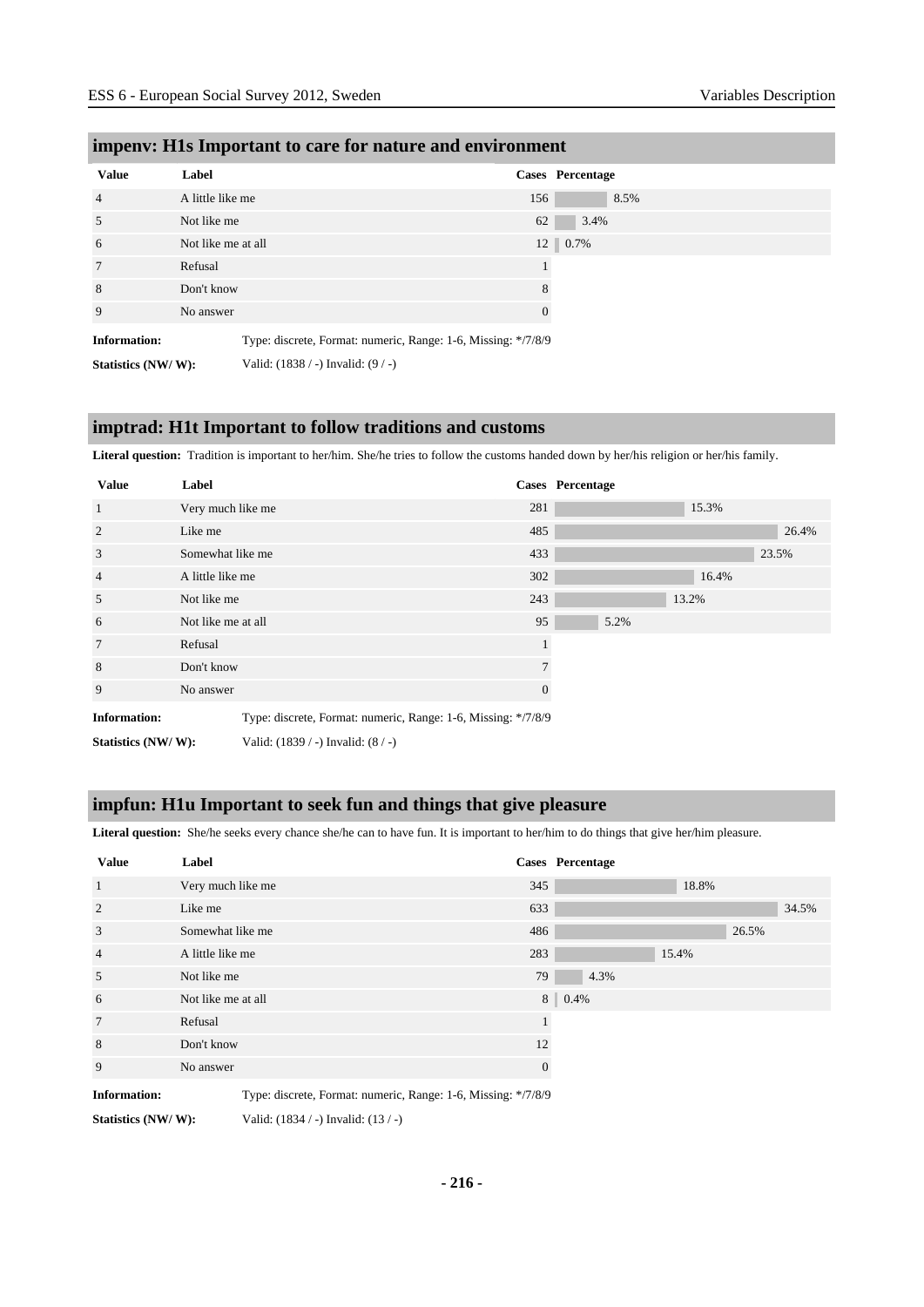| <b>Value</b>        | Label                                         |                  | Cases Percentage |
|---------------------|-----------------------------------------------|------------------|------------------|
| 99999               | Not available                                 | $\boldsymbol{0}$ |                  |
| <b>SE110</b>        | Stockholms län                                | 432              | 23.4%            |
| <b>SE121</b>        | Uppsala län                                   | 47               | 2.5%             |
| <b>SE122</b>        | Södermanlands län                             | 46               | 2.5%             |
| <b>SE123</b>        | Östergötlands län                             | 76               | 4.1%             |
| SE124               | Örebro län                                    | 57               | 3.1%             |
| SE125               | Västmanlands län                              | 48               | 2.6%             |
| SE211               | Jönköpings län                                | 68               | 3.7%             |
| SE212               | Kronobergs län                                | 33               | 1.8%             |
| SE213               | Kalmar län                                    | 59               | 3.2%             |
| SE214               | Gotlands län                                  | 11               | 0.6%             |
| SE221               | Blekinge län                                  | 36               | 1.9%             |
| <b>SE224</b>        | Skåne län                                     | 257              | 13.9%            |
| SE231               | Hallands län                                  | 46               | 2.5%             |
| SE232               | Västra Götalands län                          | 297              | 16.1%            |
| <b>SE311</b>        | Värmlands län                                 | 44               | 2.4%             |
| SE312               | Dalarnas län                                  | 49               | 2.7%             |
| SE313               | Gävleborgs län                                | 51               | 2.8%             |
| SE321               | Västernorrlands län                           | 62               | 3.4%             |
| SE322               | Jämtlands län                                 | 35               | 1.9%             |
| SE331               | Västerbottens län                             | 56               | 3.0%             |
| SE332               | Norrbottens län                               | 37               | 2.0%             |
| <b>Information:</b> | Type: discrete. Format: character. Missing: * |                  |                  |

## **region: Region, Sverige**

**Information:** Type: discrete, Format: character, Missing: \*

**Statistics (NW/ W):** Valid: (1847 / -) Invalid: (0 / -)

## **regunit: Regional enhet**

| <b>Value</b>        | Label                                                   |          | Cases Percentage |
|---------------------|---------------------------------------------------------|----------|------------------|
|                     | NUTS level 1                                            | $\Omega$ |                  |
| 2                   | NUTS level 2                                            | $\Omega$ |                  |
| 3                   | NUTS level 3                                            | 1847     |                  |
| $\overline{4}$      | Regional unit not part of the NUTS nomenclature         | $\Omega$ |                  |
| <b>Information:</b> | Type: discrete, Format: numeric, Range: 1-4, Missing: * |          |                  |
| Statistics (NW/W):  | Valid: $(1847 / -)$ Invalid: $(0 / -)$                  |          |                  |

## **inwdds: Start of interview, day of month**

| <b>Value</b>       | Label                                                                             | Cases Percentage |
|--------------------|-----------------------------------------------------------------------------------|------------------|
| -99                | Not available                                                                     |                  |
| Information:       | Type: continuous, Format: numeric, Range: 1-31, Missing: */99                     |                  |
| Statistics (NW/W): | Valid: $(1847 / -)$ Invalid: $(0 / -)$ Mean: $(15.988 / -)$ StdDev: $(8.178 / -)$ |                  |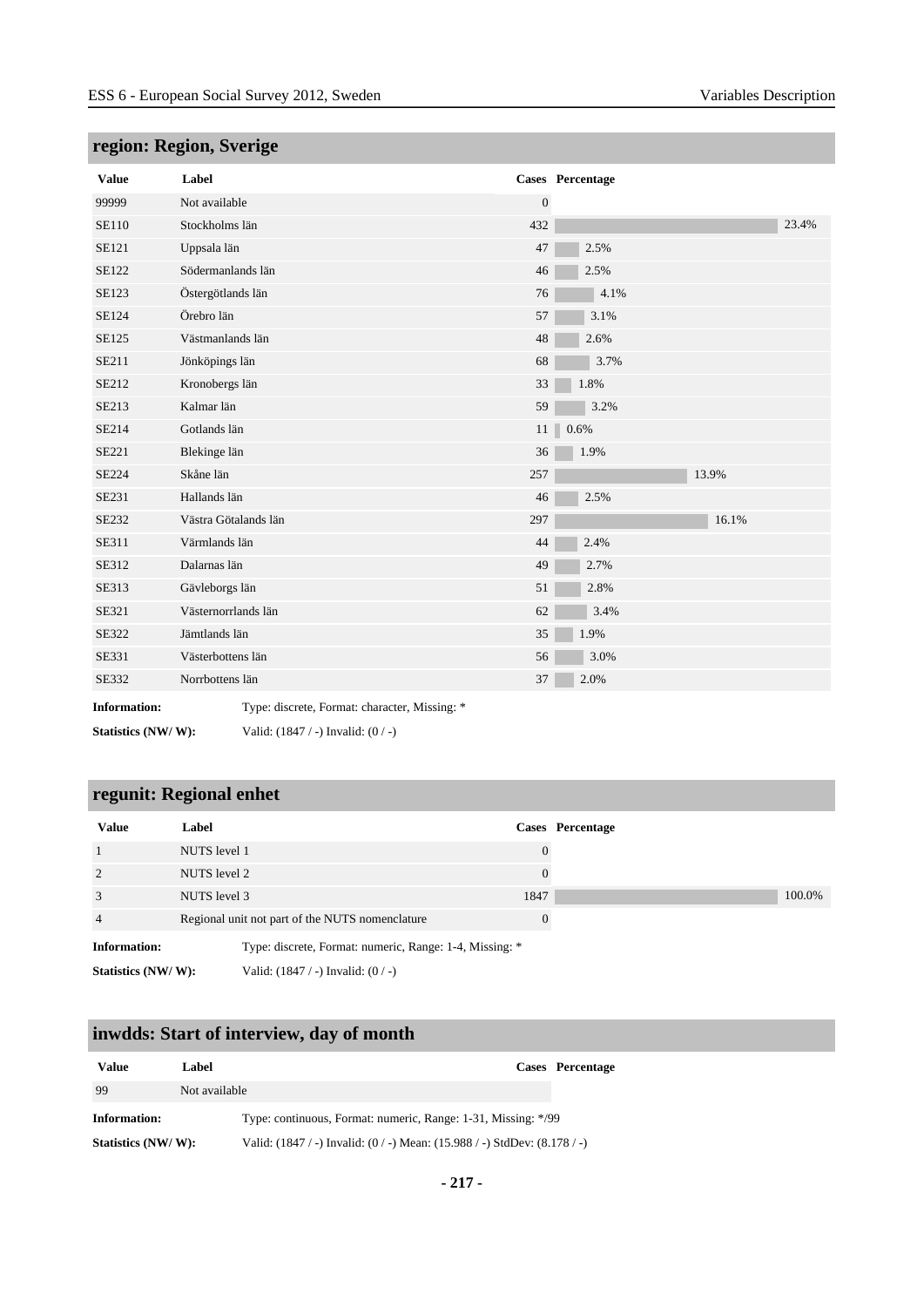## **inwdds: Start of interview, day of month**

## **inwmms: Start of interview, month**

| Value              | Label                                                                            | Cases Percentage |
|--------------------|----------------------------------------------------------------------------------|------------------|
| 99                 | Not available                                                                    |                  |
| Information:       | Type: continuous, Format: numeric, Range: 1-12, Missing: */99                    |                  |
| Statistics (NW/W): | Valid: $(1847 / -)$ Invalid: $(0 / -)$ Mean: $(7.186 / -)$ StdDev: $(4.158 / -)$ |                  |

## **inwyys: Start of interview, year**

| <b>Value</b>       | Label         |                                                                                     | Cases Percentage |
|--------------------|---------------|-------------------------------------------------------------------------------------|------------------|
| 9999               | Not available |                                                                                     |                  |
| Information:       |               | Type: continuous, Format: numeric, Range: 2012-2013, Missing: */9999                |                  |
| Statistics (NW/W): |               | Valid: $(1847 / -)$ Invalid: $(0 / -)$ Mean: $(2012.433 / -)$ StdDev: $(0.496 / -)$ |                  |

## **inwshh: Start of interview, hour**

| <b>Value</b>       | Label                                                                             | Cases Percentage |
|--------------------|-----------------------------------------------------------------------------------|------------------|
| 99                 | Not available                                                                     |                  |
| Information:       | Type: continuous, Format: numeric, Range: 7-22, Missing: */99                     |                  |
| Statistics (NW/W): | Valid: $(1847 / -)$ Invalid: $(0 / -)$ Mean: $(13.514 / -)$ StdDev: $(3.101 / -)$ |                  |

## **inwsmm: Start of interview, minute**

| Value              | Label         | Cases Percentage                                                                   |
|--------------------|---------------|------------------------------------------------------------------------------------|
| 99                 | Not available |                                                                                    |
| Information:       |               | Type: continuous, Format: numeric, Range: 0-59, Missing: */99                      |
| Statistics (NW/W): |               | Valid: $(1847 / -)$ Invalid: $(0 / -)$ Mean: $(25.598 / -)$ StdDev: $(19.176 / -)$ |

## **inwdde: End of interview, day of month**

| Value              | Label                                                                            | <b>Cases</b> Percentage |
|--------------------|----------------------------------------------------------------------------------|-------------------------|
| 99                 | Not available                                                                    |                         |
| Information:       | Type: continuous, Format: numeric, Range: 1-31, Missing: */99                    |                         |
| Statistics (NW/W): | Valid: $(1847 / -)$ Invalid: $(0 / -)$ Mean: $(15.989 / -)$ StdDev: $(8.18 / -)$ |                         |

#### **inwmme: End of interview, month**

| Value               | Cases Percentage<br>Label                                     |  |
|---------------------|---------------------------------------------------------------|--|
| -99                 | Not available                                                 |  |
| <b>Information:</b> | Type: continuous, Format: numeric, Range: 1-12, Missing: */99 |  |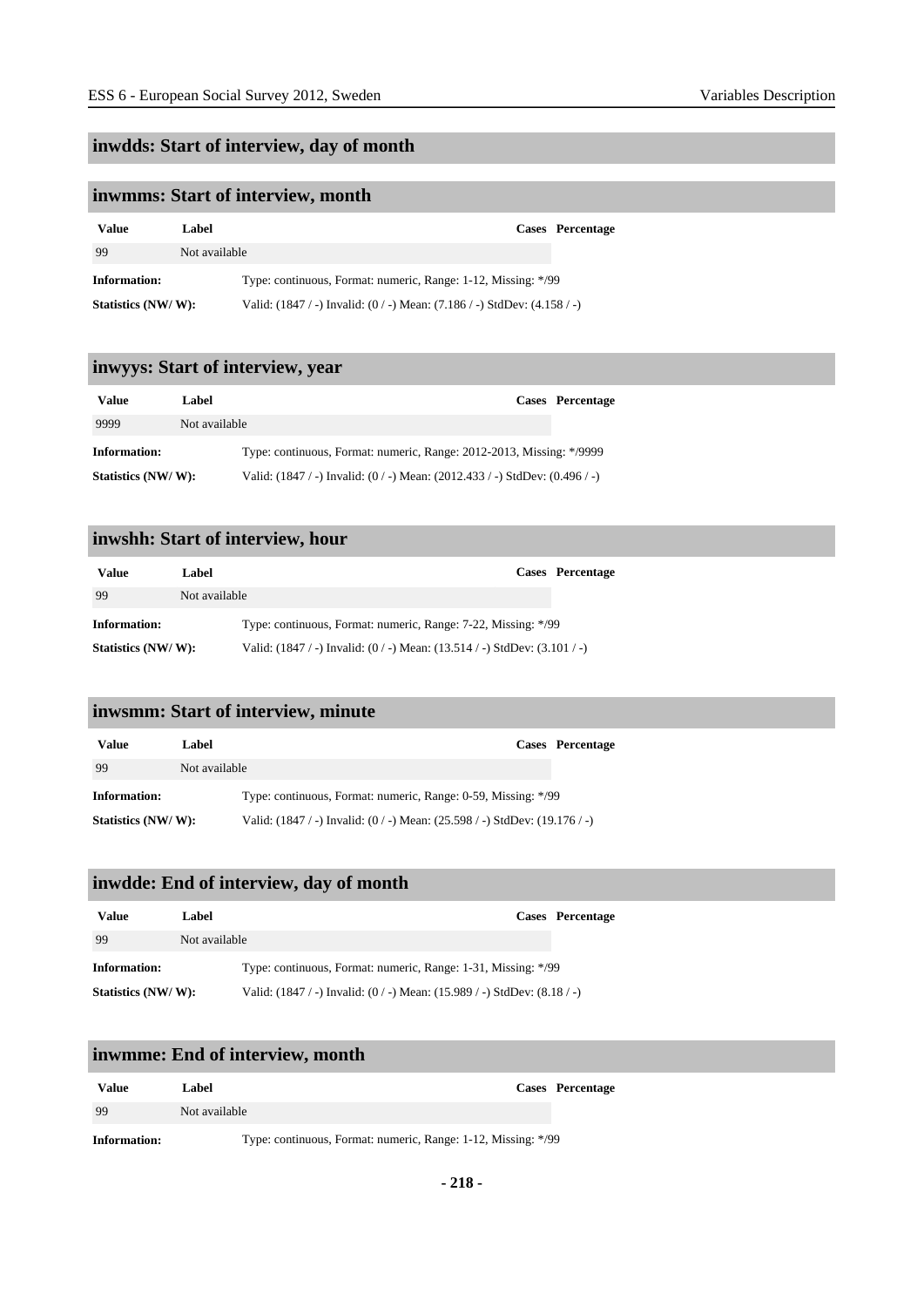## **inwmme: End of interview, month**

**Statistics (NW/ W):** Valid: (1847 / -) Invalid: (0 / -) Mean: (7.186 / -) StdDev: (4.158 / -)

## **inwyye: End of interview, year**

| Value              | Label         |                                                                                     | Cases Percentage |
|--------------------|---------------|-------------------------------------------------------------------------------------|------------------|
| 9999               | Not available |                                                                                     |                  |
| Information:       |               | Type: continuous, Format: numeric, Range: 2012-2013, Missing: */9999                |                  |
| Statistics (NW/W): |               | Valid: $(1847 / -)$ Invalid: $(0 / -)$ Mean: $(2012.433 / -)$ StdDev: $(0.496 / -)$ |                  |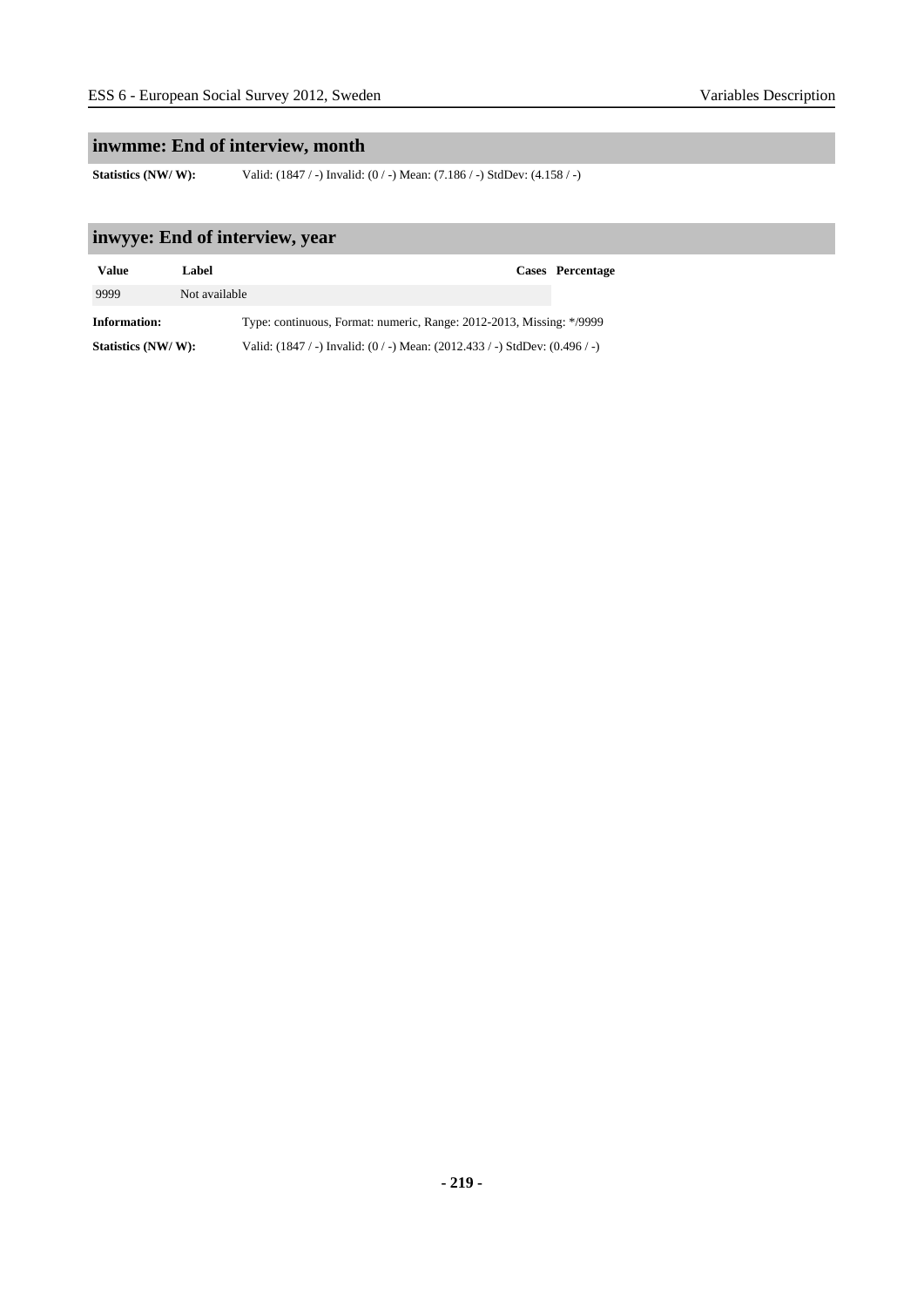# **Variables Description**

#### **Dataset contains 362 variable(s)**

#### **inwehh: End of interview, hour**

| Value               | Label                                                                             | Cases Percentage |
|---------------------|-----------------------------------------------------------------------------------|------------------|
| 99                  | Not available                                                                     |                  |
| <b>Information:</b> | Type: continuous, Format: numeric, Range: 8-22, Missing: */99                     |                  |
| Statistics (NW/W):  | Valid: $(1847 / -)$ Invalid: $(0 / -)$ Mean: $(14.341 / -)$ StdDev: $(3.114 / -)$ |                  |

#### **inwemm: End of interview, minute**

| Value              | Label                                                                              | <b>Cases</b> Percentage |
|--------------------|------------------------------------------------------------------------------------|-------------------------|
| -99                | Not available                                                                      |                         |
| Information:       | Type: continuous, Format: numeric, Range: 0-59, Missing: */99                      |                         |
| Statistics (NW/W): | Valid: $(1847 / -)$ Invalid: $(0 / -)$ Mean: $(30.872 / -)$ StdDev: $(18.112 / -)$ |                         |

## **inwtm: Interview length in minutes, main questionnaire**

| <b>Information:</b> | Type: continuous, Format: numeric, Range: 15-440, Missing: *                       |
|---------------------|------------------------------------------------------------------------------------|
| Statistics (NW/W):  | Valid: $(1846 / -)$ Invalid: $(1 / -)$ Mean: $(54.694 / -)$ StdDev: $(20.528 / -)$ |

## **spltadme: Administration of split ballot and MTMM**

| Value               | Label                                                     |          | Cases Percentage |
|---------------------|-----------------------------------------------------------|----------|------------------|
| 1                   | FF A TESTE1-TESTE9                                        | 476      | 25.8%            |
| $\mathfrak{D}$      | FF B TESTE10-TESTE18                                      | 476      | 25.8%            |
| 3                   | FF C TESTE19-TESTE27                                      | 457      | 24.7%            |
| $\overline{4}$      | FF D TESTE28-TESTE36                                      | 438      | 23.7%            |
| 5                   | <b>SC A TESTE1- TESTE9</b>                                | $\Omega$ |                  |
| 6                   | <b>SC B TESTE10- TESTE18</b>                              | $\Omega$ |                  |
| 7                   | <b>SC C TESTE19- TESTE27</b>                              |          |                  |
| 8                   | SC D TESTE28-TESTE36                                      | $\Omega$ |                  |
| 9                   | Not available                                             |          |                  |
| <b>Information:</b> | Type: discrete, Format: numeric, Range: 1-8, Missing: */9 |          |                  |

**Statistics (NW/ W):** Valid: (1847 / -) Invalid: (0 / -)

#### **supqad1: Administration of supplementary questionnaire 1**

| Value | Label                                       | <b>Cases</b> Percentage |
|-------|---------------------------------------------|-------------------------|
|       | Completed by respondent, no help from you   |                         |
|       | Completed by respondent, some help from you |                         |
|       | Face to face interview                      |                         |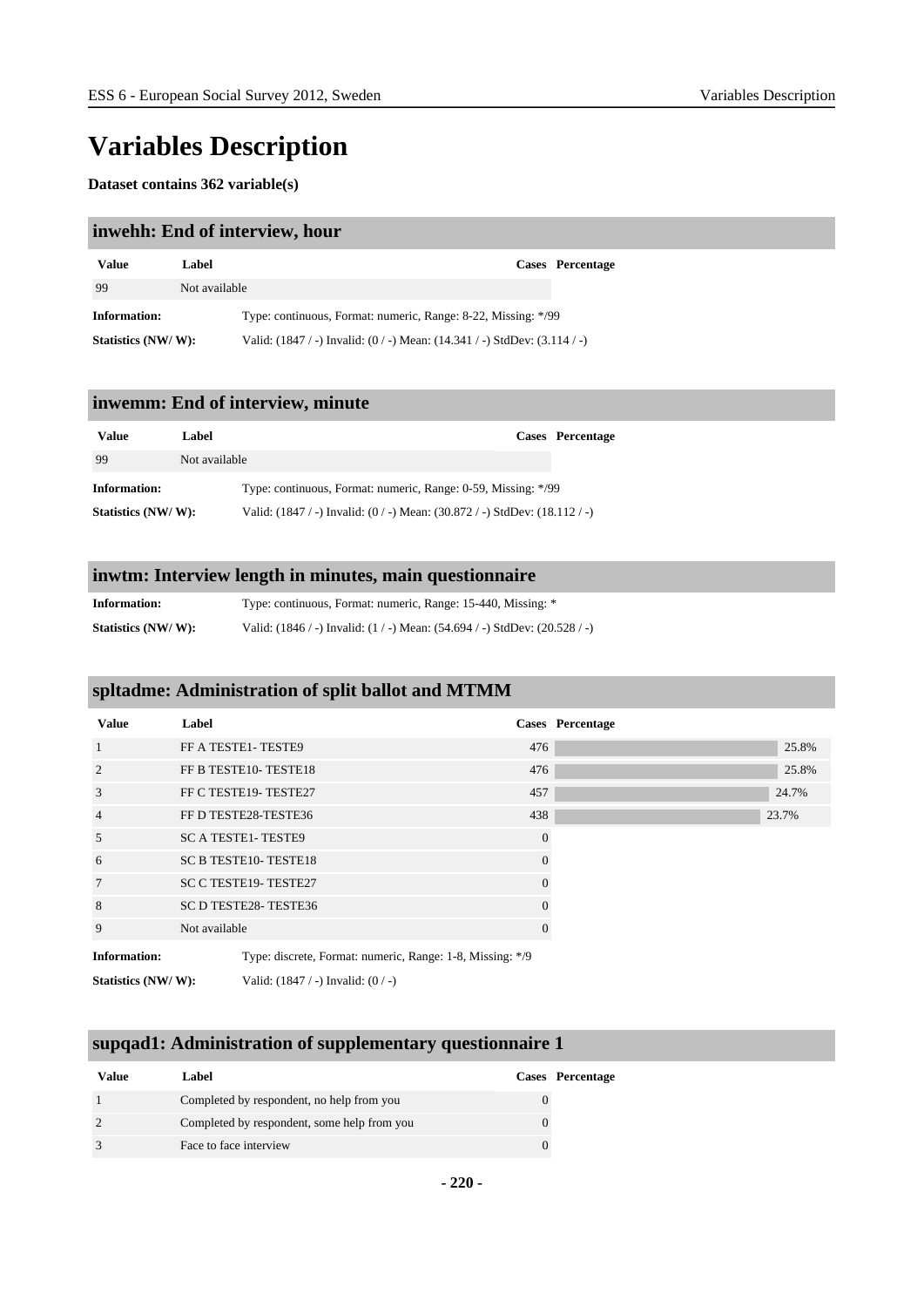| <b>Value</b>        | Label          |                                                             |          | Cases Percentage |
|---------------------|----------------|-------------------------------------------------------------|----------|------------------|
| 6                   | Not applicable |                                                             | 1847     |                  |
|                     | No answer      |                                                             | $\theta$ |                  |
| <b>Information:</b> |                | Type: discrete, Format: numeric, Range: 1-3, Missing: */6/9 |          |                  |
| Statistics (NW/W):  |                | Valid: $(0/-)$ Invalid: $(1847/-)$                          |          |                  |

## **supqad1: Administration of supplementary questionnaire 1**

## **supqad2: Administration of supplementary questionnaire 2**

| <b>Value</b>        | Label                  |                                                             | Cases Percentage |
|---------------------|------------------------|-------------------------------------------------------------|------------------|
|                     | Face to face interview |                                                             | 1847             |
| 2                   |                        | Completed by respondent, some help from you                 | $\Omega$         |
| 3                   |                        | Completed by respondent, no help from you                   | $\theta$         |
| 6                   | Not applicable         |                                                             | $\Omega$         |
| 9                   | No answer              |                                                             |                  |
| <b>Information:</b> |                        | Type: discrete, Format: numeric, Range: 1-3, Missing: */6/9 |                  |
| Statistics (NW/W):  |                        | Valid: $(1847 / -)$ Invalid: $(0 / -)$                      |                  |

## **supqdd: Day of month, supplementary questionnaire**

| Value               | '.abel        | Cases Percentage                                                                 |  |
|---------------------|---------------|----------------------------------------------------------------------------------|--|
| 99                  | Not available |                                                                                  |  |
| <b>Information:</b> |               | Type: continuous, Format: numeric, Range: 1-31, Missing: */99                    |  |
| Statistics (NW/W):  |               | Valid: $(1847 / -)$ Invalid: $(0 / -)$ Mean: $(15.989 / -)$ StdDev: $(8.18 / -)$ |  |

#### **supqmm: Month, supplementary questionnaire**

| <b>Value</b>       | Label         |                                                                                  | Cases Percentage |
|--------------------|---------------|----------------------------------------------------------------------------------|------------------|
| -99                | Not available |                                                                                  |                  |
| Information:       |               | Type: continuous, Format: numeric, Range: 1-12, Missing: */99                    |                  |
| Statistics (NW/W): |               | Valid: $(1847 / -)$ Invalid: $(0 / -)$ Mean: $(7.186 / -)$ StdDev: $(4.158 / -)$ |                  |

#### **supqyr: Year, supplementary questionnaire**

| Value              | Label         |                                                                                     | Cases Percentage |
|--------------------|---------------|-------------------------------------------------------------------------------------|------------------|
| 9999               | Not available |                                                                                     |                  |
| Information:       |               | Type: continuous, Format: numeric, Range: 2012-2013, Missing: */9999                |                  |
| Statistics (NW/W): |               | Valid: $(1847 / -)$ Invalid: $(0 / -)$ Mean: $(2012.433 / -)$ StdDev: $(0.496 / -)$ |                  |

#### **dweight: Design weight**

**Information:** Type: continuous, Format: numeric, Range: 1-1, Missing: \*